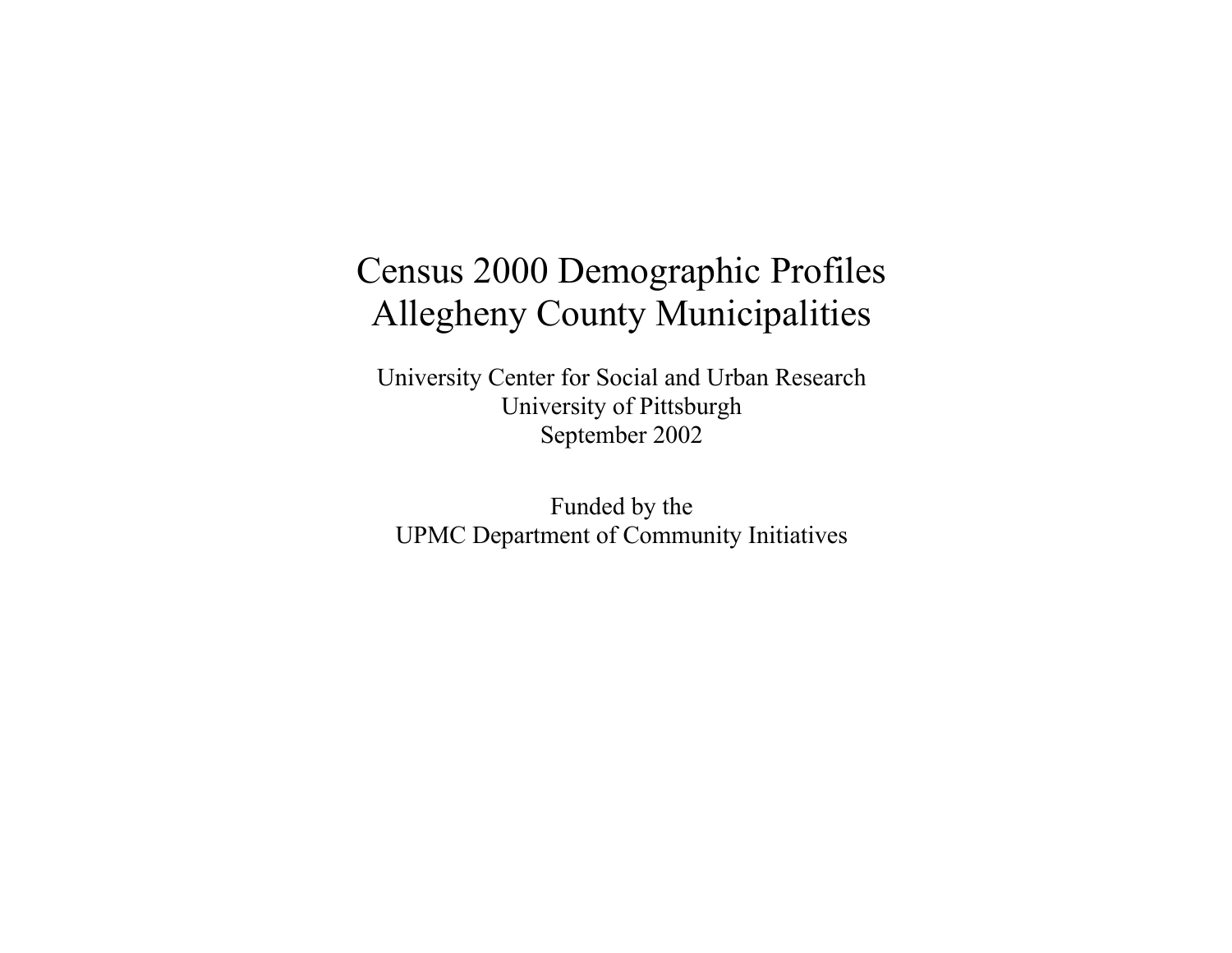Aleppo Aspinwall Avalon Baldwin Township Baldwin Borough Bell Acres Bellevue Ben Avon Ben Avon Heights Bethel Park Blawnox Brackenridge Braddock Braddock Hills Bradfordwoods Brentwood Bridgeville Carnegie Castle Shannon Chalfant Cheswick Churchill Clairton Collier Coraopolis Crafton Crescent Dormont Dravosburg Duquesne East Deer East McKeesport East Pittsburgh Edgewood Edgeworth Elizabeth Borough Elizabeth Township Emsworth Etna Fawn Findlay Forest Hills Forward Fox Chapel Franklin Park Frazer Glassport Glenfield

Green Tree Hampton Harmar Harrison Haysville Heidelberg Homestead Indiana Ingram Jefferson Kennedy Kilbuck Leet Leetsdale Liberty Lincoln Marshall **McCandless** McDonald McKees Rocks McKeesport Millvale Monroeville Moon Mount Lebanon Mount Oliver Munhall Neville North Braddock North Fayette North Versailles Oakdale Oakmont O'Hara Ohio Osborne Penn Hills Pennsbury Village Pine Pitcairn Pittsburgh City Pleasant Hills Plum Port Vue Rankin Reserve Richland Robinson

Ross Rosslyn Farms Scott Sewickley Sewickley Heights Sewickley Hills Shaler Sharpsburg South Fayette South Park South Versailles Springdale Borough Springdale Township Stowe Swissvale Tarentum Thornburg Trafford Turtle Creek Upper St. Clair Verona Versailles Wall West Deer West Elizabeth West Homestead West Mifflin West View Whitaker White Oak Whitehall Wilkins Wilkinsburg Wilmerding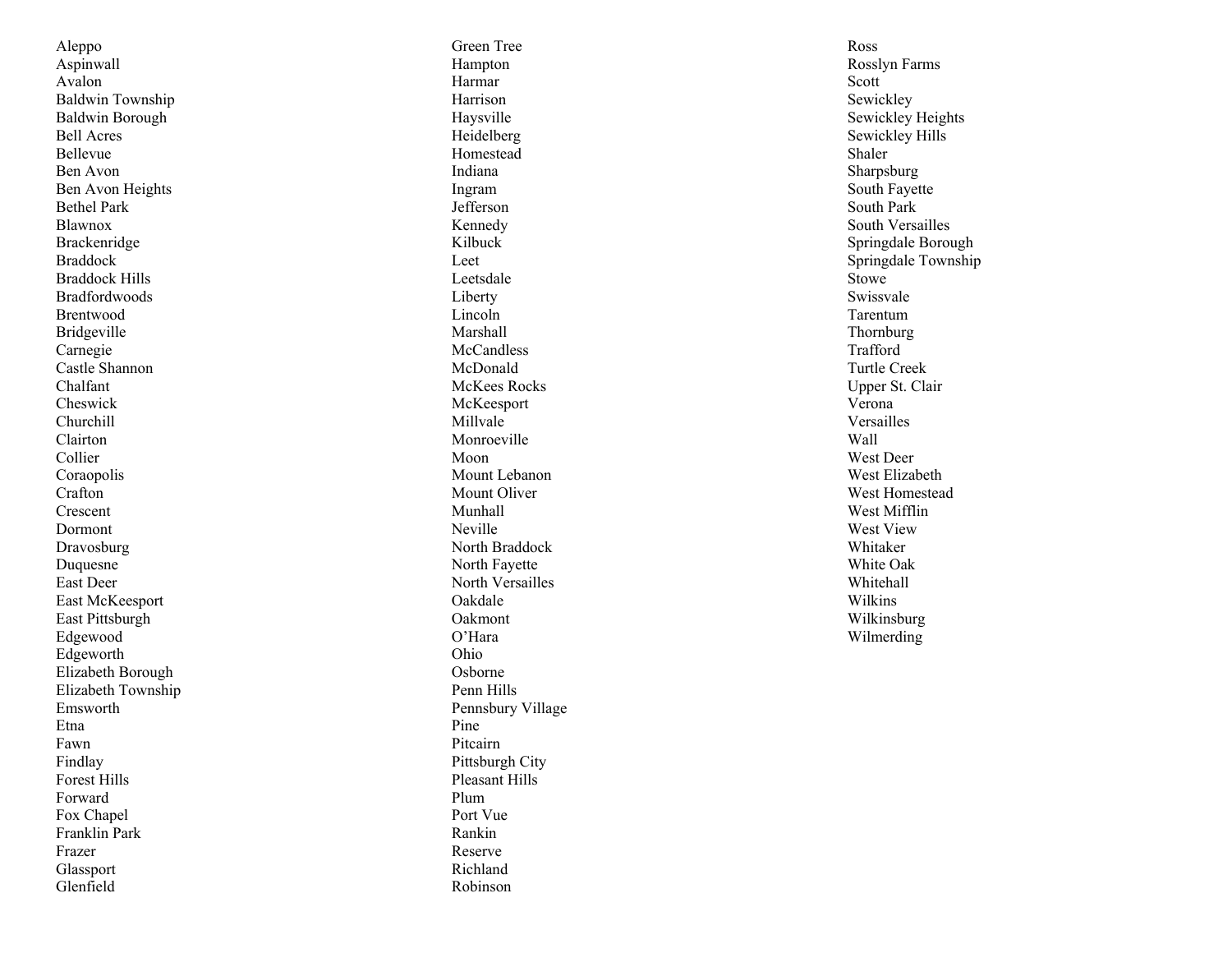# **Aleppo**

#### **Population by Race and Gender**

|                                                              |      | <b>Total</b> |     | Men         | Women          | <b>Group Quarters Population</b> |                             |     |             |
|--------------------------------------------------------------|------|--------------|-----|-------------|----------------|----------------------------------|-----------------------------|-----|-------------|
| Total                                                        | .039 |              | 494 | $(47.5\%)$  | 545            | $(52.5\%)$                       | <b>Total Group Quarters</b> |     | $(0.1\%)$   |
| White Alone                                                  | 992  | $(95.5\%)$   | 469 | $(47.3\%)$  | 523            | (52.7%)                          | Institutionalized           |     | $0 (0.0\%)$ |
| <b>Black Alone</b>                                           | 32   | $(3.1\%)$    | 16  | $(50.0\%)$  | 16.            | $(50.0\%)$                       | Non-Institutionalized       |     | $(0.1\%)$   |
| Asian Alone                                                  |      | $(1.1\%)$    | 6.  | $(54.5\%)$  |                | $(45.5\%)$                       |                             |     |             |
| Two or more races                                            |      | $(0.3\%)$    |     | $(100.0\%)$ | $\overline{0}$ | $(0.0\%)$                        | <b>Housing Units</b>        |     |             |
| Hispanic <sup>1</sup>                                        | 10   | $(1.0\%)$    |     | $(40.0\%)$  | 6              | $(60.0\%)$                       | <b>Total Housing Units</b>  | 509 |             |
|                                                              |      |              |     |             |                |                                  | Occupied                    | 483 | $(94.9\%)$  |
| <b>Land Area in Square Miles</b>                             |      |              |     |             | 1.81           |                                  | Owner Occupied              | 413 | $(85.5\%)$  |
| <b>Population Density (Total Population per Square Mile)</b> |      |              |     |             | 573.50         |                                  | Renter Occupied             | 70  | $(14.5\%)$  |
|                                                              |      |              |     |             |                |                                  | Vacant                      | 26  | $(5.1\%)$   |

# **Population by Race and Major Age Group**

| ັ          |                   |                   | Race by Single Race |                  |                |                  |
|------------|-------------------|-------------------|---------------------|------------------|----------------|------------------|
|            | Total             | White             | <b>Black</b>        | Asian            | 2 or More Race | Hispanic         |
| Total      | ,039              | 992               |                     |                  |                | 10               |
| Age $0-17$ | 198<br>$(19.1\%)$ | 184<br>$(18.5\%)$ | $(21.9\%)$          | $(45.5\%)$       | $(33.3\%)$     | $(60.0\%)$<br>6. |
| Age 18-64  | $(60.3\%)$<br>626 | $(61.2\%)$<br>607 | (37.5%)             | $(54.5\%)$<br>6. | $(33.3\%)$     | $(30.0\%)$       |
| Age $65+$  | $(20.7\%)$<br>215 | $(20.3\%)$<br>201 | $(40.6\%)$          | $(0.0\%)$<br>0   | $(33.3\%)$     | $(10.0\%)$       |

# **Families by Race and Presence of Own Children**

|                                                            | Race by Single Race |       |              |       |                |                 |  |
|------------------------------------------------------------|---------------------|-------|--------------|-------|----------------|-----------------|--|
|                                                            | Total               | White | <b>Black</b> | Asian | 2 or More Race | <b>Hispanic</b> |  |
| <b>Total Families</b>                                      | 298                 | 285   |              |       |                |                 |  |
| <b>Married Couple Families</b>                             | 242                 | 233   |              |       |                |                 |  |
| With Own Children under 18                                 |                     | 8.    |              |       |                |                 |  |
| Male Headed Families with Own Children under $182$         |                     |       |              |       |                |                 |  |
| Female Headed Families with Children under 18 <sup>3</sup> | 20                  |       |              |       |                |                 |  |

#### **Population Under 18 by Family Structure**

|                                                     |              |       | Race by Single Race |       |                |                       |
|-----------------------------------------------------|--------------|-------|---------------------|-------|----------------|-----------------------|
|                                                     | <b>Total</b> | White | <b>Black</b>        | Asian | 2 or More Race | Hispanic <sup>1</sup> |
| Total                                               | 198          | 184   |                     |       |                |                       |
| In Married Couple Household                         | 149          | 144   |                     |       |                |                       |
| Male householder, no wife present <sup>2</sup>      |              |       |                     |       |                |                       |
| Female householder, no husband present <sup>3</sup> |              |       |                     |       |                |                       |
| Grandchild                                          |              |       |                     |       |                |                       |
| Other relatives                                     |              |       |                     |       |                |                       |
| Non-relatives                                       |              |       |                     |       |                |                       |
| In group quarters                                   |              |       |                     |       |                |                       |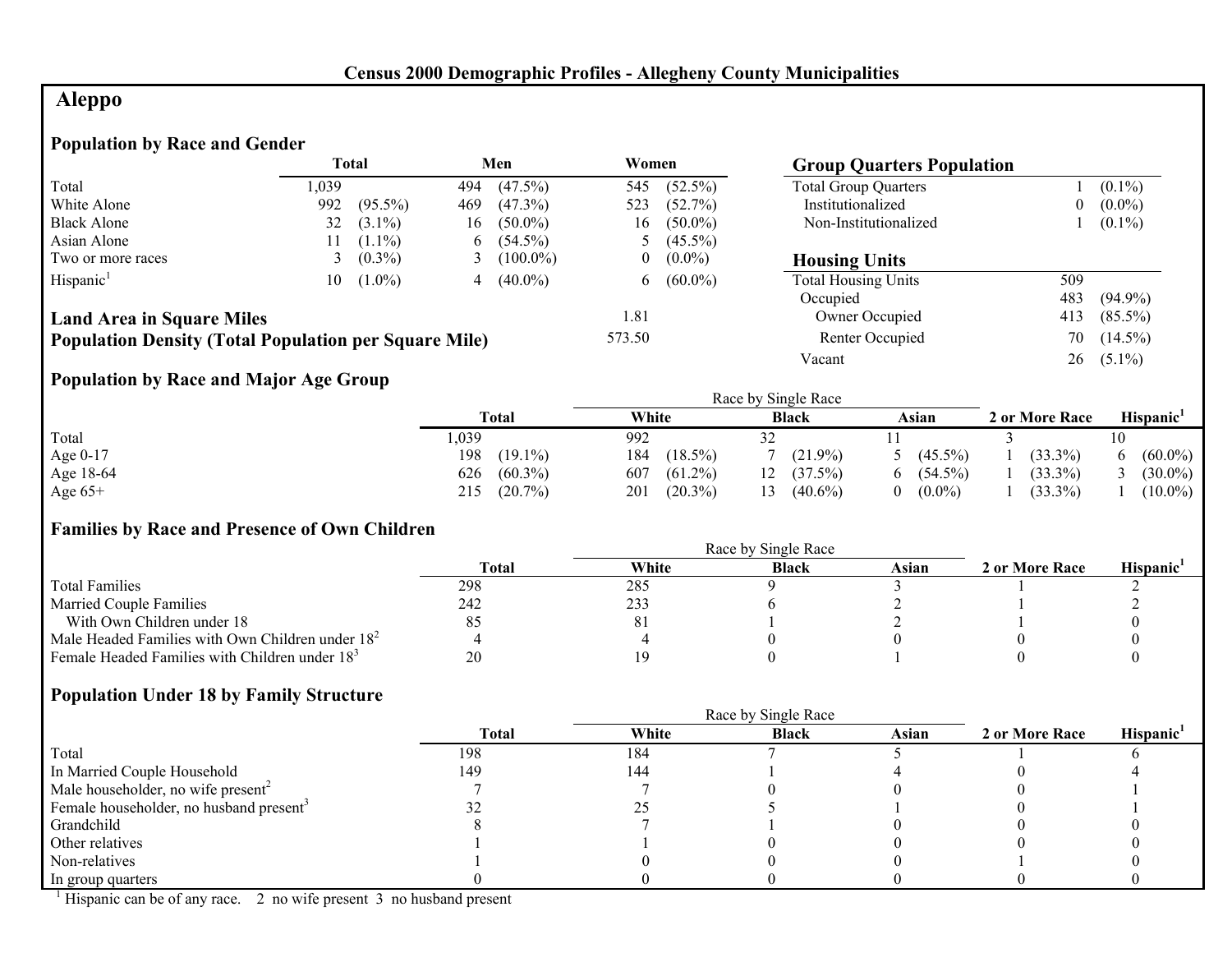# **Aspinwall**

# **Population by Race and Gender**

|                                                              |       | <b>Total</b> |      | Men        | Women   |            | <b>Group Quarters Population</b> |                |            |
|--------------------------------------------------------------|-------|--------------|------|------------|---------|------------|----------------------------------|----------------|------------|
| Total                                                        | 2.960 |              | ,283 | $(43.3\%)$ | 1,677   | $(56.7\%)$ | <b>Total Group Quarters</b>      |                | $(0.1\%)$  |
| White Alone                                                  | 2.904 | $(98.1\%)$   | .257 | $(43.3\%)$ | ,647    | $(56.7\%)$ | Institutionalized                | 0              | $(0.0\%)$  |
| <b>Black Alone</b>                                           | 8     | $(0.3\%)$    | 4    | $(50.0\%)$ | 4       | $(50.0\%)$ | Non-Institutionalized            | $\overline{a}$ | $(0.1\%)$  |
| Asian Alone                                                  | 27    | $(0.9\%)$    | 9    | $(33.3\%)$ | 18      | $(66.7\%)$ |                                  |                |            |
| Two or more races                                            | 15.   | $(0.5\%)$    | 8    | $(53.3\%)$ |         | $(46.7\%)$ | <b>Housing Units</b>             |                |            |
| Hispanic <sup>1</sup>                                        | 30    | $(1.0\%)$    | 17   | $(56.7\%)$ | l 3     | $(43.3\%)$ | <b>Total Housing Units</b>       | .584           |            |
|                                                              |       |              |      |            |         |            | Occupied                         | .499           | $(94.6\%)$ |
| <b>Land Area in Square Miles</b>                             |       |              |      |            | 0.33    |            | Owner Occupied                   | 770            | $(51.4\%)$ |
| <b>Population Density (Total Population per Square Mile)</b> |       |              |      |            | 8904.85 |            | Renter Occupied                  | 729            | $(48.6\%)$ |
|                                                              |       |              |      |            |         |            | Vacant                           | 85             | $(5.4\%)$  |

# **Population by Race and Major Age Group**

|           |                    |                     | Race by Single Race |                 |                |                       |
|-----------|--------------------|---------------------|---------------------|-----------------|----------------|-----------------------|
|           | <b>Total</b>       | White               | <b>Black</b>        | Asian           | 2 or More Race | Hispanic <sup>1</sup> |
| Total     | 2,960              | 2,904               |                     |                 |                | 30                    |
| Age 0-17  | $(18.3\%)$<br>543  | 527<br>$(18.1\%)$   | $(25.0\%)$          | $(29.6\%)$<br>8 | $(40.0\%)$     | $(36.7\%)$            |
| Age 18-64 | $(62.5\%)$<br>,849 | $(62.4\%)$<br>'.811 | $(75.0\%)$          | $(63.0\%)$      | $(60.0\%)$     | $(56.7\%)$            |
| Age $65+$ | $(19.2\%)$<br>568  | $(19.5\%)$<br>566   | $(0.0\%)$           | $(7.4\%)$<br>∼  | $(0.0\%)$      | $(6.7\%)$             |

#### **Families by Race and Presence of Own Children**

|                                                            | Race by Single Race |       |              |       |                |                       |  |
|------------------------------------------------------------|---------------------|-------|--------------|-------|----------------|-----------------------|--|
|                                                            | <b>Total</b>        | White | <b>Black</b> | Asian | 2 or More Race | Hispanic <sup>'</sup> |  |
| <b>Total Families</b>                                      | 728                 | 712   |              |       |                |                       |  |
| <b>Married Couple Families</b>                             | 574                 | 562   |              |       |                |                       |  |
| With Own Children under 18                                 | 214                 | 205   |              |       |                |                       |  |
| Male Headed Families with Own Children under $182$         |                     |       |              |       |                |                       |  |
| Female Headed Families with Children under 18 <sup>3</sup> |                     | 56    |              |       |                |                       |  |

#### **Population Under 18 by Family Structure**

|                                                     |       |       | Race by Single Race |       |                |                       |
|-----------------------------------------------------|-------|-------|---------------------|-------|----------------|-----------------------|
|                                                     | Total | White | <b>Black</b>        | Asian | 2 or More Race | Hispanic <sup>1</sup> |
| Total                                               | 543   | 527   |                     |       |                |                       |
| In Married Couple Household                         | 406   | 395   |                     |       |                |                       |
| Male householder, no wife present <sup>2</sup>      |       |       |                     |       |                |                       |
| Female householder, no husband present <sup>3</sup> | 89    |       |                     |       |                |                       |
| Grandchild                                          |       |       |                     |       |                |                       |
| Other relatives                                     |       |       |                     |       |                |                       |
| Non-relatives                                       |       |       |                     |       |                |                       |
| In group quarters                                   |       |       |                     |       |                |                       |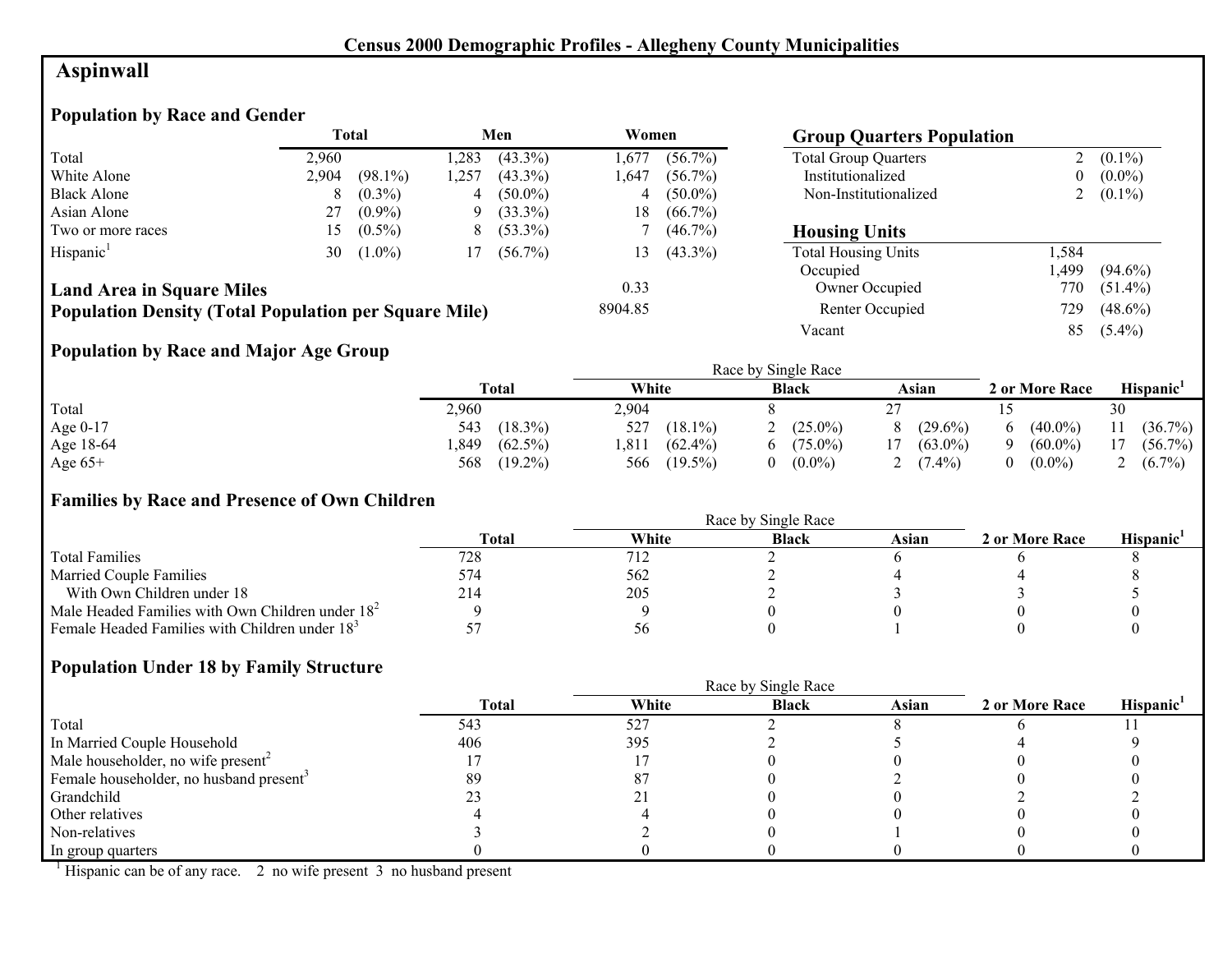#### **Avalon**

# **Population by Race and Gender**

|                                                              |       | Total      |       | Men        | Women   |            | <b>Group Quarters Population</b> |       |            |
|--------------------------------------------------------------|-------|------------|-------|------------|---------|------------|----------------------------------|-------|------------|
| Total                                                        | 5,294 |            | 2,426 | $(45.8\%)$ | 2.868   | $(54.2\%)$ | <b>Total Group Quarters</b>      | 58    | $(1.1\%)$  |
| White Alone                                                  | 4,925 | $(93.0\%)$ | 2,246 | $(45.6\%)$ | 2,679   | $(54.4\%)$ | Institutionalized                | 22    | $(0.4\%)$  |
| <b>Black Alone</b>                                           | 257   | $(4.9\%)$  | 124   | $(48.2\%)$ | 133     | $(51.8\%)$ | Non-Institutionalized            | 36    | $(0.7\%)$  |
| Asian Alone                                                  | 24    | $(0.5\%)$  | 10    | $(41.7\%)$ | 14      | $(58.3\%)$ |                                  |       |            |
| Two or more races                                            | 74    | $(1.4\%)$  | 39    | $(52.7\%)$ | 35      | $(47.3\%)$ | <b>Housing Units</b>             |       |            |
| Hispanic <sup>1</sup>                                        | 31    | $(0.6\%)$  | 15    | $(48.4\%)$ | 16      | $(51.6\%)$ | <b>Total Housing Units</b>       | 2,845 |            |
|                                                              |       |            |       |            |         |            | Occupied                         | 2,629 | $(92.4\%)$ |
| <b>Land Area in Square Miles</b>                             |       |            |       |            | 0.63    |            | Owner Occupied                   | ,298  | $(49.4\%)$ |
| <b>Population Density (Total Population per Square Mile)</b> |       |            |       |            | 8409.15 |            | Renter Occupied                  | ,331  | $(50.6\%)$ |
|                                                              |       |            |       |            |         |            | Vacant                           | 216   | $(7.6\%)$  |

# **Population by Race and Major Age Group**

|            |                     |                     | Race by Single Race |                       |                  |                  |
|------------|---------------------|---------------------|---------------------|-----------------------|------------------|------------------|
|            | Total               | White               | <b>Black</b>        | Asian                 | 2 or More Race   | <b>Hispanic</b>  |
| Total      | 5,294               | 4.925               | 257                 |                       |                  |                  |
| Age $0-17$ | $(18.2\%)$<br>961   | $(17.2\%)$<br>846   | $(26.8\%)$<br>69    | 4 $(16.7\%)$          | 38<br>$(51.4\%)$ | $(22.6\%)$       |
| Age 18-64  | $(58.3\%)$<br>3,089 | $(58.2\%)$<br>2,868 | 158<br>$(61.5\%)$   | $20(83.3\%)$          | 33<br>$(44.6\%)$ | $(58.1\%)$<br>18 |
| Age $65+$  | $(23.5\%)$<br>.244  | $(24.6\%)$<br>1.211 | 30<br>$(11.7\%)$    | $(0.0\%)$<br>$\Omega$ | $(4.1\%)$        | $(19.4\%)$       |

#### **Families by Race and Presence of Own Children**

|                                                            | <b>Total</b> | White | <b>Black</b> | Asian | 2 or More Race | <b>Hispanic</b> |
|------------------------------------------------------------|--------------|-------|--------------|-------|----------------|-----------------|
| <b>Total Families</b>                                      | ,283         | ,195  | O.           |       |                |                 |
| <b>Married Couple Families</b>                             | 910          | 865   |              |       |                |                 |
| With Own Children under 18                                 | 338          | 312   | 20           |       |                |                 |
| Male Headed Families with Own Children under $182$         | 34           | ر ر   |              |       |                |                 |
| Female Headed Families with Children under 18 <sup>3</sup> | 146          | 120   | 20           |       |                |                 |

#### **Population Under 18 by Family Structure**

|                                                     |       |       | Race by Single Race |       |                |                       |
|-----------------------------------------------------|-------|-------|---------------------|-------|----------------|-----------------------|
|                                                     | Total | White | <b>Black</b>        | Asian | 2 or More Race | Hispanic <sup>1</sup> |
| Total                                               | 961   | 846   | 69                  |       |                |                       |
| In Married Couple Household                         | 594   | 547   | 26                  |       |                |                       |
| Male householder, no wife present <sup>2</sup>      | 49    | 43    |                     |       |                |                       |
| Female householder, no husband present <sup>3</sup> | 244   | 191   |                     |       |                |                       |
| Grandchild                                          | 49    | 44    |                     |       |                |                       |
| Other relatives                                     |       |       |                     |       |                |                       |
| Non-relatives                                       |       |       |                     |       |                |                       |
| In group quarters                                   |       |       |                     |       |                |                       |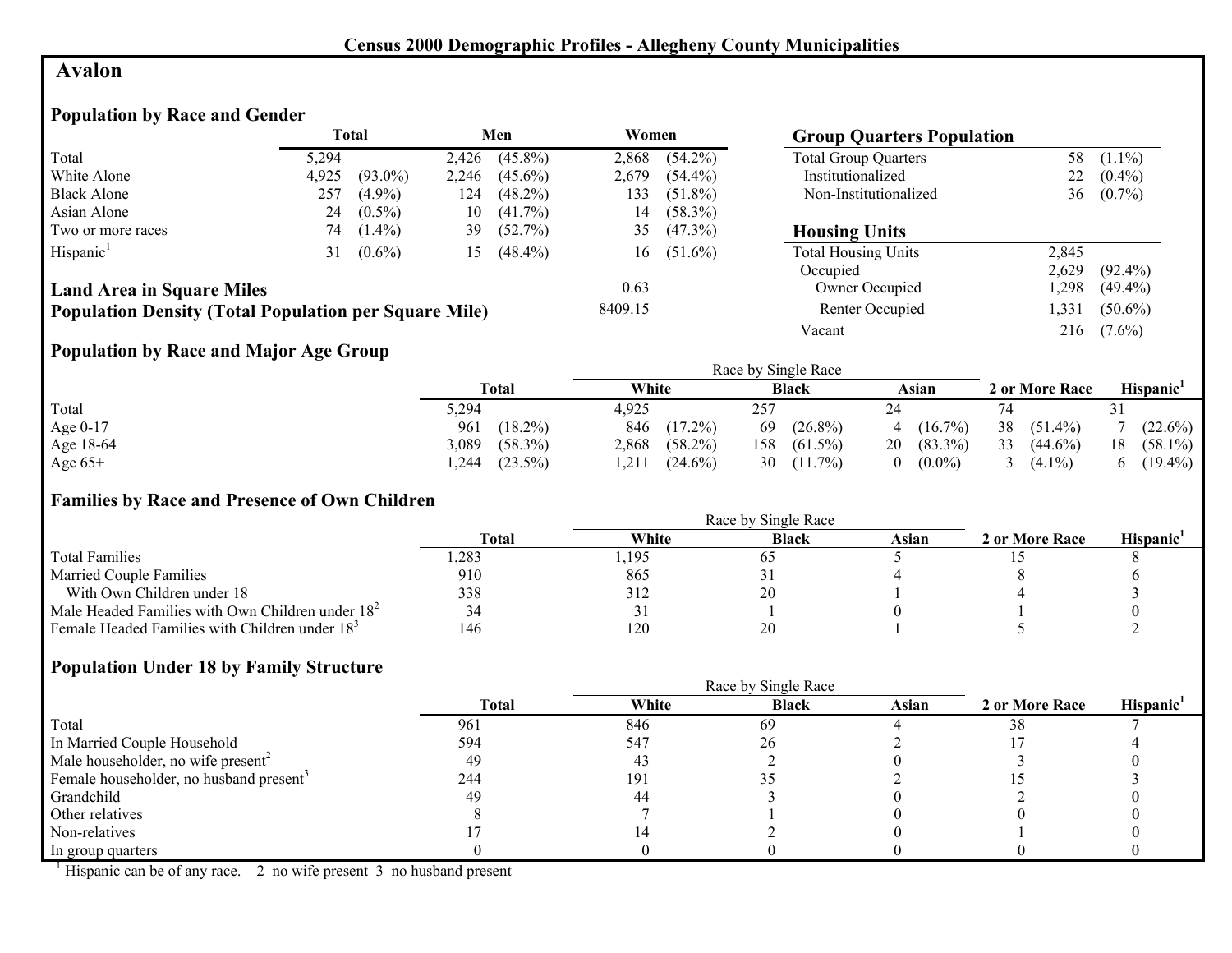# **Baldwin Township**

# **Population by Race and Gender**

|                                                              |        | Total      |       | Men        | Women   |            | <b>Group Quarters Population</b> |       |            |
|--------------------------------------------------------------|--------|------------|-------|------------|---------|------------|----------------------------------|-------|------------|
| Total                                                        | 19.999 |            | 9,478 | $(47.4\%)$ | 10,521  | $(52.6\%)$ | <b>Total Group Quarters</b>      | 226   | $(1.1\%)$  |
| White Alone                                                  | 19,239 | $(96.2\%)$ | 9.115 | $(47.4\%)$ | 10,124  | $(52.6\%)$ | Institutionalized                | 120   | $(0.6\%)$  |
| <b>Black Alone</b>                                           | 483    | $(2.4\%)$  | 223   | $(46.2\%)$ | 260     | $(53.8\%)$ | Non-Institutionalized            | 106   | $(0.5\%)$  |
| Asian Alone                                                  | 112    | $(0.6\%)$  | 53    | $(47.3\%)$ | 59      | $(52.7\%)$ |                                  |       |            |
| Two or more races                                            | 121    | $(0.6\%)$  | 65    | $(53.7\%)$ | 56      | $(46.3\%)$ | <b>Housing Units</b>             |       |            |
| Hispanic <sup>1</sup>                                        | 129    | $(0.6\%)$  | 64    | $(49.6\%)$ | 65      | $(50.4\%)$ | <b>Total Housing Units</b>       | 8,883 |            |
|                                                              |        |            |       |            |         |            | Occupied                         | 8.193 | $(92.2\%)$ |
| <b>Land Area in Square Miles</b>                             |        |            |       |            | 5.77    |            | Owner Occupied                   | 6,761 | $(82.5\%)$ |
| <b>Population Density (Total Population per Square Mile)</b> |        |            |       |            | 3465.51 |            | Renter Occupied                  | 1,432 | $(17.5\%)$ |
|                                                              |        |            |       |            |         |            | Vacant                           | 690   | $(7.8\%)$  |

# **Population by Race and Major Age Group**

|            |                     |                      | Race by Single Race |                  |                  |                  |
|------------|---------------------|----------------------|---------------------|------------------|------------------|------------------|
|            | Total               | White                | <b>Black</b>        | Asian            | 2 or More Race   | <b>Hispanic</b>  |
| Total      | 19.999              | 19.239               | 483                 |                  | 121              | 129              |
| Age $0-17$ | $(21.1\%)$<br>4.211 | 3,929<br>$(20.4\%)$  | 168<br>$(34.8\%)$   | $27(24.1\%)$     | 61<br>$(50.4\%)$ | $40(31.0\%)$     |
| Age 18-64  | $(58.0\%)$<br>1,598 | $(58.1\%)$<br>11,174 | 278<br>$(57.6\%)$   | $(69.6\%)$<br>78 | 50<br>$(41.3\%)$ | 79<br>$(61.2\%)$ |
| Age $65+$  | $(21.0\%)$<br>4.190 | 4,136<br>$(21.5\%)$  | $(7.7\%)$           | $(6.3\%)$        | $(8.3\%)$<br>10  | $(7.8\%)$<br>10  |

#### **Families by Race and Presence of Own Children**

|                                                            | Race by Single Race |       |              |       |                |                 |  |  |
|------------------------------------------------------------|---------------------|-------|--------------|-------|----------------|-----------------|--|--|
|                                                            | <b>Total</b>        | White | <b>Black</b> | Asian | 2 or More Race | <b>Hispanic</b> |  |  |
| <b>Total Families</b>                                      | 5,776               | 5.616 | 112          |       |                | 24              |  |  |
| <b>Married Couple Families</b>                             | 4,646               | 4.562 | 49           | 20    |                |                 |  |  |
| With Own Children under 18                                 | .746                | ,700  | 26           |       |                |                 |  |  |
| Male Headed Families with Own Children under $182$         |                     | 90    |              |       |                |                 |  |  |
| Female Headed Families with Children under 18 <sup>3</sup> | 390                 | 348   | 30           |       |                |                 |  |  |

#### **Population Under 18 by Family Structure**

|                                                     |              | Race by Single Race |              |       |                |                       |  |  |
|-----------------------------------------------------|--------------|---------------------|--------------|-------|----------------|-----------------------|--|--|
|                                                     | <b>Total</b> | White               | <b>Black</b> | Asian | 2 or More Race | Hispanic <sup>1</sup> |  |  |
| Total                                               | 4,211        | 3,929               | 168          |       | 61             | 40                    |  |  |
| In Married Couple Household                         | 3,229        | 3,113               |              |       |                | 32                    |  |  |
| Male householder, no wife present <sup>2</sup>      | 136          | 123                 |              |       |                |                       |  |  |
| Female householder, no husband present <sup>3</sup> | 608          | 492                 | 84           |       |                |                       |  |  |
| Grandchild                                          | 171          | 150                 |              |       |                |                       |  |  |
| Other relatives                                     |              |                     |              |       |                |                       |  |  |
| Non-relatives                                       | 46           |                     |              |       |                |                       |  |  |
| In group quarters                                   |              |                     |              |       |                |                       |  |  |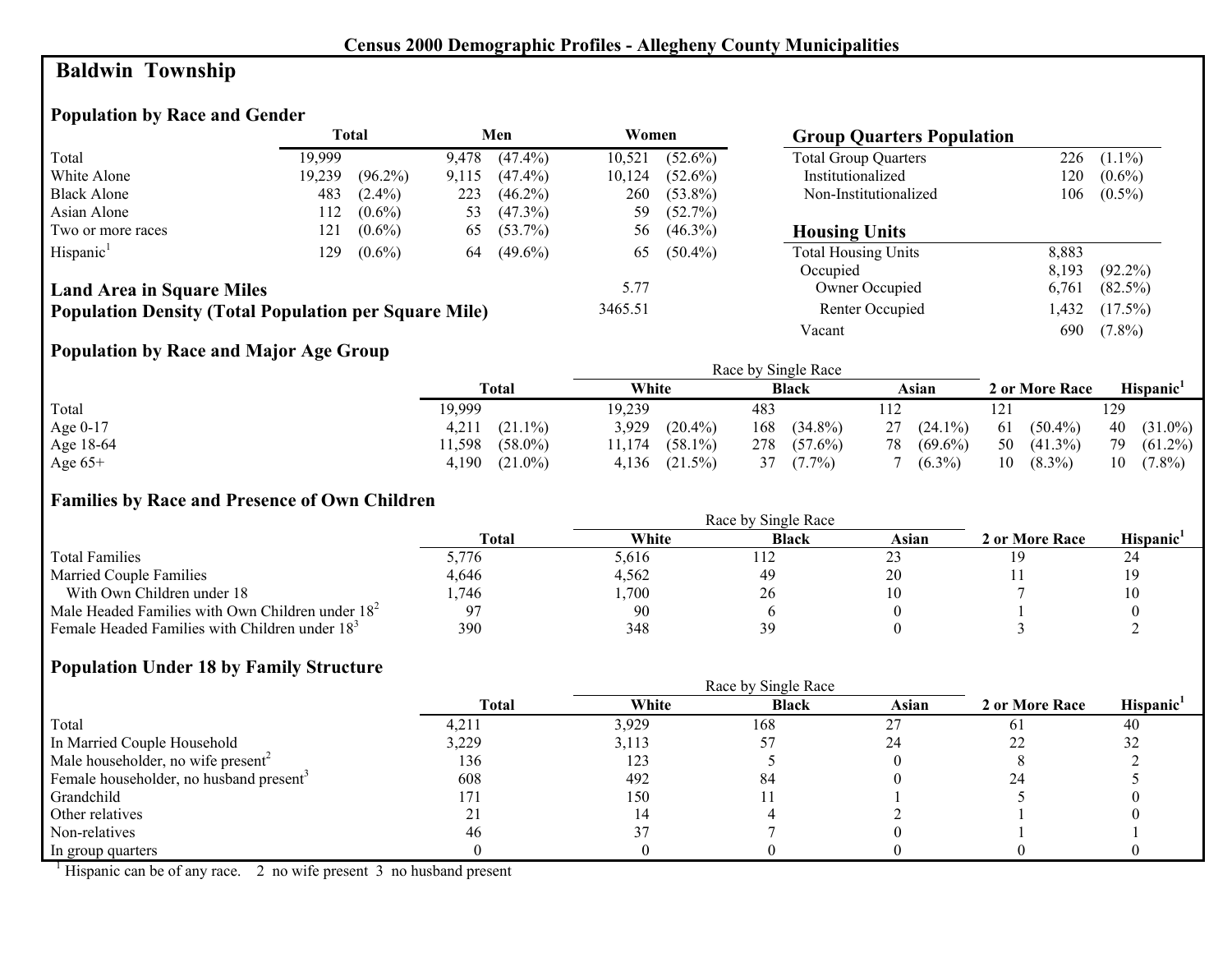# **Baldwin Borough**

# **Population by Race and Gender**

|                                                              |       | <b>Total</b> |       | Men        | Women        |            | <b>Group Quarters Population</b> |          |            |
|--------------------------------------------------------------|-------|--------------|-------|------------|--------------|------------|----------------------------------|----------|------------|
| Total                                                        | 2.244 |              | l.055 | $(47.0\%)$ | .189         | $(53.0\%)$ | <b>Total Group Quarters</b>      | 68       | $(3.0\%)$  |
| White Alone                                                  | 2,213 | $(98.6\%)$   | 1,039 | $(46.9\%)$ | l.174        | $(53.1\%)$ | Institutionalized                | 68       | $(3.0\%)$  |
| <b>Black Alone</b>                                           | 6     | $(0.3\%)$    |       | $(50.0\%)$ |              | $(50.0\%)$ | Non-Institutionalized            | $\theta$ | $(0.0\%)$  |
| Asian Alone                                                  | l 3   | $(0.6\%)$    |       | $(53.8\%)$ | $\mathbf{6}$ | $(46.2\%)$ |                                  |          |            |
| Two or more races                                            | 9.    | $(0.4\%)$    |       | $(55.6\%)$ | 4            | $(44.4\%)$ | <b>Housing Units</b>             |          |            |
| Hispanic <sup>1</sup>                                        | 9.    | $(0.4\%)$    |       | $(55.6\%)$ |              | $(44.4\%)$ | <b>Total Housing Units</b>       | 880      |            |
|                                                              |       |              |       |            |              |            | Occupied                         | 869      | $(98.8\%)$ |
| <b>Land Area in Square Miles</b>                             |       |              |       |            | 0.54         |            | Owner Occupied                   | 821      | $(94.5\%)$ |
| <b>Population Density (Total Population per Square Mile)</b> |       |              |       |            | 4148.93      |            | Renter Occupied                  | 48       | $(5.5\%)$  |
|                                                              |       |              |       |            |              |            | Vacant                           |          | $(1.3\%)$  |

# **Population by Race and Major Age Group**

|           |                    | Race by Single Race |                 |            |                |                       |  |  |  |
|-----------|--------------------|---------------------|-----------------|------------|----------------|-----------------------|--|--|--|
|           | Total              | White               | <b>Black</b>    | Asian      | 2 or More Race | Hispanic <sup>1</sup> |  |  |  |
| Total     | 2,244              | 2,213               |                 |            |                |                       |  |  |  |
| Age 0-17  | (22.7%)<br>510     | 497<br>$(22.5\%)$   | $(0.0\%)$<br>0. | $(46.2\%)$ | $(66.7\%)$     | $(44.4\%)$            |  |  |  |
| Age 18-64 | $(57.4\%)$<br>,287 | 1,273<br>(57.5%)    | $(33.3\%)$      | $(53.8\%)$ | $(33.3\%)$     | $(55.6\%)$            |  |  |  |
| Age $65+$ | $(19.9\%)$<br>447  | $(20.0\%)$<br>443   | $(66.7\%)$      | $(0.0\%)$  | $(0.0\%)$      | $(0.0\%)$             |  |  |  |

#### **Families by Race and Presence of Own Children**

|                                                            | Race by Single Race |       |              |       |                |                 |  |
|------------------------------------------------------------|---------------------|-------|--------------|-------|----------------|-----------------|--|
|                                                            | <b>Total</b>        | White | <b>Black</b> | Asian | 2 or More Race | <b>Hispanic</b> |  |
| <b>Total Families</b>                                      | 638                 | 630   |              |       |                |                 |  |
| <b>Married Couple Families</b>                             | 533                 | 525   |              |       |                |                 |  |
| With Own Children under 18                                 | 214                 | 209   |              |       |                |                 |  |
| Male Headed Families with Own Children under $182$         |                     |       |              |       |                |                 |  |
| Female Headed Families with Children under 18 <sup>3</sup> | ے ر                 | ے ر   |              |       |                |                 |  |

#### **Population Under 18 by Family Structure**

|                                                     |       |       | Race by Single Race |       |                |                       |
|-----------------------------------------------------|-------|-------|---------------------|-------|----------------|-----------------------|
|                                                     | Total | White | <b>Black</b>        | Asian | 2 or More Race | Hispanic <sup>1</sup> |
| Total                                               | 510   | 497   |                     |       |                |                       |
| In Married Couple Household                         | 410   | 398   |                     |       |                |                       |
| Male householder, no wife present <sup>2</sup>      |       |       |                     |       |                |                       |
| Female householder, no husband present <sup>3</sup> |       |       |                     |       |                |                       |
| Grandchild                                          |       |       |                     |       |                |                       |
| Other relatives                                     |       |       |                     |       |                |                       |
| Non-relatives                                       |       |       |                     |       |                |                       |
| In group quarters                                   |       |       |                     |       |                |                       |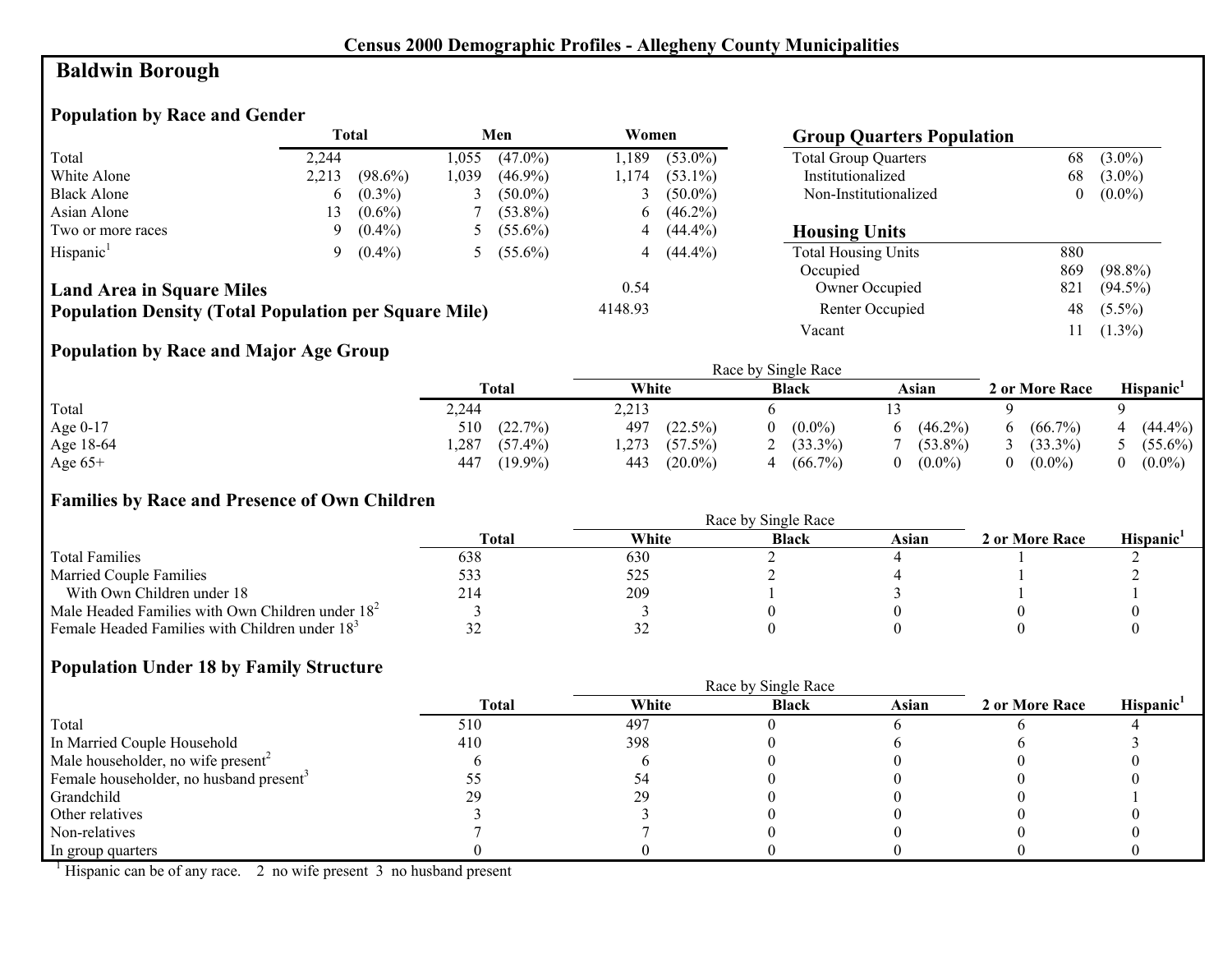# **Bell Acres**

# **Population by Race and Gender**

|                                                              |       | <b>Total</b> |     | Men        | Women  |              | <b>Group Quarters Population</b> |                |            |
|--------------------------------------------------------------|-------|--------------|-----|------------|--------|--------------|----------------------------------|----------------|------------|
| Total                                                        | 1,382 |              | 683 | $(49.4\%)$ | 699    | $(50.6\%)$   | <b>Total Group Quarters</b>      | 0              | $(0.0\%)$  |
| White Alone                                                  | .322  | $(95.7\%)$   | 655 | $(49.5\%)$ | 667    | $(50.5\%)$   | Institutionalized                | $\overline{0}$ | $(0.0\%)$  |
| <b>Black Alone</b>                                           | 15.   | $(1.1\%)$    | 8   | $(53.3\%)$ |        | $(46.7\%)$   | Non-Institutionalized            | 0              | $(0.0\%)$  |
| Asian Alone                                                  | 21    | $(1.5\%)$    | 8   | $(38.1\%)$ | 13.    | $(61.9\%)$   |                                  |                |            |
| Two or more races                                            |       | $(0.8\%)$    | 4   | $(36.4\%)$ |        | $(63.6\%)$   | <b>Housing Units</b>             |                |            |
| Hispanic <sup>1</sup>                                        |       | $(0.2\%)$    |     | $(33.3\%)$ |        | 2 $(66.7\%)$ | <b>Total Housing Units</b>       | 540            |            |
|                                                              |       |              |     |            |        |              | Occupied                         | 520            | $(96.3\%)$ |
| <b>Land Area in Square Miles</b>                             |       |              |     |            | 5.21   |              | Owner Occupied                   | 486            | $(93.5\%)$ |
| <b>Population Density (Total Population per Square Mile)</b> |       |              |     |            | 265.26 |              | Renter Occupied                  | 34             | $(6.5\%)$  |
|                                                              |       |              |     |            |        |              | Vacant                           | 20             | $(3.7\%)$  |

# **Population by Race and Major Age Group**

|            |                   |                   | Race by Single Race   |                       |                        |            |
|------------|-------------------|-------------------|-----------------------|-----------------------|------------------------|------------|
|            | <b>Total</b>      | White             | <b>Black</b>          | Asian                 | 2 or More Race         | Hispanic   |
| Total      | ,382              | ,322              |                       |                       |                        |            |
| Age $0-17$ | 333<br>$(24.1\%)$ | 307<br>$(23.2\%)$ | $(33.3\%)$            | $(33.3\%)$            | $(81.8\%)$<br>$\Omega$ | $(0.0\%)$  |
| Age 18-64  | 800<br>$(57.9\%)$ | 768<br>$(58.1\%)$ | $(66.7\%)$<br>10      | $(66.7\%)$<br>14      | $(18.2\%)$             | $(100.0\%$ |
| Age $65+$  | $(18.0\%)$<br>249 | $(18.7\%)$<br>247 | $(0.0\%)$<br>$\theta$ | $(0.0\%)$<br>$\theta$ | $(0.0\%)$<br>$\theta$  | $(0.0\%)$  |

# **Families by Race and Presence of Own Children**

|                                                            |       | Race by Single Race |              |       |                |                 |
|------------------------------------------------------------|-------|---------------------|--------------|-------|----------------|-----------------|
|                                                            | Total | White               | <b>Black</b> | Asian | 2 or More Race | <b>Hispanic</b> |
| <b>Total Families</b>                                      | -413  | 398                 |              |       |                |                 |
| <b>Married Couple Families</b>                             | 368   | 356                 |              |       |                |                 |
| With Own Children under 18                                 | 149   | 14.                 |              |       |                |                 |
| Male Headed Families with Own Children under $182$         |       |                     |              |       |                |                 |
| Female Headed Families with Children under 18 <sup>3</sup> |       |                     |              |       |                |                 |

#### **Population Under 18 by Family Structure**

|                                                     |              |       | Race by Single Race |       |                |                       |
|-----------------------------------------------------|--------------|-------|---------------------|-------|----------------|-----------------------|
|                                                     | <b>Total</b> | White | <b>Black</b>        | Asian | 2 or More Race | Hispanic <sup>1</sup> |
| Total                                               | 333          | 307   |                     |       |                |                       |
| In Married Couple Household                         | 286          | 264   |                     |       |                |                       |
| Male householder, no wife present <sup>2</sup>      |              |       |                     |       |                |                       |
| Female householder, no husband present <sup>3</sup> |              | 24    |                     |       |                |                       |
| Grandchild                                          |              |       |                     |       |                |                       |
| Other relatives                                     |              |       |                     |       |                |                       |
| Non-relatives                                       |              |       |                     |       |                |                       |
| In group quarters                                   |              |       |                     |       |                |                       |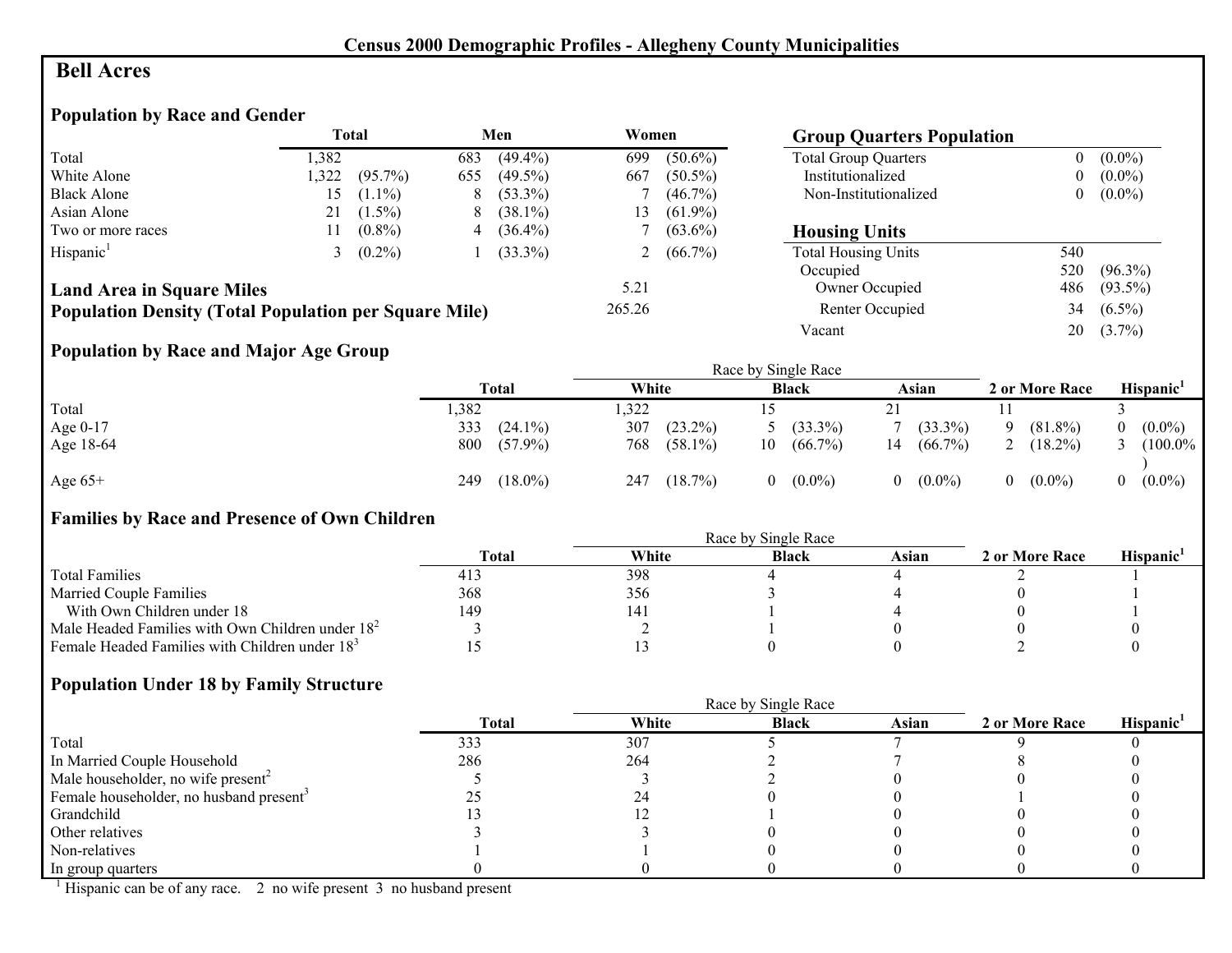#### **Bellevue**

# **Population by Race and Gender**

|                                                              |       | Total      |       | Men        | Women   |            | <b>Group Quarters Population</b> |       |            |
|--------------------------------------------------------------|-------|------------|-------|------------|---------|------------|----------------------------------|-------|------------|
| Total                                                        | 8.770 |            | 3.916 | $(44.7\%)$ | 4,854   | $(55.3\%)$ | <b>Total Group Quarters</b>      | 102   | $(1.2\%)$  |
| White Alone                                                  | 8,188 | $(93.4\%)$ | 3,659 | $(44.7\%)$ | 4,529   | $(55.3\%)$ | Institutionalized                | 6     | $(0.1\%)$  |
| <b>Black Alone</b>                                           | 386   | $(4.4\%)$  | 182   | $(47.2\%)$ | 204     | $(52.8\%)$ | Non-Institutionalized            | 96    | $(1.1\%)$  |
| Asian Alone                                                  | 57    | $(0.6\%)$  | 28    | $(49.1\%)$ | 29      | $(50.9\%)$ |                                  |       |            |
| Two or more races                                            | 110   | $(1.3\%)$  | 37    | $(33.6\%)$ | 73      | $(66.4\%)$ | <b>Housing Units</b>             |       |            |
| Hispanic <sup>1</sup>                                        |       | $(0.8\%)$  | 32    | $(45.1\%)$ | 39      | $(54.9\%)$ | <b>Total Housing Units</b>       | 4,770 |            |
|                                                              |       |            |       |            |         |            | Occupied                         | 4.389 | $(92.0\%)$ |
| <b>Land Area in Square Miles</b>                             |       |            |       |            | 1.00    |            | Owner Occupied                   | .708  | $(38.9\%)$ |
| <b>Population Density (Total Population per Square Mile)</b> |       |            |       |            | 8768.09 |            | Renter Occupied                  | 2,681 | $(61.1\%)$ |
|                                                              |       |            |       |            |         |            | Vacant                           | 381   | $(8.0\%)$  |

# **Population by Race and Major Age Group**

|           |                     |                     | Race by Single Race |                  |                  |                  |
|-----------|---------------------|---------------------|---------------------|------------------|------------------|------------------|
|           | <b>Total</b>        | White               | <b>Black</b>        | Asian            | 2 or More Race   | Hispanic'        |
| Total     | 8.770               | 8.188               | 386                 |                  | 110              |                  |
| Age 0-17  | $(19.5\%)$<br>.712  | ,547<br>$(18.9\%)$  | 93<br>$(24.1\%)$    | $(22.8\%)$<br>13 | 53<br>$(48.2\%)$ | 31<br>$(43.7\%)$ |
| Age 18-64 | $(64.5\%)$<br>5.659 | 5,290<br>$(64.6\%)$ | 263<br>$(68.1\%)$   | $(70.2\%)$<br>40 | 45<br>$(40.9\%)$ | 39<br>$(54.9\%)$ |
| Age $65+$ | $(16.0\%)$<br>.399  | , 351<br>$(16.5\%)$ | 30<br>$(7.8\%)$     | $(7.0\%)$        | 12<br>$(10.9\%)$ | $(1.4\%)$        |

#### **Families by Race and Presence of Own Children**

|                                                            | Race by Single Race |       |              |       |                |                 |  |  |
|------------------------------------------------------------|---------------------|-------|--------------|-------|----------------|-----------------|--|--|
|                                                            | <b>Total</b>        | White | <b>Black</b> | Asian | 2 or More Race | <b>Hispanic</b> |  |  |
| <b>Total Families</b>                                      | . 954               | .849  | 76           |       |                |                 |  |  |
| <b>Married Couple Families</b>                             | 344.                | ,287  |              |       |                |                 |  |  |
| With Own Children under 18                                 | 565                 | 538   |              |       |                |                 |  |  |
| Male Headed Families with Own Children under $182$         | 60                  | CC    |              |       |                |                 |  |  |
| Female Headed Families with Children under 18 <sup>3</sup> | 243                 | 211   |              |       |                |                 |  |  |

#### **Population Under 18 by Family Structure**

|                                                     | <b>Total</b> | White | <b>Black</b> | Asian | 2 or More Race | Hispanic <sup>1</sup> |
|-----------------------------------------------------|--------------|-------|--------------|-------|----------------|-----------------------|
| Total                                               | l.712        | 1,547 | 93           |       |                |                       |
| In Married Couple Household                         | .111         | 1,039 |              |       | 28             |                       |
| Male householder, no wife present <sup>2</sup>      | 98           | 90    |              |       |                |                       |
| Female householder, no husband present <sup>3</sup> | 373          | 308   | 43           |       |                |                       |
| Grandchild                                          |              | 69    |              |       |                |                       |
| Other relatives                                     |              |       |              |       |                |                       |
| Non-relatives                                       |              | 26    |              |       |                |                       |
| In group quarters                                   |              |       |              |       |                |                       |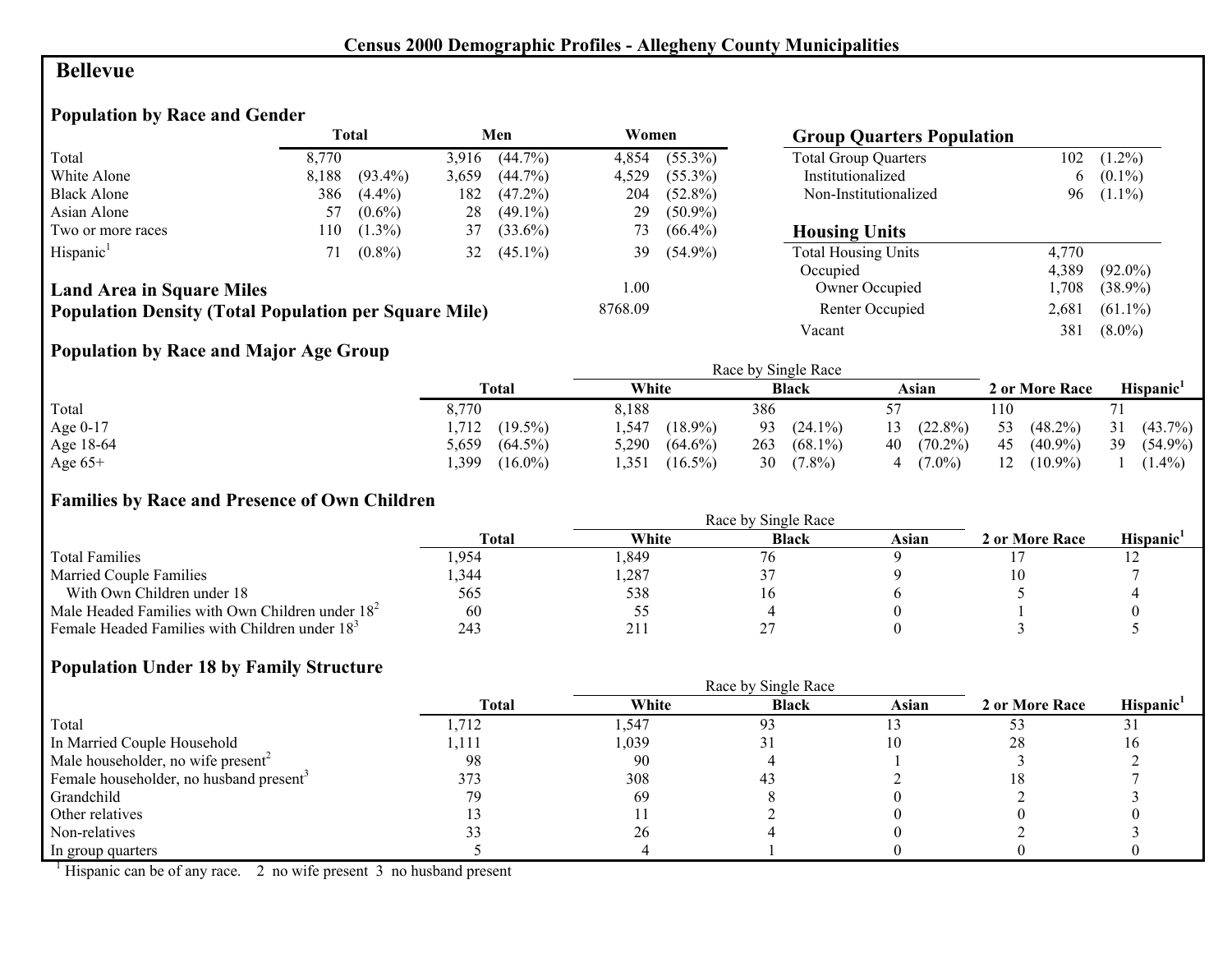#### **Ben Avon**

# **Population by Race and Gender**

|                                                              |      | <b>Total</b> |     | Men          | Women   |              | <b>Group Quarters Population</b> |     |            |
|--------------------------------------------------------------|------|--------------|-----|--------------|---------|--------------|----------------------------------|-----|------------|
| Total                                                        | .917 |              | 893 | $(46.6\%)$   | 1.024   | $(53.4\%)$   | <b>Total Group Quarters</b>      | 8   | $(0.4\%)$  |
| White Alone                                                  | .839 | $(95.9\%)$   | 849 | $(46.2\%)$   | 990     | $(53.8\%)$   | Institutionalized                | 0   | $(0.0\%)$  |
| <b>Black Alone</b>                                           | 47   | $(2.5\%)$    | 30  | $(63.8\%)$   | 17      | $(36.2\%)$   | Non-Institutionalized            | 8   | $(0.4\%)$  |
| Asian Alone                                                  |      | $(0.3\%)$    | 2   | $(40.0\%)$   |         | $(60.0\%)$   |                                  |     |            |
| Two or more races                                            | 18   | $(0.9\%)$    | 8   | $(44.4\%)$   | 10      | $(55.6\%)$   | <b>Housing Units</b>             |     |            |
| Hispanic <sup>1</sup>                                        | 9.   | $(0.5\%)$    |     | 4 $(44.4\%)$ |         | 5 $(55.6\%)$ | <b>Total Housing Units</b>       | 825 |            |
|                                                              |      |              |     |              |         |              | Occupied                         | 784 | $(95.0\%)$ |
| <b>Land Area in Square Miles</b>                             |      |              |     |              | 0.40    |              | Owner Occupied                   | 563 | $(71.8\%)$ |
| <b>Population Density (Total Population per Square Mile)</b> |      |              |     |              | 4805.14 |              | Renter Occupied                  | 221 | $(28.2\%)$ |
|                                                              |      |              |     |              |         |              | Vacant                           | 41  | $(5.0\%)$  |

# **Population by Race and Major Age Group**

|           |                     |                    | Race by Single Race |                |                  |                           |
|-----------|---------------------|--------------------|---------------------|----------------|------------------|---------------------------|
|           | Total               | White              | <b>Black</b>        | Asian          | 2 or More Race   | Hispanic <sup>'</sup>     |
| Total     | 917,                | .,839              |                     |                | 18               |                           |
| Age 0-17  | $(25.3\%)$<br>485   | 455<br>$(24.7\%)$  | $(31.9\%)$          | $(20.0\%)$     | 11<br>$(61.1\%)$ | $(44.4\%)$<br>$\mathbf 4$ |
| Age 18-64 | $(62.8\%)$<br>0.203 | $(63.1\%)$<br>.160 | $(59.6\%)$<br>28    | $(80.0\%)$     | $(33.3\%)$<br>b  | $(33.3\%)$                |
| Age $65+$ | 229<br>$(11.9\%)$   | $(12.2\%)$<br>224  | $(8.5\%)$           | $(0.0\%)$<br>0 | $(5.6\%)$        | $(22.2\%)$                |

#### **Families by Race and Presence of Own Children**

|                                                            | Race by Single Race |       |              |       |                |                 |  |  |
|------------------------------------------------------------|---------------------|-------|--------------|-------|----------------|-----------------|--|--|
|                                                            | <b>Total</b>        | White | <b>Black</b> | Asian | 2 or More Race | <b>Hispanic</b> |  |  |
| <b>Total Families</b>                                      |                     | 498   |              |       |                |                 |  |  |
| <b>Married Couple Families</b>                             | 407                 | 395   |              |       |                |                 |  |  |
| With Own Children under 18                                 | 199                 | 194   |              |       |                |                 |  |  |
| Male Headed Families with Own Children under $182$         |                     |       |              |       |                |                 |  |  |
| Female Headed Families with Children under 18 <sup>3</sup> |                     | 43    |              |       |                |                 |  |  |

#### **Population Under 18 by Family Structure**

|                                                     |       | Race by Single Race |              |       |                |                       |
|-----------------------------------------------------|-------|---------------------|--------------|-------|----------------|-----------------------|
|                                                     | Total | White               | <b>Black</b> | Asian | 2 or More Race | Hispanic <sup>1</sup> |
| Total                                               | 485   | 455                 |              |       |                |                       |
| In Married Couple Household                         | 369   | 354                 |              |       |                |                       |
| Male householder, no wife present <sup>2</sup>      |       |                     |              |       |                |                       |
| Female householder, no husband present <sup>3</sup> |       | 70                  |              |       |                |                       |
| Grandchild                                          |       |                     |              |       |                |                       |
| Other relatives                                     |       |                     |              |       |                |                       |
| Non-relatives                                       |       |                     |              |       |                |                       |
| In group quarters                                   |       |                     |              |       |                |                       |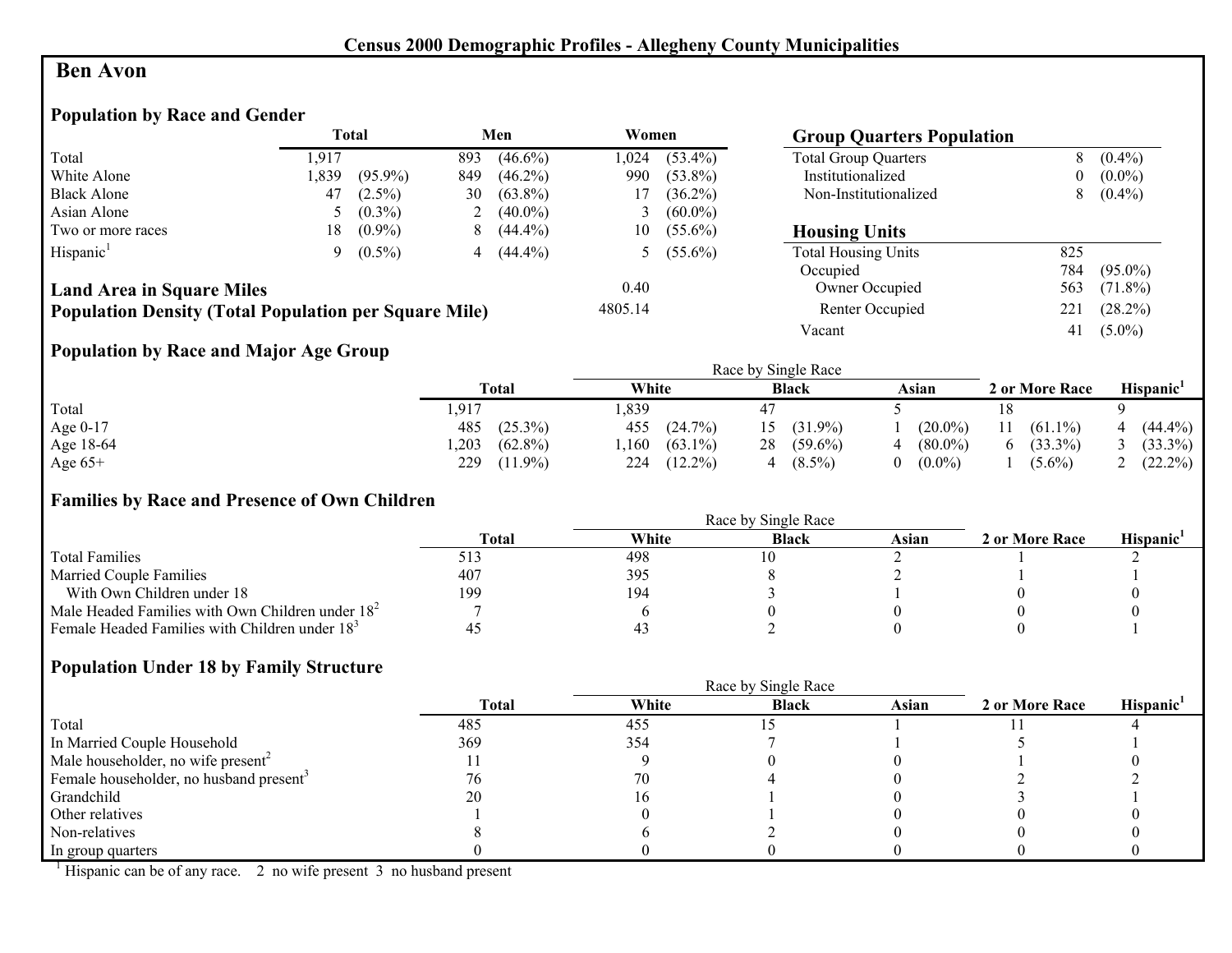# **Ben Avon Heights**

#### **Population by Race and Gender**

|                                                              |     | Total     |          | Men         | Women    |            | <b>Group Quarters Population</b> |     |            |
|--------------------------------------------------------------|-----|-----------|----------|-------------|----------|------------|----------------------------------|-----|------------|
| Total                                                        | 392 |           | 203      | $(51.8\%)$  | 189      | $(48.2\%)$ | <b>Total Group Quarters</b>      | 0   | $(0.0\%)$  |
| White Alone                                                  | 387 | (98.7%)   | 199      | $(51.4\%)$  | 188      | $(48.6\%)$ | Institutionalized                |     | $(0.0\%)$  |
| <b>Black Alone</b>                                           |     | $(0.3\%)$ |          | $(100.0\%)$ | $\bf{0}$ | $(0.0\%)$  | Non-Institutionalized            |     | $(0.0\%)$  |
| Asian Alone                                                  |     | $(0.3\%)$ |          | $(100.0\%)$ | $_{0}$   | $(0.0\%)$  |                                  |     |            |
| Two or more races                                            |     | $(0.8\%)$ | $\angle$ | $(66.7\%)$  |          | $(33.3\%)$ | <b>Housing Units</b>             |     |            |
| Hispanic <sup>1</sup>                                        |     | $(0.8\%)$ |          | $(33.3\%)$  |          | $(66.7\%)$ | <b>Total Housing Units</b>       | 144 |            |
|                                                              |     |           |          |             |          |            | Occupied                         | 138 | $(95.8\%)$ |
| <b>Land Area in Square Miles</b>                             |     |           |          |             | 0.17     |            | Owner Occupied                   | 134 | $(97.1\%)$ |
| <b>Population Density (Total Population per Square Mile)</b> |     |           |          |             | 2328.82  |            | Renter Occupied                  | 4   | $(2.9\%)$  |
|                                                              |     |           |          |             |          |            | Vacant                           | 6   | $(4.2\%)$  |

# **Population by Race and Major Age Group**

|            | <b>Total</b>      | White             | <b>Black</b>          | Asian                 | 2 or More Race        | Hispanic     |
|------------|-------------------|-------------------|-----------------------|-----------------------|-----------------------|--------------|
| Total      | 392               | 387               |                       |                       |                       |              |
| Age $0-17$ | $(29.8\%)$<br>117 | (29.7%)<br>115    | $(0.0\%)$<br>$\theta$ | $(100.0\%$            | $(33.3\%)$            | $0 (0.0\%)$  |
| Age 18-64  | 220<br>$(56.1\%)$ | $(56.1\%)$<br>217 | (100.0%               | $(0.0\%)$<br>$\theta$ | 2 $(66.7\%)$          | 3 $(100.0\%$ |
| Age $65+$  | $(14.0\%)$<br>55  | $(14.2\%)$<br>55  | $(0.0\%)$<br>$\Omega$ | $(0.0\%)$<br>$\theta$ | $(0.0\%)$<br>$\theta$ | $0 (0.0\%)$  |

#### **Families by Race and Presence of Own Children**

|                                                            | Race by Single Race |       |              |       |                |                 |  |
|------------------------------------------------------------|---------------------|-------|--------------|-------|----------------|-----------------|--|
|                                                            | <b>Total</b>        | White | <b>Black</b> | Asian | 2 or More Race | <b>Hispanic</b> |  |
| <b>Total Families</b>                                      | 118                 |       |              |       |                |                 |  |
| <b>Married Couple Families</b>                             | 108                 | 108   |              |       |                |                 |  |
| With Own Children under 18                                 |                     | ے ر   |              |       |                |                 |  |
| Male Headed Families with Own Children under $182$         |                     |       |              |       |                |                 |  |
| Female Headed Families with Children under 18 <sup>3</sup> |                     |       |              |       |                |                 |  |

#### **Population Under 18 by Family Structure**

|                                                     |              |       | Race by Single Race |       |                |                       |
|-----------------------------------------------------|--------------|-------|---------------------|-------|----------------|-----------------------|
|                                                     | <b>Total</b> | White | <b>Black</b>        | Asian | 2 or More Race | Hispanic <sup>1</sup> |
| Total                                               |              | 115   |                     |       |                |                       |
| In Married Couple Household                         | 109          | 108   |                     |       |                |                       |
| Male householder, no wife present <sup>2</sup>      |              |       |                     |       |                |                       |
| Female householder, no husband present <sup>3</sup> |              |       |                     |       |                |                       |
| Grandchild                                          |              |       |                     |       |                |                       |
| Other relatives                                     |              |       |                     |       |                |                       |
| Non-relatives                                       |              |       |                     |       |                |                       |
| In group quarters                                   |              |       |                     |       |                |                       |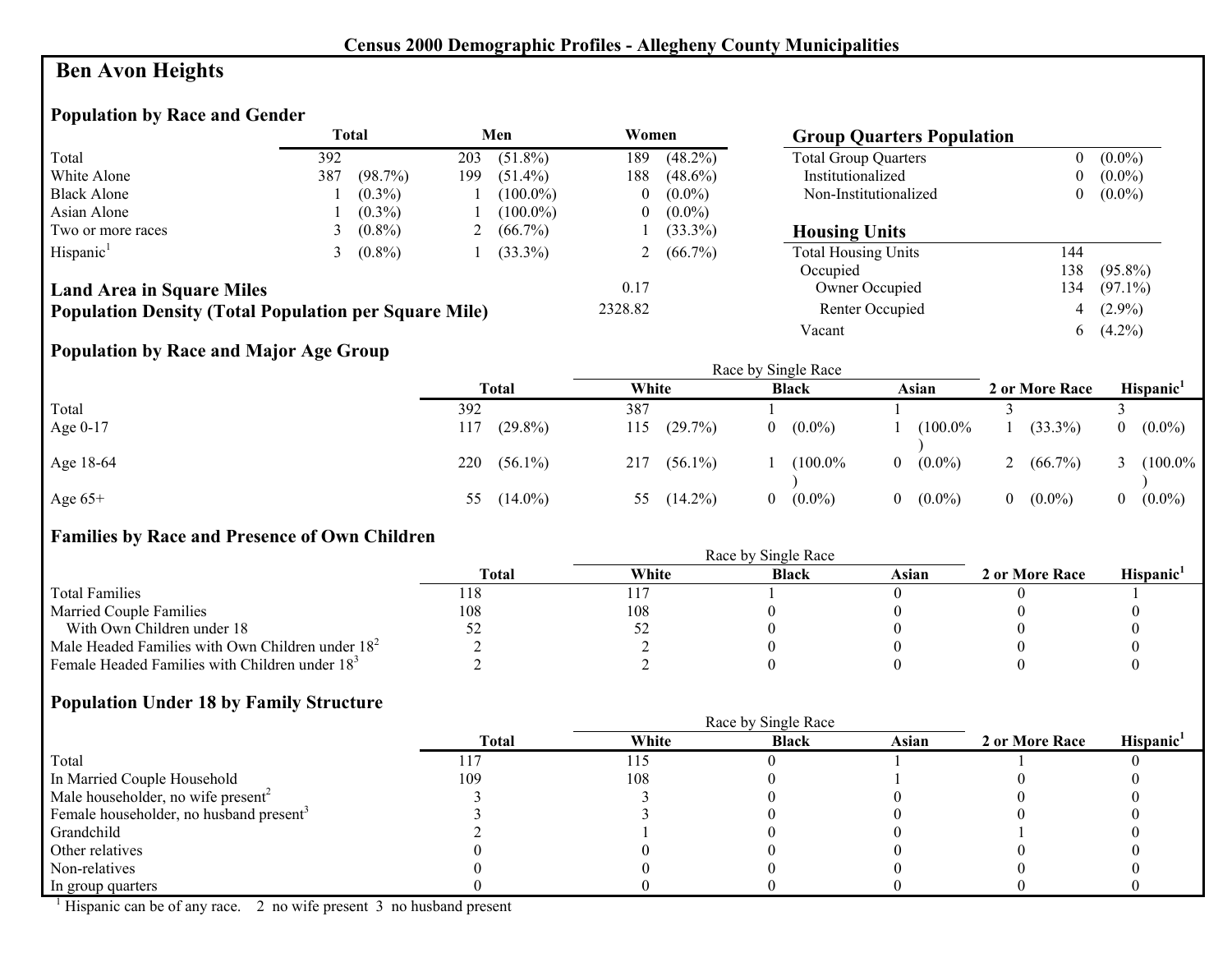## **Bethel Park**

# **Population by Race and Gender**

|                                                              | <b>Total</b> |            | Men    |            | Women   |            |                             |        | <b>Group Quarters Population</b> |  |  |
|--------------------------------------------------------------|--------------|------------|--------|------------|---------|------------|-----------------------------|--------|----------------------------------|--|--|
| Total                                                        | 33.556       |            | 16.069 | $(47.9\%)$ | 17.487  | $(52.1\%)$ | <b>Total Group Quarters</b> | 382    | $(1.1\%)$                        |  |  |
| White Alone                                                  | 32,584       | $(97.1\%)$ | 15,586 | $(47.8\%)$ | 16,998  | $(52.2\%)$ | Institutionalized           | 271    | $(0.8\%)$                        |  |  |
| <b>Black Alone</b>                                           | 343          | $(1.0\%)$  | 171    | $(49.9\%)$ | 172     | $(50.1\%)$ | Non-Institutionalized       | 111    | $(0.3\%)$                        |  |  |
| Asian Alone                                                  | 371          | $(1.1\%)$  | 184    | $(49.6\%)$ | 187     | $(50.4\%)$ |                             |        |                                  |  |  |
| Two or more races                                            | 194          | $(0.6\%)$  | 90     | $(46.4\%)$ | 104     | $(53.6\%)$ | <b>Housing Units</b>        |        |                                  |  |  |
| Hispanic <sup>1</sup>                                        | 164          | $(0.5\%)$  | 74     | $(45.1\%)$ | 90      | $(54.9\%)$ | <b>Total Housing Units</b>  | 13,871 |                                  |  |  |
|                                                              |              |            |        |            |         |            | Occupied                    | 13,362 | $(96.3\%)$                       |  |  |
| <b>Land Area in Square Miles</b>                             |              |            |        |            | 11.69   |            | <b>Owner Occupied</b>       | 10,680 | $(79.9\%)$                       |  |  |
| <b>Population Density (Total Population per Square Mile)</b> |              |            |        |            | 2869.78 |            | Renter Occupied             | 2,682  | $(20.1\%)$                       |  |  |
|                                                              |              |            |        |            |         |            | Vacant                      | 509    | $(3.7\%)$                        |  |  |

# **Population by Race and Major Age Group**

|            |                      |                      | Race by Single Race |                   |                  |                  |
|------------|----------------------|----------------------|---------------------|-------------------|------------------|------------------|
|            | Total                | White                | <b>Black</b>        | Asian             | 2 or More Race   | <b>Hispanic</b>  |
| Total      | 33,556               | 32.584               | 343                 | 371               | 194              | 164              |
| Age $0-17$ | (23.7%)<br>7,942     | $(23.4\%)$<br>7,609  | 108<br>$(31.5\%)$   | $(27.5\%)$<br>102 | 96<br>$(49.5\%)$ | 62 (37.8%)       |
| Age 18-64  | 19,532<br>$(58.2\%)$ | $(58.2\%)$<br>18.977 | 194<br>$(56.6\%)$   | 240<br>$(64.7\%)$ | 86<br>$(44.3\%)$ | 83<br>$(50.6\%)$ |
| Age $65+$  | $(18.1\%)$<br>6,082  | 5,998<br>$(18.4\%)$  | $(12.0\%)$<br>41    | $(7.8\%)$<br>29   | $(6.2\%)$<br>12  | $(11.6\%)$<br>19 |

#### **Families by Race and Presence of Own Children**

|                                                            | <b>Total</b> | White | <b>Black</b> | Asian | 2 or More Race | <b>Hispanic</b> |
|------------------------------------------------------------|--------------|-------|--------------|-------|----------------|-----------------|
| <b>Total Families</b>                                      | 9.539        | 9,307 | 90           | 100   | 30             | 30              |
| <b>Married Couple Families</b>                             | 8,286        | 8,094 | ಂ            |       |                | n J             |
| With Own Children under 18                                 | 3,531        | 3,440 | ∸            | 48    |                |                 |
| Male Headed Families with Own Children under $182$         | 103          | 100   |              |       |                |                 |
| Female Headed Families with Children under 18 <sup>3</sup> | 412          | 398   |              |       |                |                 |

#### **Population Under 18 by Family Structure**

|                                                     |       |       | Race by Single Race |       |                |                       |
|-----------------------------------------------------|-------|-------|---------------------|-------|----------------|-----------------------|
|                                                     | Total | White | <b>Black</b>        | Asian | 2 or More Race | Hispanic <sup>1</sup> |
| Total                                               | 7,942 | 7,609 | 108                 | 102   | 96             | 62                    |
| In Married Couple Household                         | 6,849 | 6,615 | 54                  | 94    | 68             | 50                    |
| Male householder, no wife present <sup>2</sup>      | 146   | 139   |                     |       |                |                       |
| Female householder, no husband present <sup>3</sup> | 671   | 617   | 24                  |       | 20             |                       |
| Grandchild                                          | 202   | 185   |                     |       |                |                       |
| Other relatives                                     | 28    | 20    |                     |       |                |                       |
| Non-relatives                                       |       | 28    |                     |       |                |                       |
| In group quarters                                   |       |       |                     |       |                |                       |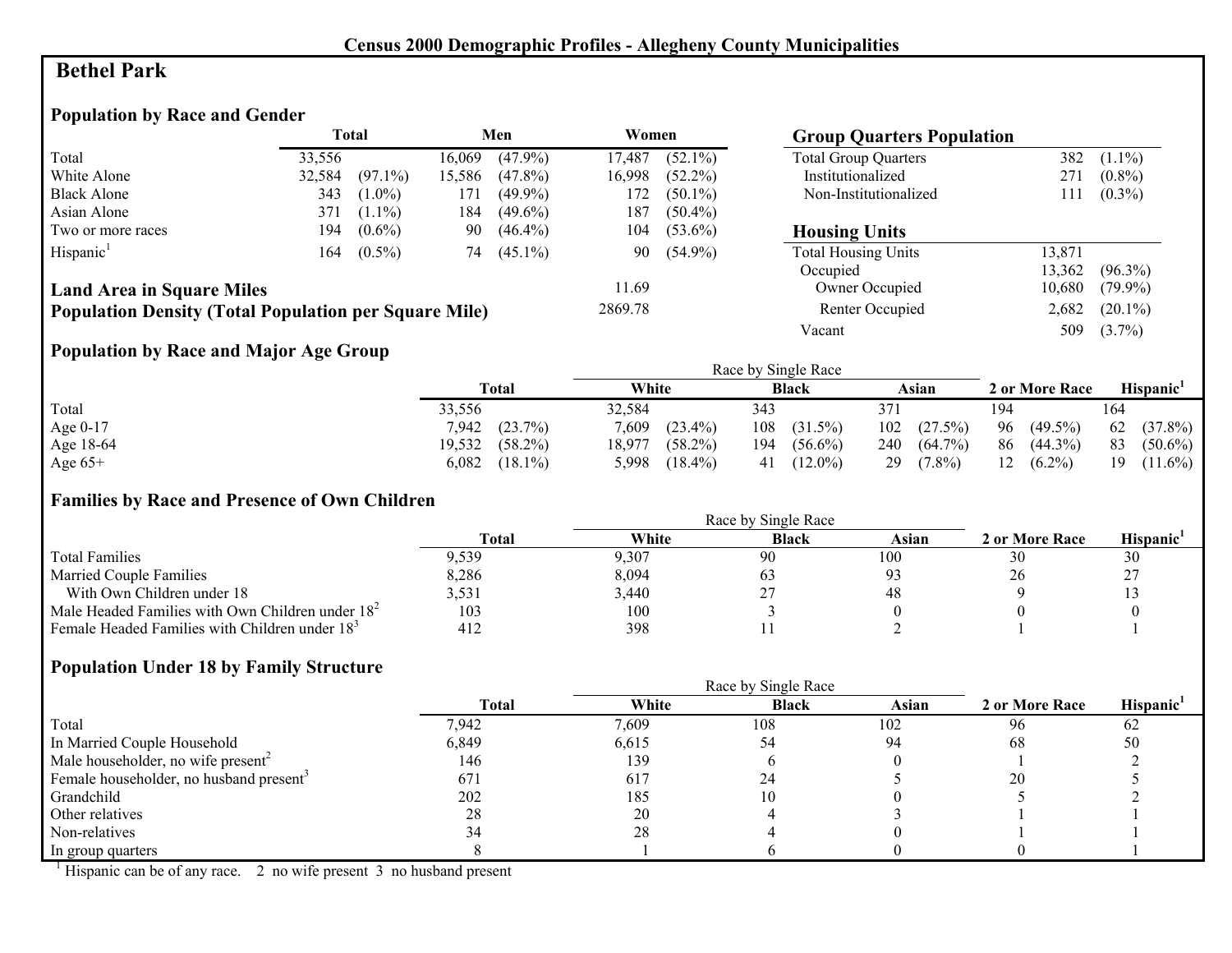#### **Blawnox**

# **Population by Race and Gender**

|                                                              |       | <b>Total</b> |     | Men        | Women    |            | <b>Group Quarters Population</b> |     |            |
|--------------------------------------------------------------|-------|--------------|-----|------------|----------|------------|----------------------------------|-----|------------|
| Total                                                        | .,550 |              | 720 | $(46.5\%)$ | 830      | $(53.5\%)$ | <b>Total Group Quarters</b>      |     | $(0.0\%)$  |
| White Alone                                                  | .442  | $(93.0\%)$   | 663 | $(46.0\%)$ | 779      | $(54.0\%)$ | Institutionalized                | 0   | $(0.0\%)$  |
| <b>Black Alone</b>                                           | 16    | $(1.0\%)$    | 10  | $(62.5\%)$ | $\sigma$ | (37.5%)    | Non-Institutionalized            | 0   | $(0.0\%)$  |
| Asian Alone                                                  | 81    | $(5.2\%)$    | 42  | $(51.9\%)$ | 39       | $(48.1\%)$ |                                  |     |            |
| Two or more races                                            |       | $(0.5\%)$    | 4   | $(57.1\%)$ |          | $(42.9\%)$ | <b>Housing Units</b>             |     |            |
| Hispanic <sup>1</sup>                                        | 10-   | $(0.6\%)$    | 4   | $(40.0\%)$ | $\sigma$ | $(60.0\%)$ | <b>Total Housing Units</b>       | 931 |            |
|                                                              |       |              |     |            |          |            | Occupied                         | 858 | $(92.2\%)$ |
| <b>Land Area in Square Miles</b>                             |       |              |     |            | 0.32     |            | Owner Occupied                   | 399 | $(46.5\%)$ |
| <b>Population Density (Total Population per Square Mile)</b> |       |              |     |            | 4771.56  |            | Renter Occupied                  | 459 | $(53.5\%)$ |
|                                                              |       |              |     |            |          |            | Vacant                           | 73. | $(7.8\%)$  |

# **Population by Race and Major Age Group**

|           |                   |                   | Race by Single Race |                  |                |                       |
|-----------|-------------------|-------------------|---------------------|------------------|----------------|-----------------------|
|           | Total             | White             | <b>Black</b>        | Asian            | 2 or More Race | Hispanic <sup>1</sup> |
| Total     | ,550              | ,442              |                     |                  |                |                       |
| Age 0-17  | 224<br>$(14.5\%)$ | 193<br>$(13.4\%)$ | $(18.8\%)$          | $(30.9\%)$<br>25 | $(42.9\%)$     | $(20.0\%)$            |
| Age 18-64 | $(63.6\%)$<br>986 | $(63.2\%)$<br>912 | $(68.8\%)$          | $(67.9\%)$<br>55 | $(57.1\%)$     | $(80.0\%)$            |
| Age $65+$ | $(21.9\%)$<br>340 | 337<br>$(23.4\%)$ | $(12.5\%)$          | $(1.2\%)$        | $(0.0\%)$      | $(0.0\%)$             |

#### **Families by Race and Presence of Own Children**

|                                                            | Race by Single Race |       |              |       |                |                 |  |  |
|------------------------------------------------------------|---------------------|-------|--------------|-------|----------------|-----------------|--|--|
|                                                            | <b>Total</b>        | White | <b>Black</b> | Asian | 2 or More Race | <b>Hispanic</b> |  |  |
| <b>Total Families</b>                                      |                     | 348   |              |       |                |                 |  |  |
| <b>Married Couple Families</b>                             | 252                 | 234   |              |       |                |                 |  |  |
| With Own Children under 18                                 | 80                  | 68    |              |       |                |                 |  |  |
| Male Headed Families with Own Children under $182$         |                     |       |              |       |                |                 |  |  |
| Female Headed Families with Children under 18 <sup>3</sup> |                     | 38    |              |       |                |                 |  |  |

#### **Population Under 18 by Family Structure**

|                                                     |              |       | Race by Single Race |       |                |                       |
|-----------------------------------------------------|--------------|-------|---------------------|-------|----------------|-----------------------|
|                                                     | <b>Total</b> | White | <b>Black</b>        | Asian | 2 or More Race | Hispanic <sup>1</sup> |
| Total                                               | 224          | 193   |                     |       |                |                       |
| In Married Couple Household                         | 136          | 115   |                     |       |                |                       |
| Male householder, no wife present <sup>2</sup>      |              |       |                     |       |                |                       |
| Female householder, no husband present <sup>3</sup> | 59           |       |                     |       |                |                       |
| Grandchild                                          | 0            |       |                     |       |                |                       |
| Other relatives                                     |              |       |                     |       |                |                       |
| Non-relatives                                       |              |       |                     |       |                |                       |
| In group quarters                                   |              |       |                     |       |                |                       |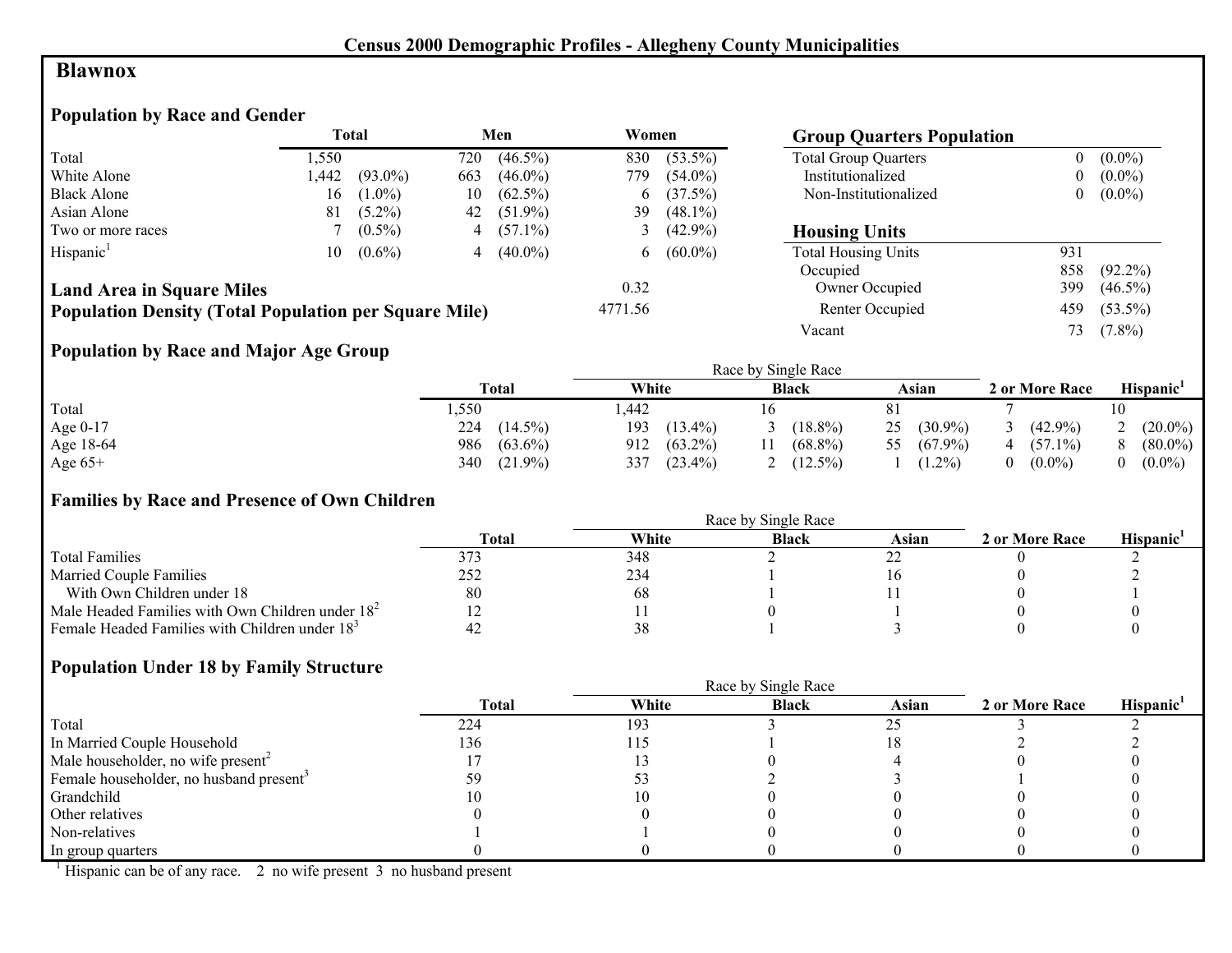# **Brackenridge**

# **Population by Race and Gender**

| Total<br>Men                                                 |       | Women      |      | <b>Group Quarters Population</b> |         |            |                             |                |            |
|--------------------------------------------------------------|-------|------------|------|----------------------------------|---------|------------|-----------------------------|----------------|------------|
| Total                                                        | 3,543 |            | .582 | $(44.7\%)$                       | .961    | $(55.3\%)$ | <b>Total Group Quarters</b> |                | $(3.2\%)$  |
| White Alone                                                  | 3,367 | $(95.0\%)$ | .504 | $(44.7\%)$                       | .863    | $(55.3\%)$ | Institutionalized           | 112            | $(3.2\%)$  |
| <b>Black Alone</b>                                           | 122   | $(3.4\%)$  | 51   | $(41.8\%)$                       |         | $(58.2\%)$ | Non-Institutionalized       | $\overline{0}$ | $(0.0\%)$  |
| Asian Alone                                                  | 8     | $(0.2\%)$  |      | $(62.5\%)$                       |         | (37.5%)    |                             |                |            |
| Two or more races                                            | 28    | $(0.8\%)$  | 13   | $(46.4\%)$                       | 15      | $(53.6\%)$ | <b>Housing Units</b>        |                |            |
| Hispanic <sup>1</sup>                                        | 19.   | $(0.5\%)$  | 6    | $(31.6\%)$                       | 13      | $(68.4\%)$ | <b>Total Housing Units</b>  | ,700           |            |
|                                                              |       |            |      |                                  |         |            | Occupied                    | .507           | $(88.6\%)$ |
| <b>Land Area in Square Miles</b>                             |       |            |      |                                  | 0.51    |            | Owner Occupied              | .040           | $(69.0\%)$ |
| <b>Population Density (Total Population per Square Mile)</b> |       |            |      |                                  | 6924.21 |            | Renter Occupied             | 467            | $(31.0\%)$ |
|                                                              |       |            |      |                                  |         |            | Vacant                      | 193            | $(11.4\%)$ |

# **Population by Race and Major Age Group**

|           |                     |                    | Race by Single Race |                  |                  |                       |
|-----------|---------------------|--------------------|---------------------|------------------|------------------|-----------------------|
|           | Total               | White              | <b>Black</b>        | Asian            | 2 or More Race   | Hispanic <sup>'</sup> |
| Total     | 3,543               | 3.367              | 122                 |                  | 28               |                       |
| Age 0-17  | $(20.5\%)$<br>726   | $(19.8\%)$<br>668  | $(27.9\%)$<br>34    | $(12.5\%)$       | $(60.7\%)$<br>17 | 5 $(26.3\%)$          |
| Age 18-64 | 2,028<br>$(57.2\%)$ | .939<br>$(57.6\%)$ | $(52.5\%)$<br>64    | $(75.0\%)$<br>6. | $(25.0\%)$       | $(73.7\%)$<br>14      |
| Age $65+$ | (22.3%)<br>789      | $(22.6\%)$<br>760  | $(19.7\%)$<br>24    | $(12.5\%)$       | $(14.3\%)$       | $(0.0\%)$             |

#### **Families by Race and Presence of Own Children**

|                                                            | Race by Single Race |       |              |       |                |                 |  |  |
|------------------------------------------------------------|---------------------|-------|--------------|-------|----------------|-----------------|--|--|
|                                                            | <b>Total</b>        | White | <b>Black</b> | Asian | 2 or More Race | <b>Hispanic</b> |  |  |
| <b>Total Families</b>                                      | 932                 | 895   | 2Q<br>43     |       |                |                 |  |  |
| <b>Married Couple Families</b>                             | 661                 | 639   |              |       |                |                 |  |  |
| With Own Children under 18                                 | 250                 | 241   |              |       |                |                 |  |  |
| Male Headed Families with Own Children under $182$         |                     |       |              |       |                |                 |  |  |
| Female Headed Families with Children under 18 <sup>3</sup> | 90                  | 83    |              |       |                |                 |  |  |

#### **Population Under 18 by Family Structure**

|                                                     |       |       | Race by Single Race |       |                |                       |
|-----------------------------------------------------|-------|-------|---------------------|-------|----------------|-----------------------|
|                                                     | Total | White | <b>Black</b>        | Asian | 2 or More Race | Hispanic <sup>1</sup> |
| Total                                               | 726   | 668   | 34                  |       |                |                       |
| In Married Couple Household                         | 442   | 418   |                     |       |                |                       |
| Male householder, no wife present <sup>2</sup>      | 40    | 42    |                     |       |                |                       |
| Female householder, no husband present <sup>3</sup> | 159   | 137   |                     |       |                |                       |
| Grandchild                                          |       | 48    |                     |       |                |                       |
| Other relatives                                     |       |       |                     |       |                |                       |
| Non-relatives                                       |       |       |                     |       |                |                       |
| In group quarters                                   |       |       |                     |       |                |                       |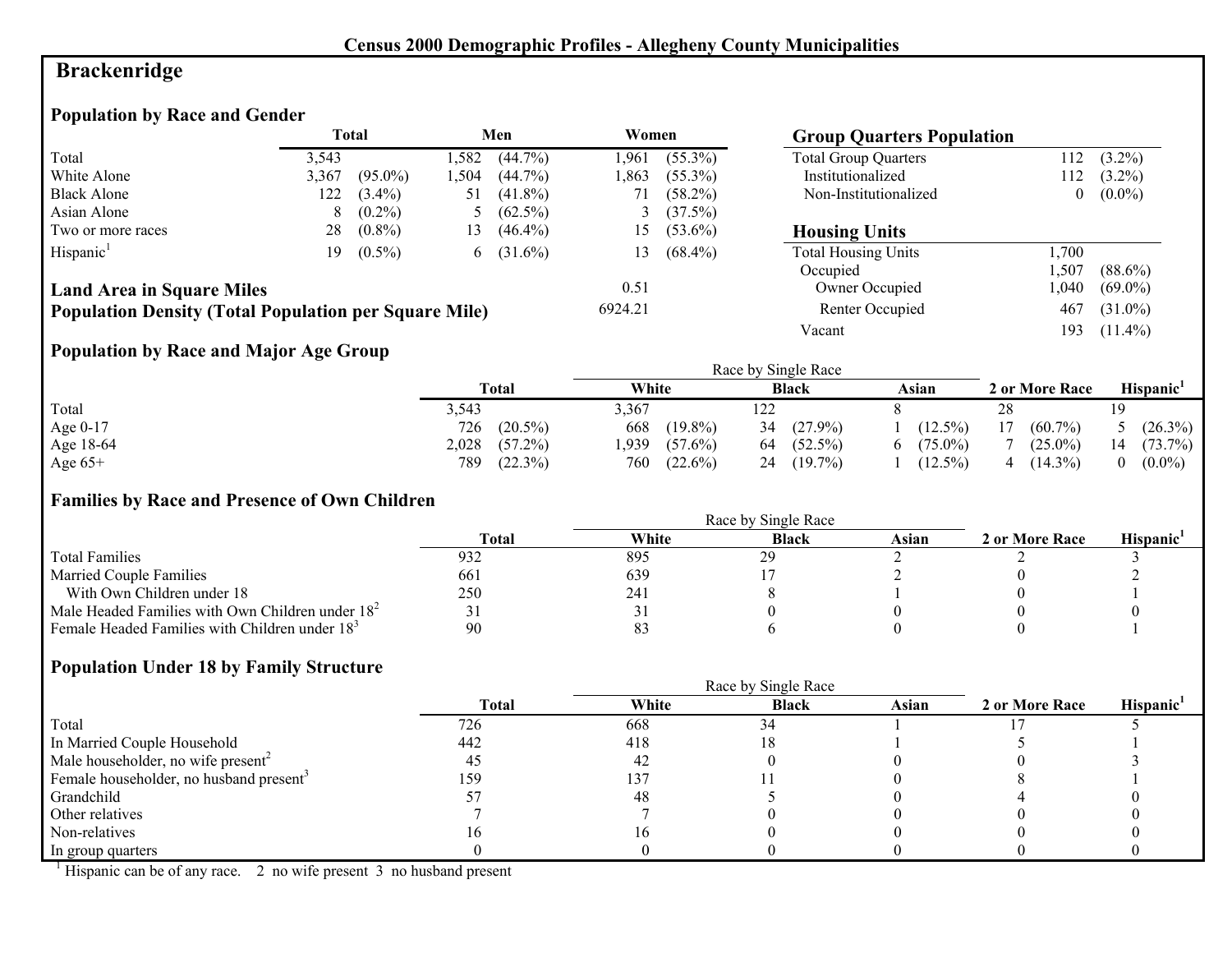# **Braddock**

# **Population by Race and Gender**

|                                                              |       | <b>Total</b> |      | Men        | Women   |            | <b>Group Quarters Population</b> |                  |            |
|--------------------------------------------------------------|-------|--------------|------|------------|---------|------------|----------------------------------|------------------|------------|
| Total                                                        | 2.912 |              | .332 | $(45.7\%)$ | .580    | $(54.3\%)$ | <b>Total Group Quarters</b>      | 48               | $(1.6\%)$  |
| White Alone                                                  | 877   | $(30.1\%)$   | 416  | $(47.4\%)$ | 461     | $(52.6\%)$ | Institutionalized                | $\boldsymbol{0}$ | $(0.0\%)$  |
| <b>Black Alone</b>                                           | 1,937 | $(66.5\%)$   | 877  | $(45.3\%)$ | .060    | $(54.7\%)$ | Non-Institutionalized            | 48               | $(1.6\%)$  |
| Asian Alone                                                  |       | $(0.2\%)$    |      | $(14.3\%)$ | 6       | $(85.7\%)$ |                                  |                  |            |
| Two or more races                                            | 67    | $(2.3\%)$    | 23   | $(34.3\%)$ | 44      | $(65.7\%)$ | <b>Housing Units</b>             |                  |            |
| Hispanic <sup>1</sup>                                        | 44    | $(1.5\%)$    | 23   | $(52.3\%)$ |         | $(47.7\%)$ | <b>Total Housing Units</b>       | .624             |            |
|                                                              |       |              |      |            |         |            | Occupied                         | .161             | $(71.5\%)$ |
| <b>Land Area in Square Miles</b>                             |       |              |      |            | 0.56    |            | Owner Occupied                   | 583              | $(50.2\%)$ |
| <b>Population Density (Total Population per Square Mile)</b> |       |              |      |            | 5159.92 |            | Renter Occupied                  | 578              | $(49.8\%)$ |
|                                                              |       |              |      |            |         |            | Vacant                           | 463              | $(28.5\%)$ |

# **Population by Race and Major Age Group**

|           |                    |                   | Race by Single Race |            |                  |                       |
|-----------|--------------------|-------------------|---------------------|------------|------------------|-----------------------|
|           | <b>Total</b>       | White             | <b>Black</b>        | Asian      | 2 or More Race   | Hispanic <sup>1</sup> |
| Total     | 2,912              | 877               | .,937               |            |                  | 44                    |
| Age 0-17  | 916 (31.5%)        | $(13.1\%)$<br>115 | 749<br>(38.7%)      | $(14.3\%)$ | 39<br>$(58.2\%)$ | 21<br>$(47.7\%)$      |
| Age 18-64 | $(50.2\%)$<br>.462 | $(49.9\%)$<br>438 | 982<br>$(50.7\%)$   | $(85.7\%)$ | 25<br>$(37.3\%)$ | 20<br>$(45.5\%)$      |
| Age $65+$ | 534<br>$(18.3\%)$  | $(36.9\%)$<br>324 | 206<br>$(10.6\%)$   | $(0.0\%)$  | $(4.5\%)$        | $(6.8\%)$             |

#### **Families by Race and Presence of Own Children**

|                                                            | <b>Total</b> | White | <b>Black</b> | Asian | 2 or More Race | Hispanic <sup>'</sup> |
|------------------------------------------------------------|--------------|-------|--------------|-------|----------------|-----------------------|
| <b>Total Families</b>                                      | 696          | 214   | 461          |       |                |                       |
| <b>Married Couple Families</b>                             | 248          | 101   | 138          |       |                |                       |
| With Own Children under 18                                 |              | ر ے   | 68           |       |                |                       |
| Male Headed Families with Own Children under $182$         | 28           |       | <u>_</u>     |       |                |                       |
| Female Headed Families with Children under 18 <sup>3</sup> | 225          | 26    | 189          |       |                |                       |

#### **Population Under 18 by Family Structure**

|                                                     |       |       | Race by Single Race |       |                |                             |
|-----------------------------------------------------|-------|-------|---------------------|-------|----------------|-----------------------------|
|                                                     | Total | White | <b>Black</b>        | Asian | 2 or More Race | Hispanic <sup>1</sup>       |
| Total                                               | 916   | 115   | 749                 |       | 39             | $\mathcal{D}$ 1<br>$\angle$ |
| In Married Couple Household                         | 206   | 50    | 144                 |       |                |                             |
| Male householder, no wife present <sup>2</sup>      | 49    |       | 42                  |       |                |                             |
| Female householder, no husband present <sup>3</sup> | 508   | 36    | 435                 |       | 28             |                             |
| Grandchild                                          |       |       | 59                  |       |                |                             |
| Other relatives                                     |       |       | 30                  |       |                |                             |
| Non-relatives                                       | 29    |       |                     |       |                |                             |
| In group quarters                                   |       |       |                     |       |                |                             |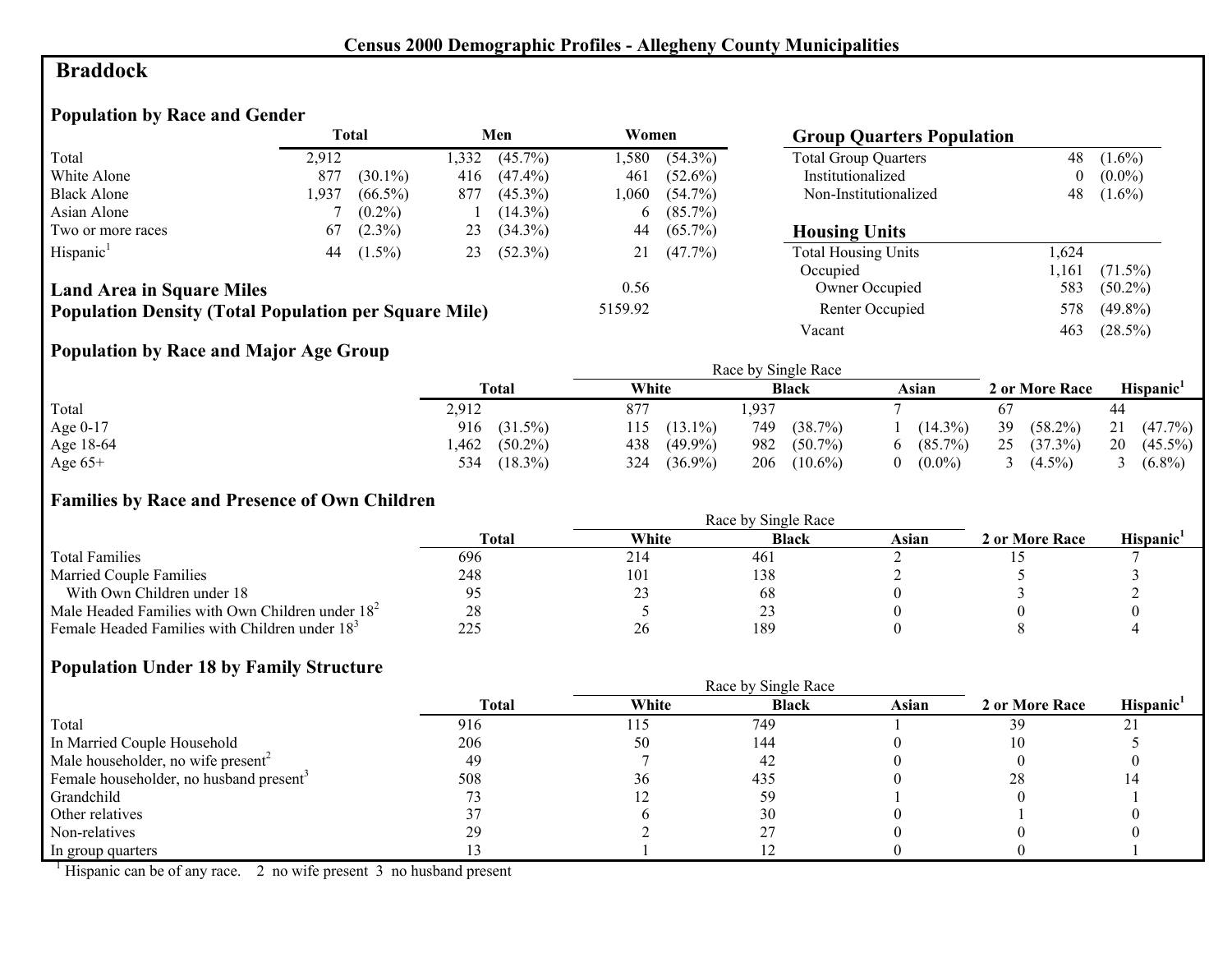### **Braddock Hills**

# **Population by Race and Gender**

|                                                              |       | <b>Total</b> |      | Men        | Women   |            | <b>Group Quarters Population</b> |          |            |
|--------------------------------------------------------------|-------|--------------|------|------------|---------|------------|----------------------------------|----------|------------|
| Total                                                        | 1.998 |              | 890  | $(44.5\%)$ | 1.108   | $(55.5\%)$ | <b>Total Group Quarters</b>      | 15       | $(0.8\%)$  |
| White Alone                                                  | 1.586 | $(79.4\%)$   | 716  | $(45.1\%)$ | 870     | $(54.9\%)$ | Institutionalized                | $\theta$ | $(0.0\%)$  |
| <b>Black Alone</b>                                           | 359   | $(18.0\%)$   | 149. | $(41.5\%)$ | 210     | $(58.5\%)$ | Non-Institutionalized            | 15       | $(0.8\%)$  |
| Asian Alone                                                  | Q     | $(0.5\%)$    | 4    | $(44.4\%)$ |         | $(55.6\%)$ |                                  |          |            |
| Two or more races                                            | 35    | $(1.8\%)$    | 15   | $(42.9\%)$ | 20      | $(57.1\%)$ | <b>Housing Units</b>             |          |            |
| Hispanic <sup>1</sup>                                        |       | $(0.6\%)$    |      | (27.3%)    | 8       | $(72.7\%)$ | <b>Total Housing Units</b>       | 1,077    |            |
|                                                              |       |              |      |            |         |            | Occupied                         | 0.020    | $(94.7\%)$ |
| <b>Land Area in Square Miles</b>                             |       |              |      |            | 0.97    |            | Owner Occupied                   | 585      | $(57.4\%)$ |
| <b>Population Density (Total Population per Square Mile)</b> |       |              |      |            | 2060.39 |            | Renter Occupied                  | 435      | $(42.6\%)$ |
|                                                              |       |              |      |            |         |            | Vacant                           | 57       | $(5.3\%)$  |

# **Population by Race and Major Age Group**

|           |                    | Race by Single Race |                   |              |                  |                       |  |  |
|-----------|--------------------|---------------------|-------------------|--------------|------------------|-----------------------|--|--|
|           | <b>Total</b>       | White               | <b>Black</b>      | Asian        | 2 or More Race   | Hispanic <sup>1</sup> |  |  |
| Total     | ,998               | .586                | 359               |              |                  |                       |  |  |
| Age 0-17  | $(18.6\%)$<br>371  | 246<br>$(15.5\%)$   | $(28.4\%)$<br>102 | $(33.3\%)$   | $(45.7\%)$<br>16 | $(18.2\%)$            |  |  |
| Age 18-64 | $(53.1\%)$<br>.061 | 827<br>$(52.1\%)$   | 209<br>$(58.2\%)$ | 5 $(55.6\%)$ | 15<br>$(42.9\%)$ | $(81.8\%)$            |  |  |
| Age $65+$ | $(28.3\%)$<br>566  | (32.3%)<br>513      | $(13.4\%)$<br>48  | $(11.1\%)$   | $(11.4\%)$       | $(0.0\%)$             |  |  |

#### **Families by Race and Presence of Own Children**

|                                                            | Race by Single Race |       |              |       |                |                 |  |  |
|------------------------------------------------------------|---------------------|-------|--------------|-------|----------------|-----------------|--|--|
|                                                            | <b>Total</b>        | White | <b>Black</b> | Asian | 2 or More Race | <b>Hispanic</b> |  |  |
| <b>Total Families</b>                                      |                     | 415   | 84           |       |                |                 |  |  |
| <b>Married Couple Families</b>                             | 339                 | 297   |              |       |                |                 |  |  |
| With Own Children under 18                                 |                     | 94    |              |       |                |                 |  |  |
| Male Headed Families with Own Children under $182$         |                     |       |              |       |                |                 |  |  |
| Female Headed Families with Children under 18 <sup>3</sup> |                     | 45    | ◡▵           |       |                |                 |  |  |

#### **Population Under 18 by Family Structure**

|                                                     | Race by Single Race |       |              |       |                |                       |  |
|-----------------------------------------------------|---------------------|-------|--------------|-------|----------------|-----------------------|--|
|                                                     | <b>Total</b>        | White | <b>Black</b> | Asian | 2 or More Race | Hispanic <sup>1</sup> |  |
| Total                                               | 371                 | 246   | 102          |       |                |                       |  |
| In Married Couple Household                         | 191                 | 155   |              |       |                |                       |  |
| Male householder, no wife present <sup>2</sup>      |                     |       |              |       |                |                       |  |
| Female householder, no husband present <sup>3</sup> | 133                 | 59    | -60          |       |                |                       |  |
| Grandchild                                          |                     |       |              |       |                |                       |  |
| Other relatives                                     |                     |       |              |       |                |                       |  |
| Non-relatives                                       |                     |       |              |       |                |                       |  |
| In group quarters                                   |                     |       |              |       |                |                       |  |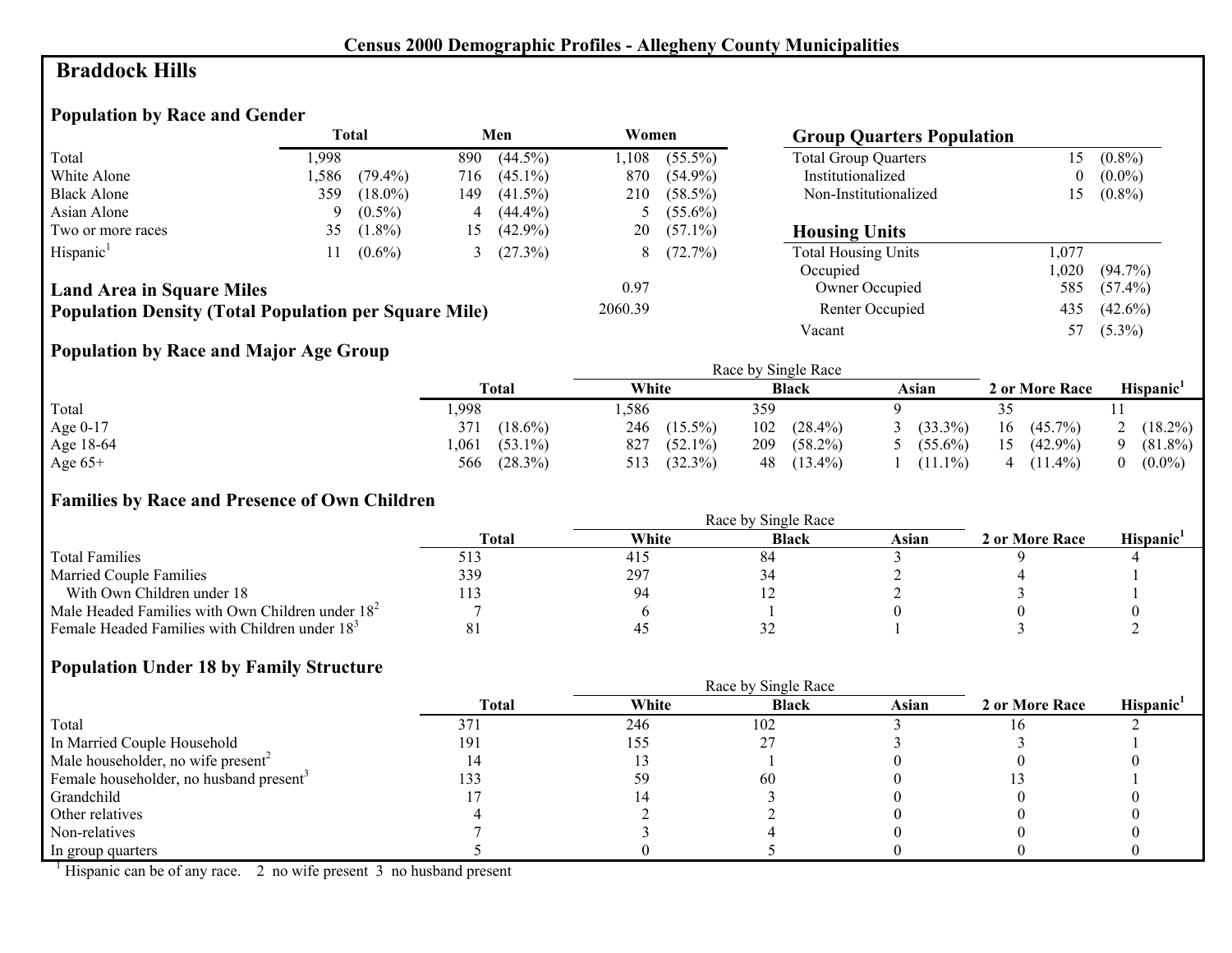#### **Bradfordwoods**

# **Population by Race and Gender**

|                                                              |      | <b>Total</b> |          | Men        | Women    |              | <b>Group Quarters Population</b> |     |            |
|--------------------------------------------------------------|------|--------------|----------|------------|----------|--------------|----------------------------------|-----|------------|
| Total                                                        | .149 |              | 568      | $(49.4\%)$ | 581      | $(50.6\%)$   | <b>Total Group Quarters</b>      | 0   | $(0.0\%)$  |
| White Alone                                                  | .133 | $(98.6\%)$   | 564      | $(49.8\%)$ | 569      | $(50.2\%)$   | Institutionalized                | 0   | $(0.0\%)$  |
| <b>Black Alone</b>                                           | 0    | $(0.0\%)$    | $\theta$ |            | $\theta$ |              | Non-Institutionalized            | 0   | $(0.0\%)$  |
| Asian Alone                                                  | 10   | $(0.9\%)$    |          | $(20.0\%)$ | 8        | $(80.0\%)$   |                                  |     |            |
| Two or more races                                            |      | $(0.2\%)$    |          | $(50.0\%)$ |          | $(50.0\%)$   | <b>Housing Units</b>             |     |            |
| Hispanic <sup>1</sup>                                        | Q    | $(0.8\%)$    |          | $(55.6\%)$ |          | 4 $(44.4\%)$ | <b>Total Housing Units</b>       | 478 |            |
|                                                              |      |              |          |            |          |              | Occupied                         | 464 | $(97.1\%)$ |
| <b>Land Area in Square Miles</b>                             |      |              |          |            | 0.90     |              | Owner Occupied                   | 446 | $(96.1\%)$ |
| <b>Population Density (Total Population per Square Mile)</b> |      |              |          |            | 1283.19  |              | Renter Occupied                  | 18  | $(3.9\%)$  |
|                                                              |      |              |          |            |          |              | Vacant                           | 14  | $(2.9\%)$  |

# **Population by Race and Major Age Group**

|           |                   |                   | Race by Single Race |            |                |                       |
|-----------|-------------------|-------------------|---------------------|------------|----------------|-----------------------|
|           | <b>Total</b>      | White             | <b>Black</b>        | Asian      | 2 or More Race | Hispanic <sup>1</sup> |
| Total     | ,149              | ,133              |                     | 10         |                |                       |
| Age 0-17  | $(18.7\%)$<br>215 | 207<br>$(18.3\%)$ |                     | $(60.0\%)$ | $(50.0\%)$     | $(33.3\%)$            |
| Age 18-64 | $(65.7\%)$<br>755 | 748<br>$(66.0\%)$ |                     | $(40.0\%)$ | $(0.0\%)$      | $(66.7\%)$            |
| Age $65+$ | 179<br>$(15.6\%)$ | 178<br>$(15.7\%)$ |                     | $(0.0\%)$  | $(50.0\%)$     | $(0.0\%)$             |

#### **Families by Race and Presence of Own Children**

|                                                            | Total | White | <b>Black</b> | Asian | 2 or More Race | <b>Hispanic</b> |
|------------------------------------------------------------|-------|-------|--------------|-------|----------------|-----------------|
| <b>Total Families</b>                                      | 374   | 372   |              |       |                |                 |
| <b>Married Couple Families</b>                             | 351   | 349   |              |       |                |                 |
| With Own Children under 18                                 |       |       |              |       |                |                 |
| Male Headed Families with Own Children under $182$         |       |       |              |       |                |                 |
| Female Headed Families with Children under 18 <sup>3</sup> |       |       |              |       |                |                 |

#### **Population Under 18 by Family Structure**

|                                                     | Race by Single Race |       |              |       |                |                       |  |
|-----------------------------------------------------|---------------------|-------|--------------|-------|----------------|-----------------------|--|
|                                                     | <b>Total</b>        | White | <b>Black</b> | Asian | 2 or More Race | Hispanic <sup>1</sup> |  |
| Total                                               | 215                 | 207   |              |       |                |                       |  |
| In Married Couple Household                         | 192                 | 186   |              |       |                |                       |  |
| Male householder, no wife present <sup>2</sup>      |                     |       |              |       |                |                       |  |
| Female householder, no husband present <sup>3</sup> |                     |       |              |       |                |                       |  |
| Grandchild                                          |                     |       |              |       |                |                       |  |
| Other relatives                                     |                     |       |              |       |                |                       |  |
| Non-relatives                                       |                     |       |              |       |                |                       |  |
| In group quarters                                   |                     |       |              |       |                |                       |  |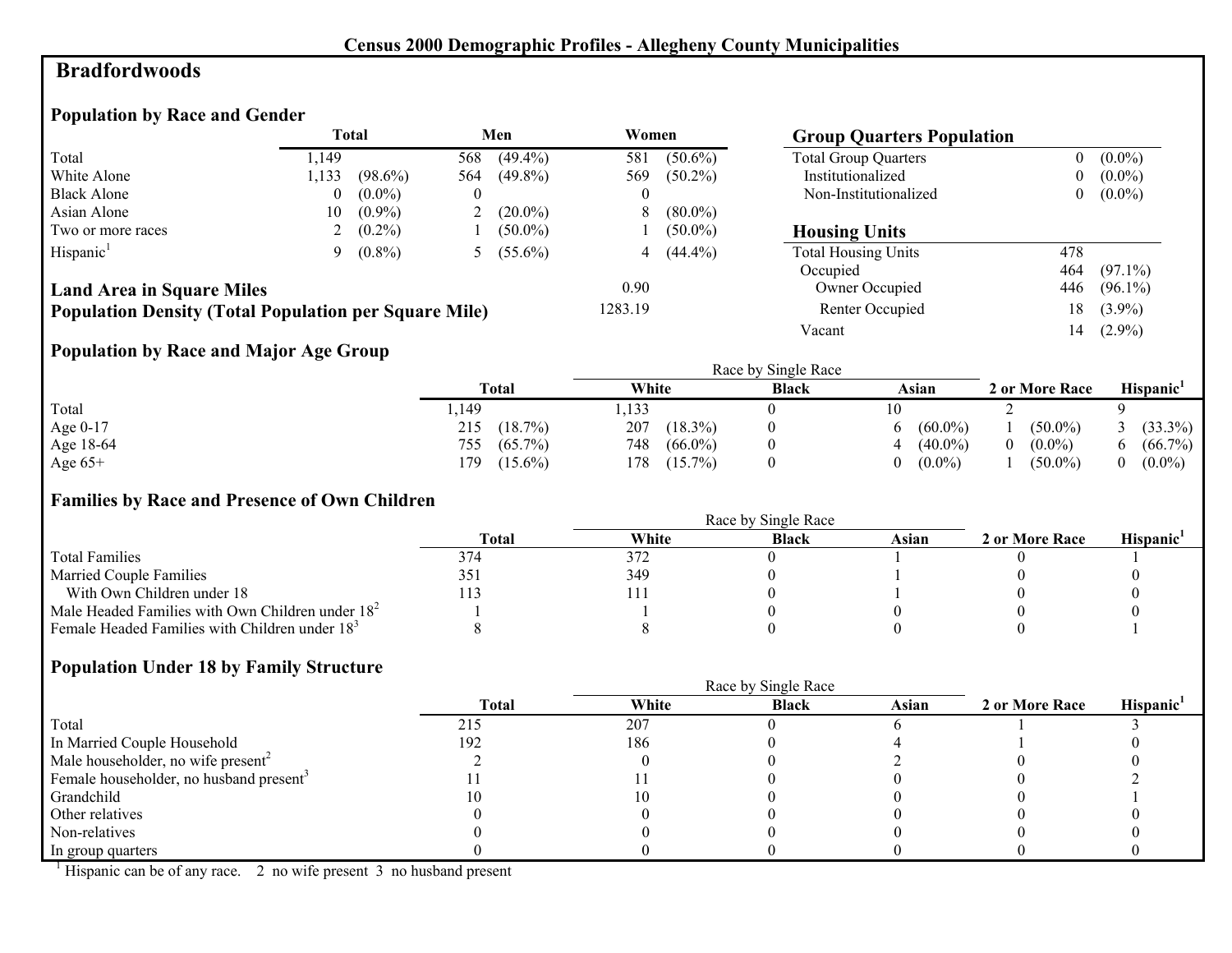#### **Brentwood**

#### **Population by Race and Gender**

|                                                              |        | <b>Total</b> |       | Men        | Women   |            | <b>Group Quarters Population</b> |       |            |
|--------------------------------------------------------------|--------|--------------|-------|------------|---------|------------|----------------------------------|-------|------------|
| Total                                                        | 10.466 |              | 4.978 | $(47.6\%)$ | 5,488   | $(52.4\%)$ | <b>Total Group Quarters</b>      | 51    | $(0.5\%)$  |
| White Alone                                                  | 10,251 | $(97.9\%)$   | 4,866 | $(47.5\%)$ | 5.385   | $(52.5\%)$ | Institutionalized                | 0     | $(0.0\%)$  |
| <b>Black Alone</b>                                           | 56     | $(0.5\%)$    | 30    | $(53.6\%)$ | 26      | $(46.4\%)$ | Non-Institutionalized            | 51    | $(0.5\%)$  |
| Asian Alone                                                  | 57     | $(0.5\%)$    | 29    | $(50.9\%)$ | 28      | $(49.1\%)$ |                                  |       |            |
| Two or more races                                            | 54     | $(0.5\%)$    | 29    | $(53.7\%)$ | 25      | $(46.3\%)$ | <b>Housing Units</b>             |       |            |
| Hispanic <sup>1</sup>                                        | 72     | $(0.7\%)$    | 35    | $(48.6\%)$ | 37      | $(51.4\%)$ | <b>Total Housing Units</b>       | 4,895 |            |
|                                                              |        |              |       |            |         |            | Occupied                         | 4,658 | $(95.2\%)$ |
| <b>Land Area in Square Miles</b>                             |        |              |       |            | 1.45    |            | Owner Occupied                   | 2,949 | $(63.3\%)$ |
| <b>Population Density (Total Population per Square Mile)</b> |        |              |       |            | 7237.24 |            | Renter Occupied                  | ,709  | $(36.7\%)$ |
|                                                              |        |              |       |            |         |            | Vacant                           | 237   | $(4.8\%)$  |

# **Population by Race and Major Age Group**

|           |                     |                     | Race by Single Race |                  |                       |                       |
|-----------|---------------------|---------------------|---------------------|------------------|-----------------------|-----------------------|
|           | <b>Total</b>        | White               | <b>Black</b>        | Asian            | 2 or More Race        | Hispanic <sup>'</sup> |
| Total     | 10.466              | 10,251              | 56                  |                  | 54                    |                       |
| Age 0-17  | 2,219<br>$(21.2\%)$ | $(20.9\%)$<br>2,146 | $(32.1\%)$<br>18    | $(24.6\%)$<br>14 | $(38.9\%)$<br>21      | 20<br>$(27.8\%)$      |
| Age 18-64 | 6,380<br>$(61.0\%)$ | $(60.9\%)$<br>6,247 | $(64.3\%)$<br>36    | $41(71.9\%)$     | 33<br>$(61.1\%)$      | $(55.6\%)$<br>40      |
| Age $65+$ | $(17.8\%)$<br>,867  | $(18.1\%)$<br>.858  | $(3.6\%)$           | $(3.5\%)$        | $(0.0\%)$<br>$\theta$ | $(16.7\%)$<br>12      |

#### **Families by Race and Presence of Own Children**

|                                                            | Race by Single Race |       |              |       |                |                       |  |
|------------------------------------------------------------|---------------------|-------|--------------|-------|----------------|-----------------------|--|
|                                                            | <b>Total</b>        | White | <b>Black</b> | Asian | 2 or More Race | Hispanic <sup>'</sup> |  |
| <b>Total Families</b>                                      | 2.763               | 2,723 |              |       |                |                       |  |
| <b>Married Couple Families</b>                             | 2,079               | 2,051 |              |       |                |                       |  |
| With Own Children under 18                                 | 891                 | 875   |              |       |                |                       |  |
| Male Headed Families with Own Children under $182$         |                     |       |              |       |                |                       |  |
| Female Headed Families with Children under 18 <sup>3</sup> | 251                 | 245   |              |       |                |                       |  |

#### **Population Under 18 by Family Structure**

|                                                     |       |       | Race by Single Race |       |                |                       |
|-----------------------------------------------------|-------|-------|---------------------|-------|----------------|-----------------------|
|                                                     | Total | White | <b>Black</b>        | Asian | 2 or More Race | Hispanic <sup>1</sup> |
| Total                                               | 2,219 | 2,146 |                     |       |                | 20                    |
| In Married Couple Household                         | .629  | 1,586 |                     |       |                |                       |
| Male householder, no wife present <sup>2</sup>      | 101   | 98    |                     |       |                |                       |
| Female householder, no husband present <sup>3</sup> | 396   | 376   |                     |       |                |                       |
| Grandchild                                          | 58    |       |                     |       |                |                       |
| Other relatives                                     |       |       |                     |       |                |                       |
| Non-relatives                                       |       |       |                     |       |                |                       |
| In group quarters                                   |       |       |                     |       |                |                       |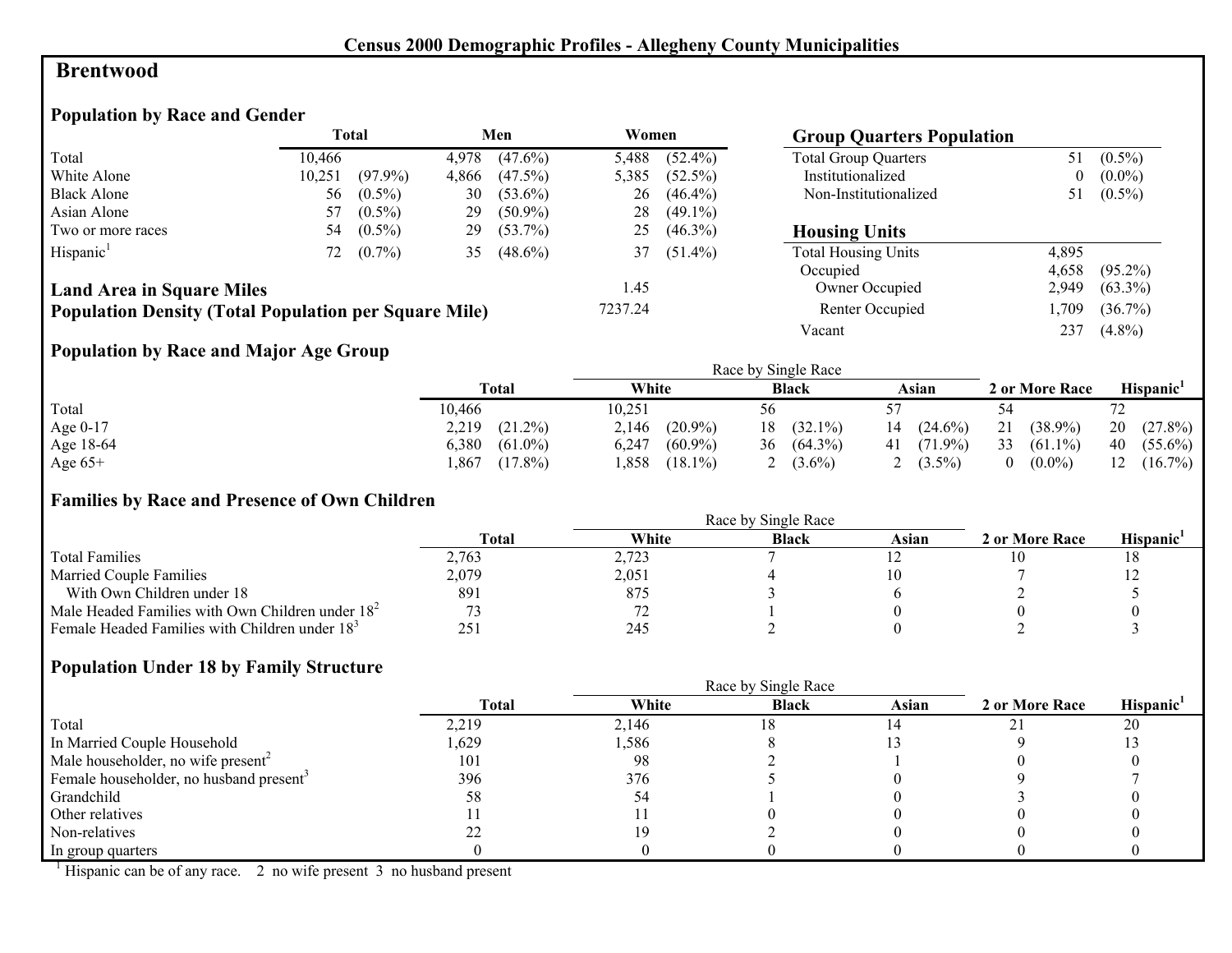# **Bridgeville**

# **Population by Race and Gender**

|                                                              |       | <b>Total</b> |       | Men        | Women   |            | <b>Group Quarters Population</b> |       |            |
|--------------------------------------------------------------|-------|--------------|-------|------------|---------|------------|----------------------------------|-------|------------|
| Total                                                        | 5.341 |              | 2,484 | $(46.5\%)$ | 2.857   | $(53.5\%)$ | <b>Total Group Quarters</b>      | 44    | $(0.8\%)$  |
| White Alone                                                  | 5,023 | $(94.0\%)$   | 2,333 | $(46.4\%)$ | 2,690   | $(53.6\%)$ | Institutionalized                | 36    | $(0.7\%)$  |
| <b>Black Alone</b>                                           | 236   | $(4.4\%)$    | 112   | $(47.5\%)$ | 24ء     | $(52.5\%)$ | Non-Institutionalized            | 8     | $(0.1\%)$  |
| Asian Alone                                                  | 20    | $(0.4\%)$    | 9     | $(45.0\%)$ |         | $(55.0\%)$ |                                  |       |            |
| Two or more races                                            | 39    | $(0.7\%)$    | 16    | $(41.0\%)$ | 23      | $(59.0\%)$ | <b>Housing Units</b>             |       |            |
| Hispanic <sup>1</sup>                                        | 41    | $(0.8\%)$    | 21    | $(51.2\%)$ | 20      | $(48.8\%)$ | <b>Total Housing Units</b>       | 2,656 |            |
|                                                              |       |              |       |            |         |            | Occupied                         | 2,539 | $(95.6\%)$ |
| <b>Land Area in Square Miles</b>                             |       |              |       |            | 1.08    |            | Owner Occupied                   | ,637  | $(64.5\%)$ |
| <b>Population Density (Total Population per Square Mile)</b> |       |              |       |            | 4938.51 |            | Renter Occupied                  | 902   | $(35.5\%)$ |
|                                                              |       |              |       |            |         |            | Vacant                           | 17    | $(4.4\%)$  |

# **Population by Race and Major Age Group**

|           |                     |                     | Race by Single Race |                      |                            |                       |
|-----------|---------------------|---------------------|---------------------|----------------------|----------------------------|-----------------------|
|           | <b>Total</b>        | White               | <b>Black</b>        | Asian                | 2 or More Race             | Hispanic <sup>1</sup> |
| Total     | 5,341               | 5,023               | 236                 | 20                   | 39                         | 41                    |
| Age 0-17  | $(18.0\%)$<br>962   | 874<br>$(17.4\%)$   | $(22.0\%)$<br>52    | $(5.0\%)$            | 20<br>$(51.3\%)$           | $(31.7\%)$<br>13      |
| Age 18-64 | 3,001<br>$(56.2\%)$ | $(56.2\%)$<br>2,824 | $(59.7\%)$<br>141   | $(80.0\%)$<br>16     | $(33.3\%)$<br>13           | 24<br>$(58.5\%)$      |
| Age $65+$ | $(25.8\%)$<br>.378  | ,325<br>$(26.4\%)$  | $(18.2\%)$<br>43    | $(15.0\%)$<br>$\sim$ | $(15.4\%)$<br><sub>0</sub> | $(9.8\%)$             |

#### **Families by Race and Presence of Own Children**

|                                                            | <b>Total</b> | White | <b>Black</b> | Asian | 2 or More Race | Hispanic <sup>'</sup> |
|------------------------------------------------------------|--------------|-------|--------------|-------|----------------|-----------------------|
| <b>Total Families</b>                                      | .445         | .368  | 68           |       |                |                       |
| <b>Married Couple Families</b>                             | ,108         | ,064  | 38           |       |                |                       |
| With Own Children under 18                                 | 376          | 357   | 10           |       |                |                       |
| Male Headed Families with Own Children under $182$         | 32           | 32    |              |       |                |                       |
| Female Headed Families with Children under 18 <sup>3</sup> | l∠l          | 106   |              |       |                |                       |

#### **Population Under 18 by Family Structure**

|                                                     |       | Race by Single Race |              |       |                |                       |
|-----------------------------------------------------|-------|---------------------|--------------|-------|----------------|-----------------------|
|                                                     | Total | White               | <b>Black</b> | Asian | 2 or More Race | Hispanic <sup>1</sup> |
| Total                                               | 962   | 874                 |              |       | 20             |                       |
| In Married Couple Household                         | 666   | 619                 |              |       |                |                       |
| Male householder, no wife present <sup>2</sup>      | эb    |                     |              |       |                |                       |
| Female householder, no husband present <sup>3</sup> | 182   | 155                 |              |       |                |                       |
| Grandchild                                          | 38    | 36                  |              |       |                |                       |
| Other relatives                                     | 10    |                     |              |       |                |                       |
| Non-relatives                                       | 10    |                     |              |       |                |                       |
| In group quarters                                   |       |                     |              |       |                |                       |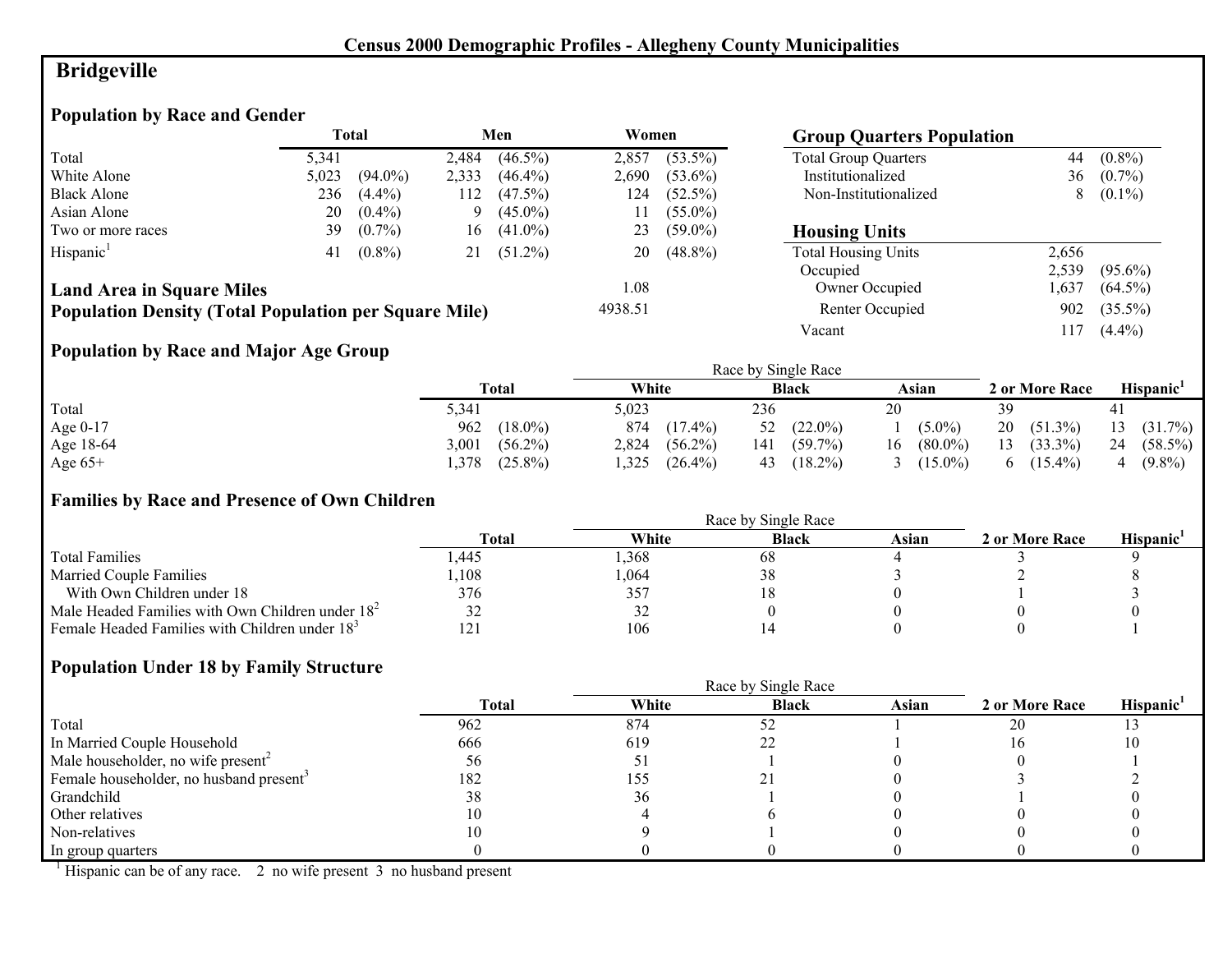# **Carnegie**

# **Population by Race and Gender**

|                                                              |       | <b>Total</b> |       | Men        | Women   |            | <b>Group Quarters Population</b> |                  |            |
|--------------------------------------------------------------|-------|--------------|-------|------------|---------|------------|----------------------------------|------------------|------------|
| Total                                                        | 8,389 |              | 3,855 | $(46.0\%)$ | 4,534   | $(54.0\%)$ | <b>Total Group Quarters</b>      | 52               | $(0.6\%)$  |
| White Alone                                                  | 7.661 | $(91.3\%)$   | 3,504 | $(45.7\%)$ | 4,157   | $(54.3\%)$ | Institutionalized                | $\boldsymbol{0}$ | $(0.0\%)$  |
| <b>Black Alone</b>                                           | 467   | $(5.6\%)$    | 207   | $(44.3\%)$ | 260     | $(55.7\%)$ | Non-Institutionalized            | 52               | $(0.6\%)$  |
| Asian Alone                                                  | 103   | $(1.2\%)$    | 53    | $(51.5\%)$ | 50      | $(48.5\%)$ |                                  |                  |            |
| Two or more races                                            | 114   | $(1.4\%)$    | 60    | $(52.6\%)$ | 54      | $(47.4\%)$ | <b>Housing Units</b>             |                  |            |
| Hispanic <sup>1</sup>                                        | 83    | $(1.0\%)$    | 46    | $(55.4\%)$ | 37      | $(44.6\%)$ | <b>Total Housing Units</b>       | 4.249            |            |
|                                                              |       |              |       |            |         |            | Occupied                         | 3.967            | $(93.4\%)$ |
| <b>Land Area in Square Miles</b>                             |       |              |       |            | 1.65    |            | Owner Occupied                   | 2,064            | $(52.0\%)$ |
| <b>Population Density (Total Population per Square Mile)</b> |       |              |       |            | 5076.73 |            | Renter Occupied                  | ,903             | $(48.0\%)$ |
|                                                              |       |              |       |            |         |            | Vacant                           | 282              | $(6.6\%)$  |

# **Population by Race and Major Age Group**

|           |                     |                     | Race by Single Race |            |                  |                       |
|-----------|---------------------|---------------------|---------------------|------------|------------------|-----------------------|
|           | Total               | White               | <b>Black</b>        | Asian      | 2 or More Race   | Hispanic <sup>1</sup> |
| Total     | 8,389               | 7.661               | 467                 | 103        |                  | 83                    |
| Age 0-17  | .630<br>$(19.4\%)$  | 333<br>$(17.4\%)$   | 188<br>$(40.3\%)$   | 23(22.3%)  | $(57.9\%)$<br>66 | $(28.9\%)$<br>24      |
| Age 18-64 | 5,072<br>$(60.5\%)$ | $(61.1\%)$<br>4,678 | 253<br>$(54.2\%)$   | 74 (71.8%) | 43<br>$(37.7\%)$ | $(67.5\%)$<br>56      |
| Age $65+$ | $(20.1\%)$<br>,687  | .650<br>$(21.5\%)$  | 26<br>$(5.6\%)$     | $(5.8\%)$  | $(4.4\%)$        | $(3.6\%)$             |

#### **Families by Race and Presence of Own Children**

|                                                            | <b>Total</b> | White | <b>Black</b> | Asian | 2 or More Race | Hispanic <sup>'</sup> |
|------------------------------------------------------------|--------------|-------|--------------|-------|----------------|-----------------------|
| <b>Total Families</b>                                      | 2.134        | .969  | 116          | 24    |                | 20                    |
| <b>Married Couple Families</b>                             | .484         | .421  | 30           |       |                |                       |
| With Own Children under 18                                 | 566          | 530   |              |       |                |                       |
| Male Headed Families with Own Children under $182$         | 50           | -45   |              |       |                |                       |
| Female Headed Families with Children under 18 <sup>3</sup> | 283          | 206   |              |       |                |                       |

#### **Population Under 18 by Family Structure**

|                                                     |       |       | Race by Single Race |       |                |                       |
|-----------------------------------------------------|-------|-------|---------------------|-------|----------------|-----------------------|
|                                                     | Total | White | <b>Black</b>        | Asian | 2 or More Race | Hispanic <sup>1</sup> |
| Total                                               | 1,630 | 1,333 | 188                 |       | 66             | 24                    |
| In Married Couple Household                         | 982   | 897   | 36                  |       |                |                       |
| Male householder, no wife present <sup>2</sup>      | 68    |       |                     |       |                |                       |
| Female householder, no husband present <sup>3</sup> | 462   | 282   | 130                 |       |                |                       |
| Grandchild                                          |       | 63    |                     |       |                |                       |
| Other relatives                                     |       |       |                     |       |                |                       |
| Non-relatives                                       | 30    | 25    |                     |       |                |                       |
| In group quarters                                   |       |       |                     |       |                |                       |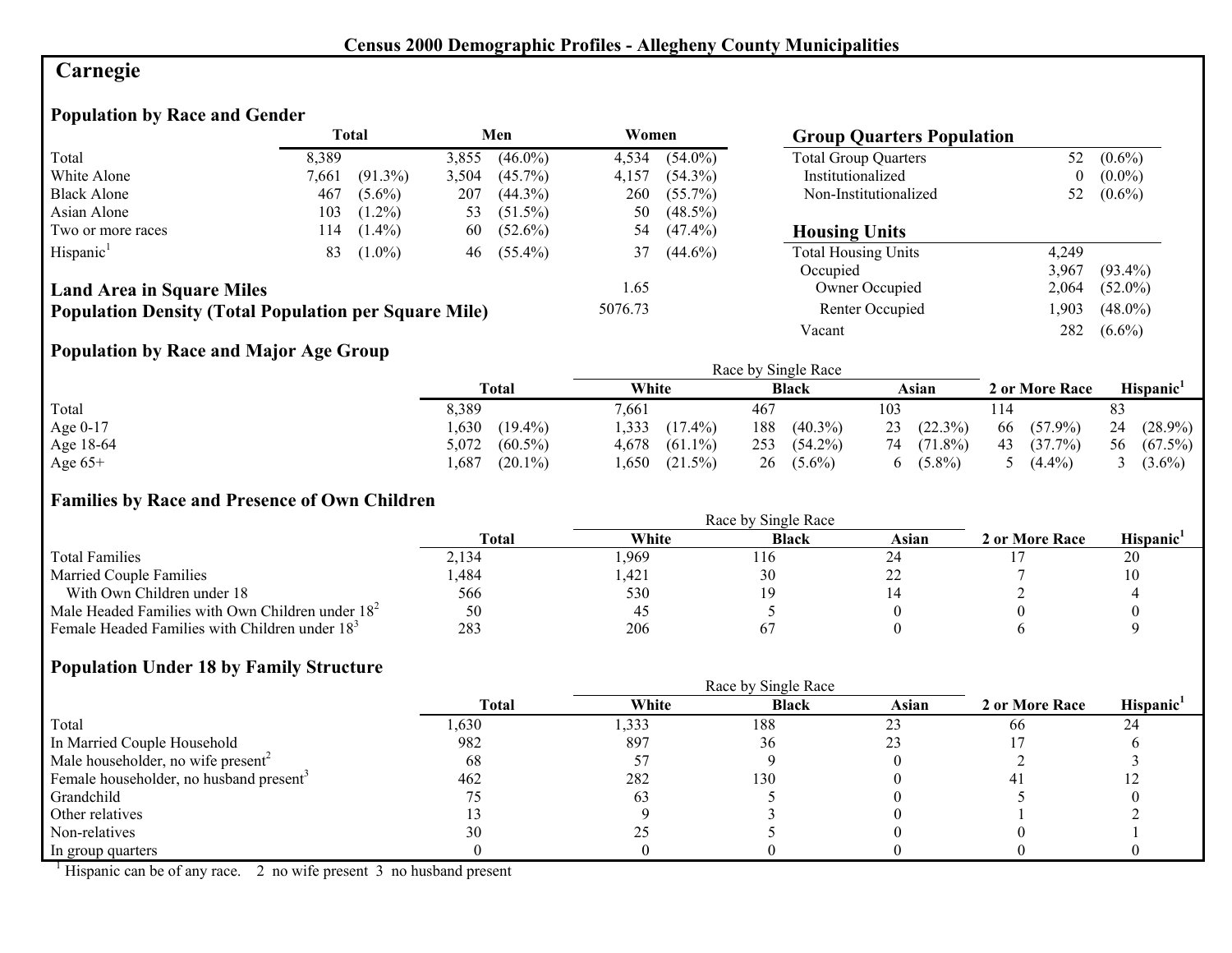#### **Castle Shannon**

# **Population by Race and Gender**

|                                                              |       | Total      |       | Men        | Women   |            | <b>Group Quarters Population</b> |       |            |
|--------------------------------------------------------------|-------|------------|-------|------------|---------|------------|----------------------------------|-------|------------|
| Total                                                        | 8,556 |            | 4.054 | $(47.4\%)$ | 4,502   | $(52.6\%)$ | <b>Total Group Quarters</b>      | 59    | $(0.7\%)$  |
| White Alone                                                  | 8,292 | $(96.9\%)$ | 3,911 | $(47.2\%)$ | 4,381   | $(52.8\%)$ | Institutionalized                | 24    | $(0.3\%)$  |
| <b>Black Alone</b>                                           | 115   | $(1.3\%)$  | 54    | $(47.0\%)$ | 61      | $(53.0\%)$ | Non-Institutionalized            | 35    | $(0.4\%)$  |
| Asian Alone                                                  | 67    | $(0.8\%)$  | 42    | $(62.7\%)$ | 25      | $(37.3\%)$ |                                  |       |            |
| Two or more races                                            | 43    | $(0.5\%)$  | 23    | $(53.5\%)$ | 20      | $(46.5\%)$ | <b>Housing Units</b>             |       |            |
| Hispanic <sup>1</sup>                                        | 84    | $(1.0\%)$  | 47    | $(56.0\%)$ | 37      | $(44.0\%)$ | <b>Total Housing Units</b>       | 4,037 |            |
|                                                              |       |            |       |            |         |            | Occupied                         | 3,859 | $(95.6\%)$ |
| <b>Land Area in Square Miles</b>                             |       |            |       |            | 1.63    |            | Owner Occupied                   | 2.481 | $(64.3\%)$ |
| <b>Population Density (Total Population per Square Mile)</b> |       |            |       |            | 5259.85 |            | Renter Occupied                  | ,378  | $(35.7\%)$ |
|                                                              |       |            |       |            |         |            | Vacant                           | !78   | $(4.4\%)$  |

# **Population by Race and Major Age Group**

|           |                     |                     | Race by Single Race |                  |                  |                       |
|-----------|---------------------|---------------------|---------------------|------------------|------------------|-----------------------|
|           | <b>Total</b>        | White               | <b>Black</b>        | Asian            | 2 or More Race   | Hispanic <sup>1</sup> |
| Total     | 8,556               | 8,292               |                     |                  |                  | 84                    |
| Age 0-17  | $(19.7\%)$<br>.686  | 1,621<br>$(19.5\%)$ | $(22.6\%)$<br>26    | $(19.4\%)$<br>13 | $(32.6\%)$<br>14 | $26$ $(31.0\%)$       |
| Age 18-64 | $(61.6\%)$<br>5,274 | $(61.3\%)$<br>5,087 | $(73.9\%)$<br>85    | $(76.1\%)$<br>51 | 26<br>$(60.5\%)$ | $(66.7\%)$<br>56      |
| Age $65+$ | $(18.7\%)$<br>.596  | .584<br>$(19.1\%)$  | $(3.5\%)$           | $(4.5\%)$        | $7.0\%$          | $(2.4\%)$             |

#### **Families by Race and Presence of Own Children**

|                                                            | <b>Total</b> | White | <b>Black</b>                | Asian | 2 or More Race | <b>Hispanic</b> |
|------------------------------------------------------------|--------------|-------|-----------------------------|-------|----------------|-----------------|
| <b>Total Families</b>                                      | 2,287        | 2,224 | $\mathcal{L}^{\mathcal{L}}$ |       |                |                 |
| <b>Married Couple Families</b>                             | .747         | ,708  |                             |       |                |                 |
| With Own Children under 18                                 | 673          | 657   |                             |       |                |                 |
| Male Headed Families with Own Children under $182$         | 45           | $+1$  |                             |       |                |                 |
| Female Headed Families with Children under 18 <sup>3</sup> | 179          | 167   |                             |       |                |                 |

#### **Population Under 18 by Family Structure**

|                                                     |       |       | Race by Single Race |       |                |                       |
|-----------------------------------------------------|-------|-------|---------------------|-------|----------------|-----------------------|
|                                                     | Total | White | <b>Black</b>        | Asian | 2 or More Race | Hispanic <sup>1</sup> |
| Total                                               | ,686  | 1,621 | 26                  |       |                | 26                    |
| In Married Couple Household                         | ,232  | 1,206 |                     |       |                | ∠                     |
| Male householder, no wife present <sup>2</sup>      | ხა    | 58    |                     |       |                |                       |
| Female householder, no husband present <sup>3</sup> | 286   | 258   |                     |       |                |                       |
| Grandchild                                          |       |       |                     |       |                |                       |
| Other relatives                                     |       |       |                     |       |                |                       |
| Non-relatives                                       |       |       |                     |       |                |                       |
| In group quarters                                   |       |       |                     |       |                |                       |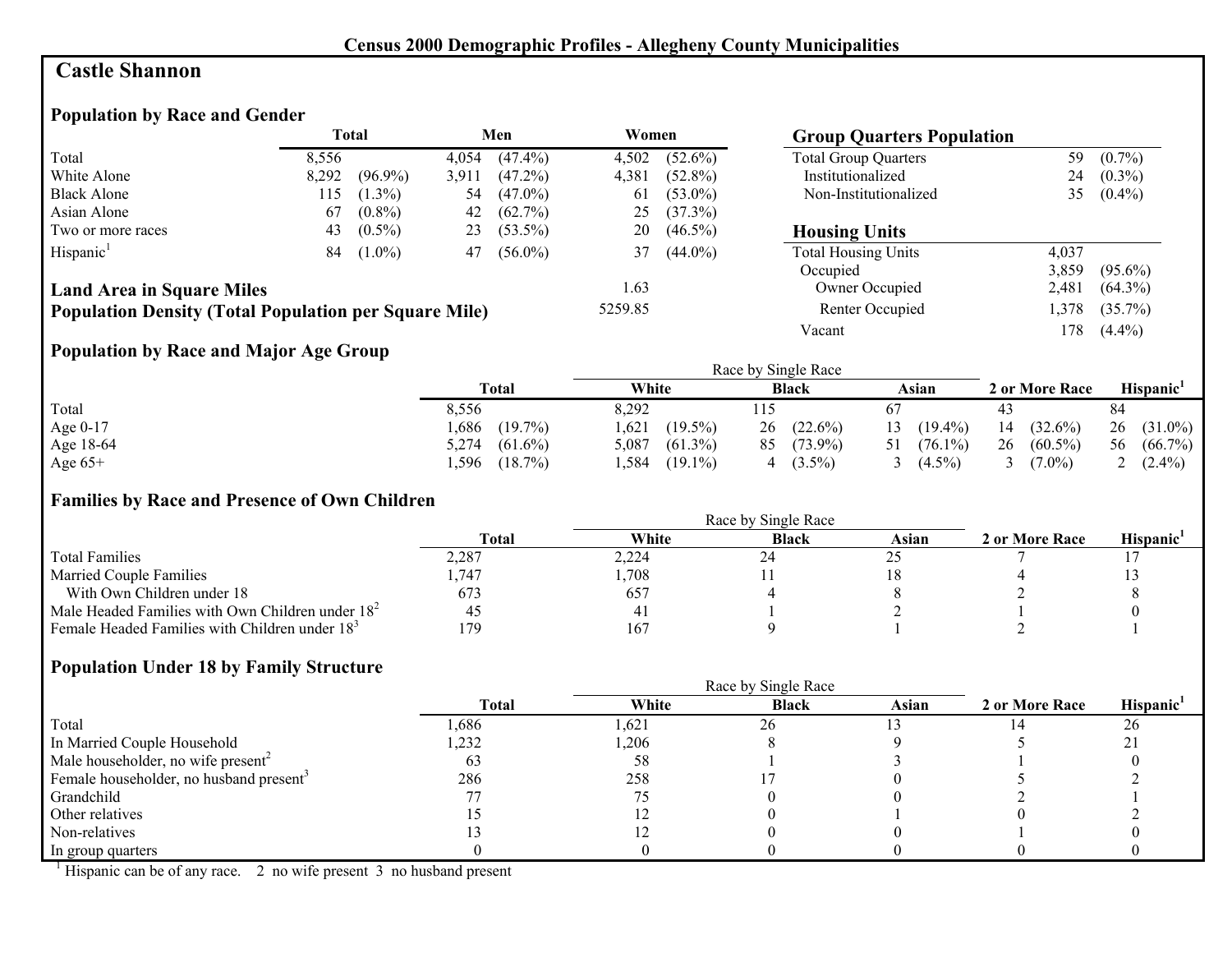# **Chalfant**

# **Population by Race and Gender**

|                                                              |             | Total      |     | Men        | Women   |            | <b>Group Quarters Population</b> |                |            |
|--------------------------------------------------------------|-------------|------------|-----|------------|---------|------------|----------------------------------|----------------|------------|
| Total                                                        | 870         |            | 447 | $(51.4\%)$ | 423     | $(48.6\%)$ | <b>Total Group Quarters</b>      |                | $(0.0\%)$  |
| White Alone                                                  | 813         | $(93.4\%)$ | 420 | $(51.7\%)$ | 393     | $(48.3\%)$ | Institutionalized                | $\overline{0}$ | $(0.0\%)$  |
| <b>Black Alone</b>                                           | 33          | $(3.8\%)$  | 16  | $(48.5\%)$ |         | $(51.5\%)$ | Non-Institutionalized            | 0              | $(0.0\%)$  |
| Asian Alone                                                  | $6^{\circ}$ | $(0.7\%)$  | 4   | $(66.7\%)$ |         | $(33.3\%)$ |                                  |                |            |
| Two or more races                                            | 12          | $(1.4\%)$  | 4   | $(33.3\%)$ | 8       | $(66.7\%)$ | <b>Housing Units</b>             |                |            |
| Hispanic <sup>1</sup>                                        |             | $(0.5\%)$  |     | $(75.0\%)$ |         | $(25.0\%)$ | <b>Total Housing Units</b>       | 449            |            |
|                                                              |             |            |     |            |         |            | Occupied                         | 407            | $(90.6\%)$ |
| <b>Land Area in Square Miles</b>                             |             |            |     |            | 0.16    |            | Owner Occupied                   | 302            | $(74.2\%)$ |
| <b>Population Density (Total Population per Square Mile)</b> |             |            |     |            | 5498.62 |            | Renter Occupied                  | 105            | $(25.8\%)$ |
|                                                              |             |            |     |            |         |            | Vacant                           | 42             | $(9.4\%)$  |

# **Population by Race and Major Age Group**

|           |                   |                   | Race by Single Race |            |                |                       |
|-----------|-------------------|-------------------|---------------------|------------|----------------|-----------------------|
|           | Total             | White             | <b>Black</b>        | Asian      | 2 or More Race | Hispanic <sup>1</sup> |
| Total     | 870               | 813               |                     |            |                |                       |
| Age 0-17  | $(18.9\%)$<br>164 | $(17.3\%)$<br>141 | $(42.4\%)$<br>14    | $(16.7\%)$ | $(58.3\%)$     | $(25.0\%)$            |
| Age 18-64 | 535<br>$(61.5\%)$ | $(61.9\%)$<br>503 | $(54.5\%)$<br>18    | $(83.3\%)$ | $(41.7\%)$     | $(75.0\%)$            |
| Age $65+$ | $(19.7\%)$<br>171 | $(20.8\%)$<br>169 | $(3.0\%)$           | $(0.0\%)$  | $(0.0\%)$      | $(0.0\%)$             |

#### **Families by Race and Presence of Own Children**

|                                                            | Total | White | <b>Black</b> | Asian | 2 or More Race | <b>Hispanic</b> |
|------------------------------------------------------------|-------|-------|--------------|-------|----------------|-----------------|
| <b>Total Families</b>                                      | 234   | 224   |              |       |                |                 |
| <b>Married Couple Families</b>                             | 164   | 160   |              |       |                |                 |
| With Own Children under 18                                 |       | ں ر   |              |       |                |                 |
| Male Headed Families with Own Children under $182$         |       |       |              |       |                |                 |
| Female Headed Families with Children under 18 <sup>3</sup> | 20    |       |              |       |                |                 |

#### **Population Under 18 by Family Structure**

|                                                     |       |       | Race by Single Race |       |                |                       |
|-----------------------------------------------------|-------|-------|---------------------|-------|----------------|-----------------------|
|                                                     | Total | White | <b>Black</b>        | Asian | 2 or More Race | Hispanic <sup>1</sup> |
| Total                                               | 164   | 141   |                     |       |                |                       |
| In Married Couple Household                         | 98    |       |                     |       |                |                       |
| Male householder, no wife present <sup>2</sup>      |       |       |                     |       |                |                       |
| Female householder, no husband present <sup>3</sup> |       | ∠∠    |                     |       |                |                       |
| Grandchild                                          |       |       |                     |       |                |                       |
| Other relatives                                     |       |       |                     |       |                |                       |
| Non-relatives                                       |       |       |                     |       |                |                       |
| In group quarters                                   |       |       |                     |       |                |                       |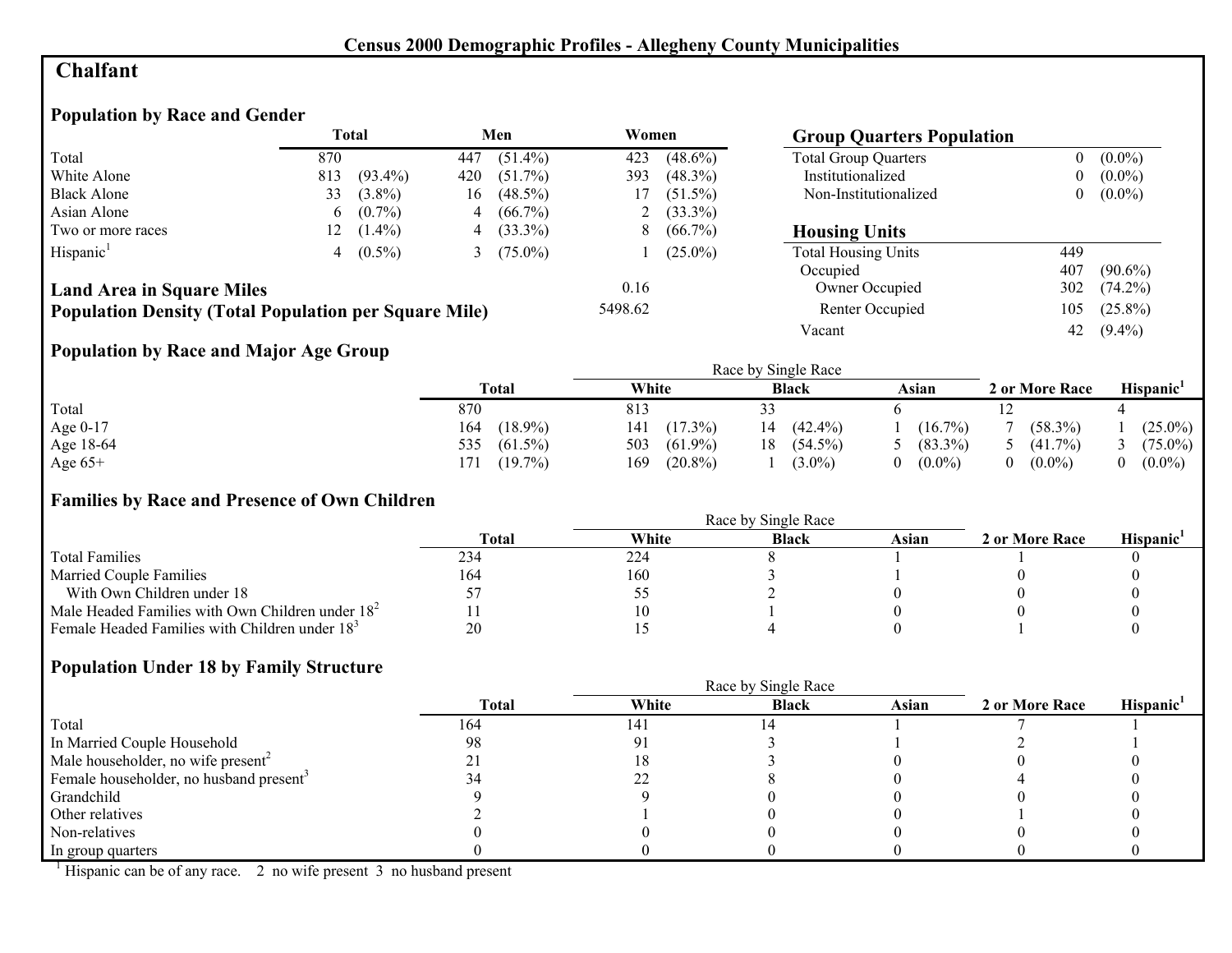# **Cheswick**

# **Population by Race and Gender**

|                                                              |          | <b>Total</b> |     | Men        | Women    |              | <b>Group Quarters Population</b> |          |            |
|--------------------------------------------------------------|----------|--------------|-----|------------|----------|--------------|----------------------------------|----------|------------|
| Total                                                        | .899     |              | 867 | $(45.7\%)$ | 1.032    | $(54.3\%)$   | <b>Total Group Quarters</b>      | 8        | $(0.4\%)$  |
| White Alone                                                  | ,889     | $(99.5\%)$   | 863 | $(45.7\%)$ | 1.026    | $(54.3\%)$   | Institutionalized                | $\theta$ | $(0.0\%)$  |
| <b>Black Alone</b>                                           |          | $(0.3\%)$    |     | $(60.0\%)$ |          | 2 $(40.0\%)$ | Non-Institutionalized            | 8        | $(0.4\%)$  |
| Asian Alone                                                  | 4        | $(0.2\%)$    |     | $(25.0\%)$ |          | 3 $(75.0\%)$ |                                  |          |            |
| Two or more races                                            | $^{(1)}$ | $(0.0\%)$    | 0   |            | $\theta$ |              | <b>Housing Units</b>             |          |            |
| Hispanic <sup>1</sup>                                        | 9.       | $(0.5\%)$    | 4   | $(44.4\%)$ |          | 5 $(55.6\%)$ | <b>Total Housing Units</b>       | 887      |            |
|                                                              |          |              |     |            |          |              | Occupied                         | 853      | $(96.2\%)$ |
| <b>Land Area in Square Miles</b>                             |          |              |     |            | 0.48     |              | Owner Occupied                   | 737      | $(86.4\%)$ |
| <b>Population Density (Total Population per Square Mile)</b> |          |              |     |            | 3962.50  |              | Renter Occupied                  | 116      | $(13.6\%)$ |
|                                                              |          |              |     |            |          |              | Vacant                           | 34       | $(3.8\%)$  |

# **Population by Race and Major Age Group**

|           |                    | Race by Single Race |              |            |                |            |  |  |
|-----------|--------------------|---------------------|--------------|------------|----------------|------------|--|--|
|           | <b>Total</b>       | White               | <b>Black</b> | Asian      | 2 or More Race | Hispanic'  |  |  |
| Total     | ,899               | ,889                |              |            |                |            |  |  |
| Age 0-17  | 323<br>$(17.0\%)$  | 320<br>$(16.9\%)$   | $(20.0\%)$   | $(50.0\%)$ |                | $(66.7\%)$ |  |  |
| Age 18-64 | $(56.0\%)$<br>.064 | $(56.0\%)$<br>.057  | $(80.0\%)$   | $(50.0\%)$ |                | $(33.3\%)$ |  |  |
| Age $65+$ | $(27.0\%)$<br>512  | $(27.1\%)$<br>512   | $(0.0\%)$    | $(0.0\%)$  |                | $(0.0\%)$  |  |  |

#### **Families by Race and Presence of Own Children**

|                                                            | Total | White | <b>Black</b> | Asian | 2 or More Race | <b>Hispanic</b> |
|------------------------------------------------------------|-------|-------|--------------|-------|----------------|-----------------|
| <b>Total Families</b>                                      | 590   | 588   |              |       |                |                 |
| <b>Married Couple Families</b>                             | 478   | 477   |              |       |                |                 |
| With Own Children under 18                                 | 141   | 140   |              |       |                |                 |
| Male Headed Families with Own Children under $182$         | 14    |       |              |       |                |                 |
| Female Headed Families with Children under 18 <sup>3</sup> | 30    | 30    |              |       |                |                 |

#### **Population Under 18 by Family Structure**

|                                                     | Race by Single Race |       |              |       |                |                       |  |
|-----------------------------------------------------|---------------------|-------|--------------|-------|----------------|-----------------------|--|
|                                                     | <b>Total</b>        | White | <b>Black</b> | Asian | 2 or More Race | Hispanic <sup>1</sup> |  |
| Total                                               | 323                 | 320   |              |       |                |                       |  |
| In Married Couple Household                         | 245                 | 243   |              |       |                |                       |  |
| Male householder, no wife present <sup>2</sup>      | 18                  |       |              |       |                |                       |  |
| Female householder, no husband present <sup>3</sup> | 40                  | 40    |              |       |                |                       |  |
| Grandchild                                          | I O                 |       |              |       |                |                       |  |
| Other relatives                                     |                     |       |              |       |                |                       |  |
| Non-relatives                                       |                     |       |              |       |                |                       |  |
| In group quarters                                   |                     |       |              |       |                |                       |  |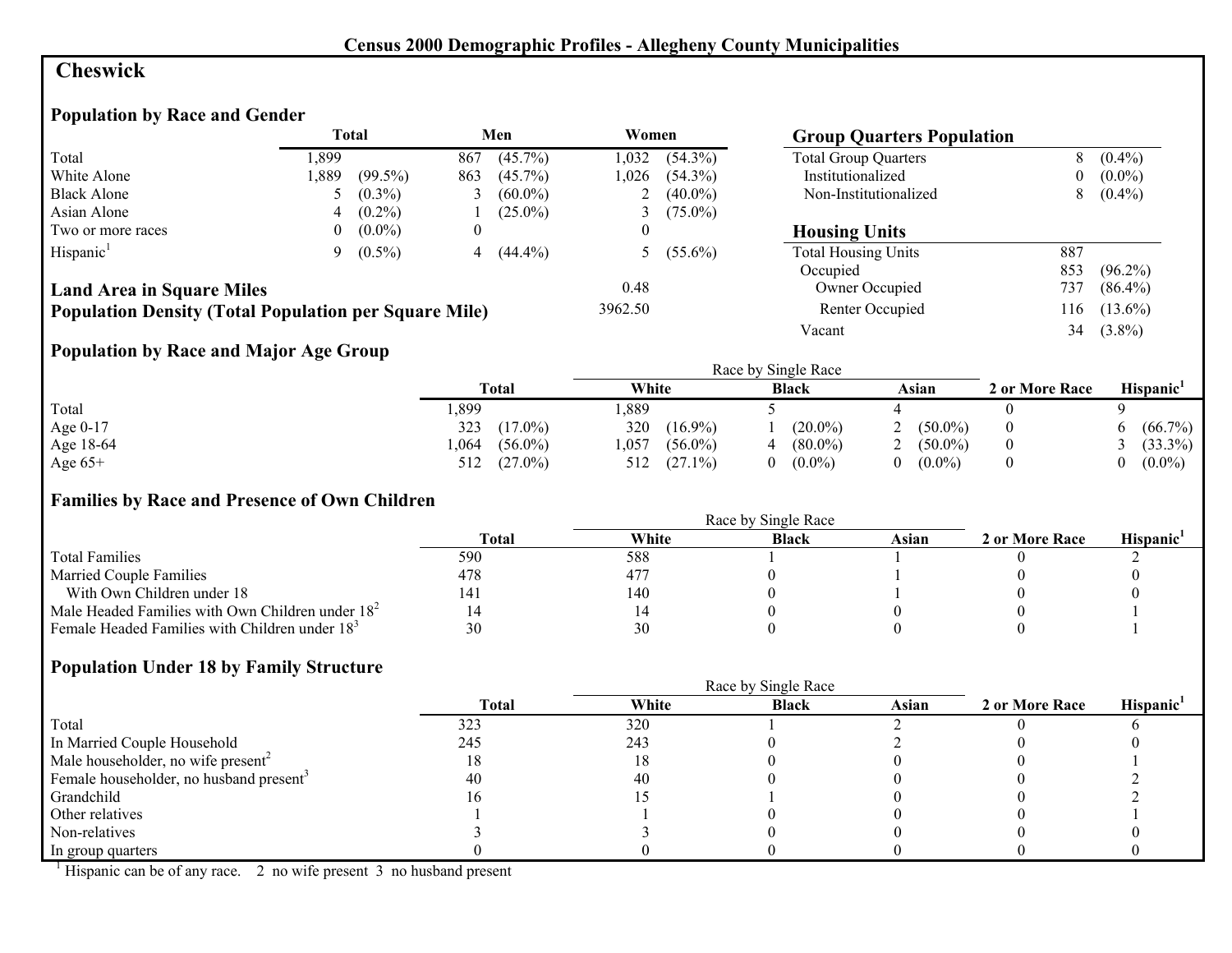# **Churchill**

# **Population by Race and Gender**

|                                                              |       | <b>Total</b> |      | Men        | Women   |            | <b>Group Quarters Population</b> |                  |            |
|--------------------------------------------------------------|-------|--------------|------|------------|---------|------------|----------------------------------|------------------|------------|
| Total                                                        | 3,566 |              | .719 | $(48.2\%)$ | .847    | $(51.8\%)$ | <b>Total Group Quarters</b>      | 6                | $(0.2\%)$  |
| White Alone                                                  | 3,156 | $(88.5\%)$   | .505 | $(47.7\%)$ | l.651   | $(52.3\%)$ | Institutionalized                | $\boldsymbol{0}$ | $(0.0\%)$  |
| <b>Black Alone</b>                                           | 300   | $(8.4\%)$    | 160  | $(53.3\%)$ | 140     | $(46.7\%)$ | Non-Institutionalized            | b                | $(0.2\%)$  |
| Asian Alone                                                  | 69    | $(1.9\%)$    | 36   | $(52.2\%)$ | 33      | $(47.8\%)$ |                                  |                  |            |
| Two or more races                                            | 25    | $(0.7\%)$    | 9    | $(36.0\%)$ | 16      | $(64.0\%)$ | <b>Housing Units</b>             |                  |            |
| Hispanic <sup>1</sup>                                        | 41    | $(1.1\%)$    | 20   | $(48.8\%)$ |         | $(51.2\%)$ | <b>Total Housing Units</b>       | .567             |            |
|                                                              |       |              |      |            |         |            | Occupied                         | .519             | $(96.9\%)$ |
| <b>Land Area in Square Miles</b>                             |       |              |      |            | 2.20    |            | Owner Occupied                   | .469             | $(96.7\%)$ |
| <b>Population Density (Total Population per Square Mile)</b> |       |              |      |            | 1624.29 |            | Renter Occupied                  | 50               | $(3.3\%)$  |
|                                                              |       |              |      |            |         |            | Vacant                           | 48               | $(3.1\%)$  |

# **Population by Race and Major Age Group**

|           |                     |                    | Race by Single Race |                  |                  |                       |
|-----------|---------------------|--------------------|---------------------|------------------|------------------|-----------------------|
|           | Total               | White              | <b>Black</b>        | Asian            | 2 or More Race   | Hispanic <sup>'</sup> |
| Total     | 5,566               | 3,156              | 300                 | 69               |                  |                       |
| Age 0-17  | $(18.1\%)$<br>646   | 535<br>$(17.0\%)$  | $(24.7\%)$<br>74    | $(24.6\%)$<br>17 | 12<br>$(48.0\%)$ | $12(29.3\%)$          |
| Age 18-64 | $(58.2\%)$<br>2,075 | $(57.4\%)$<br>.811 | 202<br>$(67.3\%)$   | 44 (63.8%)       | 11<br>$(44.0\%)$ | 24<br>$(58.5\%)$      |
| Age $65+$ | $(23.7\%)$<br>845   | $(25.7\%)$<br>810  | $(8.0\%)$<br>24     | $(11.6\%)$<br>8  | $(8.0\%)$        | 5 $(12.2\%)$          |

#### **Families by Race and Presence of Own Children**

|                                                            | <b>Total</b> | White | <b>Black</b> | Asian | 2 or More Race | <b>Hispanic</b> |
|------------------------------------------------------------|--------------|-------|--------------|-------|----------------|-----------------|
| <b>Total Families</b>                                      | .136         | .018  | 89           |       |                |                 |
| <b>Married Couple Families</b>                             | 0.021        | 915   | 80           |       |                |                 |
| With Own Children under 18                                 | 327          | 280   |              |       |                |                 |
| Male Headed Families with Own Children under $182$         |              |       |              |       |                |                 |
| Female Headed Families with Children under 18 <sup>3</sup> | 26           | ر پ   |              |       |                |                 |

#### **Population Under 18 by Family Structure**

|                                                     |       | Race by Single Race |              |       |                |                       |
|-----------------------------------------------------|-------|---------------------|--------------|-------|----------------|-----------------------|
|                                                     | Total | White               | <b>Black</b> | Asian | 2 or More Race | Hispanic <sup>1</sup> |
| Total                                               | 646   | 535                 | 74           |       |                |                       |
| In Married Couple Household                         |       | 482                 |              |       |                |                       |
| Male householder, no wife present <sup>2</sup>      | 10    |                     |              |       |                |                       |
| Female householder, no husband present <sup>3</sup> |       | 26                  |              |       |                |                       |
| Grandchild                                          |       |                     |              |       |                |                       |
| Other relatives                                     |       |                     |              |       |                |                       |
| Non-relatives                                       |       |                     |              |       |                |                       |
| In group quarters                                   |       |                     |              |       |                |                       |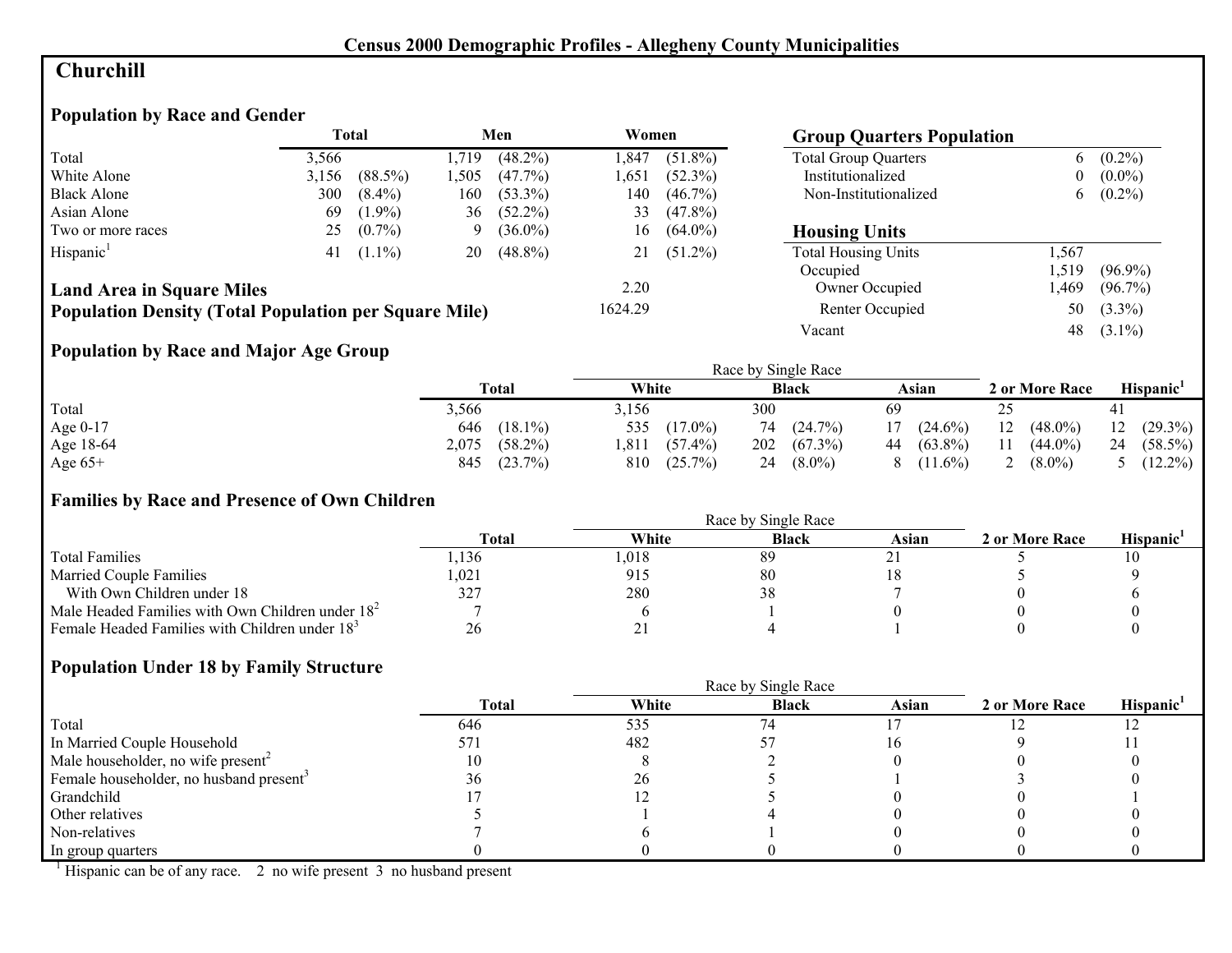# **Clairton**

# **Population by Race and Gender**

|                                                              | <b>Total</b> |            | Men   | Women      |         | <b>Group Quarters Population</b> |                             |       |            |
|--------------------------------------------------------------|--------------|------------|-------|------------|---------|----------------------------------|-----------------------------|-------|------------|
| Total                                                        | 8.491        |            | 3,868 | $(45.6\%)$ | 4,623   | $(54.4\%)$                       | <b>Total Group Quarters</b> | 156   | $(1.8\%)$  |
| White Alone                                                  | 5,869        | $(69.1\%)$ | 2,728 | $(46.5\%)$ | 3,141   | $(53.5\%)$                       | Institutionalized           | 151   | $(1.8\%)$  |
| <b>Black Alone</b>                                           | 2,405        | (28.3%)    | .040  | $(43.2\%)$ | l.365   | $(56.8\%)$                       | Non-Institutionalized       |       | $(0.1\%)$  |
| Asian Alone                                                  | 14           | $(0.2\%)$  |       | $(50.0\%)$ |         | $(50.0\%)$                       |                             |       |            |
| Two or more races                                            | l 70         | $(2.0\%)$  | 79    | $(46.5\%)$ | 91      | $(53.5\%)$                       | <b>Housing Units</b>        |       |            |
| Hispanic <sup>1</sup>                                        | 62           | $(0.7\%)$  | 28    | $(45.2\%)$ | 34      | $(54.8\%)$                       | <b>Total Housing Units</b>  | 4,350 |            |
|                                                              |              |            |       |            |         |                                  | Occupied                    | 3.710 | $(85.3\%)$ |
| <b>Land Area in Square Miles</b>                             |              |            |       |            | 2.76    |                                  | Owner Occupied              | 2,480 | $(66.8\%)$ |
| <b>Population Density (Total Population per Square Mile)</b> |              |            |       |            | 3072.25 |                                  | Renter Occupied             | ,230  | $(33.2\%)$ |
|                                                              |              |            |       |            |         |                                  | Vacant                      | 640   | $(14.7\%)$ |

# **Population by Race and Major Age Group**

|            |                     |                     | Race by Single Race |                  |                   |                       |
|------------|---------------------|---------------------|---------------------|------------------|-------------------|-----------------------|
|            | <b>Total</b>        | White               | <b>Black</b>        | Asian            | 2 or More Race    | Hispanic <sup>1</sup> |
| Total      | 8,491               | 5,869               | 2,405               |                  | 170               | 62                    |
| Age $0-17$ | $(22.1\%)$<br>.876  | 929<br>$(15.8\%)$   | 818<br>$(34.0\%)$   | $(7.1\%)$        | $(67.1\%)$<br>114 | 21<br>$(33.9\%)$      |
| Age 18-64  | $(53.9\%)$<br>4.577 | $(56.3\%)$<br>3.305 | 1,196<br>$(49.7\%)$ | $(85.7\%)$<br>12 | 46<br>$(27.1\%)$  | 32<br>$(51.6\%)$      |
| Age $65+$  | $(24.0\%)$<br>2,038 | $(27.9\%)$<br>1,635 | 391<br>$(16.3\%)$   | $(7.1\%)$        | 10<br>$(5.9\%)$   | $(14.5\%)$            |

#### **Families by Race and Presence of Own Children**

|                                                            | <b>Total</b> | White | <b>Black</b> | Asian | 2 or More Race | <b>Hispanic</b> |
|------------------------------------------------------------|--------------|-------|--------------|-------|----------------|-----------------|
| <b>Total Families</b>                                      | 2.205        | .554  | 619          |       |                |                 |
| <b>Married Couple Families</b>                             | ,273         | 1,037 | 224          |       |                |                 |
| With Own Children under 18                                 |              | 327   | 81           |       |                |                 |
| Male Headed Families with Own Children under $182$         | 76           |       |              |       |                |                 |
| Female Headed Families with Children under 18 <sup>3</sup> | 388          | 155   | 222          |       |                |                 |

#### **Population Under 18 by Family Structure**

|                                                     | <b>Total</b> | White | <b>Black</b> | Asian | 2 or More Race | Hispanic <sup>1</sup> |
|-----------------------------------------------------|--------------|-------|--------------|-------|----------------|-----------------------|
| Total                                               | .876         | 929   | 818          |       | 114            | 21                    |
| In Married Couple Household                         | 725          | 545   | 147          |       | 30             |                       |
| Male householder, no wife present <sup>2</sup>      | 108          | 74    | ں کے         |       |                |                       |
| Female householder, no husband present <sup>3</sup> | 762          | 226   | 476          |       |                |                       |
| Grandchild                                          | 195          | 60    | 119          |       |                |                       |
| Other relatives                                     | 43           |       | 29           |       |                |                       |
| Non-relatives                                       |              |       |              |       |                |                       |
| In group quarters                                   |              |       |              |       |                |                       |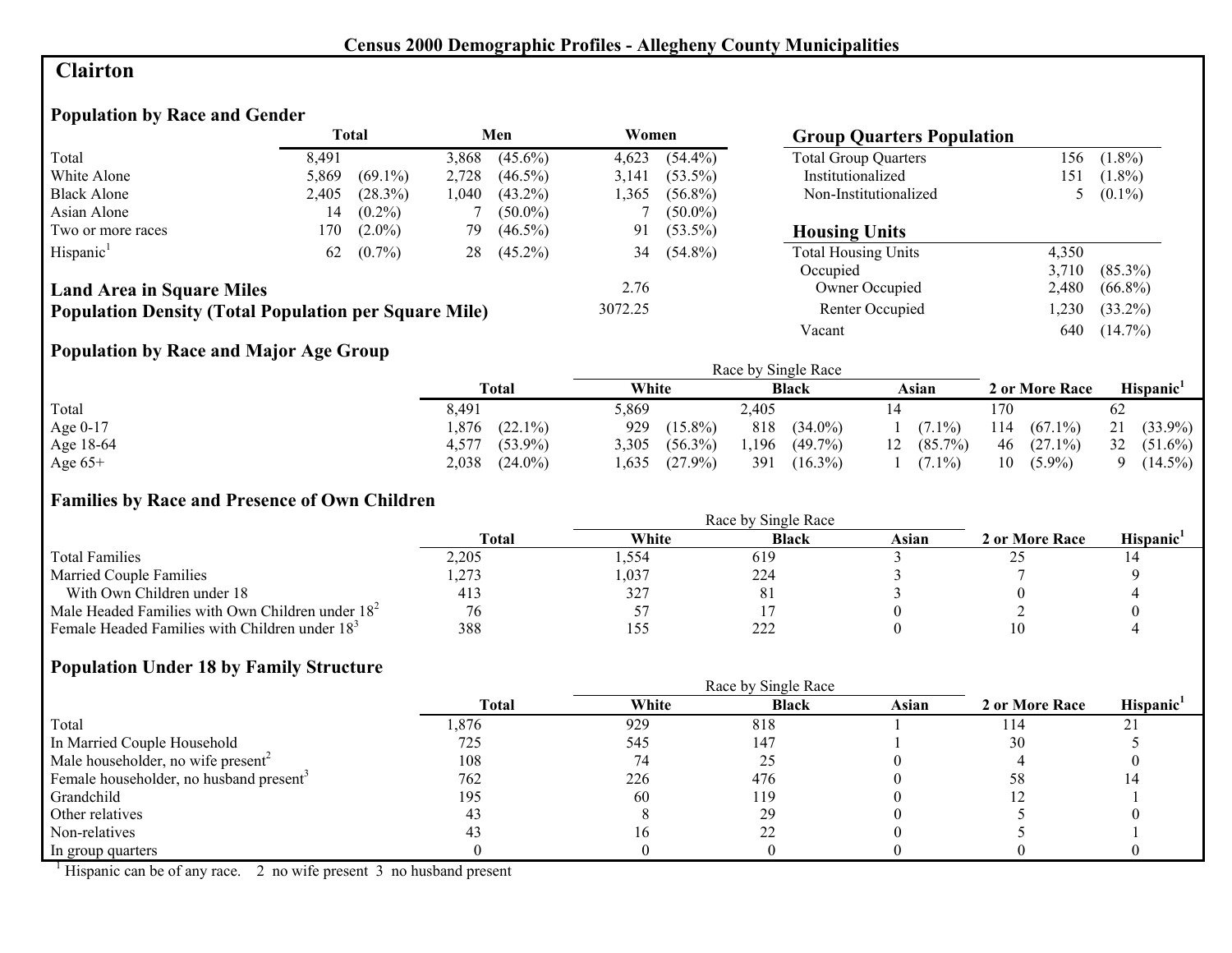# **Collier**

# **Population by Race and Gender**

|                                                              |       | <b>Total</b> |       | Men        | Women  |            | <b>Group Quarters Population</b> |                  |            |
|--------------------------------------------------------------|-------|--------------|-------|------------|--------|------------|----------------------------------|------------------|------------|
| Total                                                        | 5.265 |              | 2,520 | $(47.9\%)$ | 2,745  | $(52.1\%)$ | <b>Total Group Quarters</b>      | 26               | $(0.5\%)$  |
| White Alone                                                  | 5,163 | $(98.1\%)$   | 2,475 | $(47.9\%)$ | 2,688  | $(52.1\%)$ | Institutionalized                | $\boldsymbol{0}$ | $(0.0\%)$  |
| <b>Black Alone</b>                                           | 39    | $(0.7\%)$    | 16    | $(41.0\%)$ | 23     | $(59.0\%)$ | Non-Institutionalized            | 26               | $(0.5\%)$  |
| Asian Alone                                                  | 26    | $(0.5\%)$    | 10    | $(38.5\%)$ | 16     | $(61.5\%)$ |                                  |                  |            |
| Two or more races                                            | 26    | $(0.5\%)$    | 14    | $(53.8\%)$ | 12     | $(46.2\%)$ | <b>Housing Units</b>             |                  |            |
| Hispanic <sup>1</sup>                                        | 19.   | $(0.4\%)$    | 11    | $(57.9\%)$ | 8      | $(42.1\%)$ | <b>Total Housing Units</b>       | 2,358            |            |
|                                                              |       |              |       |            |        |            | Occupied                         | 2,224            | $(94.3\%)$ |
| <b>Land Area in Square Miles</b>                             |       |              |       |            | 14.19  |            | Owner Occupied                   | 2,015            | $(90.6\%)$ |
| <b>Population Density (Total Population per Square Mile)</b> |       |              |       |            | 371.02 |            | Renter Occupied                  | 209              | $(9.4\%)$  |
|                                                              |       |              |       |            |        |            | Vacant                           | l 34             | $(5.7\%)$  |

# **Population by Race and Major Age Group**

|           |                     |                     | Race by Single Race |                   |                       |                       |
|-----------|---------------------|---------------------|---------------------|-------------------|-----------------------|-----------------------|
|           | Total               | White               | <b>Black</b>        | Asian             | 2 or More Race        | Hispanic <sup>'</sup> |
| Total     | 5,265               | 5,163               | 39                  | 26                | 26                    |                       |
| Age 0-17  | $(19.4\%)$<br>,023  | 986<br>$(19.1\%)$   | $(23.1\%)$          | $(11.5\%)$        | 18<br>$(69.2\%)$      | $(31.6\%)$<br>6.      |
| Age 18-64 | $(55.2\%)$<br>2,908 | $(55.3\%)$<br>2,855 | 22<br>$(56.4\%)$    | $(73.1\%)$<br>19. | $(30.8\%)$<br>8       | $(57.9\%)$<br>11      |
| Age $65+$ | $(25.3\%)$<br>,334  | 322.<br>$(25.6\%)$  | $(20.5\%)$          | $(15.4\%)$        | $(0.0\%)$<br>$\theta$ | $(10.5\%)$            |

#### **Families by Race and Presence of Own Children**

|                                                            | Race by Single Race |       |              |       |                |                 |  |
|------------------------------------------------------------|---------------------|-------|--------------|-------|----------------|-----------------|--|
|                                                            | <b>Total</b>        | White | <b>Black</b> | Asian | 2 or More Race | <b>Hispanic</b> |  |
| <b>Total Families</b>                                      | .547                | ,522  |              |       |                |                 |  |
| <b>Married Couple Families</b>                             | ,289                | ,271  |              |       |                |                 |  |
| With Own Children under 18                                 | 443                 | 43)   |              |       |                |                 |  |
| Male Headed Families with Own Children under $182$         |                     | n.    |              |       |                |                 |  |
| Female Headed Families with Children under 18 <sup>3</sup> |                     |       |              |       |                |                 |  |

#### **Population Under 18 by Family Structure**

|                                                     |              | Race by Single Race |              |       |                |                       |
|-----------------------------------------------------|--------------|---------------------|--------------|-------|----------------|-----------------------|
|                                                     | <b>Total</b> | White               | <b>Black</b> | Asian | 2 or More Race | Hispanic <sup>1</sup> |
| Total                                               | 1,023        | 986                 |              |       |                |                       |
| In Married Couple Household                         | 833          | 806                 |              |       |                |                       |
| Male householder, no wife present <sup>2</sup>      |              |                     |              |       |                |                       |
| Female householder, no husband present <sup>3</sup> |              |                     |              |       |                |                       |
| Grandchild                                          |              |                     |              |       |                |                       |
| Other relatives                                     |              |                     |              |       |                |                       |
| Non-relatives                                       |              |                     |              |       |                |                       |
| In group quarters                                   |              |                     |              |       |                |                       |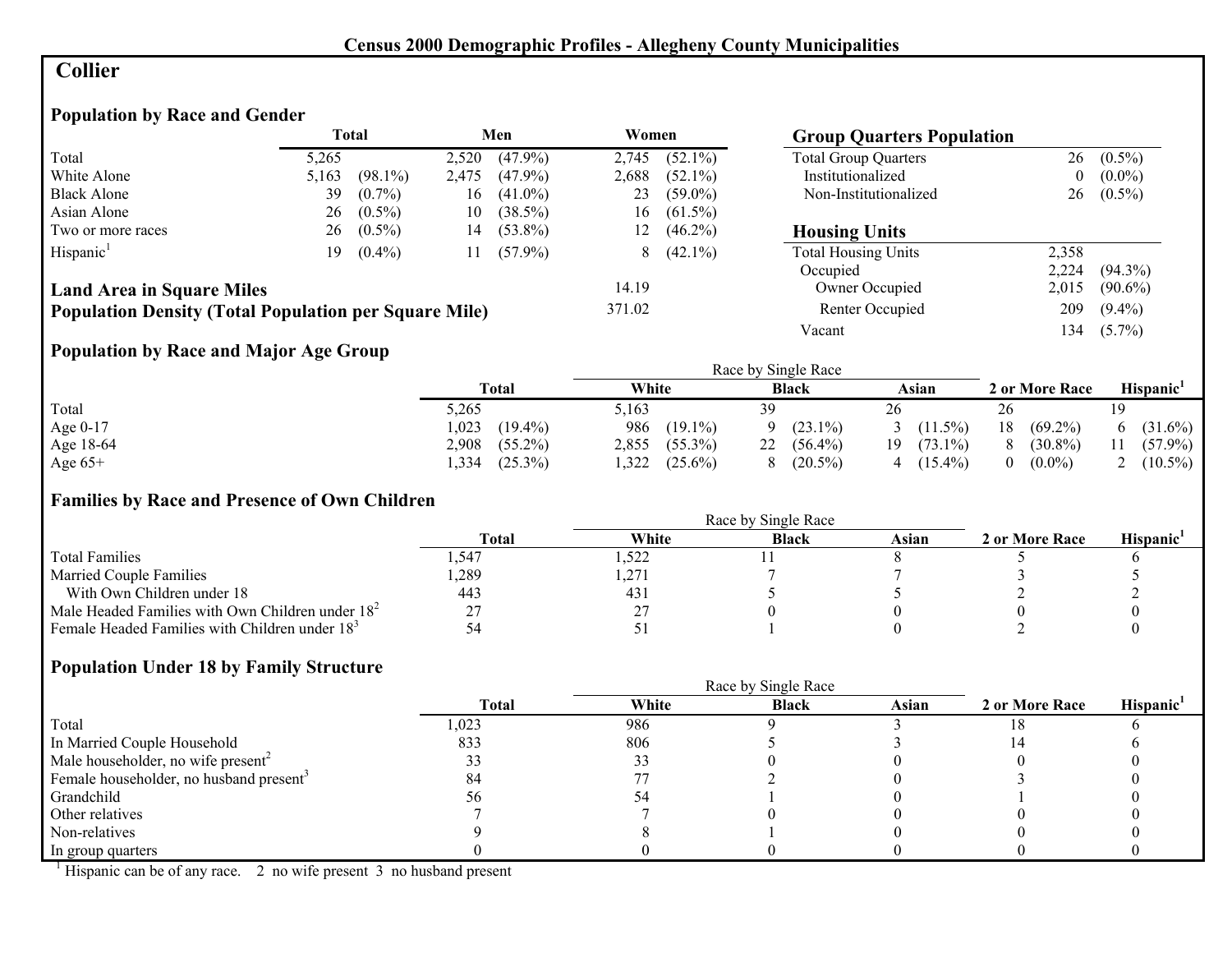# **Coraopolis**

# **Population by Race and Gender**

|                                                              |       | <b>Total</b> |       | Men        | Women   |            | <b>Group Quarters Population</b> |       |            |
|--------------------------------------------------------------|-------|--------------|-------|------------|---------|------------|----------------------------------|-------|------------|
| Total                                                        | 6,131 |              | 2,800 | $(45.7\%)$ | 3,331   | $(54.3\%)$ | <b>Total Group Quarters</b>      | 81    | $(1.3\%)$  |
| White Alone                                                  | 5,209 | $(85.0\%)$   | 2,387 | $(45.8\%)$ | 2,822   | $(54.2\%)$ | Institutionalized                | 45    | $(0.7\%)$  |
| <b>Black Alone</b>                                           | 762   | $(12.4\%)$   | 338   | $(44.4\%)$ | 424     | $(55.6\%)$ | Non-Institutionalized            | 36    | $(0.6\%)$  |
| Asian Alone                                                  |       | $(0.3\%)$    |       | $(17.6\%)$ | 14      | $(82.4\%)$ |                                  |       |            |
| Two or more races                                            | 102   | $(1.7\%)$    | 53    | $(52.0\%)$ | 49      | $(48.0\%)$ | <b>Housing Units</b>             |       |            |
| Hispanic <sup>1</sup>                                        | 60    | $(1.0\%)$    | 30    | $(50.0\%)$ | 30      | $(50.0\%)$ | <b>Total Housing Units</b>       | 3.119 |            |
|                                                              |       |              |       |            |         |            | Occupied                         | 2,880 | $(92.3\%)$ |
| <b>Land Area in Square Miles</b>                             |       |              |       |            | 1.34    |            | Owner Occupied                   | .601  | $(55.6\%)$ |
| <b>Population Density (Total Population per Square Mile)</b> |       |              |       |            | 4582.29 |            | Renter Occupied                  | ,279  | $(44.4\%)$ |
|                                                              |       |              |       |            |         |            | Vacant                           | 239   | $(7.7\%)$  |

# **Population by Race and Major Age Group**

|            |                     |                     | Race by Single Race |                  |                  |                       |
|------------|---------------------|---------------------|---------------------|------------------|------------------|-----------------------|
|            | <b>Total</b>        | White               | <b>Black</b>        | Asian            | 2 or More Race   | Hispanic <sup>1</sup> |
| Total      | 6,131               | 5,209               | 762                 |                  | 102              | 60                    |
| Age $0-17$ | $(19.4\%)$<br>,191  | 923<br>$(17.7\%)$   | $(25.2\%)$<br>192   | 2 $(11.8\%)$     | $(53.9\%)$<br>55 | $(31.7\%)$<br>19      |
| Age 18-64  | 3,621<br>$(59.1\%)$ | $(60.0\%)$<br>3,123 | 422<br>$(55.4\%)$   | 14<br>$(82.4\%)$ | 43<br>$(42.2\%)$ | 36<br>$(60.0\%)$      |
| Age $65+$  | .319<br>$(21.5\%)$  | (22.3%)<br>.163     | 148<br>$(19.4\%)$   | $(5.9\%)$        | $(3.9\%)$        | $(8.3\%)$             |

#### **Families by Race and Presence of Own Children**

|                                                            | <b>Total</b> | White | <b>Black</b> | Asian | 2 or More Race | Hispanic <sup>'</sup> |
|------------------------------------------------------------|--------------|-------|--------------|-------|----------------|-----------------------|
| <b>Total Families</b>                                      | .552         | ,318  | 209          |       |                |                       |
| <b>Married Couple Families</b>                             | 1,093        | 986   |              |       |                |                       |
| With Own Children under 18                                 | 393          | 347   |              |       |                |                       |
| Male Headed Families with Own Children under $182$         |              | 29    | 10           |       |                |                       |
| Female Headed Families with Children under 18 <sup>3</sup> | 176          |       | 60           |       |                |                       |

#### **Population Under 18 by Family Structure**

|                                                     |       |       | Race by Single Race |       |                |                       |
|-----------------------------------------------------|-------|-------|---------------------|-------|----------------|-----------------------|
|                                                     | Total | White | <b>Black</b>        | Asian | 2 or More Race | Hispanic <sup>1</sup> |
| Total                                               | ,191  | 923   | 192                 |       |                |                       |
| In Married Couple Household                         | 749   | 662   |                     |       |                |                       |
| Male householder, no wife present <sup>2</sup>      | 69    | 41    |                     |       |                |                       |
| Female householder, no husband present <sup>3</sup> | 269   | 143   | 100                 |       | ıо             |                       |
| Grandchild                                          | 67    | 48    |                     |       |                |                       |
| Other relatives                                     | l0    |       |                     |       |                |                       |
| Non-relatives                                       | 26    |       |                     |       |                |                       |
| In group quarters                                   |       |       |                     |       |                |                       |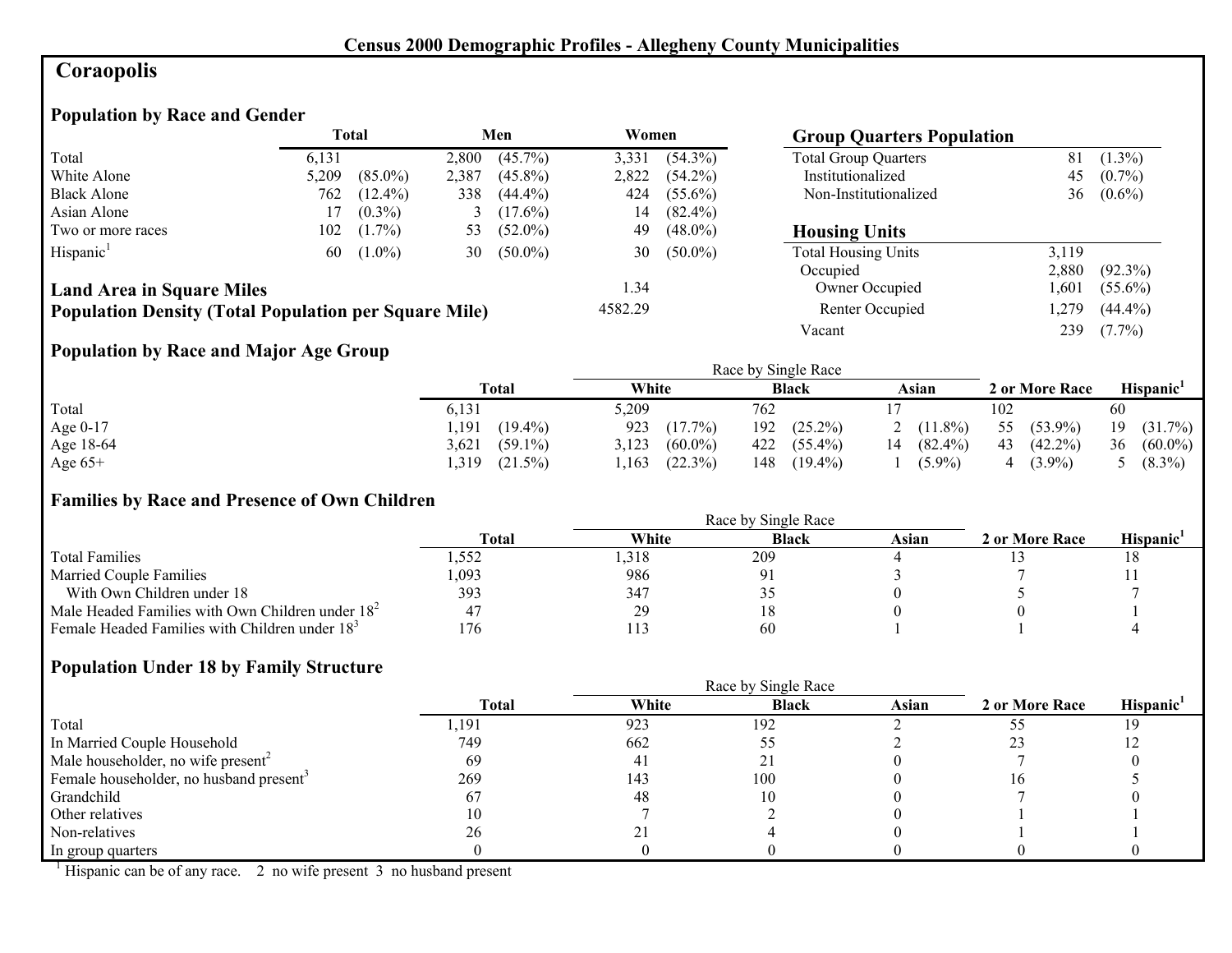# **Crafton**

# **Population by Race and Gender**

|                                                              |       | <b>Total</b> |       | Men        | Women   |            | <b>Group Quarters Population</b> |          |            |
|--------------------------------------------------------------|-------|--------------|-------|------------|---------|------------|----------------------------------|----------|------------|
| Total                                                        | 6.706 |              | 3,179 | $(47.4\%)$ | 3,527   | $(52.6\%)$ | <b>Total Group Quarters</b>      | 12       | $(0.2\%)$  |
| White Alone                                                  | 6.404 | $(95.5\%)$   | 3,033 | $(47.4\%)$ | 3,371   | $(52.6\%)$ | Institutionalized                | $\theta$ | $(0.0\%)$  |
| <b>Black Alone</b>                                           | 184   | $(2.7\%)$    | 91    | $(49.5\%)$ | 93      | $(50.5\%)$ | Non-Institutionalized            | 12       | $(0.2\%)$  |
| Asian Alone                                                  | 40    | $(0.6\%)$    | 20    | $(50.0\%)$ | 20      | $(50.0\%)$ |                                  |          |            |
| Two or more races                                            | 56    | $(0.8\%)$    | 25    | $(44.6\%)$ | 31      | $(55.4\%)$ | <b>Housing Units</b>             |          |            |
| Hispanic <sup>1</sup>                                        | 38    | $(0.6\%)$    | 18    | $(47.4\%)$ | 20      | $(52.6\%)$ | <b>Total Housing Units</b>       | 3,344    |            |
|                                                              |       |              |       |            |         |            | Occupied                         | 3,079    | $(92.1\%)$ |
| <b>Land Area in Square Miles</b>                             |       |              |       |            | 1.13    |            | Owner Occupied                   | .574     | $(51.1\%)$ |
| <b>Population Density (Total Population per Square Mile)</b> |       |              |       |            | 5916.00 |            | Renter Occupied                  | ,505     | $(48.9\%)$ |
|                                                              |       |              |       |            |         |            | Vacant                           | 265      | $(7.9\%)$  |

# **Population by Race and Major Age Group**

|           |                     |                          | Race by Single Race |                  |                  |                       |
|-----------|---------------------|--------------------------|---------------------|------------------|------------------|-----------------------|
|           | Total               | White                    | <b>Black</b>        | Asian            | 2 or More Race   | Hispanic <sup>'</sup> |
| Total     | 6,706               | 6.404                    | 184                 | 40               | 56               | 38                    |
| Age 0-17  | .446<br>$(21.6\%)$  | <b>342</b><br>$(21.0\%)$ | (27.7%)             | $(35.0\%)$<br>14 | 28<br>$(50.0\%)$ | $(36.8\%)$<br>14      |
| Age 18-64 | $(63.6\%)$<br>4,266 | 4,083<br>$(63.8\%)$      | $(66.3\%)$<br>122   | 25 $(62.5\%)$    | 25<br>$(44.6\%)$ | 23<br>$(60.5\%)$      |
| Age $65+$ | $(14.8\%)$<br>994   | $(15.3\%)$<br>979        | $(6.0\%)$           | $(2.5\%)$        | $(5.4\%)$        | $(2.6\%)$             |

#### **Families by Race and Presence of Own Children**

|                                                            | <b>Total</b> | White | <b>Black</b> | Asian | 2 or More Race | <b>Hispanic</b> |
|------------------------------------------------------------|--------------|-------|--------------|-------|----------------|-----------------|
| <b>Total Families</b>                                      | .612         | .548  | 48           |       |                |                 |
| <b>Married Couple Families</b>                             | ,176         | ,149  |              |       |                |                 |
| With Own Children under 18                                 |              | 501   |              |       |                |                 |
| Male Headed Families with Own Children under $182$         | 60           | 50    |              |       |                |                 |
| Female Headed Families with Children under 18 <sup>3</sup> | 189          | 172   |              |       |                |                 |

#### **Population Under 18 by Family Structure**

|                                                     |       |       | Race by Single Race |       |                |                       |
|-----------------------------------------------------|-------|-------|---------------------|-------|----------------|-----------------------|
|                                                     | Total | White | <b>Black</b>        | Asian | 2 or More Race | Hispanic <sup>1</sup> |
| Total                                               | ,446  | 342   |                     |       | 28             |                       |
| In Married Couple Household                         | 972   | 933   |                     |       |                |                       |
| Male householder, no wife present <sup>2</sup>      |       | 80    |                     |       |                |                       |
| Female householder, no husband present <sup>3</sup> | 286   | 246   | 26                  |       |                |                       |
| Grandchild                                          |       | 50    |                     |       |                |                       |
| Other relatives                                     |       |       |                     |       |                |                       |
| Non-relatives                                       |       |       |                     |       |                |                       |
| In group quarters                                   |       |       |                     |       |                |                       |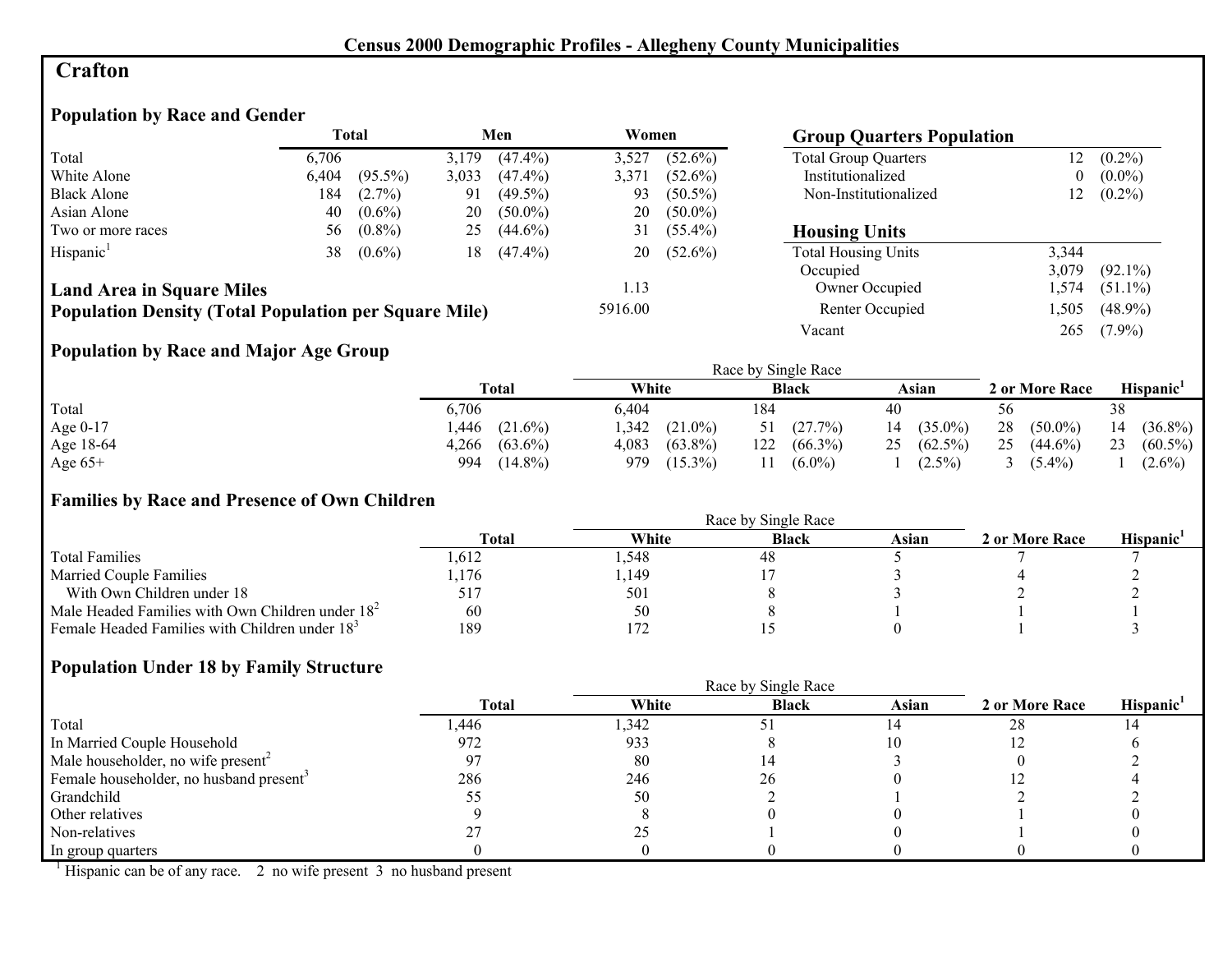#### **Crescent**

### **Population by Race and Gender**

|                                                              |       | <b>Total</b> |      | Men        | Women   |              | <b>Group Quarters Population</b> |          |            |
|--------------------------------------------------------------|-------|--------------|------|------------|---------|--------------|----------------------------------|----------|------------|
| Total                                                        | 2,314 |              | .119 | $(48.4\%)$ | 1.195   | $(51.6\%)$   | <b>Total Group Quarters</b>      | 10       | $(0.4\%)$  |
| White Alone                                                  | 2,250 | $(97.2\%)$   | .088 | $(48.4\%)$ | 1.162   | $(51.6\%)$   | Institutionalized                | $\bf{0}$ | $(0.0\%)$  |
| <b>Black Alone</b>                                           | 29    | $(1.3\%)$    | 13   | $(44.8\%)$ | 16      | $(55.2\%)$   | Non-Institutionalized            | 10       | $(0.4\%)$  |
| Asian Alone                                                  | 21    | $(0.9\%)$    | 11   | $(52.4\%)$ | 10      | $(47.6\%)$   |                                  |          |            |
| Two or more races                                            | 6.    | $(0.3\%)$    | 4    | $(66.7\%)$ |         | 2 $(33.3\%)$ | <b>Housing Units</b>             |          |            |
| Hispanic <sup>1</sup>                                        | 18.   | $(0.8\%)$    | 9    | $(50.0\%)$ |         | 9 $(50.0\%)$ | <b>Total Housing Units</b>       | 920      |            |
|                                                              |       |              |      |            |         |              | Occupied                         | 886      | $(96.3\%)$ |
| <b>Land Area in Square Miles</b>                             |       |              |      |            | 2.07    |              | Owner Occupied                   | 752      | $(84.9\%)$ |
| <b>Population Density (Total Population per Square Mile)</b> |       |              |      |            | 1115.83 |              | Renter Occupied                  | 134      | $(15.1\%)$ |
|                                                              |       |              |      |            |         |              | Vacant                           | 34       | $(3.7\%)$  |

# **Population by Race and Major Age Group**

|           |                    |                    | Race by Single Race |                  |                |            |
|-----------|--------------------|--------------------|---------------------|------------------|----------------|------------|
|           | <b>Total</b>       | White              | <b>Black</b>        | Asian            | 2 or More Race | Hispanic'  |
| Total     | 2,314              | 2,250              | 20                  |                  |                |            |
| Age 0-17  | $(23.9\%)$<br>554  | (23.7%)<br>534     | $(27.6\%)$          | $(38.1\%)$<br>8  |                | $(38.9\%)$ |
| Age 18-64 | $(61.1\%)$<br>.415 | $(61.2\%)$<br>.377 | $(69.0\%)$<br>20    | 12<br>$(57.1\%)$ | $(33.3\%)$     | $(61.1\%)$ |
| Age $65+$ | 345<br>$(14.9\%)$  | 339<br>$(15.1\%)$  | $(3.4\%)$           | $(4.8\%)$        | $(16.7\%)$     | $(0.0\%)$  |

#### **Families by Race and Presence of Own Children**

|                                                            | Race by Single Race |       |              |       |                |                 |  |  |
|------------------------------------------------------------|---------------------|-------|--------------|-------|----------------|-----------------|--|--|
|                                                            | <b>Total</b>        | White | <b>Black</b> | Asian | 2 or More Race | <b>Hispanic</b> |  |  |
| <b>Total Families</b>                                      | 658                 | 643   |              |       |                |                 |  |  |
| <b>Married Couple Families</b>                             | 547                 | 539   |              |       |                |                 |  |  |
| With Own Children under 18                                 | 231                 | 226   |              |       |                |                 |  |  |
| Male Headed Families with Own Children under $182$         |                     |       |              |       |                |                 |  |  |
| Female Headed Families with Children under 18 <sup>3</sup> | 46                  | 44    |              |       |                |                 |  |  |

#### **Population Under 18 by Family Structure**

|                                                     | <b>Total</b> | White | <b>Black</b> | Asian | 2 or More Race | Hispanic <sup>1</sup> |
|-----------------------------------------------------|--------------|-------|--------------|-------|----------------|-----------------------|
| Total                                               | 554          | 534   |              |       |                |                       |
| In Married Couple Household                         | 419          | 409   |              |       |                |                       |
| Male householder, no wife present <sup>2</sup>      | l 8          | Ιð    |              |       |                |                       |
| Female householder, no husband present <sup>3</sup> |              | 64    |              |       |                |                       |
| Grandchild                                          | эn           |       |              |       |                |                       |
| Other relatives                                     |              |       |              |       |                |                       |
| Non-relatives                                       |              |       |              |       |                |                       |
| In group quarters                                   |              |       |              |       |                |                       |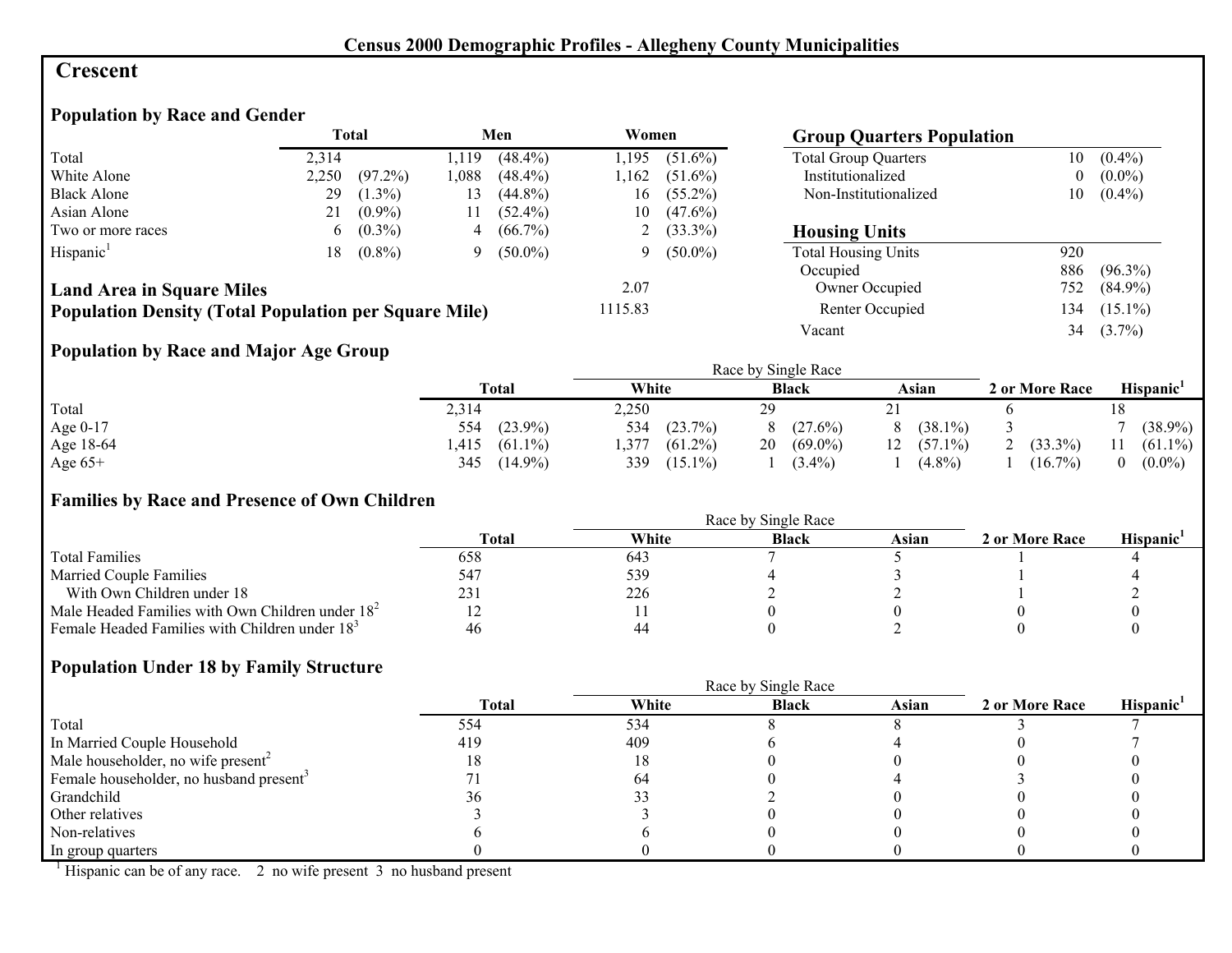#### **Dormont**

#### **Population by Race and Gender**

|                                                              |       | <b>Total</b> |       | Men        | Women    |            | <b>Group Quarters Population</b> |       |            |
|--------------------------------------------------------------|-------|--------------|-------|------------|----------|------------|----------------------------------|-------|------------|
| Total                                                        | 9,305 |              | 4,391 | $(47.2\%)$ | 4,914    | $(52.8\%)$ | <b>Total Group Quarters</b>      | 24    | $(0.3\%)$  |
| White Alone                                                  | 8.940 | $(96.1\%)$   | 4,205 | $(47.0\%)$ | 4,735    | $(53.0\%)$ | Institutionalized                | 0     | $(0.0\%)$  |
| <b>Black Alone</b>                                           | 98    | $(1.1\%)$    | 51    | $(52.0\%)$ | 47       | $(48.0\%)$ | Non-Institutionalized            | 24    | $(0.3\%)$  |
| Asian Alone                                                  | 152   | $(1.6\%)$    | 75    | $(49.3\%)$ | 77       | $(50.7\%)$ |                                  |       |            |
| Two or more races                                            | 76    | $(0.8\%)$    | 37    | $(48.7\%)$ | 39       | $(51.3\%)$ | <b>Housing Units</b>             |       |            |
| Hispanic <sup>1</sup>                                        | 99    | $(1.1\%)$    | 51    | $(51.5\%)$ | 48       | $(48.5\%)$ | <b>Total Housing Units</b>       | 4.287 |            |
|                                                              |       |              |       |            |          |            | Occupied                         | 4.089 | $(95.4\%)$ |
| <b>Land Area in Square Miles</b>                             |       |              |       |            | 0.74     |            | Owner Occupied                   | 2,367 | $(57.9\%)$ |
| <b>Population Density (Total Population per Square Mile)</b> |       |              |       |            | 12563.32 |            | Renter Occupied                  | ,722  | $(42.1\%)$ |
|                                                              |       |              |       |            |          |            | Vacant                           | 198   | $(4.6\%)$  |

# **Population by Race and Major Age Group**

|            |                     |                     | Race by Single Race |                   |                           |                  |
|------------|---------------------|---------------------|---------------------|-------------------|---------------------------|------------------|
|            | Total               | White               | <b>Black</b>        | Asian             | 2 or More Race            | <b>Hispanic</b>  |
| Total      | 9,305               | 8.940               | 98                  | 152               |                           | 99               |
| Age $0-17$ | 1.978<br>$(21.3\%)$ | .873<br>$(21.0\%)$  | $(32.7\%)$<br>32    | $(17.1\%)$<br>26  | 39<br>$(51.3\%)$          | 35<br>$(35.4\%)$ |
| Age 18-64  | 6,015<br>$(64.6\%)$ | $(64.7\%)$<br>5,784 | $(63.3\%)$<br>62    | 110<br>$(72.4\%)$ | 31<br>$(40.8\%)$          | 56<br>$(56.6\%)$ |
| Age $65+$  | .312<br>$(14.1\%)$  | ,283<br>$(14.4\%)$  | $(4.1\%)$<br>4      | $(10.5\%)$<br>16  | $(7.9\%)$<br><sub>0</sub> | $(8.1\%)$        |

#### **Families by Race and Presence of Own Children**

|                                                            | <b>Total</b> | White | <b>Black</b> | Asian      | 2 or More Race | <b>Hispanic</b> |
|------------------------------------------------------------|--------------|-------|--------------|------------|----------------|-----------------|
| <b>Total Families</b>                                      | 2.313        | 2,237 |              | 38         |                |                 |
| <b>Married Couple Families</b>                             | ,700         | .648  |              | $\angle 0$ |                |                 |
| With Own Children under 18                                 |              | 746   |              |            |                | $\overline{1}$  |
| Male Headed Families with Own Children under $182$         |              | 44    |              |            |                |                 |
| Female Headed Families with Children under 18 <sup>3</sup> | 204          | 196   |              |            |                |                 |

#### **Population Under 18 by Family Structure**

|                                                     |       |       | Race by Single Race |       |                |                       |
|-----------------------------------------------------|-------|-------|---------------------|-------|----------------|-----------------------|
|                                                     | Total | White | <b>Black</b>        | Asian | 2 or More Race | Hispanic <sup>1</sup> |
| Total                                               | .978  | 1,873 | 32                  | 26    | 39             | 35                    |
| In Married Couple Household                         | .464  | ,404  |                     | 20    |                | 29                    |
| Male householder, no wife present <sup>2</sup>      |       |       |                     |       |                |                       |
| Female householder, no husband present <sup>3</sup> | 311   | 288   |                     |       |                |                       |
| Grandchild                                          | 84    | 80    |                     |       |                |                       |
| Other relatives                                     | l 6   |       |                     |       |                |                       |
| Non-relatives                                       | 26    |       |                     |       |                |                       |
| In group quarters                                   |       |       |                     |       |                |                       |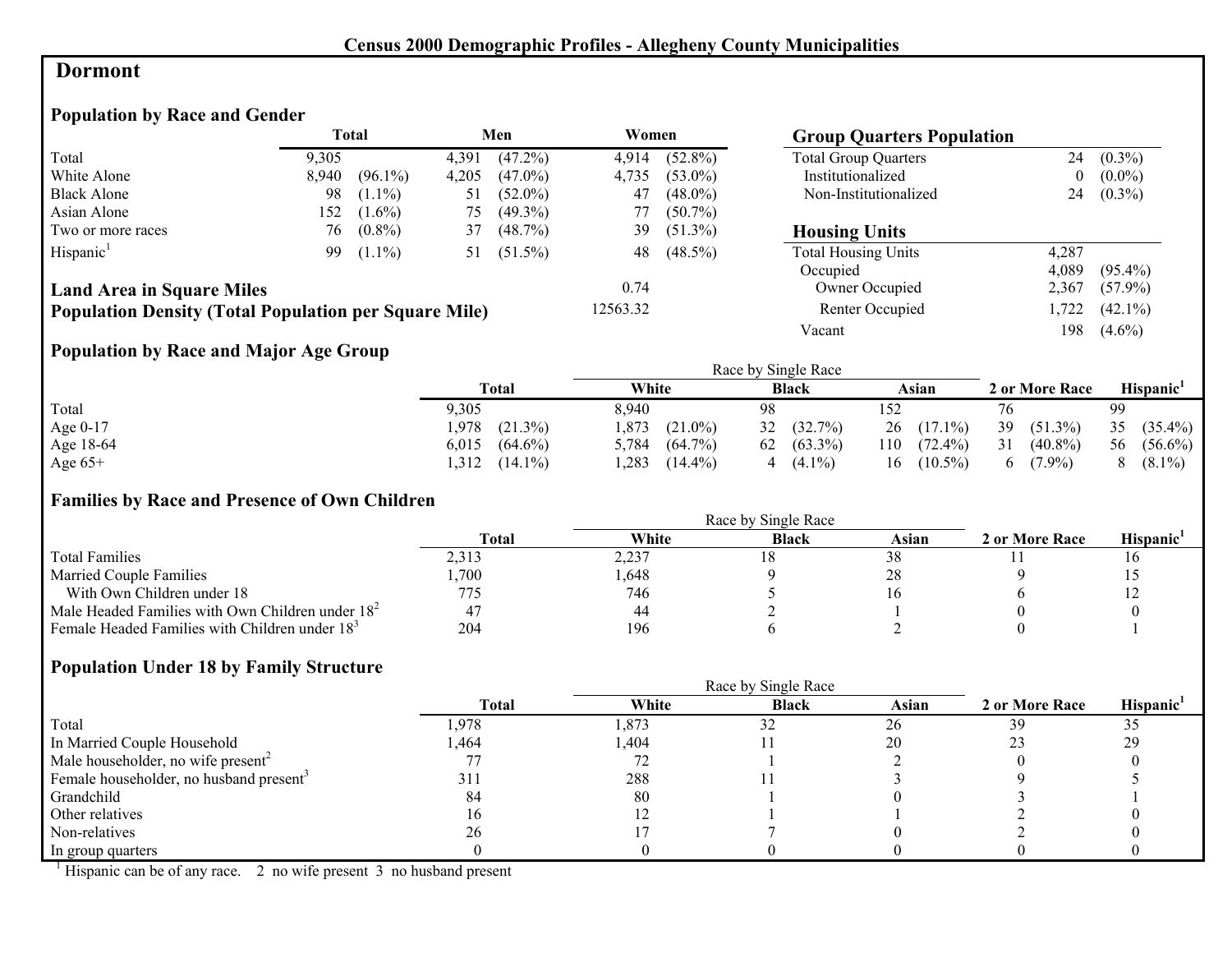# **Dravosburg**

# **Population by Race and Gender**

|                                                              |       | <b>Total</b> |          | Men          | Women   |              | <b>Group Quarters Population</b> |          |            |
|--------------------------------------------------------------|-------|--------------|----------|--------------|---------|--------------|----------------------------------|----------|------------|
| Total                                                        | 2,015 |              | 920      | $(45.7\%)$   | 1.095   | $(54.3\%)$   | <b>Total Group Quarters</b>      | 0        | $(0.0\%)$  |
| White Alone                                                  | 1,989 | (98.7%)      | 908      | $(45.7\%)$   | 1.081   | $(54.3\%)$   | Institutionalized                | $\bf{0}$ | $(0.0\%)$  |
| <b>Black Alone</b>                                           | 10    | $(0.5\%)$    |          | $(20.0\%)$   | 8       | $(80.0\%)$   | Non-Institutionalized            | $\theta$ | $(0.0\%)$  |
| Asian Alone                                                  | 0     | $(0.0\%)$    | $\theta$ |              |         |              |                                  |          |            |
| Two or more races                                            | 6.    | $(0.3\%)$    |          | $(50.0\%)$   |         | $(50.0\%)$   | <b>Housing Units</b>             |          |            |
| Hispanic <sup>1</sup>                                        |       | $(0.6\%)$    |          | 6 $(50.0\%)$ |         | 6 $(50.0\%)$ | <b>Total Housing Units</b>       | 0.021    |            |
|                                                              |       |              |          |              |         |              | Occupied                         | 948      | $(92.9\%)$ |
| <b>Land Area in Square Miles</b>                             |       |              |          |              | 1.02    |              | Owner Occupied                   | 604      | $(63.7\%)$ |
| <b>Population Density (Total Population per Square Mile)</b> |       |              |          |              | 1981.76 |              | Renter Occupied                  | 344      | $(36.3\%)$ |
|                                                              |       |              |          |              |         |              | Vacant                           | 73.      | $(7.1\%)$  |

# **Population by Race and Major Age Group**

|           |                    | Race by Single Race |              |       |                |            |  |  |
|-----------|--------------------|---------------------|--------------|-------|----------------|------------|--|--|
|           | <b>Total</b>       | White               | <b>Black</b> | Asian | 2 or More Race | Hispanic'  |  |  |
| Total     | 2,015              | ,989                |              |       |                |            |  |  |
| Age 0-17  | $(18.5\%)$<br>373  | 362<br>$(18.2\%)$   | $(40.0\%)$   |       | $(66.7\%)$     | $(33.3\%)$ |  |  |
| Age 18-64 | ,246<br>$(61.8\%)$ | ,236<br>$(62.1\%)$  | $(30.0\%)$   |       | $(33.3\%)$     | $(58.3\%)$ |  |  |
| Age $65+$ | 396<br>$(19.7\%)$  | 391<br>$(19.7\%)$   | $(30.0\%)$   |       | $(0.0\%)$      | $(8.3\%)$  |  |  |

#### **Families by Race and Presence of Own Children**

|                                                            | Total | White       | <b>Black</b> | Asian | 2 or More Race | <b>Hispanic</b> |
|------------------------------------------------------------|-------|-------------|--------------|-------|----------------|-----------------|
| <b>Total Families</b>                                      | 563   | 557         |              |       |                |                 |
| <b>Married Couple Families</b>                             | 446   | 442         |              |       |                |                 |
| With Own Children under 18                                 | 159   | 158         |              |       |                |                 |
| Male Headed Families with Own Children under $182$         |       |             |              |       |                |                 |
| Female Headed Families with Children under 18 <sup>3</sup> |       | $4'_{\sim}$ |              |       |                |                 |

#### **Population Under 18 by Family Structure**

|                                                     |       |       | Race by Single Race |       |                |                       |
|-----------------------------------------------------|-------|-------|---------------------|-------|----------------|-----------------------|
|                                                     | Total | White | <b>Black</b>        | Asian | 2 or More Race | Hispanic <sup>1</sup> |
| Total                                               | 373   | 362   |                     |       |                |                       |
| In Married Couple Household                         | 283   | 279   |                     |       |                |                       |
| Male householder, no wife present <sup>2</sup>      |       |       |                     |       |                |                       |
| Female householder, no husband present <sup>3</sup> |       |       |                     |       |                |                       |
| Grandchild                                          |       |       |                     |       |                |                       |
| Other relatives                                     |       |       |                     |       |                |                       |
| Non-relatives                                       |       |       |                     |       |                |                       |
| In group quarters                                   |       |       |                     |       |                |                       |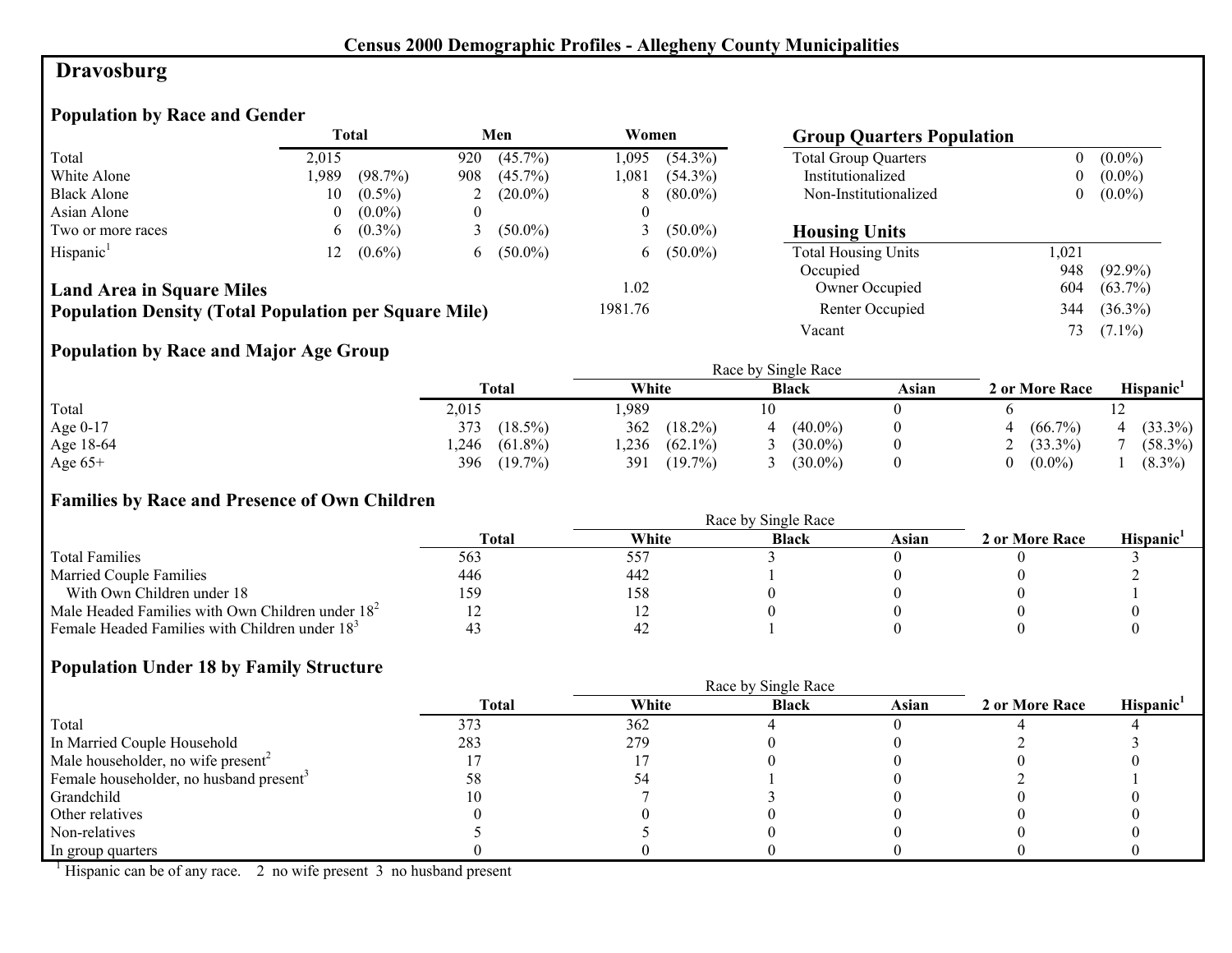# **Duquesne**

# **Population by Race and Gender**

|                                                              |       | Total      |       | Men        | Women   |            | <b>Group Quarters Population</b> |       |            |
|--------------------------------------------------------------|-------|------------|-------|------------|---------|------------|----------------------------------|-------|------------|
| Total                                                        | 7,332 |            | 3.266 | $(44.5\%)$ | 4,066   | $(55.5\%)$ | <b>Total Group Quarters</b>      | 85    | $(1.2\%)$  |
| White Alone                                                  | 3,587 | $(48.9\%)$ | .641  | $(45.7\%)$ | 1.946   | $(54.3\%)$ | Institutionalized                |       | $(0.2\%)$  |
| <b>Black Alone</b>                                           | 3.501 | $(47.7\%)$ | .513  | $(43.2\%)$ | l.988   | $(56.8\%)$ | Non-Institutionalized            | 68    | $(0.9\%)$  |
| Asian Alone                                                  | 10    | $(0.1\%)$  | 4     | $(40.0\%)$ | 6       | $(60.0\%)$ |                                  |       |            |
| Two or more races                                            | 168   | $(2.3\%)$  | 81    | $(48.2\%)$ | 87      | $(51.8\%)$ | <b>Housing Units</b>             |       |            |
| Hispanic <sup>1</sup>                                        | 53    | $(0.7\%)$  | 14    | $(26.4\%)$ | 39      | $(73.6\%)$ | <b>Total Housing Units</b>       | 3,768 |            |
|                                                              |       |            |       |            |         |            | Occupied                         | 3.179 | $(84.4\%)$ |
| <b>Land Area in Square Miles</b>                             |       |            |       |            | 1.82    |            | Owner Occupied                   | .,664 | $(52.3\%)$ |
| <b>Population Density (Total Population per Square Mile)</b> |       |            |       |            | 4035.04 |            | Renter Occupied                  | .515  | $(47.7\%)$ |
|                                                              |       |            |       |            |         |            | Vacant                           | 589   | $(15.6\%)$ |

# **Population by Race and Major Age Group**

|           |                     |                     | Race by Single Race |            |                   |                       |
|-----------|---------------------|---------------------|---------------------|------------|-------------------|-----------------------|
|           | Total               | White               | <b>Black</b>        | Asian      | 2 or More Race    | Hispanic <sup>1</sup> |
| Total     | 7,332               | 3,587               | 3.501               |            | 168               |                       |
| Age 0-17  | $(28.3\%)$<br>2,074 | $(12.3\%)$<br>442   | 1,486<br>$(42.4\%)$ | $(10.0\%)$ | 100<br>$(59.5\%)$ | 23<br>$(43.4\%)$      |
| Age 18-64 | 3,848<br>$(52.5\%)$ | 2,024<br>$(56.4\%)$ | 1,737<br>$(49.6\%)$ | $(80.0\%)$ | 60<br>$(35.7\%)$  | 27<br>$(50.9\%)$      |
| Age $65+$ | $(19.2\%)$<br>.410  | $(31.3\%)$<br>.121  | 278<br>$(7.9\%)$    | $(10.0\%)$ | $(4.8\%)$         | $(5.7\%)$             |

#### **Families by Race and Presence of Own Children**

|                                                            | <b>Total</b> | White | <b>Black</b>    | Asian | 2 or More Race | Hispanic <sup>'</sup> |
|------------------------------------------------------------|--------------|-------|-----------------|-------|----------------|-----------------------|
| <b>Total Families</b>                                      | .854         | 967   | 851             |       |                |                       |
| <b>Married Couple Families</b>                             | 819          | 589   | 218             |       |                |                       |
| With Own Children under 18                                 | 251          | 142   | 10 <sub>1</sub> |       |                |                       |
| Male Headed Families with Own Children under $182$         |              | 22    |                 |       |                |                       |
| Female Headed Families with Children under 18 <sup>3</sup> | 584          | 121   | 443             |       |                |                       |

#### **Population Under 18 by Family Structure**

|                                                     |              | Race by Single Race |              |       |                |                       |  |  |  |
|-----------------------------------------------------|--------------|---------------------|--------------|-------|----------------|-----------------------|--|--|--|
|                                                     | <b>Total</b> | White               | <b>Black</b> | Asian | 2 or More Race | Hispanic <sup>1</sup> |  |  |  |
| Total                                               | 2,074        | 442                 | .486         |       | 100            | 23                    |  |  |  |
| In Married Couple Household                         | 505          | 238                 | 231          |       |                |                       |  |  |  |
| Male householder, no wife present <sup>2</sup>      | 99           | 32                  | 62           |       |                |                       |  |  |  |
| Female householder, no husband present <sup>3</sup> | .221         | 114                 | 1,016        |       | 6 L            |                       |  |  |  |
| Grandchild                                          | 129          | 33                  | 88           |       |                |                       |  |  |  |
| Other relatives                                     |              |                     |              |       |                |                       |  |  |  |
| Non-relatives                                       | 67           |                     |              |       |                |                       |  |  |  |
| In group quarters                                   |              |                     |              |       |                |                       |  |  |  |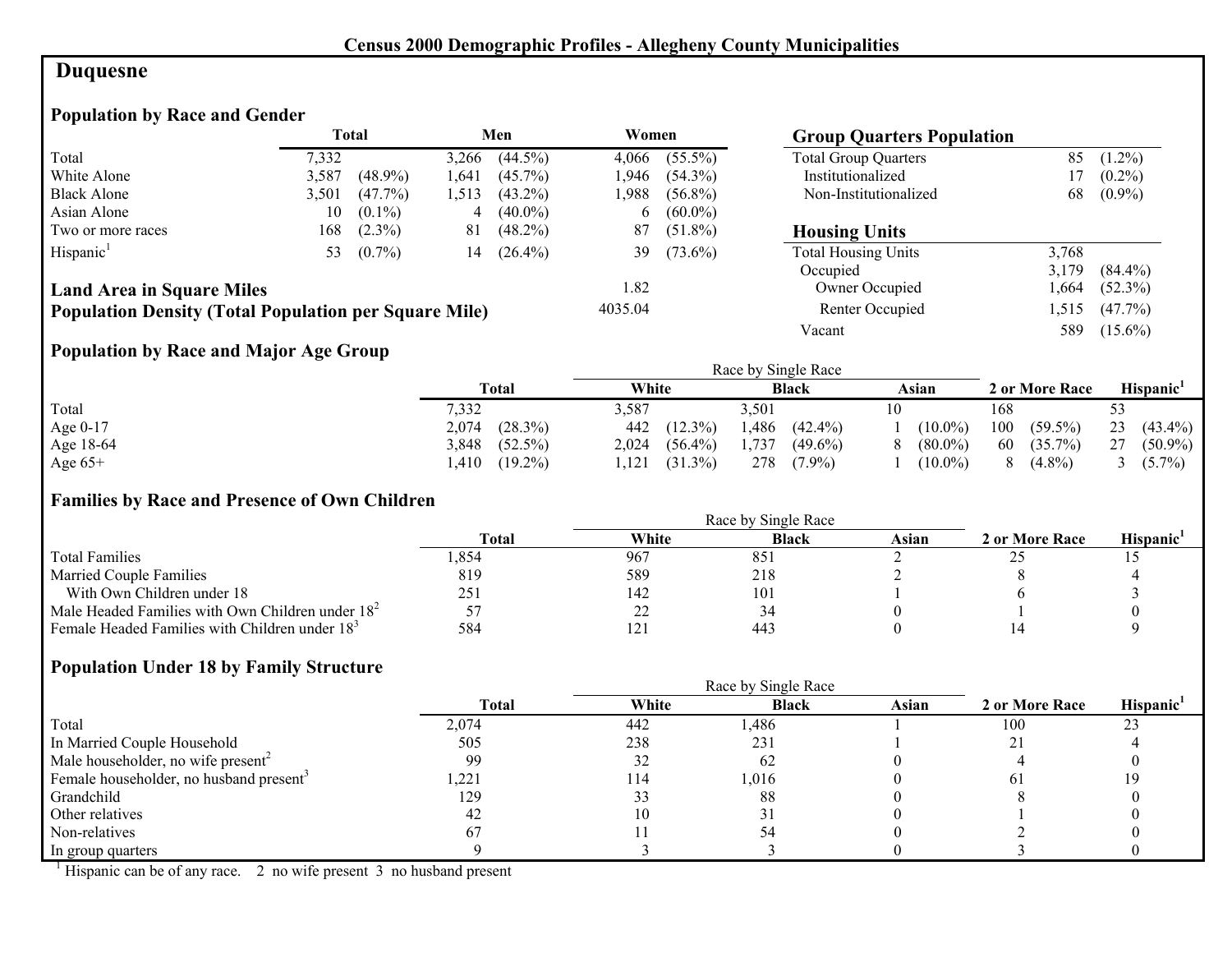## **East Deer**

# **Population by Race and Gender**

|                                                              | <b>Total</b> |            | Men            |             | Women  |            | <b>Group Quarters Population</b> |                |            |
|--------------------------------------------------------------|--------------|------------|----------------|-------------|--------|------------|----------------------------------|----------------|------------|
| Total                                                        | .362         |            | 613            | $(45.0\%)$  | 749    | $(55.0\%)$ | <b>Total Group Quarters</b>      | 53             | $(3.9\%)$  |
| White Alone                                                  | 1,319        | $(96.8\%)$ | 592            | $(44.9\%)$  | 727    | $(55.1\%)$ | Institutionalized                | 53             | $(3.9\%)$  |
| <b>Black Alone</b>                                           | 26           | $(1.9\%)$  |                | $(42.3\%)$  | 15     | $(57.7\%)$ | Non-Institutionalized            | $\overline{0}$ | $(0.0\%)$  |
| Asian Alone                                                  |              | $(0.1\%)$  | $\overline{ }$ | $(100.0\%)$ | U      | $(0.0\%)$  |                                  |                |            |
| Two or more races                                            | 14           | $(1.0\%)$  |                |             |        |            | <b>Housing Units</b>             |                |            |
| Hispanic <sup>1</sup>                                        |              | $(0.1\%)$  |                |             |        |            | <b>Total Housing Units</b>       | 682            |            |
|                                                              |              |            |                |             |        |            | Occupied                         | 606            | $(88.9\%)$ |
| <b>Land Area in Square Miles</b>                             |              |            |                |             | 2.31   |            | Owner Occupied                   | 441            | $(72.8\%)$ |
| <b>Population Density (Total Population per Square Mile)</b> |              |            |                |             | 590.29 |            | Renter Occupied                  | 165            | $(27.2\%)$ |
|                                                              |              |            |                |             |        |            | Vacant                           | 76             | $(11.1\%)$ |

# **Population by Race and Major Age Group**

|           |      | Race by Single Race |       |            |    |              |          |            |  |                |                       |
|-----------|------|---------------------|-------|------------|----|--------------|----------|------------|--|----------------|-----------------------|
|           |      | Total               | White |            |    | <b>Black</b> |          | Asian      |  | 2 or More Race | Hispanic <sup>1</sup> |
| Total     | ,362 |                     | . 319 |            | 26 |              |          |            |  |                |                       |
| Age 0-17  | 256  | $(18.8\%)$          | 243   | $(18.4\%)$ |    | $(26.9\%)$   | $\theta$ | $(0.0\%)$  |  | 5 $(35.7\%)$   | $(100.0\%$            |
| Age 18-64 | 789  | $(57.9\%)$          | 762   | $(57.8\%)$ | 17 | $(65.4\%)$   | 2        | $(100.0\%$ |  | $8(57.1\%)$    | $0 (0.0\%)$           |
| Age $65+$ |      | $317$ $(23.3\%)$    | 314   | $(23.8\%)$ |    | $(7.7\%)$    | $\Omega$ | $(0.0\%)$  |  | $(7.1\%)$      | $0 (0.0\%)$           |

#### **Families by Race and Presence of Own Children**

|                                                            | Total | White | <b>Black</b> | Asian | 2 or More Race | <b>Hispanic</b> |
|------------------------------------------------------------|-------|-------|--------------|-------|----------------|-----------------|
| <b>Total Families</b>                                      | 350   | 340   |              |       |                |                 |
| <b>Married Couple Families</b>                             | 251   | 245   |              |       |                |                 |
| With Own Children under 18                                 | 100   | 100   |              |       |                |                 |
| Male Headed Families with Own Children under $182$         |       |       |              |       |                |                 |
| Female Headed Families with Children under 18 <sup>3</sup> | 26    |       |              |       |                |                 |

#### **Population Under 18 by Family Structure**

|                                                     |              |       | Race by Single Race |       |                |                       |
|-----------------------------------------------------|--------------|-------|---------------------|-------|----------------|-----------------------|
|                                                     | <b>Total</b> | White | <b>Black</b>        | Asian | 2 or More Race | Hispanic <sup>1</sup> |
| Total                                               | 256          | 243   |                     |       |                |                       |
| In Married Couple Household                         |              | 172   |                     |       |                |                       |
| Male householder, no wife present <sup>2</sup>      |              | 20    |                     |       |                |                       |
| Female householder, no husband present <sup>3</sup> |              |       |                     |       |                |                       |
| Grandchild                                          |              | 10    |                     |       |                |                       |
| Other relatives                                     |              |       |                     |       |                |                       |
| Non-relatives                                       |              |       |                     |       |                |                       |
| In group quarters                                   |              |       |                     |       |                |                       |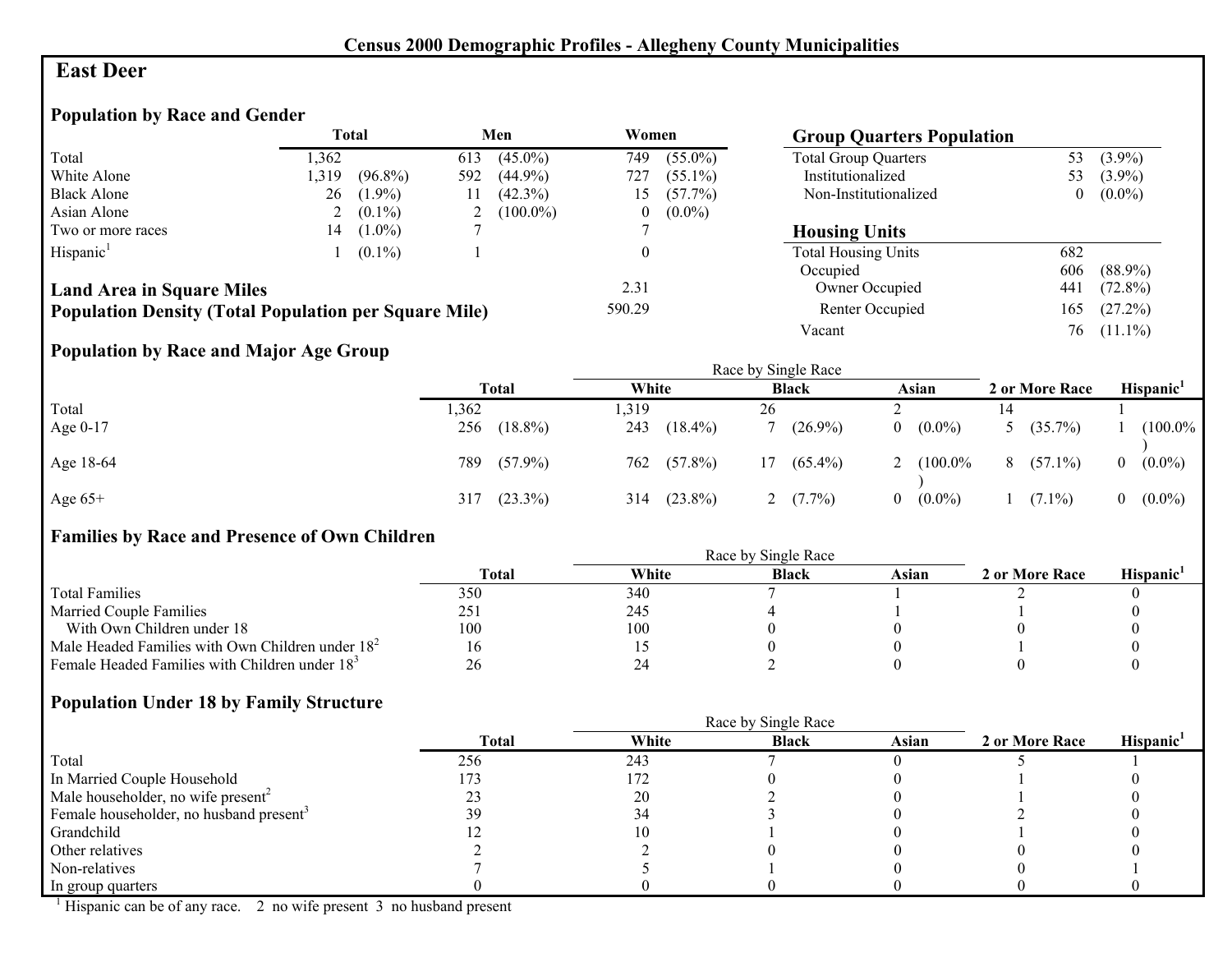# **East McKeesport**

#### **Population by Race and Gender**

|                                                              | <b>Total</b> |            |      |            |         |              | Men<br>Women                |      | <b>Group Quarters Population</b> |  |  |
|--------------------------------------------------------------|--------------|------------|------|------------|---------|--------------|-----------------------------|------|----------------------------------|--|--|
| Total                                                        | 2.343        |            | .121 | $(47.8\%)$ | 1.222   | $(52.2\%)$   | <b>Total Group Quarters</b> | 0    | $(0.0\%)$                        |  |  |
| White Alone                                                  | 2,241        | $(95.6\%)$ | .065 | $(47.5\%)$ | 1.176   | $(52.5\%)$   | Institutionalized           | 0    | $(0.0\%)$                        |  |  |
| <b>Black Alone</b>                                           | 67           | $(2.9\%)$  | 35   | $(52.2\%)$ | 32      | $(47.8\%)$   | Non-Institutionalized       | 0    | $(0.0\%)$                        |  |  |
| Asian Alone                                                  |              | $(0.1\%)$  |      | $(33.3\%)$ |         | 2 $(66.7\%)$ |                             |      |                                  |  |  |
| Two or more races                                            | 25           | $(1.1\%)$  | 19   | $(76.0\%)$ |         | $6(24.0\%)$  | <b>Housing Units</b>        |      |                                  |  |  |
| Hispanic <sup>1</sup>                                        | 16           | $(0.7\%)$  |      | $(43.8\%)$ | Q.      | $(56.3\%)$   | <b>Total Housing Units</b>  | ,154 |                                  |  |  |
|                                                              |              |            |      |            |         |              | Occupied                    | .078 | $(93.4\%)$                       |  |  |
| <b>Land Area in Square Miles</b>                             |              |            |      |            | 0.39    |              | Owner Occupied              | 694  | $(64.4\%)$                       |  |  |
| <b>Population Density (Total Population per Square Mile)</b> |              |            |      |            | 5947.95 |              | Renter Occupied             | 384  | $(35.6\%)$                       |  |  |
|                                                              |              |            |      |            |         |              | Vacant                      | 76   | $(6.6\%)$                        |  |  |

# **Population by Race and Major Age Group**

|            |       |            |       |            |    | Race by Single Race |          |            |     |                |    |                       |
|------------|-------|------------|-------|------------|----|---------------------|----------|------------|-----|----------------|----|-----------------------|
|            |       | Total      | White |            |    | <b>Black</b>        |          | Asian      |     | 2 or More Race |    | Hispanic <sup>1</sup> |
| Total      | 2,343 |            | 2,241 |            | 67 |                     |          |            | ر ب |                |    |                       |
| Age $0-17$ | 460   | $(19.6\%)$ | 417   | $(18.6\%)$ | 25 | $(37.3\%)$          | $\Omega$ | $(0.0\%)$  | 13  | $(52.0\%)$     | 6. | (37.5%)               |
| Age 18-64  | ,374  | $(58.6\%)$ | 1,320 | $(58.9\%)$ | 38 | $(56.7\%)$          | 3        | $(100.0\%$ | 11  | $(44.0\%)$     |    | $(56.3\%)$            |
| Age $65+$  | 509   | (21.7%)    | 504   | $(22.5\%)$ |    | $(6.0\%)$           | $\Omega$ | $(0.0\%)$  |     | $(4.0\%)$      |    | $(6.3\%)$             |

# **Families by Race and Presence of Own Children**

|                                                            | Total | White | <b>Black</b> | Asian | 2 or More Race | <b>Hispanic</b> |
|------------------------------------------------------------|-------|-------|--------------|-------|----------------|-----------------|
| <b>Total Families</b>                                      | 636   | 615   |              |       |                |                 |
| <b>Married Couple Families</b>                             | 457   | 443   |              |       |                |                 |
| With Own Children under 18                                 | 167   | 157   |              |       |                |                 |
| Male Headed Families with Own Children under $182$         |       | 19    |              |       |                |                 |
| Female Headed Families with Children under 18 <sup>3</sup> |       |       |              |       |                |                 |

# **Population Under 18 by Family Structure**

|                                                     |              |       | Race by Single Race |       |                |                       |
|-----------------------------------------------------|--------------|-------|---------------------|-------|----------------|-----------------------|
|                                                     | <b>Total</b> | White | <b>Black</b>        | Asian | 2 or More Race | Hispanic <sup>1</sup> |
| Total                                               | 460          | 417   | 25                  |       |                |                       |
| In Married Couple Household                         | 299          | 279   |                     |       |                |                       |
| Male householder, no wife present <sup>2</sup>      |              |       |                     |       |                |                       |
| Female householder, no husband present <sup>3</sup> |              | Õ.    |                     |       |                |                       |
| Grandchild                                          |              |       |                     |       |                |                       |
| Other relatives                                     |              |       |                     |       |                |                       |
| Non-relatives                                       |              |       |                     |       |                |                       |
| In group quarters                                   |              |       |                     |       |                |                       |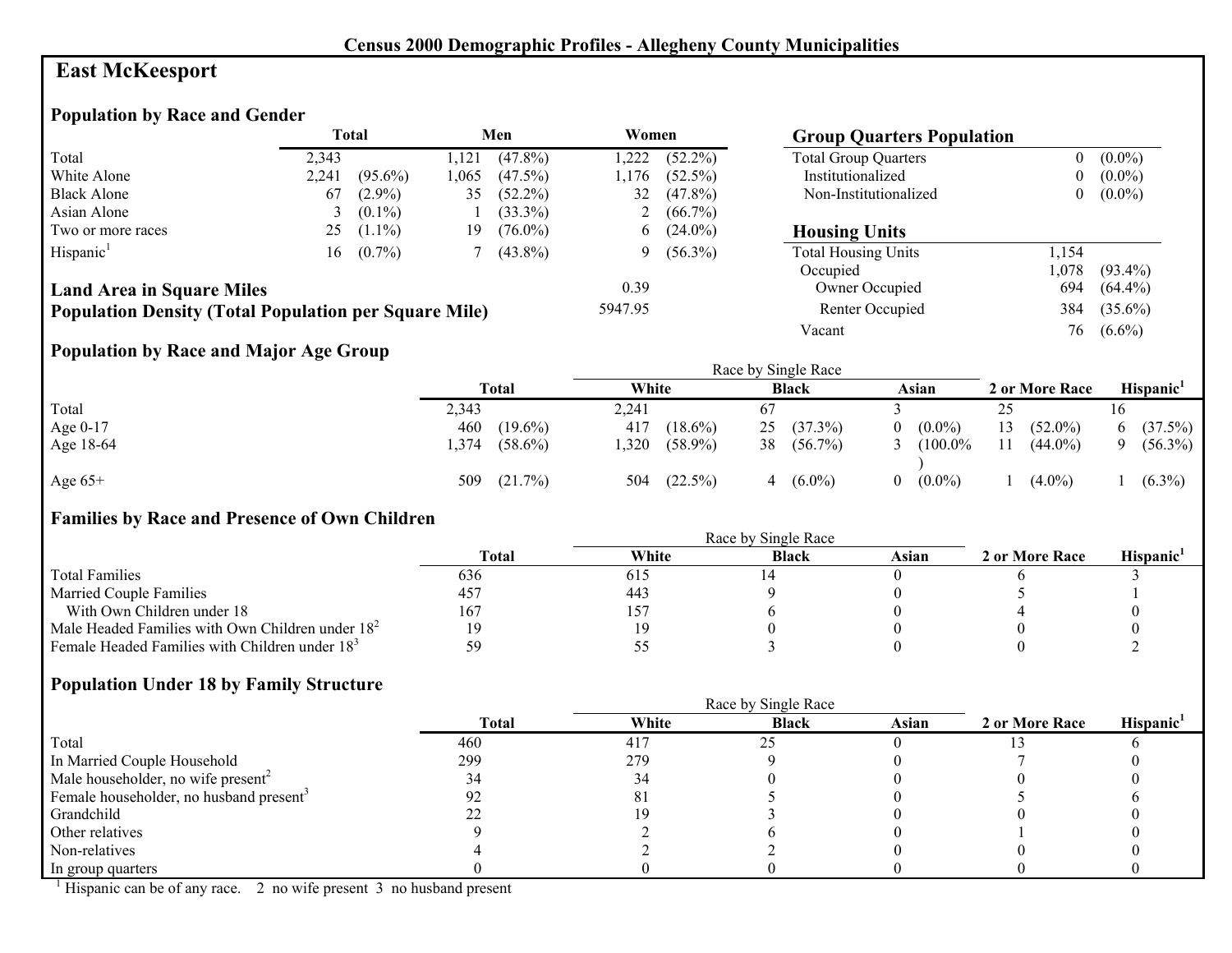# **East Pittsburgh**

# **Population by Race and Gender**

|                                                              | <b>Total</b> |            | Men      |            | Women          |             | <b>Group Quarters Population</b> |       |            |
|--------------------------------------------------------------|--------------|------------|----------|------------|----------------|-------------|----------------------------------|-------|------------|
| Total                                                        | 2.017        |            | 888      | $(44.0\%)$ | .129           | $(56.0\%)$  | <b>Total Group Quarters</b>      | 12    | $(0.6\%)$  |
| White Alone                                                  | .535         | $(76.1\%)$ | 691      | $(45.0\%)$ | 844            | $(55.0\%)$  | Institutionalized                | 0     | $(0.0\%)$  |
| <b>Black Alone</b>                                           | 422          | $(20.9\%)$ | l 74     | $(41.2\%)$ | 248            | $(58.8\%)$  | Non-Institutionalized            | 12    | $(0.6\%)$  |
| Asian Alone                                                  |              | $(0.1\%)$  | $\theta$ | $(0.0\%)$  | $\overline{a}$ | $(100.0\%)$ |                                  |       |            |
| Two or more races                                            | 44           | $(2.2\%)$  | 17       | $(38.6\%)$ | 27             | $(61.4\%)$  | <b>Housing Units</b>             |       |            |
| Hispanic <sup>1</sup>                                        | 10-          | $(0.5\%)$  | 9        | $(90.0\%)$ |                | $(10.0\%)$  | <b>Total Housing Units</b>       | 1,107 |            |
|                                                              |              |            |          |            |                |             | Occupied                         | 936   | $(84.6\%)$ |
| <b>Land Area in Square Miles</b>                             |              |            |          |            | 0.39           |             | Owner Occupied                   | 402   | $(42.9\%)$ |
| <b>Population Density (Total Population per Square Mile)</b> |              |            |          |            | 5163.53        |             | Renter Occupied                  | 534   | $(57.1\%)$ |
|                                                              |              |            |          |            |                |             | Vacant                           | 171   | $(15.4\%)$ |

# **Population by Race and Major Age Group**

|            |                    |                   | Race by Single Race |                       |                       |                       |
|------------|--------------------|-------------------|---------------------|-----------------------|-----------------------|-----------------------|
|            | <b>Total</b>       | White             | <b>Black</b>        | Asian                 | 2 or More Race        | Hispanic <sup>1</sup> |
| Total      | 2,017              | .535              | 422                 |                       | 44                    |                       |
| Age $0-17$ | $(25.7\%)$<br>518  | 266<br>$(17.3\%)$ | 213<br>$(50.5\%)$   | $(100.0\%$            | 32<br>$(72.7\%)$      | $(30.0\%)$            |
| Age 18-64  | $(56.5\%)$<br>.140 | $(60.1\%)$<br>923 | $(46.4\%)$<br>196   | $(0.0\%)$<br>$\theta$ | (27.3%)<br>12         | $(50.0\%)$            |
| Age $65+$  | 359<br>$(17.8\%)$  | $(22.5\%)$<br>346 | 13<br>$(3.1\%)$     | $(0.0\%)$             | $(0.0\%)$<br>$\Omega$ | $(20.0\%)$            |

# **Families by Race and Presence of Own Children**

|                                                            | Total | White | <b>Black</b> | Asian | 2 or More Race | <b>Hispanic</b> |
|------------------------------------------------------------|-------|-------|--------------|-------|----------------|-----------------|
| <b>Total Families</b>                                      | 496   | 383   | 105          |       |                |                 |
| <b>Married Couple Families</b>                             | 259   | 229   | 26           |       |                |                 |
| With Own Children under 18                                 | . 10  | -88   | 20           |       |                |                 |
| Male Headed Families with Own Children under $182$         |       |       |              |       |                |                 |
| Female Headed Families with Children under 18 <sup>3</sup> | 139   | 68    | 69           |       |                |                 |

# **Population Under 18 by Family Structure**

|                                                     |              |       | Race by Single Race |       |                |                       |
|-----------------------------------------------------|--------------|-------|---------------------|-------|----------------|-----------------------|
|                                                     | <b>Total</b> | White | <b>Black</b>        | Asian | 2 or More Race | Hispanic <sup>1</sup> |
| Total                                               | 518          | 266   | 213                 |       |                |                       |
| In Married Couple Household                         | 189          | 140   | 40                  |       |                |                       |
| Male householder, no wife present <sup>2</sup>      | 29           |       |                     |       |                |                       |
| Female householder, no husband present <sup>3</sup> | 257          | 87    | 146                 |       |                |                       |
| Grandchild                                          | 26           | 19    |                     |       |                |                       |
| Other relatives                                     |              |       |                     |       |                |                       |
| Non-relatives                                       |              |       |                     |       |                |                       |
| In group quarters                                   |              |       |                     |       |                |                       |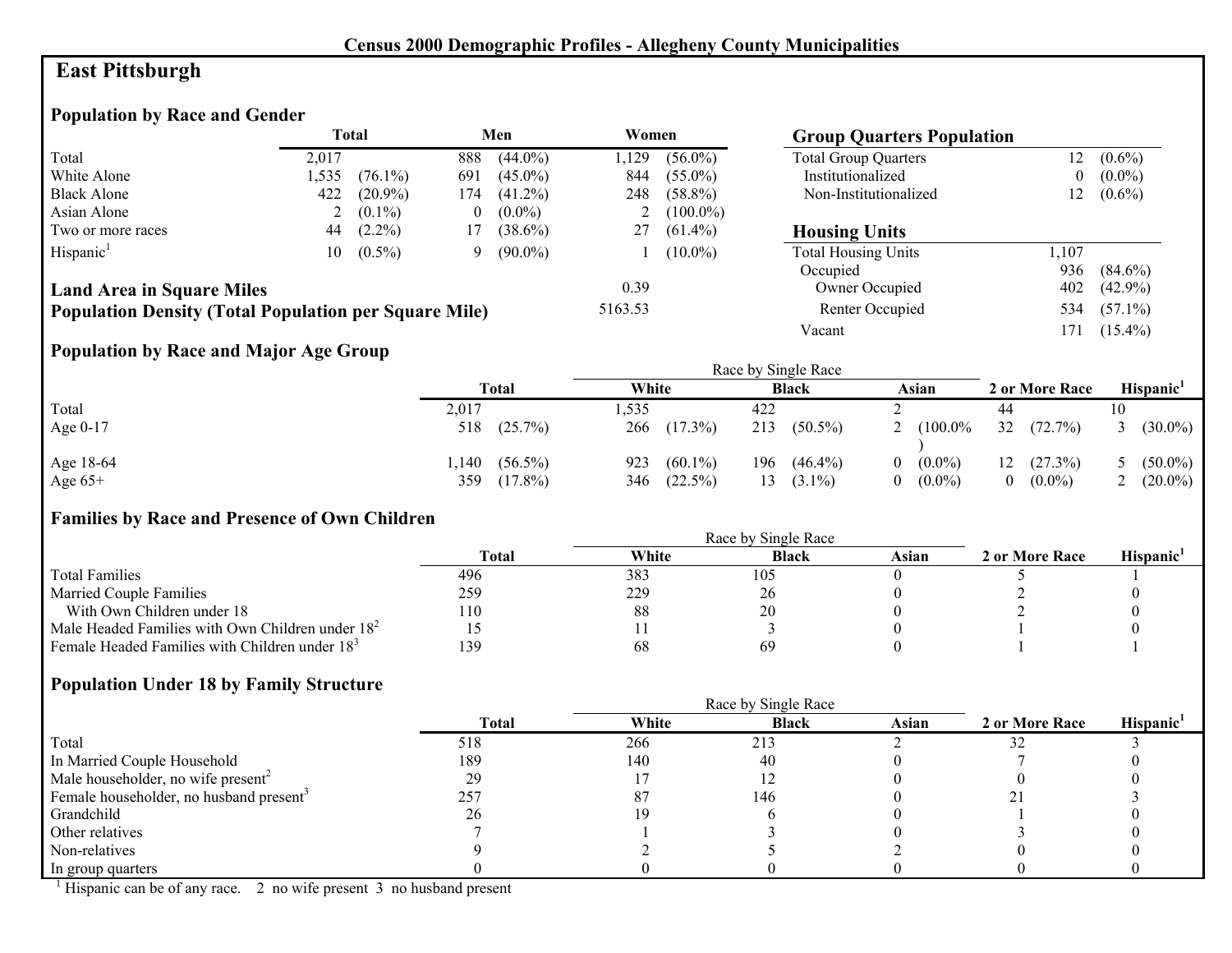# **Edgewood**

# **Population by Race and Gender**

|                                                              | Total |            |      | Men        | Women   |            | <b>Group Quarters Population</b> |          |            |
|--------------------------------------------------------------|-------|------------|------|------------|---------|------------|----------------------------------|----------|------------|
| Total                                                        | 3,311 |            | .529 | $(46.2\%)$ | 1.782   | $(53.8\%)$ | <b>Total Group Quarters</b>      | 42       | $(1.3\%)$  |
| White Alone                                                  | 2,951 | $(89.1\%)$ | .362 | $(46.2\%)$ | 1.589   | $(53.8\%)$ | Institutionalized                | 42       | $(1.3\%)$  |
| <b>Black Alone</b>                                           | 260   | $(7.9\%)$  | 117  | $(45.0\%)$ | 143     | $(55.0\%)$ | Non-Institutionalized            | $\bf{0}$ | $(0.0\%)$  |
| Asian Alone                                                  | 49    | $(1.5\%)$  | 24   | $(49.0\%)$ | 25      | $(51.0\%)$ |                                  |          |            |
| Two or more races                                            | 27    | $(0.8\%)$  | 15   | $(55.6\%)$ | 12.     | $(44.4\%)$ | <b>Housing Units</b>             |          |            |
| Hispanic <sup>1</sup>                                        | 45    | $(1.4\%)$  | 19   | $(42.2\%)$ | 26      | $(57.8\%)$ | <b>Total Housing Units</b>       | .730     |            |
|                                                              |       |            |      |            |         |            | Occupied                         | .639     | $(94.7\%)$ |
| <b>Land Area in Square Miles</b>                             |       |            |      |            | 0.59    |            | Owner Occupied                   | 1.073    | $(65.5\%)$ |
| <b>Population Density (Total Population per Square Mile)</b> |       |            |      |            | 5600.16 |            | Renter Occupied                  | 566      | $(34.5\%)$ |
|                                                              |       |            |      |            |         |            | Vacant                           | 91       | $(5.3\%)$  |

# **Population by Race and Major Age Group**

|           |                     | Race by Single Race |                   |                  |                  |                       |  |  |
|-----------|---------------------|---------------------|-------------------|------------------|------------------|-----------------------|--|--|
|           | Total               | White               | <b>Black</b>      | Asian            | 2 or More Race   | Hispanic <sup>1</sup> |  |  |
| Total     | 3,311               | 2,951               | 260               | 49               |                  | 45                    |  |  |
| Age 0-17  | 576<br>$(17.4\%)$   | 487<br>$(16.5\%)$   | $(23.8\%)$<br>62  | $(22.4\%)$<br>11 | 12<br>$(44.4\%)$ | $(28.9\%)$<br>13      |  |  |
| Age 18-64 | 2,274<br>$(68.7\%)$ | $(68.1\%)$<br>2,011 | 191<br>$(73.5\%)$ | 38<br>$(77.6\%)$ | $(55.6\%)$<br>15 | 29<br>$(64.4\%)$      |  |  |
| Age $65+$ | $(13.9\%)$<br>461   | 453<br>$(15.4\%)$   | $(2.7\%)$         | $(0.0\%)$        | $(0.0\%)$        | 3 $(6.7\%)$           |  |  |

#### **Families by Race and Presence of Own Children**

|                                                            | Race by Single Race |       |              |       |                |                 |
|------------------------------------------------------------|---------------------|-------|--------------|-------|----------------|-----------------|
|                                                            | <b>Total</b>        | White | <b>Black</b> | Asian | 2 or More Race | <b>Hispanic</b> |
| <b>Total Families</b>                                      | 824                 | 737   |              |       |                |                 |
| <b>Married Couple Families</b>                             | 644                 | 593   | ے ر          |       |                |                 |
| With Own Children under 18                                 | 230                 | 214   |              |       |                |                 |
| Male Headed Families with Own Children under $182$         |                     |       |              |       |                |                 |
| Female Headed Families with Children under 18 <sup>3</sup> | 68                  | 46    |              |       |                |                 |

#### **Population Under 18 by Family Structure**

|                                                     | Race by Single Race |       |              |       |                |                       |
|-----------------------------------------------------|---------------------|-------|--------------|-------|----------------|-----------------------|
|                                                     | Total               | White | <b>Black</b> | Asian | 2 or More Race | Hispanic <sup>1</sup> |
| Total                                               | 576                 | 487   | 62           |       |                |                       |
| In Married Couple Household                         | 409                 | 375   |              |       |                |                       |
| Male householder, no wife present <sup>2</sup>      | ےد                  | 24    |              |       |                |                       |
| Female householder, no husband present <sup>3</sup> | 104                 | 62    |              |       |                |                       |
| Grandchild                                          |                     |       |              |       |                |                       |
| Other relatives                                     |                     |       |              |       |                |                       |
| Non-relatives                                       |                     |       |              |       |                |                       |
| In group quarters                                   |                     |       |              |       |                |                       |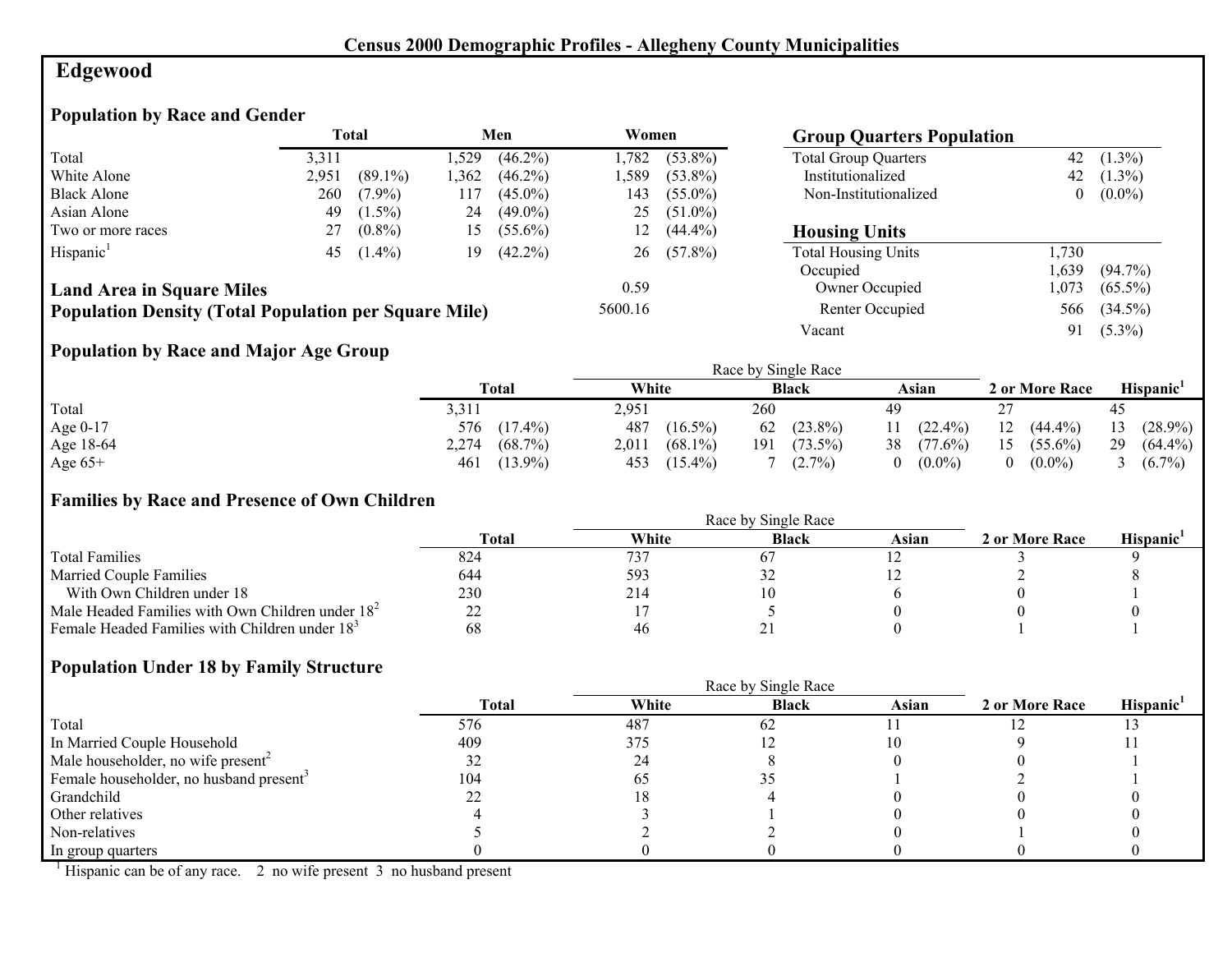# **Edgeworth**

# **Population by Race and Gender**

|                                                              |       | <b>Total</b> |     | Men        | Women   |             | <b>Group Quarters Population</b> |          |            |
|--------------------------------------------------------------|-------|--------------|-----|------------|---------|-------------|----------------------------------|----------|------------|
| Total                                                        | 1.730 |              | 813 | $(47.0\%)$ | 917     | $(53.0\%)$  | <b>Total Group Quarters</b>      | $\bf{0}$ | $(0.0\%)$  |
| White Alone                                                  | 1,658 | $(95.8\%)$   | 780 | $(47.0\%)$ | 878     | $(53.0\%)$  | Institutionalized                | $\bf{0}$ | $(0.0\%)$  |
| <b>Black Alone</b>                                           | 34    | $(2.0\%)$    | 15  | $(44.1\%)$ | 19      | $(55.9\%)$  | Non-Institutionalized            | $\theta$ | $(0.0\%)$  |
| Asian Alone                                                  | 16    | $(0.9\%)$    |     | $(31.3\%)$ |         | $(68.8\%)$  |                                  |          |            |
| Two or more races                                            | 14    | $(0.8\%)$    | 10  | $(71.4\%)$ | 4       | $(28.6\%)$  | <b>Housing Units</b>             |          |            |
| Hispanic <sup>1</sup>                                        | .5    | $(0.9\%)$    |     | $(46.7\%)$ |         | $8(53.3\%)$ | <b>Total Housing Units</b>       | 671      |            |
|                                                              |       |              |     |            |         |             | Occupied                         | 644      | $(96.0\%)$ |
| <b>Land Area in Square Miles</b>                             |       |              |     |            | 1.53    |             | Owner Occupied                   | 573      | $(89.0\%)$ |
| <b>Population Density (Total Population per Square Mile)</b> |       |              |     |            | 1133.62 |             | Renter Occupied                  | 71       | $(11.0\%)$ |
|                                                              |       |              |     |            |         |             | Vacant                           | 27       | $(4.0\%)$  |

## **Population by Race and Major Age Group**

|           |                   |                   | Race by Single Race |              |                  |                       |
|-----------|-------------------|-------------------|---------------------|--------------|------------------|-----------------------|
|           | Total             | White             | <b>Black</b>        | Asian        | 2 or More Race   | Hispanic <sup>1</sup> |
| Total     | ,730              | .658              |                     |              |                  |                       |
| Age 0-17  | $(30.2\%)$<br>522 | 489<br>$(29.5\%)$ | $(35.3\%)$<br>12    | 5 $(31.3\%)$ | $(78.6\%)$<br>11 | $(13.3\%)$            |
| Age 18-64 | $(53.8\%)$<br>931 | 896<br>$(54.0\%)$ | $(52.9\%)$<br>18    | $(68.8\%)$   | $(21.4\%)$       | $(60.0\%)$            |
| Age $65+$ | 277<br>$(16.0\%)$ | 273<br>$(16.5\%)$ | $(11.8\%)$          | $(0.0\%)$    | $(0.0\%)$        | (26.7%)               |

#### **Families by Race and Presence of Own Children**

|                                                            | <b>Total</b> | White | <b>Black</b> | Asian | 2 or More Race | Hispanic <sup>'</sup> |
|------------------------------------------------------------|--------------|-------|--------------|-------|----------------|-----------------------|
| <b>Total Families</b>                                      | 510          | 492   |              |       |                |                       |
| <b>Married Couple Families</b>                             | 452          | 439   |              |       |                |                       |
| With Own Children under 18                                 | 204          | 195   |              |       |                |                       |
| Male Headed Families with Own Children under $182$         |              |       |              |       |                |                       |
| Female Headed Families with Children under 18 <sup>3</sup> |              | ے ر   |              |       |                |                       |

#### **Population Under 18 by Family Structure**

|                                                     |       |       | Race by Single Race |       |                |                       |
|-----------------------------------------------------|-------|-------|---------------------|-------|----------------|-----------------------|
|                                                     | Total | White | <b>Black</b>        | Asian | 2 or More Race | Hispanic <sup>1</sup> |
| Total                                               | 522   | 489   |                     |       |                |                       |
| In Married Couple Household                         | 444   | 423   |                     |       |                |                       |
| Male householder, no wife present <sup>2</sup>      |       |       |                     |       |                |                       |
| Female householder, no husband present <sup>3</sup> |       |       |                     |       |                |                       |
| Grandchild                                          |       |       |                     |       |                |                       |
| Other relatives                                     |       |       |                     |       |                |                       |
| Non-relatives                                       |       |       |                     |       |                |                       |
| In group quarters                                   |       |       |                     |       |                |                       |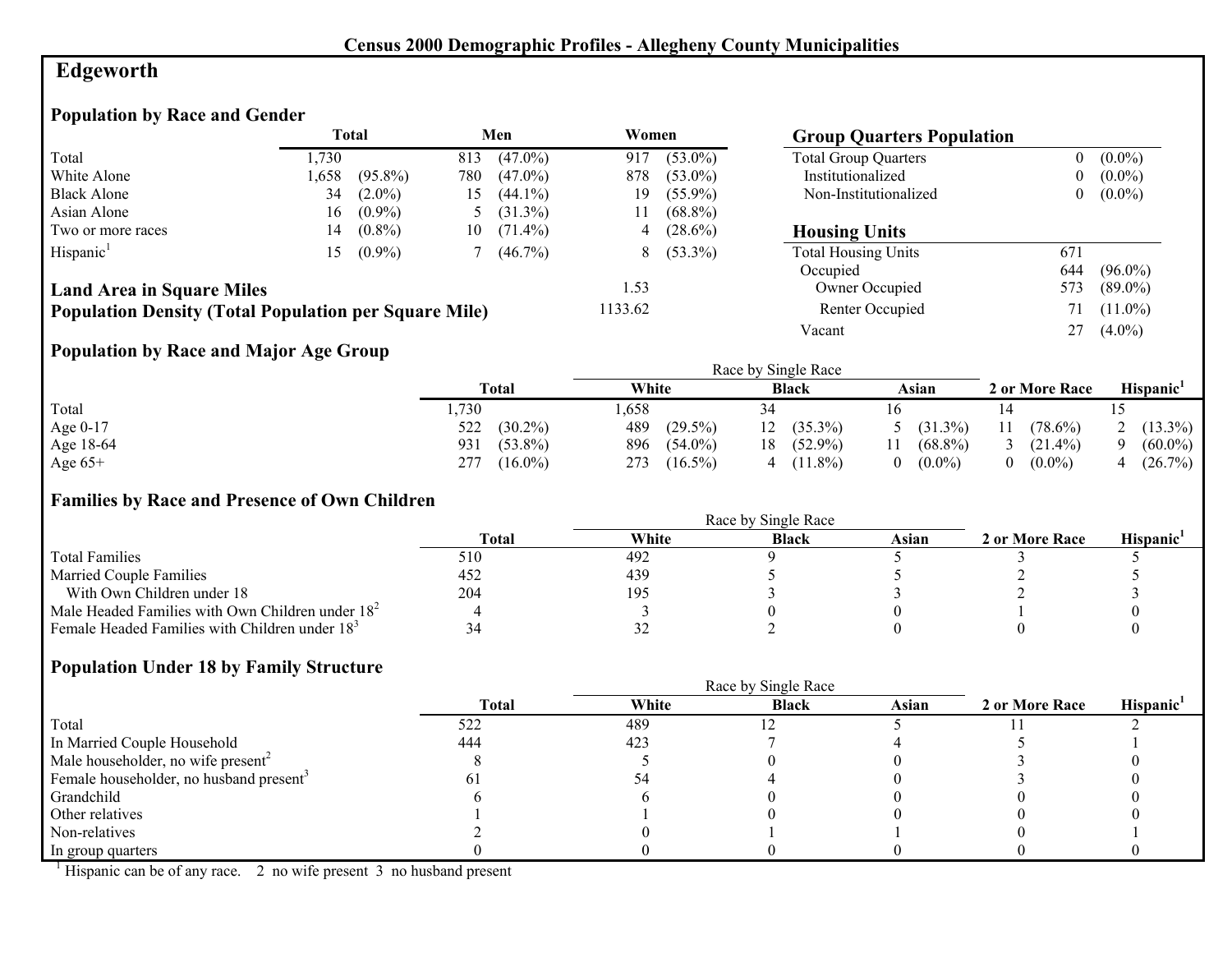# **Elizabeth Borough**

# **Population by Race and Gender**

|                                                              | <b>Total</b> |            | Men      |              | Women   |             | <b>Group Quarters Population</b> |     |            |
|--------------------------------------------------------------|--------------|------------|----------|--------------|---------|-------------|----------------------------------|-----|------------|
| Total                                                        | .609         |            | 726      | $(45.1\%)$   | 883     | $(54.9\%)$  | <b>Total Group Quarters</b>      | 16  | $(1.0\%)$  |
| White Alone                                                  | 1.526        | $(94.8\%)$ | 695      | $(45.5\%)$   | 831     | $(54.5\%)$  | Institutionalized                | 16  | $(1.0\%)$  |
| <b>Black Alone</b>                                           | 58           | $(3.6\%)$  | 23       | $(39.7\%)$   | 35      | $(60.3\%)$  | Non-Institutionalized            | 0   | $(0.0\%)$  |
| Asian Alone                                                  |              | $(0.2\%)$  | $\theta$ | $(0.0\%)$    |         | $(100.0\%)$ |                                  |     |            |
| Two or more races                                            | 16           | $(1.0\%)$  |          | 5 $(31.3\%)$ |         | $(68.8\%)$  | <b>Housing Units</b>             |     |            |
| Hispanic <sup>1</sup>                                        |              | $(0.2\%)$  | $\theta$ | $(0.0\%)$    | 4       | $(100.0\%)$ | <b>Total Housing Units</b>       | 758 |            |
|                                                              |              |            |          |              |         |             | Occupied                         | 681 | $(89.8\%)$ |
| <b>Land Area in Square Miles</b>                             |              |            |          |              | 0.35    |             | Owner Occupied                   | 425 | $(62.4\%)$ |
| <b>Population Density (Total Population per Square Mile)</b> |              |            |          |              | 4544.79 |             | Renter Occupied                  | 256 | $(37.6\%)$ |
|                                                              |              |            |          |              |         |             | Vacant                           |     | $(10.2\%)$ |

## **Population by Race and Major Age Group**

|           |                   |                   | Race by Single Race |                       |                |                 |
|-----------|-------------------|-------------------|---------------------|-----------------------|----------------|-----------------|
|           | <b>Total</b>      | White             | <b>Black</b>        | Asian                 | 2 or More Race | <b>Hispanic</b> |
| Total     | ,609              | ,526              | 58                  |                       | 16             |                 |
| Age 0-17  | $(22.9\%)$<br>368 | 343<br>$(22.5\%)$ | $(22.4\%)$          | $(33.3\%)$            |                |                 |
| Age 18-64 | 902<br>$(56.1\%)$ | $(56.4\%)$<br>860 | 29<br>$(50.0\%)$    | $(66.7\%)$            |                |                 |
| Age $65+$ | 339<br>$(21.1\%)$ | 323<br>$(21.2\%)$ | $(27.6\%)$<br>16    | $(0.0\%)$<br>$\Omega$ |                |                 |

## **Families by Race and Presence of Own Children**

|                                                    | <b>Total</b> | White | <b>Black</b> | Asian | 2 or More Race | <b>Hispanic</b> |
|----------------------------------------------------|--------------|-------|--------------|-------|----------------|-----------------|
| <b>Total Families</b>                              | 423          | 401   |              |       |                |                 |
| <b>Married Couple Families</b>                     | 304          | 295   |              |       |                |                 |
| With Own Children under 18                         |              | 15،   |              |       |                |                 |
| Male Headed Families with Own Children under $182$ |              |       |              |       |                |                 |
| Female Headed Families with Children under $183$   |              |       |              |       |                |                 |

#### **Population Under 18 by Family Structure**

|                                                     |       |       | Race by Single Race |       |                |                       |
|-----------------------------------------------------|-------|-------|---------------------|-------|----------------|-----------------------|
|                                                     | Total | White | <b>Black</b>        | Asian | 2 or More Race | Hispanic <sup>1</sup> |
| Total                                               | 368   | 343   |                     |       |                |                       |
| In Married Couple Household                         | 224   | 215   |                     |       |                |                       |
| Male householder, no wife present <sup>2</sup>      | 30    | 28    |                     |       |                |                       |
| Female householder, no husband present <sup>3</sup> | 80    | 70    |                     |       |                |                       |
| Grandchild                                          |       |       |                     |       |                |                       |
| Other relatives                                     |       |       |                     |       |                |                       |
| Non-relatives                                       |       |       |                     |       |                |                       |
| In group quarters                                   |       |       |                     |       |                |                       |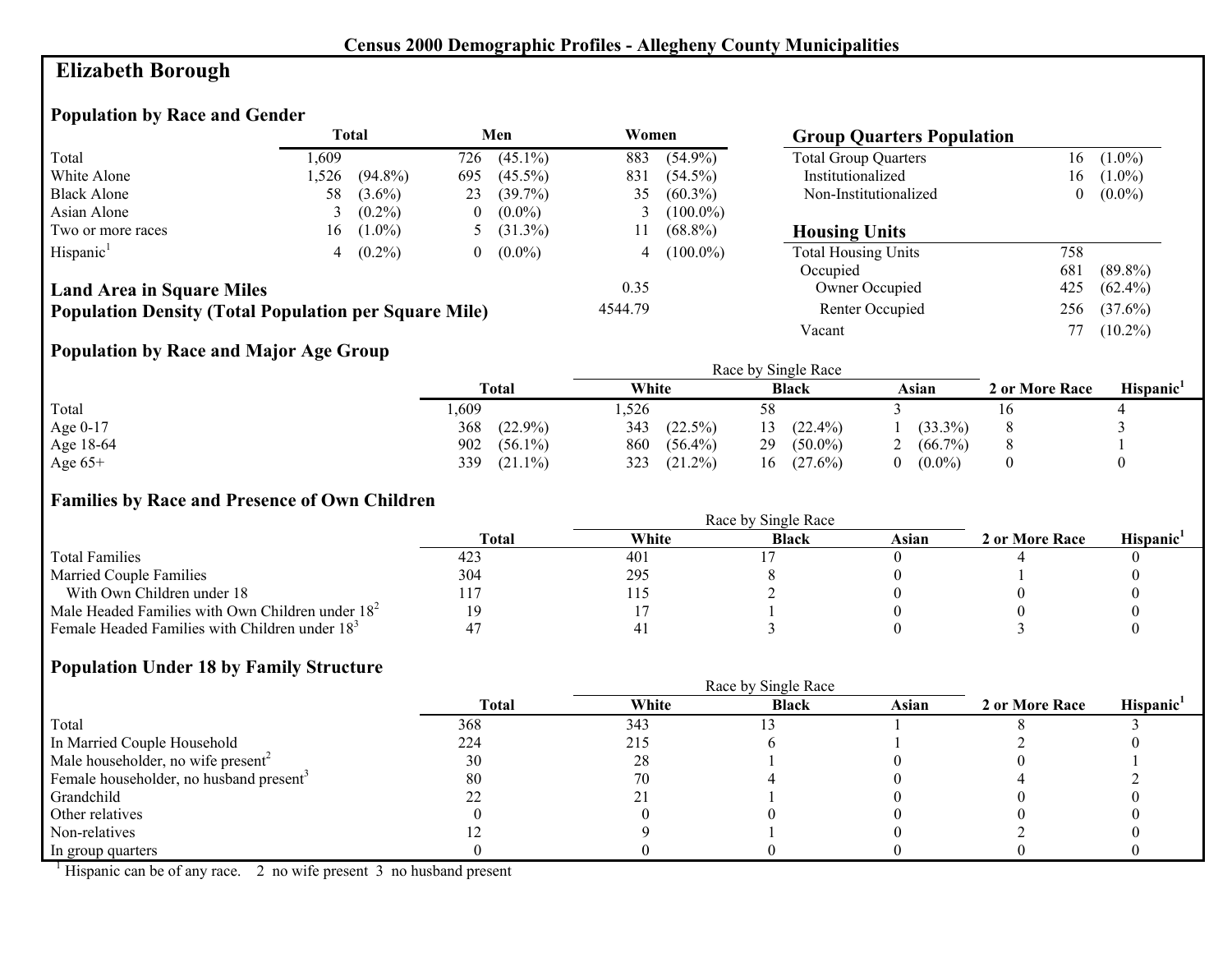# **Elizabeth Township**

# **Population by Race and Gender**

|                                                              |        | Total      |       | Men        | Women  |            | <b>Group Quarters Population</b> |       |            |
|--------------------------------------------------------------|--------|------------|-------|------------|--------|------------|----------------------------------|-------|------------|
| Total                                                        | 13.839 |            | 6.641 | $(48.0\%)$ | 7.198  | $(52.0\%)$ | <b>Total Group Quarters</b>      | 181   | $(1.3\%)$  |
| White Alone                                                  | 13,473 | $(97.4\%)$ | 6.475 | $(48.1\%)$ | 6,998  | $(51.9\%)$ | Institutionalized                | b     | $(0.0\%)$  |
| <b>Black Alone</b>                                           | 234    | $(1.7\%)$  | 109   | $(46.6\%)$ | 125    | $(53.4\%)$ | Non-Institutionalized            | 175   | $(1.3\%)$  |
| Asian Alone                                                  | 36     | $(0.3\%)$  | 15    | $(41.7\%)$ |        | $(58.3\%)$ |                                  |       |            |
| Two or more races                                            | 64     | $(0.5\%)$  | 32    | $(50.0\%)$ | 32     | $(50.0\%)$ | <b>Housing Units</b>             |       |            |
| Hispanic <sup>1</sup>                                        | 51     | $(0.4\%)$  | 24    | $(47.1\%)$ |        | $(52.9\%)$ | <b>Total Housing Units</b>       | 5,678 |            |
|                                                              |        |            |       |            |        |            | Occupied                         | 5.467 | $(96.3\%)$ |
| <b>Land Area in Square Miles</b>                             |        |            |       |            | 22.55  |            | Owner Occupied                   | 4,618 | $(84.5\%)$ |
| <b>Population Density (Total Population per Square Mile)</b> |        |            |       |            | 613.58 |            | Renter Occupied                  | 849   | $(15.5\%)$ |
|                                                              |        |            |       |            |        |            | Vacant                           | 211   | $(3.7\%)$  |

## **Population by Race and Major Age Group**

|            |                     |                     | Race by Single Race |                  |                  |                       |
|------------|---------------------|---------------------|---------------------|------------------|------------------|-----------------------|
|            | Total               | White               | <b>Black</b>        | Asian            | 2 or More Race   | Hispanic <sup>1</sup> |
| Total      | 13,839              | 13.473              | 234                 | 36               | 64               |                       |
| Age $0-17$ | 2,959<br>$(21.4\%)$ | 2,857<br>$(21.2\%)$ | $(24.8\%)$<br>58    | $4(11.1\%)$      | $(37.5\%)$<br>24 | 23<br>$(45.1\%)$      |
| Age 18-64  | $(59.1\%)$<br>8,180 | 7,958<br>$(59.1\%)$ | 139<br>$(59.4\%)$   | 29<br>$(80.6\%)$ | 39<br>$(60.9\%)$ | 25<br>$(49.0\%)$      |
| Age $65+$  | $2,700$ $(19.5\%)$  | $(19.7\%)$<br>2,658 | $(15.8\%)$          | $(8.3\%)$        | $(1.6\%)$        | $(5.9\%)$             |

## **Families by Race and Presence of Own Children**

|                                                            | <b>Total</b> | White | <b>Black</b> | Asian | 2 or More Race | Hispanic <sup>'</sup> |
|------------------------------------------------------------|--------------|-------|--------------|-------|----------------|-----------------------|
| <b>Total Families</b>                                      | 4.105        | 4.007 |              |       |                |                       |
| <b>Married Couple Families</b>                             | 3,419        | 3,355 |              |       |                |                       |
| With Own Children under 18                                 | .243         | ,225  |              |       |                |                       |
| Male Headed Families with Own Children under $182$         | 80           | 79    |              |       |                |                       |
| Female Headed Families with Children under 18 <sup>3</sup> | 224          | 210   |              |       |                |                       |

## **Population Under 18 by Family Structure**

|                                                     |              | Race by Single Race |              |       |                |                       |
|-----------------------------------------------------|--------------|---------------------|--------------|-------|----------------|-----------------------|
|                                                     | <b>Total</b> | White               | <b>Black</b> | Asian | 2 or More Race | Hispanic <sup>1</sup> |
| Total                                               | 2,959        | 2,857               | 58           |       |                | 23                    |
| In Married Couple Household                         | 2,255        | 2,211               | 20           |       |                |                       |
| Male householder, no wife present <sup>2</sup>      | 129          | 125                 |              |       |                |                       |
| Female householder, no husband present <sup>3</sup> | 354          | 323                 |              |       |                |                       |
| Grandchild                                          | 143          | 125                 |              |       |                |                       |
| Other relatives                                     | 20           | 20                  |              |       |                |                       |
| Non-relatives                                       |              | 49                  |              |       |                |                       |
| In group quarters                                   |              |                     |              |       |                |                       |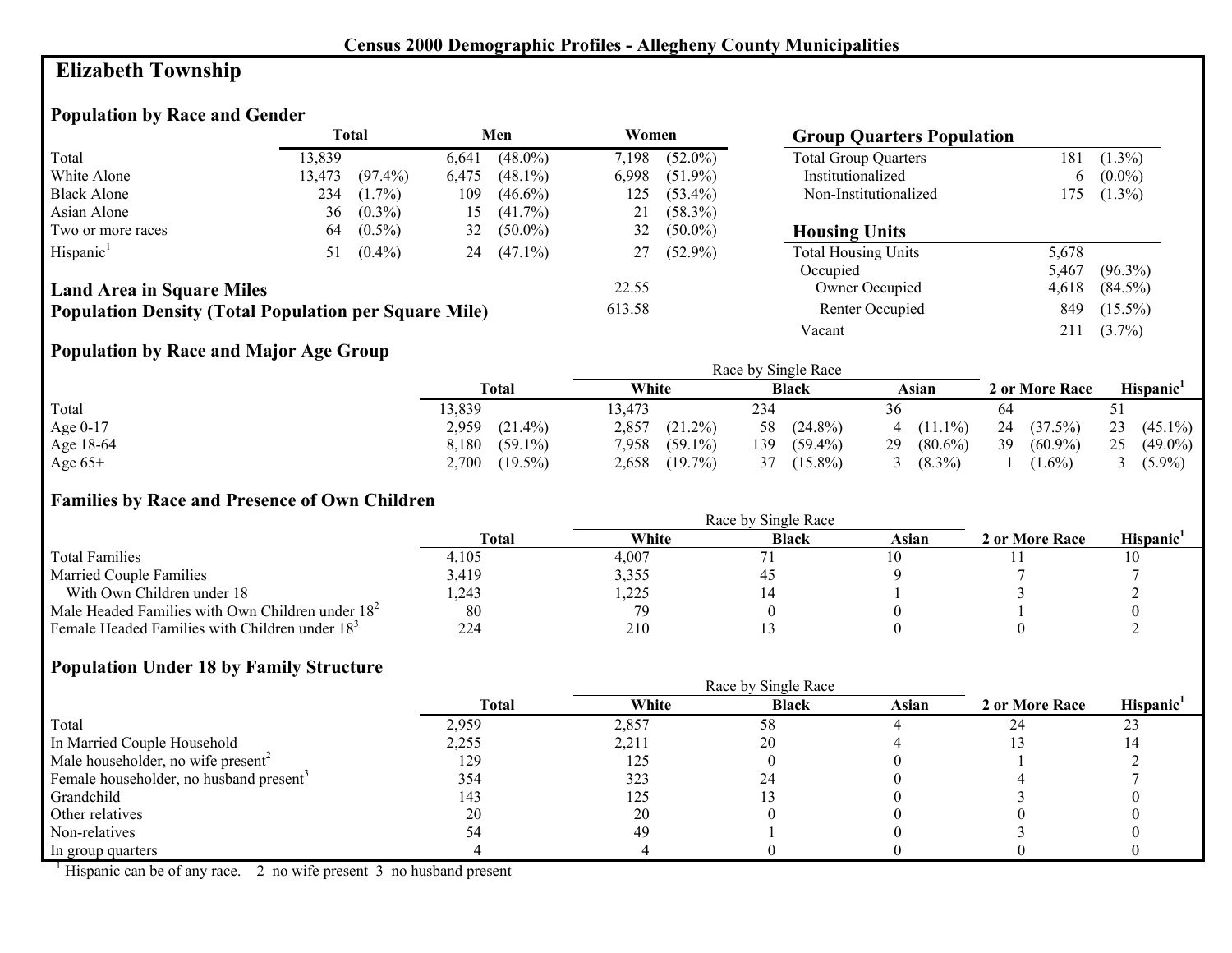## **Emsworth**

# **Population by Race and Gender**

|                                                              | <b>Total</b><br>Women<br>Men |            | <b>Group Quarters Population</b> |            |         |            |                             |          |            |
|--------------------------------------------------------------|------------------------------|------------|----------------------------------|------------|---------|------------|-----------------------------|----------|------------|
| Total                                                        | 2,598                        |            | .309                             | $(50.4\%)$ | ,289    | $(49.6\%)$ | <b>Total Group Quarters</b> | 95       | $(3.7\%)$  |
| White Alone                                                  | 2,453                        | $(94.4\%)$ | .236                             | $(50.4\%)$ | .217    | $(49.6\%)$ | Institutionalized           | $\bf{0}$ | $(0.0\%)$  |
| <b>Black Alone</b>                                           | 93                           | $(3.6\%)$  | 51                               | $(54.8\%)$ | 42      | $(45.2\%)$ | Non-Institutionalized       | 95       | $(3.7\%)$  |
| Asian Alone                                                  | 30                           | $(1.2\%)$  | 15                               | $(50.0\%)$ | 15      | $(50.0\%)$ |                             |          |            |
| Two or more races                                            | 20                           | $(0.8\%)$  |                                  | $(35.0\%)$ | 13      | $(65.0\%)$ | <b>Housing Units</b>        |          |            |
| Hispanic <sup>1</sup>                                        |                              | $(0.4\%)$  |                                  | $(63.6\%)$ |         | $(36.4\%)$ | <b>Total Housing Units</b>  | ,228     |            |
|                                                              |                              |            |                                  |            |         |            | Occupied                    | ,153     | $(93.9\%)$ |
| <b>Land Area in Square Miles</b>                             |                              |            |                                  |            | 0.57    |            | Owner Occupied              | 724      | $(62.8\%)$ |
| <b>Population Density (Total Population per Square Mile)</b> |                              |            |                                  |            | 4519.06 |            | Renter Occupied             | 429      | $(37.2\%)$ |
|                                                              |                              |            |                                  |            |         |            | Vacant                      | 75.      | $(6.1\%)$  |

## **Population by Race and Major Age Group**

|           |                    |                    | Race by Single Race |                 |                  |                       |
|-----------|--------------------|--------------------|---------------------|-----------------|------------------|-----------------------|
|           | Total              | White              | <b>Black</b>        | Asian           | 2 or More Race   | Hispanic <sup>1</sup> |
| Total     | 2,598              | 2,453              | 93                  | 30              | 20               |                       |
| Age 0-17  | $(23.7\%)$<br>617  | 558<br>(22.7%)     | $(45.2\%)$<br>42    | $(26.7\%)$<br>8 | $(45.0\%)$       | (27.3%)               |
| Age 18-64 | $(62.9\%)$<br>.633 | $(63.3\%)$<br>,552 | $(50.5\%)$<br>47    | $22(73.3\%)$    | 10<br>$(50.0\%)$ | $(63.6\%)$            |
| Age $65+$ | 348<br>$(13.4\%)$  | $(14.0\%)$<br>343  | $(4.3\%)$           | $(0.0\%)$       | $(5.0\%)$        | $(9.1\%)$             |

#### **Families by Race and Presence of Own Children**

|                                                            | Race by Single Race |       |              |       |                |                 |  |  |  |
|------------------------------------------------------------|---------------------|-------|--------------|-------|----------------|-----------------|--|--|--|
|                                                            | <b>Total</b>        | White | <b>Black</b> | Asian | 2 or More Race | <b>Hispanic</b> |  |  |  |
| <b>Total Families</b>                                      | 642                 | 621   |              |       |                |                 |  |  |  |
| <b>Married Couple Families</b>                             | 490                 | 477   |              |       |                |                 |  |  |  |
| With Own Children under 18                                 | 202                 | 195   |              |       |                |                 |  |  |  |
| Male Headed Families with Own Children under $182$         |                     |       |              |       |                |                 |  |  |  |
| Female Headed Families with Children under 18 <sup>3</sup> |                     |       |              |       |                |                 |  |  |  |

#### **Population Under 18 by Family Structure**

|                                                     | Race by Single Race |       |              |       |                |                       |  |  |  |  |
|-----------------------------------------------------|---------------------|-------|--------------|-------|----------------|-----------------------|--|--|--|--|
|                                                     | Total               | White | <b>Black</b> | Asian | 2 or More Race | Hispanic <sup>1</sup> |  |  |  |  |
| Total                                               | 617                 | 558   | 42           |       |                |                       |  |  |  |  |
| In Married Couple Household                         | 373                 | 360   |              |       |                |                       |  |  |  |  |
| Male householder, no wife present <sup>2</sup>      |                     | 20    |              |       |                |                       |  |  |  |  |
| Female householder, no husband present <sup>3</sup> |                     | 90    |              |       |                |                       |  |  |  |  |
| Grandchild                                          |                     | 30    |              |       |                |                       |  |  |  |  |
| Other relatives                                     |                     |       |              |       |                |                       |  |  |  |  |
| Non-relatives                                       |                     |       |              |       |                |                       |  |  |  |  |
| In group quarters                                   |                     | 46    |              |       |                |                       |  |  |  |  |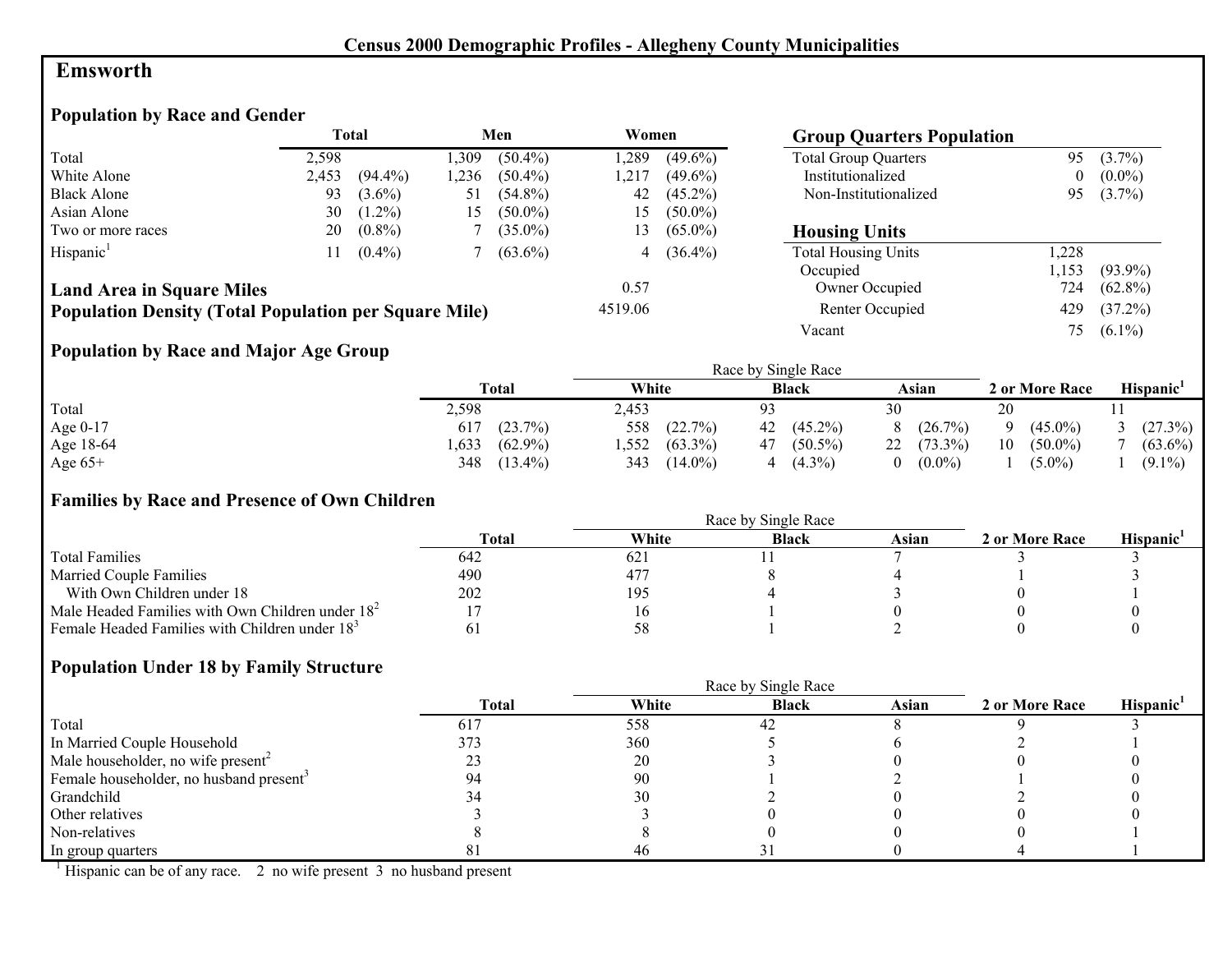#### **Etna**

# **Population by Race and Gender**

|                                                              |       | Total      |      | Men        | Women   |              | <b>Group Quarters Population</b> |      |             |
|--------------------------------------------------------------|-------|------------|------|------------|---------|--------------|----------------------------------|------|-------------|
| Total                                                        | 3.924 |            | .849 | $(47.1\%)$ | 2.075   | $(52.9\%)$   | <b>Total Group Quarters</b>      | 42   | $(1.1\%)$   |
| White Alone                                                  | 3.837 | $(97.8\%)$ | .805 | $(47.0\%)$ | 2,032   | $(53.0\%)$   | Institutionalized                | 40   | $(1.0\%)$   |
| <b>Black Alone</b>                                           | 30    | $(0.8\%)$  | 15   | $(50.0\%)$ | د،      | $(50.0\%)$   | Non-Institutionalized            |      | 2 $(0.1\%)$ |
| Asian Alone                                                  | 6     | $(0.2\%)$  | 4    | $(66.7\%)$ |         | 2 $(33.3\%)$ |                                  |      |             |
| Two or more races                                            | 31    | $(0.8\%)$  | 17   | $(54.8\%)$ | 14      | $(45.2\%)$   | <b>Housing Units</b>             |      |             |
| Hispanic <sup>1</sup>                                        | 45    | $(1.1\%)$  | 24   | $(53.3\%)$ |         | $(46.7\%)$   | <b>Total Housing Units</b>       | .934 |             |
|                                                              |       |            |      |            |         |              | Occupied                         | .749 | $(90.4\%)$  |
| <b>Land Area in Square Miles</b>                             |       |            |      |            | 0.75    |              | Owner Occupied                   | .026 | $(58.7\%)$  |
| <b>Population Density (Total Population per Square Mile)</b> |       |            |      |            | 5254.76 |              | Renter Occupied                  | 723  | $(41.3\%)$  |
|                                                              |       |            |      |            |         |              | Vacant                           | 185  | $(9.6\%)$   |

## **Population by Race and Major Age Group**

|           |                     |                     | Race by Single Race |                |                  |                       |
|-----------|---------------------|---------------------|---------------------|----------------|------------------|-----------------------|
|           | Total               | White               | <b>Black</b>        | Asian          | 2 or More Race   | Hispanic <sup>1</sup> |
| Total     | 3,924               | 3,837               | 30                  |                |                  | 45                    |
| Age 0-17  | 886<br>$(22.6\%)$   | $(22.3\%)$<br>855   | $(30.0\%)$          | $(16.7\%)$     | $(35.5\%)$<br>11 | $(17.8\%)$            |
| Age 18-64 | $(60.3\%)$<br>2,366 | $(60.3\%)$<br>2,314 | $(63.3\%)$<br>19    | 5 $(83.3\%)$   | 18<br>$(58.1\%)$ | 29<br>$(64.4\%)$      |
| Age $65+$ | $(17.1\%)$<br>672.  | $(17.4\%)$<br>668   | $(6.7\%)$           | $(0.0\%)$<br>0 | $(6.5\%)$        | $(17.8\%)$            |

## **Families by Race and Presence of Own Children**

|                                                            | Race by Single Race |       |              |       |                |                 |  |  |  |
|------------------------------------------------------------|---------------------|-------|--------------|-------|----------------|-----------------|--|--|--|
|                                                            | Total               | White | <b>Black</b> | Asian | 2 or More Race | <b>Hispanic</b> |  |  |  |
| <b>Total Families</b>                                      | 981                 | 966   |              |       |                |                 |  |  |  |
| <b>Married Couple Families</b>                             | 668                 | 661   |              |       |                |                 |  |  |  |
| With Own Children under 18                                 | 300                 | 295   |              |       |                |                 |  |  |  |
| Male Headed Families with Own Children under $182$         | 40                  | 38    |              |       |                |                 |  |  |  |
| Female Headed Families with Children under 18 <sup>3</sup> | 126                 | 120   |              |       |                |                 |  |  |  |

#### **Population Under 18 by Family Structure**

|                                                     | Race by Single Race |       |              |       |                |                       |  |  |  |
|-----------------------------------------------------|---------------------|-------|--------------|-------|----------------|-----------------------|--|--|--|
|                                                     | <b>Total</b>        | White | <b>Black</b> | Asian | 2 or More Race | Hispanic <sup>1</sup> |  |  |  |
| Total                                               | 886                 | 855   |              |       |                |                       |  |  |  |
| In Married Couple Household                         | 564                 | 550   |              |       |                |                       |  |  |  |
| Male householder, no wife present <sup>2</sup>      |                     | -69   |              |       |                |                       |  |  |  |
| Female householder, no husband present <sup>3</sup> | 198                 | 183   |              |       |                |                       |  |  |  |
| Grandchild                                          | 39                  | 39    |              |       |                |                       |  |  |  |
| Other relatives                                     |                     |       |              |       |                |                       |  |  |  |
| Non-relatives                                       |                     |       |              |       |                |                       |  |  |  |
| In group quarters                                   |                     |       |              |       |                |                       |  |  |  |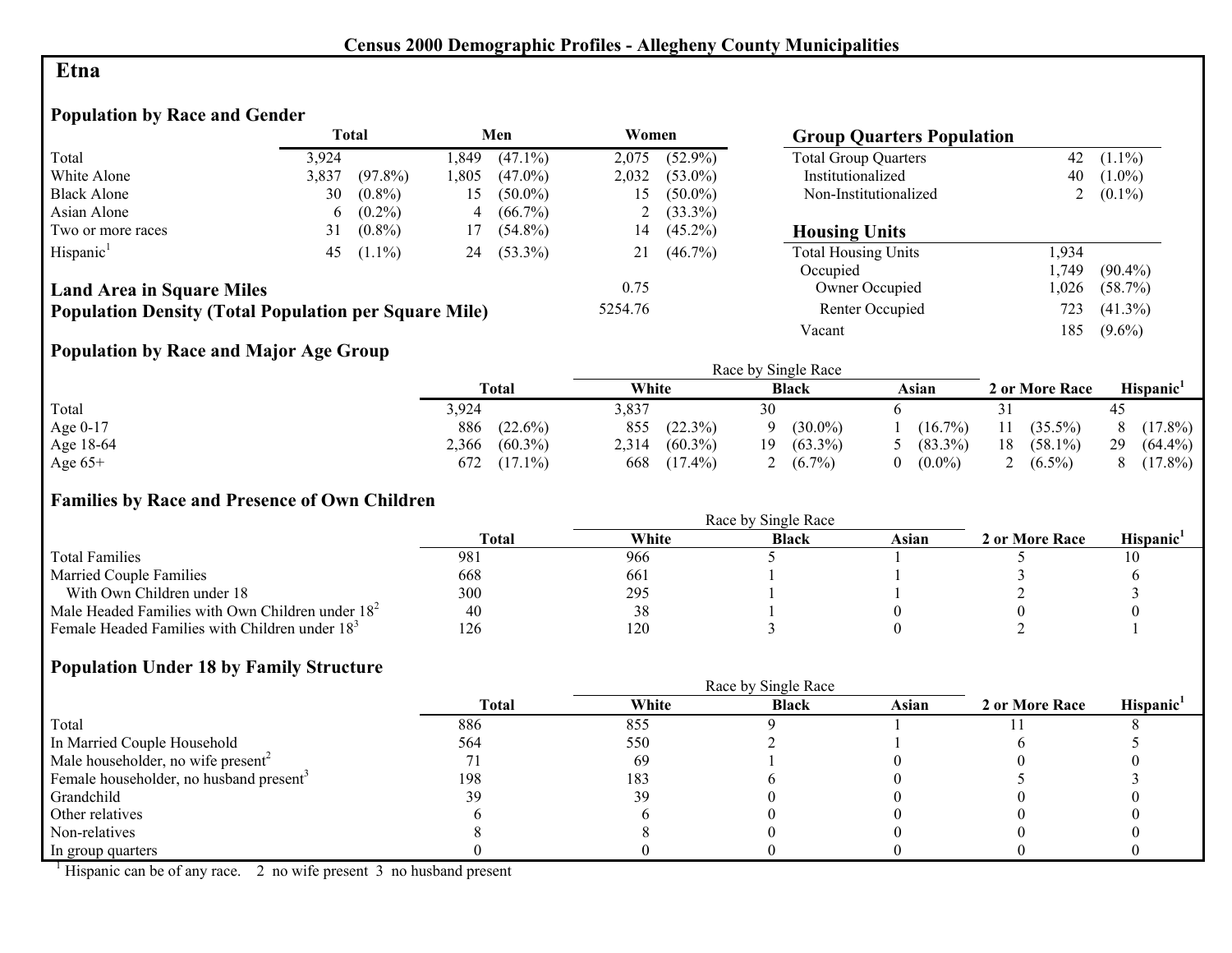#### **Fawn**

# **Population by Race and Gender**

|                                                              | <b>Total</b> |           |      | Men        | Women  |              | <b>Group Quarters Population</b> |                |            |
|--------------------------------------------------------------|--------------|-----------|------|------------|--------|--------------|----------------------------------|----------------|------------|
| Total                                                        | 2.504        |           | .261 | $(50.4\%)$ | 1,243  | $(49.6\%)$   | <b>Total Group Quarters</b>      | 10             | $(0.4\%)$  |
| White Alone                                                  | 2,472        | (98.7%)   | .247 | $(50.4\%)$ | 1,225  | $(49.6\%)$   | Institutionalized                | $\overline{0}$ | $(0.0\%)$  |
| <b>Black Alone</b>                                           |              | $(0.2\%)$ | ∠    | $(40.0\%)$ |        | $(60.0\%)$   | Non-Institutionalized            | 10             | $(0.4\%)$  |
| Asian Alone                                                  |              | $(0.7\%)$ |      | $(41.2\%)$ | 10     | $(58.8\%)$   |                                  |                |            |
| Two or more races                                            | 6            | $(0.2\%)$ |      | $(50.0\%)$ |        | $(50.0\%)$   | <b>Housing Units</b>             |                |            |
| Hispanic <sup>1</sup>                                        | 6            | $(0.2\%)$ | 4    | $(66.7\%)$ |        | 2 $(33.3\%)$ | <b>Total Housing Units</b>       | 1,031          |            |
|                                                              |              |           |      |            |        |              | Occupied                         | 985            | $(95.5\%)$ |
| <b>Land Area in Square Miles</b>                             |              |           |      |            | 12.92  |              | Owner Occupied                   | 845            | $(85.8\%)$ |
| <b>Population Density (Total Population per Square Mile)</b> |              |           |      |            | 193.82 |              | Renter Occupied                  | 140            | $(14.2\%)$ |
|                                                              |              |           |      |            |        |              | Vacant                           | 46             | $(4.5\%)$  |

## **Population by Race and Major Age Group**

|           |       |            |       |            |    | Race by Single Race |    |            |                |            |
|-----------|-------|------------|-------|------------|----|---------------------|----|------------|----------------|------------|
|           |       | Total      | White |            |    | <b>Black</b>        |    | Asian      | 2 or More Race | Hispanic'  |
| Total     | 2,504 |            | 2,472 |            |    |                     |    |            |                |            |
| Age 0-17  | 526   | $(21.0\%)$ | 519   | $(21.0\%)$ | 0. | $(0.0\%)$           |    | $(35.3\%)$ | $(16.7\%)$     | $(33.3\%)$ |
| Age 18-64 | .538  | $(61.4\%)$ | .516  | $(61.3\%)$ |    | $(100.0\%$          | 10 | $(58.8\%)$ | $(83.3\%)$     | $(50.0\%)$ |
| Age $65+$ | 440   | $(17.6\%)$ | 437   | $(17.7\%)$ | 0  | $(0.0\%)$           |    | $(5.9\%)$  | $(0.0\%)$      | $(16.7\%)$ |

## **Families by Race and Presence of Own Children**

|                                                            | Race by Single Race |       |              |       |                |                       |  |  |
|------------------------------------------------------------|---------------------|-------|--------------|-------|----------------|-----------------------|--|--|
|                                                            | Total               | White | <b>Black</b> | Asian | 2 or More Race | Hispanic <sup>'</sup> |  |  |
| <b>Total Families</b>                                      |                     | 743   |              |       |                |                       |  |  |
| <b>Married Couple Families</b>                             | 645                 | 637   |              |       |                |                       |  |  |
| With Own Children under 18                                 | 248                 | 244   |              |       |                |                       |  |  |
| Male Headed Families with Own Children under $182$         |                     | - 1   |              |       |                |                       |  |  |
| Female Headed Families with Children under 18 <sup>3</sup> |                     |       |              |       |                |                       |  |  |

#### **Population Under 18 by Family Structure**

|                                                     |              |       | Race by Single Race |       |                |                       |
|-----------------------------------------------------|--------------|-------|---------------------|-------|----------------|-----------------------|
|                                                     | <b>Total</b> | White | <b>Black</b>        | Asian | 2 or More Race | Hispanic <sup>1</sup> |
| Total                                               | 526          | 519   |                     |       |                |                       |
| In Married Couple Household                         | 433          | 426   |                     |       |                |                       |
| Male householder, no wife present <sup>2</sup>      |              |       |                     |       |                |                       |
| Female householder, no husband present <sup>3</sup> |              | 48    |                     |       |                |                       |
| Grandchild                                          |              |       |                     |       |                |                       |
| Other relatives                                     |              |       |                     |       |                |                       |
| Non-relatives                                       |              |       |                     |       |                |                       |
| In group quarters                                   |              |       |                     |       |                |                       |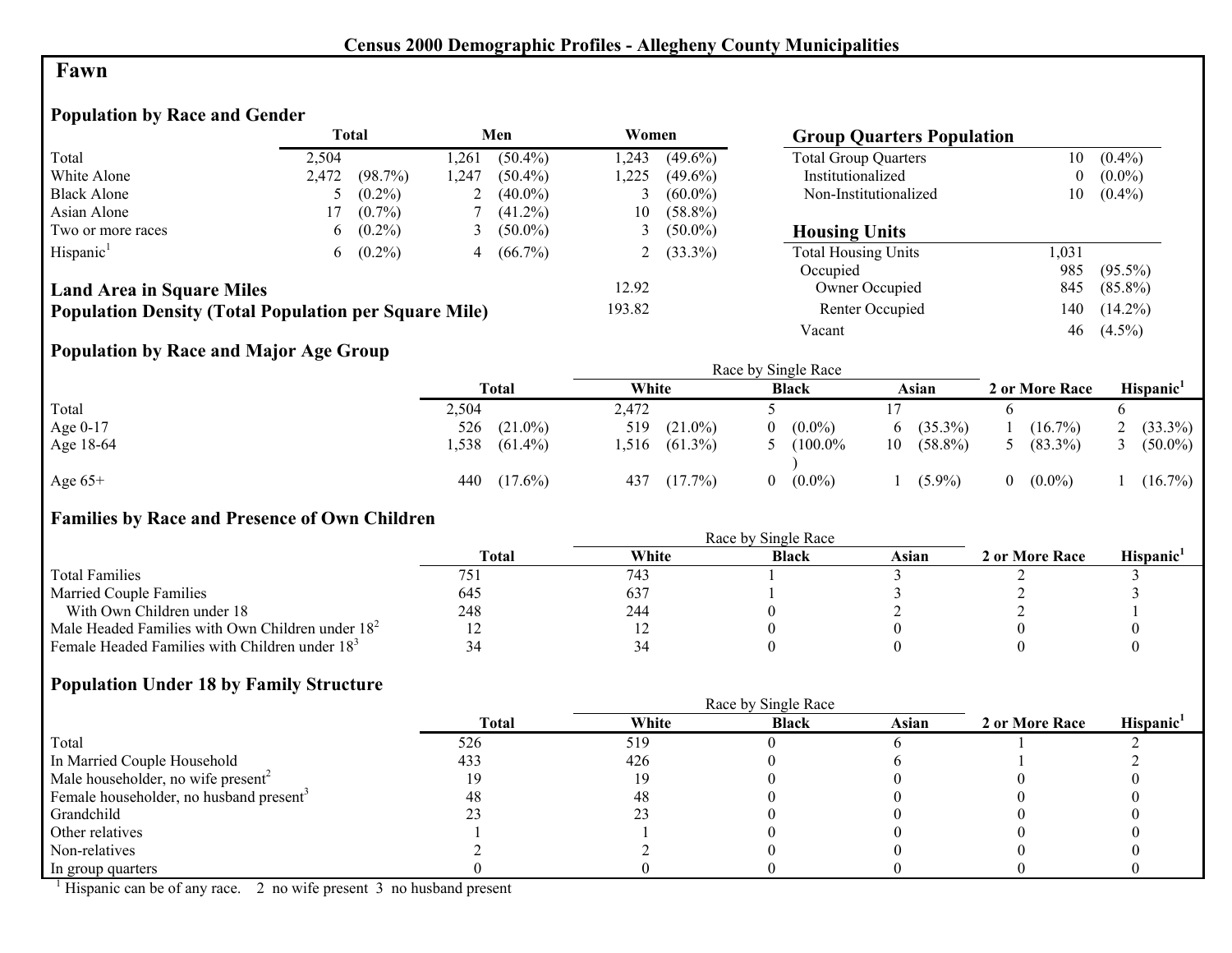# **Findlay**

# **Population by Race and Gender**

|                                                              |       | <b>Total</b> |       | Men          | Women  |            | <b>Group Quarters Population</b> |       |            |
|--------------------------------------------------------------|-------|--------------|-------|--------------|--------|------------|----------------------------------|-------|------------|
| Total                                                        | 5.145 |              | 2,525 | $(49.1\%)$   | 2,620  | $(50.9\%)$ | <b>Total Group Quarters</b>      |       | $(0.1\%)$  |
| White Alone                                                  | 4,948 | $(96.2\%)$   | 2,433 | $(49.2\%)$   | 2.515  | $(50.8\%)$ | Institutionalized                | 0     | $(0.0\%)$  |
| <b>Black Alone</b>                                           | 84    | $(1.6\%)$    | 39    | $(46.4\%)$   | 45     | $(53.6\%)$ | Non-Institutionalized            |       | $(0.1\%)$  |
| Asian Alone                                                  | 57    | $(1.1\%)$    | 27    | $(47.4\%)$   | 30     | $(52.6\%)$ |                                  |       |            |
| Two or more races                                            | 45    | $(0.9\%)$    | 22    | $(48.9\%)$   | 23     | $(51.1\%)$ | <b>Housing Units</b>             |       |            |
| Hispanic <sup>1</sup>                                        | 29    | $(0.6\%)$    |       | $16(55.2\%)$ | 13     | $(44.8\%)$ | <b>Total Housing Units</b>       | 2,128 |            |
|                                                              |       |              |       |              |        |            | Occupied                         | 2,028 | $(95.3\%)$ |
| <b>Land Area in Square Miles</b>                             |       |              |       |              | 32.59  |            | Owner Occupied                   | ,567  | $(77.3\%)$ |
| <b>Population Density (Total Population per Square Mile)</b> |       |              |       |              | 157.87 |            | Renter Occupied                  | 461   | (22.7%)    |
|                                                              |       |              |       |              |        |            | Vacant                           | 100   | $(4.7\%)$  |

# **Population by Race and Major Age Group**

|            |                     |                     | Race by Single Race |                  |                  |                  |
|------------|---------------------|---------------------|---------------------|------------------|------------------|------------------|
|            | Total               | White               | <b>Black</b>        | Asian            | 2 or More Race   | <b>Hispanic</b>  |
| Total      | 5,145               | 4.948               | 84                  |                  |                  | 29               |
| Age $0-17$ | ,320<br>(25.7%)     | ,257<br>$(25.4\%)$  | 29<br>$(34.5\%)$    | $(12.3\%)$       | 23<br>$(51.1\%)$ | $5(17.2\%)$      |
| Age 18-64  | 3,272<br>$(63.6\%)$ | $(63.5\%)$<br>3.143 | $(64.3\%)$<br>54    | 49<br>$(86.0\%)$ | 20<br>$(44.4\%)$ | 22<br>$(75.9\%)$ |
| Age $65+$  | $(10.7\%)$<br>553   | $(11.1\%)$<br>548   | $(1.2\%)$           | $(1.8\%)$        | $(4.4\%)$        | 2 $(6.9\%)$      |

## **Families by Race and Presence of Own Children**

|                                                            | Total | White          | <b>Black</b> | Asian | 2 or More Race | <b>Hispanic</b> |
|------------------------------------------------------------|-------|----------------|--------------|-------|----------------|-----------------|
| <b>Total Families</b>                                      | l.461 | .411           |              |       |                |                 |
| <b>Married Couple Families</b>                             | ,189  | ,157           |              |       |                |                 |
| With Own Children under 18                                 | 557   | 545            |              |       |                |                 |
| Male Headed Families with Own Children under $182$         | 46    | 4 <sub>1</sub> |              |       |                |                 |
| Female Headed Families with Children under 18 <sup>3</sup> | 106   | Q7             |              |       |                |                 |

## **Population Under 18 by Family Structure**

|                                                     | <b>Total</b> | White | <b>Black</b> | Asian | 2 or More Race | Hispanic <sup>1</sup> |
|-----------------------------------------------------|--------------|-------|--------------|-------|----------------|-----------------------|
| Total                                               | 1,320        | 1,257 | 29           |       |                |                       |
| In Married Couple Household                         | 1,026        | 993   |              |       |                |                       |
| Male householder, no wife present <sup>2</sup>      |              | 60    |              |       |                |                       |
| Female householder, no husband present <sup>3</sup> | 162          | 139   |              |       |                |                       |
| Grandchild                                          | 4.           | 46    |              |       |                |                       |
| Other relatives                                     |              |       |              |       |                |                       |
| Non-relatives                                       |              |       |              |       |                |                       |
| In group quarters                                   |              |       |              |       |                |                       |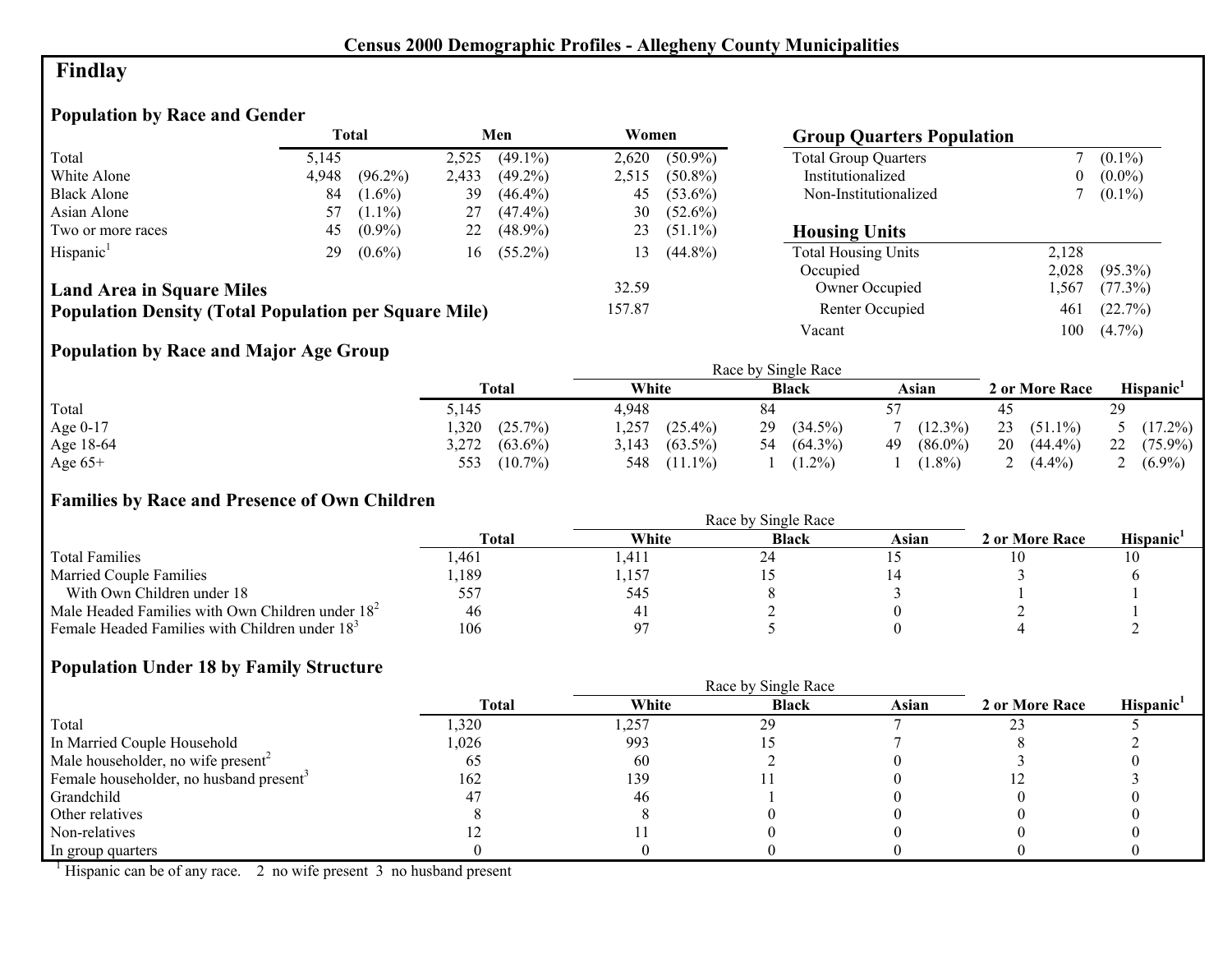## **Forest Hills**

# **Population by Race and Gender**

|                                                              | <b>Total</b> |            |       |            | Men<br>Women |            |                             | <b>Group Quarters Population</b> |            |  |
|--------------------------------------------------------------|--------------|------------|-------|------------|--------------|------------|-----------------------------|----------------------------------|------------|--|
| Total                                                        | 6.831        |            | 3,179 | $(46.5\%)$ | 3,652        | $(53.5\%)$ | <b>Total Group Quarters</b> |                                  | $(0.0\%)$  |  |
| White Alone                                                  | 6,471        | $(94.7\%)$ | 3,009 | $(46.5\%)$ | 3,462        | $(53.5\%)$ | Institutionalized           | 0                                | $(0.0\%)$  |  |
| <b>Black Alone</b>                                           | 204          | $(3.0\%)$  | 90    | $(44.1\%)$ | 114          | $(55.9\%)$ | Non-Institutionalized       | ∠                                | $(0.0\%)$  |  |
| Asian Alone                                                  | 91           | $(1.3\%)$  | 44    | $(48.4\%)$ | 47           | $(51.6\%)$ |                             |                                  |            |  |
| Two or more races                                            | 49           | $(0.7\%)$  | 26    | $(53.1\%)$ | 23           | $(46.9\%)$ | <b>Housing Units</b>        |                                  |            |  |
| Hispanic <sup>1</sup>                                        | 49           | $(0.7\%)$  | 25    | $(51.0\%)$ | 24           | $(49.0\%)$ | <b>Total Housing Units</b>  | 3,203                            |            |  |
|                                                              |              |            |       |            |              |            | Occupied                    | 3,050                            | $(95.2\%)$ |  |
| <b>Land Area in Square Miles</b>                             |              |            |       |            | 1.56         |            | Owner Occupied              | 2,468                            | $(80.9\%)$ |  |
| <b>Population Density (Total Population per Square Mile)</b> |              |            |       |            | 4381.34      |            | Renter Occupied             | 582                              | $(19.1\%)$ |  |
|                                                              |              |            |       |            |              |            | Vacant                      | 153                              | $(4.8\%)$  |  |

## **Population by Race and Major Age Group**

|           |                     |                     | Race by Single Race |                  |                  |                  |
|-----------|---------------------|---------------------|---------------------|------------------|------------------|------------------|
|           | Total               | White               | <b>Black</b>        | Asian            | 2 or More Race   | Hispanic'        |
| Total     | 6,831               | 6.471               | 204                 | Q <sub>1</sub>   | 49               | 49               |
| Age 0-17  | $(19.7\%)$<br>,349  | ,231<br>$(19.0\%)$  | $(23.0\%)$<br>47    | $(36.3\%)$<br>33 | 28<br>$(57.1\%)$ | 15<br>$(30.6\%)$ |
| Age 18-64 | $(59.1\%)$<br>4,035 | $(58.9\%)$<br>3,810 | $(72.5\%)$<br>148   | 52 $(57.1\%)$    | 19<br>$(38.8\%)$ | $(63.3\%)$<br>31 |
| Age $65+$ | $(21.2\%)$<br>,447  | ,430<br>$(22.1\%)$  | $(4.4\%)$           | $(6.6\%)$<br>6   | $(4.1\%)$<br>∸   | $(6.1\%)$        |

#### **Families by Race and Presence of Own Children**

|                                                            | <b>Total</b> | White    | <b>Black</b> | Asian | 2 or More Race | <b>Hispanic</b> |
|------------------------------------------------------------|--------------|----------|--------------|-------|----------------|-----------------|
| <b>Total Families</b>                                      | .976         | ,896     | 50           |       |                |                 |
| <b>Married Couple Families</b>                             | ,626         | .570     | <u>. ب</u>   |       |                | <b>I</b> 4      |
| With Own Children under 18                                 | 600          | 570      |              |       |                |                 |
| Male Headed Families with Own Children under $182$         | າາ           | າາ<br>∠∠ |              |       |                |                 |
| Female Headed Families with Children under 18 <sup>3</sup> | 104          | 90       |              |       |                |                 |

## **Population Under 18 by Family Structure**

|                                                     |       | Race by Single Race |              |       |                |          |
|-----------------------------------------------------|-------|---------------------|--------------|-------|----------------|----------|
|                                                     | Total | White               | <b>Black</b> | Asian | 2 or More Race | Hispanic |
| Total                                               | .349  | 1,231               | 47           |       | 28             |          |
| In Married Couple Household                         | 0.092 | 1,029               |              |       |                |          |
| Male householder, no wife present <sup>2</sup>      | 39    | 34                  |              |       |                |          |
| Female householder, no husband present <sup>3</sup> | 159   | 118                 |              |       |                |          |
| Grandchild                                          | 48    | 46                  |              |       |                |          |
| Other relatives                                     |       |                     |              |       |                |          |
| Non-relatives                                       |       |                     |              |       |                |          |
| In group quarters                                   |       |                     |              |       |                |          |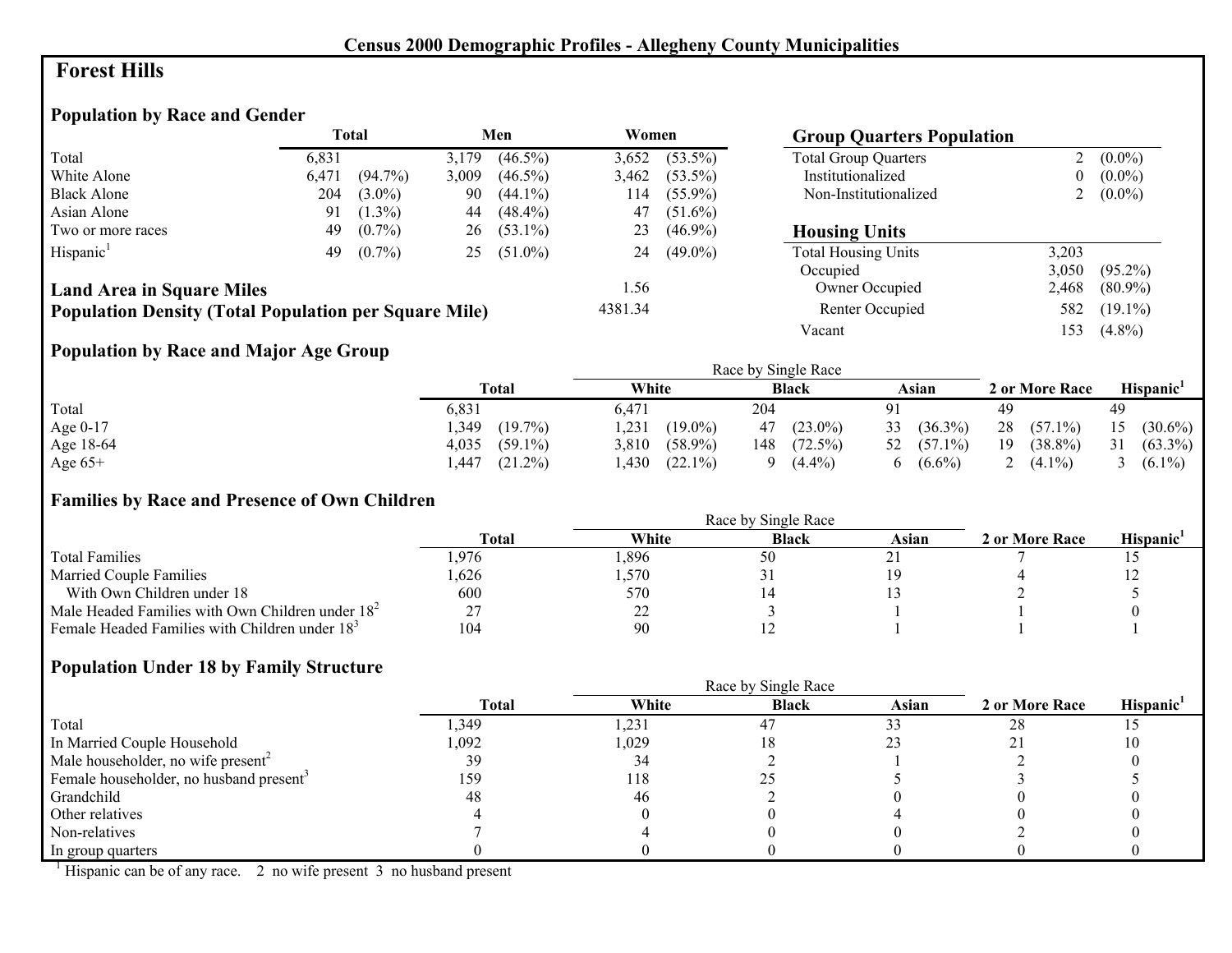## **Forward**

# **Population by Race and Gender**

|                                                              |          | <b>Total</b> |      | Men          | Women  |              | <b>Group Quarters Population</b> |      |            |
|--------------------------------------------------------------|----------|--------------|------|--------------|--------|--------------|----------------------------------|------|------------|
| Total                                                        | 3.771    |              | .832 | $(48.6\%)$   | 1.939  | $(51.4\%)$   | <b>Total Group Quarters</b>      |      | $(0.2\%)$  |
| White Alone                                                  | 3,681    | $(97.6\%)$   | .788 | $(48.6\%)$   | 1.893  | $(51.4\%)$   | Institutionalized                | 0    | $(0.0\%)$  |
| <b>Black Alone</b>                                           | 41       | $(1.1\%)$    | 22   | $(53.7\%)$   | 19     | $(46.3\%)$   | Non-Institutionalized            | 9    | $(0.2\%)$  |
| Asian Alone                                                  | <u>2</u> | $(0.3\%)$    | 4    | $(33.3\%)$   | 8      | $(66.7\%)$   |                                  |      |            |
| Two or more races                                            | 28       | $(0.7\%)$    | 14   | $(50.0\%)$   | 14     | $(50.0\%)$   | <b>Housing Units</b>             |      |            |
| Hispanic <sup>1</sup>                                        | 12       | $(0.3\%)$    |      | 6 $(50.0\%)$ |        | 6 $(50.0\%)$ | <b>Total Housing Units</b>       | .616 |            |
|                                                              |          |              |      |              |        |              | Occupied                         | .485 | $(91.9\%)$ |
| <b>Land Area in Square Miles</b>                             |          |              |      |              | 18.93  |              | Owner Occupied                   | ,309 | $(88.1\%)$ |
| <b>Population Density (Total Population per Square Mile)</b> |          |              |      |              | 199.26 |              | Renter Occupied                  | 76ء  | $(11.9\%)$ |
|                                                              |          |              |      |              |        |              | Vacant                           | 131  | $(8.1\%)$  |

## **Population by Race and Major Age Group**

|           |                   |                     | Race by Single Race |                 |                  |                       |
|-----------|-------------------|---------------------|---------------------|-----------------|------------------|-----------------------|
|           | <b>Total</b>      | White               | <b>Black</b>        | Asian           | 2 or More Race   | Hispanic <sup>1</sup> |
| Total     | 3,771             | 3,681               | 4                   |                 | 28               |                       |
| Age 0-17  | 844<br>$(22.4\%)$ | $(22.1\%)$<br>814   | $(24.4\%)$<br>10    | $(33.3\%)$<br>4 | $(42.9\%)$<br>12 | $(41.7\%)$            |
| Age 18-64 | 2,213<br>(58.7%)  | $(58.7\%)$<br>2,159 | $(65.9\%)$<br>27    | $(58.3\%)$      | $(53.6\%)$<br>15 | $(58.3\%)$            |
| Age $65+$ | $(18.9\%)$<br>714 | 708<br>$(19.2\%)$   | $(9.8\%)$           | $(8.3\%)$       | $(3.6\%)$        | $(0.0\%)$             |

#### **Families by Race and Presence of Own Children**

|                                                            | <b>Total</b> | White | <b>Black</b> | Asian | 2 or More Race | <b>Hispanic</b> |
|------------------------------------------------------------|--------------|-------|--------------|-------|----------------|-----------------|
| <b>Total Families</b>                                      | .091         | .073  |              |       |                |                 |
| <b>Married Couple Families</b>                             | 878          | 864   |              |       |                |                 |
| With Own Children under 18                                 | 332          | 323   |              |       |                |                 |
| Male Headed Families with Own Children under $182$         |              | ∸ -   |              |       |                |                 |
| Female Headed Families with Children under 18 <sup>3</sup> | 62           |       |              |       |                |                 |

#### **Population Under 18 by Family Structure**

|                                                     | Race by Single Race |       |              |       |                |                       |  |  |
|-----------------------------------------------------|---------------------|-------|--------------|-------|----------------|-----------------------|--|--|
|                                                     | Total               | White | <b>Black</b> | Asian | 2 or More Race | Hispanic <sup>1</sup> |  |  |
| Total                                               | 844                 | 814   | 10           |       |                |                       |  |  |
| In Married Couple Household                         | 604                 | 578   |              |       |                |                       |  |  |
| Male householder, no wife present <sup>2</sup>      |                     | 34    |              |       |                |                       |  |  |
| Female householder, no husband present <sup>3</sup> | 116                 | 114   |              |       |                |                       |  |  |
| Grandchild                                          | bΖ                  | 62    |              |       |                |                       |  |  |
| Other relatives                                     |                     |       |              |       |                |                       |  |  |
| Non-relatives                                       |                     |       |              |       |                |                       |  |  |
| In group quarters                                   |                     |       |              |       |                |                       |  |  |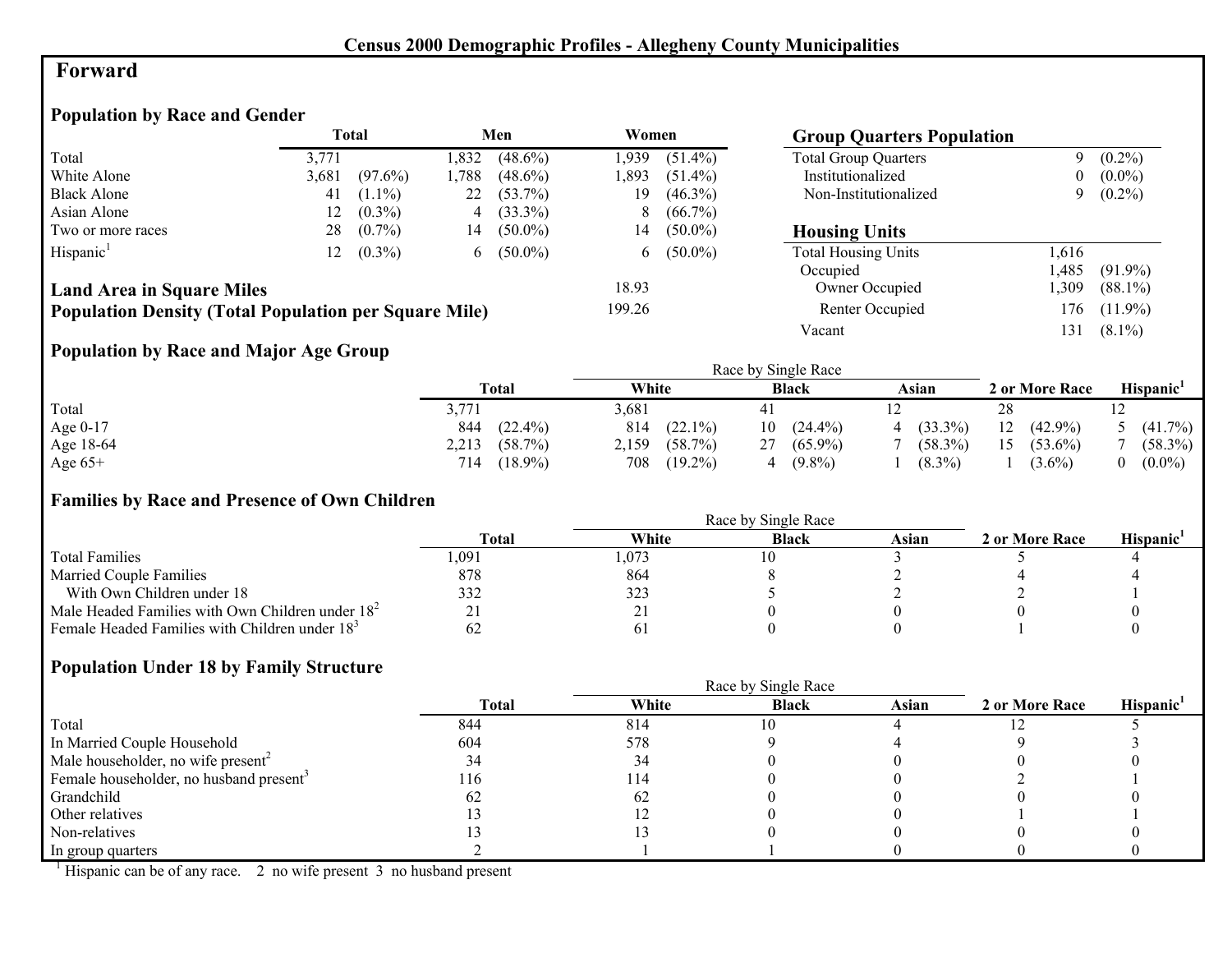# **Fox Chapel**

# **Population by Race and Gender**

|                                                              |       | <b>Total</b> |       | Men          | Women  |            | <b>Group Quarters Population</b> |          |            |
|--------------------------------------------------------------|-------|--------------|-------|--------------|--------|------------|----------------------------------|----------|------------|
| Total                                                        | 5,436 |              | 2,698 | $(49.6\%)$   | 2,738  | $(50.4\%)$ | <b>Total Group Quarters</b>      | 21       | $(0.4\%)$  |
| White Alone                                                  | 5,071 | $(93.3\%)$   | 2,512 | $(49.5\%)$   | 2,559  | $(50.5\%)$ | Institutionalized                | 21       | $(0.4\%)$  |
| <b>Black Alone</b>                                           | 30    | $(0.6\%)$    | 19    | $(63.3\%)$   |        | $(36.7\%)$ | Non-Institutionalized            | $\theta$ | $(0.0\%)$  |
| Asian Alone                                                  | 284   | $(5.2\%)$    | 138   | $(48.6\%)$   | 146-   | $(51.4\%)$ |                                  |          |            |
| Two or more races                                            | 41    | $(0.8\%)$    | 23    | $(56.1\%)$   | 18     | $(43.9\%)$ | <b>Housing Units</b>             |          |            |
| Hispanic <sup>1</sup>                                        | 37    | $(0.7\%)$    |       | $16(43.2\%)$ | 21     | $(56.8\%)$ | <b>Total Housing Units</b>       | .942     |            |
|                                                              |       |              |       |              |        |            | Occupied                         | .875     | $(96.5\%)$ |
| <b>Land Area in Square Miles</b>                             |       |              |       |              | 7.83   |            | Owner Occupied                   | ,793     | $(95.6\%)$ |
| <b>Population Density (Total Population per Square Mile)</b> |       |              |       |              | 693.94 |            | Renter Occupied                  | 82       | $(4.4\%)$  |
|                                                              |       |              |       |              |        |            | Vacant                           | 67       | $(3.5\%)$  |

## **Population by Race and Major Age Group**

|           |                     |                     | Race by Single Race |                   |                  |                  |
|-----------|---------------------|---------------------|---------------------|-------------------|------------------|------------------|
|           | <b>Total</b>        | White               | <b>Black</b>        | Asian             | 2 or More Race   | Hispanic'        |
| Total     | 5,436               | 5,071               | 30                  | 284               |                  |                  |
| Age 0-17  | $(30.1\%)$<br>.634  | .525<br>$(30.1\%)$  | $(36.7\%)$          | $(25.0\%)$<br>71  | 27<br>$(65.9\%)$ | $18.9\%$         |
| Age 18-64 | 2,994<br>$(55.1\%)$ | $(54.5\%)$<br>2,763 | $(53.3\%)$<br>16    | $(69.7\%)$<br>198 | $(22.0\%)$       | 26<br>$(70.3\%)$ |
| Age $65+$ | 808<br>$(14.9\%)$   | 783<br>$(15.4\%)$   | $(10.0\%)$          | $(5.3\%)$<br>15.  | $(12.2\%)$       | $(10.8\%)$       |

#### **Families by Race and Presence of Own Children**

|                                                            | <b>Total</b> | White | <b>Black</b> | Asian | 2 or More Race | <b>Hispanic</b> |
|------------------------------------------------------------|--------------|-------|--------------|-------|----------------|-----------------|
| <b>Total Families</b>                                      | .600         | .496  |              |       |                |                 |
| <b>Married Couple Families</b>                             | .499.        | .403  |              |       |                |                 |
| With Own Children under 18                                 | 730          | 678   |              | 40    |                |                 |
| Male Headed Families with Own Children under $182$         | 10           |       |              |       |                |                 |
| Female Headed Families with Children under 18 <sup>3</sup> |              | 38    |              |       |                |                 |

#### **Population Under 18 by Family Structure**

|                                                     | <b>Total</b> | White | <b>Black</b> | Asian | 2 or More Race | Hispanic <sup>1</sup> |
|-----------------------------------------------------|--------------|-------|--------------|-------|----------------|-----------------------|
| Total                                               | ,634         | 1,525 |              |       |                |                       |
| In Married Couple Household                         | l.533        | .436  |              | 64    | 26             |                       |
| Male householder, no wife present <sup>2</sup>      | ΙO           |       |              |       |                |                       |
| Female householder, no husband present <sup>3</sup> |              | 69    |              |       |                |                       |
| Grandchild                                          |              |       |              |       |                |                       |
| Other relatives                                     |              |       |              |       |                |                       |
| Non-relatives                                       |              |       |              |       |                |                       |
| In group quarters                                   |              |       |              |       |                |                       |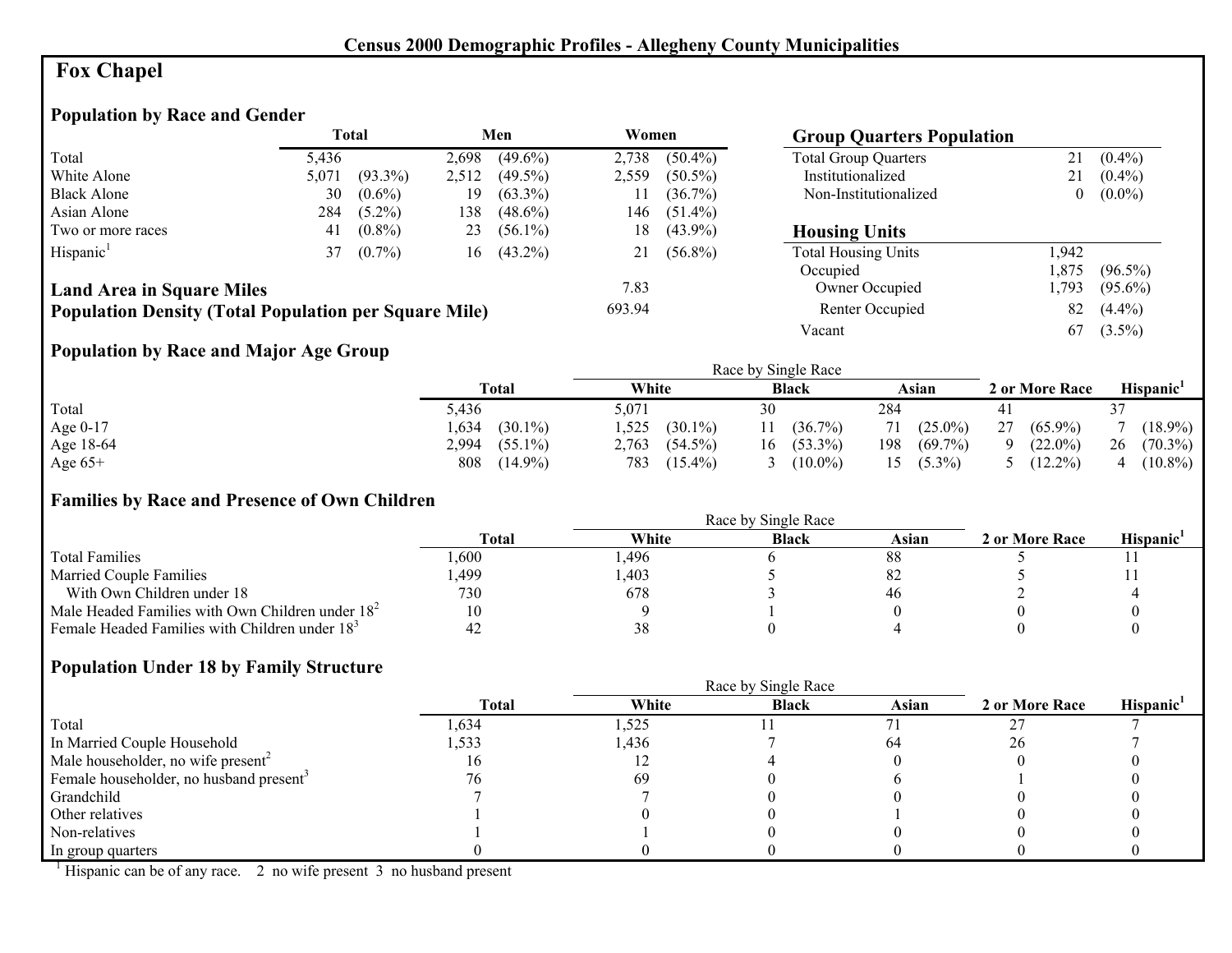## **Franklin Park**

# **Population by Race and Gender**

|                                                              |        | Total      |       | Men        | Women  |            | <b>Group Quarters Population</b> |                |            |
|--------------------------------------------------------------|--------|------------|-------|------------|--------|------------|----------------------------------|----------------|------------|
| Total                                                        | 11,364 |            | 5,616 | $(49.4\%)$ | 5,748  | $(50.6\%)$ | <b>Total Group Quarters</b>      | 50             | $(0.4\%)$  |
| White Alone                                                  | 10,801 | $(95.0\%)$ | 5,335 | $(49.4\%)$ | 5,466  | $(50.6\%)$ | Institutionalized                | $\overline{0}$ | $(0.0\%)$  |
| <b>Black Alone</b>                                           | 116    | $(1.0\%)$  | 61    | $(52.6\%)$ | 55     | $(47.4\%)$ | Non-Institutionalized            | 50             | $(0.4\%)$  |
| Asian Alone                                                  | 328    | $(2.9\%)$  | 160   | $(48.8\%)$ | 168    | $(51.2\%)$ |                                  |                |            |
| Two or more races                                            | 73     | $(0.6\%)$  | 39    | $(53.4\%)$ | 34     | $(46.6\%)$ | <b>Housing Units</b>             |                |            |
| Hispanic <sup>1</sup>                                        | 61     | $(0.5\%)$  | 27    | $(44.3\%)$ | 34     | $(55.7\%)$ | <b>Total Housing Units</b>       | 3,973          |            |
|                                                              |        |            |       |            |        |            | Occupied                         | 3,866          | $(97.3\%)$ |
| <b>Land Area in Square Miles</b>                             |        |            |       |            | 13.58  |            | Owner Occupied                   | 3,699          | $(95.7\%)$ |
| <b>Population Density (Total Population per Square Mile)</b> |        |            |       |            | 836.54 |            | Renter Occupied                  | 167            | $(4.3\%)$  |
|                                                              |        |            |       |            |        |            | Vacant                           | 107            | $(2.7\%)$  |

## **Population by Race and Major Age Group**

|           |                     |                     | Race by Single Race |                   |                  |                  |
|-----------|---------------------|---------------------|---------------------|-------------------|------------------|------------------|
|           | Total               | White               | <b>Black</b>        | Asian             | 2 or More Race   | <b>Hispanic</b>  |
| Total     | 1,364               | 10,801              | 116                 | 328               |                  | 61               |
| Age 0-17  | $(30.8\%)$<br>3,495 | 3,275<br>$(30.3\%)$ | $(40.5\%)$<br>47    | $(33.5\%)$<br>110 | $(58.9\%)$<br>43 | 26<br>$(42.6\%)$ |
| Age 18-64 | $(59.8\%)$<br>6,799 | $(59.9\%)$<br>6,470 | $(56.9\%)$<br>66    | $(64.3\%)$<br>211 | 29<br>$(39.7\%)$ | 35<br>$(57.4\%)$ |
| Age $65+$ | l.070-<br>$(9.4\%)$ | $(9.8\%)$<br>,056   | $(2.6\%)$           | $(2.1\%)$         | $(1.4\%)$        | $(0.0\%)$        |

#### **Families by Race and Presence of Own Children**

|                                                            | <b>Total</b> | White | <b>Black</b> | Asian | 2 or More Race | Hispanic <sup>'</sup> |
|------------------------------------------------------------|--------------|-------|--------------|-------|----------------|-----------------------|
| <b>Total Families</b>                                      | 3.284        | 3.144 |              |       |                |                       |
| <b>Married Couple Families</b>                             | 3,017        | 2,885 | 28           |       |                |                       |
| With Own Children under 18                                 | .602         | .513  | 20           |       |                | 10                    |
| Male Headed Families with Own Children under $182$         |              | 30    |              |       |                |                       |
| Female Headed Families with Children under 18 <sup>3</sup> |              | 108   |              |       |                |                       |

## **Population Under 18 by Family Structure**

|                                                     |       | Race by Single Race |              |       |                |          |
|-----------------------------------------------------|-------|---------------------|--------------|-------|----------------|----------|
|                                                     | Total | White               | <b>Black</b> | Asian | 2 or More Race | Hispanic |
| Total                                               | 3,495 | 3,275               | 47           | 110   | 43             | 26       |
| In Married Couple Household                         | 3,193 | 2,988               | 4 I          | 107   | 39             |          |
| Male householder, no wife present <sup>2</sup>      |       | υı                  |              |       |                |          |
| Female householder, no husband present <sup>3</sup> | 198   | 191                 |              |       |                |          |
| Grandchild                                          | 38    | 36                  |              |       |                |          |
| Other relatives                                     |       |                     |              |       |                |          |
| Non-relatives                                       |       |                     |              |       |                |          |
| In group quarters                                   |       |                     |              |       |                |          |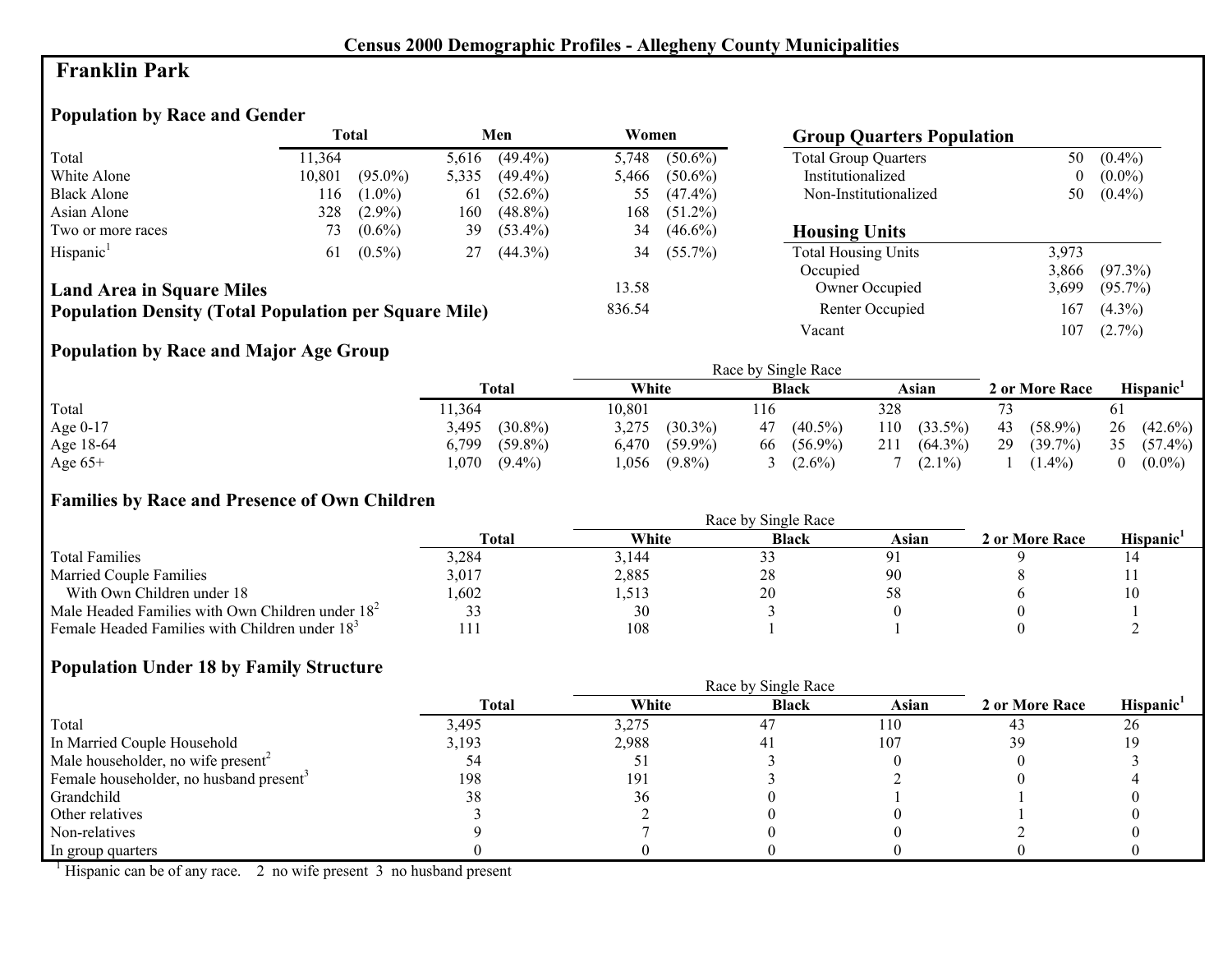#### **Frazer**

## **Population by Race and Gender**

|                                                              |       | <b>Total</b> |                  | Men        | Women  |             | <b>Group Quarters Population</b> |                |            |
|--------------------------------------------------------------|-------|--------------|------------------|------------|--------|-------------|----------------------------------|----------------|------------|
| Total                                                        | .286  |              | 648              | $(50.4\%)$ | 638    | $(49.6\%)$  | <b>Total Group Quarters</b>      | 0              | $(0.0\%)$  |
| White Alone                                                  | 1,280 | $(99.5\%)$   | 646              | $(50.5\%)$ | 634    | $(49.5\%)$  | Institutionalized                | $\overline{0}$ | $(0.0\%)$  |
| <b>Black Alone</b>                                           |       | $(0.1\%)$    | $\theta$         | $(0.0\%)$  |        | $(100.0\%)$ | Non-Institutionalized            | $\overline{0}$ | $(0.0\%)$  |
| Asian Alone                                                  |       | $(0.2\%)$    | $\theta$         | $(0.0\%)$  |        | $(100.0\%)$ |                                  |                |            |
| Two or more races                                            |       | $(0.2\%)$    |                  |            |        |             | <b>Housing Units</b>             |                |            |
| Hispanic <sup>1</sup>                                        |       | $(0.1\%)$    | $\boldsymbol{0}$ |            |        |             | <b>Total Housing Units</b>       | 569            |            |
|                                                              |       |              |                  |            |        |             | Occupied                         | 527            | $(92.6\%)$ |
| <b>Land Area in Square Miles</b>                             |       |              |                  |            | 9.37   |             | Owner Occupied                   | 469            | $(89.0\%)$ |
| <b>Population Density (Total Population per Square Mile)</b> |       |              |                  |            | 137.18 |             | Renter Occupied                  | 58             | $(11.0\%)$ |
|                                                              |       |              |                  |            |        |             | Vacant                           | 42             | $(7.4\%)$  |

# **Population by Race and Major Age Group**

|           | $\bullet$ |                   |                   |                |                       |                |                       |
|-----------|-----------|-------------------|-------------------|----------------|-----------------------|----------------|-----------------------|
|           |           | <b>Total</b>      | White             | <b>Black</b>   | Asian                 | 2 or More Race | Hispanic <sup>1</sup> |
| Total     |           | ,286              | ,280              |                |                       |                |                       |
| Age 0-17  |           | $(19.0\%)$<br>244 | 243<br>$(19.0\%)$ | $(0.0\%)$<br>0 | $(0.0\%)$<br>$\theta$ |                |                       |
| Age 18-64 |           | 773<br>$(60.1\%)$ | 769<br>$(60.1\%)$ | $(0.0\%)$<br>0 | $(100.0\%$<br>∠       |                |                       |
| Age $65+$ |           | $(20.9\%)$<br>269 | $(20.9\%)$<br>268 | $(100.0\%$     | $(0.0\%)$<br>$\theta$ |                |                       |

# **Families by Race and Presence of Own Children**

|                                                    | Race by Single Race |       |              |       |                |                 |  |
|----------------------------------------------------|---------------------|-------|--------------|-------|----------------|-----------------|--|
|                                                    | <b>Total</b>        | White | <b>Black</b> | Asian | 2 or More Race | <b>Hispanic</b> |  |
| <b>Total Families</b>                              | 383                 | 383   |              |       |                |                 |  |
| <b>Married Couple Families</b>                     | 333                 | 333   |              |       |                |                 |  |
| With Own Children under 18                         | 104                 | 104   |              |       |                |                 |  |
| Male Headed Families with Own Children under $182$ |                     |       |              |       |                |                 |  |
| Female Headed Families with Children under $183$   |                     |       |              |       |                |                 |  |

#### **Population Under 18 by Family Structure**

|                                                     |              |       | Race by Single Race |       |                |                       |
|-----------------------------------------------------|--------------|-------|---------------------|-------|----------------|-----------------------|
|                                                     | <b>Total</b> | White | <b>Black</b>        | Asian | 2 or More Race | Hispanic <sup>1</sup> |
| Total                                               | 244          | 243   |                     |       |                |                       |
| In Married Couple Household                         | 188          | 188   |                     |       |                |                       |
| Male householder, no wife present <sup>2</sup>      |              | 10    |                     |       |                |                       |
| Female householder, no husband present <sup>3</sup> |              |       |                     |       |                |                       |
| Grandchild                                          |              |       |                     |       |                |                       |
| Other relatives                                     |              |       |                     |       |                |                       |
| Non-relatives                                       |              |       |                     |       |                |                       |
| In group quarters                                   |              |       |                     |       |                |                       |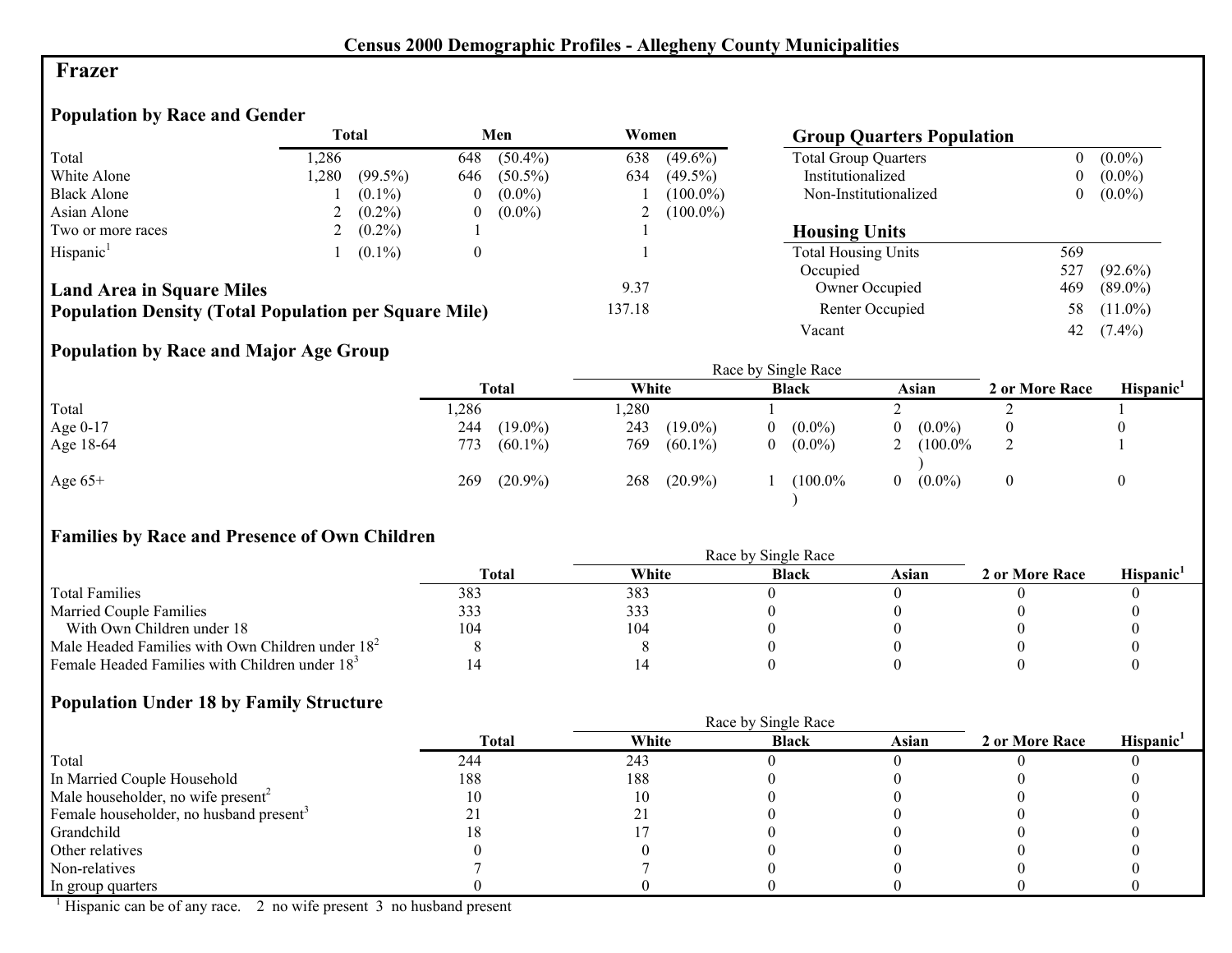# **Glassport**

# **Population by Race and Gender**

|                                                              |       | <b>Total</b> |       | Men        | Women   |            | <b>Group Quarters Population</b> |          |            |
|--------------------------------------------------------------|-------|--------------|-------|------------|---------|------------|----------------------------------|----------|------------|
| Total                                                        | 4.993 |              | 2,348 | $(47.0\%)$ | 2.645   | $(53.0\%)$ | <b>Total Group Quarters</b>      | 35       | $(0.7\%)$  |
| White Alone                                                  | 4,905 | $(98.2\%)$   | 2,308 | $(47.1\%)$ | 2,597   | $(52.9\%)$ | Institutionalized                | $\theta$ | $(0.0\%)$  |
| <b>Black Alone</b>                                           | 28    | $(0.6\%)$    | 16    | $(57.1\%)$ | 12      | $(42.9\%)$ | Non-Institutionalized            | 35       | $(0.7\%)$  |
| Asian Alone                                                  | 9     | $(0.2\%)$    |       | $(11.1\%)$ | 8       | $(88.9\%)$ |                                  |          |            |
| Two or more races                                            | 25    | $(0.5\%)$    | 13    | $(52.0\%)$ | 12      | $(48.0\%)$ | <b>Housing Units</b>             |          |            |
| Hispanic <sup>1</sup>                                        | 41    | $(0.8\%)$    | 24    | $(58.5\%)$ | 17      | $(41.5\%)$ | <b>Total Housing Units</b>       | 2,405    |            |
|                                                              |       |              |       |            |         |            | Occupied                         | 2,187    | $(90.9\%)$ |
| <b>Land Area in Square Miles</b>                             |       |              |       |            | 1.68    |            | Owner Occupied                   | .450     | $(66.3\%)$ |
| <b>Population Density (Total Population per Square Mile)</b> |       |              |       |            | 2968.48 |            | Renter Occupied                  | 737      | $(33.7\%)$ |
|                                                              |       |              |       |            |         |            | Vacant                           | 218      | $(9.1\%)$  |

## **Population by Race and Major Age Group**

|           |                     |                     | Race by Single Race |              |                  |                  |
|-----------|---------------------|---------------------|---------------------|--------------|------------------|------------------|
|           | Total               | White               | <b>Black</b>        | Asian        | 2 or More Race   | <b>Hispanic</b>  |
| Total     | 4,993               | 4.905               | 28                  |              |                  |                  |
| Age 0-17  | $(20.9\%)$<br>044   | 1,016<br>$(20.7\%)$ | 5 $(17.9\%)$        | 2 $(22.2\%)$ | $(52.0\%)$<br>13 | $(39.0\%)$<br>16 |
| Age 18-64 | 2,842<br>$(56.9\%)$ | 2,788<br>$(56.8\%)$ | 22<br>$(78.6\%)$    | $(55.6\%)$   | 10<br>$(40.0\%)$ | 23<br>$(56.1\%)$ |
| Age $65+$ | $(22.2\%)$<br>.107  | $(22.4\%)$<br>.101  | $(3.6\%)$           | $(22.2\%)$   | $(8.0\%)$        | $(4.9\%)$        |

#### **Families by Race and Presence of Own Children**

|                                                            | Race by Single Race |       |              |       |                |                       |  |  |
|------------------------------------------------------------|---------------------|-------|--------------|-------|----------------|-----------------------|--|--|
|                                                            | <b>Total</b>        | White | <b>Black</b> | Asian | 2 or More Race | Hispanic <sup>'</sup> |  |  |
| <b>Total Families</b>                                      | .356                | ,339  |              |       |                |                       |  |  |
| <b>Married Couple Families</b>                             | 924                 | 916   |              |       |                |                       |  |  |
| With Own Children under 18                                 | 319                 | 314   |              |       |                |                       |  |  |
| Male Headed Families with Own Children under $182$         |                     | 47    |              |       |                |                       |  |  |
| Female Headed Families with Children under 18 <sup>3</sup> | 152                 | 145   |              |       |                |                       |  |  |

## **Population Under 18 by Family Structure**

|                                                     |       |       | Race by Single Race |       |                |                       |
|-----------------------------------------------------|-------|-------|---------------------|-------|----------------|-----------------------|
|                                                     | Total | White | <b>Black</b>        | Asian | 2 or More Race | Hispanic <sup>1</sup> |
| Total                                               | ,044  | 1,016 |                     |       |                |                       |
| In Married Couple Household                         | 589   | 581   |                     |       |                |                       |
| Male householder, no wife present <sup>2</sup>      |       | 70    |                     |       |                |                       |
| Female householder, no husband present <sup>3</sup> | 270   | 258   |                     |       |                |                       |
| Grandchild                                          | 69    | 68    |                     |       |                |                       |
| Other relatives                                     |       |       |                     |       |                |                       |
| Non-relatives                                       | 26    | 25    |                     |       |                |                       |
| In group quarters                                   |       |       |                     |       |                |                       |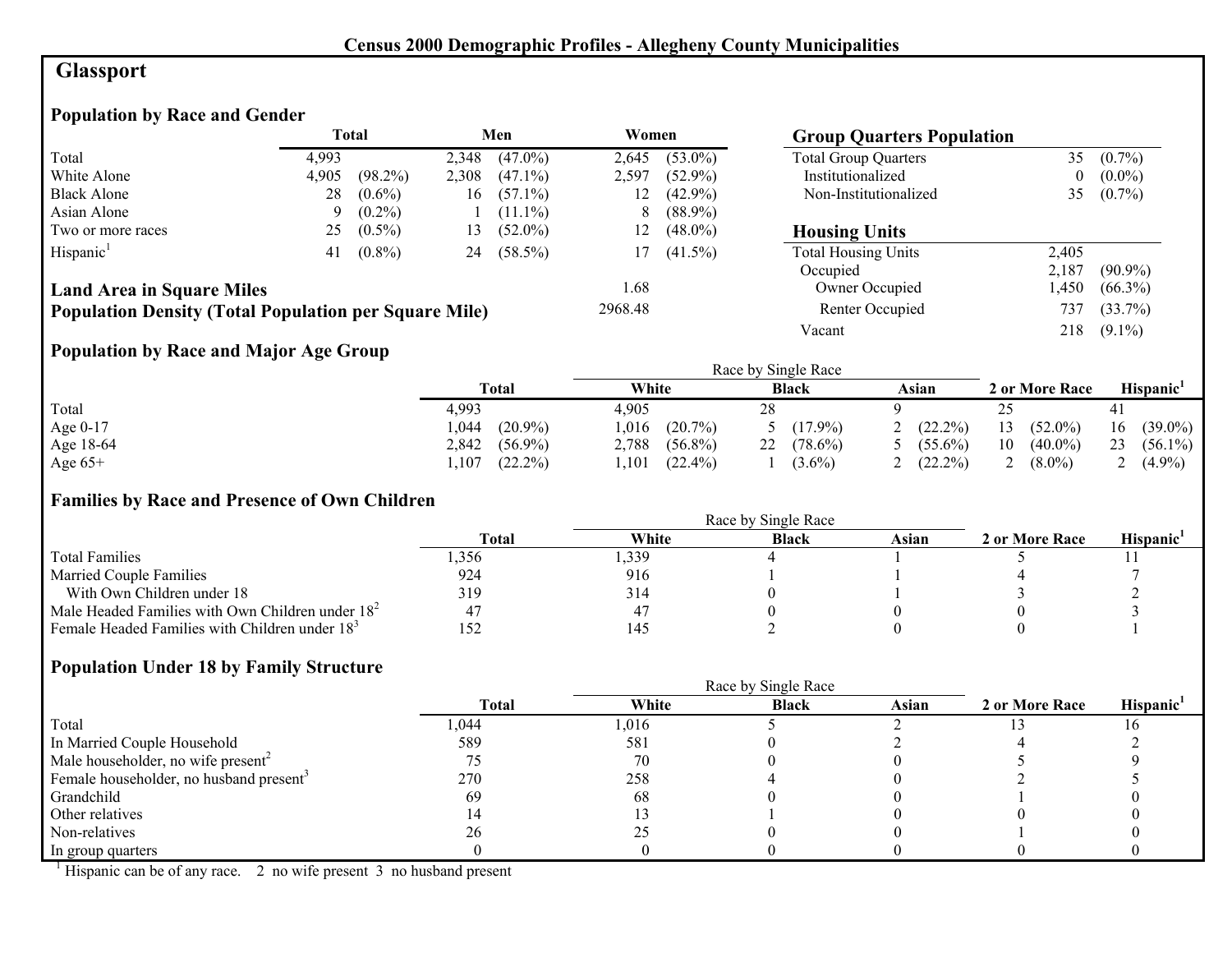## **Glenfield**

# **Population by Race and Gender**

|                                                              |     | <b>Total</b> |                  | Men        | Women  |              | <b>Group Quarters Population</b> |    |            |
|--------------------------------------------------------------|-----|--------------|------------------|------------|--------|--------------|----------------------------------|----|------------|
| Total                                                        | 236 |              | 113              | $(47.9\%)$ | 123    | $(52.1\%)$   | <b>Total Group Quarters</b>      |    | $(0.0\%)$  |
| White Alone                                                  | 227 | $(96.2\%)$   | 108              | $(47.6\%)$ | 119    | $(52.4\%)$   | Institutionalized                |    | $(0.0\%)$  |
| <b>Black Alone</b>                                           | 6   | $(2.5\%)$    | 4                | $(66.7\%)$ |        | 2 $(33.3\%)$ | Non-Institutionalized            | 0  | $(0.0\%)$  |
| Asian Alone                                                  | 0   | $(0.0\%)$    | $\left($         |            |        |              |                                  |    |            |
| Two or more races                                            |     | $(0.4\%)$    |                  |            |        |              | <b>Housing Units</b>             |    |            |
| Hispanic <sup>1</sup>                                        |     | $(0.4\%)$    | $\boldsymbol{0}$ |            |        |              | <b>Total Housing Units</b>       | 96 |            |
|                                                              |     |              |                  |            |        |              | Occupied                         | 90 | $(93.8\%)$ |
| <b>Land Area in Square Miles</b>                             |     |              |                  |            | 0.85   |              | Owner Occupied                   | 72 | $(80.0\%)$ |
| <b>Population Density (Total Population per Square Mile)</b> |     |              |                  |            | 278.68 |              | Renter Occupied                  | 18 | $(20.0\%)$ |
|                                                              |     |              |                  |            |        |              | Vacant                           | 6  | $(6.3\%)$  |

# **Population by Race and Major Age Group**

|           | <b>Total</b>      | White             | <b>Black</b> | Asian | 2 or More Race | Hispanic' |
|-----------|-------------------|-------------------|--------------|-------|----------------|-----------|
| Total     | 236               | 227               |              |       |                |           |
| Age 0-17  | $(30.5\%)$<br>72  | $(30.4\%)$<br>69  | $(33.3\%)$   |       |                |           |
| Age 18-64 | 124<br>$(52.5\%)$ | 122<br>$(53.7\%)$ | $(16.7\%)$   |       |                |           |
| Age $65+$ | $(16.9\%)$<br>40  | $(15.9\%)$<br>36  | $(50.0\%)$   |       |                |           |

#### **Families by Race and Presence of Own Children**

|                                                            | Race by Single Race |       |              |       |                |                 |  |  |
|------------------------------------------------------------|---------------------|-------|--------------|-------|----------------|-----------------|--|--|
|                                                            | <b>Total</b>        | White | <b>Black</b> | Asian | 2 or More Race | <b>Hispanic</b> |  |  |
| <b>Total Families</b>                                      | 60                  | 58    |              |       |                |                 |  |  |
| <b>Married Couple Families</b>                             |                     | -45   |              |       |                |                 |  |  |
| With Own Children under 18                                 | __                  | ∸ -   |              |       |                |                 |  |  |
| Male Headed Families with Own Children under $182$         |                     |       |              |       |                |                 |  |  |
| Female Headed Families with Children under 18 <sup>3</sup> |                     |       |              |       |                |                 |  |  |

#### **Population Under 18 by Family Structure**

|                                                     |       | Race by Single Race |              |       |                |                       |  |  |
|-----------------------------------------------------|-------|---------------------|--------------|-------|----------------|-----------------------|--|--|
|                                                     | Total | White               | <b>Black</b> | Asian | 2 or More Race | Hispanic <sup>1</sup> |  |  |
| Total                                               |       | 69                  |              |       |                |                       |  |  |
| In Married Couple Household                         |       | 4۲                  |              |       |                |                       |  |  |
| Male householder, no wife present <sup>2</sup>      |       |                     |              |       |                |                       |  |  |
| Female householder, no husband present <sup>3</sup> |       |                     |              |       |                |                       |  |  |
| Grandchild                                          |       |                     |              |       |                |                       |  |  |
| Other relatives                                     |       |                     |              |       |                |                       |  |  |
| Non-relatives                                       |       |                     |              |       |                |                       |  |  |
| In group quarters                                   |       |                     |              |       |                |                       |  |  |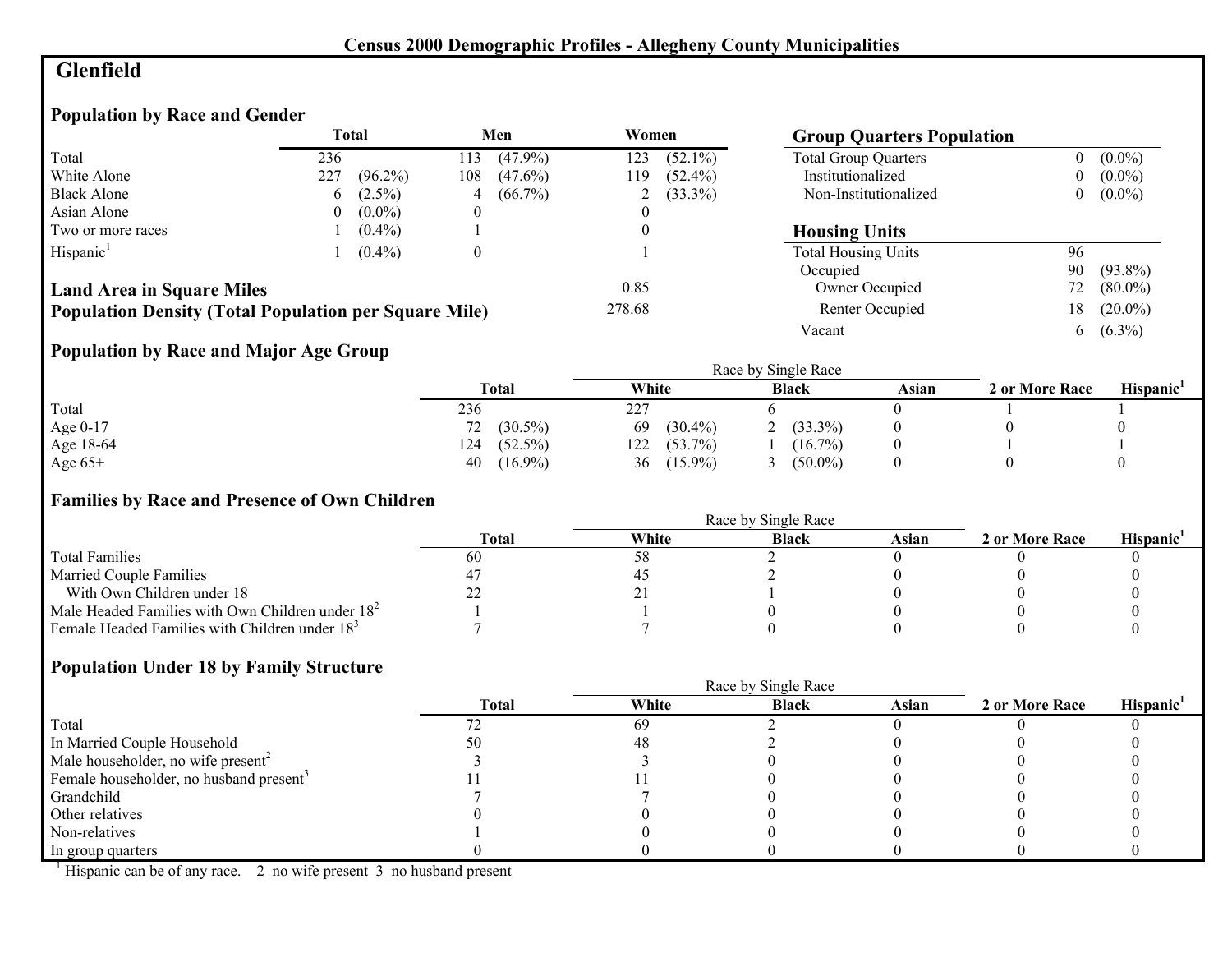## **Green Tree**

## **Population by Race and Gender**

|                                                              |       | <b>Total</b> |       | Men        | Women   |            | <b>Group Quarters Population</b> |          |            |
|--------------------------------------------------------------|-------|--------------|-------|------------|---------|------------|----------------------------------|----------|------------|
| Total                                                        | 4.719 |              | 2,251 | $(47.7\%)$ | 2,468   | $(52.3\%)$ | <b>Total Group Quarters</b>      | 6        | $(0.1\%)$  |
| White Alone                                                  | 4,540 | $(96.2\%)$   | 2,150 | $(47.4\%)$ | 2,390   | $(52.6\%)$ | Institutionalized                | $\bf{0}$ | $(0.0\%)$  |
| <b>Black Alone</b>                                           | 25    | $(0.5\%)$    | 14    | $(56.0\%)$ |         | $(44.0\%)$ | Non-Institutionalized            | 6        | $(0.1\%)$  |
| Asian Alone                                                  | 92    | $(1.9\%)$    | 53    | $(57.6\%)$ | 39      | $(42.4\%)$ |                                  |          |            |
| Two or more races                                            | 60    | $(1.3\%)$    | 33    | $(55.0\%)$ | 27      | $(45.0\%)$ | <b>Housing Units</b>             |          |            |
| Hispanic <sup>1</sup>                                        | 31    | $(0.7\%)$    | 17    | $(54.8\%)$ | 14      | $(45.2\%)$ | <b>Total Housing Units</b>       | 2,026    |            |
|                                                              |       |              |       |            |         |            | Occupied                         | .974     | $(97.4\%)$ |
| <b>Land Area in Square Miles</b>                             |       |              |       |            | 2.10    |            | Owner Occupied                   | ,752     | $(88.8\%)$ |
| <b>Population Density (Total Population per Square Mile)</b> |       |              |       |            | 2247.70 |            | Renter Occupied                  | 222      | $(11.2\%)$ |
|                                                              |       |              |       |            |         |            | Vacant                           | 52       | $(2.6\%)$  |

## **Population by Race and Major Age Group**

|           |                     |                     | Race by Single Race |                  |                  |                       |
|-----------|---------------------|---------------------|---------------------|------------------|------------------|-----------------------|
|           | Total               | White               | <b>Black</b>        | Asian            | 2 or More Race   | Hispanic <sup>1</sup> |
| Total     | 4,719               | 4.540               | ت                   | 92               | 60               |                       |
| Age 0-17  | $(19.4\%)$<br>916   | 862<br>$(19.0\%)$   | $(24.0\%)$<br>6     | $(15.2\%)$<br>14 | 34<br>$(56.7\%)$ | $(25.8\%)$            |
| Age 18-64 | $(59.1\%)$<br>2.791 | $(59.0\%)$<br>2.677 | $(68.0\%)$          | $(80.4\%)$<br>74 | 21<br>$(35.0\%)$ | 22<br>$(71.0\%)$      |
| Age $65+$ | $(21.4\%)$<br>012   | $(22.0\%)$<br>,001  | $(8.0\%)$           | $(4.3\%)$<br>4   | $(8.3\%)$        | $(3.2\%)$             |

## **Families by Race and Presence of Own Children**

|                                                            | <b>Total</b> | White | <b>Black</b> | Asian | 2 or More Race | <b>Hispanic</b> |
|------------------------------------------------------------|--------------|-------|--------------|-------|----------------|-----------------|
| <b>Total Families</b>                                      | ,383         | ,346  |              |       |                |                 |
| <b>Married Couple Families</b>                             | ,186         | ,154  |              |       |                |                 |
| With Own Children under 18                                 | 416          | 402   |              |       |                |                 |
| Male Headed Families with Own Children under $182$         |              | ∠ ⊥   |              |       |                |                 |
| Female Headed Families with Children under 18 <sup>3</sup> |              | 39    |              |       |                |                 |

## **Population Under 18 by Family Structure**

|                                                     | Race by Single Race |       |              |       |                |                       |  |
|-----------------------------------------------------|---------------------|-------|--------------|-------|----------------|-----------------------|--|
|                                                     | <b>Total</b>        | White | <b>Black</b> | Asian | 2 or More Race | Hispanic <sup>1</sup> |  |
| Total                                               | 916                 | 862   |              |       |                |                       |  |
| In Married Couple Household                         | 765                 | 727   |              |       |                |                       |  |
| Male householder, no wife present <sup>2</sup>      | 36                  | 29    |              |       |                |                       |  |
| Female householder, no husband present <sup>3</sup> |                     |       |              |       |                |                       |  |
| Grandchild                                          |                     | 38    |              |       |                |                       |  |
| Other relatives                                     |                     |       |              |       |                |                       |  |
| Non-relatives                                       |                     |       |              |       |                |                       |  |
| In group quarters                                   |                     |       |              |       |                |                       |  |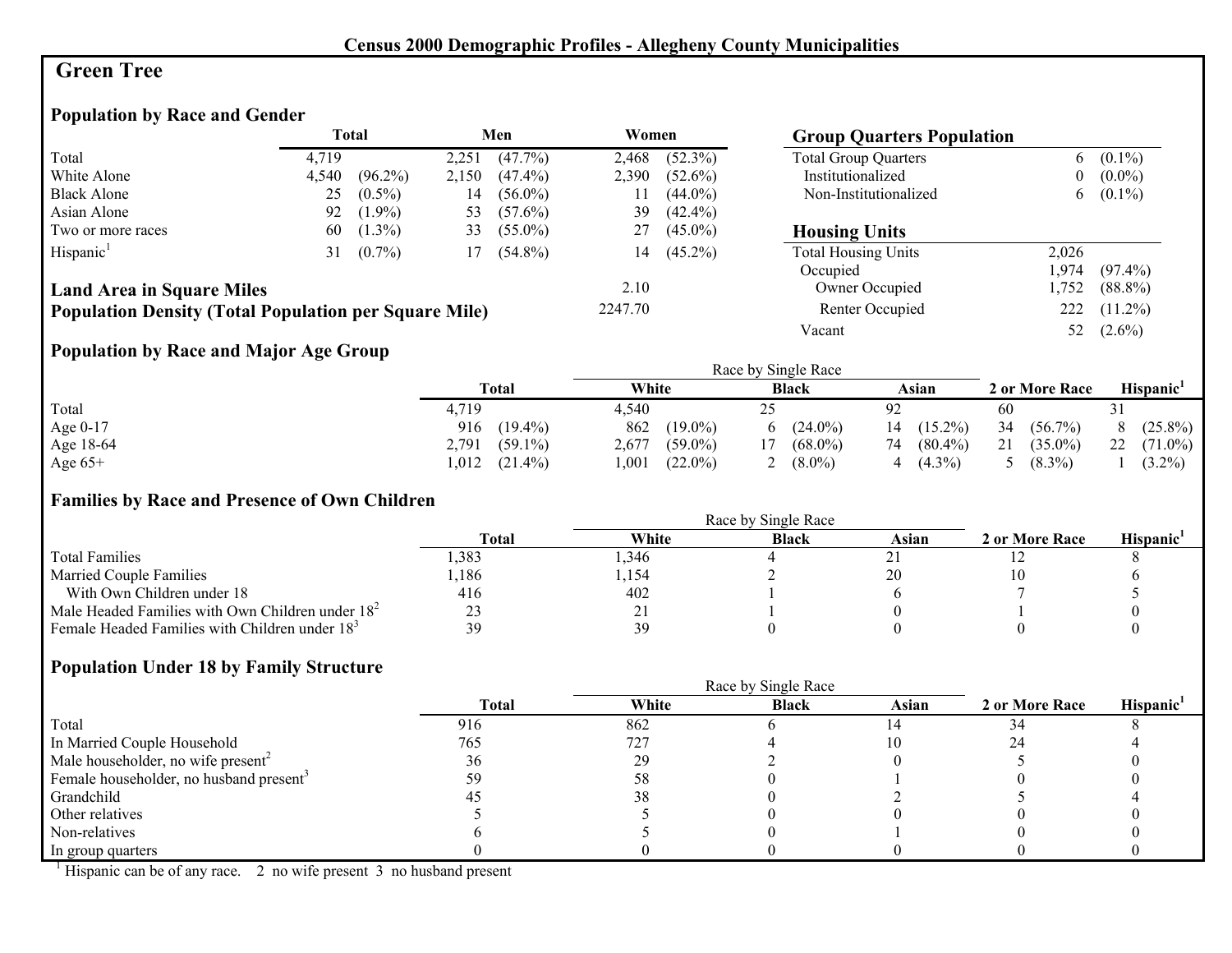# **Hampton**

# **Population by Race and Gender**

|                                                              | Total  |            | Men   |            | Women   |            |                             |       | <b>Group Quarters Population</b> |  |  |
|--------------------------------------------------------------|--------|------------|-------|------------|---------|------------|-----------------------------|-------|----------------------------------|--|--|
| Total                                                        | 17.526 |            | 8,570 | $(48.9\%)$ | 8,956   | $(51.1\%)$ | <b>Total Group Quarters</b> | 267   | $(1.5\%)$                        |  |  |
| White Alone                                                  | 17,116 | $(97.7\%)$ | 8,370 | $(48.9\%)$ | 8,746   | $(51.1\%)$ | Institutionalized           |       | $(0.4\%)$                        |  |  |
| <b>Black Alone</b>                                           | 118    | $(0.7\%)$  | 63    | $(53.4\%)$ | 55      | $(46.6\%)$ | Non-Institutionalized       | 190   | $(1.1\%)$                        |  |  |
| Asian Alone                                                  | 215    | $(1.2\%)$  | 95    | $(44.2\%)$ | 120     | $(55.8\%)$ |                             |       |                                  |  |  |
| Two or more races                                            | 47     | $(0.3\%)$  | 23    | $(48.9\%)$ | 24      | $(51.1\%)$ | <b>Housing Units</b>        |       |                                  |  |  |
| Hispanic <sup>1</sup>                                        | 93     | $(0.5\%)$  | 43    | $(46.2\%)$ | 50      | $(53.8\%)$ | <b>Total Housing Units</b>  | 6,627 |                                  |  |  |
|                                                              |        |            |       |            |         |            | Occupied                    | 6,253 | $(94.4\%)$                       |  |  |
| <b>Land Area in Square Miles</b>                             |        |            |       |            | 16.04   |            | Owner Occupied              | 5,551 | $(88.8\%)$                       |  |  |
| <b>Population Density (Total Population per Square Mile)</b> |        |            |       |            | 1092.79 |            | Renter Occupied             | 702   | $(11.2\%)$                       |  |  |
|                                                              |        |            |       |            |         |            | Vacant                      | 374   | $(5.6\%)$                        |  |  |

## **Population by Race and Major Age Group**

|           |                      |                      | Race by Single Race |                   |                  |                  |
|-----------|----------------------|----------------------|---------------------|-------------------|------------------|------------------|
|           | Total                | White                | <b>Black</b>        | Asian             | 2 or More Race   | Hispanic'        |
| Total     | 17,526               | 7,116                | 118                 | 215               |                  | 93               |
| Age 0-17  | $(28.1\%)$<br>4,921  | 4.775<br>$(27.9\%)$  | $(32.2\%)$<br>38    | $(29.8\%)$<br>64  | 25<br>$(53.2\%)$ | 40<br>$(43.0\%)$ |
| Age 18-64 | $(58.8\%)$<br>10,301 | $(58.8\%)$<br>10,059 | $(64.4\%)$<br>76    | $(63.7\%)$<br>137 | 19<br>$(40.4\%)$ | $(50.5\%)$<br>47 |
| Age $65+$ | $(13.1\%)$<br>2,304  | 2,282<br>$(13.3\%)$  | $(3.4\%)$           | $(6.5\%)$<br>14   | $(6.4\%)$        | $(6.5\%)$        |

#### **Families by Race and Presence of Own Children**

|                                                            | Race by Single Race |       |                             |       |                |                 |  |  |
|------------------------------------------------------------|---------------------|-------|-----------------------------|-------|----------------|-----------------|--|--|
|                                                            | <b>Total</b>        | White | <b>Black</b>                | Asian | 2 or More Race | <b>Hispanic</b> |  |  |
| <b>Total Families</b>                                      | 4.899               | 4.813 | ے ر                         |       |                | ر_ر             |  |  |
| <b>Married Couple Families</b>                             | 4,304               | 4,229 | $\mathcal{L}^{\mathcal{L}}$ | 40    |                | 20              |  |  |
| With Own Children under 18                                 | 2,107               | 2,063 |                             |       |                |                 |  |  |
| Male Headed Families with Own Children under $182$         |                     |       |                             |       |                |                 |  |  |
| Female Headed Families with Children under 18 <sup>3</sup> | 230                 | 225   |                             |       |                |                 |  |  |

## **Population Under 18 by Family Structure**

|                                                     | <b>Total</b> | White | <b>Black</b> | Asian | 2 or More Race | Hispanic |
|-----------------------------------------------------|--------------|-------|--------------|-------|----------------|----------|
| Total                                               | 4,921        | 4,775 | 38           | 64    |                | 40       |
| In Married Couple Household                         | 4,226        | 4,109 |              | 60    |                | 36       |
| Male householder, no wife present <sup>2</sup>      | 122          | 117   |              |       |                |          |
| Female householder, no husband present <sup>3</sup> | 396          | 384   |              |       |                |          |
| Grandchild                                          | 133          | 130   |              |       |                |          |
| Other relatives                                     |              |       |              |       |                |          |
| Non-relatives                                       |              | 26    |              |       |                |          |
| In group quarters                                   |              |       |              |       |                |          |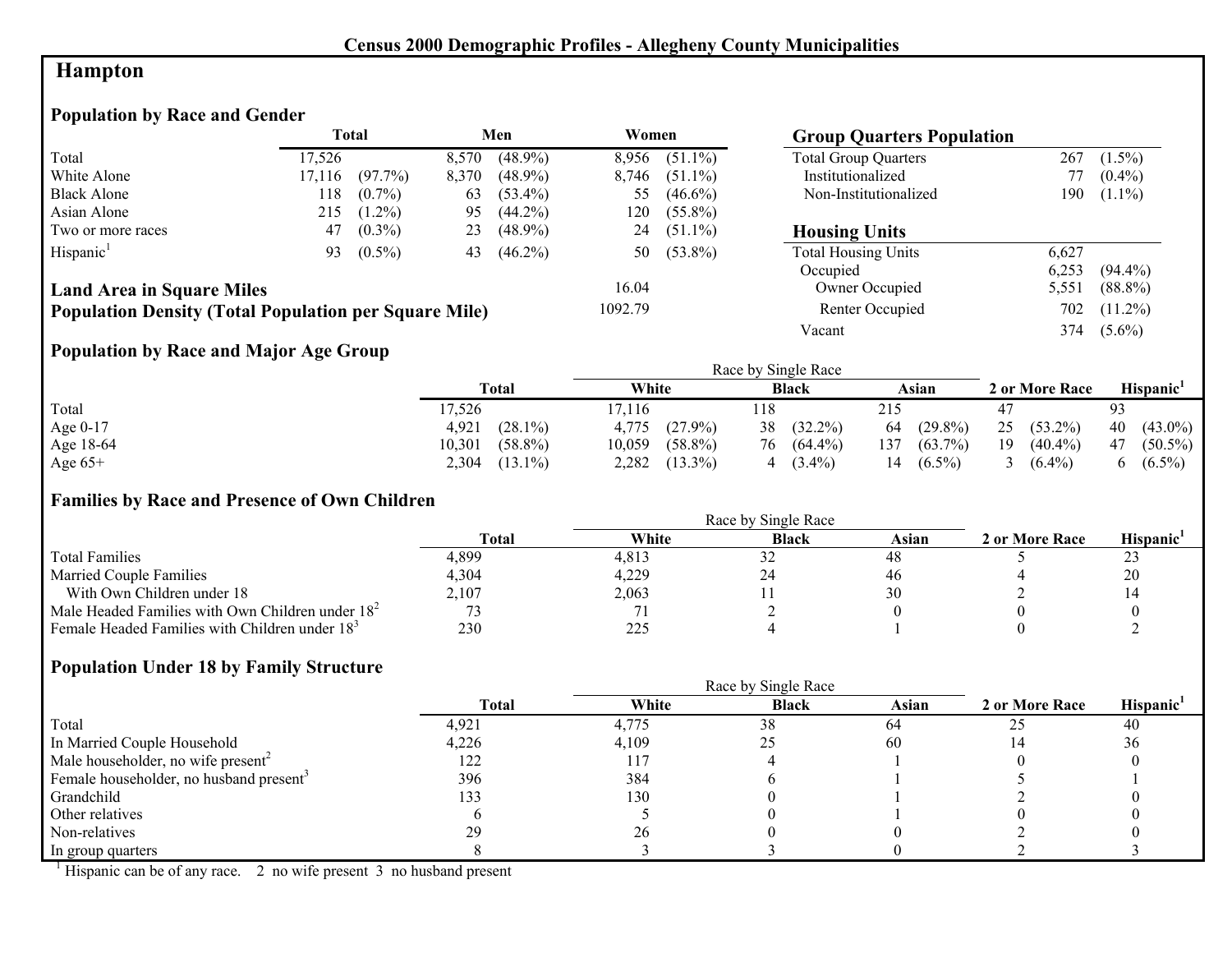## **Harmar**

## **Population by Race and Gender**

|                                                              |       | <b>Total</b> |       | Men        | Women  |            | <b>Group Quarters Population</b> |          |            |
|--------------------------------------------------------------|-------|--------------|-------|------------|--------|------------|----------------------------------|----------|------------|
| Total                                                        | 3.242 |              | l.535 | $(47.3\%)$ | .707   | $(52.7\%)$ | <b>Total Group Quarters</b>      | 55       | $(1.7\%)$  |
| White Alone                                                  | 3,169 | $(97.7\%)$   | 1.493 | $(47.1\%)$ | 1.676  | $(52.9\%)$ | Institutionalized                | $\theta$ | $(0.0\%)$  |
| <b>Black Alone</b>                                           | 22    | $(0.7\%)$    | 13    | $(59.1\%)$ | Q      | $(40.9\%)$ | Non-Institutionalized            | 55       | $(1.7\%)$  |
| Asian Alone                                                  | 32    | $(1.0\%)$    | 19    | $(59.4\%)$ | 13     | $(40.6\%)$ |                                  |          |            |
| Two or more races                                            | 14    | $(0.4\%)$    |       | $(50.0\%)$ |        | $(50.0\%)$ | <b>Housing Units</b>             |          |            |
| Hispanic <sup>1</sup>                                        | 18    | $(0.6\%)$    |       | $(61.1\%)$ |        | $(38.9\%)$ | <b>Total Housing Units</b>       | 1.637    |            |
|                                                              |       |              |       |            |        |            | Occupied                         | 1,522    | $(93.0\%)$ |
| <b>Land Area in Square Miles</b>                             |       |              |       |            | 5.97   |            | Owner Occupied                   | l, 116   | $(73.3\%)$ |
| <b>Population Density (Total Population per Square Mile)</b> |       |              |       |            | 543.30 |            | Renter Occupied                  | 406      | $(26.7\%)$ |
|                                                              |       |              |       |            |        |            | Vacant                           | 115      | $(7.0\%)$  |

## **Population by Race and Major Age Group**

|           |                    |                    | Race by Single Race |                  |                |                       |
|-----------|--------------------|--------------------|---------------------|------------------|----------------|-----------------------|
|           | <b>Total</b>       | White              | <b>Black</b>        | Asian            | 2 or More Race | Hispanic <sup>1</sup> |
| Total     | 3,242              | 3.169              | --                  |                  |                |                       |
| Age 0-17  | $(17.1\%)$<br>553  | 533<br>$(16.8\%)$  | $(13.6\%)$          | $(31.3\%)$<br>10 | $(42.9\%)$     | $(38.9\%)$            |
| Age 18-64 | $(60.4\%)$<br>,958 | .913<br>$(60.4\%)$ | $(77.3\%)$          | $(62.5\%)$<br>20 | $(28.6\%)$     | $(61.1\%)$            |
| Age $65+$ | $(22.5\%)$<br>731  | $(22.8\%)$<br>723  | $(9.1\%)$           | $(6.3\%)$        | $(28.6\%)$     | $(0.0\%)$             |

## **Families by Race and Presence of Own Children**

|                                                            | Race by Single Race |       |              |       |                |                       |  |  |
|------------------------------------------------------------|---------------------|-------|--------------|-------|----------------|-----------------------|--|--|
|                                                            | <b>Total</b>        | White | <b>Black</b> | Asian | 2 or More Race | Hispanic <sup>'</sup> |  |  |
| <b>Total Families</b>                                      | 882                 | 865   |              |       |                |                       |  |  |
| <b>Married Couple Families</b>                             | 695                 | 682   |              |       |                |                       |  |  |
| With Own Children under 18                                 | 216                 | 210   |              |       |                |                       |  |  |
| Male Headed Families with Own Children under $182$         |                     | ∠.    |              |       |                |                       |  |  |
| Female Headed Families with Children under 18 <sup>3</sup> |                     |       |              |       |                |                       |  |  |

## **Population Under 18 by Family Structure**

|                                                     |       | Race by Single Race |              |       |                |                       |
|-----------------------------------------------------|-------|---------------------|--------------|-------|----------------|-----------------------|
|                                                     | Total | White               | <b>Black</b> | Asian | 2 or More Race | Hispanic <sup>1</sup> |
| Total                                               | 553   | 533                 |              | l0    |                |                       |
| In Married Couple Household                         | 382   | 367                 |              |       |                |                       |
| Male householder, no wife present <sup>2</sup>      |       |                     |              |       |                |                       |
| Female householder, no husband present <sup>3</sup> |       | 89                  |              |       |                |                       |
| Grandchild                                          |       | 29                  |              |       |                |                       |
| Other relatives                                     |       |                     |              |       |                |                       |
| Non-relatives                                       |       |                     |              |       |                |                       |
| In group quarters                                   |       |                     |              |       |                |                       |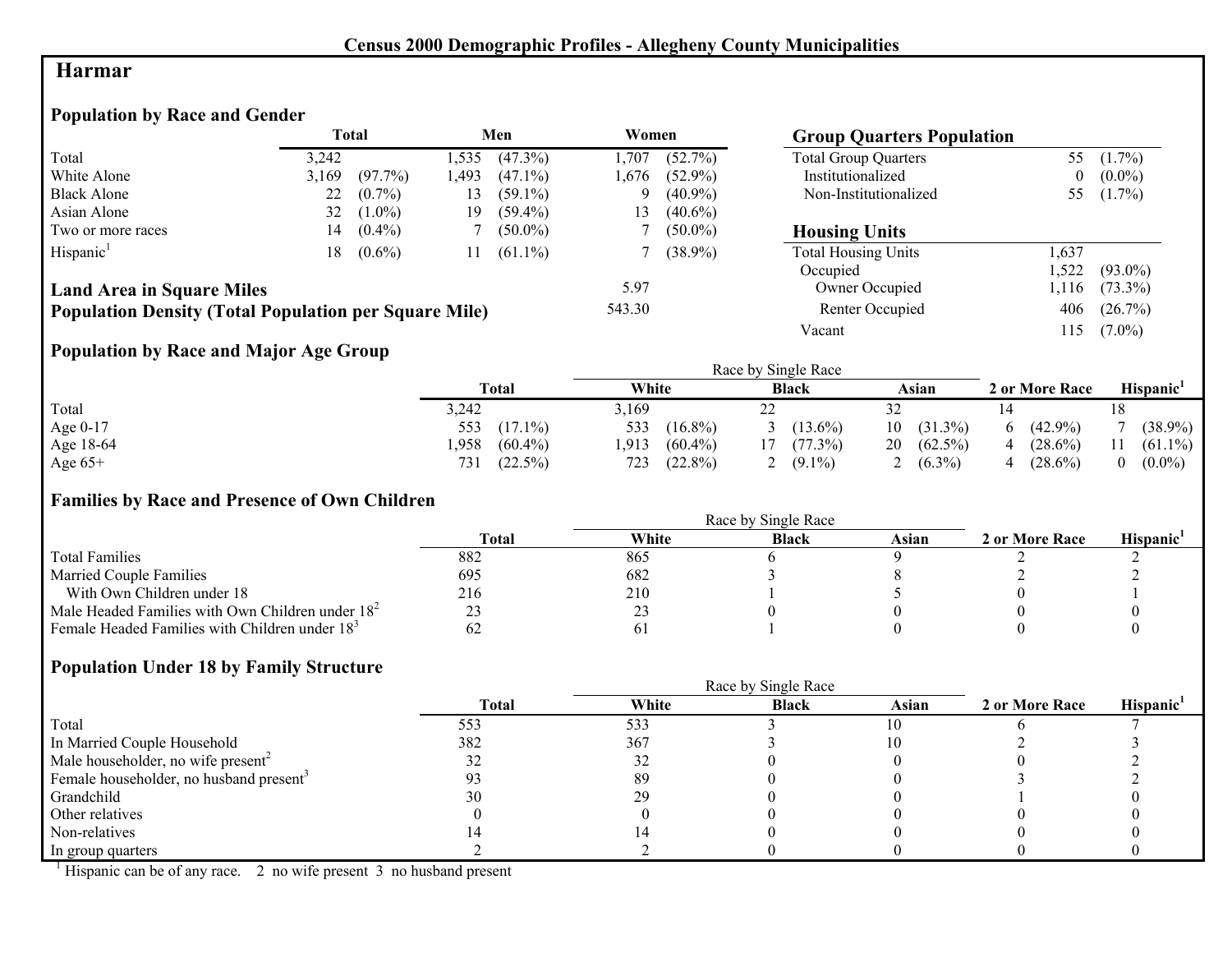## **Harrison**

## **Population by Race and Gender**

|                                                              |        | <b>Total</b> |       | Men        | Women   |            | <b>Group Quarters Population</b> |       |            |
|--------------------------------------------------------------|--------|--------------|-------|------------|---------|------------|----------------------------------|-------|------------|
| Total                                                        | 10.934 |              | 5,055 | $(46.2\%)$ | 5,879   | $(53.8\%)$ | <b>Total Group Quarters</b>      | 67    | $(0.6\%)$  |
| White Alone                                                  | 10,367 | $(94.8\%)$   | 4,797 | $(46.3\%)$ | 5,570   | $(53.7\%)$ | Institutionalized                | 14    | $(0.1\%)$  |
| <b>Black Alone</b>                                           | 404    | $(3.7\%)$    | 179   | $(44.3\%)$ | 225     | $(55.7\%)$ | Non-Institutionalized            | 53    | $(0.5\%)$  |
| Asian Alone                                                  | 45     | $(0.4\%)$    | 20    | $(44.4\%)$ | 25      | $(55.6\%)$ |                                  |       |            |
| Two or more races                                            | 100    | $(0.9\%)$    | 49    | $(49.0\%)$ | 51      | $(51.0\%)$ | <b>Housing Units</b>             |       |            |
| Hispanic <sup>1</sup>                                        | 60     | $(0.5\%)$    | 32    | $(53.3\%)$ | 28      | $(46.7\%)$ | <b>Total Housing Units</b>       | 5,246 |            |
|                                                              |        |              |       |            |         |            | Occupied                         | 4.796 | $(91.4\%)$ |
| <b>Land Area in Square Miles</b>                             |        |              |       |            | 7.27    |            | Owner Occupied                   | 3,465 | $(72.2\%)$ |
| <b>Population Density (Total Population per Square Mile)</b> |        |              |       |            | 1503.63 |            | Renter Occupied                  | ,331  | $(27.8\%)$ |
|                                                              |        |              |       |            |         |            | Vacant                           | 450   | $(8.6\%)$  |

## **Population by Race and Major Age Group**

|            |                     |                     | Race by Single Race |                       |                  |                  |
|------------|---------------------|---------------------|---------------------|-----------------------|------------------|------------------|
|            | Total               | White               | <b>Black</b>        | Asian                 | 2 or More Race   | <b>Hispanic</b>  |
| Total      | 10.934              | 10,367              | 404                 | $4^{\sim}$            | 100              | 60               |
| Age $0-17$ | 2,292<br>$(21.0\%)$ | 2,037<br>$(19.6\%)$ | $(40.3\%)$<br>163   | $15(33.3\%)$          | $(67.0\%)$<br>67 | 28<br>$(46.7\%)$ |
| Age 18-64  | 6.227<br>$(57.0\%)$ | $(57.4\%)$<br>5.947 | 211<br>$(52.2\%)$   | $(66.7\%)$<br>30      | 32<br>$(32.0\%)$ | $(45.0\%)$<br>27 |
| Age $65+$  | $(22.1\%)$<br>2,415 | 2,383<br>$(23.0\%)$ | 30<br>$(7.4\%)$     | $(0.0\%)$<br>$\Omega$ | $(1.0\%)$        | 5 $(8.3\%)$      |

## **Families by Race and Presence of Own Children**

|                                                            | <b>Total</b> | White | <b>Black</b> | Asian | 2 or More Race | Hispanic <sup>'</sup> |
|------------------------------------------------------------|--------------|-------|--------------|-------|----------------|-----------------------|
| <b>Total Families</b>                                      | 3,126        | 2,988 | 109          |       |                |                       |
| <b>Married Couple Families</b>                             | 2,320        | 2,270 |              |       |                |                       |
| With Own Children under 18                                 | 835          | 818   |              |       |                |                       |
| Male Headed Families with Own Children under $182$         |              | 70    |              |       |                |                       |
| Female Headed Families with Children under 18 <sup>3</sup> | 333          | 268   |              |       |                |                       |

## **Population Under 18 by Family Structure**

|                                                     |         | Race by Single Race |              |       |                |                       |
|-----------------------------------------------------|---------|---------------------|--------------|-------|----------------|-----------------------|
|                                                     | Total   | White               | <b>Black</b> | Asian | 2 or More Race | Hispanic <sup>1</sup> |
| Total                                               | 2,292   | 2,037               | 163          |       |                | 28                    |
| In Married Couple Household                         | .484. ا | 1,439               | ∠∠           |       |                |                       |
| Male householder, no wife present <sup>2</sup>      | 108     | 99                  |              |       |                |                       |
| Female householder, no husband present <sup>3</sup> | 556     | 381                 | 120          |       | 40             |                       |
| Grandchild                                          |         |                     |              |       |                |                       |
| Other relatives                                     |         |                     |              |       |                |                       |
| Non-relatives                                       |         |                     |              |       |                |                       |
| In group quarters                                   |         |                     |              |       |                |                       |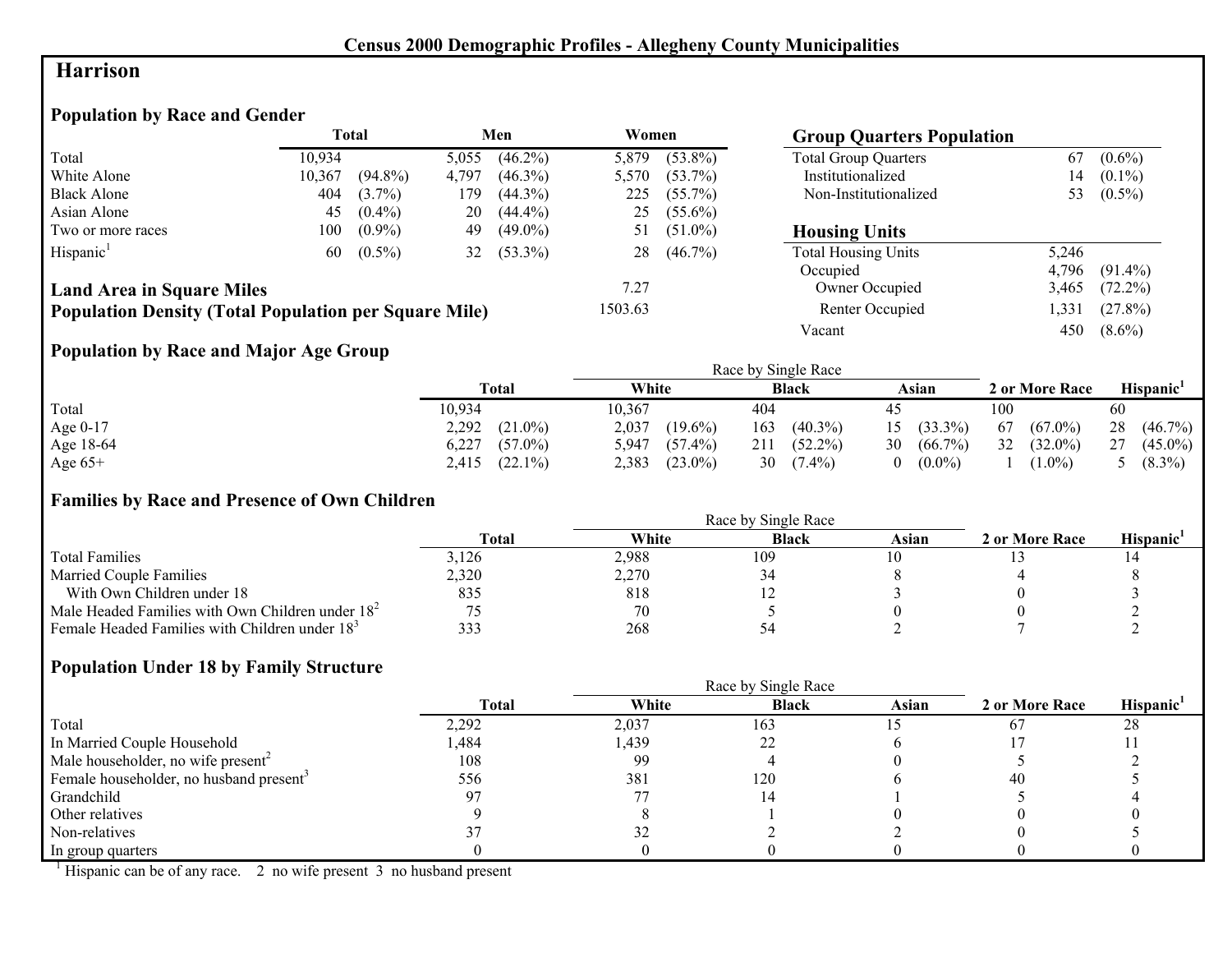# **Haysville**

# **Population by Race and Gender**

|                                                              |          | Total      |                  | Men        | Women  |            | <b>Group Quarters Population</b> |    |            |
|--------------------------------------------------------------|----------|------------|------------------|------------|--------|------------|----------------------------------|----|------------|
| Total                                                        | 78       |            | 38               | (48.7%)    | 40     | $(51.3\%)$ | <b>Total Group Quarters</b>      | 0  | $(0.0\%)$  |
| White Alone                                                  | 76.      | $(97.4\%)$ | 37               | (48.7%)    | 39     | $(51.3\%)$ | Institutionalized                |    | $(0.0\%)$  |
| <b>Black Alone</b>                                           | $\theta$ | $(0.0\%)$  |                  |            |        |            | Non-Institutionalized            | 0  | $(0.0\%)$  |
| Asian Alone                                                  | $\theta$ | $(0.0\%)$  |                  |            | 0      |            |                                  |    |            |
| Two or more races                                            |          | $(2.6\%)$  |                  | $(50.0\%)$ |        | $(50.0\%)$ | <b>Housing Units</b>             |    |            |
| Hispanic <sup>1</sup>                                        | 0        | $(0.0\%)$  | $\boldsymbol{0}$ |            | 0      |            | <b>Total Housing Units</b>       | 38 |            |
|                                                              |          |            |                  |            |        |            | Occupied                         | 36 | $(94.7\%)$ |
| <b>Land Area in Square Miles</b>                             |          |            |                  |            | 0.20   |            | Owner Occupied                   | 29 | $(80.6\%)$ |
| <b>Population Density (Total Population per Square Mile)</b> |          |            |                  |            | 389.01 |            | Renter Occupied                  |    | $(19.4\%)$ |
|                                                              |          |            |                  |            |        |            | Vacant                           |    | $(5.3\%)$  |

# **Population by Race and Major Age Group**

|            |                  |                  | Race by Single Race |       |                |                       |
|------------|------------------|------------------|---------------------|-------|----------------|-----------------------|
|            | Total            | White            | <b>Black</b>        | Asian | 2 or More Race | Hispanic <sup>1</sup> |
| Total      | 78               | 76               |                     |       |                |                       |
| Age $0-17$ | $(15.4\%)$<br>12 | $(15.8\%)$<br>12 |                     |       | $(0.0\%)$      |                       |
| Age 18-64  | $(62.8\%)$<br>49 | $(64.5\%)$<br>49 |                     |       | $(0.0\%)$      |                       |
| Age $65+$  | $(21.8\%)$       | $(19.7\%)$       |                     |       | $(100.0\%$     |                       |
|            |                  |                  |                     |       |                |                       |

## **Families by Race and Presence of Own Children**

|                                                    | Total | White | <b>Black</b> | Asian | 2 or More Race | Hispanic <sup>'</sup> |
|----------------------------------------------------|-------|-------|--------------|-------|----------------|-----------------------|
| <b>Total Families</b>                              |       |       |              |       |                |                       |
| <b>Married Couple Families</b>                     |       |       |              |       |                |                       |
| With Own Children under 18                         |       |       |              |       |                |                       |
| Male Headed Families with Own Children under $182$ |       |       |              |       |                |                       |
| Female Headed Families with Children under $183$   |       |       |              |       |                |                       |

#### **Population Under 18 by Family Structure**

|                                                     |              |       | Race by Single Race |       |                |                       |
|-----------------------------------------------------|--------------|-------|---------------------|-------|----------------|-----------------------|
|                                                     | <b>Total</b> | White | <b>Black</b>        | Asian | 2 or More Race | Hispanic <sup>1</sup> |
| Total                                               |              |       |                     |       |                |                       |
| In Married Couple Household                         |              |       |                     |       |                |                       |
| Male householder, no wife present <sup>2</sup>      |              |       |                     |       |                |                       |
| Female householder, no husband present <sup>3</sup> |              |       |                     |       |                |                       |
| Grandchild                                          |              |       |                     |       |                |                       |
| Other relatives                                     |              |       |                     |       |                |                       |
| Non-relatives                                       |              |       |                     |       |                |                       |
| In group quarters                                   |              |       |                     |       |                |                       |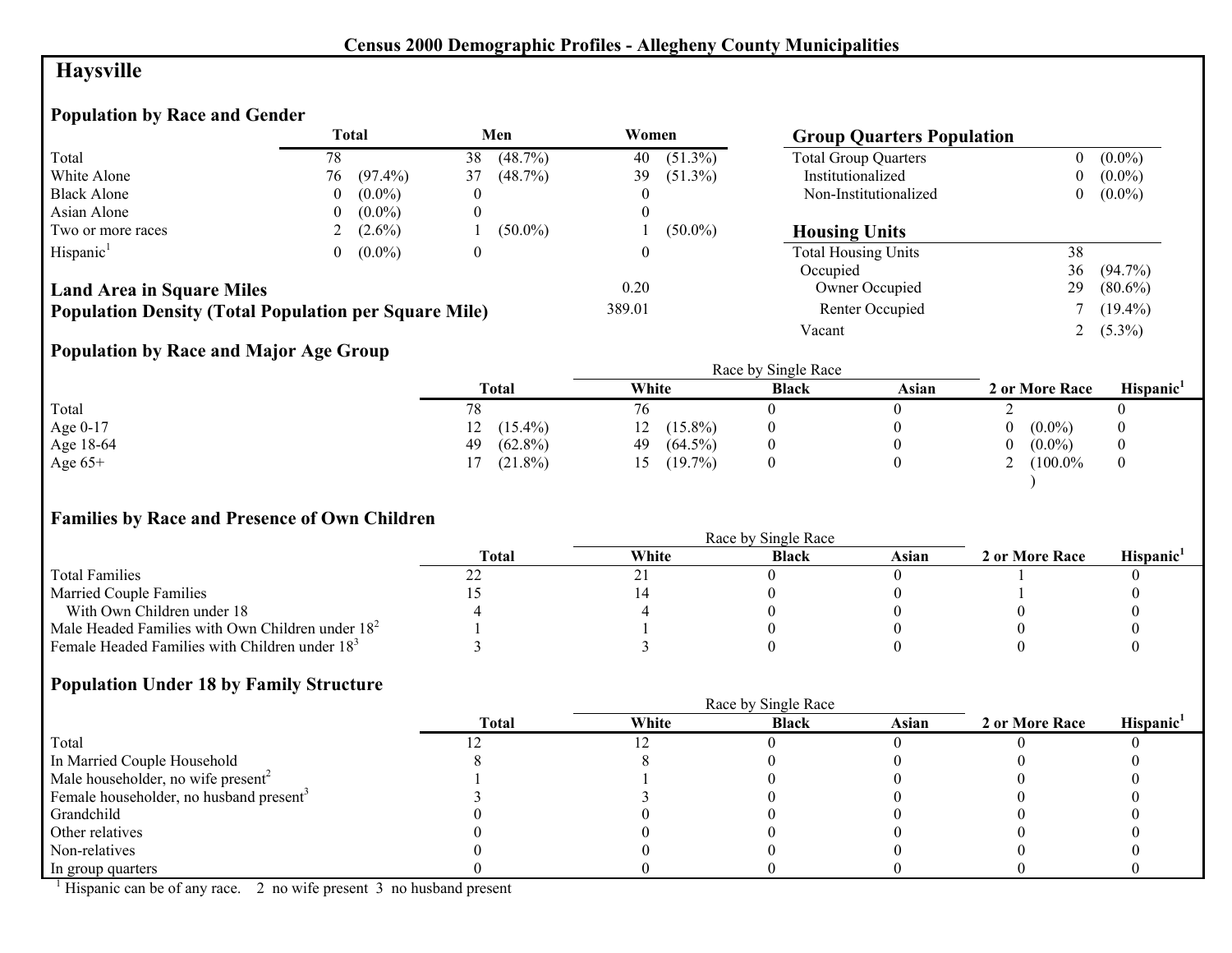# **Heidelberg**

# **Population by Race and Gender**

|                                                              |      | Total      |     | Men         | Women          |              | <b>Group Quarters Population</b> |     |            |
|--------------------------------------------------------------|------|------------|-----|-------------|----------------|--------------|----------------------------------|-----|------------|
| Total                                                        | .225 |            | 571 | $(46.6\%)$  | 654            | $(53.4\%)$   | <b>Total Group Quarters</b>      |     | $(0.0\%)$  |
| White Alone                                                  | .196 | $(97.6\%)$ | 557 | $(46.6\%)$  | 639            | $(53.4\%)$   | Institutionalized                |     | $(0.0\%)$  |
| <b>Black Alone</b>                                           | 12   | $(1.0\%)$  | 6   | $(50.0\%)$  |                | $6(50.0\%)$  | Non-Institutionalized            | 0   | $(0.0\%)$  |
| Asian Alone                                                  |      | $(0.2\%)$  | 0   | $(0.0\%)$   | $\mathfrak{I}$ | $(100.0\%)$  |                                  |     |            |
| Two or more races                                            |      | $(0.9\%)$  |     | $6(54.5\%)$ |                | 5 $(45.5\%)$ | <b>Housing Units</b>             |     |            |
| Hispanic <sup>1</sup>                                        |      | $(0.6\%)$  |     | $(42.9\%)$  |                | 4 $(57.1\%)$ | <b>Total Housing Units</b>       | 606 |            |
|                                                              |      |            |     |             |                |              | Occupied                         | 571 | $(94.2\%)$ |
| <b>Land Area in Square Miles</b>                             |      |            |     |             | 0.26           |              | Owner Occupied                   | 386 | $(67.6\%)$ |
| <b>Population Density (Total Population per Square Mile)</b> |      |            |     |             | 4654.35        |              | Renter Occupied                  | 185 | $(32.4\%)$ |
|                                                              |      |            |     |             |                |              | Vacant                           | 35  | $(5.8\%)$  |

## **Population by Race and Major Age Group**

|           |                   |                   | Race by Single Race    |                       |                |                       |
|-----------|-------------------|-------------------|------------------------|-----------------------|----------------|-----------------------|
|           | Total             | White             | <b>Black</b>           | Asian                 | 2 or More Race | Hispanic <sup>1</sup> |
| Total     | ,225              | .196              |                        |                       |                |                       |
| Age 0-17  | 231<br>$(18.9\%)$ | 221<br>$(18.5\%)$ | $(16.7\%)$             | $(0.0\%)$<br>$\Omega$ | (72.7%)        | $(28.6\%)$            |
| Age 18-64 | 742<br>$(60.6\%)$ | 725<br>$(60.6\%)$ | $(75.0\%)$<br>$\Omega$ | $(100.0\%$            | (27.3%)        | 5 $(71.4\%)$          |
| Age $65+$ | $(20.6\%)$<br>252 | $(20.9\%)$<br>250 | $(8.3\%)$              | $(0.0\%)$<br>$\Omega$ | $(0.0\%)$      | $(0.0\%)$             |

## **Families by Race and Presence of Own Children**

|                                                            | <b>Total</b> | White | <b>Black</b> | Asian | 2 or More Race | Hispanic <sup>'</sup> |
|------------------------------------------------------------|--------------|-------|--------------|-------|----------------|-----------------------|
| <b>Total Families</b>                                      |              | 328   |              |       |                |                       |
| <b>Married Couple Families</b>                             | 243          | 242   |              |       |                |                       |
| With Own Children under 18                                 | 86           | 85    |              |       |                |                       |
| Male Headed Families with Own Children under $182$         |              |       |              |       |                |                       |
| Female Headed Families with Children under 18 <sup>3</sup> |              |       |              |       |                |                       |

#### **Population Under 18 by Family Structure**

|                                                     |              |       | Race by Single Race |       |                |                       |
|-----------------------------------------------------|--------------|-------|---------------------|-------|----------------|-----------------------|
|                                                     | <b>Total</b> | White | <b>Black</b>        | Asian | 2 or More Race | Hispanic <sup>1</sup> |
| Total                                               | 231          | 221   |                     |       |                |                       |
| In Married Couple Household                         | 164          | 158   |                     |       |                |                       |
| Male householder, no wife present <sup>2</sup>      |              |       |                     |       |                |                       |
| Female householder, no husband present <sup>3</sup> |              | 38    |                     |       |                |                       |
| Grandchild                                          |              |       |                     |       |                |                       |
| Other relatives                                     |              |       |                     |       |                |                       |
| Non-relatives                                       |              |       |                     |       |                |                       |
| In group quarters                                   |              |       |                     |       |                |                       |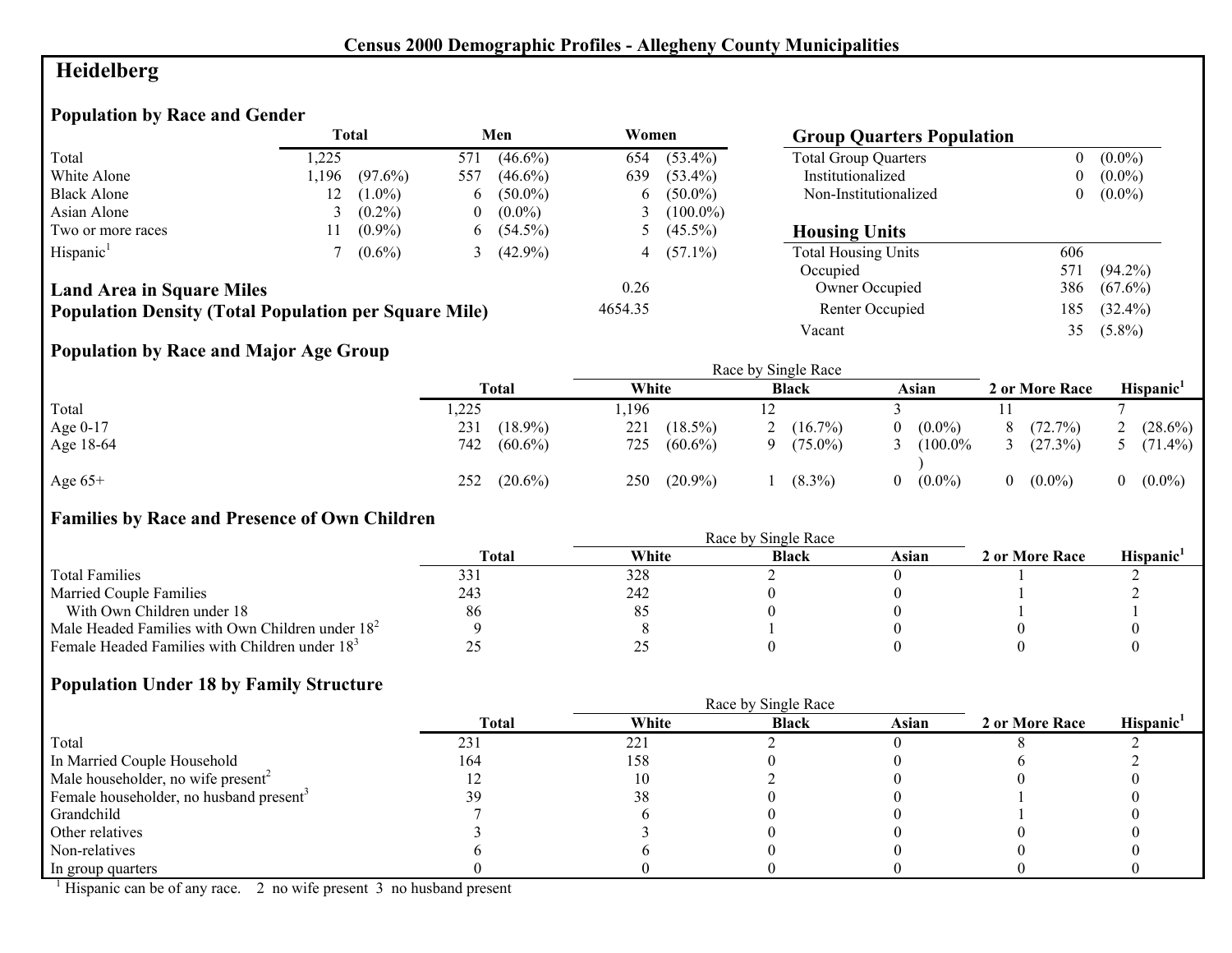## **Homestead**

## **Population by Race and Gender**

|                                                              |       | <b>Total</b> |      | Men        | Women   |             | <b>Group Quarters Population</b> |          |            |
|--------------------------------------------------------------|-------|--------------|------|------------|---------|-------------|----------------------------------|----------|------------|
| Total                                                        | 3.569 |              | .587 | $(44.5\%)$ | .982    | $(55.5\%)$  | <b>Total Group Quarters</b>      | 93       | $(2.6\%)$  |
| White Alone                                                  | 1,522 | $(42.6\%)$   | 682  | $(44.8\%)$ | 840     | $(55.2\%)$  | Institutionalized                | $\theta$ | $(0.0\%)$  |
| <b>Black Alone</b>                                           | 1.831 | $(51.3\%)$   | 802  | $(43.8\%)$ | 1,029   | $(56.2\%)$  | Non-Institutionalized            | 93       | $(2.6\%)$  |
| Asian Alone                                                  | 101   | $(2.8\%)$    | 49   | $(48.5\%)$ | 52      | $(51.5\%)$  |                                  |          |            |
| Two or more races                                            | 97    | $(2.7\%)$    | 44   | $(45.4\%)$ | 53      | $(54.6\%)$  | <b>Housing Units</b>             |          |            |
| Hispanic <sup>1</sup>                                        | 22    | $(0.6\%)$    | 14   | $(63.6\%)$ |         | $8(36.4\%)$ | <b>Total Housing Units</b>       | 2,071    |            |
|                                                              |       |              |      |            |         |             | Occupied                         | ,607     | $(77.6\%)$ |
| <b>Land Area in Square Miles</b>                             |       |              |      |            | 0.57    |             | Owner Occupied                   | 671      | $(41.8\%)$ |
| <b>Population Density (Total Population per Square Mile)</b> |       |              |      |            | 6281.56 |             | Renter Occupied                  | 936      | $(58.2\%)$ |
|                                                              |       |              |      |            |         |             | Vacant                           | 464      | $(22.4\%)$ |

## **Population by Race and Major Age Group**

|           |                     |                   | Race by Single Race |                  |                  |                  |
|-----------|---------------------|-------------------|---------------------|------------------|------------------|------------------|
|           | Total               | White             | <b>Black</b>        | Asian            | 2 or More Race   | <b>Hispanic</b>  |
| Total     | ۔ 569ء              | ,522              | 1,83                | 101              | 97               | ∠∠               |
| Age 0-17  | $(24.2\%)$<br>865   | 181<br>$(11.9\%)$ | 582<br>$(31.8\%)$   | $(45.5\%)$<br>46 | $(52.6\%)$<br>51 | $(18.2\%)$<br>4  |
| Age 18-64 | 2,028<br>$(56.8\%)$ | 919<br>$(60.4\%)$ | ,002<br>$(54.7\%)$  | $(52.5\%)$<br>53 | $(42.3\%)$<br>41 | $(68.2\%)$<br>15 |
| Age $65+$ | $(18.9\%)$<br>676   | (27.7%)<br>422    | 247<br>$(13.5\%)$   | $(2.0\%)$        | $(5.2\%)$        | $(13.6\%)$       |

#### **Families by Race and Presence of Own Children**

|                                                            | <b>Total</b> | White | <b>Black</b> | Asian | 2 or More Race | Hispanic <sup>'</sup> |
|------------------------------------------------------------|--------------|-------|--------------|-------|----------------|-----------------------|
| <b>Total Families</b>                                      | 843          | 353   | -455         |       |                |                       |
| <b>Married Couple Families</b>                             | 374          | 182   |              |       |                |                       |
| With Own Children under 18                                 | 141          | ے ر   | 76           |       |                |                       |
| Male Headed Families with Own Children under $182$         | 26           |       |              |       |                |                       |
| Female Headed Families with Children under 18 <sup>3</sup> | 225          | 50    | 165          |       |                |                       |

#### **Population Under 18 by Family Structure**

|                                                     |       |       | Race by Single Race |       |                |                       |
|-----------------------------------------------------|-------|-------|---------------------|-------|----------------|-----------------------|
|                                                     | Total | White | <b>Black</b>        | Asian | 2 or More Race | Hispanic <sup>1</sup> |
| Total                                               | 865   | 181   | 582                 | 46    |                |                       |
| In Married Couple Household                         | 281   | 84    | 157                 |       |                |                       |
| Male householder, no wife present <sup>2</sup>      |       |       |                     |       |                |                       |
| Female householder, no husband present <sup>3</sup> | 398   | 62    | 301                 |       |                |                       |
| Grandchild                                          | 103   |       |                     |       |                |                       |
| Other relatives                                     |       |       |                     |       |                |                       |
| Non-relatives                                       |       |       |                     |       |                |                       |
| In group quarters                                   |       |       |                     |       |                |                       |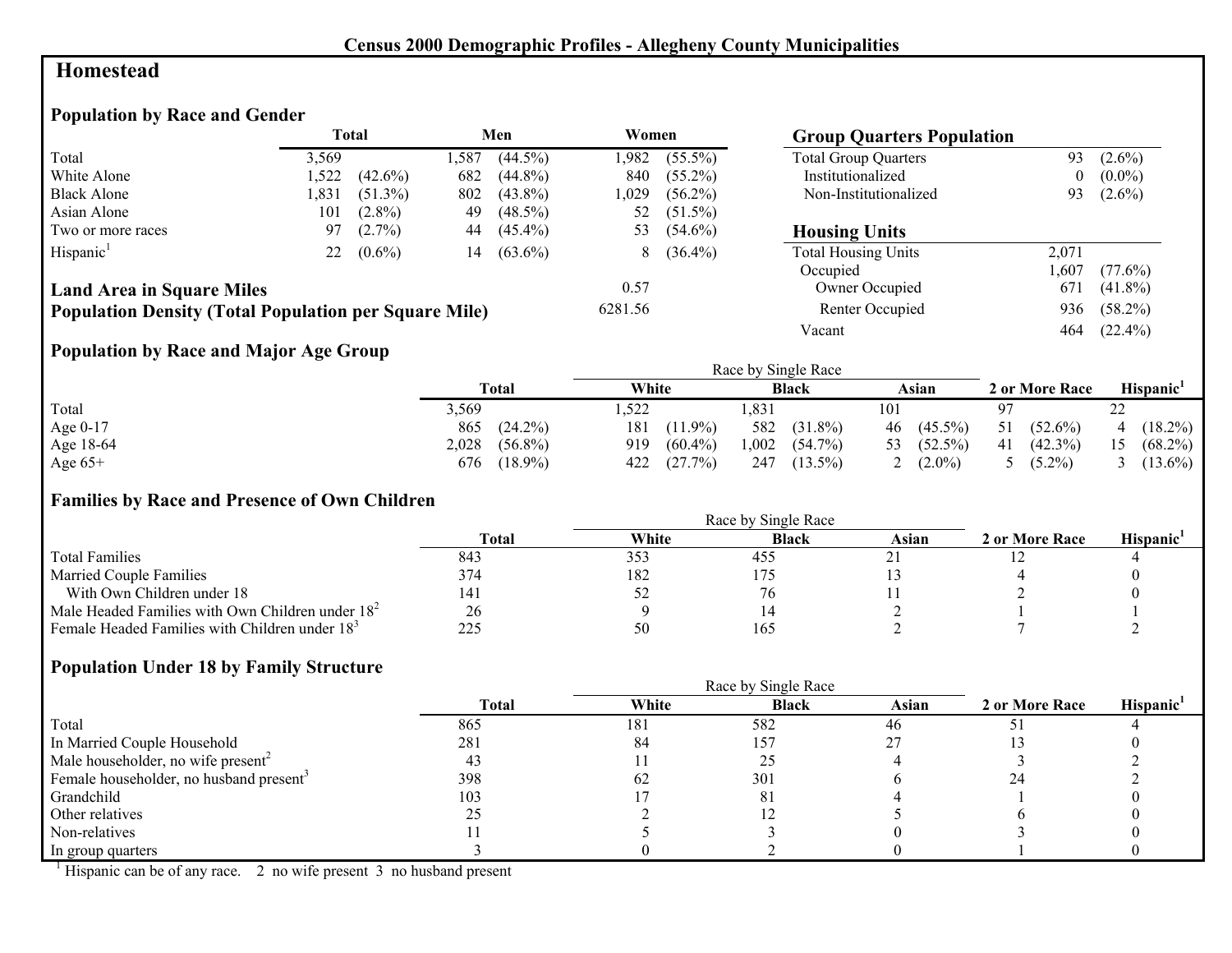## **Indiana**

# **Population by Race and Gender**

|                                                              |       | <b>Total</b> |       | Men        | Women  |            | <b>Group Quarters Population</b> |       |            |
|--------------------------------------------------------------|-------|--------------|-------|------------|--------|------------|----------------------------------|-------|------------|
| Total                                                        | 6,809 |              | 3,348 | $(49.2\%)$ | 3,461  | $(50.8\%)$ | <b>Total Group Quarters</b>      | 379   | $(5.6\%)$  |
| White Alone                                                  | 6,514 | $(95.7\%)$   | 3,198 | $(49.1\%)$ | 3,316  | $(50.9\%)$ | Institutionalized                | 339   | $(5.0\%)$  |
| <b>Black Alone</b>                                           | 88    | $(1.3\%)$    | 44    | $(50.0\%)$ | 44     | $(50.0\%)$ | Non-Institutionalized            | 40    | $(0.6\%)$  |
| Asian Alone                                                  | 147   | $(2.2\%)$    | 73    | $(49.7\%)$ | 74     | $(50.3\%)$ |                                  |       |            |
| Two or more races                                            | 33    | $(0.5\%)$    | 16    | $(48.5\%)$ | 17     | $(51.5\%)$ | <b>Housing Units</b>             |       |            |
| Hispanic <sup>1</sup>                                        | 37    | $(0.5\%)$    | 17    | $(45.9\%)$ | 20     | $(54.1\%)$ | <b>Total Housing Units</b>       | 2,457 |            |
|                                                              |       |              |       |            |        |            | Occupied                         | 2,347 | $(95.5\%)$ |
| <b>Land Area in Square Miles</b>                             |       |              |       |            | 17.72  |            | Owner Occupied                   | 2,064 | $(87.9\%)$ |
| <b>Population Density (Total Population per Square Mile)</b> |       |              |       |            | 384.22 |            | Renter Occupied                  | 283   | $(12.1\%)$ |
|                                                              |       |              |       |            |        |            | Vacant                           | .10   | $(4.5\%)$  |

## **Population by Race and Major Age Group**

|           |                     | Race by Single Race |                     |                  |                  |                       |  |  |
|-----------|---------------------|---------------------|---------------------|------------------|------------------|-----------------------|--|--|
|           | Total               | White               | <b>Black</b>        | Asian            | 2 or More Race   | Hispanic <sup>1</sup> |  |  |
| Total     | 6,809               | 6.514               | 88                  |                  |                  |                       |  |  |
| Age 0-17  | (27.2%)<br>.849     | .,742<br>(26.7%)    | (27.3%)<br>24       | $(37.4\%)$<br>55 | $(45.5\%)$<br>15 | $(29.7\%)$            |  |  |
| Age 18-64 | 3,865<br>$(56.8\%)$ | $(56.9\%)$<br>3.708 | $42 \quad (47.7\%)$ | 86 (58.5%)       | 15<br>$(45.5\%)$ | 26<br>$(70.3\%)$      |  |  |
| Age $65+$ | ,095<br>$(16.1\%)$  | $(16.3\%)$<br>.064  | $22(25.0\%)$        | $(4.1\%)$<br>6   | $(9.1\%)$        | $(0.0\%)$             |  |  |

## **Families by Race and Presence of Own Children**

|                                                            | Total | White | <b>Black</b> | Asian | 2 or More Race | <b>Hispanic</b> |
|------------------------------------------------------------|-------|-------|--------------|-------|----------------|-----------------|
| <b>Total Families</b>                                      | .329  | .775  |              |       |                |                 |
| <b>Married Couple Families</b>                             | .548  | ,500  |              |       |                |                 |
| With Own Children under 18                                 | 750   | 715   |              |       |                |                 |
| Male Headed Families with Own Children under $182$         | ے ر   | 32    |              |       |                |                 |
| Female Headed Families with Children under 18 <sup>3</sup> |       | 108   |              |       |                |                 |

## **Population Under 18 by Family Structure**

|                                                     |              | Race by Single Race |              |       |                |                       |  |
|-----------------------------------------------------|--------------|---------------------|--------------|-------|----------------|-----------------------|--|
|                                                     | <b>Total</b> | White               | <b>Black</b> | Asian | 2 or More Race | Hispanic <sup>1</sup> |  |
| Total                                               | ,849         | 1,742               | 24           |       |                |                       |  |
| In Married Couple Household                         | 1,510        | 1,433               |              |       |                |                       |  |
| Male householder, no wife present <sup>2</sup>      | 40           | 45                  |              |       |                |                       |  |
| Female householder, no husband present <sup>3</sup> | 181          | 174                 |              |       |                |                       |  |
| Grandchild                                          | 29           |                     |              |       |                |                       |  |
| Other relatives                                     |              |                     |              |       |                |                       |  |
| Non-relatives                                       |              |                     |              |       |                |                       |  |
| In group quarters                                   |              | 4.                  |              |       |                |                       |  |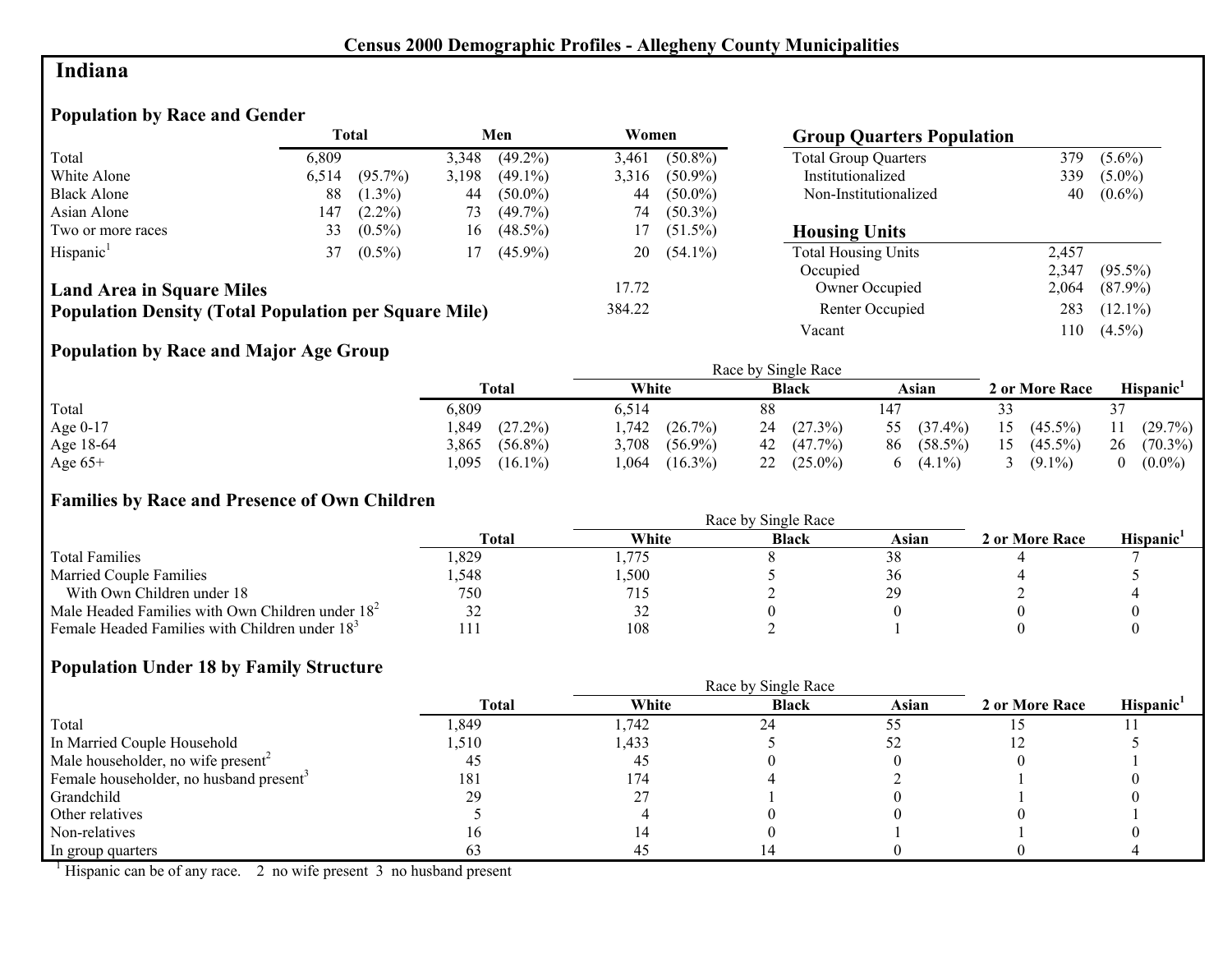# **Ingram**

# **Population by Race and Gender**

|                                                              | <b>Total</b> |            |       | Men        | Women   |              | <b>Group Quarters Population</b> |          |            |
|--------------------------------------------------------------|--------------|------------|-------|------------|---------|--------------|----------------------------------|----------|------------|
| Total                                                        | 3.712        |            | .740  | $(46.9\%)$ | 1.972   | $(53.1\%)$   | <b>Total Group Quarters</b>      | 64       | $(1.7\%)$  |
| White Alone                                                  | 3,542        | $(95.4\%)$ | 1.653 | $(46.7\%)$ | 1.889   | $(53.3\%)$   | Institutionalized                | 64       | $(1.7\%)$  |
| <b>Black Alone</b>                                           | 114          | $(3.1\%)$  | 59    | $(51.8\%)$ | 55      | $(48.2\%)$   | Non-Institutionalized            | $\theta$ | $(0.0\%)$  |
| Asian Alone                                                  | 20           | $(0.5\%)$  |       | $(25.0\%)$ | 15      | $(75.0\%)$   |                                  |          |            |
| Two or more races                                            | 20           | $(0.5\%)$  | 13    | $(65.0\%)$ |         | $(35.0\%)$   | <b>Housing Units</b>             |          |            |
| Hispanic <sup>1</sup>                                        | 21           | $(0.6\%)$  | 16    | $(76.2\%)$ |         | 5 $(23.8\%)$ | <b>Total Housing Units</b>       | .650     |            |
|                                                              |              |            |       |            |         |              | Occupied                         | .565     | $(94.8\%)$ |
| <b>Land Area in Square Miles</b>                             |              |            |       |            | 0.44    |              | Owner Occupied                   | .025     | $(65.5\%)$ |
| <b>Population Density (Total Population per Square Mile)</b> |              |            |       |            | 8525.11 |              | Renter Occupied                  | 540      | $(34.5\%)$ |
|                                                              |              |            |       |            |         |              | Vacant                           | 85       | $(5.2\%)$  |

# **Population by Race and Major Age Group**

|           |                     |                     | Race by Single Race |                  |                  |                       |
|-----------|---------------------|---------------------|---------------------|------------------|------------------|-----------------------|
|           | Total               | White               | <b>Black</b>        | Asian            | 2 or More Race   | Hispanic <sup>'</sup> |
| Total     | 3,712               | 3.542               | 114                 | 20               | 20               | $\angle$ 1            |
| Age 0-17  | (22.7%)<br>842      | 798<br>$(22.5\%)$   | $(21.1\%)$<br>24    | $(30.0\%)$<br>6  | $(40.0\%)$<br>8  | $(38.1\%)$            |
| Age 18-64 | 2,270<br>$(61.2\%)$ | $(61.0\%)$<br>2,161 | $(65.8\%)$<br>75    | $(65.0\%)$<br>13 | $(55.0\%)$<br>11 | $(61.9\%)$<br>13      |
| Age $65+$ | $(16.2\%)$<br>600   | 583<br>$(16.5\%)$   | $(13.2\%)$          | $(5.0\%)$        | $(5.0\%)$        | $(0.0\%)$             |

## **Families by Race and Presence of Own Children**

|                                                            | Race by Single Race |       |              |       |                |                 |  |
|------------------------------------------------------------|---------------------|-------|--------------|-------|----------------|-----------------|--|
|                                                            | <b>Total</b>        | White | <b>Black</b> | Asian | 2 or More Race | <b>Hispanic</b> |  |
| <b>Total Families</b>                                      | 972                 | 939   |              |       |                |                 |  |
| <b>Married Couple Families</b>                             | 717                 | 697   |              |       |                |                 |  |
| With Own Children under 18                                 | 324                 | 319   |              |       |                |                 |  |
| Male Headed Families with Own Children under $182$         | 32                  | 29    |              |       |                |                 |  |
| Female Headed Families with Children under 18 <sup>3</sup> | 94                  |       |              |       |                |                 |  |

## **Population Under 18 by Family Structure**

|                                                     | Race by Single Race |       |              |       |                |                       |  |
|-----------------------------------------------------|---------------------|-------|--------------|-------|----------------|-----------------------|--|
|                                                     | <b>Total</b>        | White | <b>Black</b> | Asian | 2 or More Race | Hispanic <sup>1</sup> |  |
| Total                                               | 842                 | 798   | 24           |       |                |                       |  |
| In Married Couple Household                         | 607                 | 593   |              |       |                |                       |  |
| Male householder, no wife present <sup>2</sup>      | 4.                  | 40    |              |       |                |                       |  |
| Female householder, no husband present <sup>3</sup> | 138                 | 122   |              |       |                |                       |  |
| Grandchild                                          |                     | 28    |              |       |                |                       |  |
| Other relatives                                     |                     |       |              |       |                |                       |  |
| Non-relatives                                       |                     |       |              |       |                |                       |  |
| In group quarters                                   |                     |       |              |       |                |                       |  |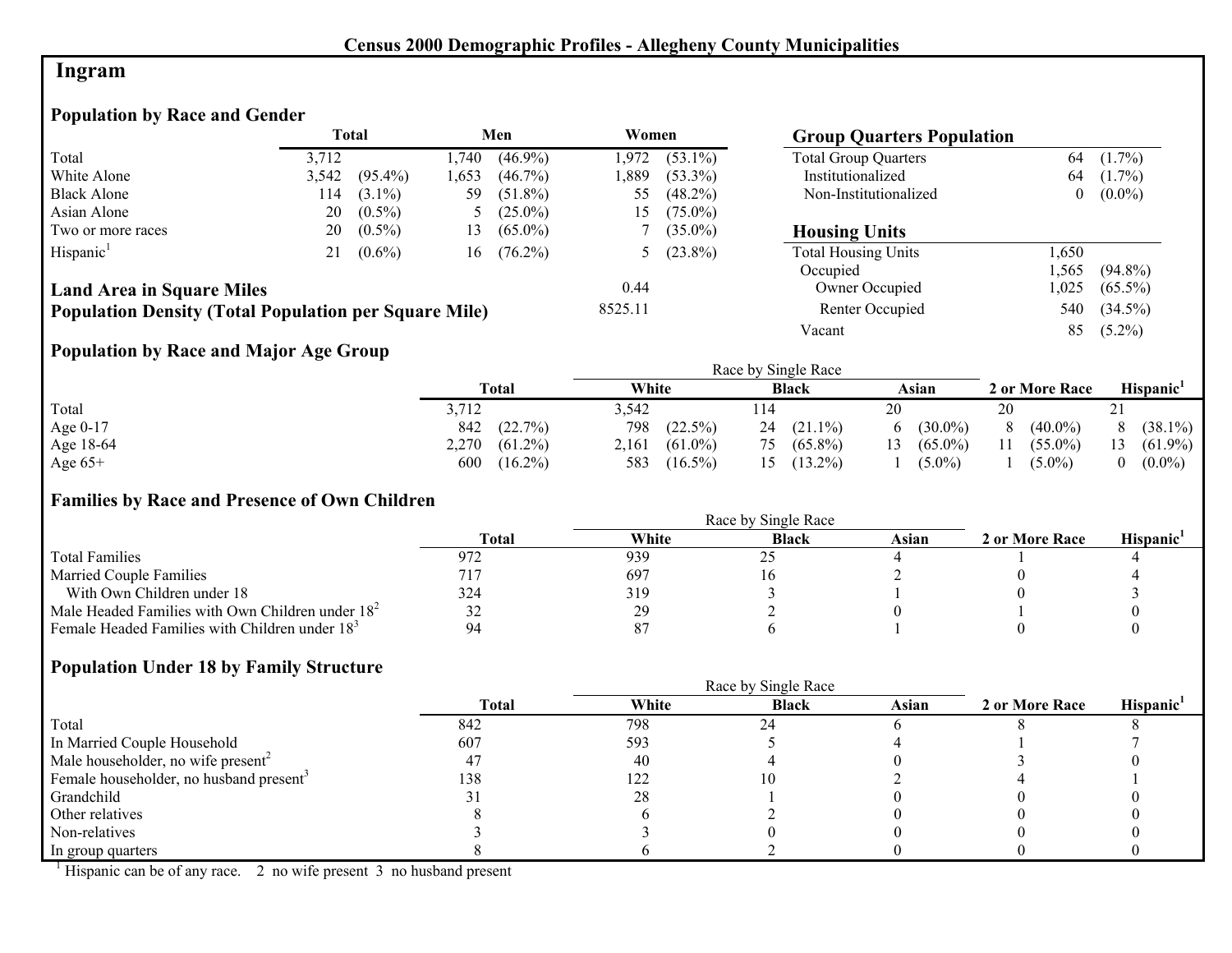## **Jefferson**

# **Population by Race and Gender**

|                                                              | Total<br>Men<br>Women<br><b>Group Quarters Population</b> |            |       |            |        |            |                             |       |            |
|--------------------------------------------------------------|-----------------------------------------------------------|------------|-------|------------|--------|------------|-----------------------------|-------|------------|
| Total                                                        | 9.666                                                     |            | 4,623 | $(47.8\%)$ | 5,043  | $(52.2\%)$ | <b>Total Group Quarters</b> | 172   | $(1.8\%)$  |
| White Alone                                                  | 9,353                                                     | $(96.8\%)$ | 4,485 | $(48.0\%)$ | 4,868  | $(52.0\%)$ | Institutionalized           | 167   | $(1.7\%)$  |
| <b>Black Alone</b>                                           | 127                                                       | $(1.3\%)$  | 54    | $(42.5\%)$ | 73     | $(57.5\%)$ | Non-Institutionalized       |       | $(0.1\%)$  |
| Asian Alone                                                  | 105                                                       | $(1.1\%)$  | 50    | $(47.6\%)$ | 55     | $(52.4\%)$ |                             |       |            |
| Two or more races                                            | 51                                                        | $(0.5\%)$  | 21    | $(41.2\%)$ | 30     | $(58.8\%)$ | <b>Housing Units</b>        |       |            |
| Hispanic <sup>1</sup>                                        | 67                                                        | $(0.7\%)$  | 29    | $(43.3\%)$ | 38     | $(56.7\%)$ | <b>Total Housing Units</b>  | 3,954 |            |
|                                                              |                                                           |            |       |            |        |            | Occupied                    | 3.781 | $(95.6\%)$ |
| <b>Land Area in Square Miles</b>                             |                                                           |            |       |            | 16.57  |            | Owner Occupied              | 2,985 | $(78.9\%)$ |
| <b>Population Density (Total Population per Square Mile)</b> |                                                           |            |       |            | 583.48 |            | Renter Occupied             | 796   | $(21.1\%)$ |
|                                                              |                                                           |            |       |            |        |            | Vacant                      | .73   | $(4.4\%)$  |

# **Population by Race and Major Age Group**

|           |                     |                     | Race by Single Race |              |                  |                  |
|-----------|---------------------|---------------------|---------------------|--------------|------------------|------------------|
|           | Total               | White               | <b>Black</b>        | Asian        | 2 or More Race   | <b>Hispanic</b>  |
| Total     | 9,666               | 9.353               | 127                 | 105          |                  |                  |
| Age 0-17  | 2,320<br>$(24.0\%)$ | 2,232<br>$(23.9\%)$ | $(22.8\%)$<br>29    | $24(22.9\%)$ | $(52.9\%)$<br>27 | 24<br>$(35.8\%)$ |
| Age 18-64 | $(59.2\%)$<br>5,724 | $(59.0\%)$<br>5,520 | $(67.7\%)$<br>86    | 76 (72.4%)   | 21<br>$(41.2\%)$ | $(62.7\%)$<br>42 |
| Age $65+$ | .622<br>$(16.8\%)$  | $(17.1\%)$<br>.601  | $(9.4\%)$           | $(4.8\%)$    | $(5.9\%)$        | $(1.5\%)$        |

## **Families by Race and Presence of Own Children**

|                                                            | <b>Total</b> | White | <b>Black</b> | Asian | 2 or More Race | Hispanic <sup>'</sup> |
|------------------------------------------------------------|--------------|-------|--------------|-------|----------------|-----------------------|
| <b>Total Families</b>                                      | 2.688        | 2.614 |              | 30    |                |                       |
| <b>Married Couple Families</b>                             | 2,270        | 2,217 | 20           |       |                |                       |
| With Own Children under 18                                 | 0.019        | 994   |              |       |                |                       |
| Male Headed Families with Own Children under $182$         | 45           | 44    |              |       |                |                       |
| Female Headed Families with Children under 18 <sup>3</sup> | 134          | 124   |              |       |                |                       |

## **Population Under 18 by Family Structure**

|                                                     |              | Race by Single Race |              |       |                |                       |  |
|-----------------------------------------------------|--------------|---------------------|--------------|-------|----------------|-----------------------|--|
|                                                     | <b>Total</b> | White               | <b>Black</b> | Asian | 2 or More Race | Hispanic <sup>1</sup> |  |
| Total                                               | 2,320        | 2,232               | 29           | 24    |                | 24                    |  |
| In Married Couple Household                         | l.946        | 1,895               |              |       |                |                       |  |
| Male householder, no wife present <sup>2</sup>      | n.           | 66                  |              |       |                |                       |  |
| Female householder, no husband present <sup>3</sup> | 217          | 196                 |              |       |                |                       |  |
| Grandchild                                          |              | $\theta$            |              |       |                |                       |  |
| Other relatives                                     |              |                     |              |       |                |                       |  |
| Non-relatives                                       |              |                     |              |       |                |                       |  |
| In group quarters                                   |              |                     |              |       |                |                       |  |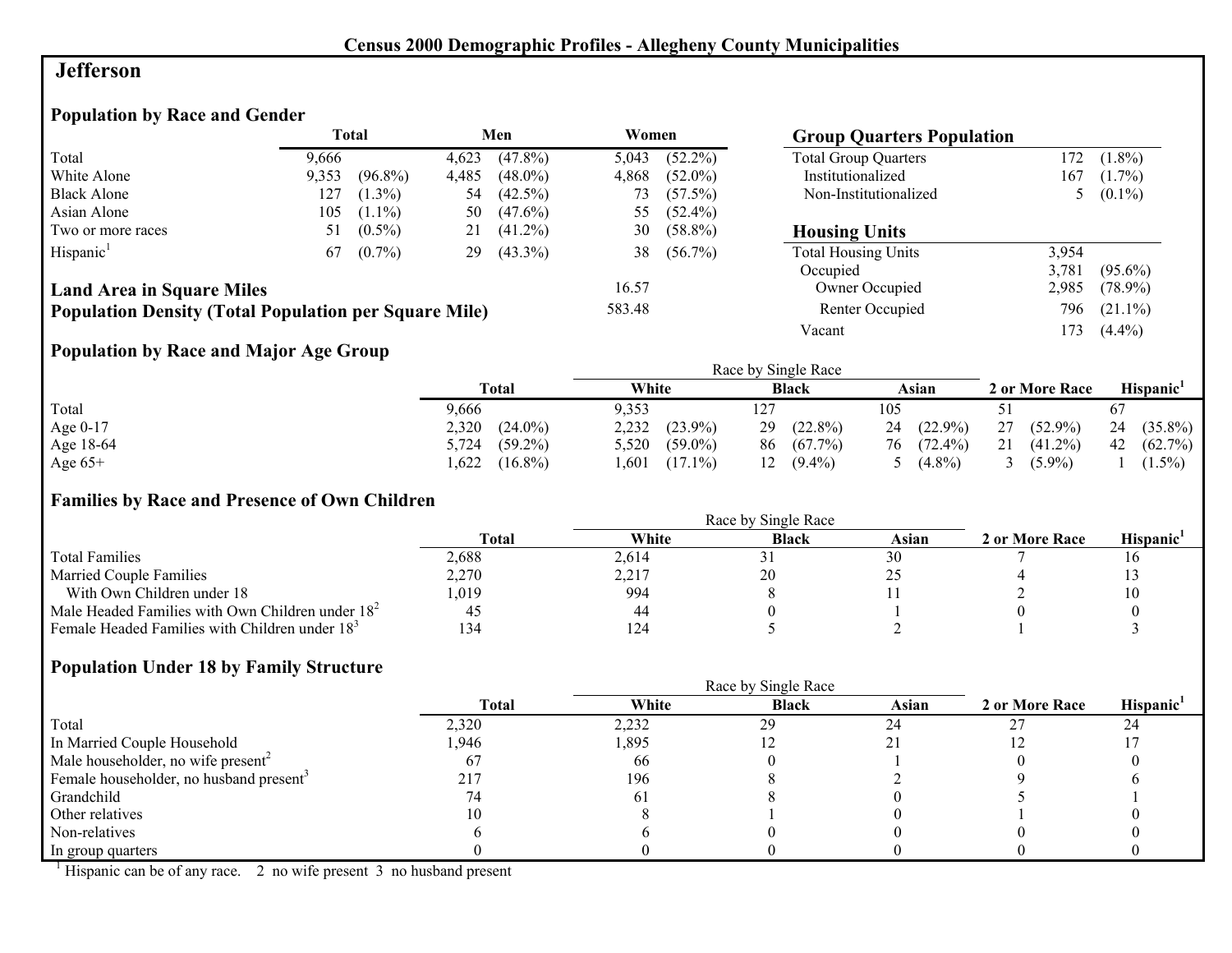# **Kennedy**

# **Population by Race and Gender**

|                                                              |       | <b>Total</b> |       | Men        | Women   |            | <b>Group Quarters Population</b> |       |            |
|--------------------------------------------------------------|-------|--------------|-------|------------|---------|------------|----------------------------------|-------|------------|
| Total                                                        | 7.504 |              | 3,584 | $(47.8\%)$ | 3,920   | $(52.2\%)$ | <b>Total Group Quarters</b>      | 249   | $(3.3\%)$  |
| White Alone                                                  | 7,402 | $(98.6\%)$   | 3,527 | $(47.6\%)$ | 3,875   | $(52.4\%)$ | Institutionalized                | 233   | $(3.1\%)$  |
| <b>Black Alone</b>                                           | 38    | $(0.5\%)$    | 21    | $(55.3\%)$ |         | $(44.7\%)$ | Non-Institutionalized            | 16    | $(0.2\%)$  |
| Asian Alone                                                  | 36    | $(0.5\%)$    | 17    | $(47.2\%)$ | 19      | $(52.8\%)$ |                                  |       |            |
| Two or more races                                            | 22    | $(0.3\%)$    | 15    | $(68.2\%)$ |         | $(31.8\%)$ | <b>Housing Units</b>             |       |            |
| Hispanic <sup>1</sup>                                        | 22    | $(0.3\%)$    | 12    | $(54.5\%)$ | 10      | $(45.5\%)$ | <b>Total Housing Units</b>       | 2.980 |            |
|                                                              |       |              |       |            |         |            | Occupied                         | 2.917 | $(97.9\%)$ |
| <b>Land Area in Square Miles</b>                             |       |              |       |            | 5.44    |            | Owner Occupied                   | 2,645 | $(90.7\%)$ |
| <b>Population Density (Total Population per Square Mile)</b> |       |              |       |            | 1378.28 |            | Renter Occupied                  | 272   | $(9.3\%)$  |
|                                                              |       |              |       |            |         |            | Vacant                           | 63    | $(2.1\%)$  |

## **Population by Race and Major Age Group**

|           |                     |                     | Race by Single Race |                  |                  |                  |
|-----------|---------------------|---------------------|---------------------|------------------|------------------|------------------|
|           | Total               | White               | <b>Black</b>        | Asian            | 2 or More Race   | Hispanic'        |
| Total     | 7,504               | 7,402               | 38                  | 36               | --               | າາ<br>44         |
| Age 0-17  | $(20.5\%)$<br>.535  | .504<br>$(20.3\%)$  | $(28.9\%)$          | $(13.9\%)$       | $(54.5\%)$<br>12 | $(50.0\%)$<br>11 |
| Age 18-64 | 4,233<br>$(56.4\%)$ | $(56.5\%)$<br>4,181 | $(50.0\%)$<br>19    | $(72.2\%)$<br>26 | (27.3%)          | $(36.4\%)$<br>8  |
| Age $65+$ | $(23.1\%)$<br>,736  | $(23.2\%)$<br>.717  | $(21.1\%)$          | $(13.9\%)$       | $(18.2\%)$<br>4  | $(13.6\%)$       |

#### **Families by Race and Presence of Own Children**

|                                                            | <b>Total</b> | White | <b>Black</b> | Asian | 2 or More Race | <b>Hispanic</b> |
|------------------------------------------------------------|--------------|-------|--------------|-------|----------------|-----------------|
| <b>Total Families</b>                                      | 2,190        | 2,170 |              |       |                |                 |
| <b>Married Couple Families</b>                             | ,827         | ,812  |              |       |                |                 |
| With Own Children under 18                                 | 695          | 687   |              |       |                |                 |
| Male Headed Families with Own Children under $182$         | 29           | 28    |              |       |                |                 |
| Female Headed Families with Children under 18 <sup>3</sup> |              | 78    |              |       |                |                 |

## **Population Under 18 by Family Structure**

|                                                     |       |       | Race by Single Race |       |                |                       |
|-----------------------------------------------------|-------|-------|---------------------|-------|----------------|-----------------------|
|                                                     | Total | White | <b>Black</b>        | Asian | 2 or More Race | Hispanic <sup>1</sup> |
| Total                                               | 1,535 | 1,504 |                     |       |                |                       |
| In Married Couple Household                         | ,277  | 1,258 |                     |       |                |                       |
| Male householder, no wife present <sup>2</sup>      | 48    | 46    |                     |       |                |                       |
| Female householder, no husband present <sup>3</sup> | 116   | 111   |                     |       |                |                       |
| Grandchild                                          |       |       |                     |       |                |                       |
| Other relatives                                     |       |       |                     |       |                |                       |
| Non-relatives                                       |       |       |                     |       |                |                       |
| In group quarters                                   |       |       |                     |       |                |                       |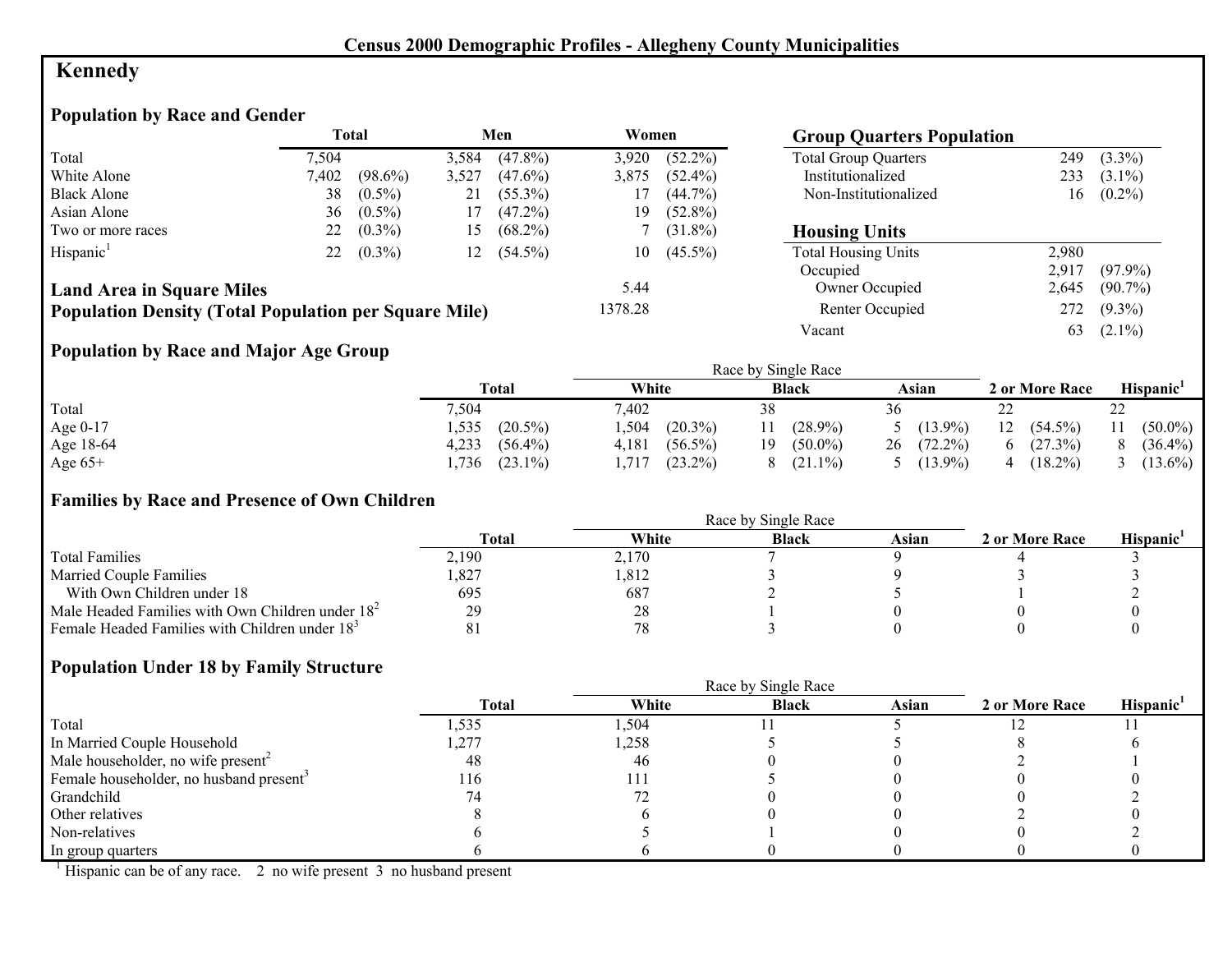# **Kilbuck**

## **Population by Race and Gender**

|                                                              | <b>Total</b> |            |                | Men        | Women  |             | <b>Group Quarters Population</b> |     |            |
|--------------------------------------------------------------|--------------|------------|----------------|------------|--------|-------------|----------------------------------|-----|------------|
| Total                                                        | 723          |            | 370            | $(51.2\%)$ | 353    | $(48.8\%)$  | <b>Total Group Quarters</b>      | 0   | $(0.0\%)$  |
| White Alone                                                  | 715          | $(98.9\%)$ | 367            | $(51.3\%)$ | 348    | $(48.7\%)$  | Institutionalized                |     | $(0.0\%)$  |
| <b>Black Alone</b>                                           |              | $(0.6\%)$  |                | $(50.0\%)$ |        | $(50.0\%)$  | Non-Institutionalized            |     | $(0.0\%)$  |
| Asian Alone                                                  |              | $(0.1\%)$  | $\theta$       | $(0.0\%)$  |        | $(100.0\%)$ |                                  |     |            |
| Two or more races                                            |              | $(0.4\%)$  |                | $(33.3\%)$ |        | $(66.7\%)$  | <b>Housing Units</b>             |     |            |
| Hispanic <sup>1</sup>                                        |              | $(0.1\%)$  | $\overline{0}$ | $(0.0\%)$  |        | $(100.0\%)$ | <b>Total Housing Units</b>       | 318 |            |
|                                                              |              |            |                |            |        |             | Occupied                         | 310 | $(97.5\%)$ |
| <b>Land Area in Square Miles</b>                             |              |            |                |            | 2.54   |             | Owner Occupied                   | 288 | $(92.9\%)$ |
| <b>Population Density (Total Population per Square Mile)</b> |              |            |                |            | 284.17 |             | Renter Occupied                  | 22  | $(7.1\%)$  |
|                                                              |              |            |                |            |        |             | Vacant                           | 8   | $(2.5\%)$  |

## **Population by Race and Major Age Group**

|            | $\bullet$ |                   |                   |                |                       |                       |                       |
|------------|-----------|-------------------|-------------------|----------------|-----------------------|-----------------------|-----------------------|
|            |           | <b>Total</b>      | White             | <b>Black</b>   | Asian                 | 2 or More Race        | Hispanic <sup>1</sup> |
| Total      |           | 723               | 715               |                |                       |                       |                       |
| Age $0-17$ |           | $(20.2\%)$<br>146 | 144<br>$(20.1\%)$ | $(0.0\%)$<br>0 | $(0.0\%)$             | $(66.7\%)$            | $(0.0\%)$             |
| Age 18-64  |           | 429<br>$(59.3\%)$ | 428<br>$(59.9\%)$ | $(0.0\%)$<br>0 | $(100.0\%$            | $(0.0\%)$<br>$\theta$ | $(100.0\%$            |
| Age $65+$  |           | $(20.5\%)$<br>148 | $(20.0\%)$<br>143 | $(100.0\%$     | $(0.0\%)$<br>$\Omega$ | $(33.3\%)$            | $(0.0\%)$<br>0        |

## **Families by Race and Presence of Own Children**

|                                                            | Race by Single Race |       |              |       |                |                 |  |
|------------------------------------------------------------|---------------------|-------|--------------|-------|----------------|-----------------|--|
|                                                            | Total               | White | <b>Black</b> | Asian | 2 or More Race | <b>Hispanic</b> |  |
| <b>Total Families</b>                                      |                     | 214   |              |       |                |                 |  |
| <b>Married Couple Families</b>                             | 196                 | 194   |              |       |                |                 |  |
| With Own Children under 18                                 |                     |       |              |       |                |                 |  |
| Male Headed Families with Own Children under $182$         |                     |       |              |       |                |                 |  |
| Female Headed Families with Children under 18 <sup>3</sup> |                     |       |              |       |                |                 |  |

#### **Population Under 18 by Family Structure**

|                                                     |              |       | Race by Single Race |       |                |                       |
|-----------------------------------------------------|--------------|-------|---------------------|-------|----------------|-----------------------|
|                                                     | <b>Total</b> | White | <b>Black</b>        | Asian | 2 or More Race | Hispanic <sup>1</sup> |
| Total                                               | 146          | 144   |                     |       |                |                       |
| In Married Couple Household                         | 125          | 125   |                     |       |                |                       |
| Male householder, no wife present <sup>2</sup>      |              |       |                     |       |                |                       |
| Female householder, no husband present <sup>3</sup> |              |       |                     |       |                |                       |
| Grandchild                                          |              |       |                     |       |                |                       |
| Other relatives                                     |              |       |                     |       |                |                       |
| Non-relatives                                       |              |       |                     |       |                |                       |
| In group quarters                                   |              |       |                     |       |                |                       |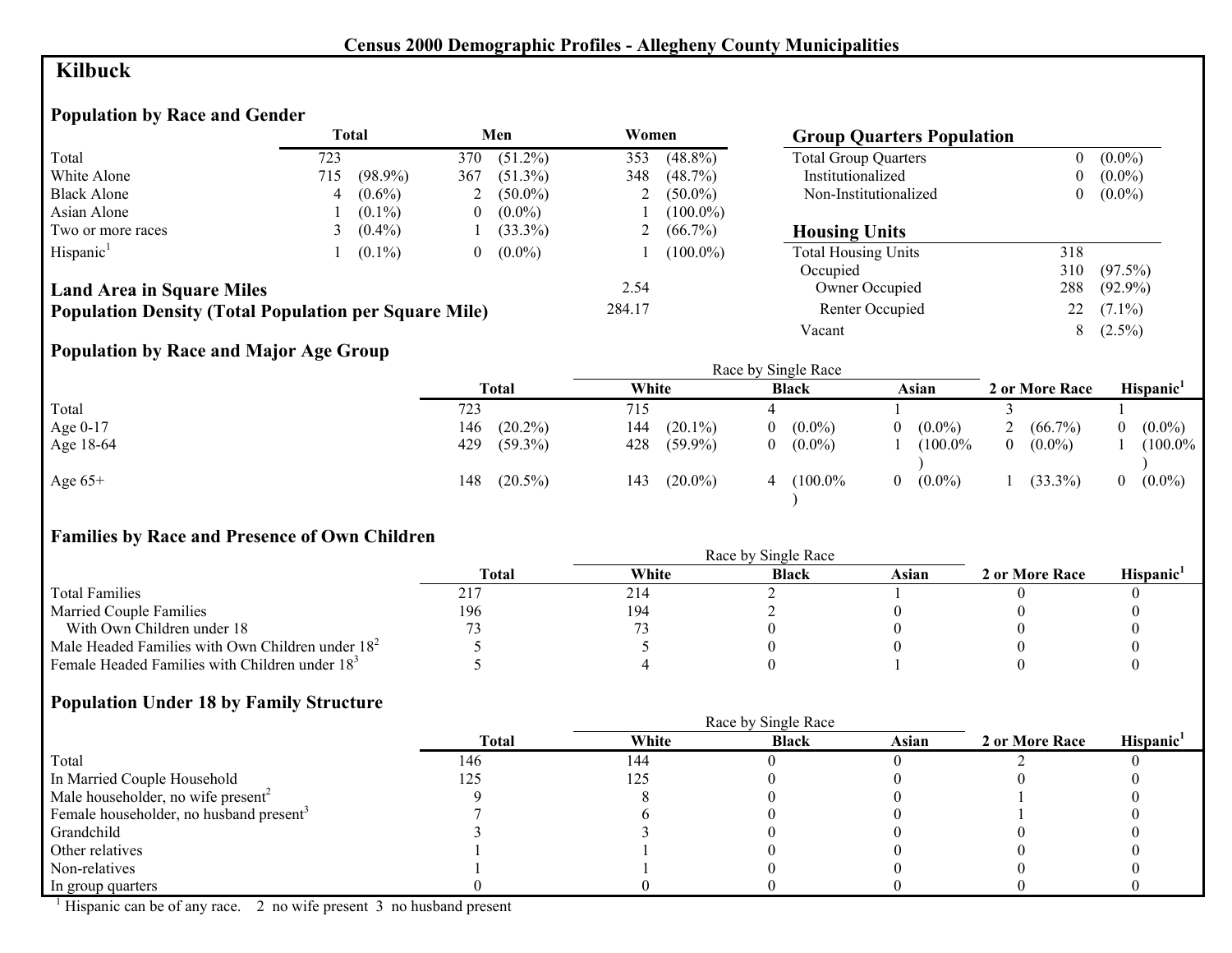#### **Leet**

# **Population by Race and Gender**

|                                                              |             | <b>Total</b> |             | Men        | Women  |            | <b>Group Quarters Population</b> |     |            |
|--------------------------------------------------------------|-------------|--------------|-------------|------------|--------|------------|----------------------------------|-----|------------|
| Total                                                        | .568        |              | 752         | $(48.0\%)$ | 816    | $(52.0\%)$ | <b>Total Group Quarters</b>      | 30  | $(1.9\%)$  |
| White Alone                                                  | ,487        | $(94.8\%)$   | 713         | $(47.9\%)$ | 774    | $(52.1\%)$ | Institutionalized                | 28  | $(1.8\%)$  |
| <b>Black Alone</b>                                           | 42          | $(2.7\%)$    | 19          | $(45.2\%)$ | 23     | $(54.8\%)$ | Non-Institutionalized            |     | $(0.1\%)$  |
| Asian Alone                                                  | 15.         | $(1.0\%)$    | $\mathbf b$ | $(40.0\%)$ | 9      | $(60.0\%)$ |                                  |     |            |
| Two or more races                                            | 19.         | $(1.2\%)$    | 11          | $(57.9\%)$ | 8      | $(42.1\%)$ | <b>Housing Units</b>             |     |            |
| Hispanic <sup>1</sup>                                        | $2^{\circ}$ | $(0.8\%)$    | 4           | $(33.3\%)$ | 8      | $(66.7\%)$ | <b>Total Housing Units</b>       | 599 |            |
|                                                              |             |              |             |            |        |            | Occupied                         | 569 | $(95.0\%)$ |
| <b>Land Area in Square Miles</b>                             |             |              |             |            | 1.59   |            | Owner Occupied                   | 495 | $(87.0\%)$ |
| <b>Population Density (Total Population per Square Mile)</b> |             |              |             |            | 983.93 |            | Renter Occupied                  | 74  | $(13.0\%)$ |
|                                                              |             |              |             |            |        |            | Vacant                           | 30  | $(5.0\%)$  |

## **Population by Race and Major Age Group**

|           |                   |                   | Race by Single Race          |                 |                  |            |
|-----------|-------------------|-------------------|------------------------------|-----------------|------------------|------------|
|           | Total             | White             | <b>Black</b>                 | Asian           | 2 or More Race   | Hispanic'  |
| Total     | .568              | ,487              | 42                           |                 |                  |            |
| Age 0-17  | 388<br>(24.7%)    | 359<br>$(24.1\%)$ | $(33.3\%)$<br>$\overline{4}$ | $(26.7\%)$<br>4 | $(47.4\%)$       | $(50.0\%)$ |
| Age 18-64 | $(60.4\%)$<br>947 | 901<br>$(60.6\%)$ | 22 $(52.4\%)$                | $(73.3\%)$      | 10<br>$(52.6\%)$ | $(50.0\%)$ |
| Age $65+$ | 233<br>$(14.9\%)$ | $(15.3\%)$<br>227 | $(14.3\%)$                   | $(0.0\%)$<br>0  | $(0.0\%)$        | $(0.0\%)$  |

#### **Families by Race and Presence of Own Children**

|                                                            | Race by Single Race |       |              |       |                |                 |  |  |
|------------------------------------------------------------|---------------------|-------|--------------|-------|----------------|-----------------|--|--|
|                                                            | <b>Total</b>        | White | <b>Black</b> | Asian | 2 or More Race | <b>Hispanic</b> |  |  |
| <b>Total Families</b>                                      | 453                 | 434   |              |       |                |                 |  |  |
| <b>Married Couple Families</b>                             | 385                 | 369   |              |       |                |                 |  |  |
| With Own Children under 18                                 |                     | 163   |              |       |                |                 |  |  |
| Male Headed Families with Own Children under $182$         |                     |       |              |       |                |                 |  |  |
| Female Headed Families with Children under 18 <sup>3</sup> | ر ت                 | ں کے  |              |       |                |                 |  |  |

#### **Population Under 18 by Family Structure**

|                                                     |              | Race by Single Race |              |       |                |                       |  |  |  |
|-----------------------------------------------------|--------------|---------------------|--------------|-------|----------------|-----------------------|--|--|--|
|                                                     | <b>Total</b> | White               | <b>Black</b> | Asian | 2 or More Race | Hispanic <sup>1</sup> |  |  |  |
| Total                                               | 388          | 359                 |              |       |                |                       |  |  |  |
| In Married Couple Household                         | 312          | 292                 |              |       |                |                       |  |  |  |
| Male householder, no wife present <sup>2</sup>      |              |                     |              |       |                |                       |  |  |  |
| Female householder, no husband present <sup>3</sup> |              |                     |              |       |                |                       |  |  |  |
| Grandchild                                          |              |                     |              |       |                |                       |  |  |  |
| Other relatives                                     |              |                     |              |       |                |                       |  |  |  |
| Non-relatives                                       |              |                     |              |       |                |                       |  |  |  |
| In group quarters                                   |              |                     |              |       |                |                       |  |  |  |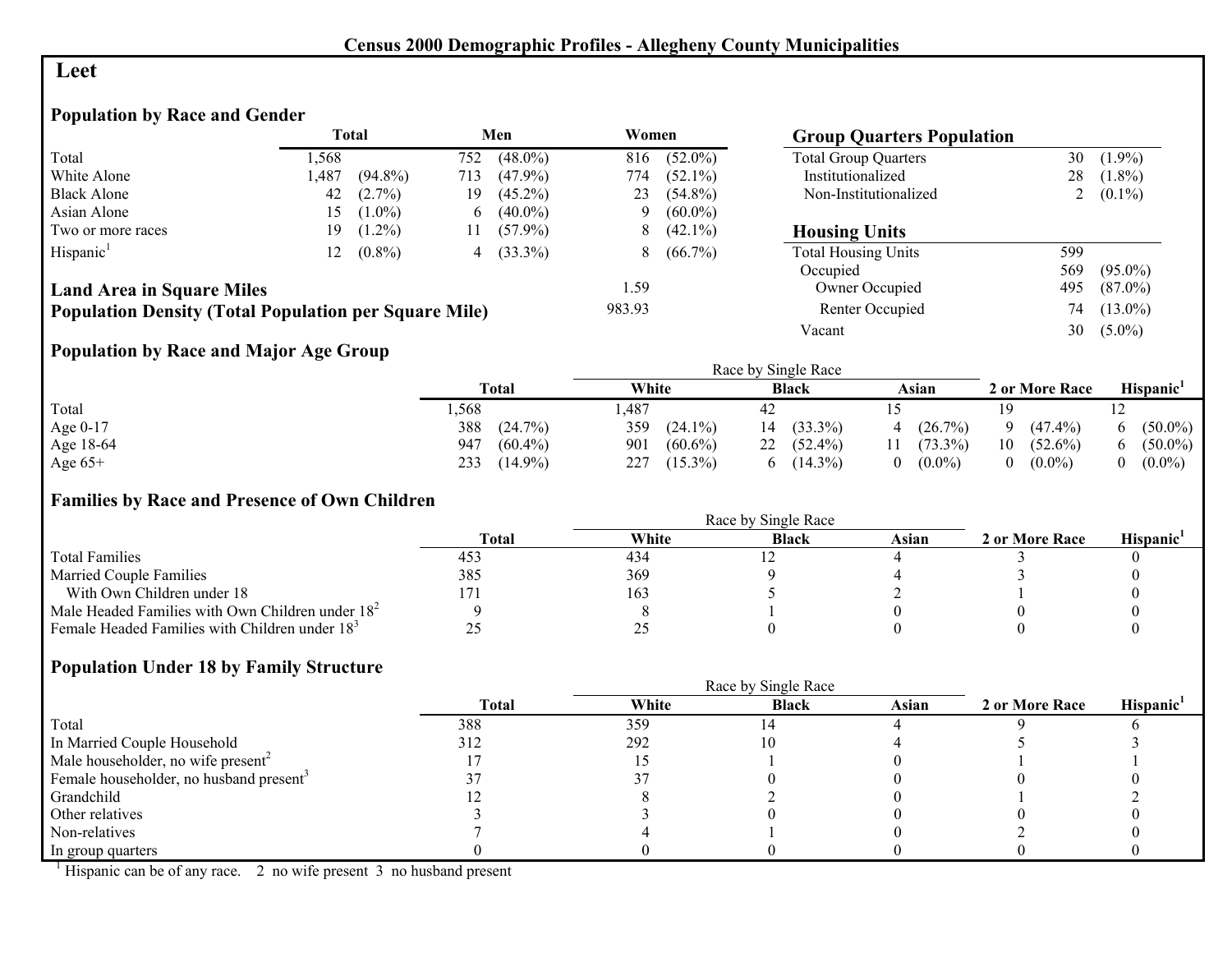## **Leetsdale**

# **Population by Race and Gender**

|                                                              |          | <b>Total</b> |          | Men        | Women   |            | <b>Group Quarters Population</b> |     |            |
|--------------------------------------------------------------|----------|--------------|----------|------------|---------|------------|----------------------------------|-----|------------|
| Total                                                        | .232     |              | 549      | $(44.6\%)$ | 683     | $(55.4\%)$ | <b>Total Group Quarters</b>      |     | $(0.0\%)$  |
| White Alone                                                  | ,099     | $(89.2\%)$   | 493      | $(44.9\%)$ | 606     | $(55.1\%)$ | Institutionalized                | 0   | $(0.0\%)$  |
| <b>Black Alone</b>                                           | 90       | $(7.3\%)$    | 37       | $(41.1\%)$ | 53      | $(58.9\%)$ | Non-Institutionalized            | 0   | $(0.0\%)$  |
| Asian Alone                                                  | $\theta$ | $(0.0\%)$    | $\theta$ |            |         |            |                                  |     |            |
| Two or more races                                            | 35       | $(2.8\%)$    | 16       | $(45.7\%)$ | 19      | $(54.3\%)$ | <b>Housing Units</b>             |     |            |
| Hispanic <sup>1</sup>                                        | 20       | $(1.6\%)$    | 8        | $(40.0\%)$ | 12      | $(60.0\%)$ | <b>Total Housing Units</b>       | 653 |            |
|                                                              |          |              |          |            |         |            | Occupied                         | 576 | $(88.2\%)$ |
| <b>Land Area in Square Miles</b>                             |          |              |          |            | 0.99    |            | Owner Occupied                   | 358 | $(62.2\%)$ |
| <b>Population Density (Total Population per Square Mile)</b> |          |              |          |            | 1246.03 |            | Renter Occupied                  | 218 | $(37.8\%)$ |
|                                                              |          |              |          |            |         |            | Vacant                           |     | $(11.8\%)$ |

# **Population by Race and Major Age Group**

|           |                   |                   | Race by Single Race |       |                  |                  |
|-----------|-------------------|-------------------|---------------------|-------|------------------|------------------|
|           | <b>Total</b>      | White             | <b>Black</b>        | Asian | 2 or More Race   | Hispanic'        |
| Total     | ,232              | ,099              | 90                  |       | ں ر              | 20               |
| Age 0-17  | 263<br>$(21.3\%)$ | 209<br>$(19.0\%)$ | $(27.8\%)$<br>25    |       | 24<br>$(68.6\%)$ | $(45.0\%)$       |
| Age 18-64 | 688<br>$(55.8\%)$ | $(56.8\%)$<br>624 | $(60.0\%)$<br>54    |       | $(20.0\%)$       | $(50.0\%)$<br>10 |
| Age $65+$ | $(22.8\%)$<br>281 | $(24.2\%)$<br>266 | $(12.2\%)$          |       | $(11.4\%)$       | $(5.0\%)$        |

## **Families by Race and Presence of Own Children**

|                                                            | Race by Single Race |          |              |       |                |                       |  |  |  |
|------------------------------------------------------------|---------------------|----------|--------------|-------|----------------|-----------------------|--|--|--|
|                                                            | Total               | White    | <b>Black</b> | Asian | 2 or More Race | Hispanic <sup>'</sup> |  |  |  |
| <b>Total Families</b>                                      | 341                 | 308      | 28           |       |                |                       |  |  |  |
| <b>Married Couple Families</b>                             | 240                 | 233      |              |       |                |                       |  |  |  |
| With Own Children under 18                                 | ٥۷                  |          |              |       |                |                       |  |  |  |
| Male Headed Families with Own Children under $182$         | 10                  |          |              |       |                |                       |  |  |  |
| Female Headed Families with Children under 18 <sup>3</sup> | 44                  | <u>.</u> |              |       |                |                       |  |  |  |

#### **Population Under 18 by Family Structure**

|                                                     |       |       | Race by Single Race |       |                |                       |
|-----------------------------------------------------|-------|-------|---------------------|-------|----------------|-----------------------|
|                                                     | Total | White | <b>Black</b>        | Asian | 2 or More Race | Hispanic <sup>1</sup> |
| Total                                               | 263   | 209   | ን ና                 |       |                |                       |
| In Married Couple Household                         | 151   | 140   |                     |       |                |                       |
| Male householder, no wife present <sup>2</sup>      |       |       |                     |       |                |                       |
| Female householder, no husband present <sup>3</sup> |       | -42   |                     |       |                |                       |
| Grandchild                                          |       |       |                     |       |                |                       |
| Other relatives                                     |       |       |                     |       |                |                       |
| Non-relatives                                       |       |       |                     |       |                |                       |
| In group quarters                                   |       |       |                     |       |                |                       |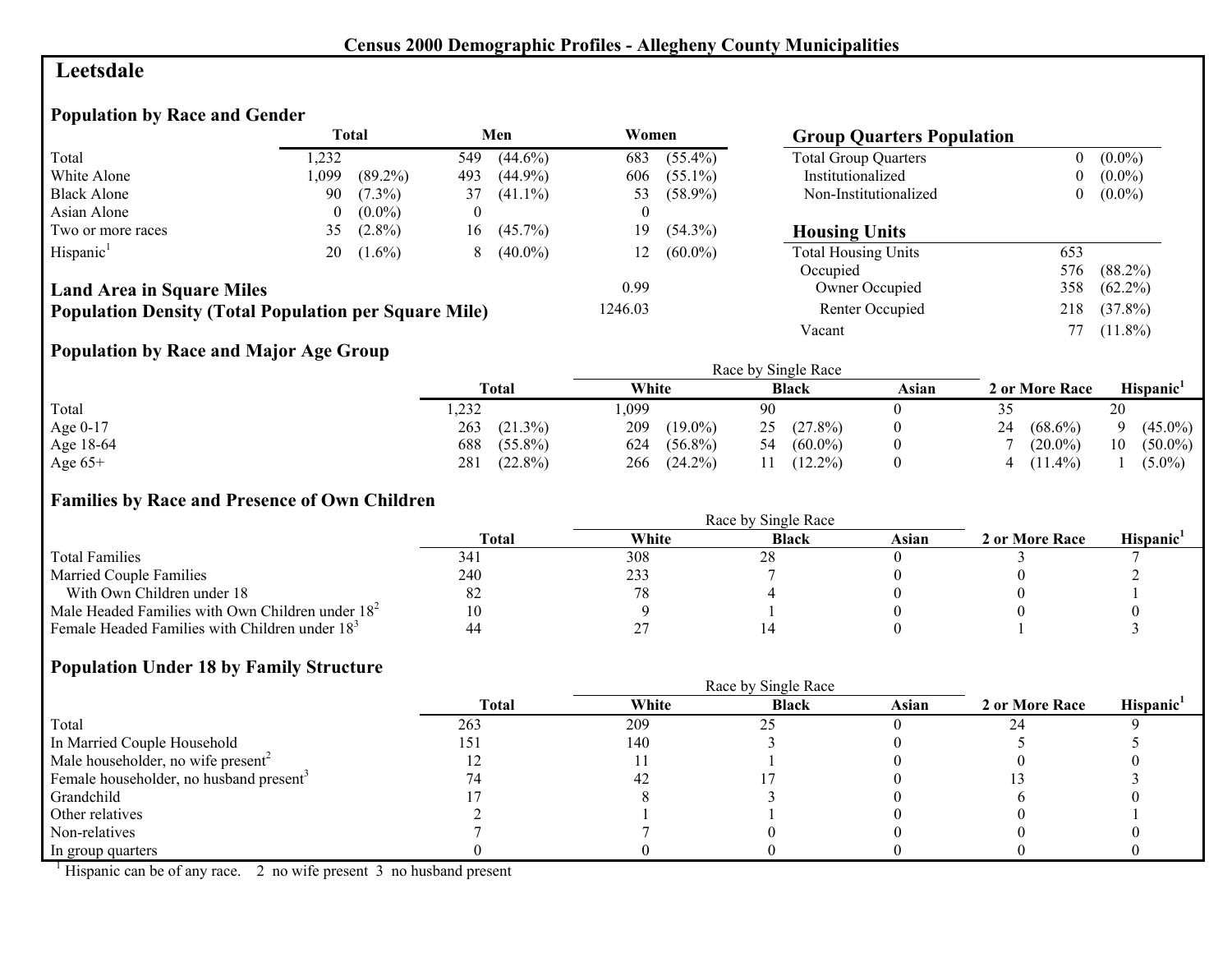# **Liberty**

# **Population by Race and Gender**

|                                                              |       | Total      |      | Men        | Women   |              | <b>Group Quarters Population</b> |       |            |
|--------------------------------------------------------------|-------|------------|------|------------|---------|--------------|----------------------------------|-------|------------|
| Total                                                        | 2.670 |            | .255 | $(47.0\%)$ | 1.415   | $(53.0\%)$   | <b>Total Group Quarters</b>      | 28    | $(1.0\%)$  |
| White Alone                                                  | 2.616 | $(98.0\%)$ | .230 | $(47.0\%)$ | .386    | $(53.0\%)$   | Institutionalized                | 16    | $(0.6\%)$  |
| <b>Black Alone</b>                                           | 39    | $(1.5\%)$  | 19   | (48.7%)    | 20      | $(51.3\%)$   | Non-Institutionalized            | 12    | $(0.4\%)$  |
| Asian Alone                                                  |       | $(0.1\%)$  |      | $(33.3\%)$ |         | 2 $(66.7\%)$ |                                  |       |            |
| Two or more races                                            | 8.    | $(0.3\%)$  | 4    |            |         |              | <b>Housing Units</b>             |       |            |
| Hispanic <sup>1</sup>                                        | 10    | $(0.4\%)$  |      | $(70.0\%)$ |         | 3 $(30.0\%)$ | <b>Total Housing Units</b>       | 1,162 |            |
|                                                              |       |            |      |            |         |              | Occupied                         | .125  | $(96.8\%)$ |
| <b>Land Area in Square Miles</b>                             |       |            |      |            | 1.44    |              | Owner Occupied                   | 965   | $(85.8\%)$ |
| <b>Population Density (Total Population per Square Mile)</b> |       |            |      |            | 1856.71 |              | Renter Occupied                  | 160   | $(14.2\%)$ |
|                                                              |       |            |      |            |         |              | Vacant                           |       | $(3.2\%)$  |

## **Population by Race and Major Age Group**

|            |       |            |       |            |    | Race by Single Race |          |            |                |                       |
|------------|-------|------------|-------|------------|----|---------------------|----------|------------|----------------|-----------------------|
|            |       | Total      | White |            |    | <b>Black</b>        |          | Asian      | 2 or More Race | Hispanic <sup>1</sup> |
| Total      | 2,670 |            | 2,616 |            | 39 |                     |          |            |                |                       |
| Age $0-17$ | 538   | $(20.1\%)$ | 532   | $(20.3\%)$ |    | $(10.3\%)$          | 0        | $(0.0\%)$  |                | $(60.0\%)$            |
| Age 18-64  | .566  | $(58.7\%)$ | .529  | $(58.4\%)$ | 25 | $(64.1\%)$          |          | $(100.0\%$ |                | $(40.0\%)$            |
| Age $65+$  | 566   | $(21.2\%)$ | 555   | $(21.2\%)$ | 10 | $(25.6\%)$          | $\Omega$ | $(0.0\%)$  |                | $(0.0\%)$             |

## **Families by Race and Presence of Own Children**

|                                                            | <b>Total</b> | White | <b>Black</b> | Asian | 2 or More Race | Hispanic' |
|------------------------------------------------------------|--------------|-------|--------------|-------|----------------|-----------|
| <b>Total Families</b>                                      | 768          | 754   |              |       |                |           |
| <b>Married Couple Families</b>                             | 599          | 589   |              |       |                |           |
| With Own Children under 18                                 | 231          | 228   |              |       |                |           |
| Male Headed Families with Own Children under $182$         |              |       |              |       |                |           |
| Female Headed Families with Children under 18 <sup>3</sup> | 60           | 59    |              |       |                |           |

#### **Population Under 18 by Family Structure**

|                                                     |              |       | Race by Single Race |       |                |                       |
|-----------------------------------------------------|--------------|-------|---------------------|-------|----------------|-----------------------|
|                                                     | <b>Total</b> | White | <b>Black</b>        | Asian | 2 or More Race | Hispanic <sup>1</sup> |
| Total                                               | 538          | 532   |                     |       |                |                       |
| In Married Couple Household                         | 387          | 383   |                     |       |                |                       |
| Male householder, no wife present <sup>2</sup>      |              |       |                     |       |                |                       |
| Female householder, no husband present <sup>3</sup> | 99           | 99    |                     |       |                |                       |
| Grandchild                                          |              | 24    |                     |       |                |                       |
| Other relatives                                     |              |       |                     |       |                |                       |
| Non-relatives                                       |              |       |                     |       |                |                       |
| In group quarters                                   |              |       |                     |       |                |                       |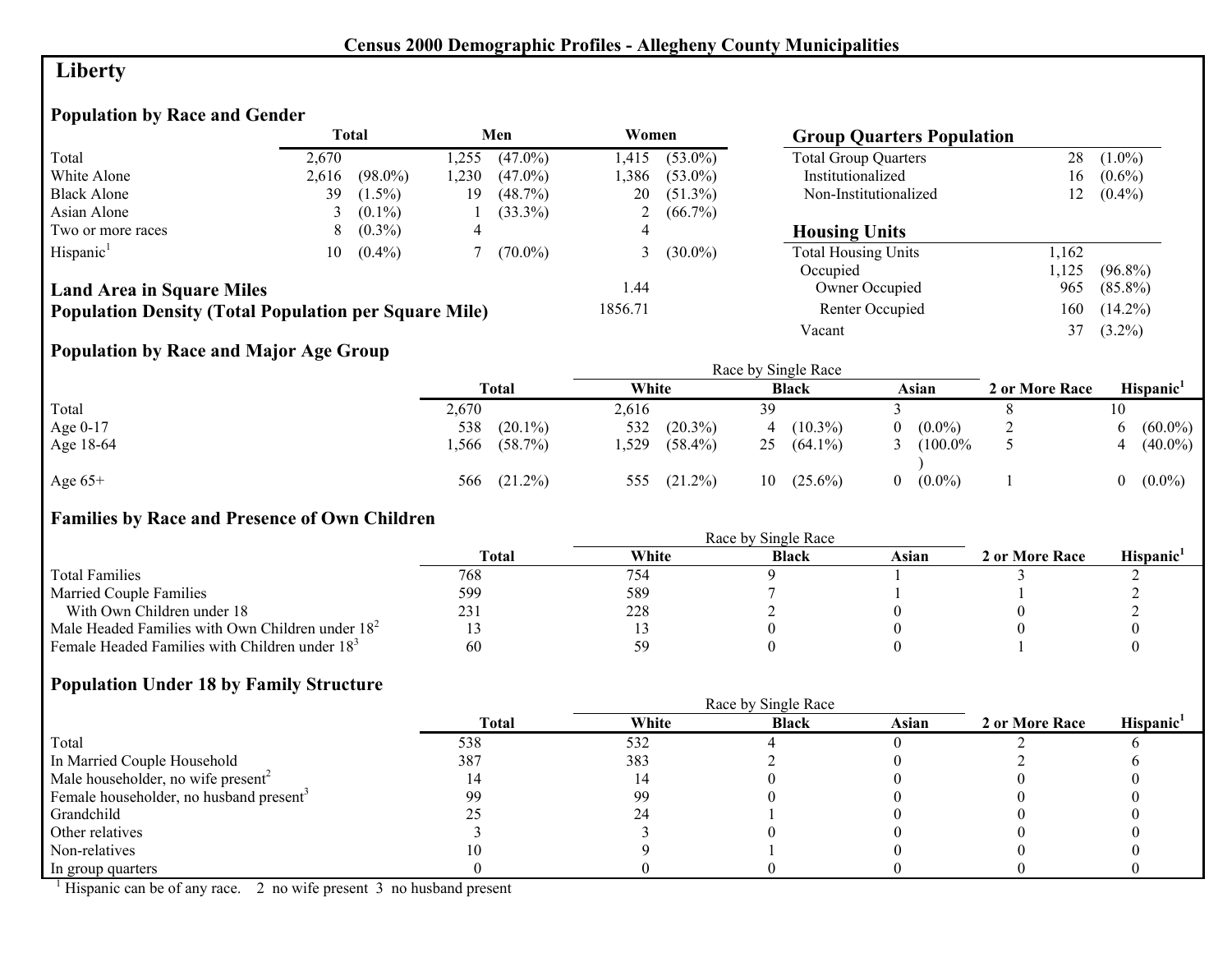## **Lincoln**

# **Population by Race and Gender**

|                                                              |       | <b>Total</b> |     | Men        | Women  |              | <b>Group Quarters Population</b> |          |            |
|--------------------------------------------------------------|-------|--------------|-----|------------|--------|--------------|----------------------------------|----------|------------|
| Total                                                        | 1.218 |              | 584 | $(47.9\%)$ | 634    | $(52.1\%)$   | <b>Total Group Quarters</b>      | 0        | $(0.0\%)$  |
| White Alone                                                  | 1,203 | $(98.8\%)$   | 575 | $(47.8\%)$ | 628    | $(52.2\%)$   | Institutionalized                | $\bf{0}$ | $(0.0\%)$  |
| <b>Black Alone</b>                                           | 8     | $(0.7\%)$    |     | $(62.5\%)$ |        | (37.5%)      | Non-Institutionalized            | $\theta$ | $(0.0\%)$  |
| Asian Alone                                                  |       | $(0.3\%)$    |     | $(25.0\%)$ |        | $(75.0\%)$   |                                  |          |            |
| Two or more races                                            |       | $(0.2\%)$    |     |            |        |              | <b>Housing Units</b>             |          |            |
| Hispanic <sup>1</sup>                                        |       | $(0.7\%)$    | 4   | $(44.4\%)$ |        | 5 $(55.6\%)$ | <b>Total Housing Units</b>       | 506      |            |
|                                                              |       |              |     |            |        |              | Occupied                         | 484      | $(95.7\%)$ |
| <b>Land Area in Square Miles</b>                             |       |              |     |            | 4.80   |              | Owner Occupied                   | 437      | $(90.3\%)$ |
| <b>Population Density (Total Population per Square Mile)</b> |       |              |     |            | 253.85 |              | Renter Occupied                  | 47       | $(9.7\%)$  |
|                                                              |       |              |     |            |        |              | Vacant                           | 22       | $(4.3\%)$  |

## **Population by Race and Major Age Group**

|           |                   | Race by Single Race |              |            |                |                       |  |  |  |
|-----------|-------------------|---------------------|--------------|------------|----------------|-----------------------|--|--|--|
|           | <b>Total</b>      | White               | <b>Black</b> | Asian      | 2 or More Race | Hispanic <sup>1</sup> |  |  |  |
| Total     | ,218              | ,203                |              |            |                |                       |  |  |  |
| Age 0-17  | $(19.0\%)$<br>231 | 229<br>$(19.0\%)$   | $(0.0\%)$    | $(25.0\%)$ |                | $(55.6\%)$            |  |  |  |
| Age 18-64 | $(61.2\%)$<br>745 | 737<br>$(61.3\%)$   | (37.5%)      | $(75.0\%)$ |                | $(44.4\%)$            |  |  |  |
| Age $65+$ | 242<br>$(19.9\%)$ | 237<br>$(19.7\%)$   | $(62.5\%)$   | $(0.0\%)$  |                | $(0.0\%)$             |  |  |  |

## **Families by Race and Presence of Own Children**

|                                                            | Race by Single Race |       |              |       |                |                       |  |  |
|------------------------------------------------------------|---------------------|-------|--------------|-------|----------------|-----------------------|--|--|
|                                                            | Total               | White | <b>Black</b> | Asian | 2 or More Race | Hispanic <sup>'</sup> |  |  |
| <b>Total Families</b>                                      | 359                 | 355   |              |       |                |                       |  |  |
| <b>Married Couple Families</b>                             | 302                 | 299   |              |       |                |                       |  |  |
| With Own Children under 18                                 |                     | 96    |              |       |                |                       |  |  |
| Male Headed Families with Own Children under $182$         |                     |       |              |       |                |                       |  |  |
| Female Headed Families with Children under 18 <sup>3</sup> |                     |       |              |       |                |                       |  |  |

#### **Population Under 18 by Family Structure**

|                                                     |       |       | Race by Single Race |       |                |                       |
|-----------------------------------------------------|-------|-------|---------------------|-------|----------------|-----------------------|
|                                                     | Total | White | <b>Black</b>        | Asian | 2 or More Race | Hispanic <sup>1</sup> |
| Total                                               | 231   | 229   |                     |       |                |                       |
| In Married Couple Household                         |       | 169   |                     |       |                |                       |
| Male householder, no wife present <sup>2</sup>      |       |       |                     |       |                |                       |
| Female householder, no husband present <sup>3</sup> | 30    | 30    |                     |       |                |                       |
| Grandchild                                          |       |       |                     |       |                |                       |
| Other relatives                                     |       |       |                     |       |                |                       |
| Non-relatives                                       |       |       |                     |       |                |                       |
| In group quarters                                   |       |       |                     |       |                |                       |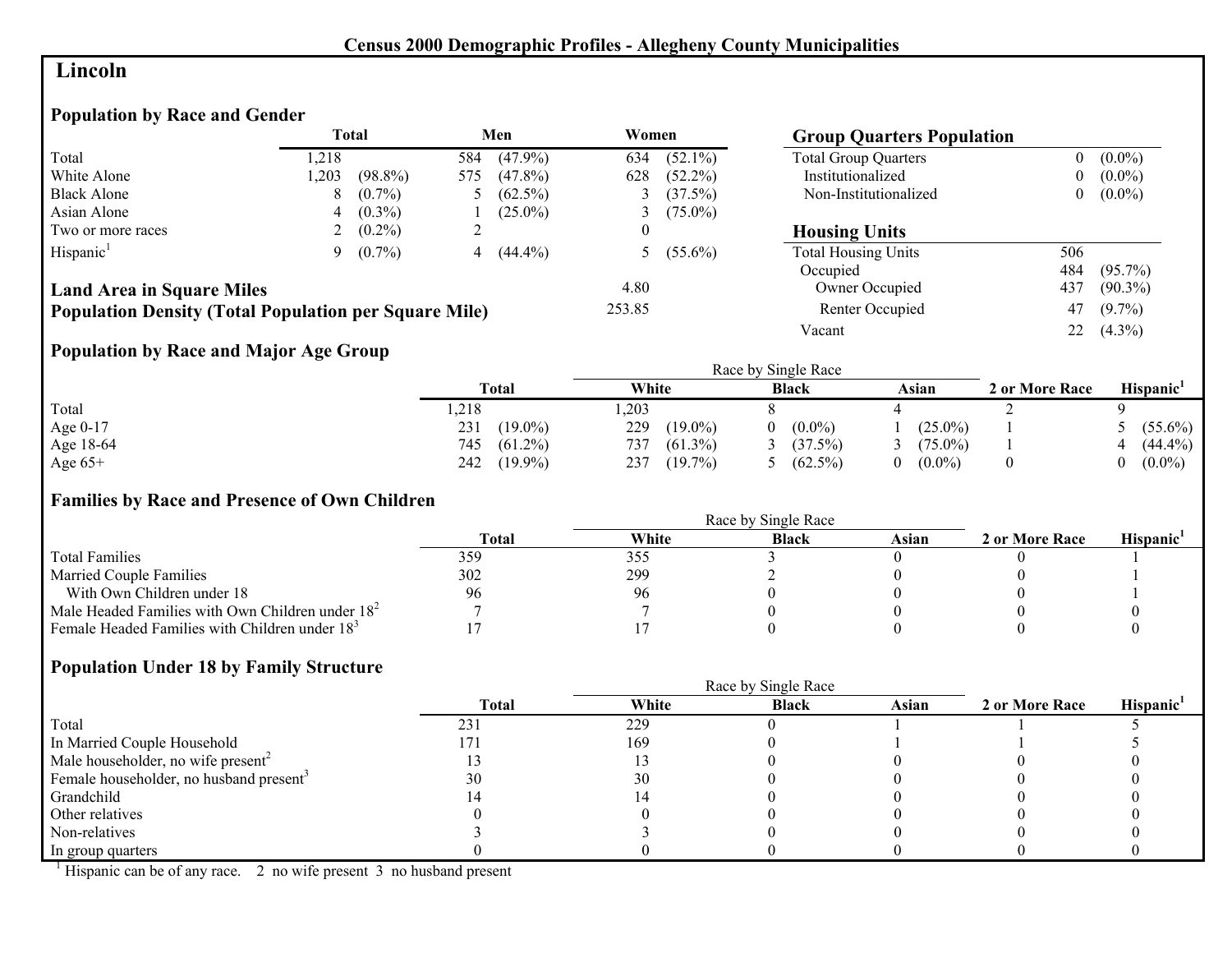## **Marshall**

# **Population by Race and Gender**

|                                                              |       | <b>Total</b> |       | Men        | Women  |            | <b>Group Quarters Population</b> |       |            |
|--------------------------------------------------------------|-------|--------------|-------|------------|--------|------------|----------------------------------|-------|------------|
| Total                                                        | 5.996 |              | 3,005 | $(50.1\%)$ | 2,991  | $(49.9\%)$ | <b>Total Group Quarters</b>      | 14    | $(0.2\%)$  |
| White Alone                                                  | 5,750 | $(95.9\%)$   | 2,890 | $(50.3\%)$ | 2,860  | $(49.7\%)$ | Institutionalized                | 14    | $(0.2\%)$  |
| <b>Black Alone</b>                                           | 65    | $(1.1\%)$    | 28    | $(43.1\%)$ | 37     | $(56.9\%)$ | Non-Institutionalized            | 0     | $(0.0\%)$  |
| Asian Alone                                                  | 133   | $(2.2\%)$    | 68    | $(51.1\%)$ | 65     | $(48.9\%)$ |                                  |       |            |
| Two or more races                                            | 44    | $(0.7\%)$    | 15    | $(34.1\%)$ | 29     | $(65.9\%)$ | <b>Housing Units</b>             |       |            |
| Hispanic <sup>1</sup>                                        | 41    | $(0.7\%)$    | 23    | $(56.1\%)$ | 18     | $(43.9\%)$ | <b>Total Housing Units</b>       | 2.018 |            |
|                                                              |       |              |       |            |        |            | Occupied                         | .944  | $(96.3\%)$ |
| <b>Land Area in Square Miles</b>                             |       |              |       |            | 15.60  |            | Owner Occupied                   | ,826  | $(93.9\%)$ |
| <b>Population Density (Total Population per Square Mile)</b> |       |              |       |            | 384.45 |            | Renter Occupied                  | 118   | $(6.1\%)$  |
|                                                              |       |              |       |            |        |            | Vacant                           | 74    | $(3.7\%)$  |

# **Population by Race and Major Age Group**

|            |                     |                     | Race by Single Race |                  |                       |                  |
|------------|---------------------|---------------------|---------------------|------------------|-----------------------|------------------|
|            | Total               | White               | <b>Black</b>        | Asian            | 2 or More Race        | <b>Hispanic</b>  |
| Total      | 5,996               | 5.750               | 65                  | 133              | 44                    |                  |
| Age $0-17$ | $(33.7\%)$<br>2,018 | $(33.3\%)$<br>1,915 | (27.7%)<br>18       | $52$ $(39.1\%)$  | 32<br>$(72.7\%)$      | $(46.3\%)$<br>19 |
| Age 18-64  | $(58.6\%)$<br>3.515 | $(58.7\%)$<br>3,378 | $(67.7\%)$<br>44    | $(58.6\%)$<br>78 | 12<br>$(27.3\%)$      | $(51.2\%)$<br>21 |
| Age $65+$  | 463<br>$(7.7\%)$    | $(7.9\%)$<br>457    | $(4.6\%)$           | $(2.3\%)$        | $(0.0\%)$<br>$\theta$ | $(2.4\%)$        |

## **Families by Race and Presence of Own Children**

|                                                            | <b>Total</b> | White | <b>Black</b> | Asian | 2 or More Race | <b>Hispanic</b> |
|------------------------------------------------------------|--------------|-------|--------------|-------|----------------|-----------------|
| <b>Total Families</b>                                      | . .676       | .614  |              |       |                |                 |
| <b>Married Couple Families</b>                             | .544         | .485  |              |       |                |                 |
| With Own Children under 18                                 | 931          | 888   |              |       |                |                 |
| Male Headed Families with Own Children under $182$         | 16           |       |              |       |                |                 |
| Female Headed Families with Children under 18 <sup>3</sup> | 49           | -49   |              |       |                |                 |

#### **Population Under 18 by Family Structure**

|                                                     | <b>Total</b> | White | <b>Black</b> | Asian | 2 or More Race | Hispanic <sup>1</sup> |
|-----------------------------------------------------|--------------|-------|--------------|-------|----------------|-----------------------|
| Total                                               | 2,018        | 1,915 | 18           |       |                |                       |
| In Married Couple Household                         | .863         | 1,761 |              |       |                |                       |
| Male householder, no wife present <sup>2</sup>      | 28           | ، ک   |              |       |                |                       |
| Female householder, no husband present <sup>3</sup> |              | 81    |              |       |                |                       |
| Grandchild                                          | 30           | 30    |              |       |                |                       |
| Other relatives                                     |              |       |              |       |                |                       |
| Non-relatives                                       |              |       |              |       |                |                       |
| In group quarters                                   |              |       |              |       |                |                       |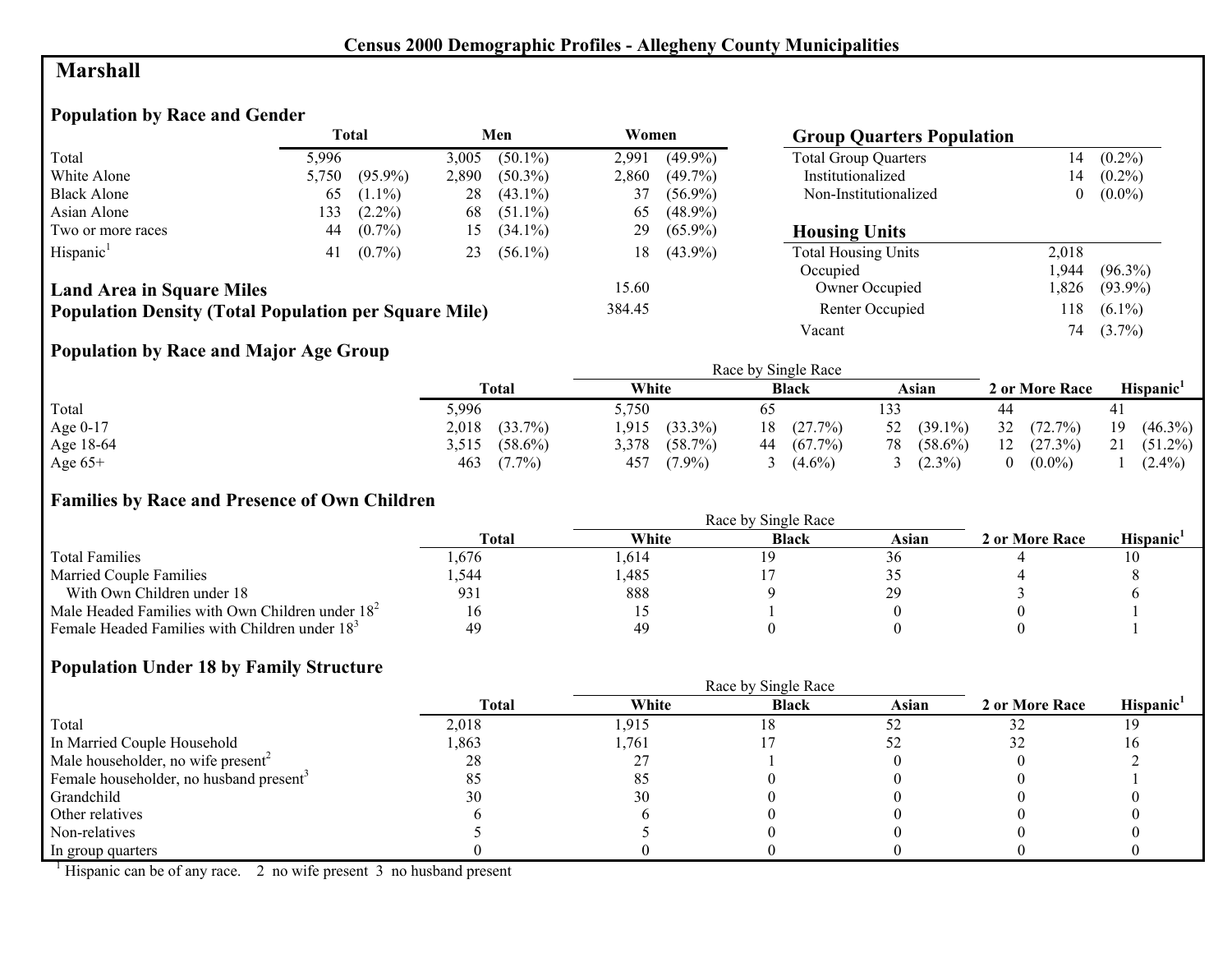## **McCandless**

# **Population by Race and Gender**

|                                                              | Total<br>Men |            |        | Women      |         |            |                             | <b>Group Quarters Population</b> |            |  |
|--------------------------------------------------------------|--------------|------------|--------|------------|---------|------------|-----------------------------|----------------------------------|------------|--|
| Total                                                        | 29,022       |            | 13.803 | $(47.6\%)$ | 15.219  | $(52.4\%)$ | <b>Total Group Quarters</b> | .246                             | $(4.3\%)$  |  |
| White Alone                                                  | 27.449       | $(94.6\%)$ | 12,972 | $(47.3\%)$ | 14,477  | $(52.7\%)$ | Institutionalized           | 586                              | $(2.0\%)$  |  |
| <b>Black Alone</b>                                           | 375          | $(1.3\%)$  | 208    | $(55.5\%)$ | 167     | $(44.5\%)$ | Non-Institutionalized       | 660                              | $(2.3\%)$  |  |
| Asian Alone                                                  | 926          | $(3.2\%)$  | 474    | $(51.2\%)$ | 452     | $(48.8\%)$ |                             |                                  |            |  |
| Two or more races                                            | 214          | $(0.7\%)$  | 118    | $(55.1\%)$ | 96      | $(44.9\%)$ | <b>Housing Units</b>        |                                  |            |  |
| Hispanic <sup>1</sup>                                        | 202          | $(0.7\%)$  | 93     | $(46.0\%)$ | 109     | $(54.0\%)$ | <b>Total Housing Units</b>  | 11,697                           |            |  |
|                                                              |              |            |        |            |         |            | Occupied                    | 11.159                           | $(95.4\%)$ |  |
| <b>Land Area in Square Miles</b>                             |              |            |        |            | 16.54   |            | Owner Occupied              | 8,722                            | $(78.2\%)$ |  |
| <b>Population Density (Total Population per Square Mile)</b> |              |            |        |            | 1754.36 |            | Renter Occupied             | 2,437                            | $(21.8\%)$ |  |
|                                                              |              |            |        |            |         |            | Vacant                      | 538                              | $(4.6\%)$  |  |

## **Population by Race and Major Age Group**

|            |            |            | Race by Single Race |            |                |                       |
|------------|------------|------------|---------------------|------------|----------------|-----------------------|
|            | Total      | White      | <b>Black</b>        | Asian      | 2 or More Race | Hispanic <sup>1</sup> |
| Total      | 29,022     | 27.449     | 375                 | 926        | 214            | 202                   |
| Age $0-17$ | $(23.6\%)$ | 6,387      | $(23.2\%)$          | $(28.0\%)$ | 96             | $(34.2\%)$            |
|            | 6.846      | $(23.3\%)$ | 87                  | 259        | $(44.9\%)$     | 69                    |
| Age 18-64  | $(60.3\%)$ | $(60.0\%)$ | 268                 | $(68.4\%)$ | 103            | 121                   |
|            | 17,514     | 16,471     | $(71.5\%)$          | 633        | $(48.1\%)$     | $(59.9\%)$            |
| Age $65+$  | 4,662      | 4,591      | 20                  | 34         | 15             | $(5.9\%)$             |
|            | $(16.1\%)$ | $(16.7\%)$ | $(5.3\%)$           | $(3.7\%)$  | $(7.0\%)$      | 12                    |

#### **Families by Race and Presence of Own Children**

|                                                            | <b>Total</b> | White | <b>Black</b> | Asian | 2 or More Race | Hispanic <sup>'</sup> |
|------------------------------------------------------------|--------------|-------|--------------|-------|----------------|-----------------------|
| <b>Total Families</b>                                      | 7,921        | 7,541 |              | 264   |                | 30                    |
| <b>Married Couple Families</b>                             | 7,007        | 6,666 | 60           | 244   |                | 33                    |
| With Own Children under 18                                 | 3,144        | 2,932 | -4.          | 152   |                |                       |
| Male Headed Families with Own Children under $182$         | 105          | 101   |              |       |                |                       |
| Female Headed Families with Children under 18 <sup>3</sup> | 339          | 324   |              |       |                |                       |

#### **Population Under 18 by Family Structure**

|                                                     |       |       | Race by Single Race |       |                |                       |
|-----------------------------------------------------|-------|-------|---------------------|-------|----------------|-----------------------|
|                                                     | Total | White | <b>Black</b>        | Asian | 2 or More Race | Hispanic <sup>1</sup> |
| Total                                               | 6,846 | 6,387 | 87                  | 259   | 96             | -69                   |
| In Married Couple Household                         | 5,909 | 5,510 | 70                  | 242   |                |                       |
| Male householder, no wife present <sup>2</sup>      | 178   | 164   |                     |       |                |                       |
| Female householder, no husband present <sup>3</sup> | 542   | 511   |                     |       | 10             |                       |
| Grandchild                                          | 147   | 135   |                     |       |                |                       |
| Other relatives                                     | l 6   |       |                     |       |                |                       |
| Non-relatives                                       |       | 40    |                     |       |                |                       |
| In group quarters                                   |       |       |                     |       |                |                       |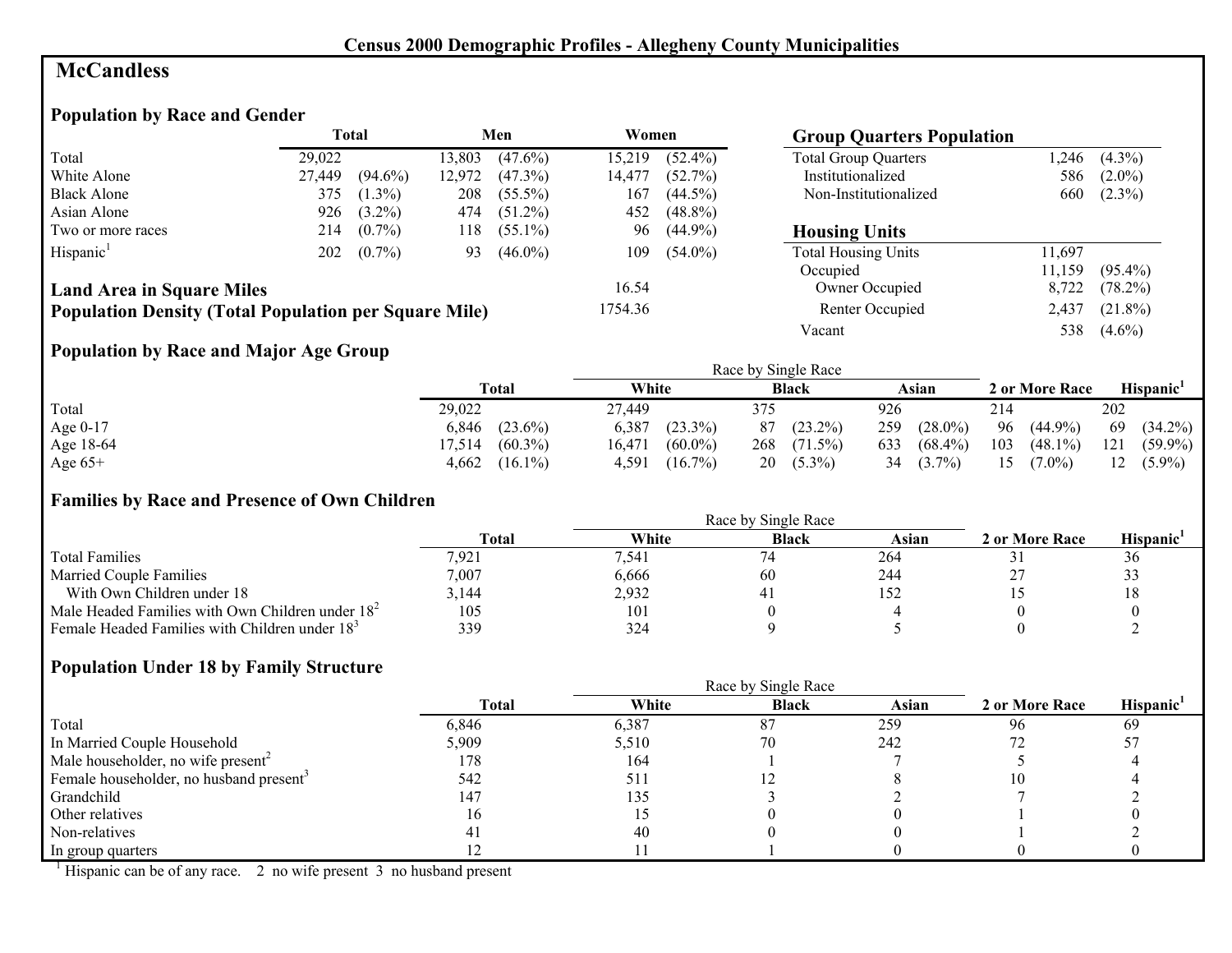# **McDonald**

# **Population by Race and Gender**

|                                                              |     | <b>Total</b> |                  | Men         | Women   |            | <b>Group Quarters Population</b> |                |            |
|--------------------------------------------------------------|-----|--------------|------------------|-------------|---------|------------|----------------------------------|----------------|------------|
| Total                                                        | 415 |              | 197              | $(47.5\%)$  | 218     | $(52.5\%)$ | <b>Total Group Quarters</b>      |                | $(1.0\%)$  |
| White Alone                                                  | 389 | $(93.7\%)$   | 182              | $(46.8\%)$  | 207     | $(53.2\%)$ | Institutionalized                | $\overline{0}$ | $(0.0\%)$  |
| <b>Black Alone</b>                                           | 22  | $(5.3\%)$    | 14               | $(63.6\%)$  | Ō       | $(36.4\%)$ | Non-Institutionalized            |                | $(1.0\%)$  |
| Asian Alone                                                  |     | $(0.2\%)$    |                  | $(100.0\%)$ | 0       | $(0.0\%)$  |                                  |                |            |
| Two or more races                                            |     | $(0.7\%)$    | $\boldsymbol{0}$ |             |         |            | <b>Housing Units</b>             |                |            |
| Hispanic <sup>1</sup>                                        |     | $(0.0\%)$    |                  |             |         |            | <b>Total Housing Units</b>       | 180            |            |
|                                                              |     |              |                  |             |         |            | Occupied                         | 171            | $(95.0\%)$ |
| <b>Land Area in Square Miles</b>                             |     |              |                  |             | 0.20    |            | Owner Occupied                   | 128            | $(74.9\%)$ |
| <b>Population Density (Total Population per Square Mile)</b> |     |              |                  |             | 2034.76 |            | Renter Occupied                  | 43             | $(25.1\%)$ |
|                                                              |     |              |                  |             |         |            | Vacant                           | 9.             | $(5.0\%)$  |

## **Population by Race and Major Age Group**

|           |                   |                   | Race by Single Race |                       |                       |          |
|-----------|-------------------|-------------------|---------------------|-----------------------|-----------------------|----------|
|           | <b>Total</b>      | White             | <b>Black</b>        | Asian                 | 2 or More Race        | Hispanic |
| Total     | 415               | 389               | $\mathcal{D}$<br>∠∠ |                       |                       |          |
| Age 0-17  | 90<br>$(21.7\%)$  | 84<br>$(21.6\%)$  | 5 $(22.7\%)$        | $(0.0\%)$<br>$\theta$ | $(33.3\%)$            | $\theta$ |
| Age 18-64 | 233<br>$(56.1\%)$ | $(55.8\%)$<br>217 | $(68.2\%)$          | $(100.0\%$            | $(0.0\%)$<br>$\theta$ | $\bf{0}$ |
| Age $65+$ | $(22.2\%)$<br>92  | 88<br>$(22.6\%)$  | $(9.1\%)$           | $(0.0\%)$<br>$\Omega$ | $(66.7\%)$<br>∸       | $\theta$ |

# **Families by Race and Presence of Own Children**

|                                                            |              | Race by Single Race |              |       |                |           |
|------------------------------------------------------------|--------------|---------------------|--------------|-------|----------------|-----------|
|                                                            | <b>Total</b> | White               | <b>Black</b> | Asian | 2 or More Race | Hispanic' |
| <b>Total Families</b>                                      |              | l I O               |              |       |                |           |
| <b>Married Couple Families</b>                             | 96           | 90                  |              |       |                |           |
| With Own Children under 18                                 |              | 32                  |              |       |                |           |
| Male Headed Families with Own Children under $182$         |              |                     |              |       |                |           |
| Female Headed Families with Children under 18 <sup>3</sup> |              |                     |              |       |                |           |

## **Population Under 18 by Family Structure**

|                                                     |              | Race by Single Race |              |       |                |                       |
|-----------------------------------------------------|--------------|---------------------|--------------|-------|----------------|-----------------------|
|                                                     | <b>Total</b> | White               | <b>Black</b> | Asian | 2 or More Race | Hispanic <sup>1</sup> |
| Total                                               | 90           | 84                  |              |       |                |                       |
| In Married Couple Household                         |              |                     |              |       |                |                       |
| Male householder, no wife present <sup>2</sup>      |              |                     |              |       |                |                       |
| Female householder, no husband present <sup>3</sup> |              |                     |              |       |                |                       |
| Grandchild                                          |              |                     |              |       |                |                       |
| Other relatives                                     |              |                     |              |       |                |                       |
| Non-relatives                                       |              |                     |              |       |                |                       |
| In group quarters                                   |              |                     |              |       |                |                       |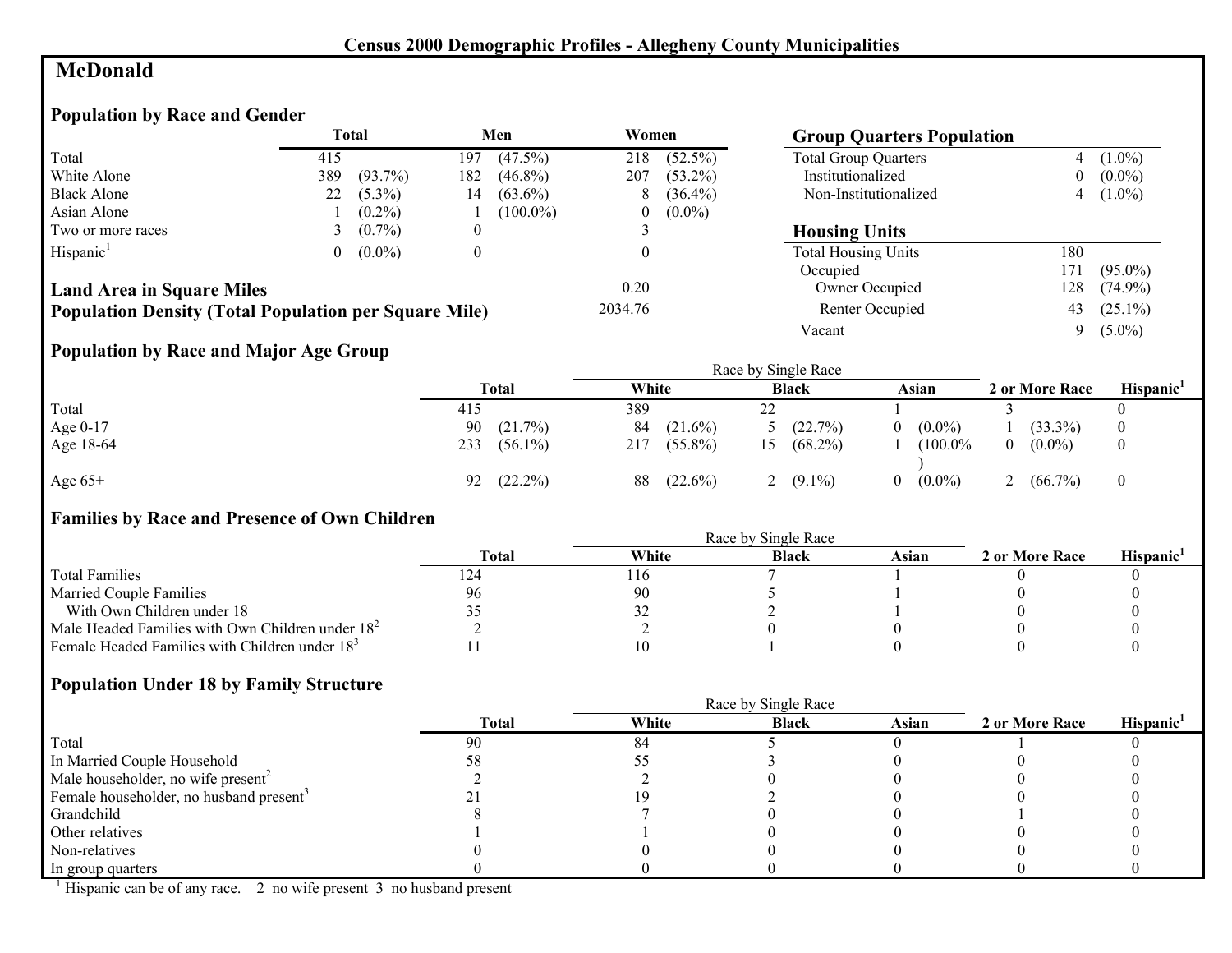## **McKees Rocks**

# **Population by Race and Gender**

|                                                              |       | Total      |       | Men        | Women   |            | <b>Group Quarters Population</b> |       |            |
|--------------------------------------------------------------|-------|------------|-------|------------|---------|------------|----------------------------------|-------|------------|
| Total                                                        | 6.622 |            | 3,120 | $(47.1\%)$ | 3,502   | $(52.9\%)$ | <b>Total Group Quarters</b>      | 102   | $(1.5\%)$  |
| White Alone                                                  | 5,477 | $(82.7\%)$ | 2,601 | $(47.5\%)$ | 2,876   | $(52.5\%)$ | Institutionalized                | 27    | $(0.4\%)$  |
| <b>Black Alone</b>                                           | 931   | $(14.1\%)$ | 412   | $(44.3\%)$ | 519     | $(55.7\%)$ | Non-Institutionalized            | 75.   | $(1.1\%)$  |
| Asian Alone                                                  | 45    | $(0.7\%)$  | 19    | $(42.2\%)$ | 26      | $(57.8\%)$ |                                  |       |            |
| Two or more races                                            | 123   | $(1.9\%)$  | 68    | $(55.3\%)$ | 55      | $(44.7\%)$ | <b>Housing Units</b>             |       |            |
| Hispanic <sup>1</sup>                                        | 72    | $(1.1\%)$  | 36    | $(50.0\%)$ | 36      | $(50.0\%)$ | <b>Total Housing Units</b>       | 3,402 |            |
|                                                              |       |            |       |            |         |            | Occupied                         | 2.905 | $(85.4\%)$ |
| <b>Land Area in Square Miles</b>                             |       |            |       |            | 1.04    |            | Owner Occupied                   | ,460  | $(50.3\%)$ |
| <b>Population Density (Total Population per Square Mile)</b> |       |            |       |            | 6377.47 |            | Renter Occupied                  | ,445  | $(49.7\%)$ |
|                                                              |       |            |       |            |         |            | Vacant                           | 497   | $(14.6\%)$ |

## **Population by Race and Major Age Group**

|           |                     |                     | Race by Single Race |                  |                  |                  |
|-----------|---------------------|---------------------|---------------------|------------------|------------------|------------------|
|           | <b>Total</b>        | White               | <b>Black</b>        | Asian            | 2 or More Race   | <b>Hispanic</b>  |
| Total     | 6,622               | 5.477               | 931                 | 45               | 123              | רד               |
| Age 0-17  | .598<br>$(24.1\%)$  | $(19.0\%)$<br>1,043 | 442<br>$(47.5\%)$   | $(26.7\%)$<br>12 | 78<br>$(63.4\%)$ | 28<br>$(38.9\%)$ |
| Age 18-64 | 3,769<br>$(56.9\%)$ | 3,220<br>$(58.8\%)$ | 456<br>$(49.0\%)$   | $(62.2\%)$<br>28 | $(34.1\%)$<br>42 | $(54.2\%)$<br>39 |
| Age $65+$ | $(19.0\%)$<br>,255  | $(22.2\%)$<br>1,214 | $(3.5\%)$<br>33     | 5 $(11.1\%)$     | $(2.4\%)$        | 5 $(6.9\%)$      |

## **Families by Race and Presence of Own Children**

|                                                            | <b>Total</b> | White | <b>Black</b> | Asian | 2 or More Race | <b>Hispanic</b> |
|------------------------------------------------------------|--------------|-------|--------------|-------|----------------|-----------------|
| <b>Total Families</b>                                      | .,654        | ,397  | 225          |       |                | ∠∠              |
| <b>Married Couple Families</b>                             | 853          | 799   | <b>JO</b>    |       |                |                 |
| With Own Children under 18                                 | 307          | 277   | 41           |       |                |                 |
| Male Headed Families with Own Children under $182$         | 86           | 68    |              |       |                |                 |
| Female Headed Families with Children under 18 <sup>3</sup> | 363          | 214   | 140          |       |                |                 |

## **Population Under 18 by Family Structure**

|                                                     |              |       | Race by Single Race |       |                |                       |
|-----------------------------------------------------|--------------|-------|---------------------|-------|----------------|-----------------------|
|                                                     | <b>Total</b> | White | <b>Black</b>        | Asian | 2 or More Race | Hispanic <sup>1</sup> |
| Total                                               | ,598         | 1,043 | 442                 |       | 78             | 28                    |
| In Married Couple Household                         | 598          | 502   |                     |       |                |                       |
| Male householder, no wife present <sup>2</sup>      | 154          | 118   | 26                  |       |                |                       |
| Female householder, no husband present <sup>3</sup> | 694          | 323   | 32 <sup>2</sup>     |       |                |                       |
| Grandchild                                          | 106          |       | 24                  |       |                |                       |
| Other relatives                                     |              |       |                     |       |                |                       |
| Non-relatives                                       |              |       |                     |       |                |                       |
| In group quarters                                   |              |       |                     |       |                |                       |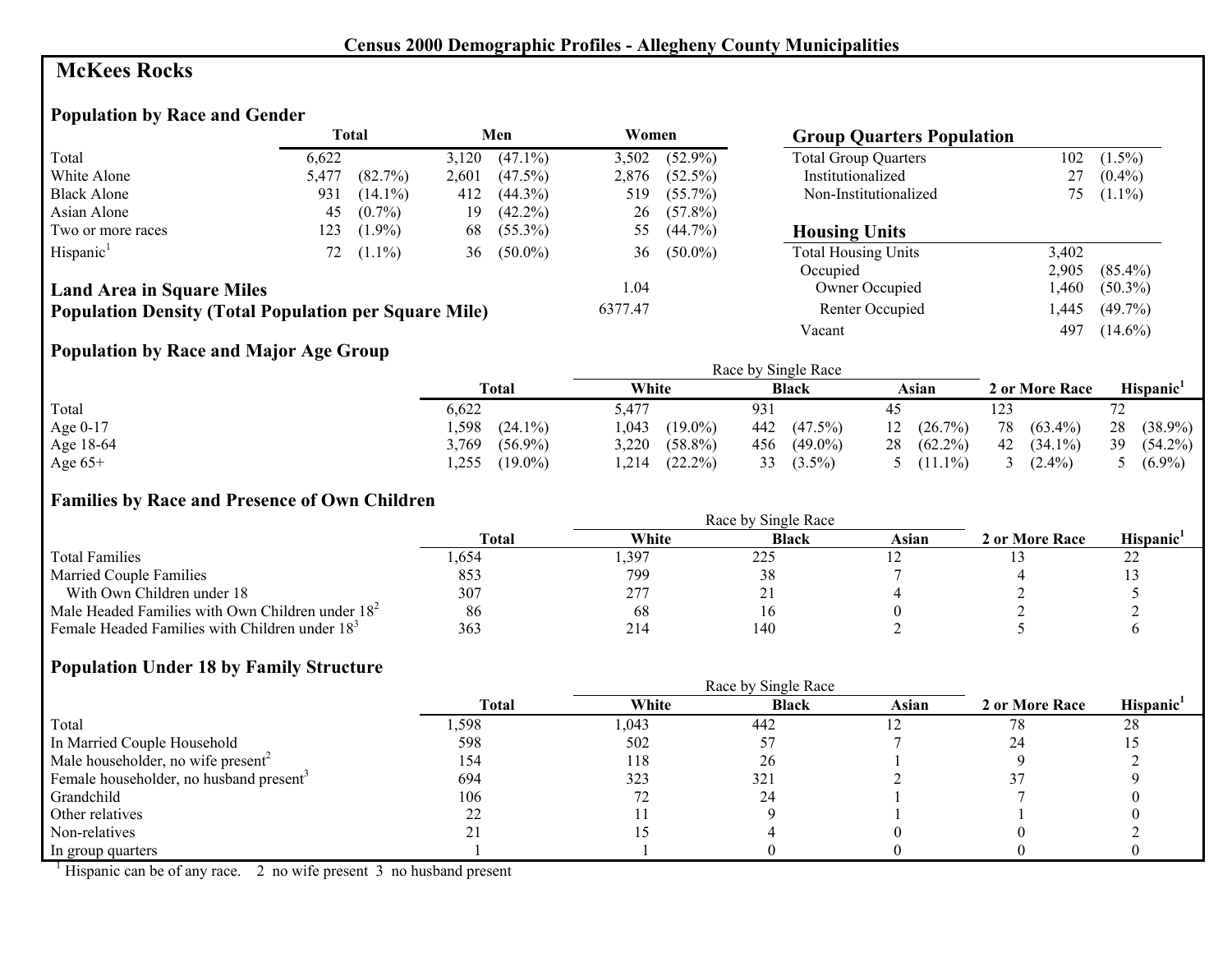# **McKeesport**

# **Population by Race and Gender**

|                                                              |        | Total      |        | Men            | Women   |            | <b>Group Quarters Population</b> |        |            |
|--------------------------------------------------------------|--------|------------|--------|----------------|---------|------------|----------------------------------|--------|------------|
| Total                                                        | 24.045 |            | 11,038 | $(45.9\%)$     | 13,007  | $(54.1\%)$ | <b>Total Group Quarters</b>      | ,325   | $(5.5\%)$  |
| White Alone                                                  | 17,411 | $(72.4\%)$ | 7,938  | $(45.6\%)$     | 9,473   | $(54.4\%)$ | Institutionalized                | 794    | $(3.3\%)$  |
| <b>Black Alone</b>                                           | 5,881  | $(24.5\%)$ | 2,733  | $(46.5\%)$     | 3,148   | $(53.5\%)$ | Non-Institutionalized            | 531    | $(2.2\%)$  |
| Asian Alone                                                  | 30     | $(0.1\%)$  | 14     | $(46.7\%)$     | 16      | $(53.3\%)$ |                                  |        |            |
| Two or more races                                            | 514    | $(2.1\%)$  | 255    | $(49.6\%)$     | 259     | $(50.4\%)$ | <b>Housing Units</b>             |        |            |
| Hispanic <sup>1</sup>                                        | 361    | $(1.5\%)$  |        | 186 $(51.5\%)$ | 175     | $(48.5\%)$ | <b>Total Housing Units</b>       | 11,126 |            |
|                                                              |        |            |        |                |         |            | Occupied                         | 9,657  | $(86.8\%)$ |
| <b>Land Area in Square Miles</b>                             |        |            |        |                | 5.00    |            | Owner Occupied                   | 5,794  | $(60.0\%)$ |
| <b>Population Density (Total Population per Square Mile)</b> |        |            |        |                | 4804.54 |            | Renter Occupied                  | 3,863  | $(40.0\%)$ |
|                                                              |        |            |        |                |         |            | Vacant                           | ,469   | $(13.2\%)$ |

## **Population by Race and Major Age Group**

|            |                      |                     | Race by Single Race |                     |                   |                       |
|------------|----------------------|---------------------|---------------------|---------------------|-------------------|-----------------------|
|            | Total                | White               | <b>Black</b>        | Asian               | 2 or More Race    | Hispanic <sup>1</sup> |
| Total      | 24,045               | 7,411               | 5,881               | 30                  | 514               | 361                   |
| Age $0-17$ | $(25.4\%)$<br>6.113  | $(19.2\%)$<br>3,349 | 2,339<br>$(39.8\%)$ | $5(16.7\%)$         | 324<br>$(63.0\%)$ | 143<br>$(39.6\%)$     |
| Age 18-64  | $(53.7\%)$<br>12,909 | $(55.0\%)$<br>9.576 | 3,047<br>$(51.8\%)$ | $21 \quad (70.0\%)$ | 166<br>$(32.3\%)$ | 176<br>$(48.8\%)$     |
| Age $65+$  | $(20.9\%)$<br>5,023  | $(25.8\%)$<br>4,486 | 495<br>$(8.4\%)$    | $(13.3\%)$<br>4     | 24<br>$(4.7\%)$   | 42<br>$(11.6\%)$      |

#### **Families by Race and Presence of Own Children**

|                                                            | <b>Total</b> | White | <b>Black</b> | Asian | 2 or More Race | <b>Hispanic</b>     |
|------------------------------------------------------------|--------------|-------|--------------|-------|----------------|---------------------|
| <b>Total Families</b>                                      | 5,974        | 4.487 | ,381         |       | $50^{\circ}$   |                     |
| <b>Married Couple Families</b>                             | 3,350        | 2,890 | 420          |       |                | $\Delta$            |
| With Own Children under 18                                 | ,247         | ,022  | 200          |       |                |                     |
| Male Headed Families with Own Children under $182$         | 235          | 160   | 68           |       |                |                     |
| Female Headed Families with Children under 18 <sup>3</sup> | .278         | 600   | 64           |       |                | $\mathcal{L}$<br>-- |

#### **Population Under 18 by Family Structure**

|                                                     |       |       | Race by Single Race |       |                |          |
|-----------------------------------------------------|-------|-------|---------------------|-------|----------------|----------|
|                                                     | Total | White | <b>Black</b>        | Asian | 2 or More Race | Hispanic |
| Total                                               | 6,113 | 3,349 | 2,339               |       | 324            | 143      |
| In Married Couple Household                         | 2,446 | 1,876 | 448                 |       |                | 50       |
| Male householder, no wife present <sup>2</sup>      | 380   | 240   | 103                 |       | 28             |          |
| Female householder, no husband present <sup>3</sup> | 2,442 | 854   | 1,381               |       | 167            | -60      |
| Grandchild                                          | 473   | 227   | 213                 |       |                | I h      |
| Other relatives                                     | 100   | 26    | 68                  |       |                |          |
| Non-relatives                                       | 140   |       |                     |       |                |          |
| In group quarters                                   | 126   |       |                     |       |                |          |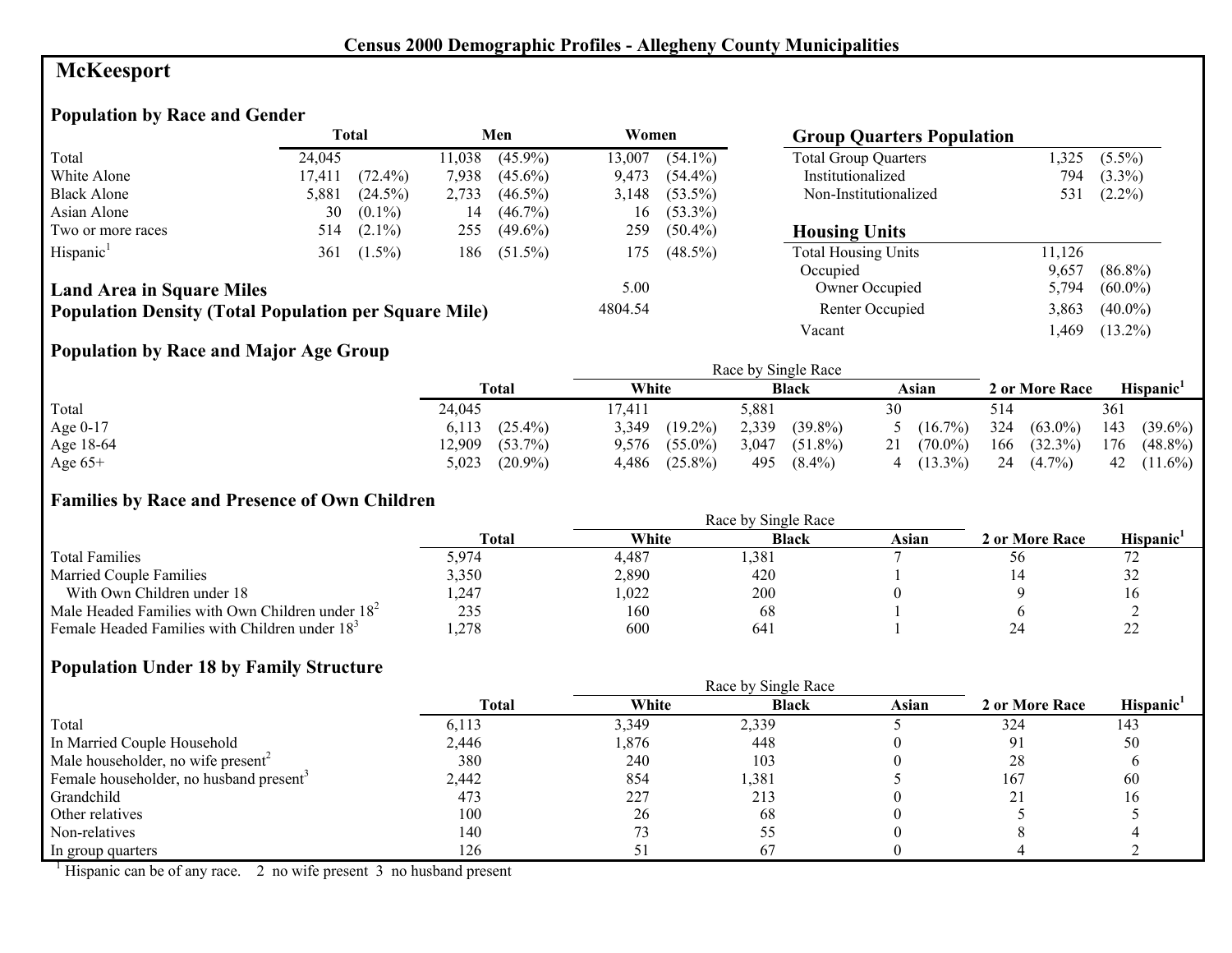# **Millvale**

## **Population by Race and Gender**

|                                                              |       | Total      |      | Men        | Women   |            | <b>Group Quarters Population</b> |       |            |
|--------------------------------------------------------------|-------|------------|------|------------|---------|------------|----------------------------------|-------|------------|
| Total                                                        | 4.028 |            | .969 | $(48.9\%)$ | 2,059   | $(51.1\%)$ | <b>Total Group Quarters</b>      | 50    | $(1.2\%)$  |
| White Alone                                                  | 3,907 | $(97.0\%)$ | .904 | $(48.7\%)$ | 2,003   | $(51.3\%)$ | Institutionalized                | 18    | $(0.4\%)$  |
| <b>Black Alone</b>                                           | 39    | $(1.0\%)$  | 20   | $(51.3\%)$ | 19      | $(48.7\%)$ | Non-Institutionalized            | 32    | $(0.8\%)$  |
| Asian Alone                                                  |       | $(0.2\%)$  | 2    | $(28.6\%)$ |         | $(71.4\%)$ |                                  |       |            |
| Two or more races                                            | 40    | $(1.0\%)$  | 27   | $(67.5\%)$ | 13.     | $(32.5\%)$ | <b>Housing Units</b>             |       |            |
| Hispanic <sup>1</sup>                                        | 36    | $(0.9\%)$  | 22   | $(61.1\%)$ | 14      | $(38.9\%)$ | <b>Total Housing Units</b>       | 2,085 |            |
|                                                              |       |            |      |            |         |            | Occupied                         | ,839  | $(88.2\%)$ |
| <b>Land Area in Square Miles</b>                             |       |            |      |            | 0.65    |            | Owner Occupied                   | 904   | $(49.2\%)$ |
| <b>Population Density (Total Population per Square Mile)</b> |       |            |      |            | 6187.09 |            | Renter Occupied                  | 935   | $(50.8\%)$ |
|                                                              |       |            |      |            |         |            | Vacant                           | 246   | $(11.8\%)$ |

## **Population by Race and Major Age Group**

|           |                     |                     | Race by Single Race           |                 |                  |                       |
|-----------|---------------------|---------------------|-------------------------------|-----------------|------------------|-----------------------|
|           | Total               | White               | <b>Black</b>                  | Asian           | 2 or More Race   | Hispanic <sup>1</sup> |
| Total     | 4,028               | 3,907               | 39                            |                 | 40               | 36                    |
| Age 0-17  | $(23.5\%)$<br>946   | 899<br>$(23.0\%)$   | $(35.9\%)$<br>$\vert 4 \vert$ | $(42.9\%)$<br>3 | 19<br>$(47.5\%)$ | $(30.6\%)$            |
| Age 18-64 | $(62.0\%)$<br>2,498 | $(62.3\%)$<br>2.434 | $(61.5\%)$<br>24              | $4(57.1\%)$     | $(35.0\%)$<br>14 | 22<br>$(61.1\%)$      |
| Age $65+$ | 584<br>$(14.5\%)$   | 574<br>$(14.7\%)$   | $(2.6\%)$                     | $(0.0\%)$<br>0  | $(17.5\%)$       | $(8.3\%)$             |

## **Families by Race and Presence of Own Children**

|                                                            | <b>Total</b> | White | <b>Black</b> | Asian | 2 or More Race | <b>Hispanic</b> |
|------------------------------------------------------------|--------------|-------|--------------|-------|----------------|-----------------|
| <b>Total Families</b>                                      | 960          | 946   |              |       |                |                 |
| <b>Married Couple Families</b>                             | 600          | 592   |              |       |                |                 |
| With Own Children under 18                                 | 277          | 273   |              |       |                |                 |
| Male Headed Families with Own Children under $182$         | 44           | 43    |              |       |                |                 |
| Female Headed Families with Children under 18 <sup>3</sup> |              | 170   |              |       |                |                 |

## **Population Under 18 by Family Structure**

|                                                     | Race by Single Race |       |              |       |                |                       |  |  |
|-----------------------------------------------------|---------------------|-------|--------------|-------|----------------|-----------------------|--|--|
|                                                     | <b>Total</b>        | White | <b>Black</b> | Asian | 2 or More Race | Hispanic <sup>1</sup> |  |  |
| Total                                               | 946                 | 899   |              |       | 19             |                       |  |  |
| In Married Couple Household                         | 493                 | 482   |              |       |                |                       |  |  |
| Male householder, no wife present <sup>2</sup>      | 76                  |       |              |       |                |                       |  |  |
| Female householder, no husband present <sup>3</sup> | 270                 | 256   |              |       |                |                       |  |  |
| Grandchild                                          | 56                  | J.    |              |       |                |                       |  |  |
| Other relatives                                     |                     |       |              |       |                |                       |  |  |
| Non-relatives                                       |                     | າາ    |              |       |                |                       |  |  |
| In group quarters                                   |                     |       |              |       |                |                       |  |  |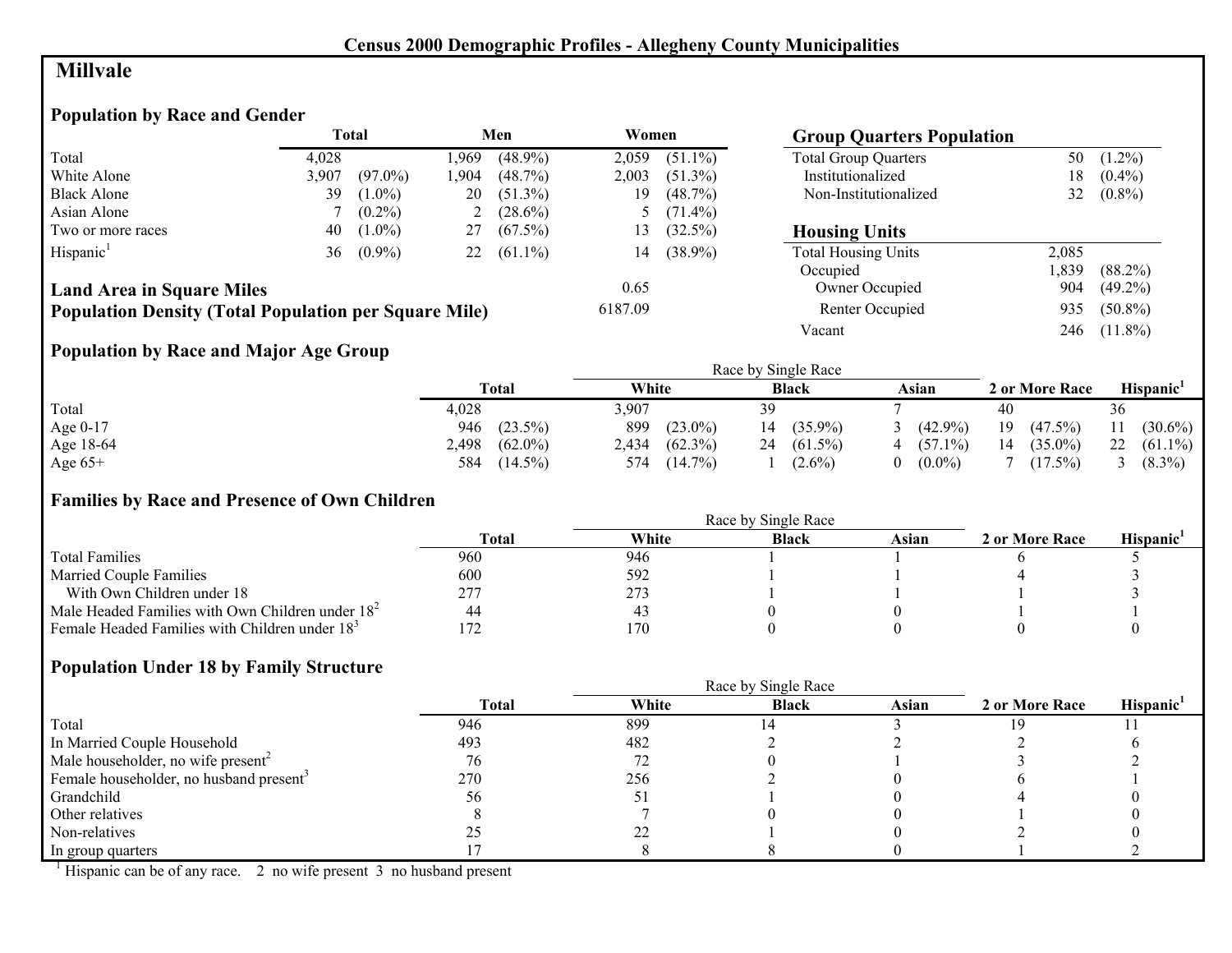## **Monroeville**

# **Population by Race and Gender**

|                                                              | Total  |            |        | Men        | Women   |            | <b>Group Quarters Population</b> |        |            |
|--------------------------------------------------------------|--------|------------|--------|------------|---------|------------|----------------------------------|--------|------------|
| Total                                                        | 29.349 |            | 13,782 | $(47.0\%)$ | 15,567  | $(53.0\%)$ | <b>Total Group Quarters</b>      | 940    | $(3.2\%)$  |
| White Alone                                                  | 25,118 | $(85.6\%)$ | 11,733 | $(46.7\%)$ | 13,385  | $(53.3\%)$ | Institutionalized                | 474    | $(1.6\%)$  |
| <b>Black Alone</b>                                           | 2,432  | $(8.3\%)$  | .124   | $(46.2\%)$ | 1.308   | $(53.8\%)$ | Non-Institutionalized            | 466    | $(1.6\%)$  |
| Asian Alone                                                  | .294   | $(4.4\%)$  | 677    | $(52.3\%)$ | 617     | $(47.7\%)$ |                                  |        |            |
| Two or more races                                            | 362    | $(1.2\%)$  | 177    | $(48.9\%)$ | 185     | $(51.1\%)$ | <b>Housing Units</b>             |        |            |
| Hispanic <sup>1</sup>                                        | 225    | $(0.8\%)$  | 115    | $(51.1\%)$ | 110     | $(48.9\%)$ | <b>Total Housing Units</b>       | 13,159 |            |
|                                                              |        |            |        |            |         |            | Occupied                         | 12,376 | $(94.0\%)$ |
| <b>Land Area in Square Miles</b>                             |        |            |        |            | 19.79   |            | Owner Occupied                   | 8,620  | $(69.7\%)$ |
| <b>Population Density (Total Population per Square Mile)</b> |        |            |        |            | 1483.03 |            | Renter Occupied                  | 3,756  | $(30.3\%)$ |
|                                                              |        |            |        |            |         |            | Vacant                           | 783    | $(6.0\%)$  |

## **Population by Race and Major Age Group**

|           |            |            | Race by Single Race |            |                |                       |
|-----------|------------|------------|---------------------|------------|----------------|-----------------------|
|           | Total      | White      | <b>Black</b>        | Asian      | 2 or More Race | Hispanic <sup>'</sup> |
| Total     | 29,349     | 25,118     | 2.432               | .294       | 362            | 225                   |
| Age 0-17  | $(20.4\%)$ | $(18.9\%)$ | 655                 | 328        | 194            | 72                    |
|           | 5.979      | 4,751      | $(26.9\%)$          | $(25.3\%)$ | $(53.6\%)$     | $(32.0\%)$            |
| Age 18-64 | $(59.4\%)$ | $(58.7\%)$ | 1.545               | 912        | 139            | 127                   |
|           | 17,422     | 14,737     | $(63.5\%)$          | $(70.5\%)$ | $(38.4\%)$     | $(56.4\%)$            |
| Age $65+$ | $(20.3\%)$ | $(22.4\%)$ | 232                 | $(4.2\%)$  | 29             | 26                    |
|           | 5,948      | 5,630      | $(9.5\%)$           | 54         | $(8.0\%)$      | $(11.6\%)$            |

#### **Families by Race and Presence of Own Children**

|                                                            | Race by Single Race |       |              |       |                |                 |  |
|------------------------------------------------------------|---------------------|-------|--------------|-------|----------------|-----------------|--|
|                                                            | <b>Total</b>        | White | <b>Black</b> | Asian | 2 or More Race | <b>Hispanic</b> |  |
| <b>Total Families</b>                                      | 8,044               | 6,922 | 680          | 354   | 60             | 48              |  |
| <b>Married Couple Families</b>                             | 6,518               | 5,729 | 403          | 330   | 40             | ں ر             |  |
| With Own Children under 18                                 | 2,481               | 2,086 |              | 191   | 20             |                 |  |
| Male Headed Families with Own Children under $182$         | 124                 | 103   |              |       |                |                 |  |
| Female Headed Families with Children under 18 <sup>3</sup> | 592                 | 407   | 154          |       |                |                 |  |

#### **Population Under 18 by Family Structure**

|                                                     |       |       | Race by Single Race |       |                |          |
|-----------------------------------------------------|-------|-------|---------------------|-------|----------------|----------|
|                                                     | Total | White | <b>Black</b>        | Asian | 2 or More Race | Hispanic |
| Total                                               | 5,979 | 4,751 | 655                 | 328   | 194            | 72       |
| In Married Couple Household                         | 4,534 | 3,794 | 295                 | 303   | 116            | 45       |
| Male householder, no wife present <sup>2</sup>      | 179   | 142   |                     |       |                |          |
| Female householder, no husband present <sup>3</sup> | 906   | 570   | 250                 |       |                |          |
| Grandchild                                          | 274   | 197   | 64                  |       |                |          |
| Other relatives                                     | 44    | 21    | 20                  |       |                |          |
| Non-relatives                                       |       | 23    |                     |       |                |          |
| In group quarters                                   |       |       |                     |       |                |          |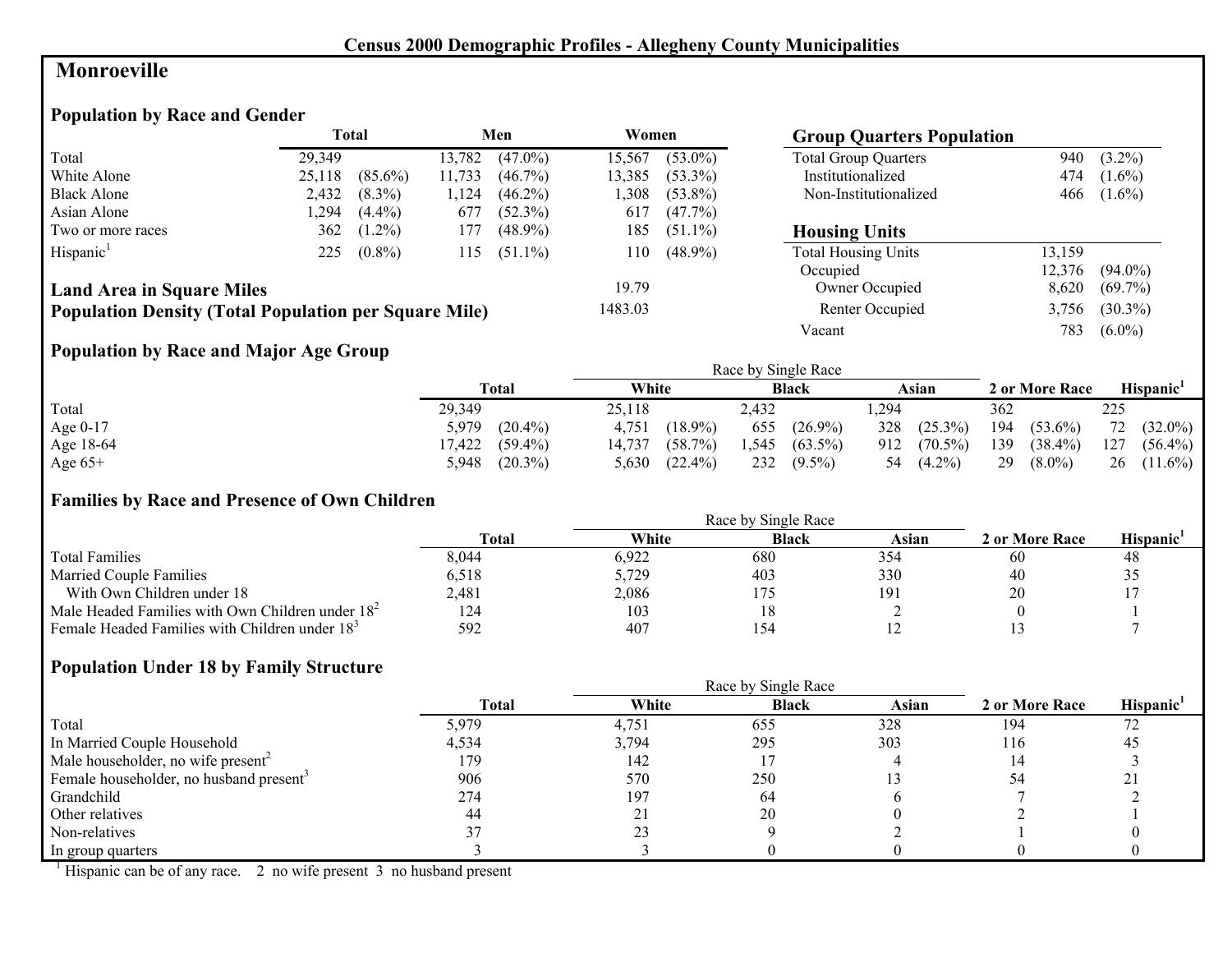#### **Moon**

# **Population by Race and Gender**

|                                                              |        | <b>Total</b> |        | Men        | Women  |            | <b>Group Quarters Population</b> |       |            |
|--------------------------------------------------------------|--------|--------------|--------|------------|--------|------------|----------------------------------|-------|------------|
| Total                                                        | 22.290 |              | 10.994 | $(49.3\%)$ | 11.296 | $(50.7\%)$ | <b>Total Group Quarters</b>      | .714  | $(7.7\%)$  |
| White Alone                                                  | 20,768 | $(93.2\%)$   | 10,219 | $(49.2\%)$ | 10,549 | $(50.8\%)$ | Institutionalized                | 345   | $(1.5\%)$  |
| <b>Black Alone</b>                                           | 798    | $(3.6\%)$    | 421    | $(52.8\%)$ | 377    | $(47.2\%)$ | Non-Institutionalized            | .369  | $(6.1\%)$  |
| Asian Alone                                                  | 433    | $(1.9\%)$    | 216    | $(49.9\%)$ | 217    | $(50.1\%)$ |                                  |       |            |
| Two or more races                                            | 216    | $(1.0\%)$    | 96     | $(44.4\%)$ | 120    | $(55.6\%)$ | <b>Housing Units</b>             |       |            |
| Hispanic <sup>1</sup>                                        | 220    | $(1.0\%)$    | 113    | $(51.4\%)$ | 107    | $(48.6\%)$ | <b>Total Housing Units</b>       | 9.200 |            |
|                                                              |        |              |        |            |        |            | Occupied                         | 8.445 | $(91.8\%)$ |
| <b>Land Area in Square Miles</b>                             |        |              |        |            | 23.74  |            | Owner Occupied                   | 6,260 | $(74.1\%)$ |
| <b>Population Density (Total Population per Square Mile)</b> |        |              |        |            | 939.05 |            | Renter Occupied                  | 2,185 | $(25.9\%)$ |
|                                                              |        |              |        |            |        |            | Vacant                           | 755   | $(8.2\%)$  |

## **Population by Race and Major Age Group**

|           |                      |                      | Race by Single Race |                   |                   |                       |
|-----------|----------------------|----------------------|---------------------|-------------------|-------------------|-----------------------|
|           | Total                | White                | <b>Black</b>        | Asian             | 2 or More Race    | Hispanic <sup>'</sup> |
| Total     | 22,290               | 20,768               | 798                 | 433               | 216               | 220                   |
| Age 0-17  | $(22.1\%)$<br>4,934  | 4,482<br>$(21.6\%)$  | 192<br>$(24.1\%)$   | $(24.2\%)$<br>105 | 129<br>$(59.7\%)$ | 59<br>$(26.8\%)$      |
| Age 18-64 | $(65.1\%)$<br>14,504 | $(65.1\%)$<br>13.512 | 551<br>$(69.0\%)$   | $(71.8\%)$<br>311 | 82<br>$(38.0\%)$  | 153<br>$(69.5\%)$     |
| Age $65+$ | $(12.8\%)$<br>2,852  | $(13.4\%)$<br>2,774  | 55<br>$(6.9\%)$     | $(3.9\%)$<br>17   | $(2.3\%)$         | $(3.6\%)$             |

## **Families by Race and Presence of Own Children**

|                                                            | <b>Total</b> | White | <b>Black</b> | Asian | 2 or More Race | <b>Hispanic</b> |
|------------------------------------------------------------|--------------|-------|--------------|-------|----------------|-----------------|
| <b>Total Families</b>                                      | 5.772        | 5.445 |              | 109   | 30             |                 |
| <b>Married Couple Families</b>                             | 4,970        | 4,739 | 105          | 98    |                | 38              |
| With Own Children under 18                                 | 2,240        | 2,109 |              |       |                | 26              |
| Male Headed Families with Own Children under $182$         | 89           |       | 10           |       |                |                 |
| Female Headed Families with Children under 18 <sup>3</sup> | 306          | 261   |              |       |                |                 |

#### **Population Under 18 by Family Structure**

|                                                     |              | Race by Single Race |              |       |                |                       |  |
|-----------------------------------------------------|--------------|---------------------|--------------|-------|----------------|-----------------------|--|
|                                                     | <b>Total</b> | White               | <b>Black</b> | Asian | 2 or More Race | Hispanic <sup>1</sup> |  |
| Total                                               | 4,934        | 4,482               | 192          | 105   | 129            | 59                    |  |
| In Married Couple Household                         | 4,105        | 3,803               | 97           | 99    | 84             | 47                    |  |
| Male householder, no wife present <sup>2</sup>      | 125          | 106                 |              |       |                |                       |  |
| Female householder, no husband present <sup>3</sup> | 484          | 393                 | 59           |       |                |                       |  |
| Grandchild                                          | 141          | 123                 |              |       |                |                       |  |
| Other relatives                                     |              |                     |              |       |                |                       |  |
| Non-relatives                                       |              | 40                  |              |       |                |                       |  |
| In group quarters                                   |              |                     |              |       |                |                       |  |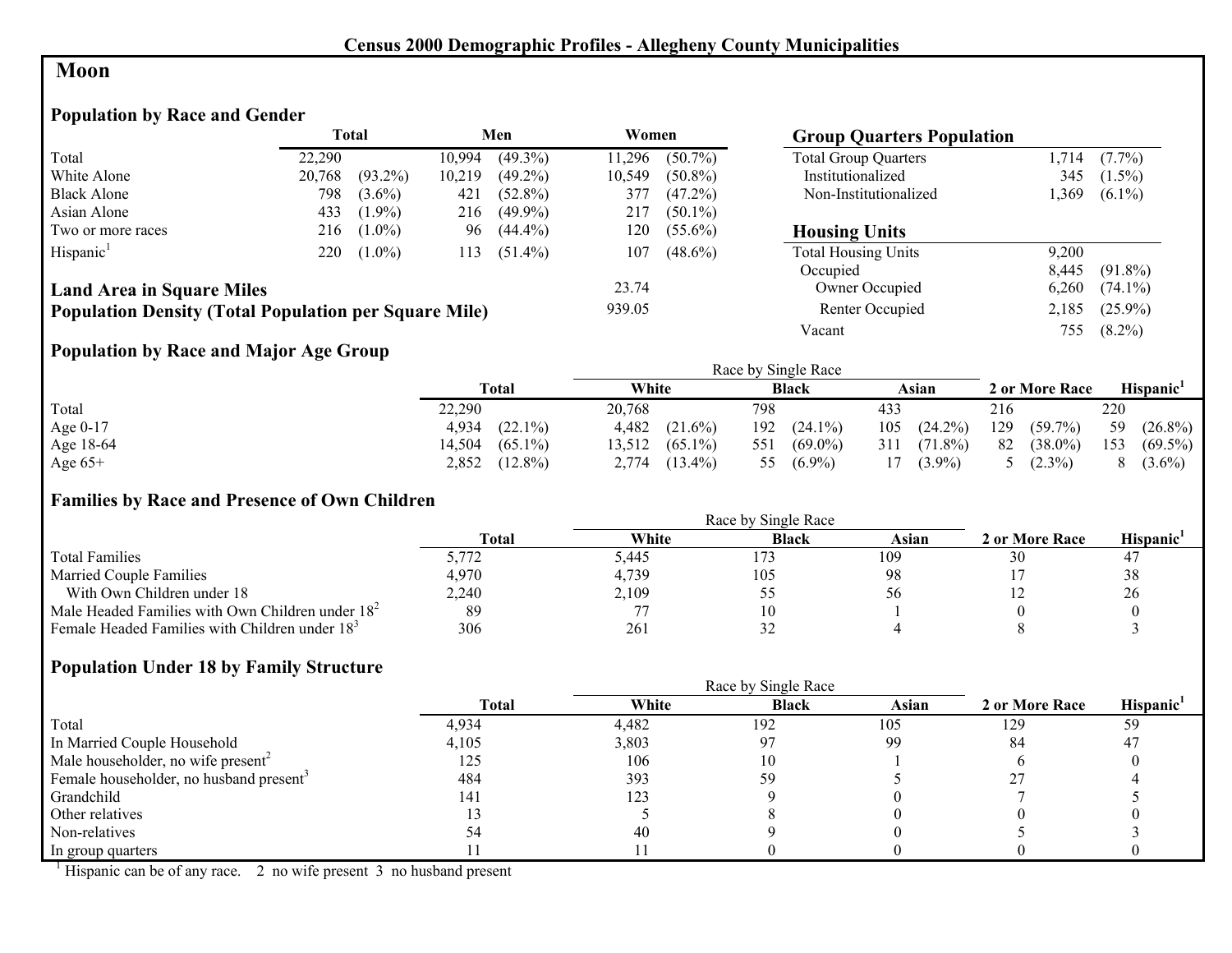## **Mount Lebanon**

# **Population by Race and Gender**

|                                                              |        | <b>Total</b> |         | Men        | Women           |            | <b>Group Quarters Population</b> |        |            |
|--------------------------------------------------------------|--------|--------------|---------|------------|-----------------|------------|----------------------------------|--------|------------|
| Total                                                        | 33.017 |              | 15,370  | $(46.6\%)$ | 17,647          | $(53.4\%)$ | <b>Total Group Quarters</b>      | 790    | $(2.4\%)$  |
| White Alone                                                  | 31,766 | $(96.2\%)$   | 14,735  | $(46.4\%)$ | 17.031          | $(53.6\%)$ | Institutionalized                | 655    | $(2.0\%)$  |
| <b>Black Alone</b>                                           | 202    | $(0.6\%)$    | 116     | $(57.4\%)$ | 86              | $(42.6\%)$ | Non-Institutionalized            | 135    | $(0.4\%)$  |
| Asian Alone                                                  | 757    | $(2.3\%)$    | 364     | $(48.1\%)$ | 393             | $(51.9\%)$ |                                  |        |            |
| Two or more races                                            | 204    | $(0.6\%)$    | 106     | $(52.0\%)$ | 98              | $(48.0\%)$ | <b>Housing Units</b>             |        |            |
| Hispanic <sup>1</sup>                                        | 263    | $(0.8\%)$    | 123     | $(46.8\%)$ | 140             | $(53.2\%)$ | <b>Total Housing Units</b>       | 14.089 |            |
|                                                              |        |              |         |            |                 |            | Occupied                         | 13,610 | $(96.6\%)$ |
| <b>Land Area in Square Miles</b>                             |        |              |         |            | 6.05            |            | Owner Occupied                   | 10,255 | $(75.3\%)$ |
| <b>Population Density (Total Population per Square Mile)</b> |        |              | 5457.24 |            | Renter Occupied | 3,355      | $(24.7\%)$                       |        |            |

Vacant 479 (3.4%)

## **Population by Race and Major Age Group**

|           |            |            | Race by Single Race |            |                |                       |
|-----------|------------|------------|---------------------|------------|----------------|-----------------------|
|           | Total      | White      | <b>Black</b>        | Asian      | 2 or More Race | Hispanic <sup>'</sup> |
| Total     | 33,017     | 31,766     | 202                 | 757        | 204            | 263                   |
| Age 0-17  | $(24.8\%)$ | 7,806      | $(32.2\%)$          | $(26.0\%)$ | 103            | 93                    |
|           | 8,199      | $(24.6\%)$ | 65                  | 197        | $(50.5\%)$     | $(35.4\%)$            |
| Age 18-64 | $(56.3\%)$ | $(56.1\%)$ | $(63.9\%)$          | $(65.8\%)$ | 90             | 158                   |
|           | 18,596     | 7,826      | 129                 | 498        | $(44.1\%)$     | $(60.1\%)$            |
| Age $65+$ | $(18.8\%)$ | $(19.3\%)$ | $(4.0\%)$           | $(8.2\%)$  | 11             | 12                    |
|           | 6,222      | 6,134      | 8                   | 62         | $(5.4\%)$      | $(4.6\%)$             |

#### **Families by Race and Presence of Own Children**

|                                                            | Race by Single Race |       |              |       |                |                 |  |  |
|------------------------------------------------------------|---------------------|-------|--------------|-------|----------------|-----------------|--|--|
|                                                            | <b>Total</b>        | White | <b>Black</b> | Asian | 2 or More Race | <b>Hispanic</b> |  |  |
| <b>Total Families</b>                                      | 9,023               | 8,722 | 48           | 203   | ے ر            | $_{\rm 50}$     |  |  |
| <b>Married Couple Families</b>                             | 7,795               | 7,534 |              | 178   |                | 45              |  |  |
| With Own Children under 18                                 | 3,645               | 3,495 |              | 96    |                | 29              |  |  |
| Male Headed Families with Own Children under $182$         | 100                 | 98    |              |       |                |                 |  |  |
| Female Headed Families with Children under 18 <sup>3</sup> | 514                 | 496   |              |       |                |                 |  |  |

#### **Population Under 18 by Family Structure**

|                                                     |       | Race by Single Race |              |       |                |                |
|-----------------------------------------------------|-------|---------------------|--------------|-------|----------------|----------------|
|                                                     | Total | White               | <b>Black</b> | Asian | 2 or More Race | Hispanic       |
| Total                                               | 8,199 | 7,806               | 65           | 197   | 103            | Q <sub>3</sub> |
| In Married Couple Household                         | 7.119 | 6,789               |              | 175   | 83             |                |
| Male householder, no wife present <sup>2</sup>      | 139   | 137                 |              |       |                |                |
| Female householder, no husband present <sup>3</sup> | 777   | 734                 |              |       |                |                |
| Grandchild                                          | 110   | 108                 |              |       |                |                |
| Other relatives                                     | 20    |                     |              |       |                |                |
| Non-relatives                                       | 1 Q   |                     |              |       |                |                |
| In group quarters                                   |       |                     |              |       |                |                |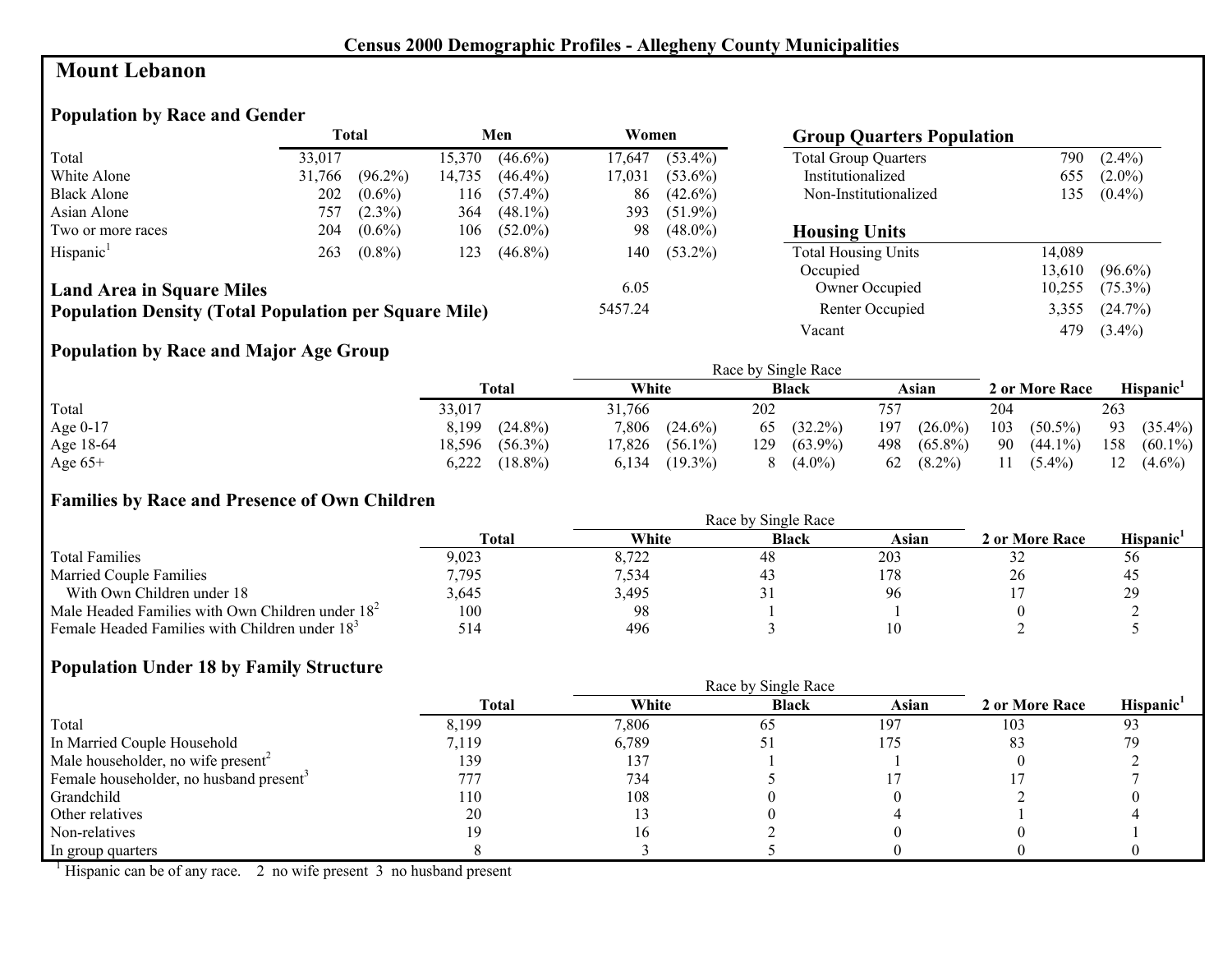## **Mount Oliver**

# **Population by Race and Gender**

|                                                              |       | <b>Total</b> |      | Men        | Women    |            | <b>Group Quarters Population</b> |                  |            |
|--------------------------------------------------------------|-------|--------------|------|------------|----------|------------|----------------------------------|------------------|------------|
| Total                                                        | 3,970 |              | .895 | $(47.7\%)$ | 2,075    | $(52.3\%)$ | <b>Total Group Quarters</b>      | 0                | $(0.0\%)$  |
| White Alone                                                  | 3,325 | $(83.8\%)$   | .572 | $(47.3\%)$ | l.753    | (52.7%)    | Institutionalized                | $\boldsymbol{0}$ | $(0.0\%)$  |
| <b>Black Alone</b>                                           | 466   | $(11.7\%)$   | 239  | $(51.3\%)$ | 227      | $(48.7\%)$ | Non-Institutionalized            | 0                | $(0.0\%)$  |
| Asian Alone                                                  | 65    | $(1.6\%)$    | 32   | $(49.2\%)$ | 33       | $(50.8\%)$ |                                  |                  |            |
| Two or more races                                            |       | $(1.9\%)$    | 35   | $(45.5\%)$ | 42       | $(54.5\%)$ | <b>Housing Units</b>             |                  |            |
| Hispanic <sup>1</sup>                                        | 43    | $(1.1\%)$    | 26   | $(60.5\%)$ | 17       | $(39.5\%)$ | <b>Total Housing Units</b>       | .864             |            |
|                                                              |       |              |      |            |          |            | Occupied                         | ,681             | $(90.2\%)$ |
| <b>Land Area in Square Miles</b>                             |       |              |      |            | 0.34     |            | Owner Occupied                   | 944              | $(56.2\%)$ |
| <b>Population Density (Total Population per Square Mile)</b> |       |              |      |            | 11719.99 |            | Renter Occupied                  | 737              | $(43.8\%)$ |
|                                                              |       |              |      |            |          |            | Vacant                           | 183              | $(9.8\%)$  |

# **Population by Race and Major Age Group**

|           |                     |                     | Race by Single Race |                  |                  |                  |
|-----------|---------------------|---------------------|---------------------|------------------|------------------|------------------|
|           | Total               | White               | <b>Black</b>        | Asian            | 2 or More Race   | Hispanic'        |
| Total     | 3,970               | 3,325               | 466                 |                  |                  | 43               |
| Age 0-17  | $(24.0\%)$<br>953   | 690<br>$(20.8\%)$   | $(38.8\%)$<br>181   | $(35.4\%)$<br>23 | 39<br>$(50.6\%)$ | $12(27.9\%)$     |
| Age 18-64 | $(61.9\%)$<br>2,456 | $(63.0\%)$<br>2,094 | $(59.0\%)$<br>275   | $(58.5\%)$<br>38 | 34<br>$(44.2\%)$ | 30<br>$(69.8\%)$ |
| Age $65+$ | $(14.1\%)$<br>561   | $(16.3\%)$<br>541   | $(2.1\%)$<br>10     | $(6.2\%)$        | $(5.2\%)$        | $(2.3\%)$        |

#### **Families by Race and Presence of Own Children**

|                                                            | <b>Total</b> | White | <b>Black</b> | Asian | 2 or More Race | Hispanic <sup>'</sup> |
|------------------------------------------------------------|--------------|-------|--------------|-------|----------------|-----------------------|
| <b>Total Families</b>                                      | 984          | 845   | 104          |       |                |                       |
| <b>Married Couple Families</b>                             | 569          | 511   | 36           |       |                |                       |
| With Own Children under 18                                 | 244          | 207   | ∠∠           |       |                |                       |
| Male Headed Families with Own Children under $182$         | 50           | -4 -  |              |       |                |                       |
| Female Headed Families with Children under 18 <sup>3</sup> | 180          | 126   | 4            |       |                |                       |

#### **Population Under 18 by Family Structure**

|                                                     |       | Race by Single Race |              |       |                |          |  |  |
|-----------------------------------------------------|-------|---------------------|--------------|-------|----------------|----------|--|--|
|                                                     | Total | White               | <b>Black</b> | Asian | 2 or More Race | Hispanic |  |  |
| Total                                               | 953   | 690                 | 181          |       | 39             |          |  |  |
| In Married Couple Household                         | 462   | 366                 | 56           | 20    |                |          |  |  |
| Male householder, no wife present <sup>2</sup>      | 81    |                     |              |       |                |          |  |  |
| Female householder, no husband present <sup>3</sup> | 328   | 201                 | 92           |       |                |          |  |  |
| Grandchild                                          |       | 46                  |              |       |                |          |  |  |
| Other relatives                                     |       |                     |              |       |                |          |  |  |
| Non-relatives                                       |       |                     |              |       |                |          |  |  |
| In group quarters                                   |       |                     |              |       |                |          |  |  |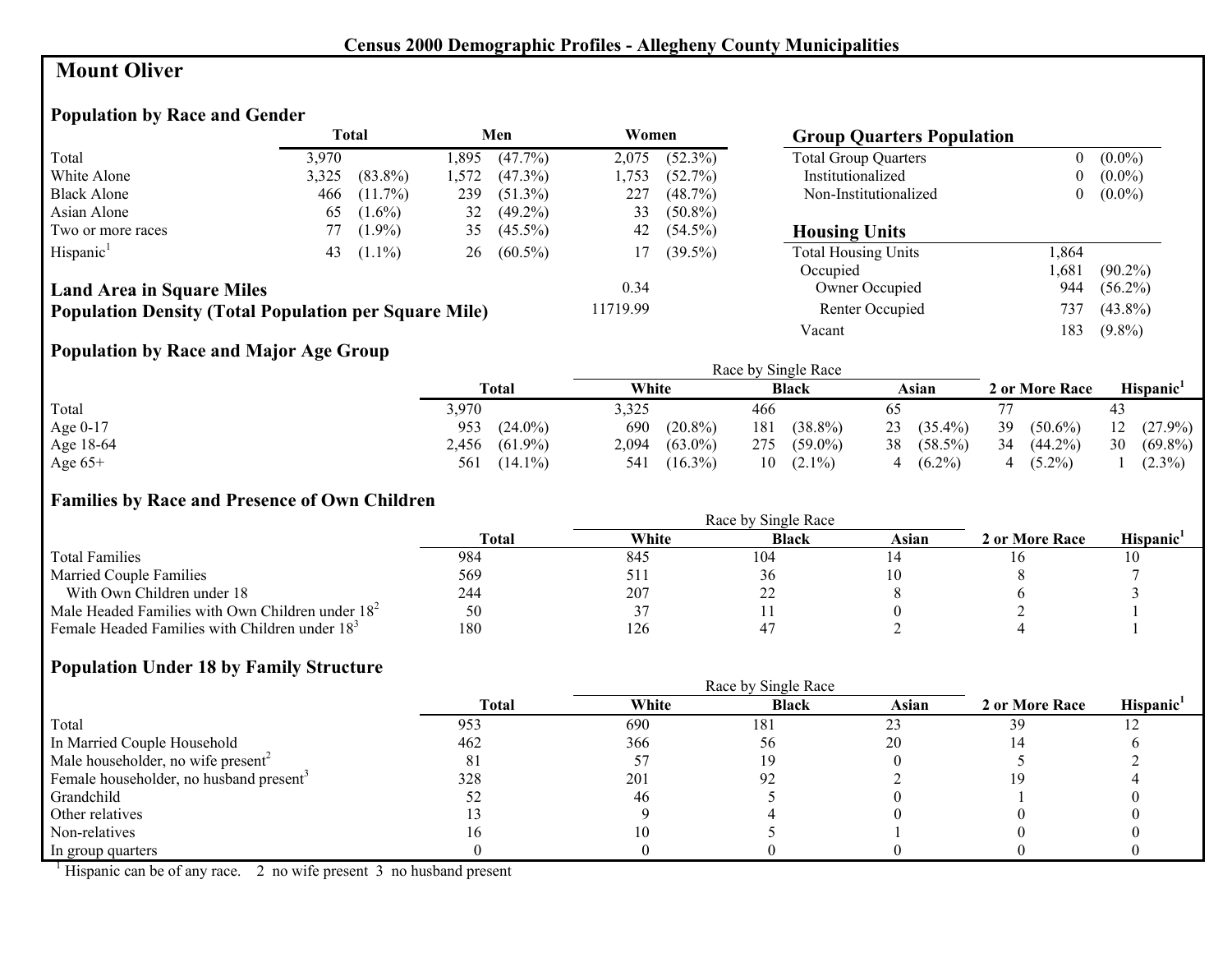## **Munhall**

## **Population by Race and Gender**

|                                                              | Total  |            | Men   |            | Women   |            | <b>Group Quarters Population</b> |       |            |
|--------------------------------------------------------------|--------|------------|-------|------------|---------|------------|----------------------------------|-------|------------|
| Total                                                        | 12.264 |            | 5,634 | $(45.9\%)$ | 6,630   | $(54.1\%)$ | <b>Total Group Quarters</b>      | 182   | $(1.5\%)$  |
| White Alone                                                  | 11,624 | $(94.8\%)$ | 5,339 | $(45.9\%)$ | 6,285   | $(54.1\%)$ | Institutionalized                | 97    | $(0.8\%)$  |
| <b>Black Alone</b>                                           | 415    | $(3.4\%)$  | 181   | $(43.6\%)$ | 234     | $(56.4\%)$ | Non-Institutionalized            | 85    | $(0.7\%)$  |
| Asian Alone                                                  | 75     | $(0.6\%)$  | 31    | $(41.3\%)$ | 44      | $(58.7\%)$ |                                  |       |            |
| Two or more races                                            | 113    | $(0.9\%)$  | 63    | $(55.8\%)$ | 50      | $(44.2\%)$ | <b>Housing Units</b>             |       |            |
| Hispanic <sup>1</sup>                                        | 98     | $(0.8\%)$  | 49    | $(50.0\%)$ | 49      | $(50.0\%)$ | <b>Total Housing Units</b>       | 5,780 |            |
|                                                              |        |            |       |            |         |            | Occupied                         | 5.364 | $(92.8\%)$ |
| <b>Land Area in Square Miles</b>                             |        |            |       |            | 2.31    |            | Owner Occupied                   | 3,719 | $(69.3\%)$ |
| <b>Population Density (Total Population per Square Mile)</b> |        |            |       |            | 5311.23 |            | Renter Occupied                  | .645  | $(30.7\%)$ |
|                                                              |        |            |       |            |         |            | Vacant                           | 416   | $(7.2\%)$  |

## **Population by Race and Major Age Group**

|            |                     |                     | Race by Single Race |                  |                  |                  |
|------------|---------------------|---------------------|---------------------|------------------|------------------|------------------|
|            | <b>Total</b>        | White               | <b>Black</b>        | Asian            | 2 or More Race   | Hispanic'        |
| Total      | 12,264              | 1,624               | 415                 |                  |                  | 98               |
| Age $0-17$ | $(20.7\%)$<br>2,544 | 2,272<br>$(19.5\%)$ | 170<br>$(41.0\%)$   | $(30.7\%)$<br>23 | $(55.8\%)$<br>63 | 26<br>$(26.5\%)$ |
| Age 18-64  | $(56.9\%)$<br>6,981 | $(57.2\%)$<br>6,653 | $(52.8\%)$<br>219   | $46(61.3\%)$     | 43<br>$(38.1\%)$ | 56<br>$(57.1\%)$ |
| Age $65+$  | (22.3%)<br>2,739    | $(23.2\%)$<br>2,699 | $(6.3\%)$<br>26     | $(8.0\%)$<br>6.  | $(6.2\%)$        | $(16.3\%)$<br>16 |

#### **Families by Race and Presence of Own Children**

|                                                            | <b>Total</b> | White | <b>Black</b> | Asian | 2 or More Race | Hispanic <sup>'</sup> |
|------------------------------------------------------------|--------------|-------|--------------|-------|----------------|-----------------------|
| <b>Total Families</b>                                      | 5,239        | 3,097 | ດ⊤           |       |                | 26                    |
| <b>Married Couple Families</b>                             | 2,332        | 2,277 | ∼            |       |                |                       |
| With Own Children under 18                                 | 909          | 870   | 10           |       |                |                       |
| Male Headed Families with Own Children under $182$         |              |       |              |       |                |                       |
| Female Headed Families with Children under 18 <sup>3</sup> | 329          | 272   |              |       |                |                       |

#### **Population Under 18 by Family Structure**

|                                                     |       |       | Race by Single Race |       |                |                       |
|-----------------------------------------------------|-------|-------|---------------------|-------|----------------|-----------------------|
|                                                     | Total | White | <b>Black</b>        | Asian | 2 or More Race | Hispanic <sup>1</sup> |
| Total                                               | 2,544 | 2,272 | 170                 |       | 63             | 26                    |
| In Married Couple Household                         | .684  | 1,595 |                     |       |                | ю                     |
| Male householder, no wife present <sup>2</sup>      | 121   | 112   |                     |       |                |                       |
| Female householder, no husband present <sup>3</sup> | 531   | 382   | 112                 |       |                |                       |
| Grandchild                                          | 155   | 143   |                     |       |                |                       |
| Other relatives                                     |       | 23    |                     |       |                |                       |
| Non-relatives                                       |       |       |                     |       |                |                       |
| In group quarters                                   |       |       |                     |       |                |                       |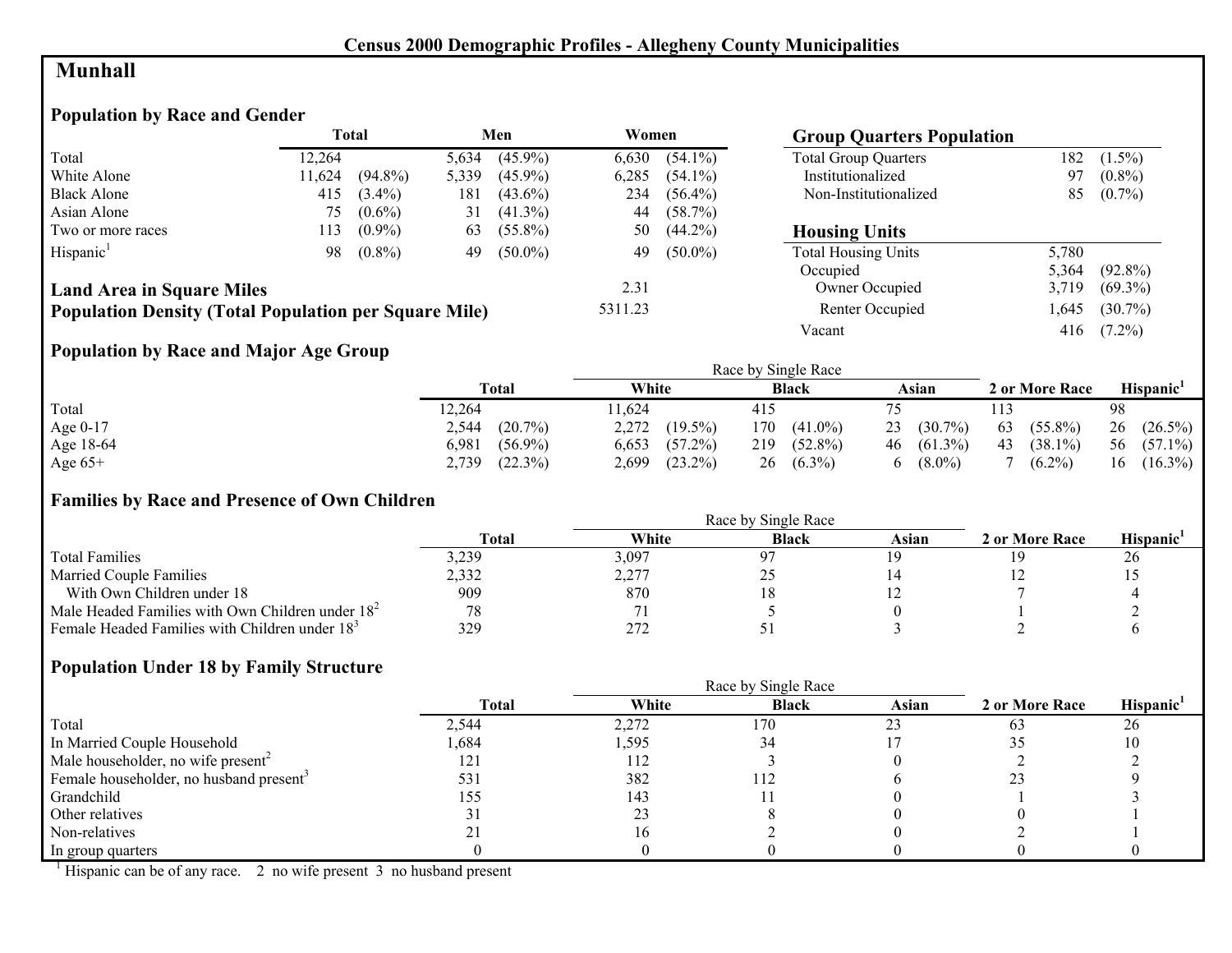## **Neville**

# **Population by Race and Gender**

|                                                              |                | <b>Total</b> |          | Men          | Women  |            | <b>Group Quarters Population</b> |          |            |
|--------------------------------------------------------------|----------------|--------------|----------|--------------|--------|------------|----------------------------------|----------|------------|
| Total                                                        | .232           |              | 600      | $(48.7\%)$   | 632    | $(51.3\%)$ | <b>Total Group Quarters</b>      | $\theta$ | $(0.0\%)$  |
| White Alone                                                  | .199           | $(97.3\%)$   | 579      | $(48.3\%)$   | 620    | $(51.7\%)$ | Institutionalized                | $\bf{0}$ | $(0.0\%)$  |
| <b>Black Alone</b>                                           | 15.            | $(1.2\%)$    |          | $(73.3\%)$   | 4      | $(26.7\%)$ | Non-Institutionalized            | $\theta$ | $(0.0\%)$  |
| Asian Alone                                                  | $\overline{0}$ | $(0.0\%)$    | $\theta$ |              |        |            |                                  |          |            |
| Two or more races                                            | l 3            | $(1.1\%)$    | 6        | $(46.2\%)$   |        | $(53.8\%)$ | <b>Housing Units</b>             |          |            |
| Hispanic <sup>1</sup>                                        |                | $(0.9\%)$    |          | 4 $(36.4\%)$ |        | $(63.6\%)$ | <b>Total Housing Units</b>       | 676      |            |
|                                                              |                |              |          |              |        |            | Occupied                         | 624      | $(92.3\%)$ |
| <b>Land Area in Square Miles</b>                             |                |              |          |              | 1.33   |            | Owner Occupied                   | 322      | $(51.6\%)$ |
| <b>Population Density (Total Population per Square Mile)</b> |                |              |          |              | 929.41 |            | Renter Occupied                  | 302      | $(48.4\%)$ |
|                                                              |                |              |          |              |        |            | Vacant                           | 52       | $(7.7\%)$  |

# **Population by Race and Major Age Group**

|           |                   | Race by Single Race |              |       |                |                       |  |  |
|-----------|-------------------|---------------------|--------------|-------|----------------|-----------------------|--|--|
|           | <b>Total</b>      | White               | <b>Black</b> | Asian | 2 or More Race | Hispanic <sup>1</sup> |  |  |
| Total     | ,232              | ,199                |              |       |                |                       |  |  |
| Age 0-17  | $(18.3\%)$<br>225 | $(17.6\%)$<br>211   | $(6.7\%)$    |       | (76.9%)<br>10  | $(54.5\%)$            |  |  |
| Age 18-64 | 736<br>$(59.7\%)$ | 720<br>$(60.1\%)$   | $(86.7\%)$   |       | $(7.7\%)$      | $(45.5\%)$            |  |  |
| Age $65+$ | $(22.0\%)$<br>271 | 268<br>$(22.4\%)$   | $(6.7\%)$    |       | $(15.4\%)$     | $(0.0\%)$             |  |  |

## **Families by Race and Presence of Own Children**

|                                                            | Total | White | <b>Black</b> | Asian | 2 or More Race | <b>Hispanic</b> |
|------------------------------------------------------------|-------|-------|--------------|-------|----------------|-----------------|
| <b>Total Families</b>                                      | 514   | 31.   |              |       |                |                 |
| <b>Married Couple Families</b>                             |       | 216   |              |       |                |                 |
| With Own Children under 18                                 |       |       |              |       |                |                 |
| Male Headed Families with Own Children under $182$         |       |       |              |       |                |                 |
| Female Headed Families with Children under 18 <sup>3</sup> |       | ں ر   |              |       |                |                 |

#### **Population Under 18 by Family Structure**

|                                                     | Race by Single Race |       |              |       |                |                       |  |
|-----------------------------------------------------|---------------------|-------|--------------|-------|----------------|-----------------------|--|
|                                                     | <b>Total</b>        | White | <b>Black</b> | Asian | 2 or More Race | Hispanic <sup>1</sup> |  |
| Total                                               | 225                 | 211   |              |       |                |                       |  |
| In Married Couple Household                         | 139                 | 136   |              |       |                |                       |  |
| Male householder, no wife present <sup>2</sup>      |                     |       |              |       |                |                       |  |
| Female householder, no husband present <sup>3</sup> |                     |       |              |       |                |                       |  |
| Grandchild                                          |                     |       |              |       |                |                       |  |
| Other relatives                                     |                     |       |              |       |                |                       |  |
| Non-relatives                                       |                     |       |              |       |                |                       |  |
| In group quarters                                   |                     |       |              |       |                |                       |  |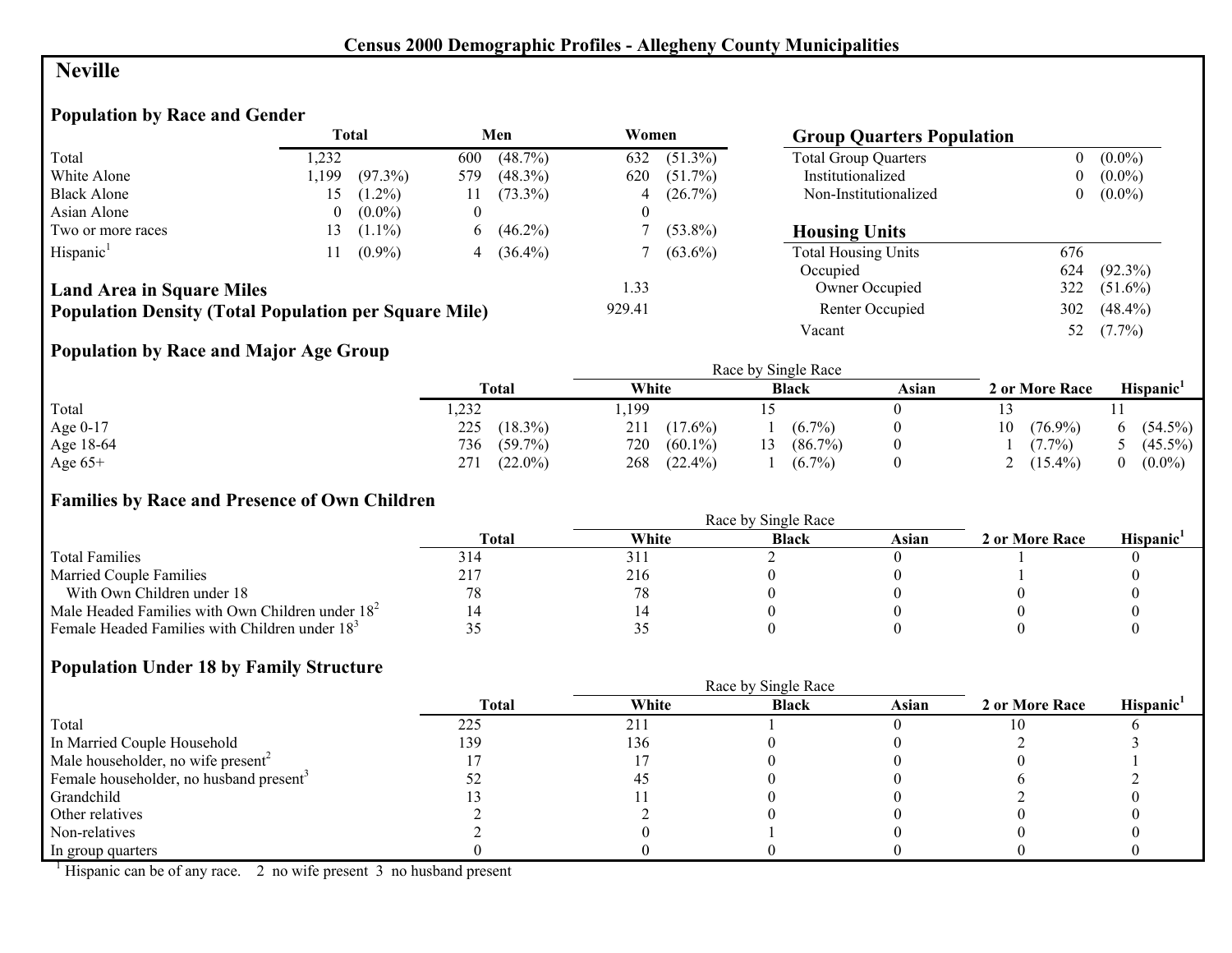## **North Braddock**

# **Population by Race and Gender**

|                                                              |       | Total      |       | Men        | Women   |            | <b>Group Quarters Population</b> |          |            |
|--------------------------------------------------------------|-------|------------|-------|------------|---------|------------|----------------------------------|----------|------------|
| Total                                                        | 6.410 |            | 3,024 | $(47.2\%)$ | 3,386   | $(52.8\%)$ | <b>Total Group Quarters</b>      |          | $(0.3\%)$  |
| White Alone                                                  | 3,955 | $(61.7\%)$ | .880  | $(47.5\%)$ | 2.075   | $(52.5\%)$ | Institutionalized                | $\theta$ | $(0.0\%)$  |
| <b>Black Alone</b>                                           | 2,263 | $(35.3\%)$ | .049  | $(46.4\%)$ | 1,214   | $(53.6\%)$ | Non-Institutionalized            |          | $(0.3\%)$  |
| Asian Alone                                                  | 20    | $(0.3\%)$  |       | $(35.0\%)$ | 13      | $(65.0\%)$ |                                  |          |            |
| Two or more races                                            | 120   | $(1.9\%)$  | 63    | $(52.5\%)$ | 57      | $(47.5\%)$ | <b>Housing Units</b>             |          |            |
| Hispanic <sup>1</sup>                                        | 80    | $(1.2\%)$  | 41    | $(51.3\%)$ | 39      | $(48.8\%)$ | <b>Total Housing Units</b>       | 3,250    |            |
|                                                              |       |            |       |            |         |            | Occupied                         | 2,631    | $(81.0\%)$ |
| <b>Land Area in Square Miles</b>                             |       |            |       |            | 1.54    |            | Owner Occupied                   | .543     | $(58.6\%)$ |
| <b>Population Density (Total Population per Square Mile)</b> |       |            |       |            | 4155.52 |            | Renter Occupied                  | ,088     | $(41.4\%)$ |
|                                                              |       |            |       |            |         |            | Vacant                           | 619      | $(19.0\%)$ |

## **Population by Race and Major Age Group**

|           |                     |                     | Race by Single Race |                   |                  |                       |
|-----------|---------------------|---------------------|---------------------|-------------------|------------------|-----------------------|
|           | <b>Total</b>        | White               | <b>Black</b>        | Asian             | 2 or More Race   | Hispanic <sup>1</sup> |
| Total     | 6.410               | 3,955               | 2,263               | 20                | 120              | 80                    |
| Age 0-17  | .729<br>$(27.0\%)$  | 710<br>$(18.0\%)$   | 910<br>$(40.2\%)$   | $(30.0\%)$<br>6   | $(62.5\%)$<br>75 | 41 $(51.3\%)$         |
| Age 18-64 | 3,499<br>$(54.6\%)$ | 2,278<br>$(57.6\%)$ | $(50.6\%)$<br>1.144 | $(65.0\%)$<br>13. | $(35.0\%)$<br>42 | 35<br>$(43.8\%)$      |
| Age $65+$ | $(18.4\%)$<br>,182  | 967<br>$(24.5\%)$   | 209<br>$(9.2\%)$    | $(5.0\%)$         | $(2.5\%)$        | $(5.0\%)$             |

#### **Families by Race and Presence of Own Children**

|                                                            | <b>Total</b> | White | <b>Black</b> | Asian | 2 or More Race | <b>Hispanic</b> |
|------------------------------------------------------------|--------------|-------|--------------|-------|----------------|-----------------|
| <b>Total Families</b>                                      | .681         | .116  | 538          |       |                |                 |
| <b>Married Couple Families</b>                             | 920          | 713   | 199          |       |                |                 |
| With Own Children under 18                                 | 356          | 241   | 108          |       |                |                 |
| Male Headed Families with Own Children under $182$         | 66           | 29    | 34           |       |                |                 |
| Female Headed Families with Children under 18 <sup>3</sup> | 329          | 106   | 211          |       |                |                 |

#### **Population Under 18 by Family Structure**

|                                                     | <b>Total</b> | White | <b>Black</b> | Asian | 2 or More Race | Hispanic <sup>1</sup> |
|-----------------------------------------------------|--------------|-------|--------------|-------|----------------|-----------------------|
| Total                                               | ,729         | 710   | 910          |       |                |                       |
| In Married Couple Household                         | 696          | 439   | 225          |       |                |                       |
| Male householder, no wife present <sup>2</sup>      | 108          | 42    | 63           |       |                |                       |
| Female householder, no husband present <sup>3</sup> | 708          | 151   | 493          |       |                |                       |
| Grandchild                                          | 132          | 59    | 70           |       |                |                       |
| Other relatives                                     |              |       | 39           |       |                |                       |
| Non-relatives                                       |              |       |              |       |                |                       |
| In group quarters                                   |              |       |              |       |                |                       |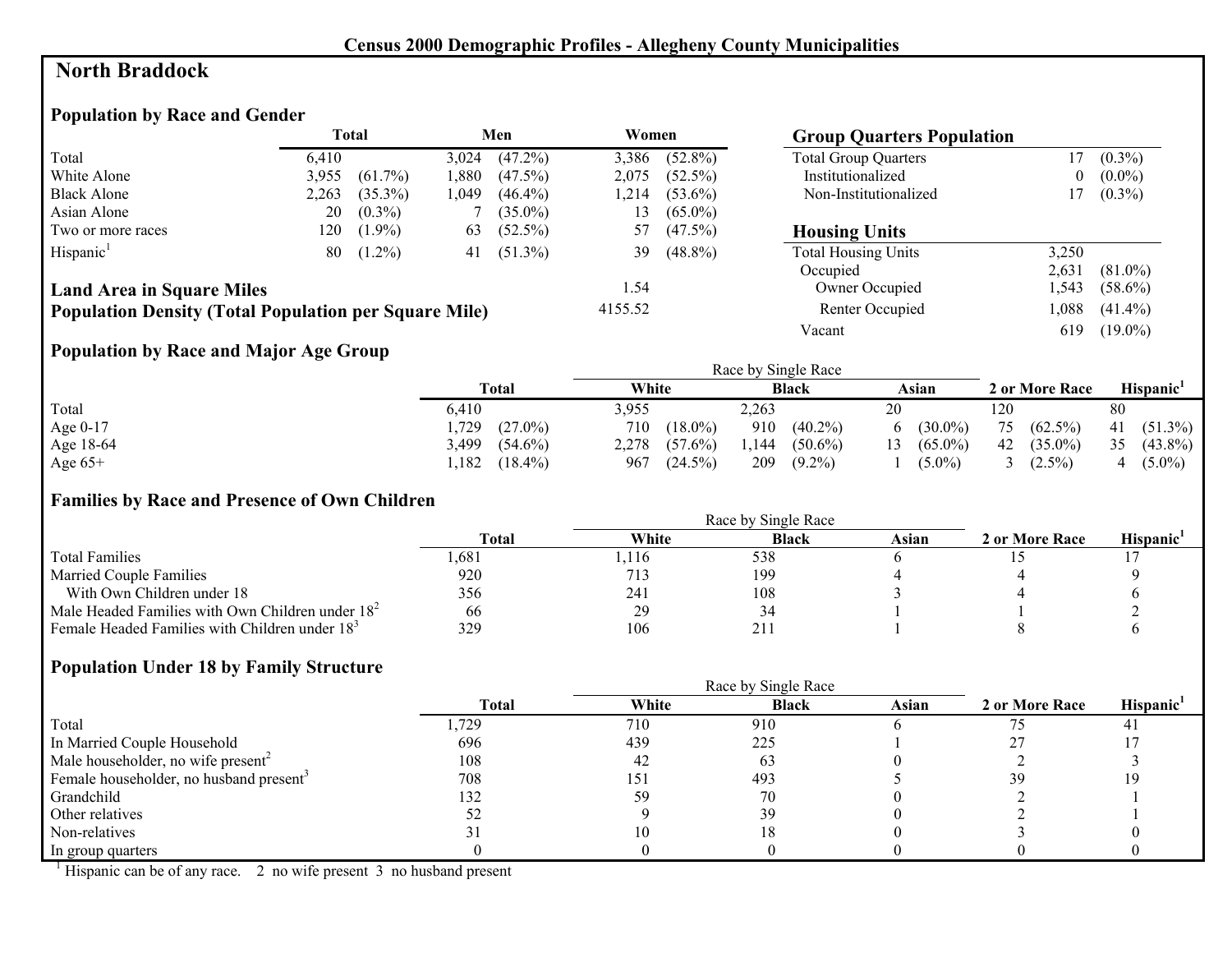# **North Fayette**

# **Population by Race and Gender**

|                                                              |        | Total      |       | Men        | Women  |            | <b>Group Quarters Population</b> |       |            |
|--------------------------------------------------------------|--------|------------|-------|------------|--------|------------|----------------------------------|-------|------------|
| Total                                                        | 12.254 |            | 6,022 | $(49.1\%)$ | 6,232  | $(50.9\%)$ | <b>Total Group Quarters</b>      | 79    | $(0.6\%)$  |
| White Alone                                                  | 11,518 | $(94.0\%)$ | 5,640 | $(49.0\%)$ | 5,878  | $(51.0\%)$ | Institutionalized                | 0     | $(0.0\%)$  |
| <b>Black Alone</b>                                           | 319    | $(2.6\%)$  | 163   | $(51.1\%)$ | 156    | $(48.9\%)$ | Non-Institutionalized            | 79    | $(0.6\%)$  |
| Asian Alone                                                  | 307    | $(2.5\%)$  | 168   | $(54.7\%)$ | 139    | $(45.3\%)$ |                                  |       |            |
| Two or more races                                            | 74     | $(0.6\%)$  | 33    | $(44.6\%)$ | 41     | $(55.4\%)$ | <b>Housing Units</b>             |       |            |
| Hispanic <sup>1</sup>                                        | 108    | $(0.9\%)$  | 49    | $(45.4\%)$ | 59     | $(54.6\%)$ | <b>Total Housing Units</b>       | 5,293 |            |
|                                                              |        |            |       |            |        |            | Occupied                         | 5.004 | $(94.5\%)$ |
| <b>Land Area in Square Miles</b>                             |        |            |       |            | 25.08  |            | Owner Occupied                   | 3,776 | $(75.5\%)$ |
| <b>Population Density (Total Population per Square Mile)</b> |        |            |       |            | 488.57 |            | Renter Occupied                  | ,228  | $(24.5\%)$ |
|                                                              |        |            |       |            |        |            | Vacant                           | 289   | $(5.5\%)$  |

## **Population by Race and Major Age Group**

|            |                     |                     | Race by Single Race |                   |                  |                  |
|------------|---------------------|---------------------|---------------------|-------------------|------------------|------------------|
|            | Total               | White               | <b>Black</b>        | Asian             | 2 or More Race   | <b>Hispanic</b>  |
| Total      | 12,254              | 1.518               | 319                 | 307               |                  | 108              |
| Age $0-17$ | 3,030<br>(24.7%)    | 2,803<br>$(24.3\%)$ | $(27.0\%)$<br>86    | 90 (29.3%)        | 36<br>$(48.6\%)$ | 28<br>$(25.9\%)$ |
| Age 18-64  | $(66.3\%)$<br>8,124 | $(66.3\%)$<br>7,639 | 217<br>$(68.0\%)$   | $(68.7\%)$<br>211 | 36<br>$(48.6\%)$ | $(65.7\%)$       |
| Age $65+$  | $(9.0\%)$<br>,100   | .076<br>$(9.3\%)$   | $(5.0\%)$<br>16     | $(2.0\%)$<br>6.   | $(2.7\%)$        | $(8.3\%)$        |

#### **Families by Race and Presence of Own Children**

|                                                            | <b>Total</b> | White | <b>Black</b> | Asian | 2 or More Race | <b>Hispanic</b> |
|------------------------------------------------------------|--------------|-------|--------------|-------|----------------|-----------------|
| <b>Total Families</b>                                      | 3.350        | 3.163 | 83           | 80    |                | ں گ             |
| <b>Married Couple Families</b>                             | 2,732        | 2,580 | 58           |       |                |                 |
| With Own Children under 18                                 | ,320         | ,212  |              |       |                |                 |
| Male Headed Families with Own Children under $182$         |              |       |              |       |                |                 |
| Female Headed Families with Children under 18 <sup>3</sup> | 261          | 247   |              |       |                |                 |

## **Population Under 18 by Family Structure**

|                                                     |              | Race by Single Race |              |       |                |          |  |
|-----------------------------------------------------|--------------|---------------------|--------------|-------|----------------|----------|--|
|                                                     | <b>Total</b> | White               | <b>Black</b> | Asian | 2 or More Race | Hispanic |  |
| Total                                               | 3,030        | 2,803               | 86           | 90    | 36             | 28       |  |
| In Married Couple Household                         | 2,340        | 2,164               |              | 88    | 28             | 20       |  |
| Male householder, no wife present <sup>2</sup>      | 130          | 121                 |              |       |                |          |  |
| Female householder, no husband present <sup>3</sup> | 412          | 383                 |              |       |                |          |  |
| Grandchild                                          | 105          | 95                  |              |       |                |          |  |
| Other relatives                                     |              |                     |              |       |                |          |  |
| Non-relatives                                       |              |                     |              |       |                |          |  |
| In group quarters                                   |              |                     |              |       |                |          |  |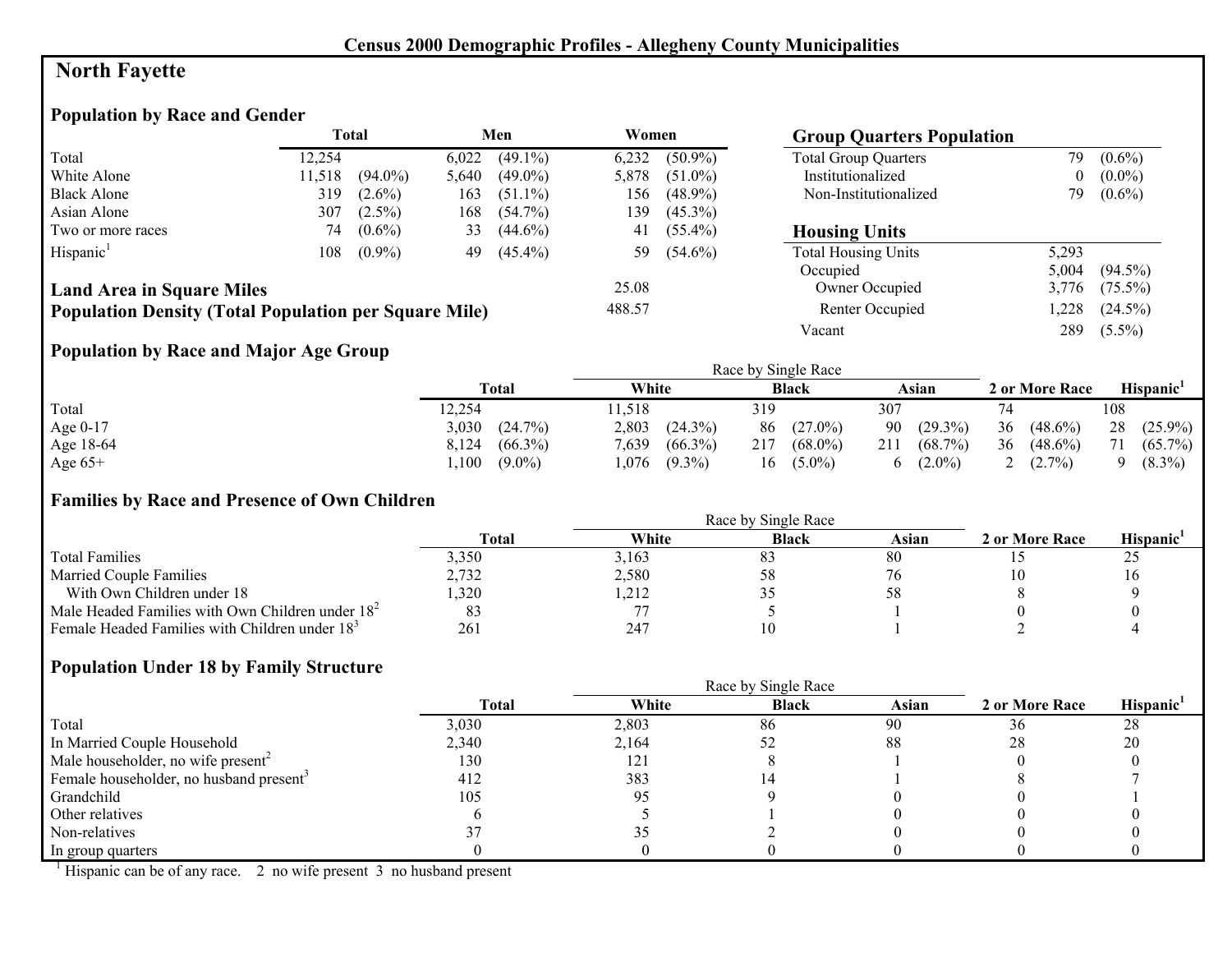# **North Versailles**

# **Population by Race and Gender**

|                                                              |        | <b>Total</b> |       | Men        | Women   |            | <b>Group Quarters Population</b> |       |            |
|--------------------------------------------------------------|--------|--------------|-------|------------|---------|------------|----------------------------------|-------|------------|
| Total                                                        | 11.125 |              | 5,250 | $(47.2\%)$ | 5,875   | $(52.8\%)$ | <b>Total Group Quarters</b>      | 130   | $(1.2\%)$  |
| White Alone                                                  | 9.769  | $(87.8\%)$   | 4,646 | $(47.6\%)$ | 5,123   | $(52.4\%)$ | Institutionalized                | 98    | $(0.9\%)$  |
| <b>Black Alone</b>                                           | ,087   | $(9.8\%)$    | 485   | $(44.6\%)$ | 602     | $(55.4\%)$ | Non-Institutionalized            | 32    | $(0.3\%)$  |
| Asian Alone                                                  | 85     | $(0.8\%)$    | 34    | $(40.0\%)$ | 51      | $(60.0\%)$ |                                  |       |            |
| Two or more races                                            | 150    | $(1.3\%)$    | 66    | $(44.0\%)$ | 84      | $(56.0\%)$ | <b>Housing Units</b>             |       |            |
| Hispanic <sup>1</sup>                                        | 54     | $(0.5\%)$    | 27    | $(50.0\%)$ |         | $(50.0\%)$ | <b>Total Housing Units</b>       | 5,227 |            |
|                                                              |        |              |       |            |         |            | Occupied                         | 4.933 | $(94.4\%)$ |
| <b>Land Area in Square Miles</b>                             |        |              |       |            | 8.11    |            | Owner Occupied                   | 3,520 | $(71.4\%)$ |
| <b>Population Density (Total Population per Square Mile)</b> |        |              |       |            | 1371.93 |            | Renter Occupied                  | ,413  | $(28.6\%)$ |
|                                                              |        |              |       |            |         |            | Vacant                           | 294   | $(5.6\%)$  |

## **Population by Race and Major Age Group**

|           |                     |                     | Race by Single Race |                          |                  |                  |
|-----------|---------------------|---------------------|---------------------|--------------------------|------------------|------------------|
|           | <b>Total</b>        | White               | <b>Black</b>        | Asian                    | 2 or More Race   | Hispanic'        |
| Total     | 1,125               | 9.769               | .087                | 85                       | 50ء              | 54               |
| Age 0-17  | $(19.9\%)$<br>2,215 | $(17.9\%)$<br>,747  | 330<br>$(30.4\%)$   | $(32.9\%)$<br>28         | 92<br>$(61.3\%)$ | $(35.2\%)$<br>19 |
| Age 18-64 | 6,532<br>$(58.7\%)$ | 5,820<br>$(59.6\%)$ | 595<br>$(54.7\%)$   | $(62.4\%)$<br>53         | 50<br>$(33.3\%)$ | 30<br>$(55.6\%)$ |
| Age $65+$ | 2,378<br>$(21.4\%)$ | 2,202<br>$(22.5\%)$ | $(14.9\%)$<br>162   | $(4.7\%)$<br>$\mathbf 4$ | $(5.3\%)$<br>8   | $5(9.3\%)$       |

#### **Families by Race and Presence of Own Children**

|                                                            | <b>Total</b> | White         | <b>Black</b>    | Asian | 2 or More Race | <b>Hispanic</b> |
|------------------------------------------------------------|--------------|---------------|-----------------|-------|----------------|-----------------|
| <b>Total Families</b>                                      | 3.101        | 2,759         | 30 <sup>°</sup> |       |                |                 |
| <b>Married Couple Families</b>                             | 2,206        | 2,071         | 110             |       |                |                 |
| With Own Children under 18                                 | 712.         | 662           |                 |       |                |                 |
| Male Headed Families with Own Children under $182$         |              | <sub>02</sub> | 26              |       |                |                 |
| Female Headed Families with Children under 18 <sup>3</sup> | 346          | 233           | 105             |       |                |                 |

#### **Population Under 18 by Family Structure**

|                                                     |       |        | Race by Single Race |       |                |          |
|-----------------------------------------------------|-------|--------|---------------------|-------|----------------|----------|
|                                                     | Total | White  | <b>Black</b>        | Asian | 2 or More Race | Hispanic |
| Total                                               | 2,215 | 1,747  | 330                 | 28    | 92             |          |
| In Married Couple Household                         | ,277  | l, 146 | 64                  |       |                |          |
| Male householder, no wife present <sup>2</sup>      | 148   | 98     |                     |       |                |          |
| Female householder, no husband present <sup>3</sup> | 563   | 343    | 172                 |       |                |          |
| Grandchild                                          | 157   | 115    |                     |       |                |          |
| Other relatives                                     |       |        |                     |       |                |          |
| Non-relatives                                       |       | 30     |                     |       |                |          |
| In group quarters                                   |       |        |                     |       |                |          |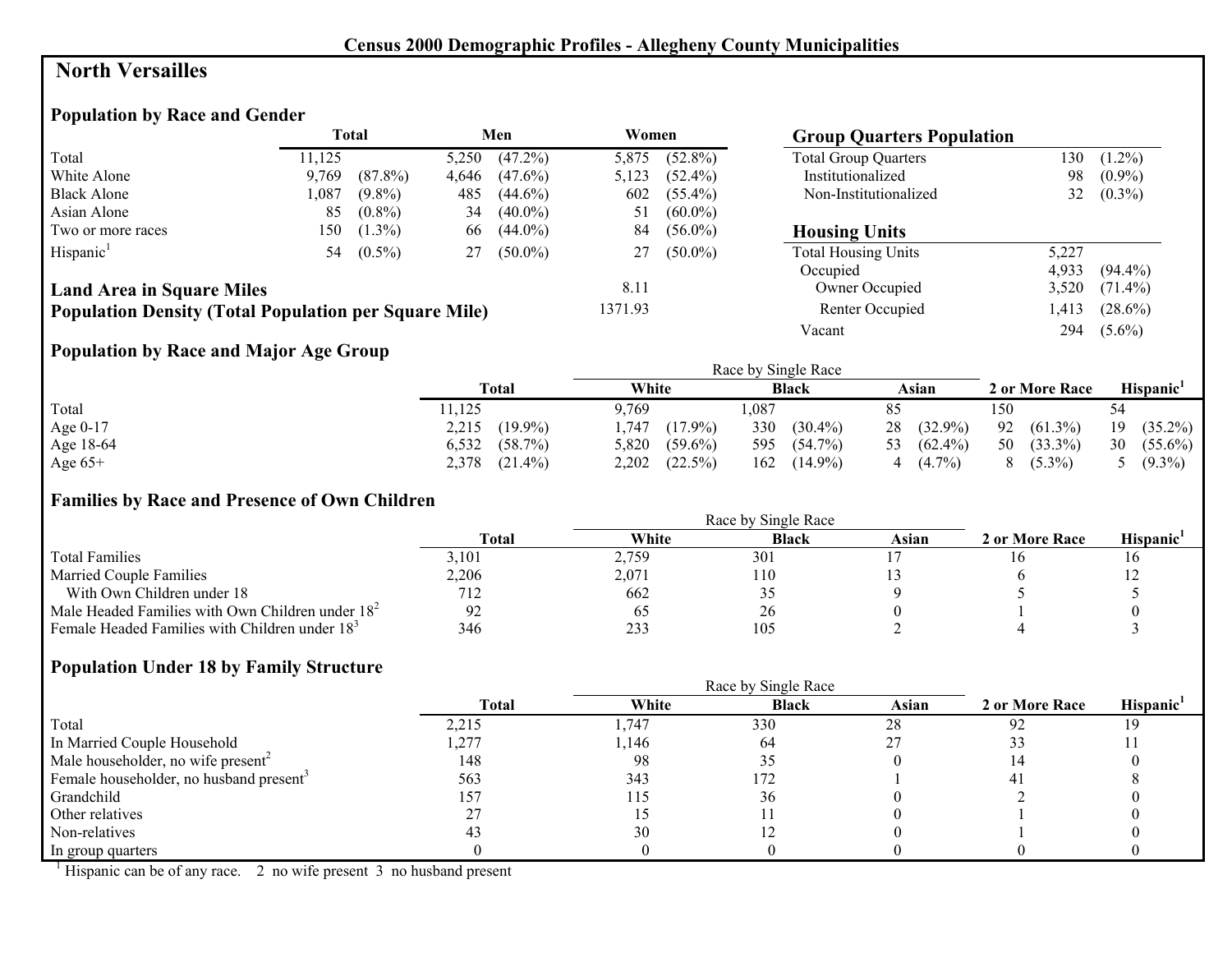# **O'Hara**

# **Population by Race and Gender**

|                                                              | <b>Total</b><br>Men<br>Women<br><b>Group Quarters Population</b> |            |       |            |         |            |                             |       |            |
|--------------------------------------------------------------|------------------------------------------------------------------|------------|-------|------------|---------|------------|-----------------------------|-------|------------|
| Total                                                        | 8,856                                                            |            | 4,407 | $(49.8\%)$ | 4,449   | $(50.2\%)$ | <b>Total Group Quarters</b> | 272.  | $(3.1\%)$  |
| White Alone                                                  | 8,435                                                            | $(95.2\%)$ | 4,173 | $(49.5\%)$ | 4,262   | $(50.5\%)$ | Institutionalized           | 272   | $(3.1\%)$  |
| <b>Black Alone</b>                                           | 74                                                               | $(0.8\%)$  | 58    | $(78.4\%)$ | 16      | $(21.6\%)$ | Non-Institutionalized       |       | $(0.0\%)$  |
| Asian Alone                                                  | 269                                                              | $(3.0\%)$  | 127   | $(47.2\%)$ | 142     | $(52.8\%)$ |                             |       |            |
| Two or more races                                            | 51                                                               | $(0.6\%)$  | 34    | $(66.7\%)$ | 17      | $(33.3\%)$ | <b>Housing Units</b>        |       |            |
| Hispanic <sup>1</sup>                                        | 101                                                              | $(1.1\%)$  | 45    | $(44.6\%)$ | 56      | $(55.4\%)$ | <b>Total Housing Units</b>  | 3,381 |            |
|                                                              |                                                                  |            |       |            |         |            | Occupied                    | 3,248 | $(96.1\%)$ |
| <b>Land Area in Square Miles</b>                             |                                                                  |            |       |            | 7.03    |            | Owner Occupied              | 2,996 | $(92.2\%)$ |
| <b>Population Density (Total Population per Square Mile)</b> |                                                                  |            |       |            | 1259.11 |            | Renter Occupied             | 252   | $(7.8\%)$  |
|                                                              |                                                                  |            |       |            |         |            | Vacant                      | 133   | $(3.9\%)$  |

# **Population by Race and Major Age Group**

|           |                     |                     | Race by Single Race |                   |                  |                  |
|-----------|---------------------|---------------------|---------------------|-------------------|------------------|------------------|
|           | <b>Total</b>        | White               | <b>Black</b>        | Asian             | 2 or More Race   | <b>Hispanic</b>  |
| Total     | 8,856               | 8,435               |                     | 269               |                  | 101              |
| Age 0-17  | 2,271<br>$(25.6\%)$ | $(25.4\%)$<br>2,143 | $(10.8\%)$          | $(29.0\%)$<br>78  | 34<br>$(66.7\%)$ | 33<br>(32.7%)    |
| Age 18-64 | $(53.8\%)$<br>4.768 | 4,538<br>$(53.8\%)$ | 37<br>$(50.0\%)$    | 163<br>$(60.6\%)$ | 12<br>$(23.5\%)$ | 60<br>$(59.4\%)$ |
| Age $65+$ | $(20.5\%)$<br>.817  | $(20.8\%)$<br>.754  | 29<br>$(39.2\%)$    | 28<br>$(10.4\%)$  | $(9.8\%)$        | $(7.9\%)$        |

## **Families by Race and Presence of Own Children**

|                                                            | <b>Total</b> | White     | <b>Black</b> | Asian | 2 or More Race | Hispanic <sup>'</sup> |
|------------------------------------------------------------|--------------|-----------|--------------|-------|----------------|-----------------------|
| <b>Total Families</b>                                      | 2,537        | 2.446     |              |       |                | ر ب                   |
| <b>Married Couple Families</b>                             | 2,191        | 2,108     |              | 69    |                | 20                    |
| With Own Children under 18                                 | 981          | 931       |              |       |                |                       |
| Male Headed Families with Own Children under $182$         | 29           | つつ<br>Ź., |              |       |                |                       |
| Female Headed Families with Children under 18 <sup>3</sup> | l 18         | 115       |              |       |                |                       |

## **Population Under 18 by Family Structure**

|                                                     | <b>Total</b> | White | <b>Black</b> | Asian | 2 or More Race | Hispanic <sup>1</sup> |
|-----------------------------------------------------|--------------|-------|--------------|-------|----------------|-----------------------|
| Total                                               | 2,271        | 2,143 |              | 78    |                | 33                    |
| In Married Couple Household                         | 1,957        | 1,844 |              | 68    |                | 30                    |
| Male householder, no wife present <sup>2</sup>      | 48           | 45    |              |       |                |                       |
| Female householder, no husband present <sup>3</sup> | 191          | 184   |              |       |                |                       |
| Grandchild                                          |              | 58    |              |       |                |                       |
| Other relatives                                     |              |       |              |       |                |                       |
| Non-relatives                                       |              |       |              |       |                |                       |
| In group quarters                                   |              |       |              |       |                |                       |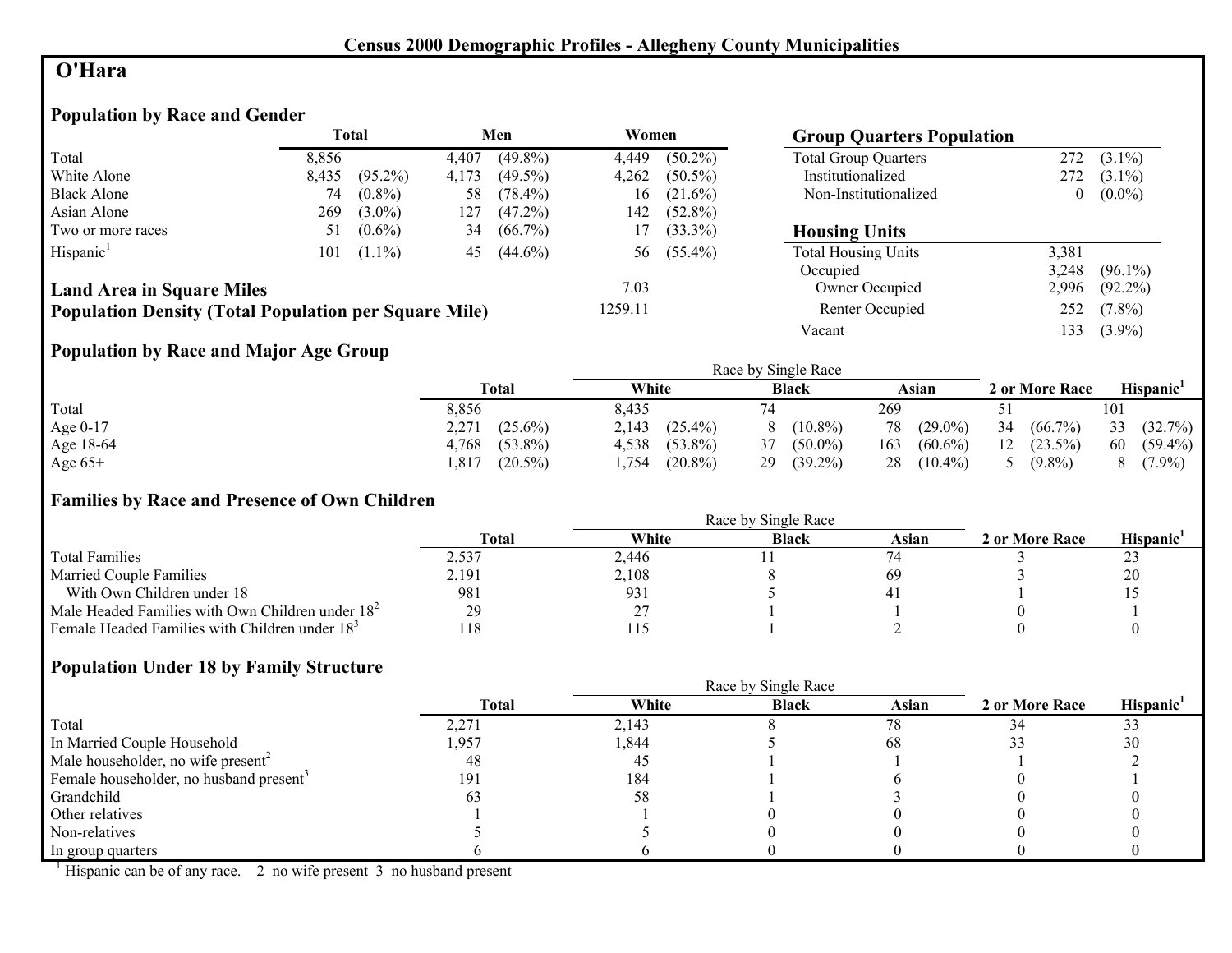# **Oakdale**

## **Population by Race and Gender**

|                                                              |       | Total      |     | Men          | Women   |              | <b>Group Quarters Population</b> |          |            |
|--------------------------------------------------------------|-------|------------|-----|--------------|---------|--------------|----------------------------------|----------|------------|
| Total                                                        | l.551 |            | 748 | $(48.2\%)$   | 803     | $(51.8\%)$   | <b>Total Group Quarters</b>      |          | $(0.0\%)$  |
| White Alone                                                  | ,523  | $(98.2\%)$ | 737 | $(48.4\%)$   | 786     | $(51.6\%)$   | Institutionalized                | $\theta$ | $(0.0\%)$  |
| <b>Black Alone</b>                                           | 14    | $(0.9\%)$  |     | $(35.7\%)$   | 9       | $(64.3\%)$   | Non-Institutionalized            | $\theta$ | $(0.0\%)$  |
| Asian Alone                                                  |       | $(0.1\%)$  | U   | $(0.0\%)$    |         | $(100.0\%)$  |                                  |          |            |
| Two or more races                                            | 6     | $(0.4\%)$  | 4   | $(66.7\%)$   |         | 2 $(33.3\%)$ | <b>Housing Units</b>             |          |            |
| Hispanic <sup>1</sup>                                        |       | $(0.7\%)$  |     | 4 $(36.4\%)$ |         | $(63.6\%)$   | <b>Total Housing Units</b>       | 640      |            |
|                                                              |       |            |     |              |         |              | Occupied                         | 604      | $(94.4\%)$ |
| <b>Land Area in Square Miles</b>                             |       |            |     |              | 0.52    |              | Owner Occupied                   | 506      | $(83.8\%)$ |
| <b>Population Density (Total Population per Square Mile)</b> |       |            |     |              | 2956.02 |              | Renter Occupied                  | 98       | $(16.2\%)$ |
|                                                              |       |            |     |              |         |              | Vacant                           | 36       | $(5.6\%)$  |

# **Population by Race and Major Age Group**

|           |      |            |       |            |    | Race by Single Race |          |            |                |          |                       |
|-----------|------|------------|-------|------------|----|---------------------|----------|------------|----------------|----------|-----------------------|
|           |      | Total      | White |            |    | <b>Black</b>        |          | Asian      | 2 or More Race |          | Hispanic <sup>1</sup> |
| Total     | .551 |            | .523  |            |    |                     |          |            |                |          |                       |
| Age 0-17  | 354  | $(22.8\%)$ | 347   | $(22.8\%)$ |    | $(7.1\%)$           | $\Omega$ | $(0.0\%)$  | $(66.7\%)$     | 8        | (72.7%)               |
| Age 18-64 | 009  | $(65.1\%)$ | 991   | $(65.1\%)$ | 12 | $(85.7\%)$          |          | $(100.0\%$ | $(16.7\%)$     |          | 3 $(27.3\%)$          |
| Age $65+$ | 188  | $(12.1\%)$ | 185   | $(12.1\%)$ |    | $(7.1\%)$           | $\theta$ | $(0.0\%)$  | $(16.7\%)$     | $\Omega$ | $(0.0\%)$             |

# **Families by Race and Presence of Own Children**

|                                                            | Total | White | <b>Black</b> | Asian | 2 or More Race | <b>Hispanic</b> |
|------------------------------------------------------------|-------|-------|--------------|-------|----------------|-----------------|
| <b>Total Families</b>                                      | 446   | 440   |              |       |                |                 |
| <b>Married Couple Families</b>                             | 375   | 372   |              |       |                |                 |
| With Own Children under 18                                 | 148   | 147   |              |       |                |                 |
| Male Headed Families with Own Children under $182$         |       |       |              |       |                |                 |
| Female Headed Families with Children under 18 <sup>3</sup> | 20    |       |              |       |                |                 |

# **Population Under 18 by Family Structure**

|                                                     |              |       | Race by Single Race |       |                |                       |
|-----------------------------------------------------|--------------|-------|---------------------|-------|----------------|-----------------------|
|                                                     | <b>Total</b> | White | <b>Black</b>        | Asian | 2 or More Race | Hispanic <sup>1</sup> |
| Total                                               | 354          | 347   |                     |       |                |                       |
| In Married Couple Household                         | 292          | 289   |                     |       |                |                       |
| Male householder, no wife present <sup>2</sup>      |              |       |                     |       |                |                       |
| Female householder, no husband present <sup>3</sup> | 28           | ل کے  |                     |       |                |                       |
| Grandchild                                          |              |       |                     |       |                |                       |
| Other relatives                                     |              |       |                     |       |                |                       |
| Non-relatives                                       |              |       |                     |       |                |                       |
| In group quarters                                   |              |       |                     |       |                |                       |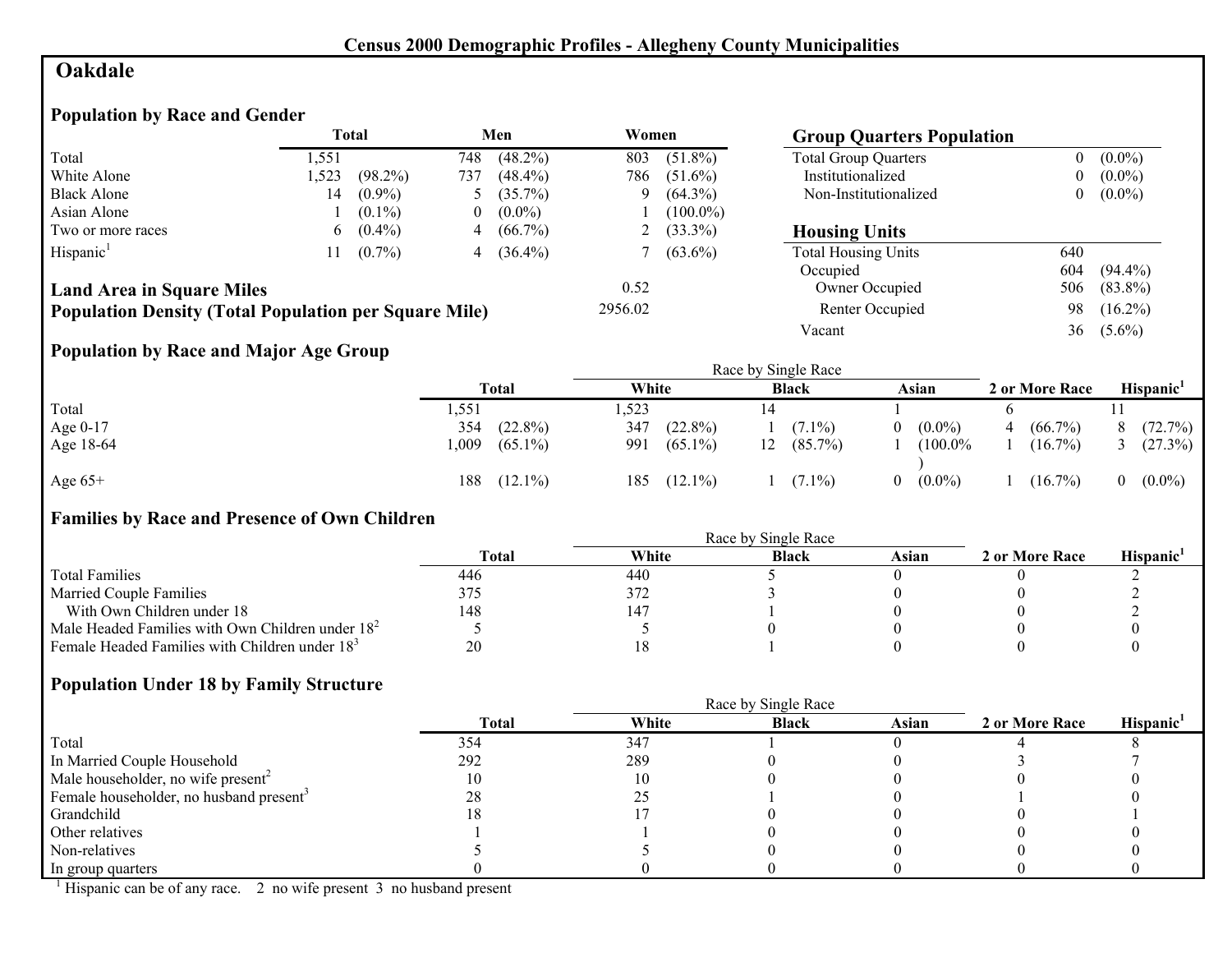## **Oakmont**

## **Population by Race and Gender**

|                                                              | Total |            | Men<br>Women |            |         | <b>Group Quarters Population</b> |                             |       |            |
|--------------------------------------------------------------|-------|------------|--------------|------------|---------|----------------------------------|-----------------------------|-------|------------|
| Total                                                        | 6,911 |            | 3,055        | $(44.2\%)$ | 3,856   | $(55.8\%)$                       | <b>Total Group Quarters</b> | 413   | $(6.0\%)$  |
| White Alone                                                  | 6,762 | $(97.8\%)$ | 2,983        | $(44.1\%)$ | 3,779   | $(55.9\%)$                       | Institutionalized           | 412   | $(6.0\%)$  |
| <b>Black Alone</b>                                           | 62    | $(0.9\%)$  | 31           | $(50.0\%)$ | 31      | $(50.0\%)$                       | Non-Institutionalized       |       | $(0.0\%)$  |
| Asian Alone                                                  | 34    | $(0.5\%)$  | 15           | $(44.1\%)$ | 19      | $(55.9\%)$                       |                             |       |            |
| Two or more races                                            | 34    | $(0.5\%)$  | 17           | $(50.0\%)$ | 17      | $(50.0\%)$                       | <b>Housing Units</b>        |       |            |
| Hispanic <sup>1</sup>                                        | 43    | $(0.6\%)$  | 20           | $(46.5\%)$ | 23      | $(53.5\%)$                       | <b>Total Housing Units</b>  | 3,269 |            |
|                                                              |       |            |              |            |         |                                  | Occupied                    | 3.118 | $(95.4\%)$ |
| <b>Land Area in Square Miles</b>                             |       |            |              |            | 1.63    |                                  | Owner Occupied              | .832  | $(58.8\%)$ |
| <b>Population Density (Total Population per Square Mile)</b> |       |            |              |            | 4250.03 |                                  | Renter Occupied             | ,286  | $(41.2\%)$ |
|                                                              |       |            |              |            |         |                                  | Vacant                      | 151   | $(4.6\%)$  |

# **Population by Race and Major Age Group**

|            |                     |                     | Race by Single Race |                        |                  |                       |
|------------|---------------------|---------------------|---------------------|------------------------|------------------|-----------------------|
|            | <b>Total</b>        | White               | <b>Black</b>        | Asian                  | 2 or More Race   | Hispanic <sup>1</sup> |
| Total      | 6.911               | 6.762               | 62                  |                        |                  | 43                    |
| Age $0-17$ | $(19.3\%)$<br>,335  | ,294<br>$(19.1\%)$  | $(14.5\%)$          | $(26.5\%)$<br>$\Omega$ | $(50.0\%)$<br>17 | $12(27.9\%)$          |
| Age 18-64  | 3,820<br>$(55.3\%)$ | $(55.3\%)$<br>3.742 | 27<br>$(43.5\%)$    | $25$ $(73.5\%)$        | 15<br>$(44.1\%)$ | 28<br>$(65.1\%)$      |
| Age $65+$  | $(25.4\%)$<br>.756  | $(25.5\%)$<br>,726  | $(41.9\%)$<br>26    | $(0.0\%)$<br>0         | $(5.9\%)$        | $(7.0\%)$             |

## **Families by Race and Presence of Own Children**

|                                                            | <b>Total</b> | White | <b>Black</b> | Asian | 2 or More Race | <b>Hispanic</b> |
|------------------------------------------------------------|--------------|-------|--------------|-------|----------------|-----------------|
| <b>Total Families</b>                                      | .710         | .678  |              |       |                |                 |
| <b>Married Couple Families</b>                             | ,350         | ,329  |              |       |                |                 |
| With Own Children under 18                                 | 506          | 497   |              |       |                |                 |
| Male Headed Families with Own Children under $182$         |              | 34    |              |       |                |                 |
| Female Headed Families with Children under 18 <sup>3</sup> |              | 31ء   |              |       |                |                 |

#### **Population Under 18 by Family Structure**

|                                                     |        |       | Race by Single Race |       |                |                       |
|-----------------------------------------------------|--------|-------|---------------------|-------|----------------|-----------------------|
|                                                     | Total  | White | <b>Black</b>        | Asian | 2 or More Race | Hispanic <sup>1</sup> |
| Total                                               | 1,335  | ,294  |                     |       |                |                       |
| In Married Couple Household                         | 004. ا | 978   |                     |       |                |                       |
| Male householder, no wife present <sup>2</sup>      |        | 49    |                     |       |                |                       |
| Female householder, no husband present <sup>3</sup> | 212    | 202   |                     |       |                |                       |
| Grandchild                                          | 46     | 45    |                     |       |                |                       |
| Other relatives                                     |        |       |                     |       |                |                       |
| Non-relatives                                       |        |       |                     |       |                |                       |
| In group quarters                                   |        |       |                     |       |                |                       |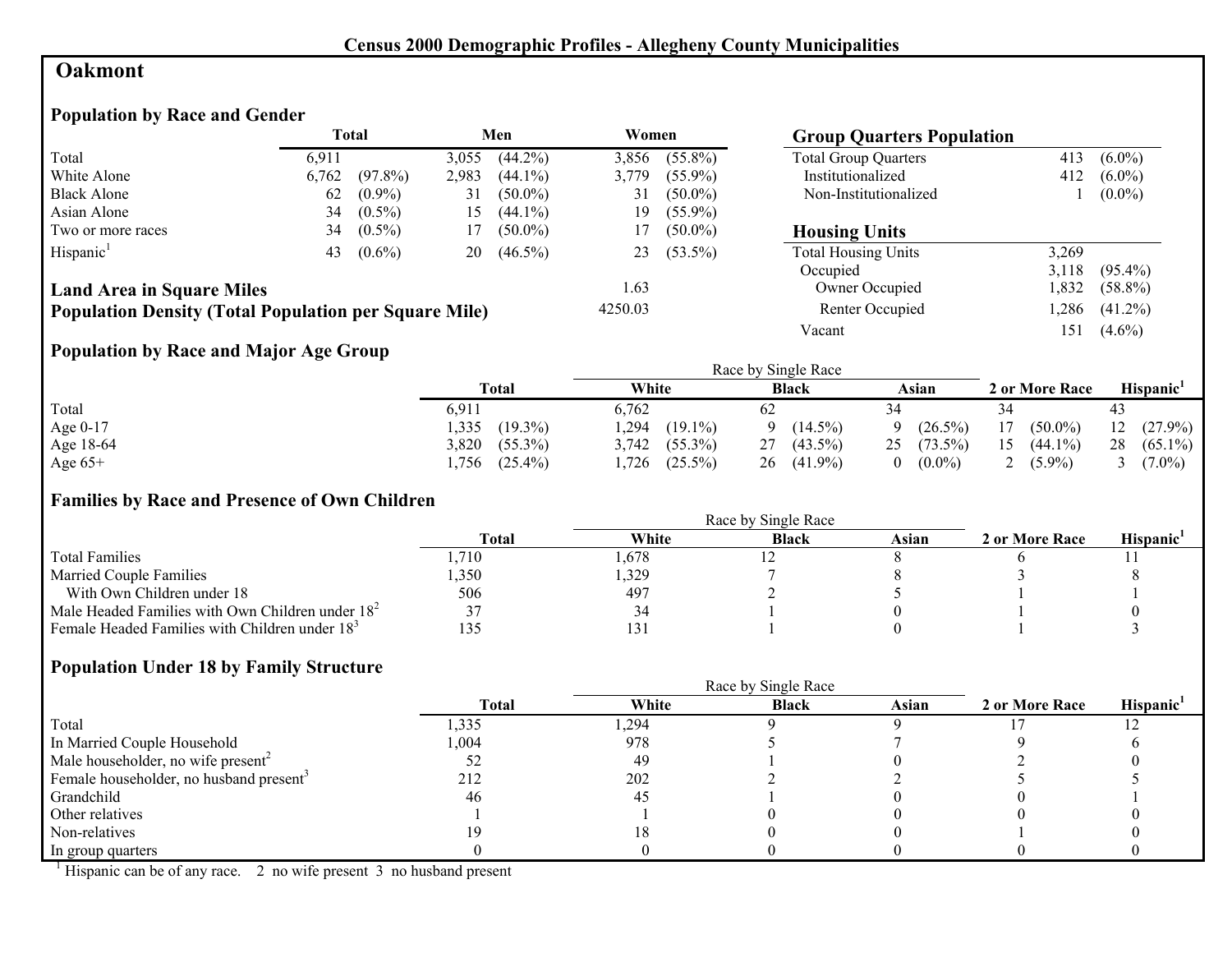## **Ohio**

## **Population by Race and Gender**

|                                                              |       | <b>Total</b> |      | Men        | Women  |              | <b>Group Quarters Population</b> |       |            |
|--------------------------------------------------------------|-------|--------------|------|------------|--------|--------------|----------------------------------|-------|------------|
| Total                                                        | 3.086 |              | .543 | $(50.0\%)$ | 1.543  | $(50.0\%)$   | <b>Total Group Quarters</b>      | 101   | $(3.3\%)$  |
| White Alone                                                  | 2,992 | $(97.0\%)$   | .494 | $(49.9\%)$ | l.498  | $(50.1\%)$   | Institutionalized                |       | $(0.6\%)$  |
| <b>Black Alone</b>                                           | 26    | $(0.8\%)$    | 16   | $(61.5\%)$ | 10     | $(38.5\%)$   | Non-Institutionalized            | 84    | $(2.7\%)$  |
| Asian Alone                                                  | 46    | $(1.5\%)$    | 22   | $(47.8\%)$ | 24     | $(52.2\%)$   |                                  |       |            |
| Two or more races                                            | 15.   | $(0.5\%)$    |      | $(46.7\%)$ | 8      | $(53.3\%)$   | <b>Housing Units</b>             |       |            |
| Hispanic <sup>1</sup>                                        | 14    | $(0.5\%)$    | 11   | $(78.6\%)$ |        | 3 $(21.4\%)$ | <b>Total Housing Units</b>       | , 177 |            |
|                                                              |       |              |      |            |        |              | Occupied                         | .106  | $(94.0\%)$ |
| <b>Land Area in Square Miles</b>                             |       |              |      |            | 6.86   |              | Owner Occupied                   | 944   | $(85.4\%)$ |
| <b>Population Density (Total Population per Square Mile)</b> |       |              |      |            | 449.92 |              | Renter Occupied                  | 162   | $(14.6\%)$ |
|                                                              |       |              |      |            |        |              | Vacant                           | 71    | $(6.0\%)$  |

## **Population by Race and Major Age Group**

|           |                    |                   | Race by Single Race |                  |                |            |
|-----------|--------------------|-------------------|---------------------|------------------|----------------|------------|
|           | Total              | White             | <b>Black</b>        | Asian            | 2 or More Race | Hispanic'  |
| Total     | 3,086              | 2,992             |                     | 46               |                |            |
| Age 0-17  | $(26.4\%)$<br>816  | 790<br>$(26.4\%)$ | $(11.5\%)$          | $(30.4\%)$<br>14 | $(46.7\%)$     | $(42.9\%)$ |
| Age 18-64 | $(63.8\%)$<br>.968 | 902<br>$(63.6\%)$ | $(80.8\%)$<br>21    | 32<br>$(69.6\%)$ | $(53.3\%)$     | $(57.1\%)$ |
| Age $65+$ | 302<br>$(9.8\%)$   | $(10.0\%)$<br>300 | $(7.7\%)$           | $(0.0\%)$        | $(0.0\%)$      | $(0.0\%)$  |

#### **Families by Race and Presence of Own Children**

|                                                            | Race by Single Race |       |              |       |                |                 |  |  |
|------------------------------------------------------------|---------------------|-------|--------------|-------|----------------|-----------------|--|--|
|                                                            | Total               | White | <b>Black</b> | Asian | 2 or More Race | <b>Hispanic</b> |  |  |
| <b>Total Families</b>                                      | 879                 | 858   |              |       |                |                 |  |  |
| <b>Married Couple Families</b>                             | 797                 | 777   |              |       |                |                 |  |  |
| With Own Children under 18                                 |                     | 360   |              |       |                |                 |  |  |
| Male Headed Families with Own Children under $182$         |                     |       |              |       |                |                 |  |  |
| Female Headed Families with Children under 18 <sup>3</sup> | 30                  | 29    |              |       |                |                 |  |  |

#### **Population Under 18 by Family Structure**

|                                                     | Race by Single Race |       |              |       |                |                       |  |
|-----------------------------------------------------|---------------------|-------|--------------|-------|----------------|-----------------------|--|
|                                                     | Total               | White | <b>Black</b> | Asian | 2 or More Race | Hispanic <sup>1</sup> |  |
| Total                                               | 816                 | 790   |              |       |                |                       |  |
| In Married Couple Household                         | 716                 | 695   |              |       |                |                       |  |
| Male householder, no wife present <sup>2</sup>      |                     |       |              |       |                |                       |  |
| Female householder, no husband present <sup>3</sup> | 48                  | 46    |              |       |                |                       |  |
| Grandchild                                          |                     |       |              |       |                |                       |  |
| Other relatives                                     |                     |       |              |       |                |                       |  |
| Non-relatives                                       |                     |       |              |       |                |                       |  |
| In group quarters                                   |                     |       |              |       |                |                       |  |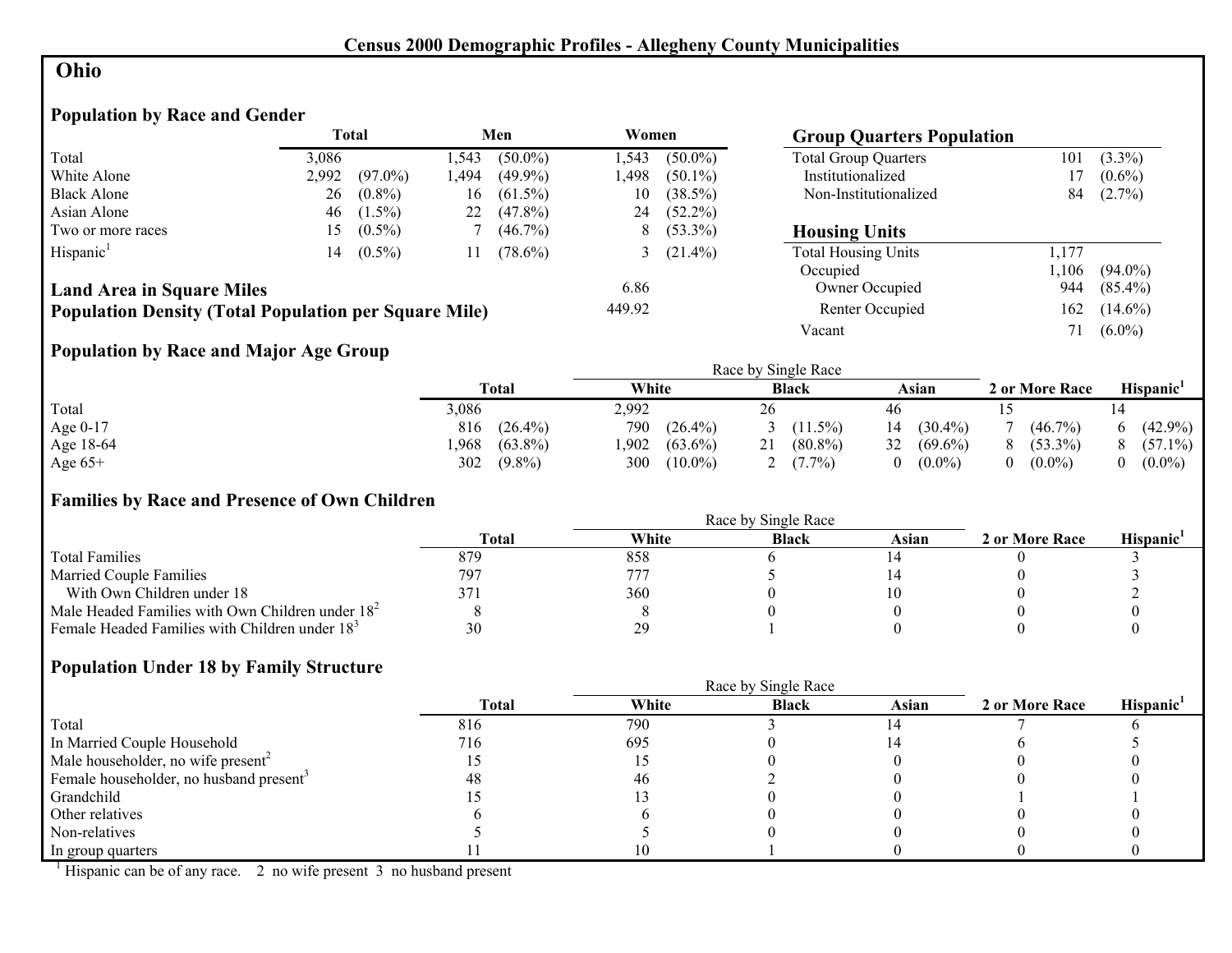## **Osborne**

# **Population by Race and Gender**

|                                                              |          | <b>Total</b> |     | Men        | Women   |              | <b>Group Quarters Population</b> |     |             |
|--------------------------------------------------------------|----------|--------------|-----|------------|---------|--------------|----------------------------------|-----|-------------|
| Total                                                        | 566      |              | 269 | $(47.5\%)$ | 297     | $(52.5\%)$   | <b>Total Group Quarters</b>      |     | $(0.4\%)$   |
| White Alone                                                  | 555      | $(98.1\%)$   | 262 | $(47.2\%)$ | 293     | $(52.8\%)$   | Institutionalized                | 0   | $(0.0\%)$   |
| <b>Black Alone</b>                                           | 9        | $(1.6\%)$    |     | $(77.8\%)$ |         | 2 $(22.2\%)$ | Non-Institutionalized            |     | 2 $(0.4\%)$ |
| Asian Alone                                                  | $\Omega$ | $(0.0\%)$    |     |            |         |              |                                  |     |             |
| Two or more races                                            |          | $(0.2\%)$    | U   | $(0.0\%)$  |         | $(100.0\%)$  | <b>Housing Units</b>             |     |             |
| Hispanic <sup>1</sup>                                        |          | $(0.4\%)$    |     | $(50.0\%)$ |         | $(50.0\%)$   | <b>Total Housing Units</b>       | 222 |             |
|                                                              |          |              |     |            |         |              | Occupied                         | 216 | (97.3%)     |
| <b>Land Area in Square Miles</b>                             |          |              |     |            | 0.45    |              | Owner Occupied                   | 201 | $(93.1\%)$  |
| <b>Population Density (Total Population per Square Mile)</b> |          |              |     |            | 1262.89 |              | Renter Occupied                  | 15  | $(6.9\%)$   |
|                                                              |          |              |     |            |         |              | Vacant                           | 6   | $(2.7\%)$   |

# **Population by Race and Major Age Group**

|           |                   | Race by Single Race |                  |       |                |            |  |  |
|-----------|-------------------|---------------------|------------------|-------|----------------|------------|--|--|
|           | <b>Total</b>      | White               | <b>Black</b>     | Asian | 2 or More Race | Hispanic'  |  |  |
| Total     | 566               | 555                 |                  |       |                |            |  |  |
| Age 0-17  | (27.7%)<br>157    | 153<br>$(27.6\%)$   | $(22.2\%)$       |       | (100.0%        | $(50.0\%)$ |  |  |
| Age 18-64 | $(56.7\%)$<br>321 | $(56.8\%)$<br>315   | $(66.7\%)$<br>6. |       | $(0.0\%)$      | $(50.0\%)$ |  |  |
| Age $65+$ | $(15.5\%)$<br>88  | $(15.7\%)$<br>87    | $(11.1\%)$       |       | $(0.0\%)$      | $(0.0\%)$  |  |  |

# **Families by Race and Presence of Own Children**

|                                                            | Race by Single Race |       |              |       |                |                 |  |
|------------------------------------------------------------|---------------------|-------|--------------|-------|----------------|-----------------|--|
|                                                            | <b>Total</b>        | White | <b>Black</b> | Asian | 2 or More Race | <b>Hispanic</b> |  |
| <b>Total Families</b>                                      | 168                 | 166   |              |       |                |                 |  |
| <b>Married Couple Families</b>                             | 145                 | 43    |              |       |                |                 |  |
| With Own Children under 18                                 | 66                  | 62    |              |       |                |                 |  |
| Male Headed Families with Own Children under $182$         |                     |       |              |       |                |                 |  |
| Female Headed Families with Children under 18 <sup>3</sup> |                     |       |              |       |                |                 |  |

#### **Population Under 18 by Family Structure**

|                                                     |              |       | Race by Single Race |       |                |                       |
|-----------------------------------------------------|--------------|-------|---------------------|-------|----------------|-----------------------|
|                                                     | <b>Total</b> | White | <b>Black</b>        | Asian | 2 or More Race | Hispanic <sup>1</sup> |
| Total                                               |              | 153   |                     |       |                |                       |
| In Married Couple Household                         | 128          | 126   |                     |       |                |                       |
| Male householder, no wife present <sup>2</sup>      |              |       |                     |       |                |                       |
| Female householder, no husband present <sup>3</sup> |              |       |                     |       |                |                       |
| Grandchild                                          |              |       |                     |       |                |                       |
| Other relatives                                     |              |       |                     |       |                |                       |
| Non-relatives                                       |              |       |                     |       |                |                       |
| In group quarters                                   |              |       |                     |       |                |                       |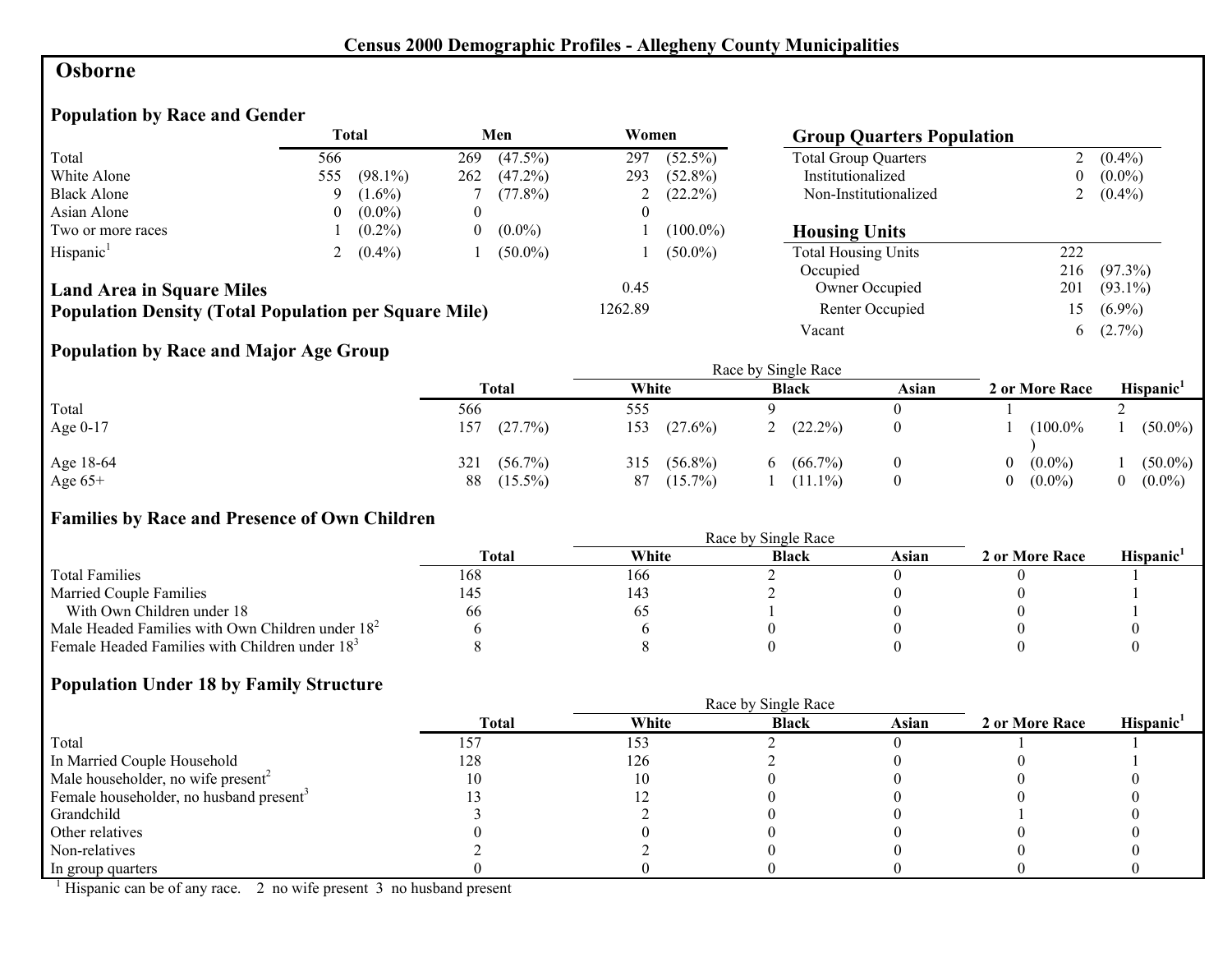## **Penn Hills**

## **Population by Race and Gender**

|                                                              | <b>Total</b> |            | Men    |            | Women   |            | <b>Group Quarters Population</b> |        |                |
|--------------------------------------------------------------|--------------|------------|--------|------------|---------|------------|----------------------------------|--------|----------------|
| Total                                                        | 46.809       |            | 21.987 | $(47.0\%)$ | 24,822  | $(53.0\%)$ | <b>Total Group Quarters</b>      | 444    | $(0.9\%)$      |
| White Alone                                                  | 34,443       | $(73.6\%)$ | 16,231 | $(47.1\%)$ | 18,212  | $(52.9\%)$ | Institutionalized                | 368    | $(0.8\%)$      |
| <b>Black Alone</b>                                           | 11,347       | $(24.2\%)$ | 5,287  | $(46.6\%)$ | 6,060   | $(53.4\%)$ | Non-Institutionalized            |        | $76$ $(0.2\%)$ |
| Asian Alone                                                  | 255          | $(0.5\%)$  | 121    | $(47.5\%)$ | 134     | $(52.5\%)$ |                                  |        |                |
| Two or more races                                            | 540          | $(1.2\%)$  | 231    | $(42.8\%)$ | 309     | $(57.2\%)$ | <b>Housing Units</b>             |        |                |
| Hispanic <sup>1</sup>                                        | 297          | $(0.6\%)$  | 140    | $(47.1\%)$ | 157     | $(52.9\%)$ | <b>Total Housing Units</b>       | 20,355 |                |
|                                                              |              |            |        |            |         |            | Occupied                         | 19.490 | $(95.8\%)$     |
| <b>Land Area in Square Miles</b>                             |              |            |        |            | 19.03   |            | Owner Occupied                   | 15,540 | $(79.7\%)$     |
| <b>Population Density (Total Population per Square Mile)</b> |              |            |        |            | 2460.15 |            | Renter Occupied                  | 3,950  | $(20.3\%)$     |
|                                                              |              |            |        |            |         |            | Vacant                           | 865    | $(4.2\%)$      |

# **Population by Race and Major Age Group**

|           |                      |                      | Race by Single Race |                   |                   |                   |
|-----------|----------------------|----------------------|---------------------|-------------------|-------------------|-------------------|
|           | <b>Total</b>         | White                | <b>Black</b>        | Asian             | 2 or More Race    | Hispanic          |
| Total     | 46,809               | 34,443               | 11,34               | 255               | 540               | 297               |
|           |                      |                      |                     |                   |                   |                   |
| Age 0-17  | $10,140$ $(21.7\%)$  | 6,217<br>$(18.1\%)$  | $(30.8\%)$<br>3,500 | 58 (22.7%)        | $(49.8\%)$<br>269 | $(40.7\%)$<br>121 |
| Age 18-64 | $(58.6\%)$<br>27,438 | $(58.6\%)$<br>20,195 | 6,725<br>$(59.3\%)$ | $(68.6\%)$<br>175 | 235<br>$(43.5\%)$ | 153<br>$(51.5\%)$ |
| Age $65+$ | $(19.7\%)$<br>9,231  | $(23.3\%)$<br>8.031  | 1,122<br>$(9.9\%)$  | $(8.6\%)$<br>22   | 36<br>$(6.7\%)$   | 23<br>$(7.7\%)$   |

# **Families by Race and Presence of Own Children**

|                                                            | Total  | White | <b>Black</b> | Asian | 2 or More Race | <b>Hispanic</b> |
|------------------------------------------------------------|--------|-------|--------------|-------|----------------|-----------------|
| <b>Total Families</b>                                      | 13,277 | 9.919 | 3.162        | 03    | 89             |                 |
| <b>Married Couple Families</b>                             | 9,955  | 7,989 | .834         |       |                | 36              |
| With Own Children under 18                                 | 3,586  | 2,650 | 867          | ے ر   | <u>Д</u>       | 20              |
| Male Headed Families with Own Children under $182$         | 266    | 148   | 112          |       |                |                 |
| Female Headed Families with Children under 18 <sup>3</sup> | .280   | 555   | 687          |       |                |                 |

#### **Population Under 18 by Family Structure**

|                                                     |        |       | Race by Single Race |       |                |          |
|-----------------------------------------------------|--------|-------|---------------------|-------|----------------|----------|
|                                                     | Total  | White | <b>Black</b>        | Asian | 2 or More Race | Hispanic |
| Total                                               | 10,140 | 6,217 | 3,500               | 58    | 269            | 121      |
| In Married Couple Household                         | 6,538  | 4,741 | 1,563               | 48    | 142            |          |
| Male householder, no wife present <sup>2</sup>      | 395    | 202   | 180                 |       |                |          |
| Female householder, no husband present <sup>3</sup> | 2,146  | 821   | 1,197               |       | 84             | 28       |
| Grandchild                                          | 762    | 351   | 381                 |       |                | 12       |
| Other relatives                                     | 116    | 33    |                     |       |                |          |
| Non-relatives                                       | 179    | 66    | 106                 |       |                |          |
| In group quarters                                   |        |       |                     |       |                |          |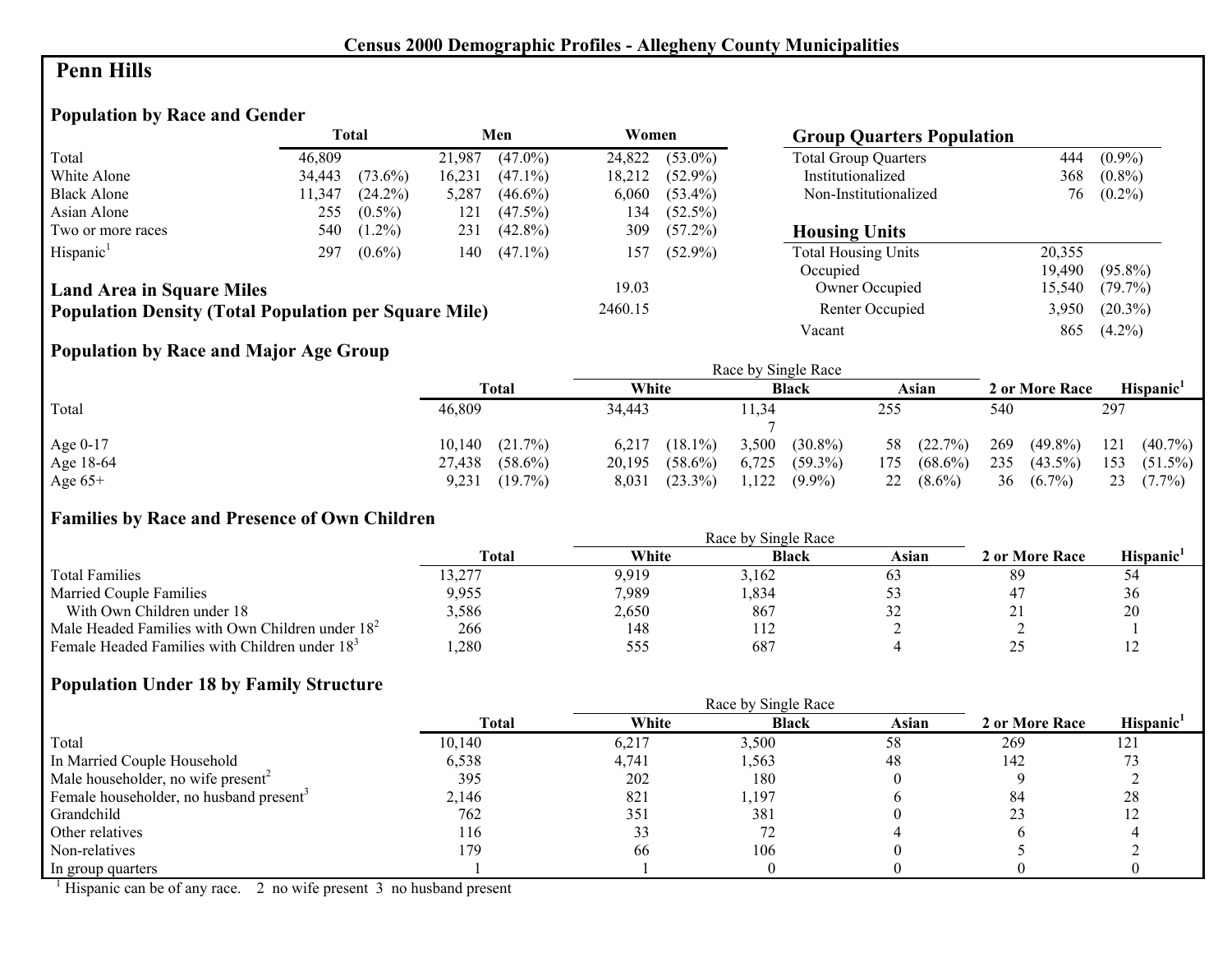# **Pennsbury Village**

# **Population by Race and Gender**

|                                                              |     | <b>Total</b> |     | Men        | Women          |              | <b>Group Quarters Population</b> |     |            |
|--------------------------------------------------------------|-----|--------------|-----|------------|----------------|--------------|----------------------------------|-----|------------|
| Total                                                        | 738 |              | 299 | $(40.5\%)$ | 439            | $(59.5\%)$   | <b>Total Group Quarters</b>      |     | $(0.0\%)$  |
| White Alone                                                  | 708 | $(95.9\%)$   | 285 | $(40.3\%)$ | 423            | $(59.7\%)$   | Institutionalized                |     | $(0.0\%)$  |
| <b>Black Alone</b>                                           | 12  | $(1.6\%)$    |     | $(41.7\%)$ |                | $(58.3\%)$   | Non-Institutionalized            | 0   | $(0.0\%)$  |
| Asian Alone                                                  | 6   | $(0.8\%)$    |     | $(50.0\%)$ | $\mathfrak{I}$ | $(50.0\%)$   |                                  |     |            |
| Two or more races                                            |     | $(0.7\%)$    |     | $(40.0\%)$ |                | 3 $(60.0\%)$ | <b>Housing Units</b>             |     |            |
| Hispanic <sup>1</sup>                                        | 6.  | $(0.8\%)$    |     | $(50.0\%)$ |                | 3 $(50.0\%)$ | <b>Total Housing Units</b>       | 500 |            |
|                                                              |     |              |     |            |                |              | Occupied                         | 491 | $(98.2\%)$ |
| <b>Land Area in Square Miles</b>                             |     |              |     |            | 0.06           |              | Owner Occupied                   | 383 | $(78.0\%)$ |
| <b>Population Density (Total Population per Square Mile)</b> |     |              |     |            | 12710.29       |              | Renter Occupied                  | 108 | $(22.0\%)$ |
|                                                              |     |              |     |            |                |              | Vacant                           | 9   | $(1.8\%)$  |

# **Population by Race and Major Age Group**

|           |     |            |       |            |    | Race by Single Race |          |            |   |                |            |
|-----------|-----|------------|-------|------------|----|---------------------|----------|------------|---|----------------|------------|
|           |     | Total      | White |            |    | <b>Black</b>        |          | Asian      |   | 2 or More Race | Hispanic'  |
| Total     | 738 |            | 708   |            |    |                     |          |            |   |                |            |
| Age 0-17  | 70  | $(9.5\%)$  | 63    | $(8.9\%)$  |    | $(8.3\%)$           |          | $(0.0\%)$  |   | $(60.0\%)$     | $(50.0\%)$ |
| Age 18-64 | 621 | $(84.1\%)$ | 600   | $(84.7\%)$ | 10 | $(83.3\%)$          | 6.       | $(100.0\%$ | ∸ | $(40.0\%)$     | $(50.0\%)$ |
| Age $65+$ | 47  | $(6.4\%)$  | 45    | $(6.4\%)$  |    | $(8.3\%)$           | $\Omega$ | $(0.0\%)$  |   | $(0.0\%)$      | $(0.0\%)$  |

# **Families by Race and Presence of Own Children**

|                                                            | <b>Total</b> | White | <b>Black</b> | Asian | 2 or More Race | <b>Hispanic</b> |
|------------------------------------------------------------|--------------|-------|--------------|-------|----------------|-----------------|
| <b>Total Families</b>                                      | 152          | 143   |              |       |                |                 |
| <b>Married Couple Families</b>                             | 104          | -97   |              |       |                |                 |
| With Own Children under 18                                 | 26           | 24    |              |       |                |                 |
| Male Headed Families with Own Children under $182$         |              |       |              |       |                |                 |
| Female Headed Families with Children under 18 <sup>3</sup> |              |       |              |       |                |                 |

# **Population Under 18 by Family Structure**

|                                                     |              | Race by Single Race |              |       |                |                       |
|-----------------------------------------------------|--------------|---------------------|--------------|-------|----------------|-----------------------|
|                                                     | <b>Total</b> | White               | <b>Black</b> | Asian | 2 or More Race | Hispanic <sup>1</sup> |
| Total                                               |              | 63                  |              |       |                |                       |
| In Married Couple Household                         |              | -29                 |              |       |                |                       |
| Male householder, no wife present <sup>2</sup>      |              |                     |              |       |                |                       |
| Female householder, no husband present <sup>3</sup> |              | 20                  |              |       |                |                       |
| Grandchild                                          |              |                     |              |       |                |                       |
| Other relatives                                     |              |                     |              |       |                |                       |
| Non-relatives                                       |              |                     |              |       |                |                       |
| In group quarters                                   |              |                     |              |       |                |                       |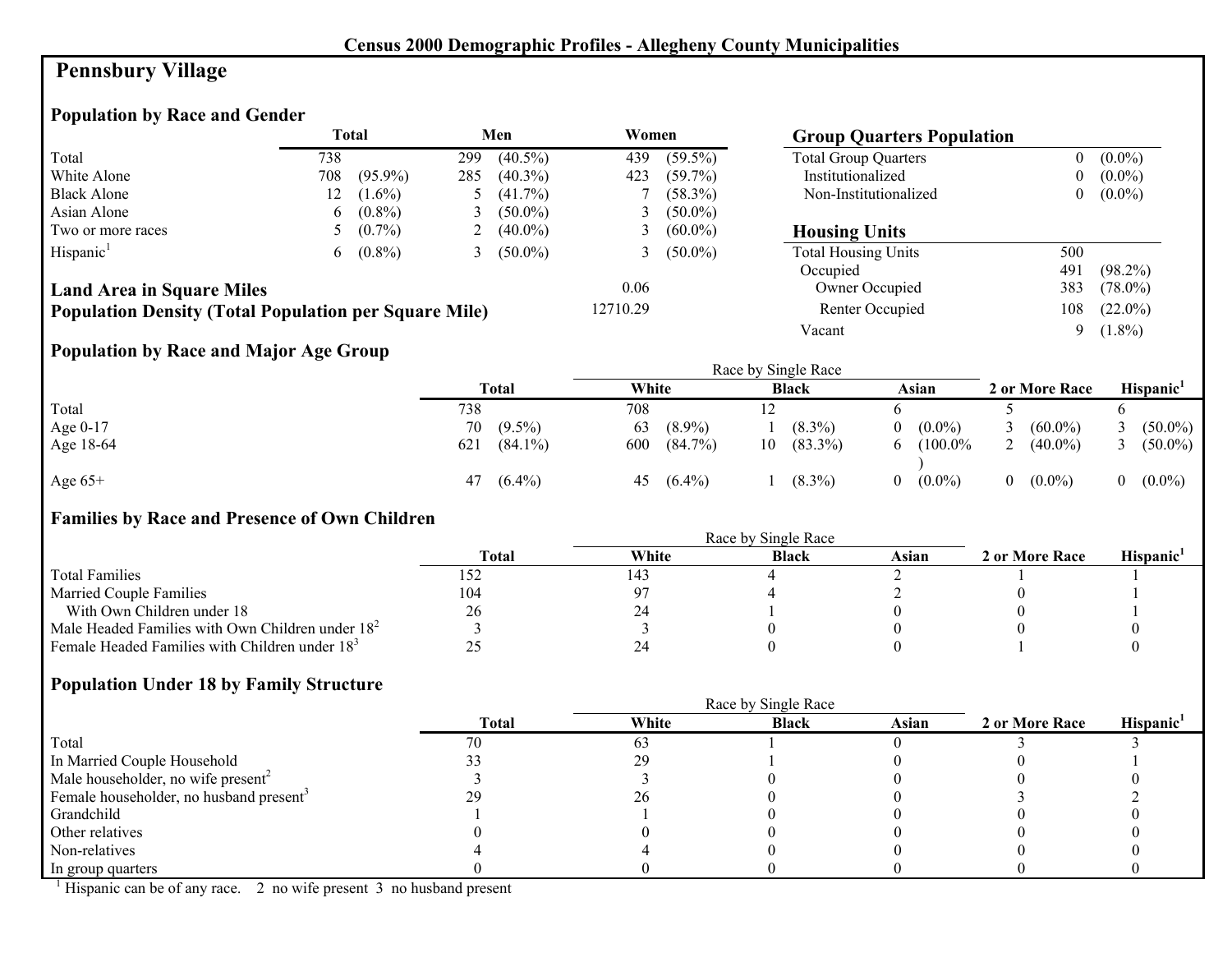#### **Pine**

# **Population by Race and Gender**

|                                                              |       | <b>Total</b> |       | Men        | Women  |            | <b>Group Quarters Population</b> |       |            |
|--------------------------------------------------------------|-------|--------------|-------|------------|--------|------------|----------------------------------|-------|------------|
| Total                                                        | 7,683 |              | 3.765 | $(49.0\%)$ | 3.918  | $(51.0\%)$ | <b>Total Group Quarters</b>      | 103   | $(1.3\%)$  |
| White Alone                                                  | 7.465 | $(97.2\%)$   | 3,657 | $(49.0\%)$ | 3,808  | $(51.0\%)$ | Institutionalized                | 58    | $(0.8\%)$  |
| <b>Black Alone</b>                                           | 61    | $(0.8\%)$    | 33    | $(54.1\%)$ | 28     | $(45.9\%)$ | Non-Institutionalized            | 45    | $(0.6\%)$  |
| Asian Alone                                                  | 86    | $(1.1\%)$    | 34    | $(39.5\%)$ | 52     | $(60.5\%)$ |                                  |       |            |
| Two or more races                                            | 52    | $(0.7\%)$    | 30    | $(57.7\%)$ | 22     | $(42.3\%)$ | <b>Housing Units</b>             |       |            |
| Hispanic <sup>1</sup>                                        | 57    | $(0.7\%)$    | 29    | $(50.9\%)$ | 28     | $(49.1\%)$ | <b>Total Housing Units</b>       | 2,500 |            |
|                                                              |       |              |       |            |        |            | Occupied                         | 2,411 | $(96.4\%)$ |
| <b>Land Area in Square Miles</b>                             |       |              |       |            | 16.79  |            | Owner Occupied                   | 2,301 | $(95.4\%)$ |
| <b>Population Density (Total Population per Square Mile)</b> |       |              |       |            | 457.67 |            | Renter Occupied                  | l 10  | $(4.6\%)$  |
|                                                              |       |              |       |            |        |            | Vacant                           | 89    | $(3.6\%)$  |

# **Population by Race and Major Age Group**

|           |                     |                     | Race by Single Race |                  |                  |                       |
|-----------|---------------------|---------------------|---------------------|------------------|------------------|-----------------------|
|           | Total               | White               | <b>Black</b>        | Asian            | 2 or More Race   | Hispanic <sup>1</sup> |
| Total     | 7,683               | 7,465               |                     | 86               |                  |                       |
| Age 0-17  | 2,651<br>$(34.5\%)$ | 2,556<br>$(34.2\%)$ | $(39.3\%)$<br>24    | $(33.7\%)$<br>29 | 32<br>$(61.5\%)$ | 28<br>$(49.1\%)$      |
| Age 18-64 | $(55.9\%)$<br>4,294 | $(56.0\%)$<br>4,179 | $(55.7\%)$<br>34    | 53 $(61.6\%)$    | 20<br>$(38.5\%)$ | 28<br>$(49.1\%)$      |
| Age $65+$ | 738<br>$(9.6\%)$    | $(9.8\%)$<br>730    | $(4.9\%)$           | $(4.7\%)$<br>4   | $(0.0\%)$        | $(1.8\%)$             |

## **Families by Race and Presence of Own Children**

|                                                            | <b>Total</b> | White | <b>Black</b> | Asian | 2 or More Race | <b>Hispanic</b> |
|------------------------------------------------------------|--------------|-------|--------------|-------|----------------|-----------------|
| <b>Total Families</b>                                      | 2,120        | 2,072 |              |       |                |                 |
| <b>Married Couple Families</b>                             | ,982         | 1,937 |              |       |                |                 |
| With Own Children under 18                                 | .178         | .147  |              |       |                |                 |
| Male Headed Families with Own Children under $182$         |              | 19    |              |       |                |                 |
| Female Headed Families with Children under 18 <sup>3</sup> | 48           | 46    |              |       |                |                 |

#### **Population Under 18 by Family Structure**

|                                                     |              | Race by Single Race |              |       |                |                       |  |  |  |
|-----------------------------------------------------|--------------|---------------------|--------------|-------|----------------|-----------------------|--|--|--|
|                                                     | <b>Total</b> | White               | <b>Black</b> | Asian | 2 or More Race | Hispanic <sup>1</sup> |  |  |  |
| Total                                               | 2,651        | 2,556               | 24           | 29    |                | 28                    |  |  |  |
| In Married Couple Household                         | 2,491        | 2,406               | 24           |       |                |                       |  |  |  |
| Male householder, no wife present <sup>2</sup>      | 26           | 26                  |              |       |                |                       |  |  |  |
| Female householder, no husband present <sup>3</sup> | 85           | 80                  |              |       |                |                       |  |  |  |
| Grandchild                                          | 40           |                     |              |       |                |                       |  |  |  |
| Other relatives                                     |              |                     |              |       |                |                       |  |  |  |
| Non-relatives                                       |              |                     |              |       |                |                       |  |  |  |
| In group quarters                                   |              |                     |              |       |                |                       |  |  |  |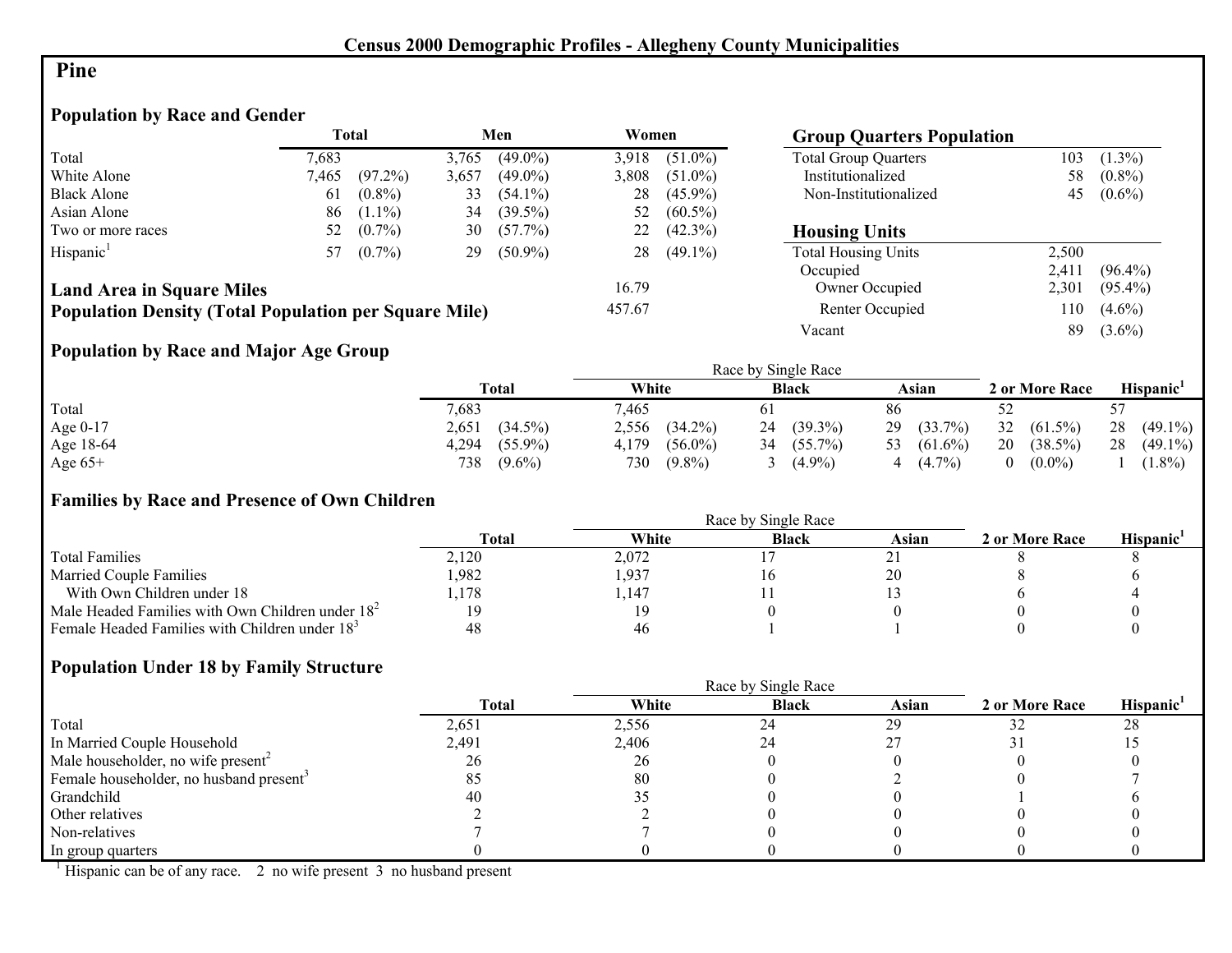## **Pitcairn**

## **Population by Race and Gender**

|                                                              |       | <b>Total</b> |             | Men        | Women   |            | <b>Group Quarters Population</b> |      |            |
|--------------------------------------------------------------|-------|--------------|-------------|------------|---------|------------|----------------------------------|------|------------|
| Total                                                        | 3.689 |              | .757        | $(47.6\%)$ | 1.932   | $(52.4\%)$ | <b>Total Group Quarters</b>      | 0    | $(0.0\%)$  |
| White Alone                                                  | 3,619 | $(98.1\%)$   | .727        | $(47.7\%)$ | .892    | $(52.3\%)$ | Institutionalized                | 0    | $(0.0\%)$  |
| <b>Black Alone</b>                                           | 16    | $(0.4\%)$    | $\mathbf b$ | $(37.5\%)$ | 10      | $(62.5\%)$ | Non-Institutionalized            | 0    | $(0.0\%)$  |
| Asian Alone                                                  | 5.    | $(0.4\%)$    | $\mathbf b$ | $(40.0\%)$ |         | $(60.0\%)$ |                                  |      |            |
| Two or more races                                            | 33    | $(0.9\%)$    | 15          | $(45.5\%)$ | 18      | $(54.5\%)$ | <b>Housing Units</b>             |      |            |
| Hispanic <sup>1</sup>                                        | 20    | $(0.5\%)$    | 12          | $(60.0\%)$ | 8       | $(40.0\%)$ | <b>Total Housing Units</b>       | .901 |            |
|                                                              |       |              |             |            |         |            | Occupied                         | ,675 | $(88.1\%)$ |
| <b>Land Area in Square Miles</b>                             |       |              |             |            | 0.54    |            | Owner Occupied                   | 844  | $(50.4\%)$ |
| <b>Population Density (Total Population per Square Mile)</b> |       |              |             |            | 6892.21 |            | Renter Occupied                  | 831  | $(49.6\%)$ |
|                                                              |       |              |             |            |         |            | Vacant                           | 226  | $(11.9\%)$ |

# **Population by Race and Major Age Group**

|           |                     |                     | Race by Single Race |                  |                  |                       |
|-----------|---------------------|---------------------|---------------------|------------------|------------------|-----------------------|
|           | <b>Total</b>        | White               | <b>Black</b>        | Asian            | 2 or More Race   | Hispanic <sup>1</sup> |
| Total     | 3,689               | 3.619               |                     |                  |                  | 20                    |
| Age 0-17  | 820<br>$(22.2\%)$   | 797<br>$(22.0\%)$   | $(25.0\%)$          | $(26.7\%)$<br>4  | $(45.5\%)$<br>15 | $(40.0\%)$            |
| Age 18-64 | 2,280<br>$(61.8\%)$ | 2,238<br>$(61.8\%)$ | $(68.8\%)$          | $(66.7\%)$<br>10 | 15<br>$(45.5\%)$ | $(60.0\%)$<br>12      |
| Age $65+$ | $(16.0\%)$<br>589   | $(16.1\%)$<br>584   | $(6.3\%)$           | $(6.7\%)$        | $(9.1\%)$        | $(0.0\%)$             |

## **Families by Race and Presence of Own Children**

|                                                            | Race by Single Race |       |              |       |                |                 |  |  |
|------------------------------------------------------------|---------------------|-------|--------------|-------|----------------|-----------------|--|--|
|                                                            | <b>Total</b>        | White | <b>Black</b> | Asian | 2 or More Race | <b>Hispanic</b> |  |  |
| <b>Total Families</b>                                      |                     | 907   |              |       |                |                 |  |  |
| <b>Married Couple Families</b>                             | 601                 | 599   |              |       |                |                 |  |  |
| With Own Children under 18                                 | 245                 | 244   |              |       |                |                 |  |  |
| Male Headed Families with Own Children under $182$         | 36                  | 34    |              |       |                |                 |  |  |
| Female Headed Families with Children under 18 <sup>3</sup> | 33                  | 132   |              |       |                |                 |  |  |

#### **Population Under 18 by Family Structure**

|                                                     | <b>Total</b> | White | <b>Black</b> | Asian | 2 or More Race | Hispanic <sup>1</sup> |
|-----------------------------------------------------|--------------|-------|--------------|-------|----------------|-----------------------|
| Total                                               | 820          | 797   |              |       |                |                       |
| In Married Couple Household                         | 445          | 435   |              |       |                |                       |
| Male householder, no wife present <sup>2</sup>      | 58           | 56    |              |       |                |                       |
| Female householder, no husband present <sup>3</sup> | 243          | 236   |              |       |                |                       |
| Grandchild                                          | 48           | 46    |              |       |                |                       |
| Other relatives                                     |              |       |              |       |                |                       |
| Non-relatives                                       |              |       |              |       |                |                       |
| In group quarters                                   |              |       |              |       |                |                       |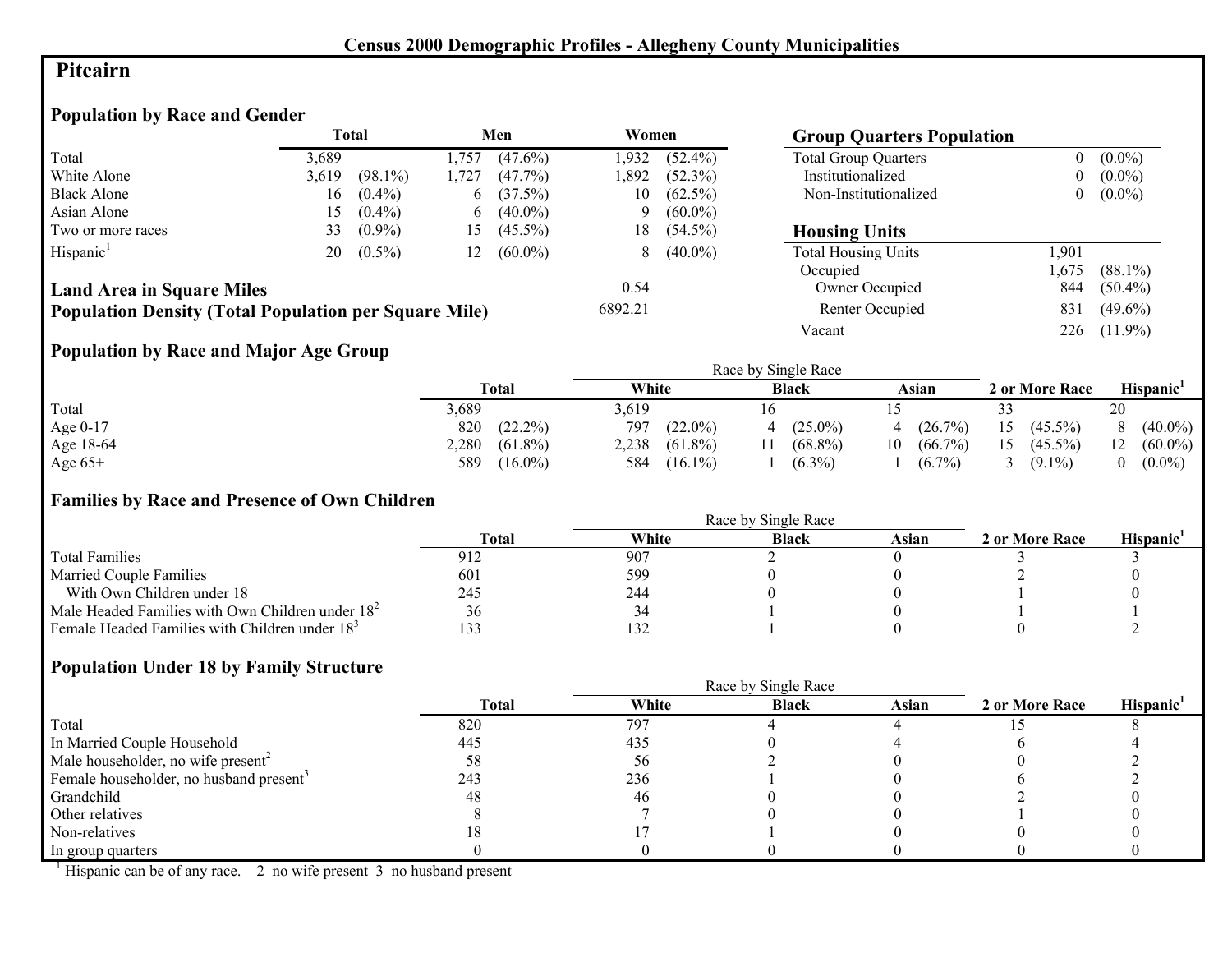# **Pittsburgh City**

# **Population by Race and Gender**

|                                                              |         | Total      |         | Men        | Women   |            | <b>Group Quarters Population</b> |         |            |
|--------------------------------------------------------------|---------|------------|---------|------------|---------|------------|----------------------------------|---------|------------|
| Total                                                        | 334.563 |            | 159.119 | $(47.6\%)$ | 175.444 | $(52.4\%)$ | <b>Total Group Quarters</b>      | 22.814  | $(6.8\%)$  |
| White Alone                                                  | 226,258 | $(67.6\%)$ | 108.780 | $(48.1\%)$ | 117,478 | $(51.9\%)$ | Institutionalized                | 8.191   | $(2.4\%)$  |
| <b>Black Alone</b>                                           | 90.750  | $(27.1\%)$ | 41.119  | $(45.3\%)$ | 49,631  | $(54.7\%)$ | Non-Institutionalized            | 14,623  | $(4.4\%)$  |
| Asian Alone                                                  | 9,195   | $(2.7\%)$  | 4,953   | $(53.9\%)$ | 4,242   | $(46.1\%)$ |                                  |         |            |
| Two or more races                                            | 5,403   | $(1.6\%)$  | 2,696   | $(49.9\%)$ | 2,707   | $(50.1\%)$ | <b>Housing Units</b>             |         |            |
| Hispanic <sup>1</sup>                                        | 4.425   | $(1.3\%)$  | 2.310   | $(52.2\%)$ | 2,115   | $(47.8\%)$ | <b>Total Housing Units</b>       | 163,366 |            |
|                                                              |         |            |         |            |         |            | Occupied                         | 143.739 | $(88.0\%)$ |
| <b>Land Area in Square Miles</b>                             |         |            |         |            | 55.58   |            | Owner Occupied                   | 74,927  | $(52.1\%)$ |
| <b>Population Density (Total Population per Square Mile)</b> |         |            |         |            | 6019.01 |            | Renter Occupied                  | 68,812  | $(47.9\%)$ |
|                                                              |         |            |         |            |         |            | Vacant                           | 19.627  | $(12.0\%)$ |

## **Population by Race and Major Age Group**

|            |                |            |         |            |       | Race by Single Race |       |            |     |                |     |                       |
|------------|----------------|------------|---------|------------|-------|---------------------|-------|------------|-----|----------------|-----|-----------------------|
|            | Total          |            | White   |            |       | <b>Black</b>        |       | Asian      |     | 2 or More Race |     | Hispanic <sup>1</sup> |
| Total      | 334,563        |            | 226,258 |            | 90,75 |                     | 9,195 |            | 5,4 |                | 4,4 |                       |
|            |                |            |         |            |       |                     |       |            | 03  |                | 25  |                       |
| Age $0-17$ | 66,508         | $(19.9\%)$ | 34,253  | $(15.1\%)$ | 28,30 | $(31.2\%)$          | 1,112 | $(12.1\%)$ | 2,0 | (38.7%)        | 1.0 | $(23.3\%)$            |
|            |                |            |         |            |       |                     |       |            | 93  |                | 32  |                       |
| Age 18-64  | 213,021        | $(63.7\%)$ | 148,951 | $(65.8\%)$ | 51,22 | $(56.4\%)$          | 7,816 | $(85.0\%)$ | 2,9 | $(55.0\%)$     | 3,1 | $(70.6\%)$            |
|            |                |            |         |            |       |                     |       |            |     |                | 23  |                       |
| Age $65+$  | 55,034 (16.4%) |            | 43,054  | $(19.0\%)$ | 11,22 | $(12.4\%)$          | 267   | $(2.9\%)$  | 339 | $(6.3\%)$      | 270 | $(6.1\%)$             |
|            |                |            |         |            |       |                     |       |            |     |                |     |                       |

## **Families by Race and Presence of Own Children**

|                                                            | <b>Total</b> | White  | <b>Black</b> | Asian | 2 or More Race | <b>Hispanic</b> |
|------------------------------------------------------------|--------------|--------|--------------|-------|----------------|-----------------|
| <b>Total Families</b>                                      | 74,104       | 50,690 | 20,72        | l.542 | 797            | 709             |
|                                                            |              |        |              |       |                |                 |
| <b>Married Couple Families</b>                             | 44,776       | 36,223 | 6.696        | .311  | 379            | 448             |
| With Own Children under 18                                 | 16,396       | 12,738 | 2,782        | 615   | 187            | 210             |
| Male Headed Families with Own Children under $182$         | 2,135        | 230    | 839          | 18    | ے ر            | 23              |
| Female Headed Families with Children under 18 <sup>3</sup> | 12.927       | 4.409  | 8,169        | 64    | 193            | 127             |

# **Population Under 18 by Family Structure**

|                                                     |              |        | Race by Single Race |       |                |                       |
|-----------------------------------------------------|--------------|--------|---------------------|-------|----------------|-----------------------|
|                                                     | <b>Total</b> | White  | <b>Black</b>        | Asian | 2 or More Race | Hispanic <sup>1</sup> |
| Total                                               | 66,508       | 34,253 | 28,30               | .112  | 2,093          | 1,032                 |
|                                                     |              |        |                     |       |                |                       |
| In Married Couple Household                         | 30,316       | 22,809 | 5,498               | 880   | 858            | 476                   |
| Male householder, no wife present <sup>2</sup>      | 3,400        | 1,807  | , 381               | 39    | 128            | 57                    |
|                                                     | 24,025       | 6,376  | 16,41               | 105   | 827            | 333                   |
| Female householder, no husband present <sup>3</sup> |              |        |                     |       |                |                       |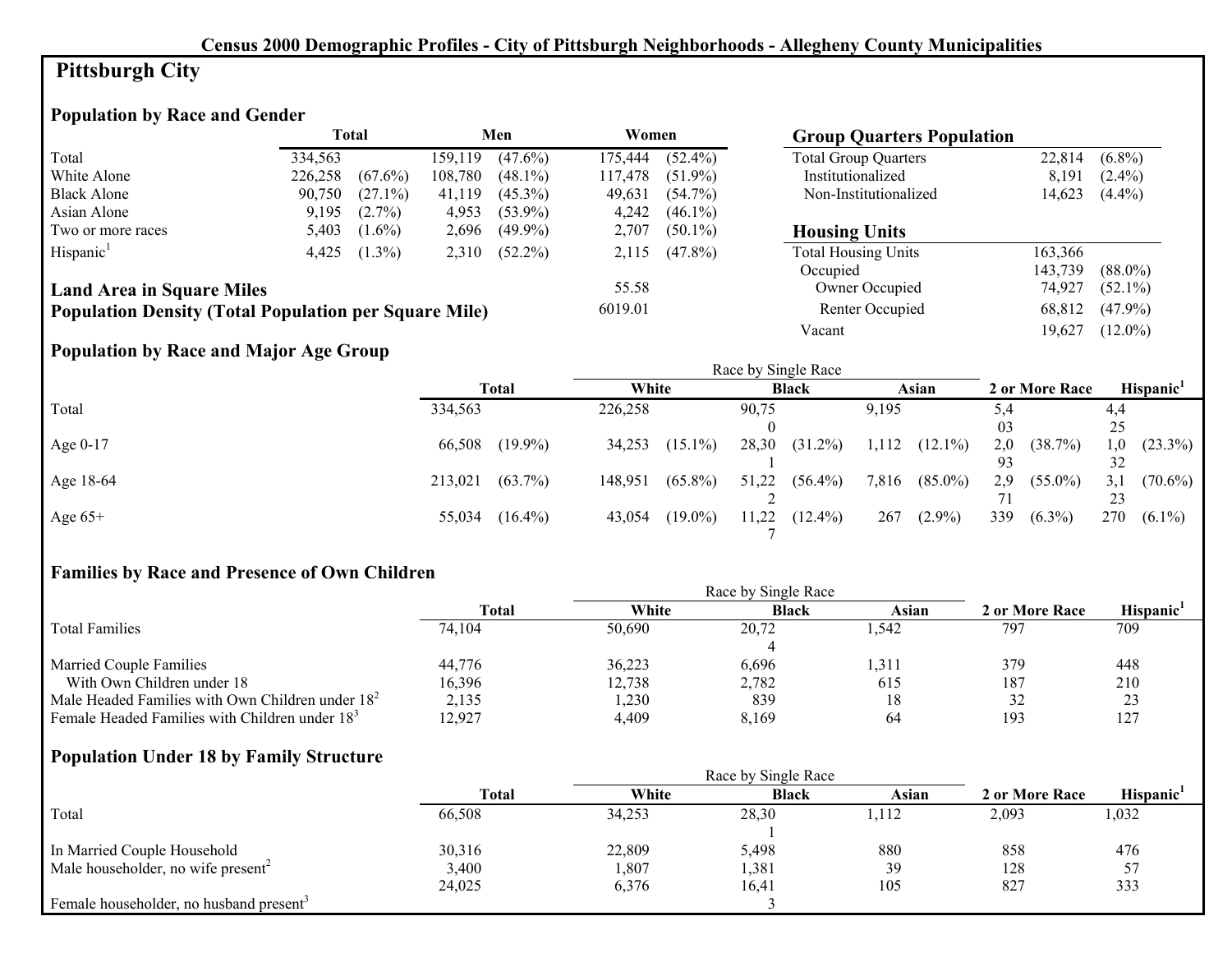| Grandchild        | 5,605       | $\sim$ 1.42<br>--             | 3,182                   | $\sim$<br>л. | 10 <sub>7</sub><br>Iδ | O <sub>L</sub><br>8J                 |
|-------------------|-------------|-------------------------------|-------------------------|--------------|-----------------------|--------------------------------------|
| Other relatives   | ,328        | $\sim$ $\sim$ $\sim$<br>- - - | 870                     | $\sim$<br>∼  | 30                    | $\Omega$<br>- 28                     |
| Non-relatives     | 244         | EO.<br>-22                    | . .<br>0.5 <sub>1</sub> |              | 26                    | $\gamma$<br>$\overline{\phantom{a}}$ |
| In group quarters | $ -$<br>υυυ | 193                           | 284                     |              | 20                    |                                      |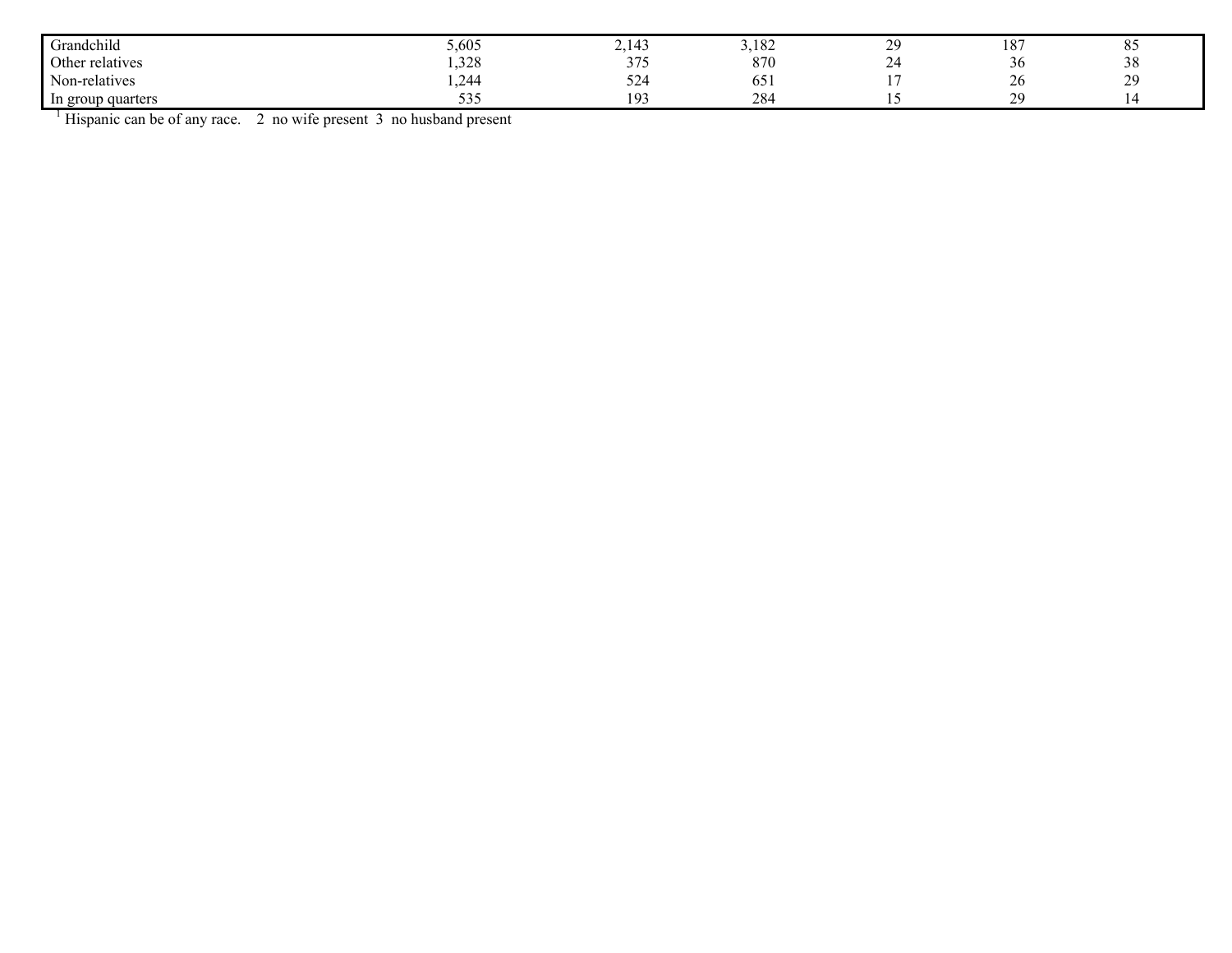## **Pleasant Hills**

# **Population by Race and Gender**

|                                                              |       | Total      |       | Men        | Women   |            | <b>Group Quarters Population</b> |       |            |
|--------------------------------------------------------------|-------|------------|-------|------------|---------|------------|----------------------------------|-------|------------|
| Total                                                        | 8,397 |            | 4.020 | $(47.9\%)$ | 4,377   | $(52.1\%)$ | <b>Total Group Quarters</b>      | 105   | $(1.3\%)$  |
| White Alone                                                  | 8,149 | $(97.0\%)$ | 3,901 | $(47.9\%)$ | 4,248   | $(52.1\%)$ | Institutionalized                | 105   | $(1.3\%)$  |
| <b>Black Alone</b>                                           | 110   | $(1.3\%)$  | 55    | $(50.0\%)$ | 55      | $(50.0\%)$ | Non-Institutionalized            | 0     | $(0.0\%)$  |
| Asian Alone                                                  | 90    | $(1.1\%)$  | 41    | $(45.6\%)$ | 49      | $(54.4\%)$ |                                  |       |            |
| Two or more races                                            | 31    | $(0.4\%)$  | 14    | $(45.2\%)$ | 17      | $(54.8\%)$ | <b>Housing Units</b>             |       |            |
| Hispanic <sup>1</sup>                                        | 30    | $(0.4\%)$  | 11    | $(36.7\%)$ | 19      | $(63.3\%)$ | <b>Total Housing Units</b>       | 3,572 |            |
|                                                              |       |            |       |            |         |            | Occupied                         | 3,422 | $(95.8\%)$ |
| <b>Land Area in Square Miles</b>                             |       |            |       |            | 2.72    |            | Owner Occupied                   | 2,706 | $(79.1\%)$ |
| <b>Population Density (Total Population per Square Mile)</b> |       |            |       |            | 3084.79 |            | Renter Occupied                  | 716   | $(20.9\%)$ |
|                                                              |       |            |       |            |         |            | Vacant                           | 150   | $(4.2\%)$  |

# **Population by Race and Major Age Group**

|           |                     |                       | Race by Single Race |                  |                  |                       |
|-----------|---------------------|-----------------------|---------------------|------------------|------------------|-----------------------|
|           | <b>Total</b>        | White                 | <b>Black</b>        | Asian            | 2 or More Race   | Hispanic <sup>'</sup> |
| Total     | 8,397               | 8.149                 | 110                 | 90               |                  | 30                    |
| Age 0-17  | $(22.0\%)$<br>,850  | . . 777<br>$(21.8\%)$ | $(25.5\%)$<br>28    | 24(26.7%)        | 19<br>$(61.3\%)$ | 2 $(6.7\%)$           |
| Age 18-64 | 4,823<br>$(57.4\%)$ | $(57.3\%)$<br>4,673   | $(60.9\%)$<br>67    | $(67.8\%)$<br>61 | $(29.0\%)$<br>Q  | 20<br>$(66.7\%)$      |
| Age $65+$ | $(20.5\%)$<br>,724  | $(20.8\%)$<br>,699    | $(13.6\%)$          | $(5.6\%)$        | $(9.7\%)$        | (26.7%)               |

## **Families by Race and Presence of Own Children**

|                                                            |              | Race by Single Race |              |            |                |                 |  |  |  |
|------------------------------------------------------------|--------------|---------------------|--------------|------------|----------------|-----------------|--|--|--|
|                                                            | <b>Total</b> | White               | <b>Black</b> | Asian      | 2 or More Race | <b>Hispanic</b> |  |  |  |
| <b>Total Families</b>                                      | 2,405        | 2,348               | ∼            | $\angle 0$ |                |                 |  |  |  |
| <b>Married Couple Families</b>                             | 2,097        | 2,053               |              |            |                |                 |  |  |  |
| With Own Children under 18                                 | 849          | 827                 |              |            |                |                 |  |  |  |
| Male Headed Families with Own Children under $182$         | 24           | າາ<br>∠∠            |              |            |                |                 |  |  |  |
| Female Headed Families with Children under 18 <sup>3</sup> |              | 84                  |              |            |                |                 |  |  |  |

## **Population Under 18 by Family Structure**

|                                                     | Race by Single Race |        |              |       |                |                       |  |  |
|-----------------------------------------------------|---------------------|--------|--------------|-------|----------------|-----------------------|--|--|
|                                                     | <b>Total</b>        | White  | <b>Black</b> | Asian | 2 or More Race | Hispanic <sup>1</sup> |  |  |
| Total                                               | 1,850               | .777   | 28           | 24    |                |                       |  |  |
| In Married Couple Household                         | .596                | 544. ا | 20           |       |                |                       |  |  |
| Male householder, no wife present <sup>2</sup>      | 40                  | 38     |              |       |                |                       |  |  |
| Female householder, no husband present <sup>3</sup> | 149                 | 136    |              |       |                |                       |  |  |
| Grandchild                                          | 48                  | 46     |              |       |                |                       |  |  |
| Other relatives                                     |                     |        |              |       |                |                       |  |  |
| Non-relatives                                       |                     |        |              |       |                |                       |  |  |
| In group quarters                                   |                     |        |              |       |                |                       |  |  |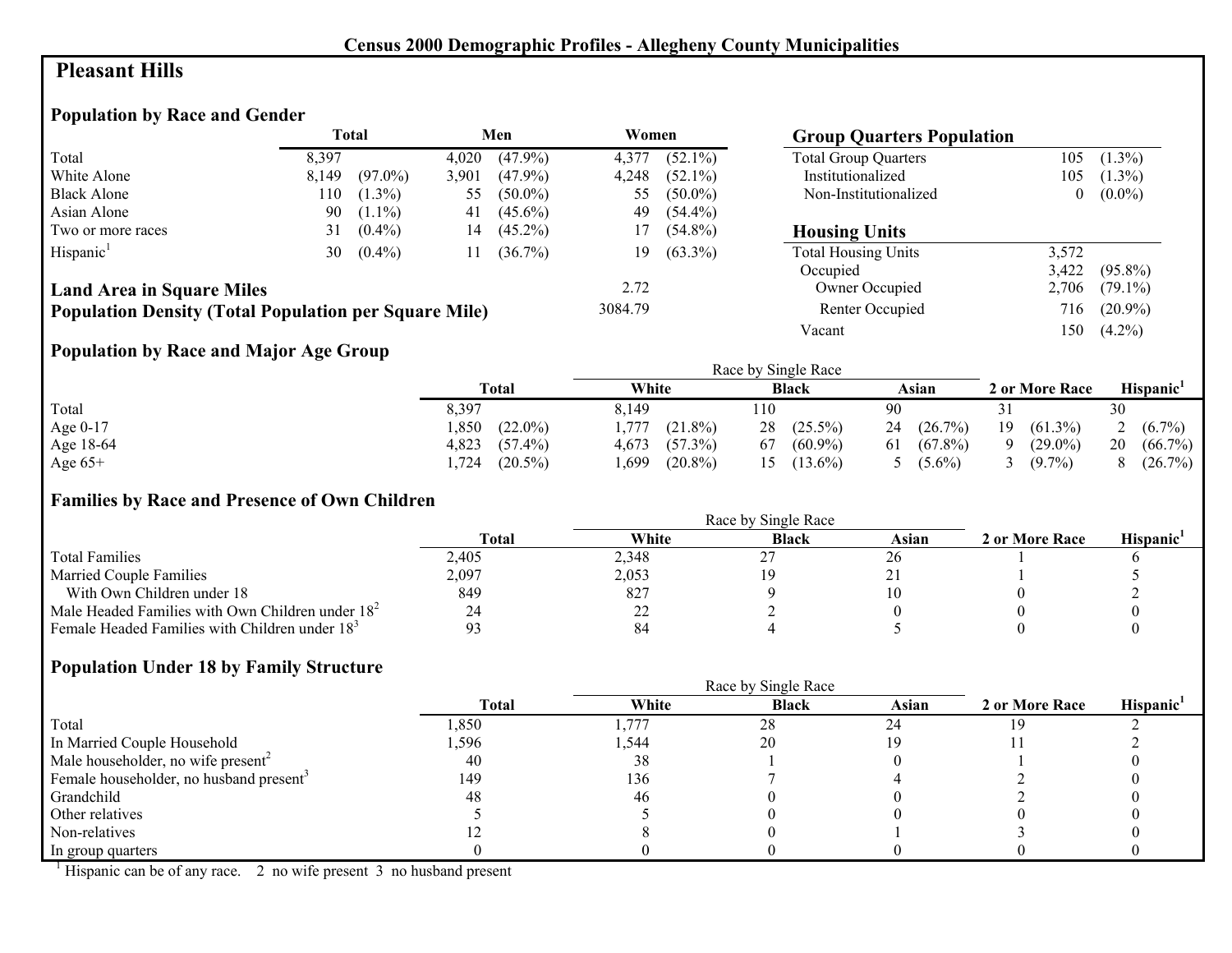#### **Plum**

## **Population by Race and Gender**

|                                                              |        | <b>Total</b> |        | Men        | Women  |            | <b>Group Quarters Population</b> |        |            |
|--------------------------------------------------------------|--------|--------------|--------|------------|--------|------------|----------------------------------|--------|------------|
| Total                                                        | 26.940 |              | 13,151 | $(48.8\%)$ | 13.789 | $(51.2\%)$ | <b>Total Group Quarters</b>      | 233    | $(0.9\%)$  |
| White Alone                                                  | 25,754 | $(95.6\%)$   | 12,578 | $(48.8\%)$ | 13,176 | $(51.2\%)$ | Institutionalized                | 44     | $(0.2\%)$  |
| <b>Black Alone</b>                                           | 743    | $(2.8\%)$    | 360    | $(48.5\%)$ | 383    | $(51.5\%)$ | Non-Institutionalized            | 189    | $(0.7\%)$  |
| Asian Alone                                                  | 231    | $(0.9\%)$    | 117    | $(50.6\%)$ | 114    | $(49.4\%)$ |                                  |        |            |
| Two or more races                                            | 137    | $(0.5\%)$    | 66     | $(48.2\%)$ | 71     | $(51.8\%)$ | <b>Housing Units</b>             |        |            |
| Hispanic <sup>1</sup>                                        | 167    | $(0.6\%)$    | 75.    | $(44.9\%)$ | 92     | $(55.1\%)$ | <b>Total Housing Units</b>       | 10.624 |            |
|                                                              |        |              |        |            |        |            | Occupied                         | 10.270 | $(96.7\%)$ |
| <b>Land Area in Square Miles</b>                             |        |              |        |            | 28.63  |            | Owner Occupied                   | 8,198  | $(79.8\%)$ |
| <b>Population Density (Total Population per Square Mile)</b> |        |              |        |            | 941.03 |            | Renter Occupied                  | 2,072  | $(20.2\%)$ |
|                                                              |        |              |        |            |        |            | Vacant                           | 354    | $(3.3\%)$  |

## **Population by Race and Major Age Group**

|            |                      |                      | Race by Single Race |                   |                  |                       |
|------------|----------------------|----------------------|---------------------|-------------------|------------------|-----------------------|
|            | <b>Total</b>         | White                | <b>Black</b>        | Asian             | 2 or More Race   | Hispanic <sup>1</sup> |
| Total      | 26.940               | 25.754               | 743                 | 231               |                  | 167                   |
| Age $0-17$ | $(24.8\%)$<br>6,693  | 6,288<br>$(24.4\%)$  | 238<br>$(32.0\%)$   | (27.7%)<br>64     | 70<br>$(51.1\%)$ | $(40.7\%)$<br>68      |
| Age 18-64  | $(62.0\%)$<br>16,696 | $(62.1\%)$<br>16,002 | 446<br>$(60.0\%)$   | $(65.4\%)$<br>151 | 56<br>$(40.9\%)$ | 89<br>$(53.3\%)$      |
| Age $65+$  | $(13.2\%)$<br>3.551  | $(13.5\%)$<br>3.464  | 59<br>$(7.9\%)$     | $(6.9\%)$<br>16   | $(8.0\%)$        | 10<br>$(6.0\%)$       |

#### **Families by Race and Presence of Own Children**

|                                                            | Race by Single Race |       |              |              |                |                       |  |  |
|------------------------------------------------------------|---------------------|-------|--------------|--------------|----------------|-----------------------|--|--|
|                                                            | <b>Total</b>        | White | <b>Black</b> | Asian        | 2 or More Race | Hispanic <sup>'</sup> |  |  |
| <b>Total Families</b>                                      | 7.691               | 7,397 | 200          | $50^{\circ}$ | -20            | ر ر                   |  |  |
| <b>Married Couple Families</b>                             | 6,530               | 6,304 | 145          |              |                | ر_ر                   |  |  |
| With Own Children under 18                                 | 2,936               | 2,801 | 87           | ے ر          |                | 10                    |  |  |
| Male Headed Families with Own Children under $182$         | 128                 | 120   |              |              |                |                       |  |  |
| Female Headed Families with Children under 18 <sup>3</sup> | 441                 | 404   |              |              |                |                       |  |  |

#### **Population Under 18 by Family Structure**

|                                                     |       |       | Race by Single Race |       |                |          |
|-----------------------------------------------------|-------|-------|---------------------|-------|----------------|----------|
|                                                     | Total | White | <b>Black</b>        | Asian | 2 or More Race | Hispanic |
| Total                                               | 6,693 | 6,288 | 238                 | 64    | 70             | 68       |
| In Married Couple Household                         | 5,500 | 5,216 | 141                 | 62    |                | 49       |
| Male householder, no wife present <sup>2</sup>      | 189   | 174   |                     |       |                |          |
| Female householder, no husband present <sup>3</sup> | 700   | 635   | υJ                  |       |                |          |
| Grandchild                                          | 217   | 196   |                     |       |                |          |
| Other relatives                                     |       | 29    |                     |       |                |          |
| Non-relatives                                       | 39    | 32    |                     |       |                |          |
| In group quarters                                   |       |       |                     |       |                |          |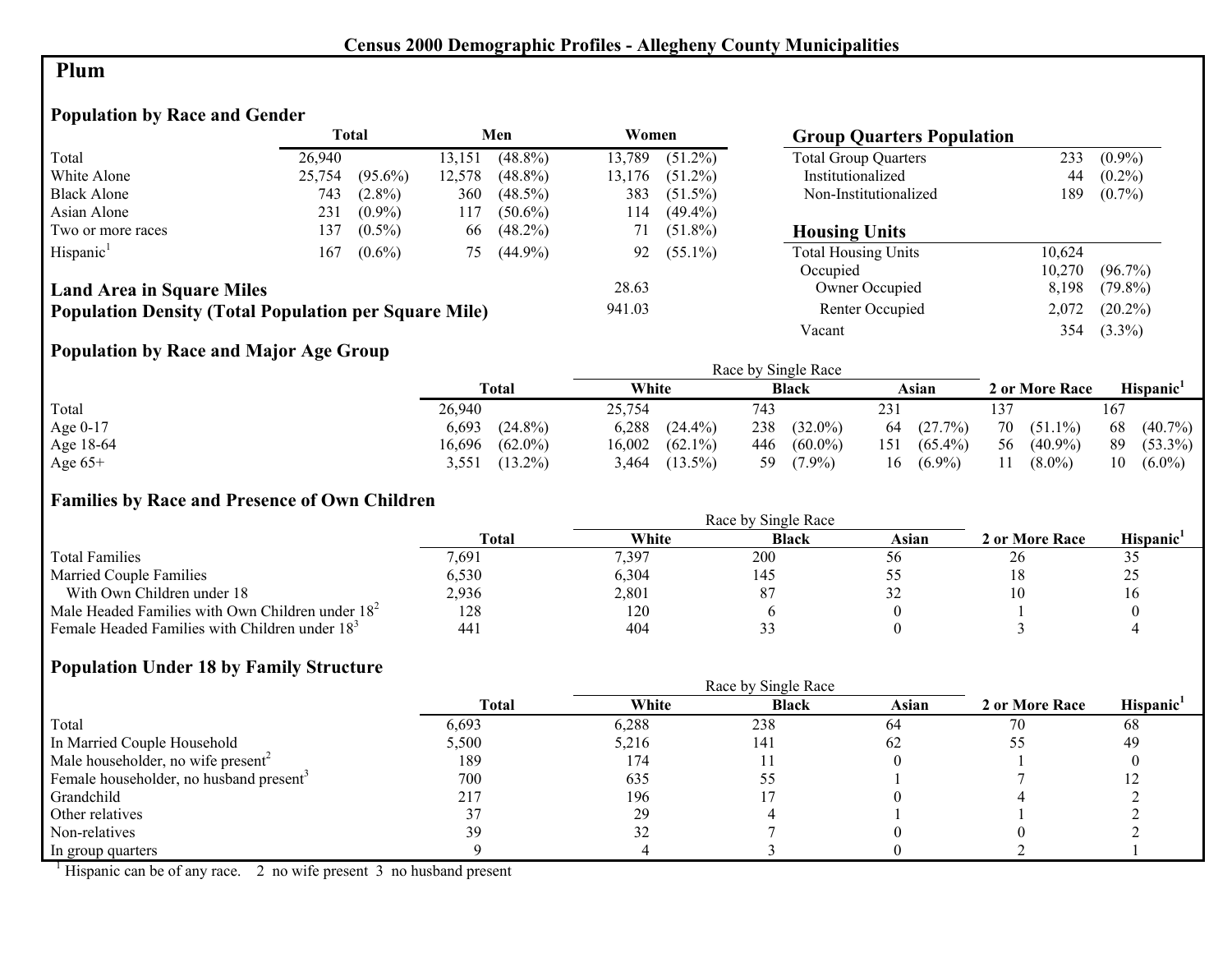## **Port Vue**

# **Population by Race and Gender**

|                                                              | <b>Total</b><br>Men |           | Women    |            | <b>Group Quarters Population</b> |             |                             |      |            |
|--------------------------------------------------------------|---------------------|-----------|----------|------------|----------------------------------|-------------|-----------------------------|------|------------|
| Total                                                        | 4.228               |           | 2,027    | $(47.9\%)$ | 2,201                            | $(52.1\%)$  | <b>Total Group Quarters</b> | 22   | $(0.5\%)$  |
| White Alone                                                  | 4,175               | (98.7%)   | 1.994    | $(47.8\%)$ | 2,181                            | $(52.2\%)$  | Institutionalized           | 0    | $(0.0\%)$  |
| <b>Black Alone</b>                                           | 29                  | $(0.7\%)$ | 20       | $(69.0\%)$ | 9                                | $(31.0\%)$  | Non-Institutionalized       | 22   | $(0.5\%)$  |
| Asian Alone                                                  |                     | $(0.0\%)$ | $\theta$ | $(0.0\%)$  |                                  | $(100.0\%)$ |                             |      |            |
| Two or more races                                            | 16                  | $(0.4\%)$ | 10       | $(62.5\%)$ |                                  | $6(37.5\%)$ | <b>Housing Units</b>        |      |            |
| Hispanic <sup>1</sup>                                        | 32                  | $(0.8\%)$ | 16       | $(50.0\%)$ | 16                               | $(50.0\%)$  | <b>Total Housing Units</b>  | .940 |            |
|                                                              |                     |           |          |            |                                  |             | Occupied                    | .826 | $(94.1\%)$ |
| <b>Land Area in Square Miles</b>                             |                     |           |          |            | 1.10                             |             | Owner Occupied              | .507 | $(82.5\%)$ |
| <b>Population Density (Total Population per Square Mile)</b> |                     |           |          |            | 3858.40                          |             | Renter Occupied             | 319  | $(17.5\%)$ |
|                                                              |                     |           |          |            |                                  |             | Vacant                      | l 14 | $(5.9\%)$  |

# **Population by Race and Major Age Group**

|           |                    |                     | Race by Single Race    |              |                       |    |                |    |                       |
|-----------|--------------------|---------------------|------------------------|--------------|-----------------------|----|----------------|----|-----------------------|
|           | Total              | White               |                        | <b>Black</b> | Asian                 |    | 2 or More Race |    | Hispanic <sup>1</sup> |
| Total     | 4,228              | 4.175               | 29                     |              |                       | 16 |                |    |                       |
| Age 0-17  | 882                | $(20.9\%)$<br>852   | $(20.4\%)$<br>18       | $(62.1\%)$   | $(0.0\%)$<br>$\Omega$ |    | $(56.3\%)$     |    | $(34.4\%)$            |
| Age 18-64 | $2,332$ $(55.2\%)$ | 2,312               | $(55.4\%)$             | $(37.9\%)$   | $(100.0\%$            |    | $(31.3\%)$     | 14 | $(43.8\%)$            |
| Age $65+$ | 1.014              | $(24.0\%)$<br>1,011 | $(24.2\%)$<br>$\theta$ | $(0.0\%)$    | $(0.0\%)$<br>$\Omega$ |    | 2 $(12.5\%)$   |    | $(21.9\%)$            |

# **Families by Race and Presence of Own Children**

|                                                            | Total | White | <b>Black</b> | Asian | 2 or More Race | <b>Hispanic</b> |
|------------------------------------------------------------|-------|-------|--------------|-------|----------------|-----------------|
| <b>Total Families</b>                                      | ,195  | .186  |              |       |                | - ⊥             |
| <b>Married Couple Families</b>                             | 883   | 877   |              |       |                |                 |
| With Own Children under 18                                 |       | 311   |              |       |                |                 |
| Male Headed Families with Own Children under $182$         | 49    | -49   |              |       |                |                 |
| Female Headed Families with Children under 18 <sup>3</sup> |       | 89    |              |       |                |                 |

#### **Population Under 18 by Family Structure**

|                                                     |              |       | Race by Single Race |       |                |                       |
|-----------------------------------------------------|--------------|-------|---------------------|-------|----------------|-----------------------|
|                                                     | <b>Total</b> | White | <b>Black</b>        | Asian | 2 or More Race | Hispanic <sup>1</sup> |
| Total                                               | 882          | 852   |                     |       |                |                       |
| In Married Couple Household                         | 582          | 576   |                     |       |                | 10                    |
| Male householder, no wife present <sup>2</sup>      | ხა           | 63    |                     |       |                |                       |
| Female householder, no husband present <sup>3</sup> | 156          | 147   |                     |       |                |                       |
| Grandchild                                          |              | -42   |                     |       |                |                       |
| Other relatives                                     |              |       |                     |       |                |                       |
| Non-relatives                                       |              |       |                     |       |                |                       |
| In group quarters                                   |              |       |                     |       |                |                       |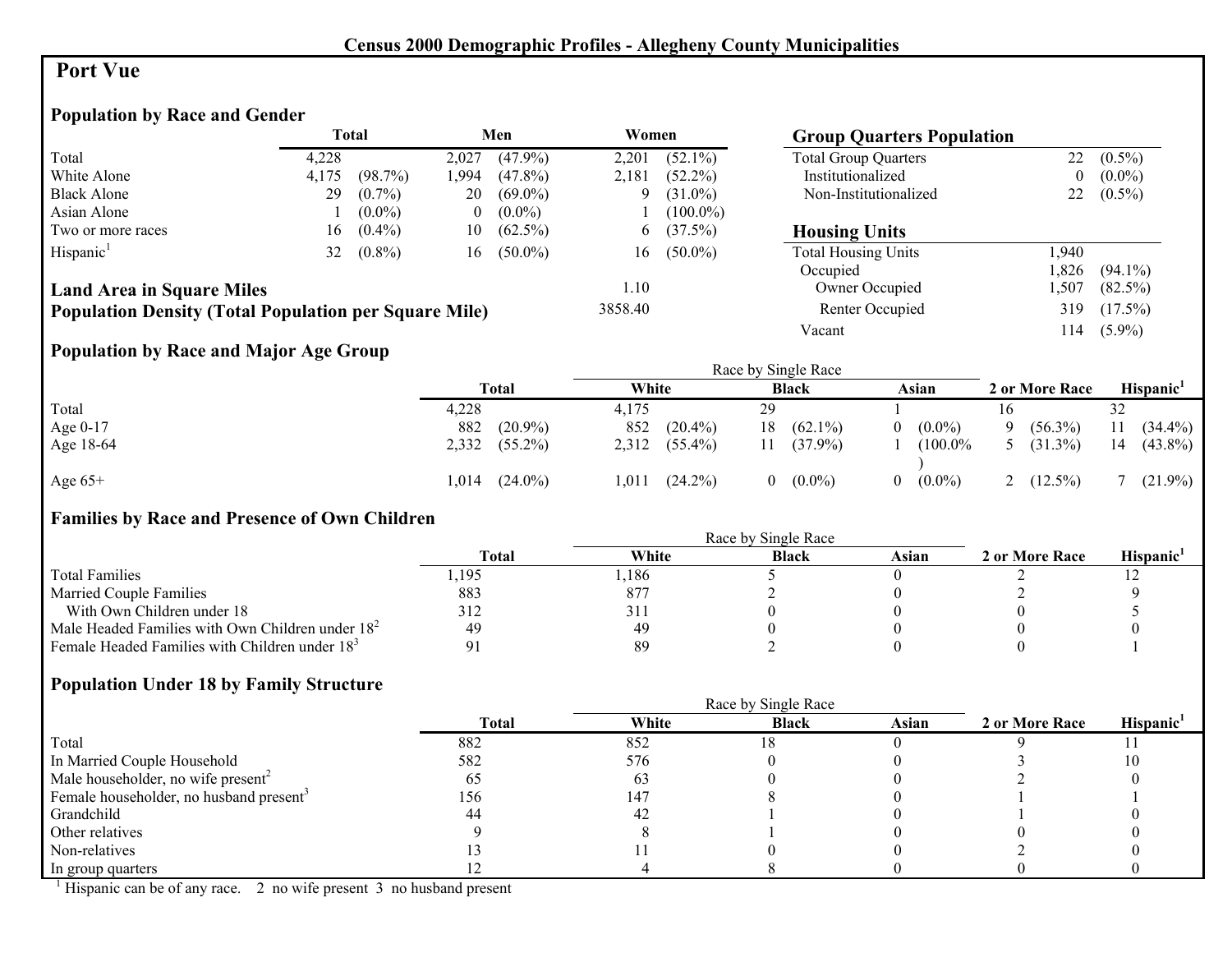## **Rankin**

## **Population by Race and Gender**

|                                                              |       | <b>Total</b> |     | Men        | Women   |              | <b>Group Quarters Population</b> |      |            |
|--------------------------------------------------------------|-------|--------------|-----|------------|---------|--------------|----------------------------------|------|------------|
| Total                                                        | 2.315 |              | 938 | $(40.5\%)$ | 1.377   | $(59.5\%)$   | <b>Total Group Quarters</b>      | 8    | $(0.3\%)$  |
| White Alone                                                  | 648   | $(28.0\%)$   | 271 | $(41.8\%)$ | 377     | $(58.2\%)$   | Institutionalized                | 0    | $(0.0\%)$  |
| <b>Black Alone</b>                                           | 1,605 | $(69.3\%)$   | 640 | $(39.9\%)$ | 965     | $(60.1\%)$   | Non-Institutionalized            | 8    | $(0.3\%)$  |
| Asian Alone                                                  |       | $(0.2\%)$    | 2   | $(50.0\%)$ |         | 2 $(50.0\%)$ |                                  |      |            |
| Two or more races                                            | 46    | $(2.0\%)$    | 20  | $(43.5\%)$ | 26      | $(56.5\%)$   | <b>Housing Units</b>             |      |            |
| Hispanic <sup>1</sup>                                        | 8     | $(0.3\%)$    |     | $(87.5\%)$ |         | $(12.5\%)$   | <b>Total Housing Units</b>       | 126  |            |
|                                                              |       |              |     |            |         |              | Occupied                         | .002 | $(89.0\%)$ |
| <b>Land Area in Square Miles</b>                             |       |              |     |            | 0.44    |              | Owner Occupied                   | 425  | $(42.4\%)$ |
| <b>Population Density (Total Population per Square Mile)</b> |       |              |     |            | 5299.51 |              | Renter Occupied                  | 577  | $(57.6\%)$ |
|                                                              |       |              |     |            |         |              | Vacant                           | 124  | $(11.0\%)$ |

# **Population by Race and Major Age Group**

|           |                    |                   | Race by Single Race |            |                  |            |
|-----------|--------------------|-------------------|---------------------|------------|------------------|------------|
|           | <b>Total</b>       | White             | <b>Black</b>        | Asian      | 2 or More Race   | Hispanic'  |
| Total     | 2,315              | 648               | ,605                |            | 46               |            |
| Age 0-17  | (32.7%)<br>758     | 75<br>$(11.6\%)$  | $(40.4\%)$<br>648   | $(25.0\%)$ | 26<br>$(56.5\%)$ | $(37.5\%)$ |
| Age 18-64 | ,159<br>$(50.1\%)$ | $(53.2\%)$<br>345 | $(49.3\%)$<br>791   | $(75.0\%)$ | $(37.0\%)$<br>17 | $(50.0\%)$ |
| Age $65+$ | 398<br>$(17.2\%)$  | 228<br>$(35.2\%)$ | 166<br>$(10.3\%)$   | $(0.0\%)$  | $(6.5\%)$        | $(12.5\%)$ |

## **Families by Race and Presence of Own Children**

|                                                            | Race by Single Race |       |              |       |                |                       |  |  |
|------------------------------------------------------------|---------------------|-------|--------------|-------|----------------|-----------------------|--|--|
|                                                            | Total               | White | <b>Black</b> | Asian | 2 or More Race | Hispanic <sup>'</sup> |  |  |
| <b>Total Families</b>                                      | 603                 | 164   | 430          |       |                |                       |  |  |
| <b>Married Couple Families</b>                             | 205                 | -96   | 105          |       |                |                       |  |  |
| With Own Children under 18                                 | 80                  | 30    |              |       |                |                       |  |  |
| Male Headed Families with Own Children under $182$         | 20                  |       |              |       |                |                       |  |  |
| Female Headed Families with Children under 18 <sup>3</sup> | 237                 |       | $22^{\circ}$ |       |                |                       |  |  |

## **Population Under 18 by Family Structure**

|                                                     |       | Race by Single Race |              |       |                |                       |
|-----------------------------------------------------|-------|---------------------|--------------|-------|----------------|-----------------------|
|                                                     | Total | White               | <b>Black</b> | Asian | 2 or More Race | Hispanic <sup>1</sup> |
| Total                                               | 758   |                     | 648          |       | 26             |                       |
| In Married Couple Household                         | 156   | 49                  | 95           |       |                |                       |
| Male householder, no wife present <sup>2</sup>      |       |                     | 26           |       |                |                       |
| Female householder, no husband present <sup>3</sup> | 488   |                     | 458          |       |                |                       |
| Grandchild                                          |       |                     | 46           |       |                |                       |
| Other relatives                                     |       |                     |              |       |                |                       |
| Non-relatives                                       |       |                     |              |       |                |                       |
| In group quarters                                   |       |                     |              |       |                |                       |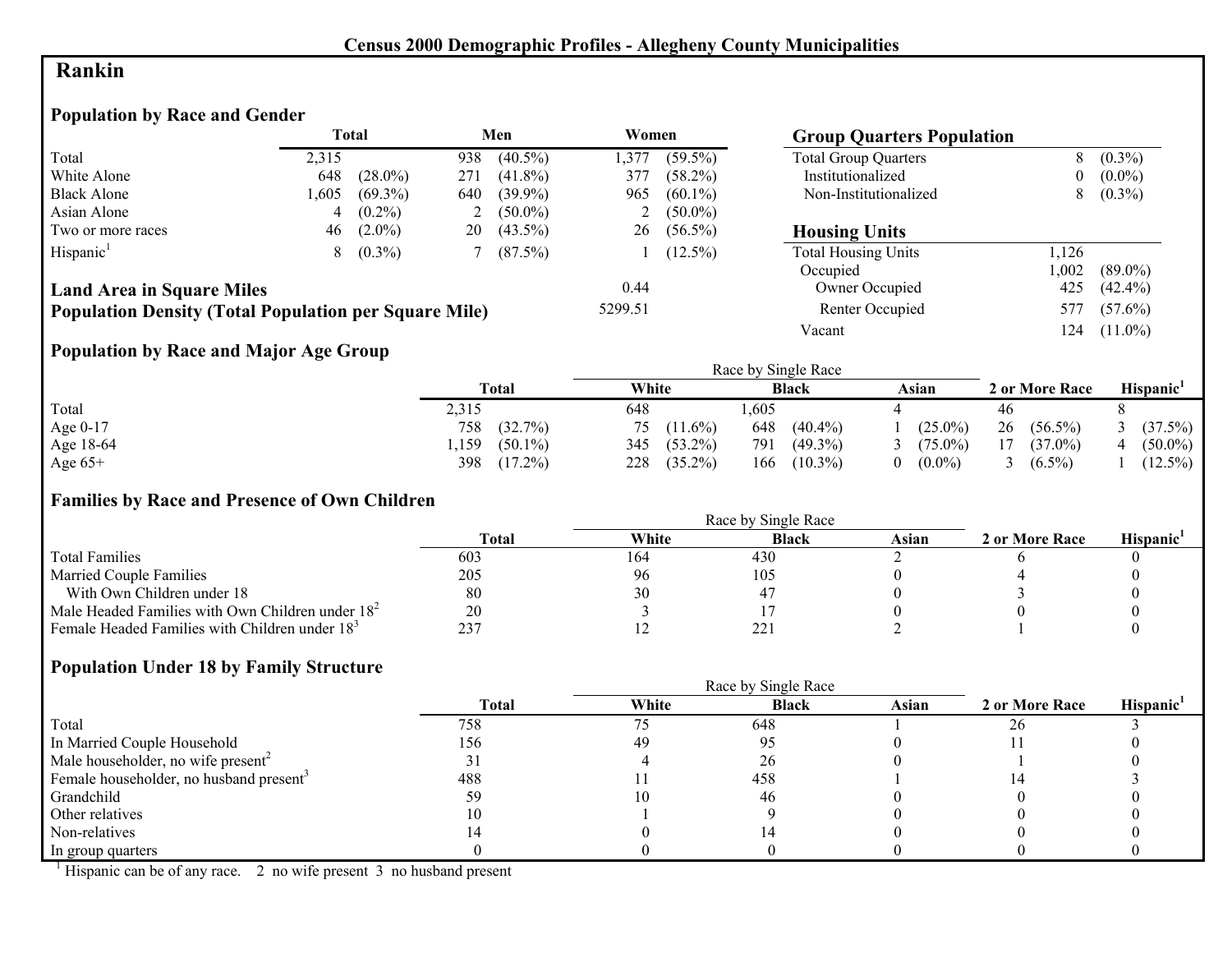#### **Reserve**

## **Population by Race and Gender**

|                                                              |       | Total      |      | Men         | Women   |            | <b>Group Quarters Population</b> |                |            |
|--------------------------------------------------------------|-------|------------|------|-------------|---------|------------|----------------------------------|----------------|------------|
| Total                                                        | 3,856 |            | .865 | $(48.4\%)$  | 1.991   | $(51.6\%)$ | <b>Total Group Quarters</b>      |                | $(0.0\%)$  |
| White Alone                                                  | 3,775 | $(97.9\%)$ | .826 | $(48.4\%)$  | 949. ا  | $(51.6\%)$ | Institutionalized                | $\overline{0}$ | $(0.0\%)$  |
| <b>Black Alone</b>                                           | 52    | $(1.3\%)$  | 23   | $(44.2\%)$  | 29      | $(55.8\%)$ | Non-Institutionalized            | 0              | $(0.0\%)$  |
| Asian Alone                                                  |       | $(0.3\%)$  |      | $(45.5\%)$  | 6       | $(54.5\%)$ |                                  |                |            |
| Two or more races                                            |       | $(0.1\%)$  |      | $(100.0\%)$ |         | $(0.0\%)$  | <b>Housing Units</b>             |                |            |
| Hispanic <sup>1</sup>                                        |       | $(0.4\%)$  | 10   | $(58.8\%)$  |         | $(41.2\%)$ | <b>Total Housing Units</b>       | .605           |            |
|                                                              |       |            |      |             |         |            | Occupied                         | .547           | $(96.4\%)$ |
| <b>Land Area in Square Miles</b>                             |       |            |      |             | 1.99    |            | Owner Occupied                   | .315           | $(85.0\%)$ |
| <b>Population Density (Total Population per Square Mile)</b> |       |            |      |             | 1934.27 |            | Renter Occupied                  | 232            | $(15.0\%)$ |
|                                                              |       |            |      |             |         |            | Vacant                           | 58             | $(3.6\%)$  |

# **Population by Race and Major Age Group**

|           |                     |                     | Race by Single Race |                 |                       |                  |
|-----------|---------------------|---------------------|---------------------|-----------------|-----------------------|------------------|
|           | Total               | White               | <b>Black</b>        | Asian           | 2 or More Race        | <b>Hispanic</b>  |
| Total     | 3,856               | 3.775               |                     |                 |                       |                  |
| Age 0-17  | $(22.3\%)$<br>858   | 834<br>$(22.1\%)$   | $12(23.1\%)$        | $(27.3\%)$<br>3 | $(20.0\%)$            | $4(23.5\%)$      |
| Age 18-64 | 2,286<br>$(59.3\%)$ | $(59.2\%)$<br>2,236 | $(67.3\%)$          | $6(54.5\%)$     | $(80.0\%)$            | $(76.5\%)$<br>13 |
| Age $65+$ | $(18.5\%)$<br>712   | 705<br>$(18.7\%)$   | $(9.6\%)$           | 2 $(18.2\%)$    | $(0.0\%)$<br>$\theta$ | $(0.0\%)$        |

## **Families by Race and Presence of Own Children**

|                                                            | Race by Single Race |       |              |       |                |                 |  |  |
|------------------------------------------------------------|---------------------|-------|--------------|-------|----------------|-----------------|--|--|
|                                                            | <b>Total</b>        | White | <b>Black</b> | Asian | 2 or More Race | <b>Hispanic</b> |  |  |
| <b>Total Families</b>                                      | .087                | ,067  |              |       |                |                 |  |  |
| <b>Married Couple Families</b>                             | 878                 | 860   |              |       |                |                 |  |  |
| With Own Children under 18                                 | 376                 | 369   |              |       |                |                 |  |  |
| Male Headed Families with Own Children under $182$         |                     | 20    |              |       |                |                 |  |  |
| Female Headed Families with Children under 18 <sup>3</sup> | 59                  | 58    |              |       |                |                 |  |  |

## **Population Under 18 by Family Structure**

|                                                     | Race by Single Race |       |              |       |                |                       |  |  |
|-----------------------------------------------------|---------------------|-------|--------------|-------|----------------|-----------------------|--|--|
|                                                     | <b>Total</b>        | White | <b>Black</b> | Asian | 2 or More Race | Hispanic <sup>1</sup> |  |  |
| Total                                               | 858                 | 834   |              |       |                |                       |  |  |
| In Married Couple Household                         | 682                 | 669   |              |       |                |                       |  |  |
| Male householder, no wife present <sup>2</sup>      | 30                  | 29    |              |       |                |                       |  |  |
| Female householder, no husband present <sup>3</sup> | 99                  | 94    |              |       |                |                       |  |  |
| Grandchild                                          | 40                  |       |              |       |                |                       |  |  |
| Other relatives                                     |                     |       |              |       |                |                       |  |  |
| Non-relatives                                       |                     |       |              |       |                |                       |  |  |
| In group quarters                                   |                     |       |              |       |                |                       |  |  |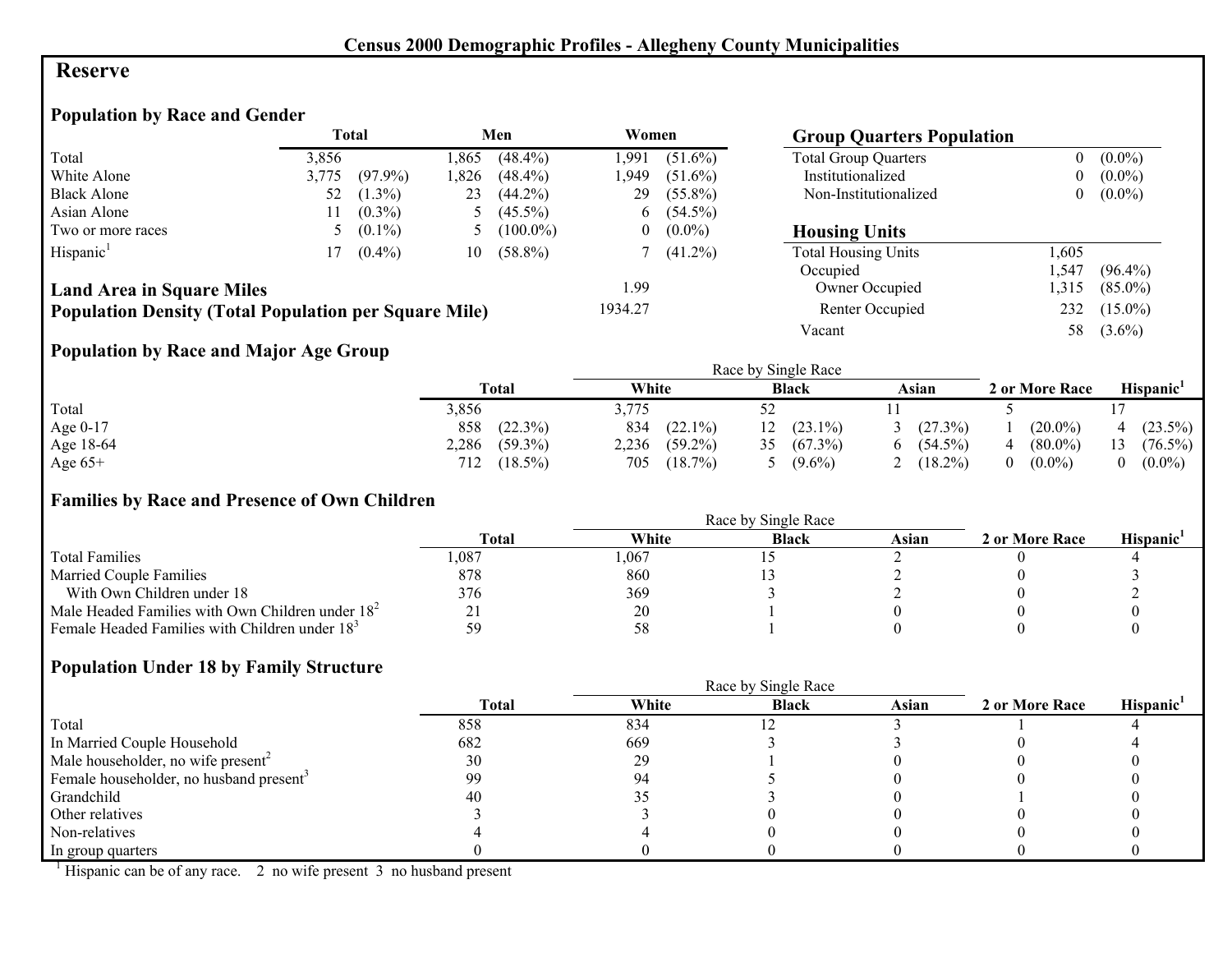# **Richland**

## **Population by Race and Gender**

|                                                              |       | Total      |       | Men        | Women  |            | <b>Group Quarters Population</b> |       |            |
|--------------------------------------------------------------|-------|------------|-------|------------|--------|------------|----------------------------------|-------|------------|
| Total                                                        | 9,231 |            | 4,430 | $(48.0\%)$ | 4,801  | $(52.0\%)$ | <b>Total Group Quarters</b>      | 292   | $(3.2\%)$  |
| White Alone                                                  | 9,075 | $(98.3\%)$ | 4,348 | $(47.9\%)$ | 4,727  | $(52.1\%)$ | Institutionalized                | 253   | $(2.7\%)$  |
| <b>Black Alone</b>                                           | 43    | $(0.5\%)$  | 26    | $(60.5\%)$ |        | $(39.5\%)$ | Non-Institutionalized            | 39    | $(0.4\%)$  |
| Asian Alone                                                  | 53    | $(0.6\%)$  | 22    | $(41.5\%)$ | 31     | $(58.5\%)$ |                                  |       |            |
| Two or more races                                            | 40    | $(0.4\%)$  | 23    | $(57.5\%)$ | 17     | $(42.5\%)$ | <b>Housing Units</b>             |       |            |
| Hispanic <sup>1</sup>                                        | 60    | $(0.6\%)$  | 29    | $(48.3\%)$ | 31     | $(51.7\%)$ | <b>Total Housing Units</b>       | 3,508 |            |
|                                                              |       |            |       |            |        |            | Occupied                         | 3,353 | $(95.6\%)$ |
| <b>Land Area in Square Miles</b>                             |       |            |       |            | 14.55  |            | Owner Occupied                   | 2,805 | $(83.7\%)$ |
| <b>Population Density (Total Population per Square Mile)</b> |       |            |       |            | 634.30 |            | Renter Occupied                  | 548   | $(16.3\%)$ |
|                                                              |       |            |       |            |        |            | Vacant                           | 155   | $(4.4\%)$  |

# **Population by Race and Major Age Group**

|           |                     | Race by Single Race |                  |                  |                  |                  |  |  |
|-----------|---------------------|---------------------|------------------|------------------|------------------|------------------|--|--|
|           | Total               | White               | <b>Black</b>     | Asian            | 2 or More Race   | <b>Hispanic</b>  |  |  |
| Total     | 9,231               | 9.075               |                  |                  | 40               | 60               |  |  |
| Age 0-17  | $(27.8\%)$<br>2,567 | 2,502<br>$(27.6\%)$ | $(30.2\%)$       | $(35.8\%)$<br>19 | 24<br>$(60.0\%)$ | 24<br>$(40.0\%)$ |  |  |
| Age 18-64 | 5,234<br>$(56.7\%)$ | $(56.8\%)$<br>5.151 | 26<br>$(60.5\%)$ | $32(60.4\%)$     | 15<br>(37.5%)    | $(55.0\%)$<br>33 |  |  |
| Age $65+$ | .430<br>$(15.5\%)$  | $(15.7\%)$<br>,422  | $(9.3\%)$        | $(3.8\%)$        | $(2.5\%)$        | $(5.0\%)$        |  |  |

#### **Families by Race and Presence of Own Children**

|                                                            | Race by Single Race |       |              |       |                |                 |  |  |
|------------------------------------------------------------|---------------------|-------|--------------|-------|----------------|-----------------|--|--|
|                                                            | <b>Total</b>        | White | <b>Black</b> | Asian | 2 or More Race | <b>Hispanic</b> |  |  |
| <b>Total Families</b>                                      | 2.492               | 2,466 |              |       |                |                 |  |  |
| <b>Married Couple Families</b>                             | 2,178               | 2,155 |              |       |                |                 |  |  |
| With Own Children under 18                                 | .112                | l,097 |              |       |                |                 |  |  |
| Male Headed Families with Own Children under $182$         | 32                  |       |              |       |                |                 |  |  |
| Female Headed Families with Children under 18 <sup>3</sup> | 131                 | 131   |              |       |                |                 |  |  |

## **Population Under 18 by Family Structure**

|                                                     |       | Race by Single Race |              |       |                |                       |
|-----------------------------------------------------|-------|---------------------|--------------|-------|----------------|-----------------------|
|                                                     | Total | White               | <b>Black</b> | Asian | 2 or More Race | Hispanic <sup>1</sup> |
| Total                                               | 2,567 | 2,502               |              | 19    |                | 24                    |
| In Married Couple Household                         | 2,243 | 2,196               |              |       |                | 23                    |
| Male householder, no wife present <sup>2</sup>      |       | 52                  |              |       |                |                       |
| Female householder, no husband present <sup>3</sup> | 205   | 196                 |              |       |                |                       |
| Grandchild                                          |       | 46                  |              |       |                |                       |
| Other relatives                                     |       |                     |              |       |                |                       |
| Non-relatives                                       |       |                     |              |       |                |                       |
| In group quarters                                   |       |                     |              |       |                |                       |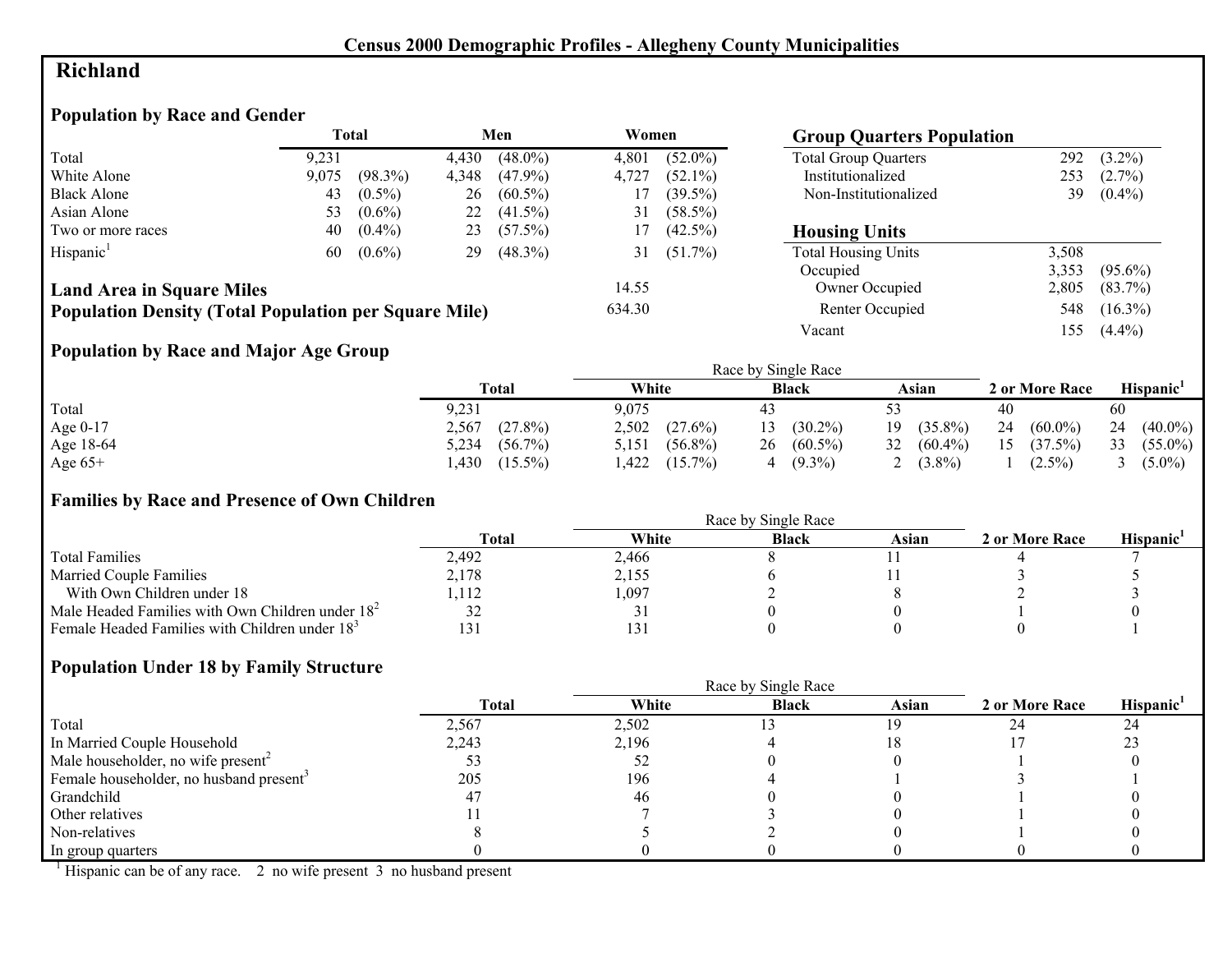## **Robinson**

## **Population by Race and Gender**

|                                                              |        | <b>Total</b> |       | Men        | Women  |            | <b>Group Quarters Population</b> |       |            |
|--------------------------------------------------------------|--------|--------------|-------|------------|--------|------------|----------------------------------|-------|------------|
| Total                                                        | 12.289 |              | 6,044 | $(49.2\%)$ | 6.245  | $(50.8\%)$ | <b>Total Group Quarters</b>      | 467   | $(3.8\%)$  |
| White Alone                                                  | 11,705 | $(95.2\%)$   | 5,738 | $(49.0\%)$ | 5,967  | $(51.0\%)$ | Institutionalized                | 299   | $(2.4\%)$  |
| <b>Black Alone</b>                                           | 234    | $(1.9\%)$    | 121   | $(51.7\%)$ | 113    | $(48.3\%)$ | Non-Institutionalized            | 168   | $(1.4\%)$  |
| Asian Alone                                                  | 251    | $(2.0\%)$    | 130   | $(51.8\%)$ | 121    | $(48.2\%)$ |                                  |       |            |
| Two or more races                                            | 72 -   | $(0.6\%)$    | 40    | $(55.6\%)$ | 32     | $(44.4\%)$ | <b>Housing Units</b>             |       |            |
| Hispanic <sup>1</sup>                                        | 90     | $(0.7\%)$    | 47    | $(52.2\%)$ | 43     | $(47.8\%)$ | <b>Total Housing Units</b>       | 5,158 |            |
|                                                              |        |              |       |            |        |            | Occupied                         | 4.828 | $(93.6\%)$ |
| <b>Land Area in Square Miles</b>                             |        |              |       |            | 14.75  |            | Owner Occupied                   | 3.801 | (78.7%)    |
| <b>Population Density (Total Population per Square Mile)</b> |        |              |       |            | 833.19 |            | Renter Occupied                  | ,027  | $(21.3\%)$ |
|                                                              |        |              |       |            |        |            | Vacant                           | 330   | $(6.4\%)$  |

# **Population by Race and Major Age Group**

|            |                     |                     | Race by Single Race |                   |                  |                  |
|------------|---------------------|---------------------|---------------------|-------------------|------------------|------------------|
|            | Total               | White               | <b>Black</b>        | Asian             | 2 or More Race   | <b>Hispanic</b>  |
| Total      | 12,289              | 1.705               | 234                 | 251               |                  | 90               |
| Age $0-17$ | $(22.8\%)$<br>2,801 | 2,620<br>$(22.4\%)$ | $(29.9\%)$<br>70    | $61(24.3\%)$      | 36<br>$(50.0\%)$ | 30<br>$(33.3\%)$ |
| Age 18-64  | 7,788<br>$(63.4\%)$ | $(63.3\%)$<br>7,415 | $(62.8\%)$<br>147   | $(73.3\%)$<br>184 | 29<br>$(40.3\%)$ | $(56.7\%)$<br>51 |
| Age $65+$  | $(13.8\%)$<br>,700  | $(14.3\%)$<br>.,670 | $(7.3\%)$           | $(2.4\%)$<br>6    | $(9.7\%)$        | $(10.0\%)$       |

## **Families by Race and Presence of Own Children**

|                                                            | Race by Single Race |       |              |       |                |                       |  |  |
|------------------------------------------------------------|---------------------|-------|--------------|-------|----------------|-----------------------|--|--|
|                                                            | <b>Total</b>        | White | <b>Black</b> | Asian | 2 or More Race | Hispanic <sup>'</sup> |  |  |
| <b>Total Families</b>                                      | 3.314               | 3.177 | $50^{\circ}$ |       |                |                       |  |  |
| <b>Married Couple Families</b>                             | 2,809               | 2,699 |              | 60    |                |                       |  |  |
| With Own Children under 18                                 | .221                | .167  |              |       |                |                       |  |  |
| Male Headed Families with Own Children under $182$         | 42                  | 38    |              |       |                |                       |  |  |
| Female Headed Families with Children under 18 <sup>3</sup> | 189                 |       |              |       |                |                       |  |  |

## **Population Under 18 by Family Structure**

|                                                     |       | Race by Single Race |              |       |                |                       |
|-----------------------------------------------------|-------|---------------------|--------------|-------|----------------|-----------------------|
|                                                     | Total | White               | <b>Black</b> | Asian | 2 or More Race | Hispanic <sup>1</sup> |
| Total                                               | 2,801 | 2,620               | 70           |       | 36             | 30                    |
| In Married Couple Household                         | 2,326 | 2,202               | 29           |       |                | 20                    |
| Male householder, no wife present <sup>2</sup>      | 03    | 59                  |              |       |                |                       |
| Female householder, no husband present <sup>3</sup> | 308   | 267                 |              |       |                |                       |
| Grandchild                                          |       | 63                  |              |       |                |                       |
| Other relatives                                     |       |                     |              |       |                |                       |
| Non-relatives                                       |       |                     |              |       |                |                       |
| In group quarters                                   |       |                     |              |       |                |                       |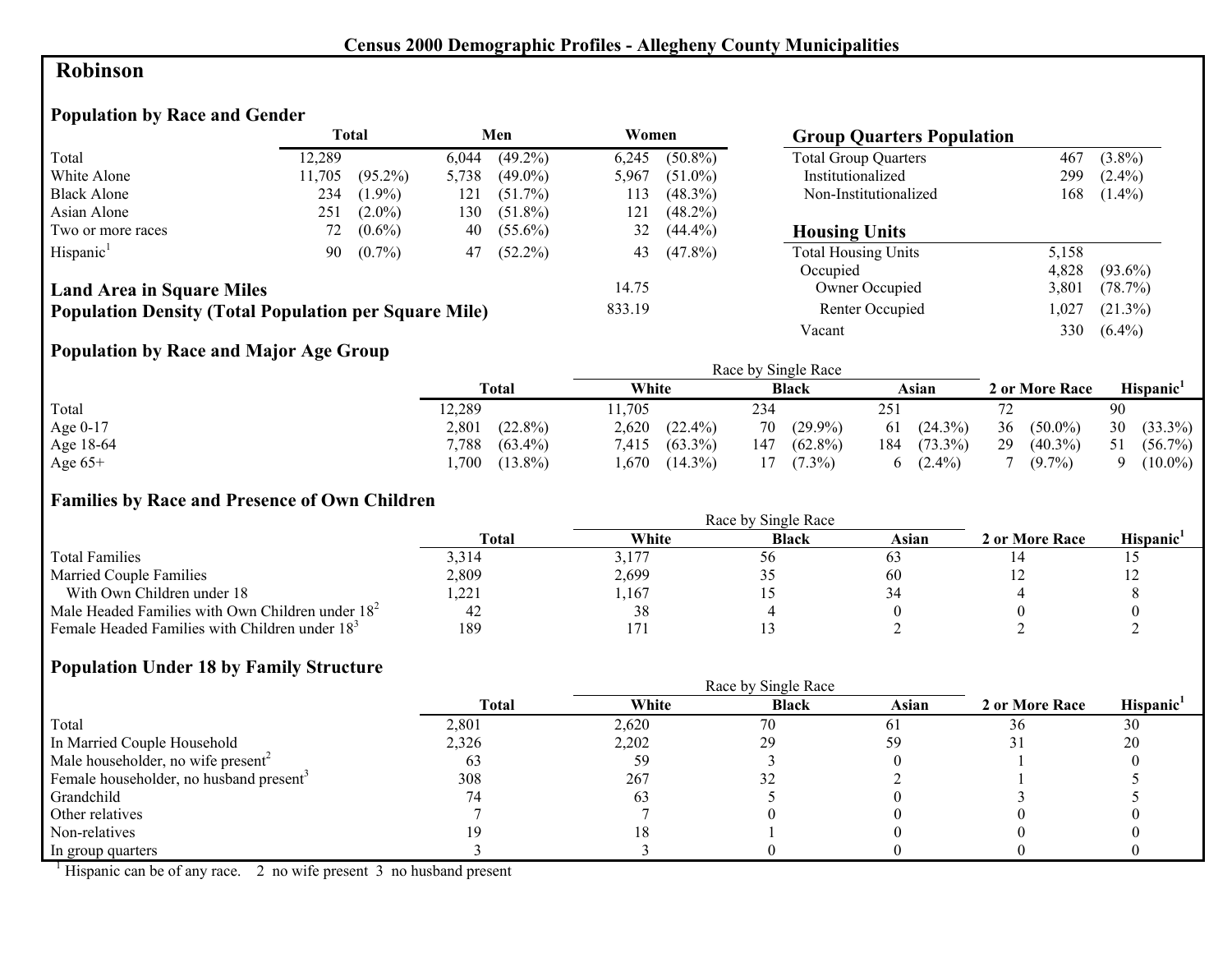#### **Ross**

# **Population by Race and Gender**

|                                                              |        | <b>Total</b> |        | Men        | Women   |            | <b>Group Quarters Population</b> |        |            |
|--------------------------------------------------------------|--------|--------------|--------|------------|---------|------------|----------------------------------|--------|------------|
| Total                                                        | 32,551 |              | 15.169 | $(46.6\%)$ | 17,382  | $(53.4\%)$ | <b>Total Group Quarters</b>      | ,089   | $(3.3\%)$  |
| White Alone                                                  | 31,225 | $(95.9\%)$   | 14,506 | $(46.5\%)$ | 16.719  | $(53.5\%)$ | Institutionalized                | 653    | $(2.0\%)$  |
| <b>Black Alone</b>                                           | 463    | $(1.4\%)$    | 238    | $(51.4\%)$ | 225     | $(48.6\%)$ | Non-Institutionalized            | 436    | $(1.3\%)$  |
| Asian Alone                                                  | 586    | $(1.8\%)$    | 292    | $(49.8\%)$ | 294     | $(50.2\%)$ |                                  |        |            |
| Two or more races                                            | 164    | $(0.5\%)$    | 72     | $(43.9\%)$ | 92      | $(56.1\%)$ | <b>Housing Units</b>             |        |            |
| Hispanic <sup>1</sup>                                        | 237    | $(0.7\%)$    | 116    | $(48.9\%)$ | 121     | $(51.1\%)$ | <b>Total Housing Units</b>       | 14.422 |            |
|                                                              |        |              |        |            |         |            | Occupied                         | 13.892 | $(96.3\%)$ |
| <b>Land Area in Square Miles</b>                             |        |              |        |            | 14.43   |            | Owner Occupied                   | 10,410 | $(74.9\%)$ |
| <b>Population Density (Total Population per Square Mile)</b> |        |              |        |            | 2255.31 |            | Renter Occupied                  | 3,482  | $(25.1\%)$ |
|                                                              |        |              |        |            |         |            | Vacant                           | 530    | $(3.7\%)$  |

## **Population by Race and Major Age Group**

|           |                      |                      | Race by Single Race |                   |                  |                       |
|-----------|----------------------|----------------------|---------------------|-------------------|------------------|-----------------------|
|           | <b>Total</b>         | White                | <b>Black</b>        | Asian             | 2 or More Race   | Hispanic <sup>1</sup> |
| Total     | 32,551               | 31,225               | 463                 | 586               | 164              | 237                   |
| Age 0-17  | $(19.4\%)$<br>6,305  | 5,955<br>$(19.1\%)$  | $(25.3\%)$<br>117   | 126<br>$(21.5\%)$ | $(40.9\%)$<br>67 | 57 $(24.1\%)$         |
| Age 18-64 | $(59.5\%)$<br>19.371 | $(59.3\%)$<br>18,507 | 285<br>$(61.6\%)$   | 431 (73.5%)       | 80<br>$(48.8\%)$ | 162<br>$(68.4\%)$     |
| Age $65+$ | 6,875<br>$(21.1\%)$  | 6.763<br>(21.7%)     | $(13.2\%)$<br>-61   | $(4.9\%)$<br>29   | 17<br>$(10.4\%)$ | 18<br>$(7.6\%)$       |

#### **Families by Race and Presence of Own Children**

|                                                            | Race by Single Race |       |              |       |                |                 |  |  |
|------------------------------------------------------------|---------------------|-------|--------------|-------|----------------|-----------------|--|--|
|                                                            | <b>Total</b>        | White | <b>Black</b> | Asian | 2 or More Race | <b>Hispanic</b> |  |  |
| <b>Total Families</b>                                      | 8,811               | 8,478 |              | 166   | 30             |                 |  |  |
| <b>Married Couple Families</b>                             | 7.417               | 7.147 |              | 156   | ىمى            |                 |  |  |
| With Own Children under 18                                 | 2,833               | 2,701 |              |       |                | $\sim$ 1        |  |  |
| Male Headed Families with Own Children under $182$         | 116                 | 104   |              |       |                |                 |  |  |
| Female Headed Families with Children under 18 <sup>3</sup> | 426                 | 396   | 20           |       |                |                 |  |  |

#### **Population Under 18 by Family Structure**

|                                                     |       |          | Race by Single Race |       |                |                       |
|-----------------------------------------------------|-------|----------|---------------------|-------|----------------|-----------------------|
|                                                     | Total | White    | <b>Black</b>        | Asian | 2 or More Race | Hispanic <sup>1</sup> |
| Total                                               | 6,305 | 5,955    |                     | 126   | 67             |                       |
| In Married Couple Household                         | 5,192 | 4,949    | 52                  |       | 40             | 45                    |
| Male householder, no wife present <sup>2</sup>      | 172   | 147      |                     |       |                |                       |
| Female householder, no husband present <sup>3</sup> | 622   | 572      | 28                  |       |                |                       |
| Grandchild                                          | 196   | 188      |                     |       |                |                       |
| Other relatives                                     | 28    | 24       |                     |       |                |                       |
| Non-relatives                                       | 50    | 42       |                     |       |                |                       |
| In group quarters                                   | 44    | $\Delta$ |                     |       |                |                       |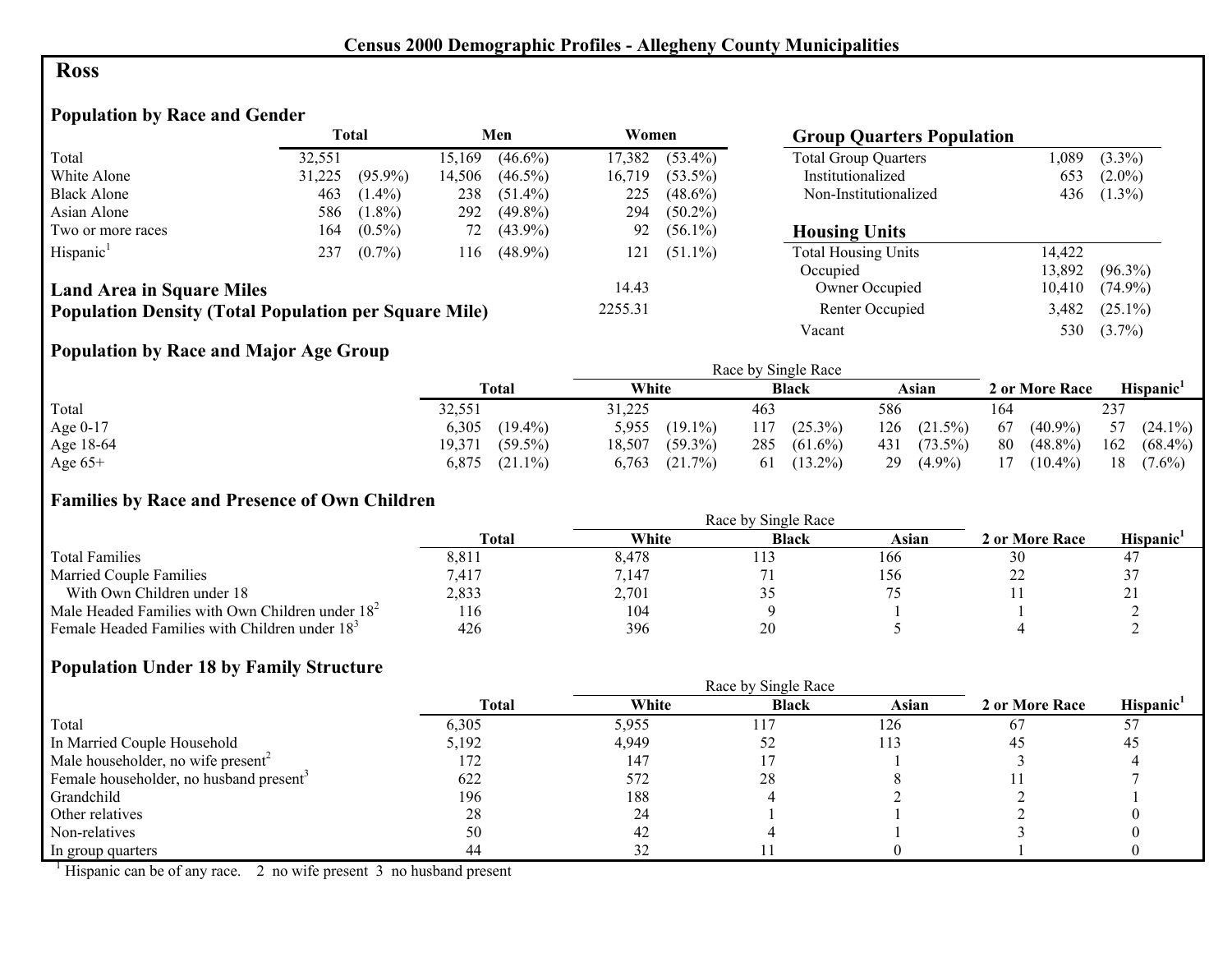# **Rosslyn Farms**

## **Population by Race and Gender**

|                                                              | <b>Total</b> |            |     | Men         | Women  |            | <b>Group Quarters Population</b> |                |            |
|--------------------------------------------------------------|--------------|------------|-----|-------------|--------|------------|----------------------------------|----------------|------------|
| Total                                                        | 464          |            | 231 | $(49.8\%)$  | 233    | $(50.2\%)$ | <b>Total Group Quarters</b>      | $\overline{0}$ | $(0.0\%)$  |
| White Alone                                                  | 460          | $(99.1\%)$ | 229 | $(49.8\%)$  | 231    | $(50.2\%)$ | Institutionalized                | 0              | $(0.0\%)$  |
| <b>Black Alone</b>                                           |              | $(0.6\%)$  |     | $(33.3\%)$  | ∠      | $(66.7\%)$ | Non-Institutionalized            | 0              | $(0.0\%)$  |
| Asian Alone                                                  |              | $(0.0\%)$  |     |             | 0      |            |                                  |                |            |
| Two or more races                                            |              | $(0.2\%)$  |     | $(100.0\%)$ | 0      | $(0.0\%)$  | <b>Housing Units</b>             |                |            |
| Hispanic <sup>1</sup>                                        |              | $(0.4\%)$  |     | $(100.0\%)$ | 0      | $(0.0\%)$  | <b>Total Housing Units</b>       | 193            |            |
|                                                              |              |            |     |             |        |            | Occupied                         | 185            | $(95.9\%)$ |
| <b>Land Area in Square Miles</b>                             |              |            |     |             | 0.60   |            | Owner Occupied                   | 179            | $(96.8\%)$ |
| <b>Population Density (Total Population per Square Mile)</b> |              |            |     |             | 767.64 |            | Renter Occupied                  | 6              | $(3.2\%)$  |
|                                                              |              |            |     |             |        |            | Vacant                           | 8              | $(4.1\%)$  |

## **Population by Race and Major Age Group**

|           | $\overline{\phantom{a}}$ |                   | Race by Single Race |                       |                       |                |                       |  |  |
|-----------|--------------------------|-------------------|---------------------|-----------------------|-----------------------|----------------|-----------------------|--|--|
|           |                          | Total             | White               | <b>Black</b>          | Asian                 | 2 or More Race | Hispanic <sup>1</sup> |  |  |
| Total     |                          | 464               | 460                 |                       |                       |                |                       |  |  |
| Age 0-17  |                          | $(23.9\%)$<br>111 | $(23.9\%)$<br>110   | $(0.0\%)$             | $(100.0\%$<br>0       |                | $\overline{0}$        |  |  |
| Age 18-64 |                          | $(61.9\%)$<br>287 | 284<br>$(61.7\%)$   | $(100.0\%$            | $(0.0\%)$<br>$\theta$ | $\overline{0}$ |                       |  |  |
| Age $65+$ |                          | $(14.2\%)$<br>66  | $(14.3\%)$<br>66    | $(0.0\%)$<br>$\theta$ | $(0.0\%)$<br>$\theta$ | $\overline{0}$ | $\bf{0}$              |  |  |

#### **Families by Race and Presence of Own Children**

|                                                            | Total | White | <b>Black</b> | Asian | 2 or More Race | Hispanic <sup>'</sup> |
|------------------------------------------------------------|-------|-------|--------------|-------|----------------|-----------------------|
| <b>Total Families</b>                                      | 145   | 144   |              |       |                |                       |
| <b>Married Couple Families</b>                             |       | 131   |              |       |                |                       |
| With Own Children under 18                                 |       | ΣŹ    |              |       |                |                       |
| Male Headed Families with Own Children under $182$         |       |       |              |       |                |                       |
| Female Headed Families with Children under 18 <sup>3</sup> |       |       |              |       |                |                       |

#### **Population Under 18 by Family Structure**

|                                                     |              | Race by Single Race |              |       |                |                       |
|-----------------------------------------------------|--------------|---------------------|--------------|-------|----------------|-----------------------|
|                                                     | <b>Total</b> | White               | <b>Black</b> | Asian | 2 or More Race | Hispanic <sup>1</sup> |
| Total                                               |              | 110                 |              |       |                |                       |
| In Married Couple Household                         | 98           |                     |              |       |                |                       |
| Male householder, no wife present <sup>2</sup>      |              |                     |              |       |                |                       |
| Female householder, no husband present <sup>3</sup> |              |                     |              |       |                |                       |
| Grandchild                                          |              |                     |              |       |                |                       |
| Other relatives                                     |              |                     |              |       |                |                       |
| Non-relatives                                       |              |                     |              |       |                |                       |
| In group quarters                                   |              |                     |              |       |                |                       |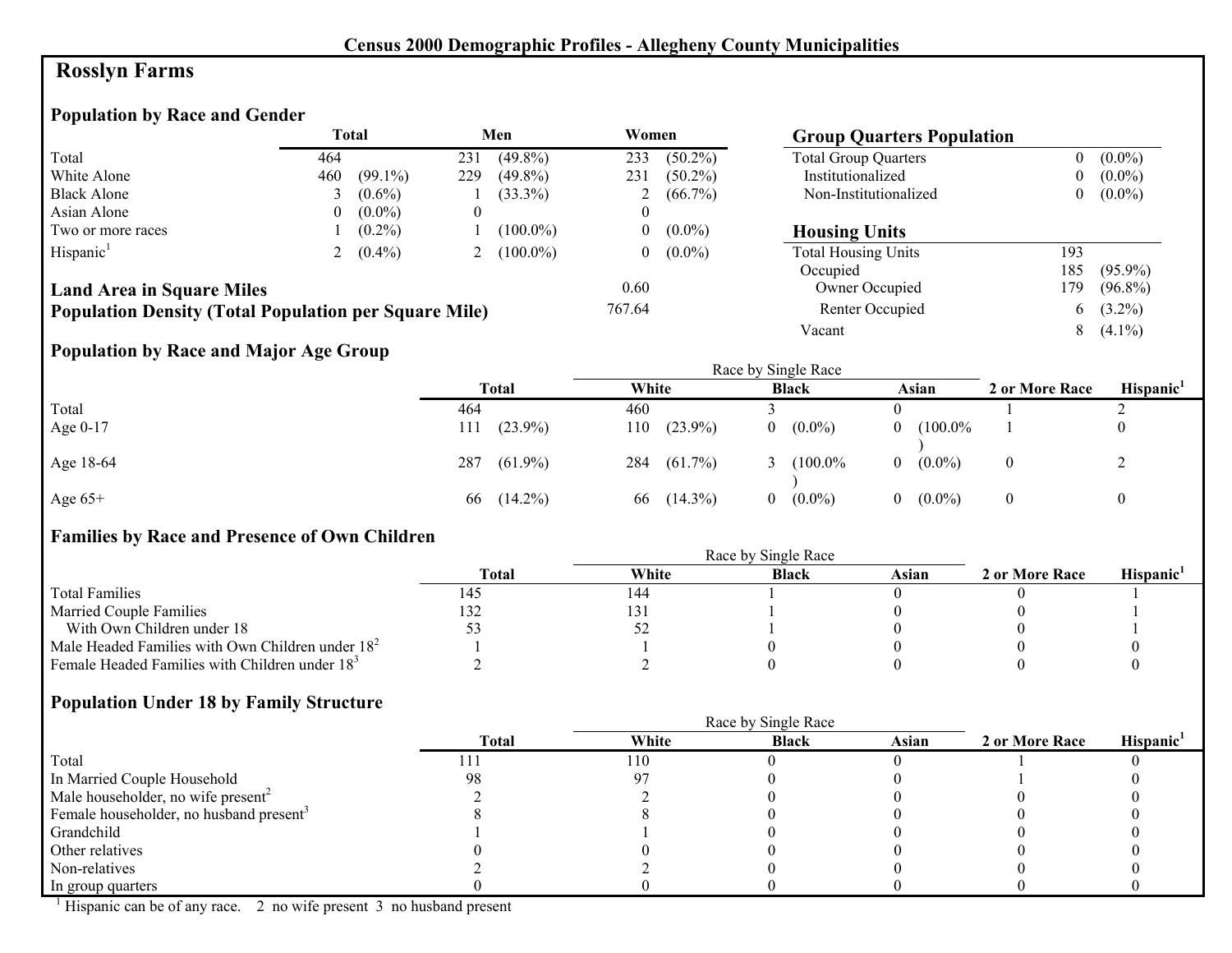### **Scott**

## **Population by Race and Gender**

|                                                              |        | <b>Total</b> |       | Men        | Women   |            | <b>Group Quarters Population</b> |       |            |
|--------------------------------------------------------------|--------|--------------|-------|------------|---------|------------|----------------------------------|-------|------------|
| Total                                                        | 17,288 |              | 8,136 | $(47.1\%)$ | 9,152   | $(52.9\%)$ | <b>Total Group Quarters</b>      | 552   | $(3.2\%)$  |
| White Alone                                                  | 15,792 | $(91.3\%)$   | 7,311 | $(46.3\%)$ | 8.481   | $(53.7\%)$ | Institutionalized                | 309   | $(1.8\%)$  |
| <b>Black Alone</b>                                           | 198    | $(1.1\%)$    | 99    | $(50.0\%)$ | 99      | $(50.0\%)$ | Non-Institutionalized            | 243   | $(1.4\%)$  |
| Asian Alone                                                  | 1.067  | $(6.2\%)$    | 590   | $(55.3\%)$ | 477     | $(44.7\%)$ |                                  |       |            |
| Two or more races                                            | 175    | $(1.0\%)$    | 107   | $(61.1\%)$ | 68      | $(38.9\%)$ | <b>Housing Units</b>             |       |            |
| Hispanic <sup>1</sup>                                        | 117    | $(0.7\%)$    | 63    | $(53.8\%)$ | 54      | $(46.2\%)$ | <b>Total Housing Units</b>       | 8.163 |            |
|                                                              |        |              |       |            |         |            | Occupied                         | 7,835 | $(96.0\%)$ |
| <b>Land Area in Square Miles</b>                             |        |              |       |            | 3.97    |            | Owner Occupied                   | 5.257 | $(67.1\%)$ |
| <b>Population Density (Total Population per Square Mile)</b> |        |              |       |            | 4350.77 |            | Renter Occupied                  | 2,578 | $(32.9\%)$ |
|                                                              |        |              |       |            |         |            | Vacant                           | 328   | $(4.0\%)$  |

## **Population by Race and Major Age Group**

|            |                      |                     | Race by Single Race |                   |                  |                   |
|------------|----------------------|---------------------|---------------------|-------------------|------------------|-------------------|
|            | Total                | White               | <b>Black</b>        | Asian             | 2 or More Race   | <b>Hispanic</b>   |
| Total      | 17,288               | 5,792               | 198                 | .067              |                  |                   |
| Age $0-17$ | $(18.6\%)$<br>3,216  | 2,850<br>$(18.0\%)$ | 52 $(26.3\%)$       | 218<br>$(20.4\%)$ | $(42.3\%)$<br>74 | 39<br>$(33.3\%)$  |
| Age 18-64  | 10,252<br>$(59.3\%)$ | $(58.1\%)$<br>9,168 | 126<br>$(63.6\%)$   | 831<br>$(77.9\%)$ | 95<br>$(54.3\%)$ | -64<br>$(54.7\%)$ |
| Age $65+$  | $(22.1\%)$<br>3,820  | $(23.9\%)$<br>3,774 | $(10.1\%)$<br>20    | $(1.7\%)$<br>18   | $(3.4\%)$        | $(12.0\%)$<br>14  |

## **Families by Race and Presence of Own Children**

|                                                            | <b>Total</b> | White | <b>Black</b> | Asian | 2 or More Race | <b>Hispanic</b> |
|------------------------------------------------------------|--------------|-------|--------------|-------|----------------|-----------------|
| <b>Total Families</b>                                      | 4,582        | 4.181 | 4            | 307   |                | 26              |
| <b>Married Couple Families</b>                             | 3,782        | 3,418 | ر _          | 299   |                | 20              |
| With Own Children under 18                                 | .405         | ,220  |              | 144   | ∠∠             |                 |
| Male Headed Families with Own Children under $182$         | 70           | - 65  |              |       |                |                 |
| Female Headed Families with Children under 18 <sup>3</sup> | 285          | 268   |              |       |                |                 |

#### **Population Under 18 by Family Structure**

|                                                     |       |       | Race by Single Race |       |                |                       |
|-----------------------------------------------------|-------|-------|---------------------|-------|----------------|-----------------------|
|                                                     | Total | White | <b>Black</b>        | Asian | 2 or More Race | Hispanic <sup>1</sup> |
| Total                                               | 3,216 | 2,850 | 52                  | 218   |                | 39                    |
| In Married Couple Household                         | 2,506 | 2,214 |                     | 208   |                | 29                    |
| Male householder, no wife present <sup>2</sup>      | 118   | 107   |                     |       |                |                       |
| Female householder, no husband present <sup>3</sup> | 433   | 381   | ن ڪ                 |       |                |                       |
| Grandchild                                          | 114   | 107   |                     |       |                |                       |
| Other relatives                                     |       |       |                     |       |                |                       |
| Non-relatives                                       |       |       |                     |       |                |                       |
| In group quarters                                   |       |       |                     |       |                |                       |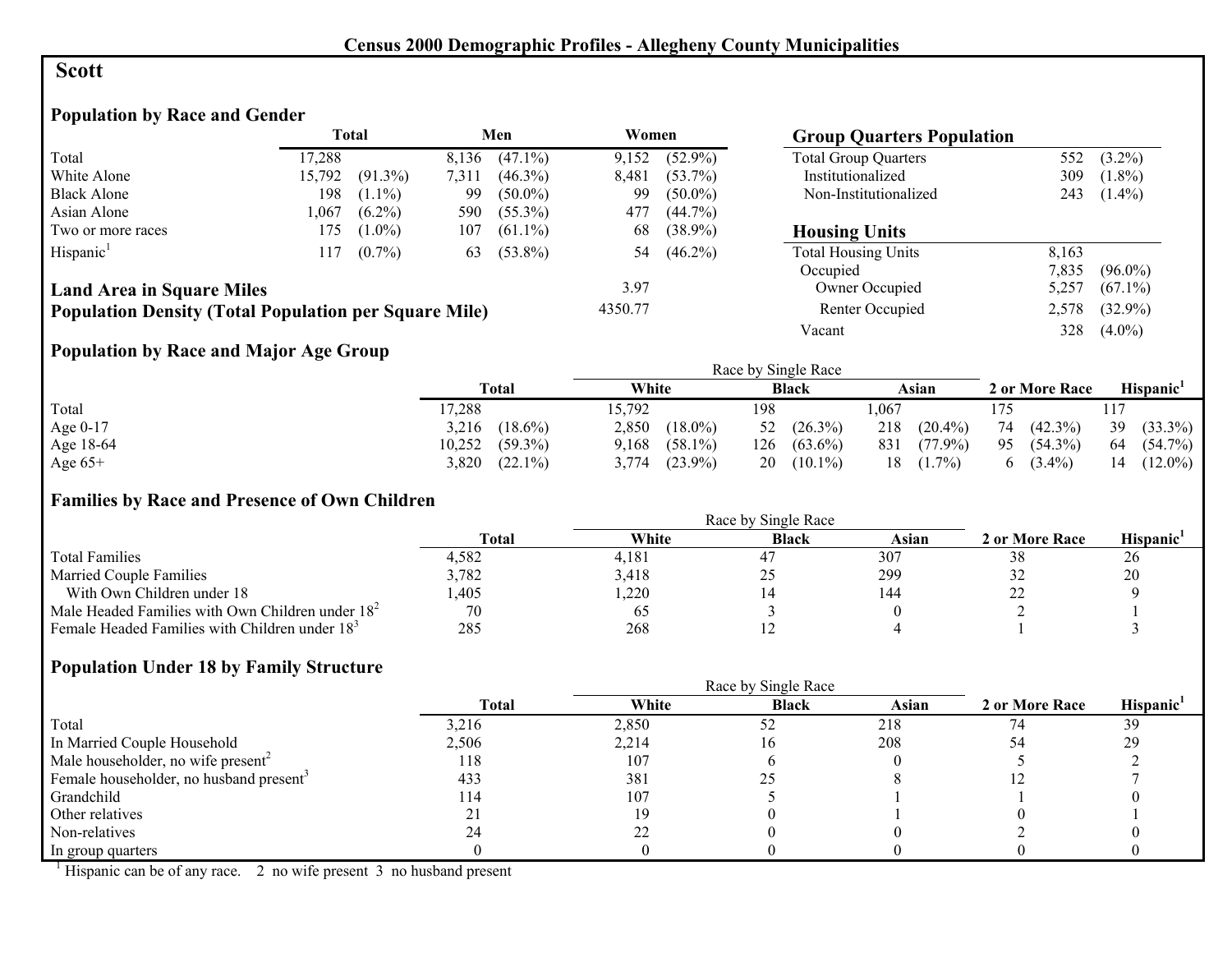# **Sewickley**

# **Population by Race and Gender**

|                                                              |       | Total      |      | Men        | Women   |            | <b>Group Quarters Population</b> |       |            |
|--------------------------------------------------------------|-------|------------|------|------------|---------|------------|----------------------------------|-------|------------|
| Total                                                        | 3.902 |            | .732 | $(44.4\%)$ | 2.170   | $(55.6\%)$ | <b>Total Group Quarters</b>      | 23    | $(0.6\%)$  |
| White Alone                                                  | 3,442 | $(88.2\%)$ | .518 | $(44.1\%)$ | 1.924   | $(55.9\%)$ | Institutionalized                | 10    | $(0.3\%)$  |
| <b>Black Alone</b>                                           | 376   | $(9.6\%)$  | .74  | $(46.3\%)$ | 202     | $(53.7\%)$ | Non-Institutionalized            | 13    | $(0.3\%)$  |
| Asian Alone                                                  | 33    | $(0.8\%)$  | 18   | $(54.5\%)$ | 15      | $(45.5\%)$ |                                  |       |            |
| Two or more races                                            | 43    | $(1.1\%)$  | 19   | $(44.2\%)$ | 24      | $(55.8\%)$ | <b>Housing Units</b>             |       |            |
| Hispanic <sup>1</sup>                                        | 42    | $(1.1\%)$  | 21   | $(50.0\%)$ |         | $(50.0\%)$ | <b>Total Housing Units</b>       | 2,037 |            |
|                                                              |       |            |      |            |         |            | Occupied                         | .891  | $(92.8\%)$ |
| <b>Land Area in Square Miles</b>                             |       |            |      |            | 0.96    |            | Owner Occupied                   | .097  | $(58.0\%)$ |
| <b>Population Density (Total Population per Square Mile)</b> |       |            |      |            | 4071.15 |            | Renter Occupied                  | 794   | $(42.0\%)$ |
|                                                              |       |            |      |            |         |            | Vacant                           | 146   | $(7.2\%)$  |

# **Population by Race and Major Age Group**

|           |                     |                    | Race by Single Race |                  |                  |                  |
|-----------|---------------------|--------------------|---------------------|------------------|------------------|------------------|
|           | <b>Total</b>        | White              | <b>Black</b>        | Asian            | 2 or More Race   | Hispanic'        |
| Total     | 3,902               | 442. ر             | 376                 |                  |                  | 42               |
| Age 0-17  | $(20.3\%)$<br>793   | 691<br>$(20.1\%)$  | $(19.9\%)$<br>75    | $(24.2\%)$<br>8  | $(39.5\%)$<br>17 | $(33.3\%)$<br>14 |
| Age 18-64 | 2,251<br>$(57.7\%)$ | $(58.0\%)$<br>,996 | 201<br>$(53.5\%)$   | 25<br>$(75.8\%)$ | 23<br>$(53.5\%)$ | 26<br>$(61.9\%)$ |
| Age $65+$ | $(22.0\%)$<br>858   | $(21.9\%)$<br>755  | 100<br>$(26.6\%)$   | $(0.0\%)$<br>0   | $7.0\%$          | $(4.8\%)$        |

## **Families by Race and Presence of Own Children**

|                                                            | Race by Single Race |       |              |       |                |                 |  |  |
|------------------------------------------------------------|---------------------|-------|--------------|-------|----------------|-----------------|--|--|
|                                                            | <b>Total</b>        | White | <b>Black</b> | Asian | 2 or More Race | <b>Hispanic</b> |  |  |
| <b>Total Families</b>                                      | 000                 | 873   | 105          |       |                |                 |  |  |
| <b>Married Couple Families</b>                             | 753                 | 678   |              |       |                |                 |  |  |
| With Own Children under 18                                 | 300                 | 273   |              |       |                |                 |  |  |
| Male Headed Families with Own Children under $182$         |                     |       |              |       |                |                 |  |  |
| Female Headed Families with Children under 18 <sup>3</sup> | 101                 | 82    |              |       |                |                 |  |  |

#### **Population Under 18 by Family Structure**

|                                                     |       |       | Race by Single Race |       |                |                       |
|-----------------------------------------------------|-------|-------|---------------------|-------|----------------|-----------------------|
|                                                     | Total | White | <b>Black</b>        | Asian | 2 or More Race | Hispanic <sup>1</sup> |
| Total                                               | 793   | 691   |                     |       |                |                       |
| In Married Couple Household                         | 571   | 520   |                     |       |                |                       |
| Male householder, no wife present <sup>2</sup>      |       |       |                     |       |                |                       |
| Female householder, no husband present <sup>3</sup> | 149   | 121   |                     |       |                |                       |
| Grandchild                                          |       | 26    |                     |       |                |                       |
| Other relatives                                     |       |       |                     |       |                |                       |
| Non-relatives                                       |       |       |                     |       |                |                       |
| In group quarters                                   |       |       |                     |       |                |                       |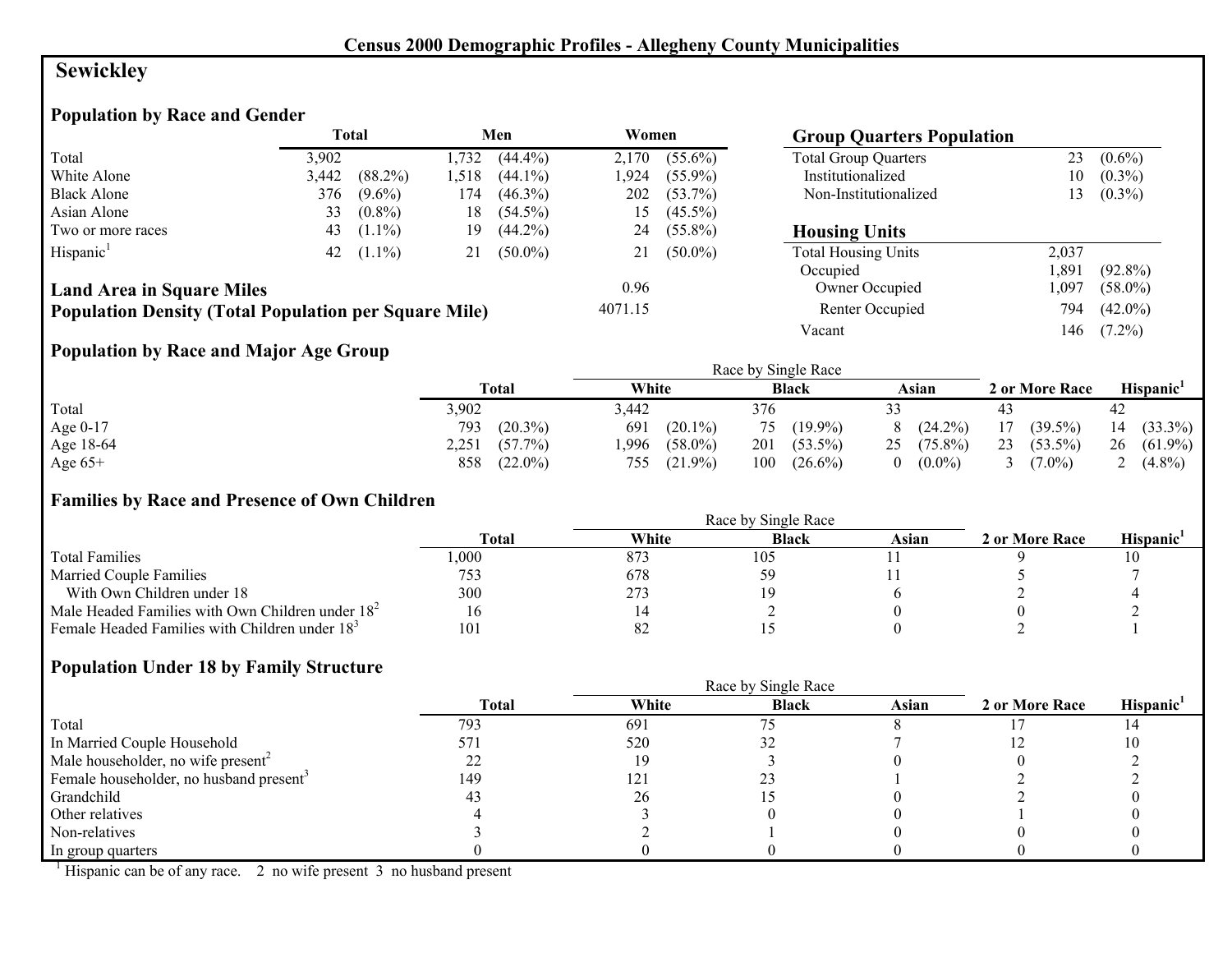# **Sewickley Heights**

## **Population by Race and Gender**

|                                                              |     | Total      |     | Men        | Women  |              | <b>Group Quarters Population</b> |          |            |
|--------------------------------------------------------------|-----|------------|-----|------------|--------|--------------|----------------------------------|----------|------------|
| Total                                                        | 981 |            | 419 | $(42.7\%)$ | 562    | $(57.3\%)$   | <b>Total Group Quarters</b>      | 121      | $(12.3\%)$ |
| White Alone                                                  | 955 | $(97.3\%)$ | 405 | $(42.4\%)$ | 550    | $(57.6\%)$   | Institutionalized                | 121      | $(12.3\%)$ |
| <b>Black Alone</b>                                           | 9   | $(0.9\%)$  |     | $(55.6\%)$ |        | $4(44.4\%)$  | Non-Institutionalized            | $\theta$ | $(0.0\%)$  |
| Asian Alone                                                  | 6.  | $(0.6\%)$  |     | $(33.3\%)$ |        | $4(66.7\%)$  |                                  |          |            |
| Two or more races                                            | 9.  | $(0.9\%)$  |     | $(55.6\%)$ |        | $4(44.4\%)$  | <b>Housing Units</b>             |          |            |
| Hispanic <sup>1</sup>                                        |     | $(0.3\%)$  |     | $(33.3\%)$ |        | 2 $(66.7\%)$ | <b>Total Housing Units</b>       | 355      |            |
|                                                              |     |            |     |            |        |              | Occupied                         | 336      | $(94.6\%)$ |
| <b>Land Area in Square Miles</b>                             |     |            |     |            | 7.33   |              | Owner Occupied                   | 277      | $(82.4\%)$ |
| <b>Population Density (Total Population per Square Mile)</b> |     |            |     |            | 133.92 |              | Renter Occupied                  | 59       | $(17.6\%)$ |
|                                                              |     |            |     |            |        |              | Vacant                           | 19       | $(5.4\%)$  |

## **Population by Race and Major Age Group**

|            |             |                   | Race by Single Race |              |                       |          |                |                       |
|------------|-------------|-------------------|---------------------|--------------|-----------------------|----------|----------------|-----------------------|
|            | Total       | White             |                     | <b>Black</b> | Asian                 |          | 2 or More Race | Hispanic <sup>1</sup> |
| Total      | 981         | 955               |                     |              |                       |          |                |                       |
| Age $0-17$ | 202         | $(20.6\%)$<br>196 | $(20.5\%)$          | $(33.3\%)$   | $(0.0\%)$<br>$\Omega$ |          | $(33.3\%)$     | $(33.3\%)$            |
| Age 18-64  | 504 (51.4%) | 486               | $(50.9\%)$          | $(55.6\%)$   | $(100.0\%$<br>6.      | $\sigma$ | $(66.7\%)$     | $(66.7\%)$            |
| Age $65+$  | 275         | $(28.0\%)$<br>273 | $(28.6\%)$          | $(11.1\%)$   | $(0.0\%)$<br>$\Omega$ |          | $(0.0\%)$      | $(0.0\%)$             |

# **Families by Race and Presence of Own Children**

|                                                            | <b>Total</b> | White | <b>Black</b> | Asian | 2 or More Race | <b>Hispanic</b> |
|------------------------------------------------------------|--------------|-------|--------------|-------|----------------|-----------------|
| <b>Total Families</b>                                      | 274          | 265   |              |       |                |                 |
| <b>Married Couple Families</b>                             | 252          | 243   |              |       |                |                 |
| With Own Children under 18                                 | 89           | 82    |              |       |                |                 |
| Male Headed Families with Own Children under $182$         |              |       |              |       |                |                 |
| Female Headed Families with Children under 18 <sup>3</sup> |              |       |              |       |                |                 |

# **Population Under 18 by Family Structure**

|                                                     |              |       | Race by Single Race |       |                |                       |
|-----------------------------------------------------|--------------|-------|---------------------|-------|----------------|-----------------------|
|                                                     | <b>Total</b> | White | <b>Black</b>        | Asian | 2 or More Race | Hispanic <sup>1</sup> |
| Total                                               | 202          | 196   |                     |       |                |                       |
| In Married Couple Household                         | 183          | 177   |                     |       |                |                       |
| Male householder, no wife present <sup>2</sup>      |              |       |                     |       |                |                       |
| Female householder, no husband present <sup>3</sup> |              |       |                     |       |                |                       |
| Grandchild                                          |              |       |                     |       |                |                       |
| Other relatives                                     |              |       |                     |       |                |                       |
| Non-relatives                                       |              |       |                     |       |                |                       |
| In group quarters                                   |              |       |                     |       |                |                       |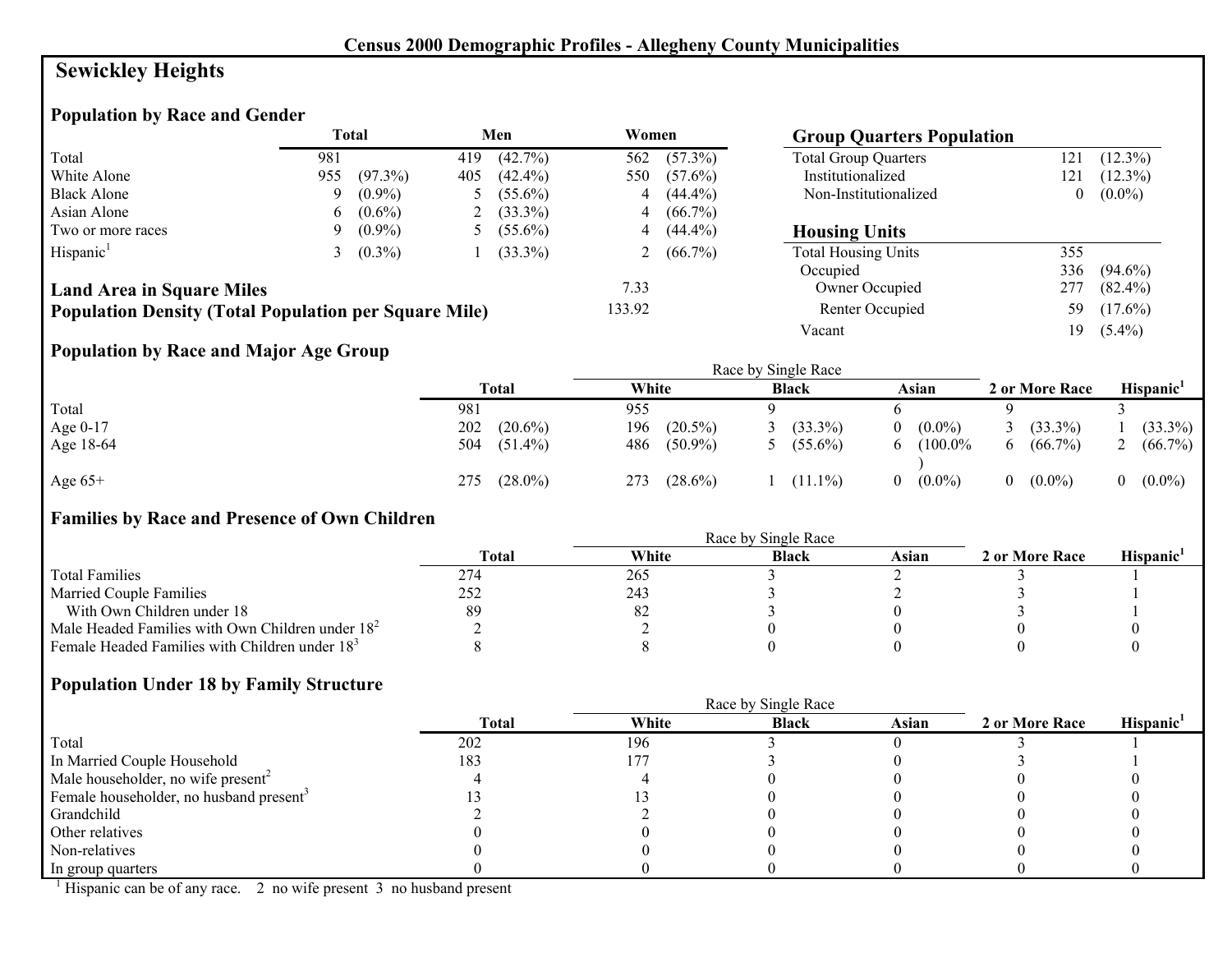# **Sewickley Hills**

# **Population by Race and Gender**

|                                                              |     | <b>Total</b> |     | Men        | Women  |             | <b>Group Quarters Population</b> |     |            |
|--------------------------------------------------------------|-----|--------------|-----|------------|--------|-------------|----------------------------------|-----|------------|
| Total                                                        | 652 |              | 331 | $(50.8\%)$ | 321    | $(49.2\%)$  | <b>Total Group Quarters</b>      | 0   | $(0.0\%)$  |
| White Alone                                                  | 615 | $(94.3\%)$   | 313 | $(50.9\%)$ | 302    | $(49.1\%)$  | Institutionalized                |     | $(0.0\%)$  |
| <b>Black Alone</b>                                           | 16  | $(2.5\%)$    |     | $(43.8\%)$ |        | $9(56.3\%)$ | Non-Institutionalized            | 0   | $(0.0\%)$  |
| Asian Alone                                                  |     | $(1.8\%)$    |     | $(58.3\%)$ |        | $(41.7\%)$  |                                  |     |            |
| Two or more races                                            |     | $(0.6\%)$    |     | $(25.0\%)$ |        | $(75.0\%)$  | <b>Housing Units</b>             |     |            |
| Hispanic <sup>1</sup>                                        |     | $(1.7\%)$    | 4   | $(36.4\%)$ |        | $(63.6\%)$  | <b>Total Housing Units</b>       | 231 |            |
|                                                              |     |              |     |            |        |             | Occupied                         | 225 | $(97.4\%)$ |
| <b>Land Area in Square Miles</b>                             |     |              |     |            | 2.49   |             | Owner Occupied                   | 206 | $(91.6\%)$ |
| <b>Population Density (Total Population per Square Mile)</b> |     |              |     |            | 261.83 |             | Renter Occupied                  | 19  | $(8.4\%)$  |
|                                                              |     |              |     |            |        |             | Vacant                           | 6.  | $(2.6\%)$  |

## **Population by Race and Major Age Group**

|           |                   |                   | Race by Single Race |            |                |            |
|-----------|-------------------|-------------------|---------------------|------------|----------------|------------|
|           | Total             | White             | <b>Black</b>        | Asian      | 2 or More Race | Hispanic'  |
| Total     | 652               | 615               |                     |            |                |            |
| Age 0-17  | $(28.8\%)$<br>188 | $(28.1\%)$<br>173 | $(25.0\%)$          | $(58.3\%)$ | $(50.0\%)$     | $(54.5\%)$ |
| Age 18-64 | 406<br>$(62.3\%)$ | 385<br>$(62.6\%)$ | $(68.8\%)$          | $(41.7\%)$ | $(50.0\%)$     | $(45.5\%)$ |
| Age $65+$ | $(8.9\%)$<br>58   | $(9.3\%)$         | $(6.3\%)$           | $(0.0\%)$  | $(0.0\%)$      | $(0.0\%)$  |

## **Families by Race and Presence of Own Children**

|                                                            | Race by Single Race |       |              |       |                |                 |  |  |
|------------------------------------------------------------|---------------------|-------|--------------|-------|----------------|-----------------|--|--|
|                                                            | <b>Total</b>        | White | <b>Black</b> | Asian | 2 or More Race | <b>Hispanic</b> |  |  |
| <b>Total Families</b>                                      | 187                 | 179   |              |       |                |                 |  |  |
| <b>Married Couple Families</b>                             | 174                 | 166   |              |       |                |                 |  |  |
| With Own Children under 18                                 |                     | 70    |              |       |                |                 |  |  |
| Male Headed Families with Own Children under $182$         |                     |       |              |       |                |                 |  |  |
| Female Headed Families with Children under 18 <sup>3</sup> |                     |       |              |       |                |                 |  |  |

#### **Population Under 18 by Family Structure**

|                                                     |       | Race by Single Race |              |       |                |                       |
|-----------------------------------------------------|-------|---------------------|--------------|-------|----------------|-----------------------|
|                                                     | Total | White               | <b>Black</b> | Asian | 2 or More Race | Hispanic <sup>1</sup> |
| Total                                               | 188   | 173                 |              |       |                |                       |
| In Married Couple Household                         | 170   | 159                 |              |       |                |                       |
| Male householder, no wife present <sup>2</sup>      |       |                     |              |       |                |                       |
| Female householder, no husband present <sup>3</sup> |       |                     |              |       |                |                       |
| Grandchild                                          |       |                     |              |       |                |                       |
| Other relatives                                     |       |                     |              |       |                |                       |
| Non-relatives                                       |       |                     |              |       |                |                       |
| In group quarters                                   |       |                     |              |       |                |                       |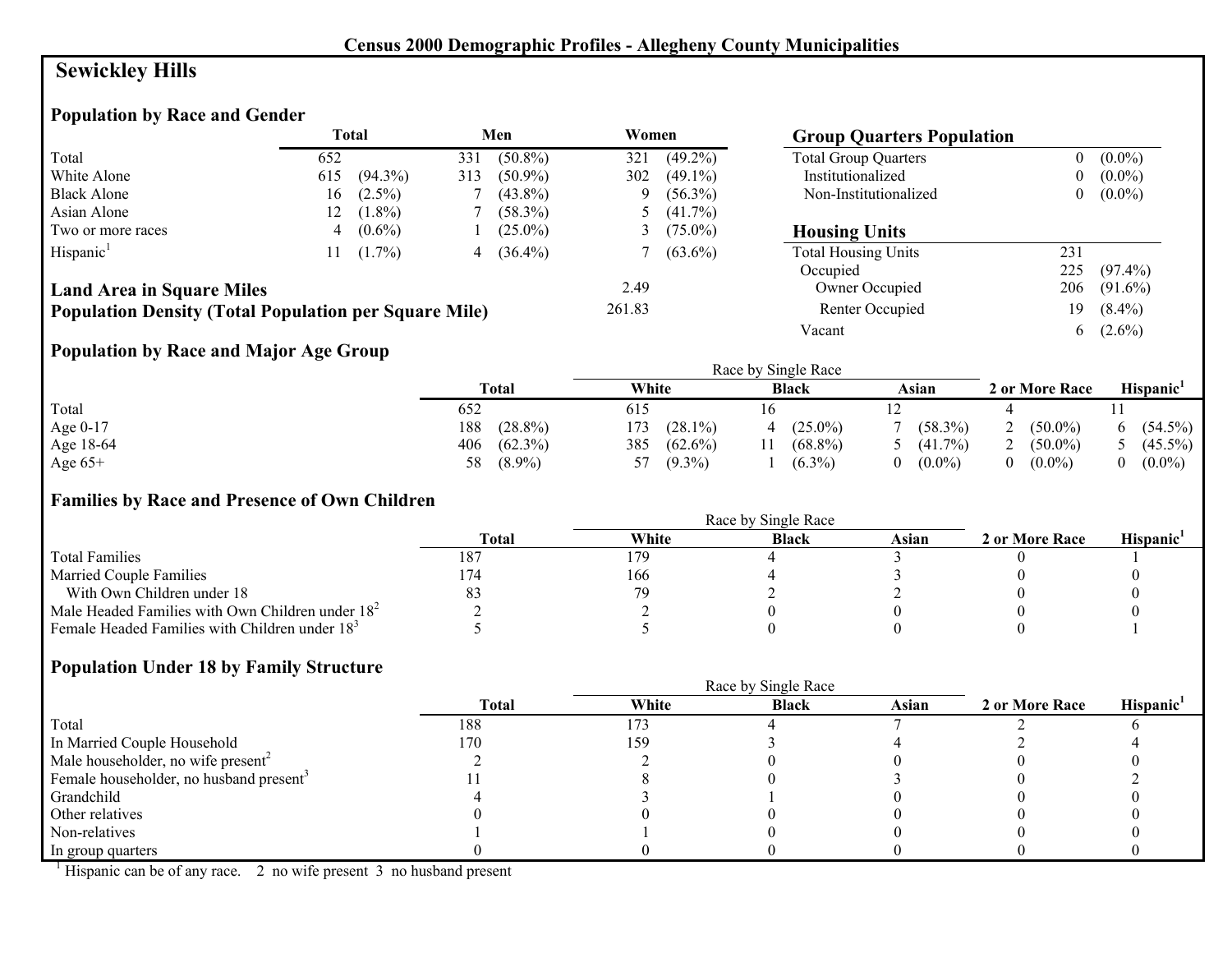## **Shaler**

# **Population by Race and Gender**

|                                                              |        | <b>Total</b> |        | Men        | Women   |            | <b>Group Quarters Population</b> |        |            |
|--------------------------------------------------------------|--------|--------------|--------|------------|---------|------------|----------------------------------|--------|------------|
| Total                                                        | 29.757 |              | 14,193 | $(47.7\%)$ | 15,564  | $(52.3\%)$ | <b>Total Group Quarters</b>      | l 70   | $(0.6\%)$  |
| White Alone                                                  | 29,139 | $(97.9\%)$   | 13,883 | $(47.6\%)$ | 15,256  | $(52.4\%)$ | Institutionalized                |        | $(0.0\%)$  |
| <b>Black Alone</b>                                           | 122    | $(0.4\%)$    | 68     | $(55.7\%)$ | 54      | $(44.3\%)$ | Non-Institutionalized            | 170    | $(0.6\%)$  |
| Asian Alone                                                  | 268    | $(0.9\%)$    | 122    | $(45.5\%)$ | 146     | $(54.5\%)$ |                                  |        |            |
| Two or more races                                            | 168    | $(0.6\%)$    | 87     | $(51.8\%)$ | 81      | $(48.2\%)$ | <b>Housing Units</b>             |        |            |
| Hispanic <sup>1</sup>                                        | 155    | $(0.5\%)$    | 81     | $(52.3\%)$ | 74      | $(47.7\%)$ | <b>Total Housing Units</b>       | 12.334 |            |
|                                                              |        |              |        |            |         |            | Occupied                         | 11.932 | $(96.7\%)$ |
| <b>Land Area in Square Miles</b>                             |        |              |        |            | 11.01   |            | Owner Occupied                   | 10,247 | $(85.9\%)$ |
| <b>Population Density (Total Population per Square Mile)</b> |        |              |        |            | 2703.57 |            | Renter Occupied                  | .685   | $(14.1\%)$ |
|                                                              |        |              |        |            |         |            | Vacant                           | 402    | $(3.3\%)$  |

## **Population by Race and Major Age Group**

|            |                      |                      | Race by Single Race |                   |                  |                  |
|------------|----------------------|----------------------|---------------------|-------------------|------------------|------------------|
|            | Total                | White                | <b>Black</b>        | Asian             | 2 or More Race   | <b>Hispanic</b>  |
| Total      | 29,757               | 29.139               | 122                 | 268               | 168              | 155              |
| Age $0-17$ | $(22.0\%)$<br>6,551  | $(21.8\%)$<br>6.346  | $(30.3\%)$<br>37    | $70(26.1\%)$      | 79<br>$(47.0\%)$ | 48 (31.0%)       |
| Age 18-64  | $(59.5\%)$<br>17,691 | $(59.4\%)$<br>17,314 | $(66.4\%)$<br>81    | 187<br>$(69.8\%)$ | 74<br>$(44.0\%)$ | 97<br>$(62.6\%)$ |
| Age $65+$  | $(18.5\%)$<br>5,515  | $(18.8\%)$<br>5,479  | $(3.3\%)$           | $(4.1\%)$         | $(8.9\%)$<br>15  | $(6.5\%)$<br>10  |

#### **Families by Race and Presence of Own Children**

|                                                            | <b>Total</b> | White | <b>Black</b>             | Asian | 2 or More Race | Hispanic <sup>'</sup> |
|------------------------------------------------------------|--------------|-------|--------------------------|-------|----------------|-----------------------|
| <b>Total Families</b>                                      | 8,687        | 8.543 | 26                       |       |                | ں ر                   |
| <b>Married Couple Families</b>                             | 7,404        | 7,281 | $\overline{\phantom{a}}$ | 69    |                | ے ر                   |
| With Own Children under 18                                 | 2,934        | 2,867 |                          |       |                |                       |
| Male Headed Families with Own Children under $182$         | LI5          | 109   |                          |       |                |                       |
| Female Headed Families with Children under 18 <sup>3</sup> | 359          | 354   |                          |       |                |                       |

## **Population Under 18 by Family Structure**

|                                                     |              | Race by Single Race |              |       |                |                       |
|-----------------------------------------------------|--------------|---------------------|--------------|-------|----------------|-----------------------|
|                                                     | <b>Total</b> | White               | <b>Black</b> | Asian | 2 or More Race | Hispanic <sup>1</sup> |
| Total                                               | 6,551        | 6,346               | 37           | 70    | 79             | -48                   |
| In Married Couple Household                         | 5,471        | 5,312               |              | 58    | 63             | 29                    |
| Male householder, no wife present <sup>2</sup>      | 177          | 167                 |              |       |                |                       |
| Female householder, no husband present <sup>3</sup> | 572          | 553                 |              |       |                |                       |
| Grandchild                                          | 263          | 251                 |              |       |                |                       |
| Other relatives                                     |              | 23                  |              |       |                |                       |
| Non-relatives                                       |              | 38                  |              |       |                |                       |
| In group quarters                                   |              |                     |              |       |                |                       |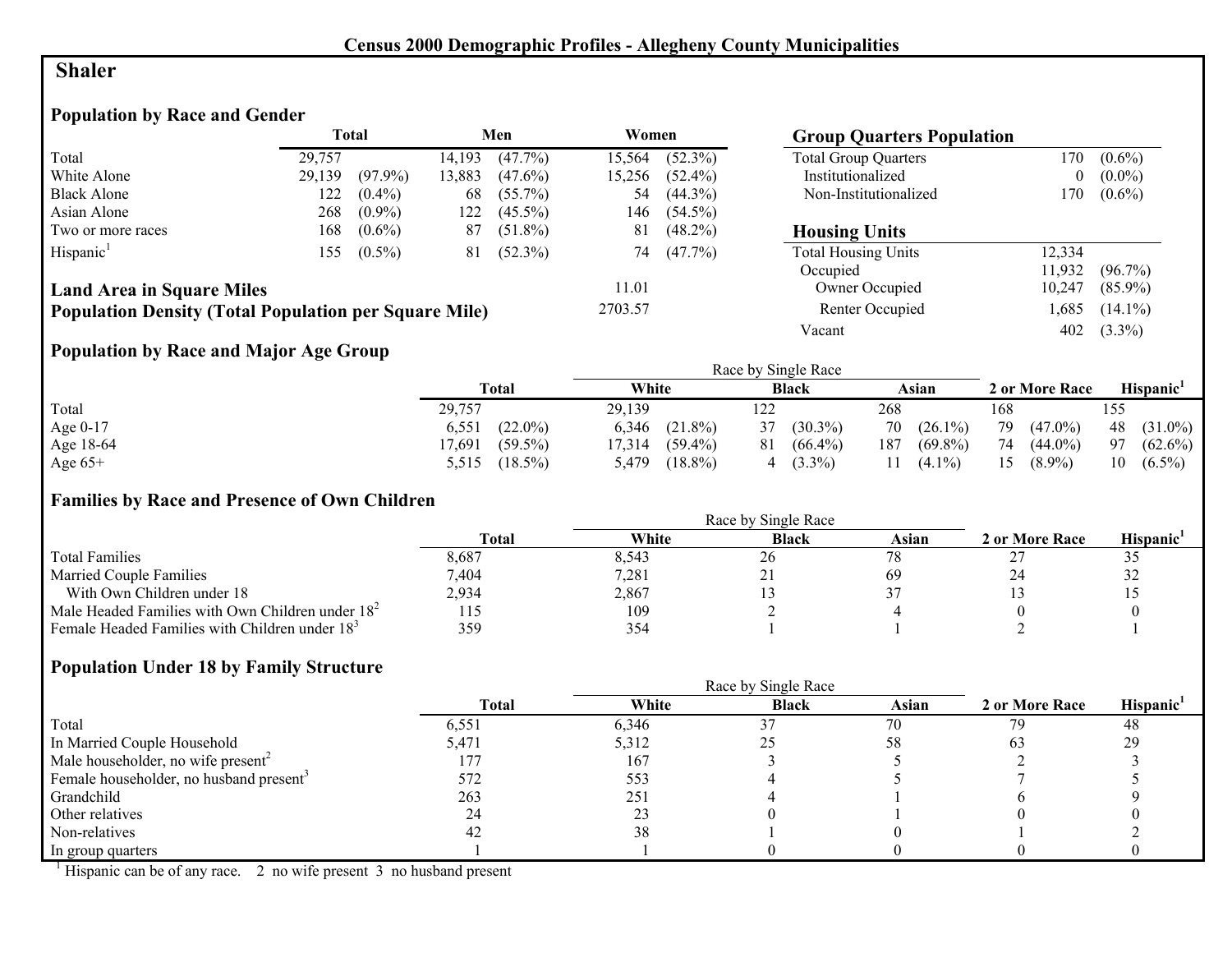# **Sharpsburg**

# **Population by Race and Gender**

|                                                              |       | Total          |      | Men        | Women   |            | <b>Group Quarters Population</b> |       |            |
|--------------------------------------------------------------|-------|----------------|------|------------|---------|------------|----------------------------------|-------|------------|
| Total                                                        | 3,594 |                | .619 | $(45.0\%)$ | 1.975   | $(55.0\%)$ | <b>Total Group Quarters</b>      | 46    | $(1.3\%)$  |
| White Alone                                                  | 3,369 | $(93.7\%)$     | .504 | $(44.6\%)$ | 1.865   | $(55.4\%)$ | Institutionalized                | 29    | $(0.8\%)$  |
| <b>Black Alone</b>                                           | 137   | $(3.8\%)$      | 69   | $(50.4\%)$ | 68      | $(49.6\%)$ | Non-Institutionalized            |       | $(0.5\%)$  |
| Asian Alone                                                  | 23    | $(0.6\%)$      | 10   | $(43.5\%)$ | 13      | $(56.5\%)$ |                                  |       |            |
| Two or more races                                            | 49    | $(1.4\%)$      | 24   | $(49.0\%)$ | 25      | $(51.0\%)$ | <b>Housing Units</b>             |       |            |
| Hispanic <sup>1</sup>                                        |       | $76$ $(2.1\%)$ | 44   | $(57.9\%)$ | 32      | $(42.1\%)$ | <b>Total Housing Units</b>       | 1,911 |            |
|                                                              |       |                |      |            |         |            | Occupied                         | .748  | $(91.5\%)$ |
| <b>Land Area in Square Miles</b>                             |       |                |      |            | 0.49    |            | Owner Occupied                   | 749   | $(42.8\%)$ |
| <b>Population Density (Total Population per Square Mile)</b> |       |                |      |            | 7393.76 |            | Renter Occupied                  | 999   | $(57.2\%)$ |
|                                                              |       |                |      |            |         |            | Vacant                           | 163   | $(8.5\%)$  |

# **Population by Race and Major Age Group**

|           |                     | Race by Single Race |                  |                  |                  |                  |  |  |
|-----------|---------------------|---------------------|------------------|------------------|------------------|------------------|--|--|
|           | Total               | White               | <b>Black</b>     | Asian            | 2 or More Race   | <b>Hispanic</b>  |  |  |
| Total     | 5,594               | 3,369               |                  |                  | 49               | 76               |  |  |
| Age 0-17  | $(20.1\%)$<br>721   | 631<br>$(18.7\%)$   | $(42.3\%)$<br>58 | $(43.5\%)$<br>10 | 20<br>$(40.8\%)$ | 25<br>$(32.9\%)$ |  |  |
| Age 18-64 | 2,071<br>$(57.6\%)$ | ,957<br>$(58.1\%)$  | 69<br>$(50.4\%)$ | $(52.2\%)$<br>12 | 21<br>$(42.9\%)$ | $(59.2\%)$<br>45 |  |  |
| Age $65+$ | $(22.3\%)$<br>802   | $(23.2\%)$<br>781   | $(7.3\%)$<br>10  | $(4.3\%)$        | $(16.3\%)$<br>8  | $(7.9\%)$        |  |  |

## **Families by Race and Presence of Own Children**

|                                                            | Race by Single Race |       |              |       |                |                       |  |
|------------------------------------------------------------|---------------------|-------|--------------|-------|----------------|-----------------------|--|
|                                                            | <b>Total</b>        | White | <b>Black</b> | Asian | 2 or More Race | Hispanic <sup>'</sup> |  |
| <b>Total Families</b>                                      | 893                 | 832   | 30           |       |                |                       |  |
| <b>Married Couple Families</b>                             |                     | 495   |              |       |                |                       |  |
| With Own Children under 18                                 | 195                 | 184   |              |       |                |                       |  |
| Male Headed Families with Own Children under $182$         |                     | 34    |              |       |                |                       |  |
| Female Headed Families with Children under 18 <sup>3</sup> | 154                 | 129   |              |       |                |                       |  |

## **Population Under 18 by Family Structure**

|                                                     | <b>Total</b> | White       | <b>Black</b> | Asian | 2 or More Race | Hispanic <sup>1</sup> |
|-----------------------------------------------------|--------------|-------------|--------------|-------|----------------|-----------------------|
| Total                                               | 721          | 631         | 58           | 10    | 20             | 25                    |
| In Married Couple Household                         | 364          | 342         | 10           |       |                |                       |
| Male householder, no wife present <sup>2</sup>      |              | $4^{\circ}$ |              |       |                |                       |
| Female householder, no husband present <sup>3</sup> | 241          | 193         | 36           |       |                |                       |
| Grandchild                                          | 39           |             |              |       |                |                       |
| Other relatives                                     |              |             |              |       |                |                       |
| Non-relatives                                       |              |             |              |       |                |                       |
| In group quarters                                   |              |             |              |       |                |                       |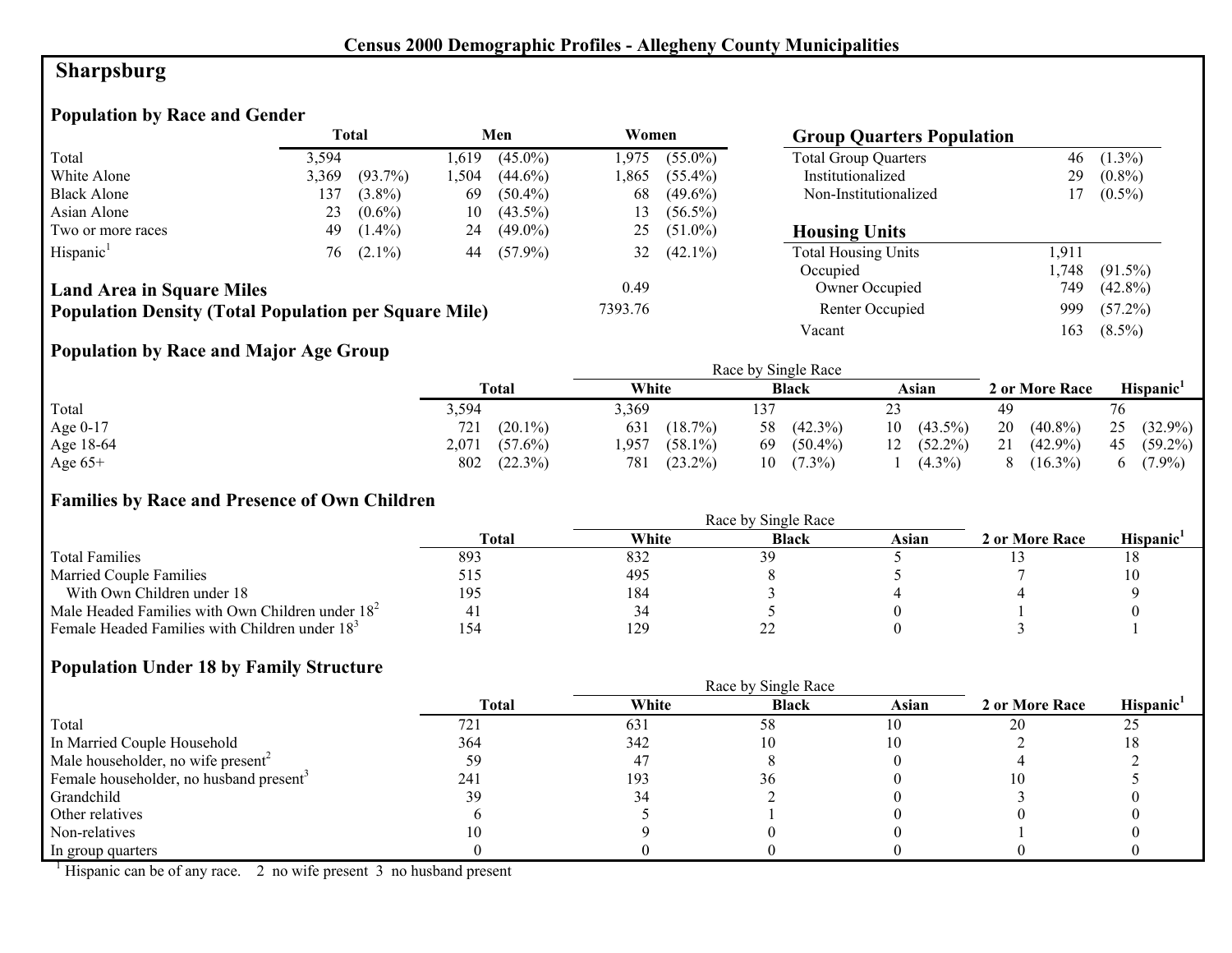# **South Fayette**

# **Population by Race and Gender**

|                                                              |        | <b>Total</b> |       | Men        | Women  |            | <b>Group Quarters Population</b> |       |            |
|--------------------------------------------------------------|--------|--------------|-------|------------|--------|------------|----------------------------------|-------|------------|
| Total                                                        | 12.271 |              | 5,824 | $(47.5\%)$ | 6,447  | $(52.5\%)$ | <b>Total Group Quarters</b>      | .018  | $(8.3\%)$  |
| White Alone                                                  | 11,526 | $(93.9\%)$   | 5,447 | $(47.3\%)$ | 6,079  | $(52.7\%)$ | Institutionalized                | .018  | $(8.3\%)$  |
| <b>Black Alone</b>                                           | 429    | $(3.5\%)$    | 225   | $(52.4\%)$ | 204    | $(47.6\%)$ | Non-Institutionalized            |       | $(0.0\%)$  |
| Asian Alone                                                  | 195    | $(1.6\%)$    | 97    | $(49.7\%)$ | 98     | $(50.3\%)$ |                                  |       |            |
| Two or more races                                            | 76     | $(0.6\%)$    | 34    | $(44.7\%)$ | 42     | $(55.3\%)$ | <b>Housing Units</b>             |       |            |
| Hispanic <sup>1</sup>                                        | 88     | $(0.7\%)$    | 38    | $(43.2\%)$ | 50     | $(56.8\%)$ | <b>Total Housing Units</b>       | 4.924 |            |
|                                                              |        |              |       |            |        |            | Occupied                         | 4.704 | $(95.5\%)$ |
| <b>Land Area in Square Miles</b>                             |        |              |       |            | 20.34  |            | Owner Occupied                   | 3,622 | $(77.0\%)$ |
| <b>Population Density (Total Population per Square Mile)</b> |        |              |       |            | 603.23 |            | Renter Occupied                  | .082  | $(23.0\%)$ |
|                                                              |        |              |       |            |        |            | Vacant                           | 220   | $(4.5\%)$  |

## **Population by Race and Major Age Group**

|            |                     | Race by Single Race |                   |              |                  |                  |  |  |
|------------|---------------------|---------------------|-------------------|--------------|------------------|------------------|--|--|
|            | Total               | White               | <b>Black</b>      | Asian        | 2 or More Race   | <b>Hispanic</b>  |  |  |
| Total      | 12,271              | 1,526               | 429               | 195          |                  | 88               |  |  |
| Age $0-17$ | $(22.1\%)$<br>2,714 | 2,507<br>$(21.8\%)$ | 96 (22.4%)        | $47(24.1\%)$ | 36<br>$(47.4\%)$ | 35<br>$(39.8\%)$ |  |  |
| Age 18-64  | 7,592<br>$(61.9\%)$ | 7,087<br>$(61.5\%)$ | 303<br>$(70.6\%)$ | 146 (74.9%)  | 39<br>$(51.3\%)$ | $(55.7\%)$<br>49 |  |  |
| Age $65+$  | $(16.0\%)$<br>965   | 1,932<br>$(16.8\%)$ | 30<br>$(7.0\%)$   | $(1.0\%)$    | $(1.3\%)$        | $(4.5\%)$<br>4   |  |  |

#### **Families by Race and Presence of Own Children**

|                                                            | <b>Total</b> | White          | <b>Black</b> | Asian | 2 or More Race | Hispanic <sup>'</sup> |
|------------------------------------------------------------|--------------|----------------|--------------|-------|----------------|-----------------------|
| <b>Total Families</b>                                      | 3.087        | 2,942          |              |       |                |                       |
| <b>Married Couple Families</b>                             | 2,614        | 2,504          |              |       |                |                       |
| With Own Children under 18                                 | .215         | ,153           | ت سے         |       |                |                       |
| Male Headed Families with Own Children under $182$         | 68           | 0 <sub>1</sub> |              |       |                |                       |
| Female Headed Families with Children under 18 <sup>3</sup> |              | 155            |              |       |                |                       |

#### **Population Under 18 by Family Structure**

|                                                     |       | Race by Single Race |              |       |                |                       |
|-----------------------------------------------------|-------|---------------------|--------------|-------|----------------|-----------------------|
|                                                     | Total | White               | <b>Black</b> | Asian | 2 or More Race | Hispanic <sup>1</sup> |
| Total                                               | 2,714 | 2,507               | 96           | 47    | 36             | 35                    |
| In Married Couple Household                         | 2,187 | 2,065               | 38           | 45    |                | 26                    |
| Male householder, no wife present <sup>2</sup>      |       | 83                  | 10           |       |                |                       |
| Female householder, no husband present <sup>3</sup> | 286   | 251                 |              |       | └              |                       |
| Grandchild                                          |       | 62                  |              |       |                |                       |
| Other relatives                                     |       |                     |              |       |                |                       |
| Non-relatives                                       |       | 25                  |              |       |                |                       |
| In group quarters                                   |       |                     |              |       |                |                       |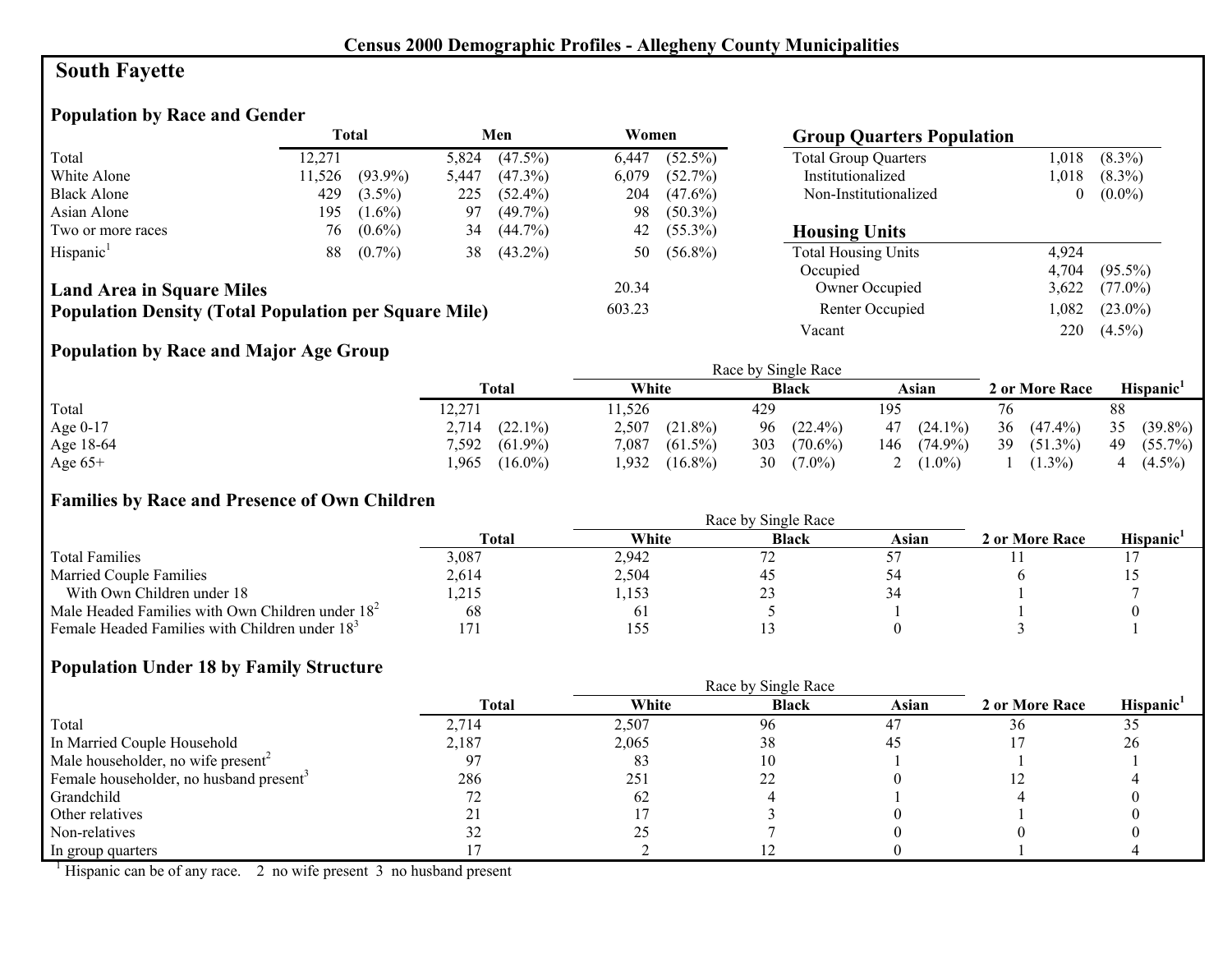## **South Park**

## **Population by Race and Gender**

|                                                              |        | Total      |       | Men           | Women   |            | <b>Group Quarters Population</b> |       |            |
|--------------------------------------------------------------|--------|------------|-------|---------------|---------|------------|----------------------------------|-------|------------|
| Total                                                        | 14.340 |            | 7,032 | $(49.0\%)$    | 7,308   | $(51.0\%)$ | <b>Total Group Quarters</b>      | 101   | $(0.7\%)$  |
| White Alone                                                  | 13,645 | $(95.2\%)$ | 6,707 | $(49.2\%)$    | 6,938   | $(50.8\%)$ | Institutionalized                | 0     | $(0.0\%)$  |
| <b>Black Alone</b>                                           | 460    | $(3.2\%)$  | 212   | $(46.1\%)$    | 248     | $(53.9\%)$ | Non-Institutionalized            | 101   | $(0.7\%)$  |
| Asian Alone                                                  | 109    | $(0.8\%)$  | 56    | $(51.4\%)$    | 53      | $(48.6\%)$ |                                  |       |            |
| Two or more races                                            | 94     | $(0.7\%)$  | 46    | $(48.9\%)$    | 48      | $(51.1\%)$ | <b>Housing Units</b>             |       |            |
| Hispanic <sup>1</sup>                                        | 79.    | $(0.6\%)$  |       | 36 $(45.6\%)$ | 43      | $(54.4\%)$ | <b>Total Housing Units</b>       | 5,616 |            |
|                                                              |        |            |       |               |         |            | Occupied                         | 5,422 | $(96.5\%)$ |
| <b>Land Area in Square Miles</b>                             |        |            |       |               | 9.17    |            | Owner Occupied                   | 4,188 | $(77.2\%)$ |
| <b>Population Density (Total Population per Square Mile)</b> |        |            |       |               | 1563.62 |            | Renter Occupied                  | ,234  | $(22.8\%)$ |
|                                                              |        |            |       |               |         |            | Vacant                           | 194   | $(3.5\%)$  |

## **Population by Race and Major Age Group**

|           |                     |                     | Race by Single Race |              |                  |                  |
|-----------|---------------------|---------------------|---------------------|--------------|------------------|------------------|
|           | Total               | White               | <b>Black</b>        | Asian        | 2 or More Race   | Hispanic'        |
| Total     | 14,340              | 3.645               | 460                 | 109          | 94               | 79               |
| Age 0-17  | $(25.6\%)$<br>3,667 | 3,431<br>$(25.1\%)$ | $(31.5\%)$<br>145   | $32(29.4\%)$ | $(52.1\%)$<br>49 | 28<br>$(35.4\%)$ |
| Age 18-64 | $(64.1\%)$<br>9,193 | 8,804<br>$(64.5\%)$ | 252<br>$(54.8\%)$   | 75 (68.8%)   | 41<br>$(43.6\%)$ | $(59.5\%)$<br>47 |
| Age $65+$ | $(10.3\%)$<br>.480  | $(10.3\%)$<br>.410  | $(13.7\%)$<br>63    | $(1.8\%)$    | $(4.3\%)$        | $(5.1\%)$<br>4   |

#### **Families by Race and Presence of Own Children**

|                                                            | Race by Single Race |       |              |       |                |                       |  |  |
|------------------------------------------------------------|---------------------|-------|--------------|-------|----------------|-----------------------|--|--|
|                                                            | <b>Total</b>        | White | <b>Black</b> | Asian | 2 or More Race | Hispanic <sup>'</sup> |  |  |
| <b>Total Families</b>                                      | 4,028               | 3,857 | 122          |       |                |                       |  |  |
| <b>Married Couple Families</b>                             | 3,360               | 3,271 | 50           |       |                |                       |  |  |
| With Own Children under 18                                 | .565                | .526  |              |       |                |                       |  |  |
| Male Headed Families with Own Children under $182$         | 64                  |       |              |       |                |                       |  |  |
| Female Headed Families with Children under 18 <sup>3</sup> | 283                 | 250   |              |       |                |                       |  |  |

#### **Population Under 18 by Family Structure**

|                                                     |       |       | Race by Single Race |           |                |                       |
|-----------------------------------------------------|-------|-------|---------------------|-----------|----------------|-----------------------|
|                                                     | Total | White | <b>Black</b>        | Asian     | 2 or More Race | Hispanic <sup>1</sup> |
| Total                                               | 3,667 | 3,431 | 145                 | 37<br>ے ر | 49             | 28                    |
| In Married Couple Household                         | 2,888 | 2,787 | 44                  |           |                |                       |
| Male householder, no wife present <sup>2</sup>      | 113   | 101   |                     |           |                |                       |
| Female householder, no husband present <sup>3</sup> | 485   | 401   | 0 I                 |           |                |                       |
| Grandchild                                          | 107   | 93    |                     |           |                |                       |
| Other relatives                                     | 16    |       |                     |           |                |                       |
| Non-relatives                                       | 56    | 34    |                     |           |                |                       |
| In group quarters                                   |       |       |                     |           |                |                       |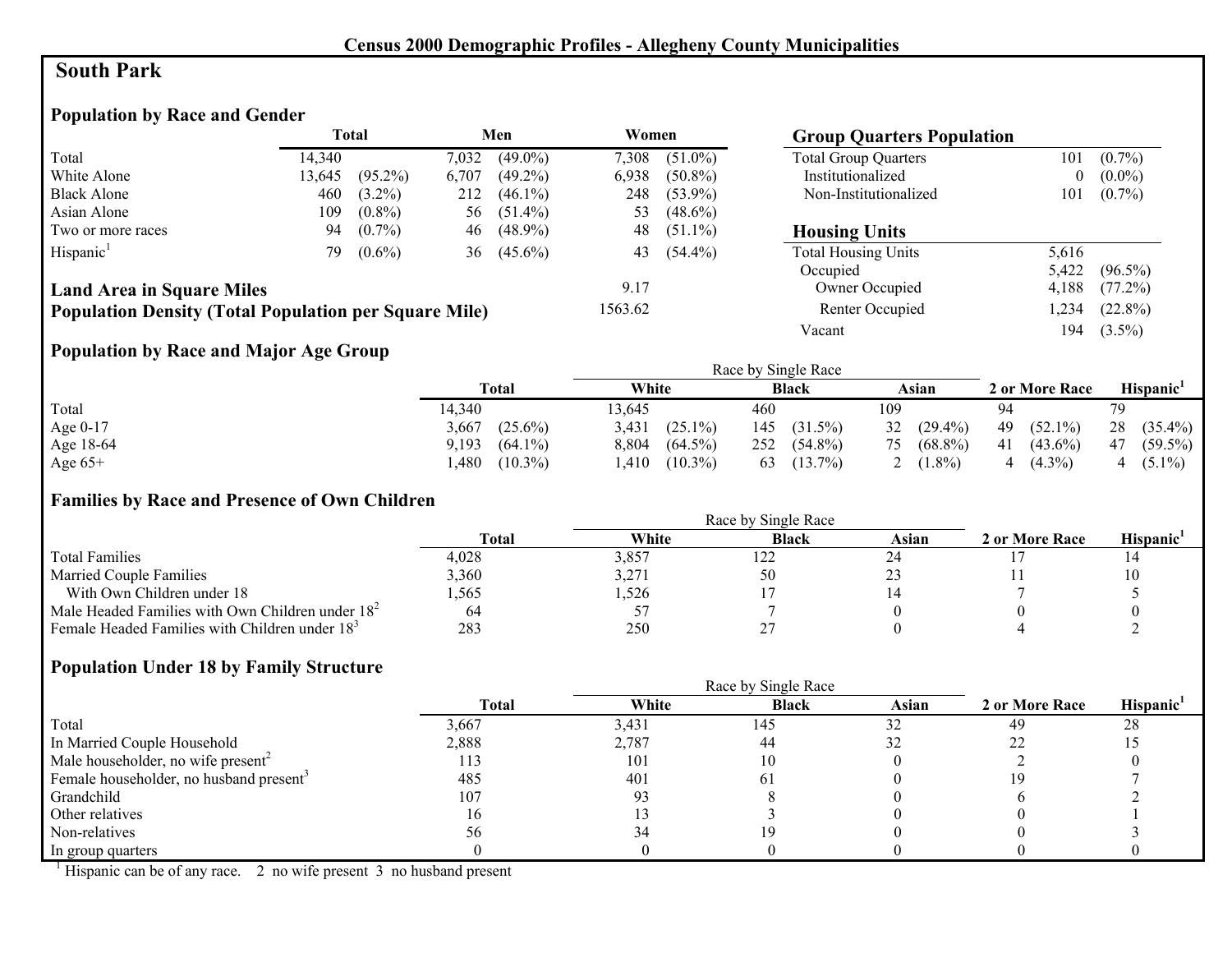#### **South Versailles**

## **Population by Race and Gender**

|                                                              |     | <b>Total</b> |                  | Men         | Women  |            | <b>Group Quarters Population</b> |                |            |
|--------------------------------------------------------------|-----|--------------|------------------|-------------|--------|------------|----------------------------------|----------------|------------|
| Total                                                        | 351 |              | 174              | $(49.6\%)$  | 177    | $(50.4\%)$ | <b>Total Group Quarters</b>      | 0              | $(0.0\%)$  |
| White Alone                                                  | 351 | $(100.0\%$   | 174              | $(49.6\%)$  | 177    | $(50.4\%)$ | Institutionalized                | $\overline{0}$ | $(0.0\%)$  |
| <b>Black Alone</b>                                           | 0   | $(0.0\%)$    | $\left($         |             |        |            | Non-Institutionalized            | $\overline{0}$ | $(0.0\%)$  |
| Asian Alone                                                  | 0   | $(0.0\%)$    |                  |             |        |            |                                  |                |            |
| Two or more races                                            | 0   | $(0.0\%)$    | $\boldsymbol{0}$ |             |        |            | <b>Housing Units</b>             |                |            |
| Hispanic <sup>1</sup>                                        |     | $(0.3\%)$    |                  | $(100.0\%)$ |        | $(0.0\%)$  | <b>Total Housing Units</b>       | 162            |            |
|                                                              |     |              |                  |             |        |            | Occupied                         | 151            | $(93.2\%)$ |
| <b>Land Area in Square Miles</b>                             |     |              |                  |             | 0.86   |            | Owner Occupied                   | 139            | $(92.1\%)$ |
| <b>Population Density (Total Population per Square Mile)</b> |     |              |                  |             | 407.59 |            | Renter Occupied                  |                | $(7.9\%)$  |
|                                                              |     |              |                  |             |        |            | Vacant                           |                | $(6.8\%)$  |

#### **Population by Race and Major Age Group**

|           |     | Race by Single Race |       |            |              |       |                |          |            |  |
|-----------|-----|---------------------|-------|------------|--------------|-------|----------------|----------|------------|--|
|           |     | <b>Total</b>        | White |            | <b>Black</b> | Asian | 2 or More Race |          | Hispanic   |  |
| Total     | 351 |                     | 351   |            |              |       |                |          |            |  |
| Age 0-17  | 66  | $(18.8\%)$          | 66    | $(18.8\%)$ |              |       |                |          | $(0.0\%)$  |  |
| Age 18-64 | 193 | $(55.0\%)$          | 193   | $(55.0\%)$ |              |       |                |          | $(100.0\%$ |  |
| Age $65+$ | 92  | $(26.2\%)$          | 92    | $(26.2\%)$ |              |       |                | $\theta$ | $(0.0\%)$  |  |

## **Families by Race and Presence of Own Children**

|                                                            | Total | White | <b>Black</b> | Asian | 2 or More Race | <b>Hispanic</b> |
|------------------------------------------------------------|-------|-------|--------------|-------|----------------|-----------------|
| <b>Total Families</b>                                      | 107   | 107   |              |       |                |                 |
| <b>Married Couple Families</b>                             | 82    | -82   |              |       |                |                 |
| With Own Children under 18                                 | 24    | 24    |              |       |                |                 |
| Male Headed Families with Own Children under $182$         |       |       |              |       |                |                 |
| Female Headed Families with Children under 18 <sup>3</sup> |       |       |              |       |                |                 |

#### **Population Under 18 by Family Structure**

|                                                     |              | Race by Single Race |              |       |                |                       |
|-----------------------------------------------------|--------------|---------------------|--------------|-------|----------------|-----------------------|
|                                                     | <b>Total</b> | White               | <b>Black</b> | Asian | 2 or More Race | Hispanic <sup>1</sup> |
| Total                                               | 66           | 66                  |              |       |                |                       |
| In Married Couple Household                         |              |                     |              |       |                |                       |
| Male householder, no wife present <sup>2</sup>      |              |                     |              |       |                |                       |
| Female householder, no husband present <sup>3</sup> |              |                     |              |       |                |                       |
| Grandchild                                          |              |                     |              |       |                |                       |
| Other relatives                                     |              |                     |              |       |                |                       |
| Non-relatives                                       |              |                     |              |       |                |                       |
| In group quarters                                   |              |                     |              |       |                |                       |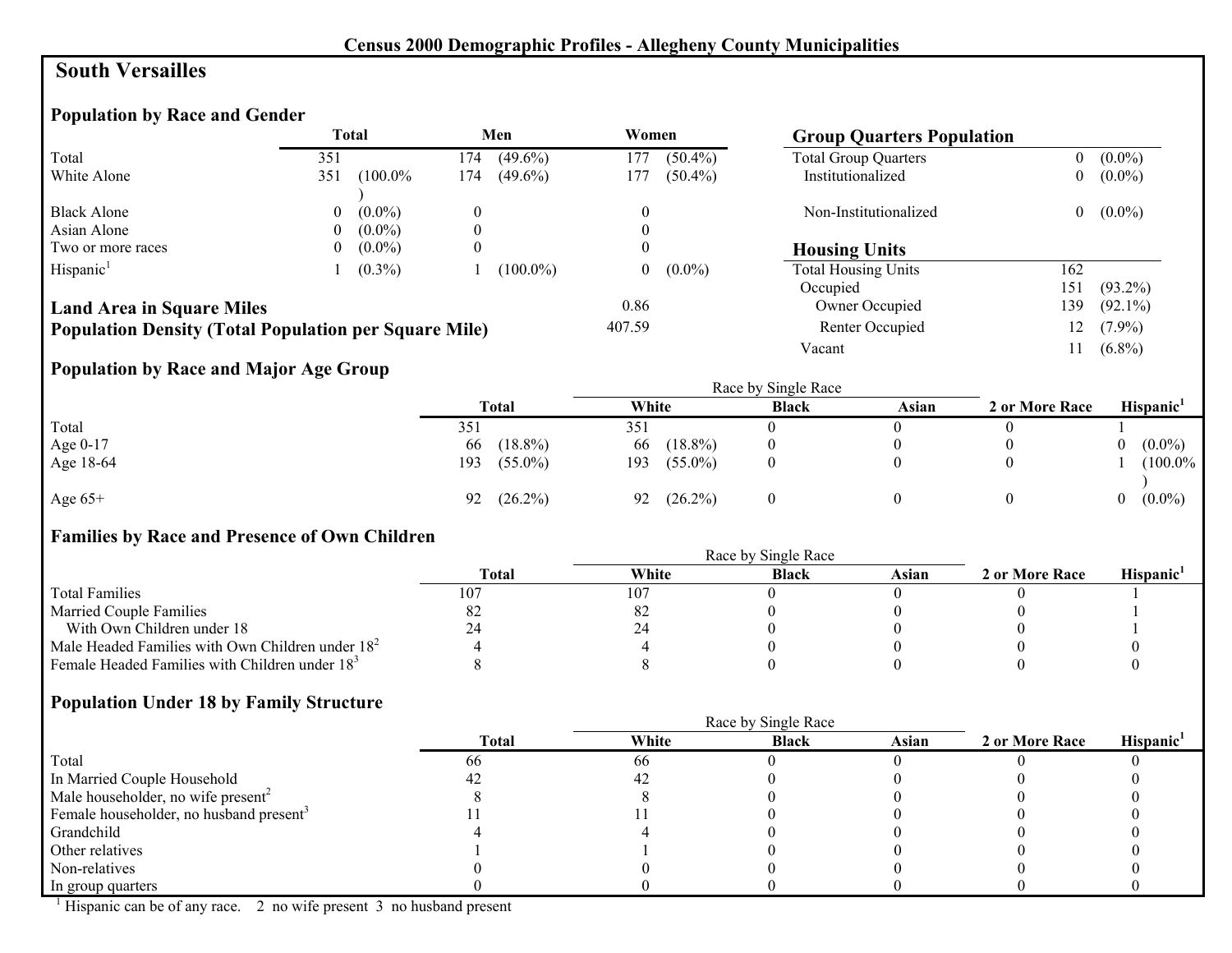## **Springdale Borough**

## **Population by Race and Gender**

|                                                              |       | <b>Total</b> |               | Men         | Women  |            | <b>Group Quarters Population</b> |     |            |
|--------------------------------------------------------------|-------|--------------|---------------|-------------|--------|------------|----------------------------------|-----|------------|
| Total                                                        | .802  |              | 868           | $(48.2\%)$  | 934    | $(51.8\%)$ | <b>Total Group Quarters</b>      | 0   | $(0.0\%)$  |
| White Alone                                                  | 1.795 | $(99.6\%)$   | 861           | $(48.0\%)$  | 934    | $(52.0\%)$ | Institutionalized                | 0   | $(0.0\%)$  |
| <b>Black Alone</b>                                           |       | $(0.1\%)$    |               | $(100.0\%)$ | 0      | $(0.0\%)$  | Non-Institutionalized            | 0   | $(0.0\%)$  |
| Asian Alone                                                  | 0     | $(0.0\%)$    |               | $(100.0\%)$ | 0      | $(0.0\%)$  |                                  |     |            |
| Two or more races                                            | 6     | $(0.3\%)$    | $\mathfrak b$ |             | 0      |            | <b>Housing Units</b>             |     |            |
| Hispanic <sup>1</sup>                                        |       | $(0.1\%)$    |               |             |        |            | <b>Total Housing Units</b>       | 838 |            |
|                                                              |       |              |               |             |        |            | Occupied                         | 797 | $(95.1\%)$ |
| <b>Land Area in Square Miles</b>                             |       |              |               |             | 2.24   |            | Owner Occupied                   | 675 | $(84.7\%)$ |
| <b>Population Density (Total Population per Square Mile)</b> |       |              |               |             | 804.85 |            | Renter Occupied                  | 122 | $(15.3\%)$ |
|                                                              |       |              |               |             |        |            | Vacant                           | 41  | $(4.9\%)$  |

## **Population by Race and Major Age Group**

|           |                    |                    | Race by Single Race |                 |                |           |
|-----------|--------------------|--------------------|---------------------|-----------------|----------------|-----------|
|           | Total              | White              | <b>Black</b>        | Asian           | 2 or More Race | Hispanic' |
| Total     | ,802               | .795               |                     |                 |                |           |
| Age 0-17  | 336<br>$(18.6\%)$  | 333<br>$(18.6\%)$  | $(0.0\%)$<br>0      | $(50.0\%)$      |                | ∠         |
| Age 18-64 | ,097<br>$(60.9\%)$ | ,093<br>$(60.9\%)$ | (100.0%             | $(50.0\%)$<br>0 |                |           |
| Age $65+$ | $(20.5\%)$<br>369  | $(20.6\%)$<br>369  | $(0.0\%)$<br>0      | $(0.0\%)$       |                |           |

## **Families by Race and Presence of Own Children**

|                                                            | <b>Total</b> | White | <b>Black</b> | Asian | 2 or More Race | <b>Hispanic</b> |
|------------------------------------------------------------|--------------|-------|--------------|-------|----------------|-----------------|
| <b>Total Families</b>                                      | 536          | 534   |              |       |                |                 |
| <b>Married Couple Families</b>                             | 430          | 429   |              |       |                |                 |
| With Own Children under 18                                 | 141          | 140   |              |       |                |                 |
| Male Headed Families with Own Children under $182$         |              | 10    |              |       |                |                 |
| Female Headed Families with Children under 18 <sup>3</sup> | 29           | 29    |              |       |                |                 |

## **Population Under 18 by Family Structure**

|                                                     |              |       | Race by Single Race |       |                |                       |
|-----------------------------------------------------|--------------|-------|---------------------|-------|----------------|-----------------------|
|                                                     | <b>Total</b> | White | <b>Black</b>        | Asian | 2 or More Race | Hispanic <sup>1</sup> |
| Total                                               | 336          | 333   |                     |       |                |                       |
| In Married Couple Household                         | 250          | 250   |                     |       |                |                       |
| Male householder, no wife present <sup>2</sup>      |              |       |                     |       |                |                       |
| Female householder, no husband present <sup>3</sup> |              |       |                     |       |                |                       |
| Grandchild                                          |              |       |                     |       |                |                       |
| Other relatives                                     |              |       |                     |       |                |                       |
| Non-relatives                                       |              |       |                     |       |                |                       |
| In group quarters                                   |              |       |                     |       |                |                       |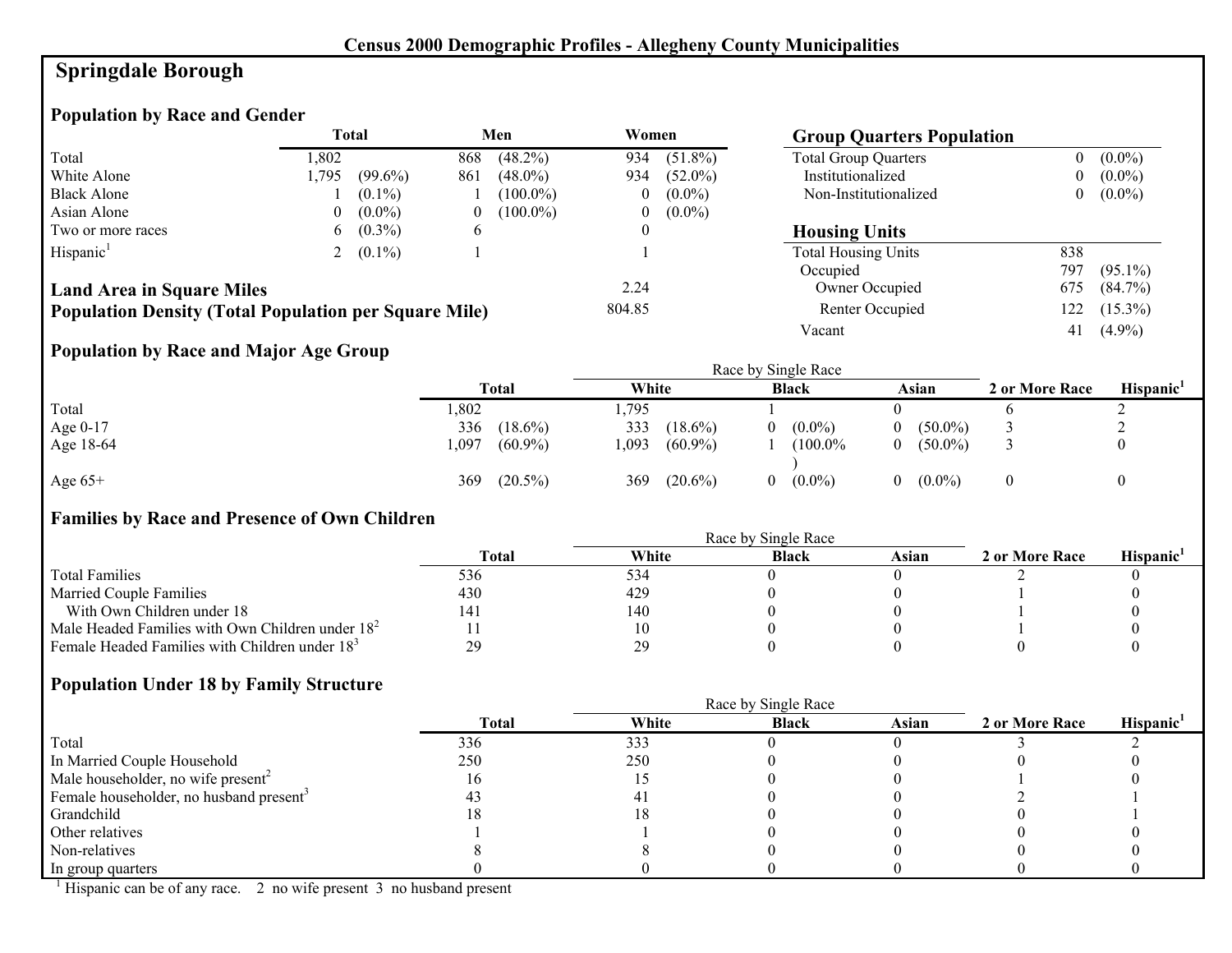# **Springdale Township**

## **Population by Race and Gender**

|                                                              |       | Total      |      | Men          | Women   |              | <b>Group Quarters Population</b> |          |            |
|--------------------------------------------------------------|-------|------------|------|--------------|---------|--------------|----------------------------------|----------|------------|
| Total                                                        | 3,828 |            | .803 | $(47.1\%)$   | 2,025   | $(52.9\%)$   | <b>Total Group Quarters</b>      |          | $(0.4\%)$  |
| White Alone                                                  | 3.791 | $(99.0\%)$ | .782 | $(47.0\%)$   | 2,009   | $(53.0\%)$   | Institutionalized                | $\theta$ | $(0.0\%)$  |
| <b>Black Alone</b>                                           |       | $(0.3\%)$  |      | $(63.6\%)$   |         | $(36.4\%)$   | Non-Institutionalized            |          | $(0.4\%)$  |
| Asian Alone                                                  |       | $(0.1\%)$  | ∠    | $(40.0\%)$   | Ć       | $(60.0\%)$   |                                  |          |            |
| Two or more races                                            |       | $(0.3\%)$  |      | $6(54.5\%)$  |         | 5 $(45.5\%)$ | <b>Housing Units</b>             |          |            |
| Hispanic <sup>1</sup>                                        | 8     | $(0.2\%)$  |      | 2 $(25.0\%)$ |         | 6 $(75.0\%)$ | <b>Total Housing Units</b>       | 1.802    |            |
|                                                              |       |            |      |              |         |              | Occupied                         | .685     | $(93.5\%)$ |
| <b>Land Area in Square Miles</b>                             |       |            |      |              | 0.93    |              | Owner Occupied                   | ,123     | $(66.6\%)$ |
| <b>Population Density (Total Population per Square Mile)</b> |       |            |      |              | 4104.19 |              | Renter Occupied                  | 562      | $(33.4\%)$ |
|                                                              |       |            |      |              |         |              | Vacant                           | 117      | $(6.5\%)$  |

## **Population by Race and Major Age Group**

|           |                     | Race by Single Race |              |            |                |            |  |
|-----------|---------------------|---------------------|--------------|------------|----------------|------------|--|
|           | Total               | White               | <b>Black</b> | Asian      | 2 or More Race | Hispanic'  |  |
| Total     | 3,828               | 3,791               |              |            |                |            |  |
| Age 0-17  | $(21.9\%)$<br>837   | 823<br>$(21.7\%)$   | $(18.2\%)$   | $(20.0\%)$ | (72.7%)        | (37.5%)    |  |
| Age 18-64 | 2,206<br>$(57.6\%)$ | $(57.7\%)$<br>2,186 | $(63.6\%)$   | $(80.0\%)$ | (27.3%)        | $(50.0\%)$ |  |
| Age $65+$ | 785<br>$(20.5\%)$   | 782<br>$(20.6\%)$   | $(18.2\%)$   | $(0.0\%)$  | $(0.0\%)$      | $(12.5\%)$ |  |

#### **Families by Race and Presence of Own Children**

|                                                            | <b>Total</b> | White | <b>Black</b> | Asian | 2 or More Race | <b>Hispanic</b> |
|------------------------------------------------------------|--------------|-------|--------------|-------|----------------|-----------------|
| <b>Total Families</b>                                      | .034         | .026  |              |       |                |                 |
| <b>Married Couple Families</b>                             | 779          | 773   |              |       |                |                 |
| With Own Children under 18                                 | 323          | 319   |              |       |                |                 |
| Male Headed Families with Own Children under $182$         |              |       |              |       |                |                 |
| Female Headed Families with Children under 18 <sup>3</sup> | 94           | Q2    |              |       |                |                 |

#### **Population Under 18 by Family Structure**

|                                                     | Race by Single Race |       |              |       |                |                       |  |
|-----------------------------------------------------|---------------------|-------|--------------|-------|----------------|-----------------------|--|
|                                                     | <b>Total</b>        | White | <b>Black</b> | Asian | 2 or More Race | Hispanic <sup>1</sup> |  |
| Total                                               | 837                 | 823   |              |       |                |                       |  |
| In Married Couple Household                         | 601                 | 595   |              |       |                |                       |  |
| Male householder, no wife present <sup>2</sup>      | 24                  | 24    |              |       |                |                       |  |
| Female householder, no husband present <sup>3</sup> | 145                 | 140   |              |       |                |                       |  |
| Grandchild                                          | 38                  |       |              |       |                |                       |  |
| Other relatives                                     |                     |       |              |       |                |                       |  |
| Non-relatives                                       |                     |       |              |       |                |                       |  |
| In group quarters                                   |                     |       |              |       |                |                       |  |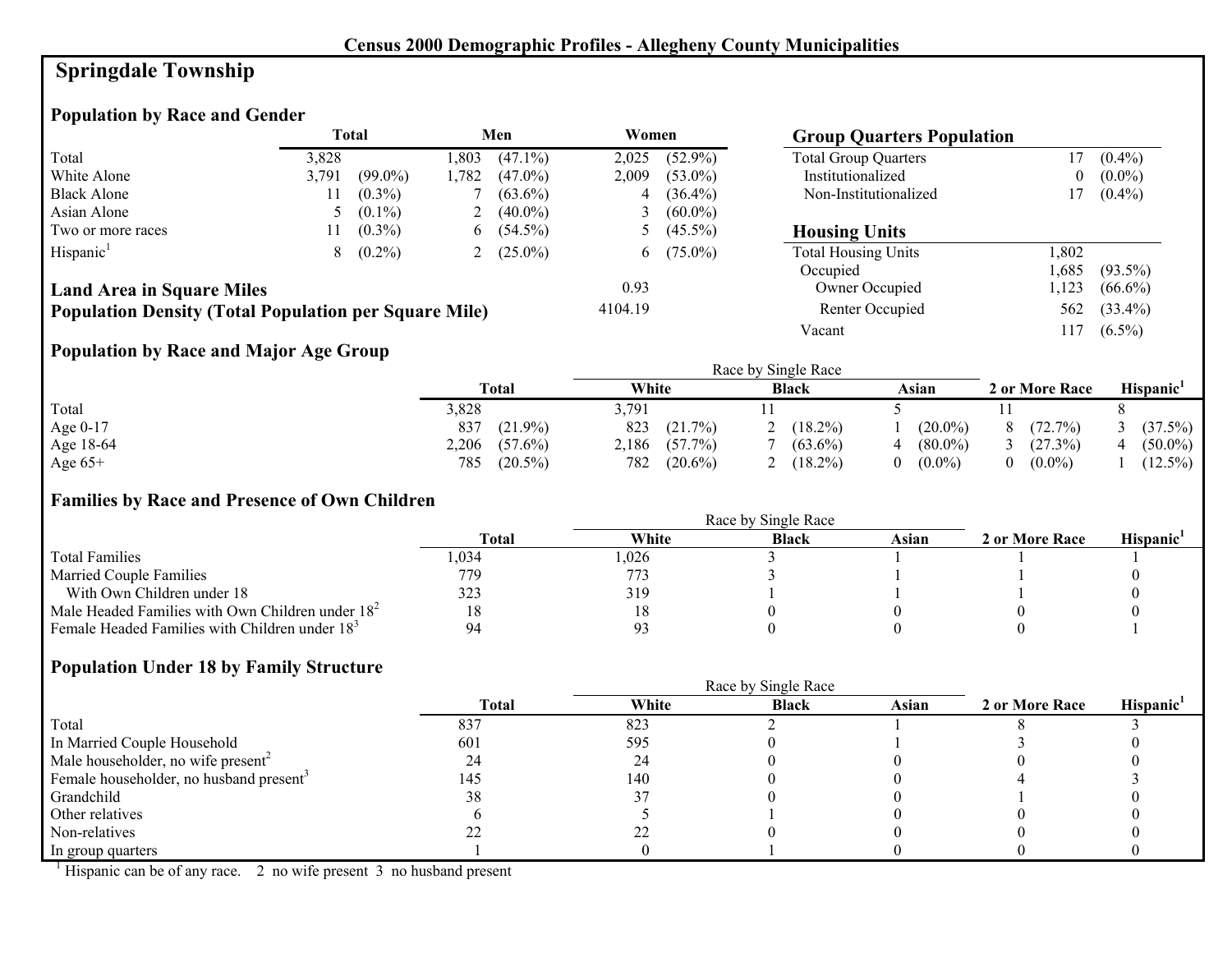#### **Stowe**

## **Population by Race and Gender**

|                                                              |       | <b>Total</b> |          | Men        | Women   |            | <b>Group Quarters Population</b> |       |            |
|--------------------------------------------------------------|-------|--------------|----------|------------|---------|------------|----------------------------------|-------|------------|
| Total                                                        | 6.706 |              | 3,138    | $(46.8\%)$ | 3.568   | $(53.2\%)$ | <b>Total Group Quarters</b>      | 55    | $(0.8\%)$  |
| White Alone                                                  | 6,065 | $(90.4\%)$   | 2,858    | $(47.1\%)$ | 3,207   | $(52.9\%)$ | Institutionalized                | 34    | $(0.5\%)$  |
| <b>Black Alone</b>                                           | 539   | $(8.0\%)$    | 227      | $(42.1\%)$ | 312     | $(57.9\%)$ | Non-Institutionalized            | 21    | $(0.3\%)$  |
| Asian Alone                                                  |       | $(0.2\%)$    | $\sigma$ | $(54.5\%)$ |         | $(45.5\%)$ |                                  |       |            |
| Two or more races                                            | 62    | $(0.9\%)$    | 29       | $(46.8\%)$ | 33      | $(53.2\%)$ | <b>Housing Units</b>             |       |            |
| Hispanic <sup>1</sup>                                        | 28    | $(0.4\%)$    | 12       | $(42.9\%)$ | 16      | $(57.1\%)$ | <b>Total Housing Units</b>       | 3,556 |            |
|                                                              |       |              |          |            |         |            | Occupied                         | 3.061 | $(86.1\%)$ |
| <b>Land Area in Square Miles</b>                             |       |              |          |            | 1.98    |            | Owner Occupied                   | .993  | $(65.1\%)$ |
| <b>Population Density (Total Population per Square Mile)</b> |       |              |          |            | 3391.38 |            | Renter Occupied                  | ,068  | $(34.9\%)$ |
|                                                              |       |              |          |            |         |            | Vacant                           | 495   | $(13.9\%)$ |

## **Population by Race and Major Age Group**

|            |                     |                     | Race by Single Race |                |                  |                       |
|------------|---------------------|---------------------|---------------------|----------------|------------------|-----------------------|
|            | Total               | White               | <b>Black</b>        | Asian          | 2 or More Race   | Hispanic <sup>'</sup> |
| Total      | 6.706               | 6.065               | 539                 |                | 62               | 28                    |
| Age $0-17$ | $(19.9\%)$<br>332   | $(16.8\%)$<br>1,018 | $(47.7\%)$<br>257   | 3 $(27.3\%)$   | 37<br>$(59.7\%)$ | $(32.1\%)$            |
| Age 18-64  | 3,822<br>$(57.0\%)$ | $(58.0\%)$<br>3.518 | 262<br>$(48.6\%)$   | $8(72.7\%)$    | 22<br>$(35.5\%)$ | $(57.1\%)$<br>16      |
| Age $65+$  | $(23.1\%)$<br>.552  | .529<br>$(25.2\%)$  | 20<br>$(3.7\%)$     | $(0.0\%)$<br>0 | $(4.8\%)$        | 3 $(10.7\%)$          |

#### **Families by Race and Presence of Own Children**

|                                                            | <b>Total</b> | White       | <b>Black</b> | Asian | 2 or More Race | Hispanic <sup>'</sup> |
|------------------------------------------------------------|--------------|-------------|--------------|-------|----------------|-----------------------|
| <b>Total Families</b>                                      | .806         | .652        | 31ء          |       |                |                       |
| <b>Married Couple Families</b>                             | ,163         | ,127        | ∼            |       |                |                       |
| With Own Children under 18                                 | 343          | 321         | 1 O          |       |                |                       |
| Male Headed Families with Own Children under $182$         | 67           | 59          |              |       |                |                       |
| Female Headed Families with Children under 18 <sup>3</sup> | 261          | 1.77<br>172 | 84           |       |                |                       |

#### **Population Under 18 by Family Structure**

|                                                     |       |       | Race by Single Race |       |                |                       |
|-----------------------------------------------------|-------|-------|---------------------|-------|----------------|-----------------------|
|                                                     | Total | White | <b>Black</b>        | Asian | 2 or More Race | Hispanic <sup>1</sup> |
| Total                                               | 1,332 | 1,018 | 257                 |       |                |                       |
| In Married Couple Household                         | 624   | 567   | 4                   |       |                |                       |
| Male householder, no wife present <sup>2</sup>      | 112   | 95    |                     |       |                |                       |
| Female householder, no husband present <sup>3</sup> | 481   | 260   | 186                 |       |                |                       |
| Grandchild                                          | 86    |       |                     |       |                |                       |
| Other relatives                                     |       |       |                     |       |                |                       |
| Non-relatives                                       |       |       |                     |       |                |                       |
| In group quarters                                   |       |       |                     |       |                |                       |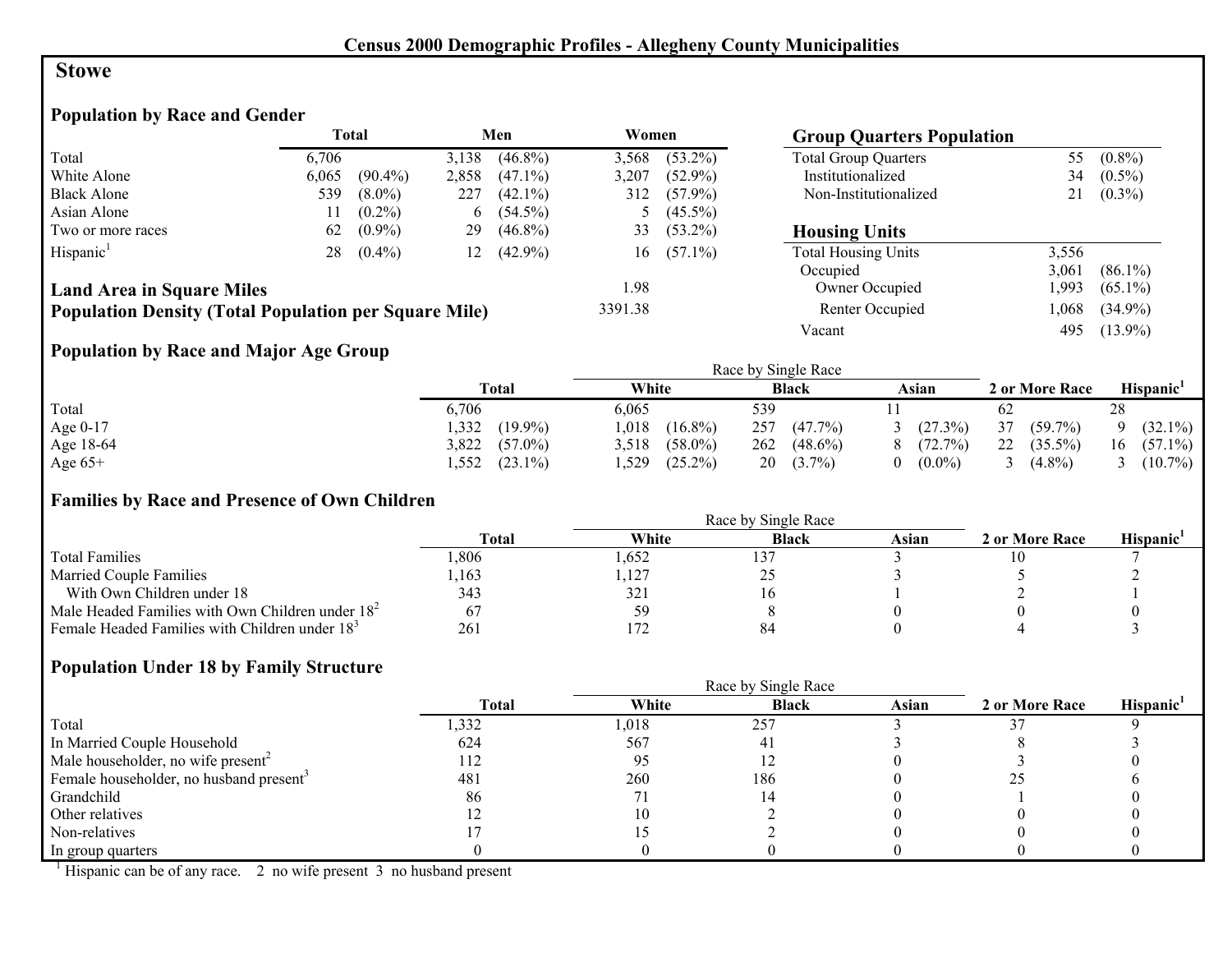#### **Swissvale**

## **Population by Race and Gender**

|                                                              |       | Total      |       | Men        | Women   |            | <b>Group Quarters Population</b> |       |            |
|--------------------------------------------------------------|-------|------------|-------|------------|---------|------------|----------------------------------|-------|------------|
| Total                                                        | 9.653 |            | 4.419 | $(45.8\%)$ | 5,234   | $(54.2\%)$ | <b>Total Group Quarters</b>      | 24    | $(0.2\%)$  |
| White Alone                                                  | 7,187 | $(74.5\%)$ | 3,306 | $(46.0\%)$ | 3.881   | $(54.0\%)$ | Institutionalized                |       | $(0.0\%)$  |
| <b>Black Alone</b>                                           | 2,137 | $(22.1\%)$ | 967   | $(45.3\%)$ | 1.170   | $(54.7\%)$ | Non-Institutionalized            | 24    | $(0.2\%)$  |
| Asian Alone                                                  | 88    | $(0.9\%)$  | 33    | (37.5%)    | 55      | $(62.5\%)$ |                                  |       |            |
| Two or more races                                            | 166   | $(1.7\%)$  | 73    | $(44.0\%)$ | 93      | $(56.0\%)$ | <b>Housing Units</b>             |       |            |
| Hispanic <sup>1</sup>                                        | 102   | $(1.1\%)$  | 46    | $(45.1\%)$ | 56      | $(54.9\%)$ | <b>Total Housing Units</b>       | 5,097 |            |
|                                                              |       |            |       |            |         |            | Occupied                         | 4.679 | $(91.8\%)$ |
| <b>Land Area in Square Miles</b>                             |       |            |       |            | .20     |            | Owner Occupied                   | 2,520 | $(53.9\%)$ |
| <b>Population Density (Total Population per Square Mile)</b> |       |            |       |            | 8052.01 |            | Renter Occupied                  | 2,159 | $(46.1\%)$ |
|                                                              |       |            |       |            |         |            | Vacant                           | 418   | $(8.2\%)$  |

## **Population by Race and Major Age Group**

|           |                     |                     | Race by Single Race |                        |                  |                   |
|-----------|---------------------|---------------------|---------------------|------------------------|------------------|-------------------|
|           | <b>Total</b>        | White               | <b>Black</b>        | Asian                  | 2 or More Race   | Hispanic'         |
| Total     | 9,653               | 7,187               | 2,137               | 88                     | 166              | 102               |
| Age 0-17  | $(20.0\%)$<br>,929  | 1,053<br>$(14.7\%)$ | 754<br>$(35.3\%)$   | $15(17.0\%)$           | $(45.2\%)$<br>75 | 31<br>$(30.4\%)$  |
| Age 18-64 | $(62.6\%)$<br>6,046 | $(63.8\%)$<br>4,585 | $(59.8\%)$<br>1,277 | 64<br>(72.7%)          | 81<br>$(48.8\%)$ | -60<br>$(58.8\%)$ |
| Age $65+$ | $(17.4\%)$<br>.678  | .549<br>$(21.6\%)$  | 106<br>$(5.0\%)$    | $(10.2\%)$<br>$\Omega$ | 10<br>$(6.0\%)$  | $(10.8\%)$<br>11  |

#### **Families by Race and Presence of Own Children**

|                                                            | <b>Total</b> | White | <b>Black</b> | Asian | 2 or More Race | <b>Hispanic</b> |
|------------------------------------------------------------|--------------|-------|--------------|-------|----------------|-----------------|
| <b>Total Families</b>                                      | 2.393        | ,788  | 535          |       | ے ر            |                 |
| <b>Married Couple Families</b>                             | ,452         | ,226  | 190          |       |                |                 |
| With Own Children under 18                                 | 519          | 386   | 117          |       |                |                 |
| Male Headed Families with Own Children under $182$         |              | 32    |              |       |                |                 |
| Female Headed Families with Children under 18 <sup>3</sup> | 414          | 162   | 229          |       |                |                 |

#### **Population Under 18 by Family Structure**

|                                                     |       |       | Race by Single Race |       |                |                       |
|-----------------------------------------------------|-------|-------|---------------------|-------|----------------|-----------------------|
|                                                     | Total | White | <b>Black</b>        | Asian | 2 or More Race | Hispanic <sup>1</sup> |
| Total                                               | .929  | 1,053 | 754                 |       |                |                       |
| In Married Couple Household                         | 950   | 684   | 217                 | 10    |                |                       |
| Male householder, no wife present <sup>2</sup>      | 105   |       |                     |       |                |                       |
| Female householder, no husband present <sup>3</sup> | 670   | 217   | 395                 |       | 39             |                       |
| Grandchild                                          | 140   | 85    | 50                  |       |                |                       |
| Other relatives                                     |       |       | 26                  |       |                |                       |
| Non-relatives                                       | 26    |       |                     |       |                |                       |
| In group quarters                                   |       |       |                     |       |                |                       |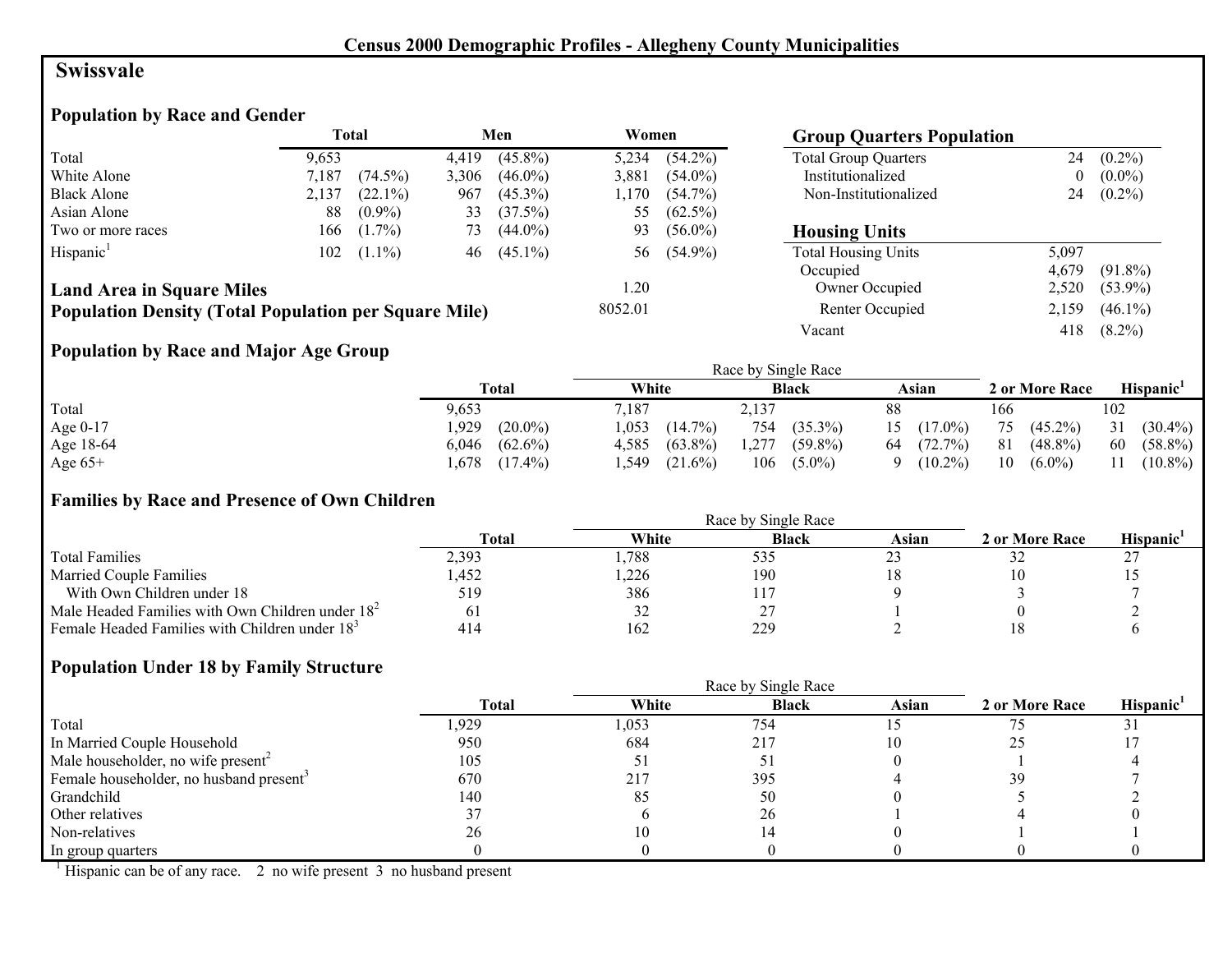#### **Tarentum**

### **Population by Race and Gender**

|                                                              | <b>Total</b> |            |       | Men        | Women   |            | <b>Group Quarters Population</b> |       |            |
|--------------------------------------------------------------|--------------|------------|-------|------------|---------|------------|----------------------------------|-------|------------|
| Total                                                        | 4.993        |            | 2,339 | $(46.8\%)$ | 2.654   | $(53.2\%)$ | <b>Total Group Quarters</b>      | 44    | $(0.9\%)$  |
| White Alone                                                  | 4,683        | $(93.8\%)$ | 2,197 | $(46.9\%)$ | 2,486   | $(53.1\%)$ | Institutionalized                |       | $(0.1\%)$  |
| <b>Black Alone</b>                                           | 182          | $(3.6\%)$  | 80    | $(44.0\%)$ | 102     | $(56.0\%)$ | Non-Institutionalized            | 37    | $(0.7\%)$  |
| Asian Alone                                                  | 30           | $(0.6\%)$  | 12    | $(40.0\%)$ | 18      | $(60.0\%)$ |                                  |       |            |
| Two or more races                                            | 69           | $(1.4\%)$  | 34    | $(49.3\%)$ | 35      | $(50.7\%)$ | <b>Housing Units</b>             |       |            |
| Hispanic <sup>1</sup>                                        | 45           | $(0.9\%)$  | 20    | $(44.4\%)$ | 25      | $(55.6\%)$ | <b>Total Housing Units</b>       | 2,556 |            |
|                                                              |              |            |       |            |         |            | Occupied                         | 2,170 | $(84.9\%)$ |
| <b>Land Area in Square Miles</b>                             |              |            |       |            | 1.24    |            | Owner Occupied                   | .229  | $(56.6\%)$ |
| <b>Population Density (Total Population per Square Mile)</b> |              |            |       |            | 4011.02 |            | Renter Occupied                  | 941   | $(43.4\%)$ |
|                                                              |              |            |       |            |         |            | Vacant                           | 386   | $(15.1\%)$ |

## **Population by Race and Major Age Group**

|           |                     |                     | Race by Single Race |                  |                       |                  |
|-----------|---------------------|---------------------|---------------------|------------------|-----------------------|------------------|
|           | Total               | White               | <b>Black</b>        | Asian            | 2 or More Race        | Hispanic'        |
| Total     | 4,993               | 4,683               | 182                 | 30               | 69                    | 45               |
| Age 0-17  | $(22.0\%)$<br>0.098 | $(20.8\%)$<br>976   | $(30.8\%)$<br>56    | $(20.0\%)$<br>6  | 48<br>$(69.6\%)$      | $(37.8\%)$<br>17 |
| Age 18-64 | $(62.2\%)$<br>5,108 | $(62.7\%)$<br>2,935 | $(61.5\%)$<br>112   | 23<br>$(76.7\%)$ | 21<br>$(30.4\%)$      | 27<br>$(60.0\%)$ |
| Age $65+$ | $(15.8\%)$<br>787   | 772<br>$(16.5\%)$   | $(7.7\%)$           | $(3.3\%)$        | $(0.0\%)$<br>$\theta$ | $(2.2\%)$        |

#### **Families by Race and Presence of Own Children**

|                                                            |              |       | Race by Single Race |       |                |                 |
|------------------------------------------------------------|--------------|-------|---------------------|-------|----------------|-----------------|
|                                                            | <b>Total</b> | White | <b>Black</b>        | Asian | 2 or More Race | <b>Hispanic</b> |
| <b>Total Families</b>                                      | .306         | ,239  | 46                  |       |                |                 |
| <b>Married Couple Families</b>                             | 890          | 850   | 26                  |       |                |                 |
| With Own Children under 18                                 | 368          | 347   |                     |       |                |                 |
| Male Headed Families with Own Children under $182$         | 50           | -45   |                     |       |                |                 |
| Female Headed Families with Children under 18 <sup>3</sup> | 160          | 145   |                     |       |                |                 |

#### **Population Under 18 by Family Structure**

|                                                     |       | Race by Single Race |              |       |                |                       |  |  |
|-----------------------------------------------------|-------|---------------------|--------------|-------|----------------|-----------------------|--|--|
|                                                     | Total | White               | <b>Black</b> | Asian | 2 or More Race | Hispanic <sup>1</sup> |  |  |
| Total                                               | 1,098 | 976                 | 56           |       | 48             |                       |  |  |
| In Married Couple Household                         | 655   | 602                 | I b          |       | 28             |                       |  |  |
| Male householder, no wife present <sup>2</sup>      | 69    | 62                  |              |       |                |                       |  |  |
| Female householder, no husband present <sup>3</sup> | 269   | 226                 | 28           |       |                |                       |  |  |
| Grandchild                                          |       | 52                  |              |       |                |                       |  |  |
| Other relatives                                     | 10    |                     |              |       |                |                       |  |  |
| Non-relatives                                       |       |                     |              |       |                |                       |  |  |
| In group quarters                                   |       |                     |              |       |                |                       |  |  |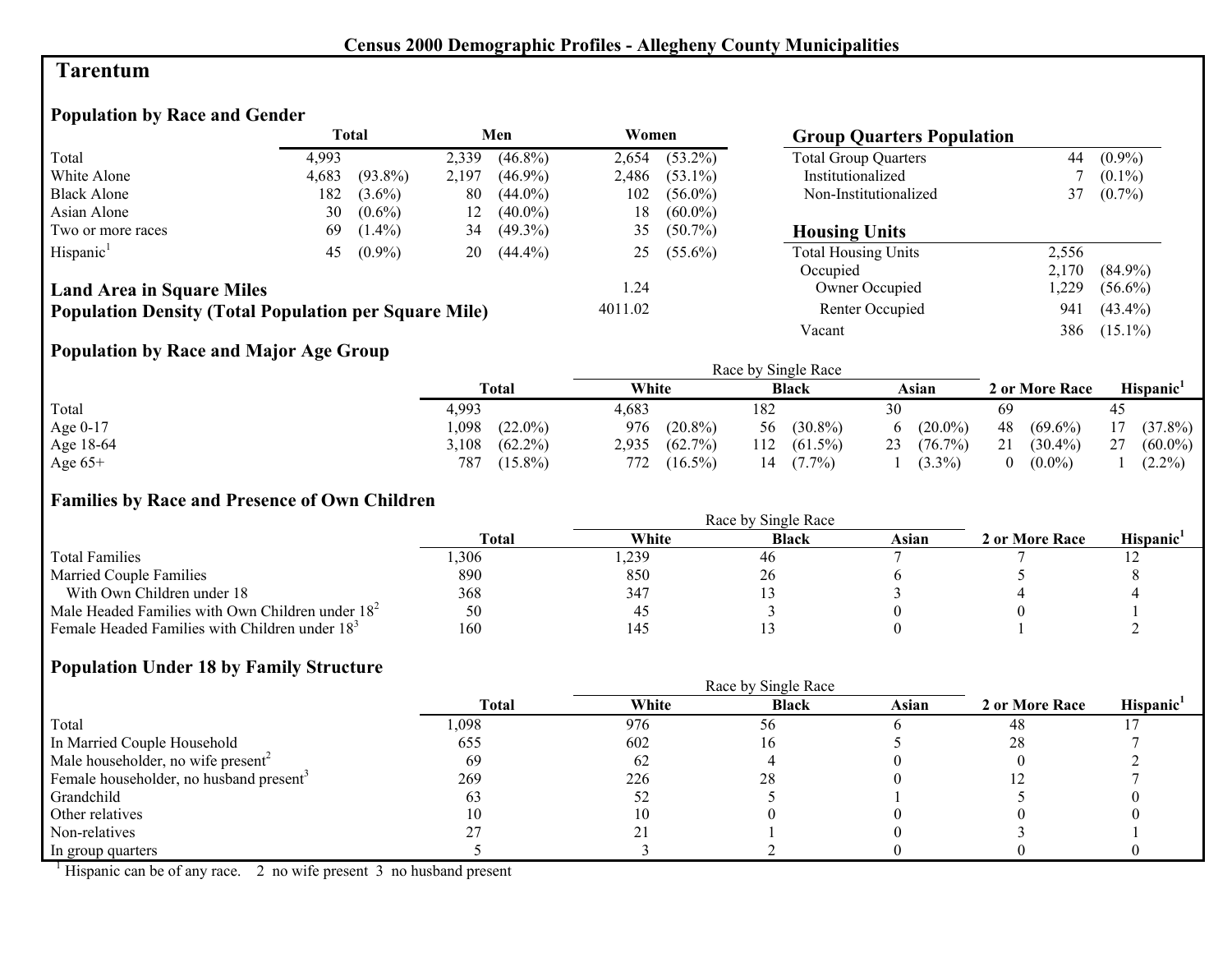## **Thornburg**

## **Population by Race and Gender**

|                                                              |     | <b>Total</b> |          | Men          | Women    |               | <b>Group Quarters Population</b> |     |             |
|--------------------------------------------------------------|-----|--------------|----------|--------------|----------|---------------|----------------------------------|-----|-------------|
| Total                                                        | 468 |              | 228      | $(48.7\%)$   | 240      | $(51.3\%)$    | <b>Total Group Quarters</b>      |     | $(0.0\%)$   |
| White Alone                                                  | 453 | $(96.8\%)$   | 222      | $(49.0\%)$   | 231      | $(51.0\%)$    | Institutionalized                |     | $(0.0\%)$   |
| <b>Black Alone</b>                                           | 0   | $(0.0\%)$    | $\theta$ |              | $\theta$ |               | Non-Institutionalized            |     | $0 (0.0\%)$ |
| Asian Alone                                                  | 4   | $(0.9\%)$    | 0        | $(0.0\%)$    |          | 4 $(100.0\%)$ |                                  |     |             |
| Two or more races                                            | 10  | $(2.1\%)$    |          |              |          |               | <b>Housing Units</b>             |     |             |
| Hispanic <sup>1</sup>                                        |     | $(1.5\%)$    |          | 4 $(57.1\%)$ |          | 3 $(42.9\%)$  | <b>Total Housing Units</b>       | 182 |             |
|                                                              |     |              |          |              |          |               | Occupied                         | 177 | $(97.3\%)$  |
| <b>Land Area in Square Miles</b>                             |     |              |          |              | 0.44     |               | Owner Occupied                   | 172 | $(97.2\%)$  |
| <b>Population Density (Total Population per Square Mile)</b> |     |              |          |              | 1060.82  |               | Renter Occupied                  |     | 5 $(2.8\%)$ |
|                                                              |     |              |          |              |          |               | Vacant                           |     | 5 $(2.7\%)$ |

## **Population by Race and Major Age Group**

|           |                   | Race by Single Race |              |            |                |                       |  |  |  |
|-----------|-------------------|---------------------|--------------|------------|----------------|-----------------------|--|--|--|
|           | <b>Total</b>      | White               | <b>Black</b> | Asian      | 2 or More Race | Hispanic <sup>1</sup> |  |  |  |
| Total     | 468               | 453                 |              |            |                |                       |  |  |  |
| Age 0-17  | $(27.1\%)$<br>127 | $(26.0\%)$<br>118   |              | $(75.0\%)$ |                | $(42.9\%)$            |  |  |  |
| Age 18-64 | 273<br>$(58.3\%)$ | 267<br>$(58.9\%)$   |              | $(25.0\%)$ |                | $(57.1\%)$            |  |  |  |
| Age $65+$ | $(14.5\%)$<br>68  | $(15.0\%)$<br>68    |              | $(0.0\%)$  |                | $(0.0\%)$             |  |  |  |

#### **Families by Race and Presence of Own Children**

|                                                            |       |       | Race by Single Race |       |                |                 |
|------------------------------------------------------------|-------|-------|---------------------|-------|----------------|-----------------|
|                                                            | Total | White | <b>Black</b>        | Asian | 2 or More Race | <b>Hispanic</b> |
| <b>Total Families</b>                                      | 138   | 137   |                     |       |                |                 |
| <b>Married Couple Families</b>                             | 123   | 122   |                     |       |                |                 |
| With Own Children under 18                                 |       | 56    |                     |       |                |                 |
| Male Headed Families with Own Children under $182$         |       |       |                     |       |                |                 |
| Female Headed Families with Children under 18 <sup>3</sup> |       |       |                     |       |                |                 |

#### **Population Under 18 by Family Structure**

|                                                     |              | Race by Single Race |              |       |                |                       |  |  |
|-----------------------------------------------------|--------------|---------------------|--------------|-------|----------------|-----------------------|--|--|
|                                                     | <b>Total</b> | White               | <b>Black</b> | Asian | 2 or More Race | Hispanic <sup>1</sup> |  |  |
| Total                                               | 127          | 118                 |              |       |                |                       |  |  |
| In Married Couple Household                         | 120          |                     |              |       |                |                       |  |  |
| Male householder, no wife present <sup>2</sup>      |              |                     |              |       |                |                       |  |  |
| Female householder, no husband present <sup>3</sup> |              |                     |              |       |                |                       |  |  |
| Grandchild                                          |              |                     |              |       |                |                       |  |  |
| Other relatives                                     |              |                     |              |       |                |                       |  |  |
| Non-relatives                                       |              |                     |              |       |                |                       |  |  |
| In group quarters                                   |              |                     |              |       |                |                       |  |  |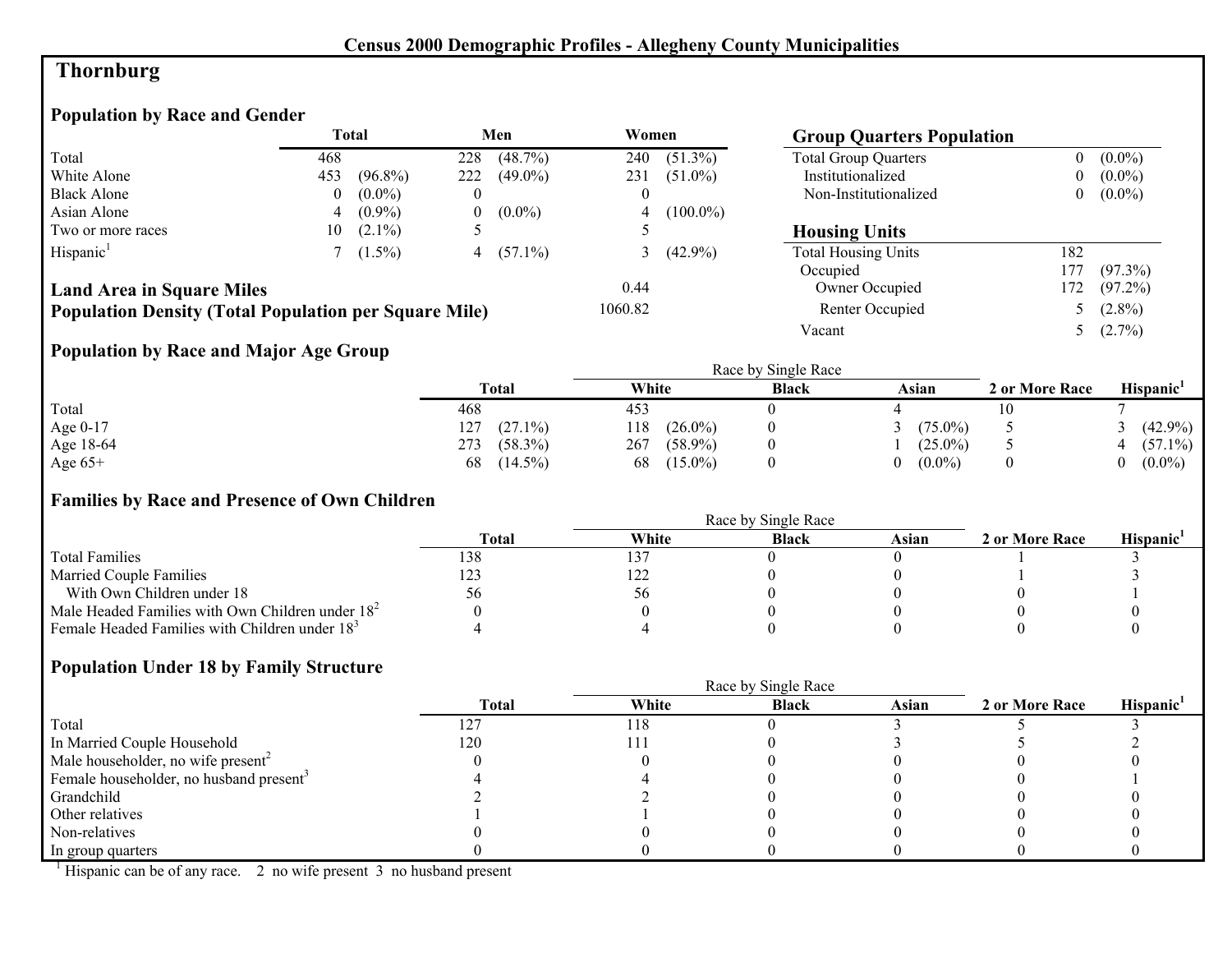## **Trafford**

## **Population by Race and Gender**

|                                                              |                | <b>Total</b> |                  | Men        | Women                     |            |                     | <b>Group Quarters Population</b> |                |                       |
|--------------------------------------------------------------|----------------|--------------|------------------|------------|---------------------------|------------|---------------------|----------------------------------|----------------|-----------------------|
| Total                                                        | 31             |              | 15               | $(48.4\%)$ | 16                        | $(51.6\%)$ |                     | <b>Total Group Quarters</b>      | 0              | $(0.0\%)$             |
| White Alone                                                  | 31             | $(100.0\%$   | 15               | $(48.4\%)$ | 16                        | $(51.6\%)$ |                     | Institutionalized                | 0              | $(0.0\%)$             |
|                                                              |                |              |                  |            |                           |            |                     |                                  |                |                       |
| <b>Black Alone</b>                                           | $\overline{0}$ | $(0.0\%)$    | $\boldsymbol{0}$ |            | 0                         |            |                     | Non-Institutionalized            | 0              | $(0.0\%)$             |
| Asian Alone                                                  |                | $(0.0\%)$    | $\overline{0}$   |            |                           |            |                     |                                  |                |                       |
| Two or more races                                            | 0              | $(0.0\%)$    | $\overline{0}$   |            |                           |            |                     | <b>Housing Units</b>             |                |                       |
| Hispanic <sup>1</sup>                                        | 0              | $(0.0\%)$    | $\boldsymbol{0}$ |            | 0                         |            |                     | <b>Total Housing Units</b>       | 10             |                       |
|                                                              |                |              |                  |            |                           |            | Occupied            |                                  | 10             | $(100.0\%$            |
|                                                              |                |              |                  |            |                           |            |                     |                                  |                |                       |
| <b>Land Area in Square Miles</b>                             |                |              |                  |            | 0.18                      |            |                     | Owner Occupied                   | 10             | $(100.0\%$            |
|                                                              |                |              |                  |            |                           |            |                     |                                  |                |                       |
| <b>Population Density (Total Population per Square Mile)</b> |                |              |                  |            | 172.37<br>Renter Occupied |            | $\boldsymbol{0}$    | $(0.0\%)$                        |                |                       |
|                                                              |                |              |                  |            | Vacant                    |            | $\boldsymbol{0}$    | $(0.0\%)$                        |                |                       |
| <b>Population by Race and Major Age Group</b>                |                |              |                  |            |                           |            |                     |                                  |                |                       |
|                                                              |                |              |                  |            |                           |            | Race by Single Race |                                  |                |                       |
|                                                              |                |              |                  | Total      | White                     |            | <b>Black</b>        | Asian                            | 2 or More Race | Hispanic <sup>1</sup> |
| Total                                                        |                |              | 31               |            | 31                        |            |                     |                                  |                |                       |
| Age 0-17                                                     |                |              |                  | $(35.5\%)$ | 11                        | $(35.5\%)$ |                     |                                  |                |                       |
| Age 18-64                                                    |                |              | 14               | $(45.2\%)$ | 14                        | $(45.2\%)$ |                     |                                  |                | $\theta$              |
| Age $65+$                                                    |                |              | 6                | $(19.4\%)$ | 6                         | $(19.4\%)$ | $\overline{0}$      | $\theta$                         |                | $\theta$              |

## **Families by Race and Presence of Own Children**

|                                                            |              |       | Race by Single Race |       |                |                       |
|------------------------------------------------------------|--------------|-------|---------------------|-------|----------------|-----------------------|
|                                                            | <b>Total</b> | White | Black               | Asian | 2 or More Race | Hispanic <sup>'</sup> |
| <b>Total Families</b>                                      |              |       |                     |       |                |                       |
| <b>Married Couple Families</b>                             |              |       |                     |       |                |                       |
| With Own Children under 18                                 |              |       |                     |       |                |                       |
| Male Headed Families with Own Children under $182$         |              |       |                     |       |                |                       |
| Female Headed Families with Children under 18 <sup>3</sup> |              |       |                     |       |                |                       |

## **Population Under 18 by Family Structure**

|                                                     | Race by Single Race |       |              |       |                |                       |  |  |  |  |
|-----------------------------------------------------|---------------------|-------|--------------|-------|----------------|-----------------------|--|--|--|--|
|                                                     | <b>Total</b>        | White | <b>Black</b> | Asian | 2 or More Race | Hispanic <sup>1</sup> |  |  |  |  |
| Total                                               |                     |       |              |       |                |                       |  |  |  |  |
| In Married Couple Household                         |                     |       |              |       |                |                       |  |  |  |  |
| Male householder, no wife present <sup>2</sup>      |                     |       |              |       |                |                       |  |  |  |  |
| Female householder, no husband present <sup>3</sup> |                     |       |              |       |                |                       |  |  |  |  |
| Grandchild                                          |                     |       |              |       |                |                       |  |  |  |  |
| Other relatives                                     |                     |       |              |       |                |                       |  |  |  |  |
| Non-relatives                                       |                     |       |              |       |                |                       |  |  |  |  |
| In group quarters                                   |                     |       |              |       |                |                       |  |  |  |  |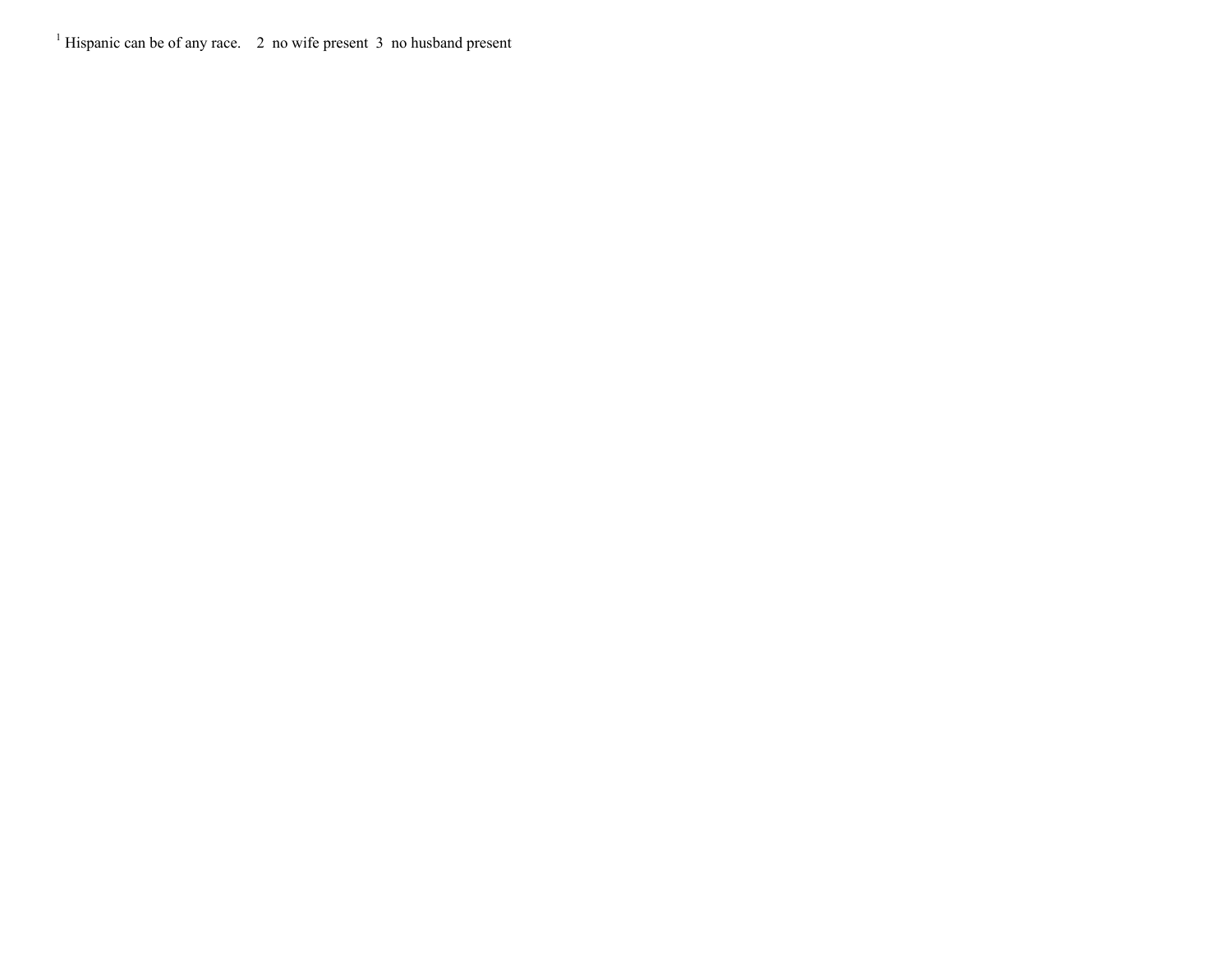## **Turtle Creek**

## **Population by Race and Gender**

|                                                              | <b>Total</b> |            | Men<br>Women |            |         | <b>Group Quarters Population</b> |                             |       |            |
|--------------------------------------------------------------|--------------|------------|--------------|------------|---------|----------------------------------|-----------------------------|-------|------------|
| Total                                                        | 6.076        |            | 2,726        | $(44.9\%)$ | 3,350   | $(55.1\%)$                       | <b>Total Group Quarters</b> | 215   | $(3.5\%)$  |
| White Alone                                                  | 5,633        | $(92.7\%)$ | 2,542        | $(45.1\%)$ | 3,091   | $(54.9\%)$                       | Institutionalized           | 204   | $(3.4\%)$  |
| <b>Black Alone</b>                                           | 314          | $(5.2\%)$  | 136          | $(43.3\%)$ | 178     | $(56.7\%)$                       | Non-Institutionalized       |       | $(0.2\%)$  |
| Asian Alone                                                  | 37           | $(0.6\%)$  | 19           | $(51.4\%)$ | 18      | $(48.6\%)$                       |                             |       |            |
| Two or more races                                            | 78.          | $(1.3\%)$  | 23           | $(29.5\%)$ | 55      | $(70.5\%)$                       | <b>Housing Units</b>        |       |            |
| Hispanic <sup>1</sup>                                        | 37           | $(0.6\%)$  | 21           | $(56.8\%)$ | 16      | $(43.2\%)$                       | <b>Total Housing Units</b>  | 2,969 |            |
|                                                              |              |            |              |            |         |                                  | Occupied                    | 2,717 | $(91.5\%)$ |
| <b>Land Area in Square Miles</b>                             |              |            |              |            | 0.98    |                                  | Owner Occupied              | ,220  | $(44.9\%)$ |
| <b>Population Density (Total Population per Square Mile)</b> |              |            |              |            | 6205.16 |                                  | Renter Occupied             | ,497  | $(55.1\%)$ |
|                                                              |              |            |              |            |         |                                  | Vacant                      | 252   | $(8.5\%)$  |

## **Population by Race and Major Age Group**

|            |                     |                     | Race by Single Race |                  |                  |                  |
|------------|---------------------|---------------------|---------------------|------------------|------------------|------------------|
|            | Total               | White               | <b>Black</b>        | Asian            | 2 or More Race   | <b>Hispanic</b>  |
| Total      | 6,076               | 5.633               | 314                 |                  |                  |                  |
| Age $0-17$ | $(20.1\%)$<br>,219  | $(17.8\%)$<br>,004  | $(45.2\%)$<br>142   | $(29.7\%)$<br>11 | 56<br>$(71.8\%)$ | $(40.5\%)$<br>15 |
| Age 18-64  | 3,527<br>$(58.0\%)$ | $(58.9\%)$<br>3.319 | 161<br>$(51.3\%)$   | 25(67.6%)        | 14<br>$(17.9\%)$ | $(48.6\%)$<br>18 |
| Age $65+$  | ,330<br>$(21.9\%)$  | .310<br>$(23.3\%)$  | $(3.5\%)$           | $(2.7\%)$        | $(10.3\%)$<br>8  | $(10.8\%)$<br>4  |

#### **Families by Race and Presence of Own Children**

|                                                            |              |       | Race by Single Race |       |                |                 |
|------------------------------------------------------------|--------------|-------|---------------------|-------|----------------|-----------------|
|                                                            | <b>Total</b> | White | <b>Black</b>        | Asian | 2 or More Race | <b>Hispanic</b> |
| <b>Total Families</b>                                      | .516         | .433  |                     |       |                |                 |
| <b>Married Couple Families</b>                             | 0.023        | 988   |                     |       |                |                 |
| With Own Children under 18                                 | 374          | 349   | ت سک                |       |                |                 |
| Male Headed Families with Own Children under $182$         |              | 29    |                     |       |                |                 |
| Female Headed Families with Children under 18 <sup>3</sup> | 228          | 188   |                     |       |                |                 |

#### **Population Under 18 by Family Structure**

|                                                     |              |       | Race by Single Race |       |                |                       |
|-----------------------------------------------------|--------------|-------|---------------------|-------|----------------|-----------------------|
|                                                     | <b>Total</b> | White | <b>Black</b>        | Asian | 2 or More Race | Hispanic <sup>1</sup> |
| Total                                               | ,219         | 1,004 | 142                 |       | 56             |                       |
| In Married Couple Household                         | 690          | 613   | 49                  |       |                |                       |
| Male householder, no wife present <sup>2</sup>      | 44           | 35    |                     |       |                |                       |
| Female householder, no husband present <sup>3</sup> | 385          | 279   |                     |       |                |                       |
| Grandchild                                          | 67           | 58    |                     |       |                |                       |
| Other relatives                                     |              |       |                     |       |                |                       |
| Non-relatives                                       |              |       |                     |       |                |                       |
| In group quarters                                   |              |       |                     |       |                |                       |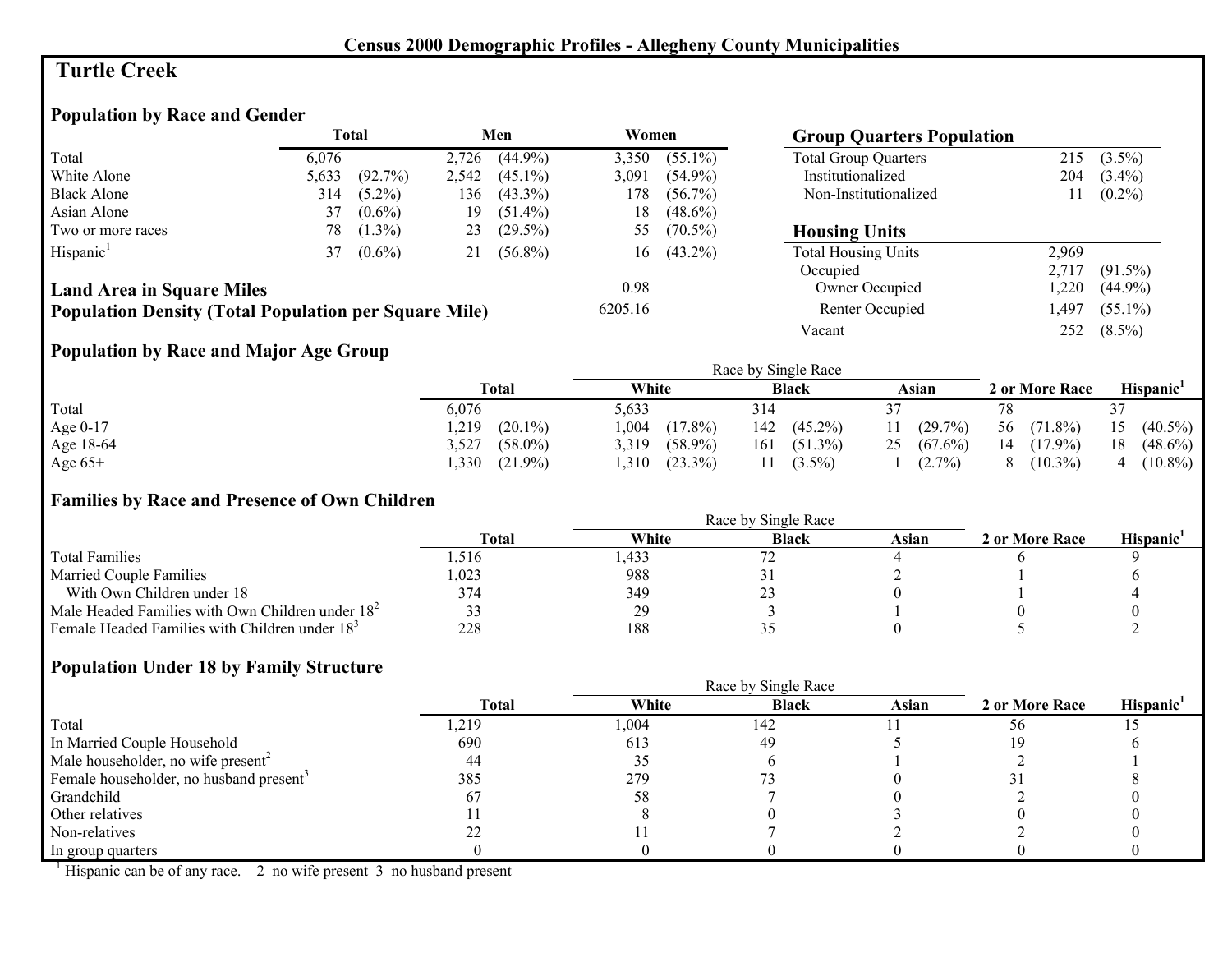# **Upper St. Clair**

## **Population by Race and Gender**

|                                                              |        | <b>Total</b> |       | Men        | Women   |            | <b>Group Quarters Population</b> |       |            |
|--------------------------------------------------------------|--------|--------------|-------|------------|---------|------------|----------------------------------|-------|------------|
| Total                                                        | 20.053 |              | 9.701 | $(48.4\%)$ | 10,352  | $(51.6\%)$ | <b>Total Group Quarters</b>      | 445   | $(2.2\%)$  |
| White Alone                                                  | 18,962 | $(94.6\%)$   | 9,168 | $(48.3\%)$ | 9.794   | $(51.7\%)$ | Institutionalized                | 422   | $(2.1\%)$  |
| <b>Black Alone</b>                                           | 136    | $(0.7\%)$    | 72    | $(52.9\%)$ | 64      | $(47.1\%)$ | Non-Institutionalized            | 23    | $(0.1\%)$  |
| Asian Alone                                                  | 806    | $(4.0\%)$    | 390   | $(48.4\%)$ | 416     | $(51.6\%)$ |                                  |       |            |
| Two or more races                                            | 124    | $(0.6\%)$    | 58    | $(46.8\%)$ | 66      | $(53.2\%)$ | <b>Housing Units</b>             |       |            |
| Hispanic <sup>1</sup>                                        | 157    | $(0.8\%)$    | 74    | $(47.1\%)$ | 83      | $(52.9\%)$ | <b>Total Housing Units</b>       | 7,091 |            |
|                                                              |        |              |       |            |         |            | Occupied                         | 6.966 | $(98.2\%)$ |
| <b>Land Area in Square Miles</b>                             |        |              |       |            | 9.75    |            | Owner Occupied                   | 6,448 | $(92.6\%)$ |
| <b>Population Density (Total Population per Square Mile)</b> |        |              |       |            | 2055.70 |            | Renter Occupied                  | 518   | $(7.4\%)$  |
|                                                              |        |              |       |            |         |            | Vacant                           | 125   | $(1.8\%)$  |

## **Population by Race and Major Age Group**

|           |                      | Race by Single Race  |                  |                   |                           |                  |  |  |
|-----------|----------------------|----------------------|------------------|-------------------|---------------------------|------------------|--|--|
|           | Total                | White                | <b>Black</b>     | Asian             | 2 or More Race            | Hispanic'        |  |  |
| Total     | 20,053               | 18,962               | 136              | 806               | 124                       | 157              |  |  |
| Age 0-17  | $(28.3\%)$<br>5,684  | 5,293<br>$(27.9\%)$  | $(39.7\%)$<br>54 | $(31.4\%)$<br>253 | $(58.9\%)$<br>73          | 61<br>$(38.9\%)$ |  |  |
| Age 18-64 | $(55.2\%)$<br>11,078 | $(55.0\%)$<br>10,435 | $(55.9\%)$<br>76 | $(63.0\%)$<br>508 | $(36.3\%)$<br>45          | 89<br>$(56.7\%)$ |  |  |
| Age $65+$ | 3.291<br>$(16.4\%)$  | 3,234<br>$(17.1\%)$  | $(4.4\%)$<br>h.  | $45(5.6\%)$       | $(4.8\%)$<br><sub>0</sub> | $(4.5\%)$        |  |  |

#### **Families by Race and Presence of Own Children**

|                                                            |              |       | Race by Single Race |       |                |                       |
|------------------------------------------------------------|--------------|-------|---------------------|-------|----------------|-----------------------|
|                                                            | <b>Total</b> | White | <b>Black</b>        | Asian | 2 or More Race | Hispanic <sup>'</sup> |
| <b>Total Families</b>                                      | 5,821        | 5.535 | 34                  | 232   |                | 50                    |
| <b>Married Couple Families</b>                             | 5.315        | 5,051 |                     | 217   |                |                       |
| With Own Children under 18                                 | 2,577        | 2,416 | 10                  | 139   |                |                       |
| Male Headed Families with Own Children under $182$         | 60           | 56    |                     |       |                |                       |
| Female Headed Families with Children under 18 <sup>3</sup> | 205          | 194   |                     |       |                |                       |

#### **Population Under 18 by Family Structure**

|                                                     |       |       | Race by Single Race |       |                |          |
|-----------------------------------------------------|-------|-------|---------------------|-------|----------------|----------|
|                                                     | Total | White | <b>Black</b>        | Asian | 2 or More Race | Hispanic |
| Total                                               | 5,684 | 5,293 | 54                  | 253   |                | $\sigma$ |
| In Married Couple Household                         | 5,110 | 4,782 | 36                  | 229   |                |          |
| Male householder, no wife present <sup>2</sup>      | 99    | 94    |                     |       |                |          |
| Female householder, no husband present <sup>3</sup> | 336   | 306   |                     |       |                |          |
| Grandchild                                          |       | 82    |                     |       |                |          |
| Other relatives                                     |       | 10    |                     |       |                |          |
| Non-relatives                                       |       |       |                     |       |                |          |
| In group quarters                                   | I O   |       |                     |       |                |          |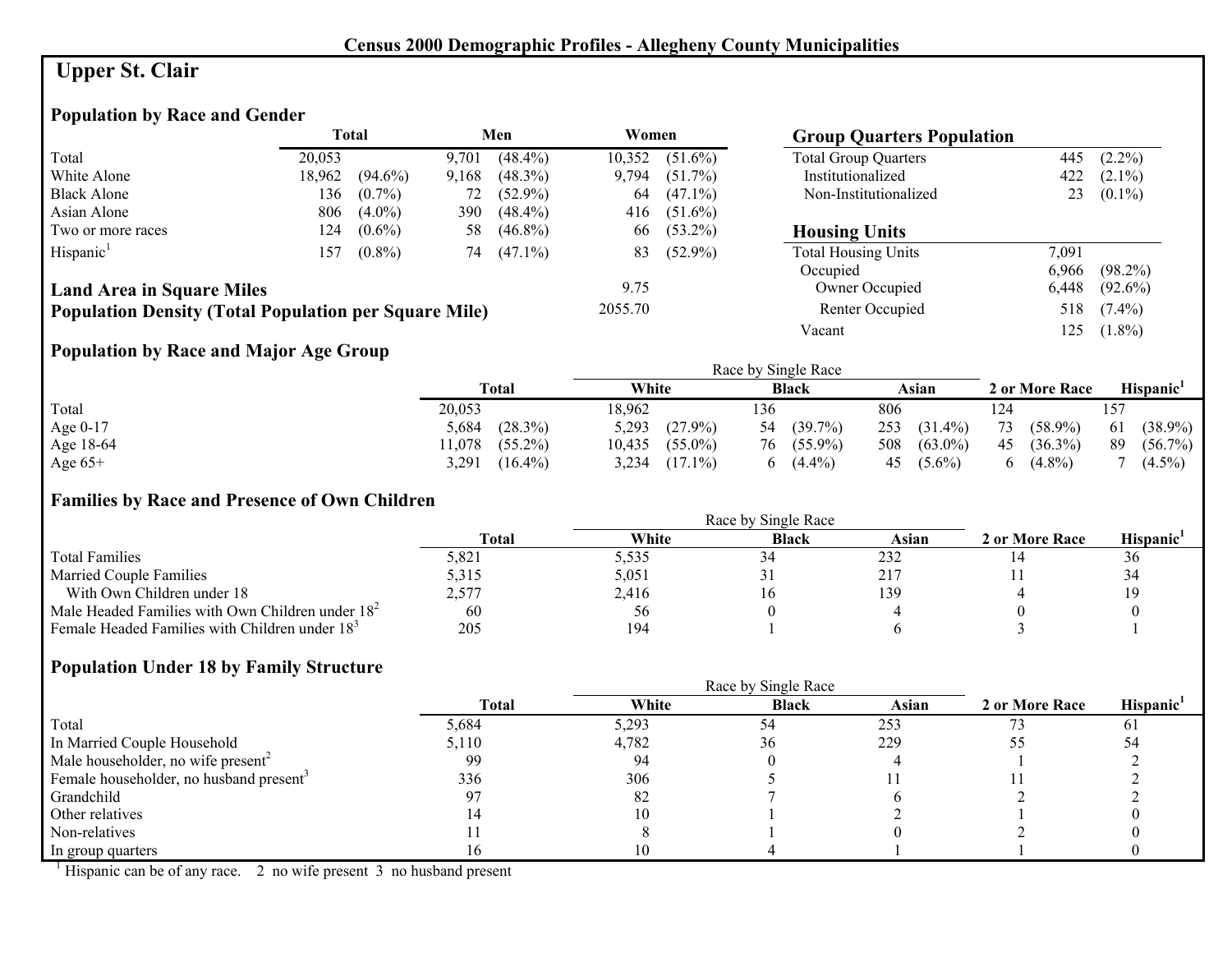#### **Verona**

## **Population by Race and Gender**

|                                                              |       | <b>Total</b> |      | Men        | Women   |              | <b>Group Quarters Population</b> |          |            |
|--------------------------------------------------------------|-------|--------------|------|------------|---------|--------------|----------------------------------|----------|------------|
| Total                                                        | 3.124 |              | .491 | $(47.7\%)$ | 1.633   | $(52.3\%)$   | <b>Total Group Quarters</b>      | 15       | $(0.5\%)$  |
| White Alone                                                  | 2,992 | $(95.8\%)$   | .423 | $(47.6\%)$ | l.569   | $(52.4\%)$   | Institutionalized                | 15       | $(0.5\%)$  |
| <b>Black Alone</b>                                           | 96    | $(3.1\%)$    | 47   | $(49.0\%)$ | 49      | $(51.0\%)$   | Non-Institutionalized            | $\theta$ | $(0.0\%)$  |
| Asian Alone                                                  |       | $(0.4\%)$    | 8    | (72.7%)    |         | (27.3%)      |                                  |          |            |
| Two or more races                                            | 16    | $(0.5\%)$    | 11   | $(68.8\%)$ |         | 5 $(31.3\%)$ | <b>Housing Units</b>             |          |            |
| Hispanic <sup>1</sup>                                        | 10    | $(0.3\%)$    |      | $(50.0\%)$ |         | 5 $(50.0\%)$ | <b>Total Housing Units</b>       | .480     |            |
|                                                              |       |              |      |            |         |              | Occupied                         | ,376     | $(93.0\%)$ |
| <b>Land Area in Square Miles</b>                             |       |              |      |            | 0.53    |              | Owner Occupied                   | 694      | $(50.4\%)$ |
| <b>Population Density (Total Population per Square Mile)</b> |       |              |      |            | 5840.96 |              | Renter Occupied                  | 682      | $(49.6\%)$ |
|                                                              |       |              |      |            |         |              | Vacant                           | 104      | $(7.0\%)$  |

## **Population by Race and Major Age Group**

|           |                     | Race by Single Race |                  |              |                |                       |  |  |  |
|-----------|---------------------|---------------------|------------------|--------------|----------------|-----------------------|--|--|--|
|           | <b>Total</b>        | White               | <b>Black</b>     | Asian        | 2 or More Race | Hispanic <sup>1</sup> |  |  |  |
| Total     | 3,124               | 2,992               | 96               |              |                |                       |  |  |  |
| Age 0-17  | $(23.9\%)$<br>747   | 699<br>$(23.4\%)$   | $(36.5\%)$<br>35 | 2 $(18.2\%)$ | 5 $(31.3\%)$   | $(10.0\%)$            |  |  |  |
| Age 18-64 | $(58.5\%)$<br>0.826 | $(58.5\%)$<br>.750  | $(56.3\%)$<br>54 | (72.7%)<br>8 | $(68.8\%)$     | $(80.0\%)$            |  |  |  |
| Age $65+$ | $(17.6\%)$<br>551   | 543<br>$(18.1\%)$   | $(7.3\%)$        | $(9.1\%)$    | $(0.0\%)$      | $(10.0\%)$            |  |  |  |

#### **Families by Race and Presence of Own Children**

|                                                            |                  |       | Race by Single Race |       |                |                 |
|------------------------------------------------------------|------------------|-------|---------------------|-------|----------------|-----------------|
|                                                            | <b>Total</b>     | White | <b>Black</b>        | Asian | 2 or More Race | <b>Hispanic</b> |
| <b>Total Families</b>                                      | 806              | 773   | 20                  |       |                |                 |
| <b>Married Couple Families</b>                             | 507              | 497   |                     |       |                |                 |
| With Own Children under 18                                 | 228              | 222   |                     |       |                |                 |
| Male Headed Families with Own Children under $182$         |                  |       |                     |       |                |                 |
| Female Headed Families with Children under 18 <sup>3</sup> | $\sqrt{2}$<br>33 | . 16  |                     |       |                |                 |

#### **Population Under 18 by Family Structure**

|                                                     |              |       | Race by Single Race |       |                |                       |
|-----------------------------------------------------|--------------|-------|---------------------|-------|----------------|-----------------------|
|                                                     | <b>Total</b> | White | <b>Black</b>        | Asian | 2 or More Race | Hispanic <sup>1</sup> |
| Total                                               | 747          | 699   |                     |       |                |                       |
| In Married Couple Household                         | 433          | 425   |                     |       |                |                       |
| Male householder, no wife present <sup>2</sup>      |              | -49   |                     |       |                |                       |
| Female householder, no husband present <sup>3</sup> | 200          | 172   | 20                  |       |                |                       |
| Grandchild                                          |              | 38    |                     |       |                |                       |
| Other relatives                                     |              |       |                     |       |                |                       |
| Non-relatives                                       |              |       |                     |       |                |                       |
| In group quarters                                   |              |       |                     |       |                |                       |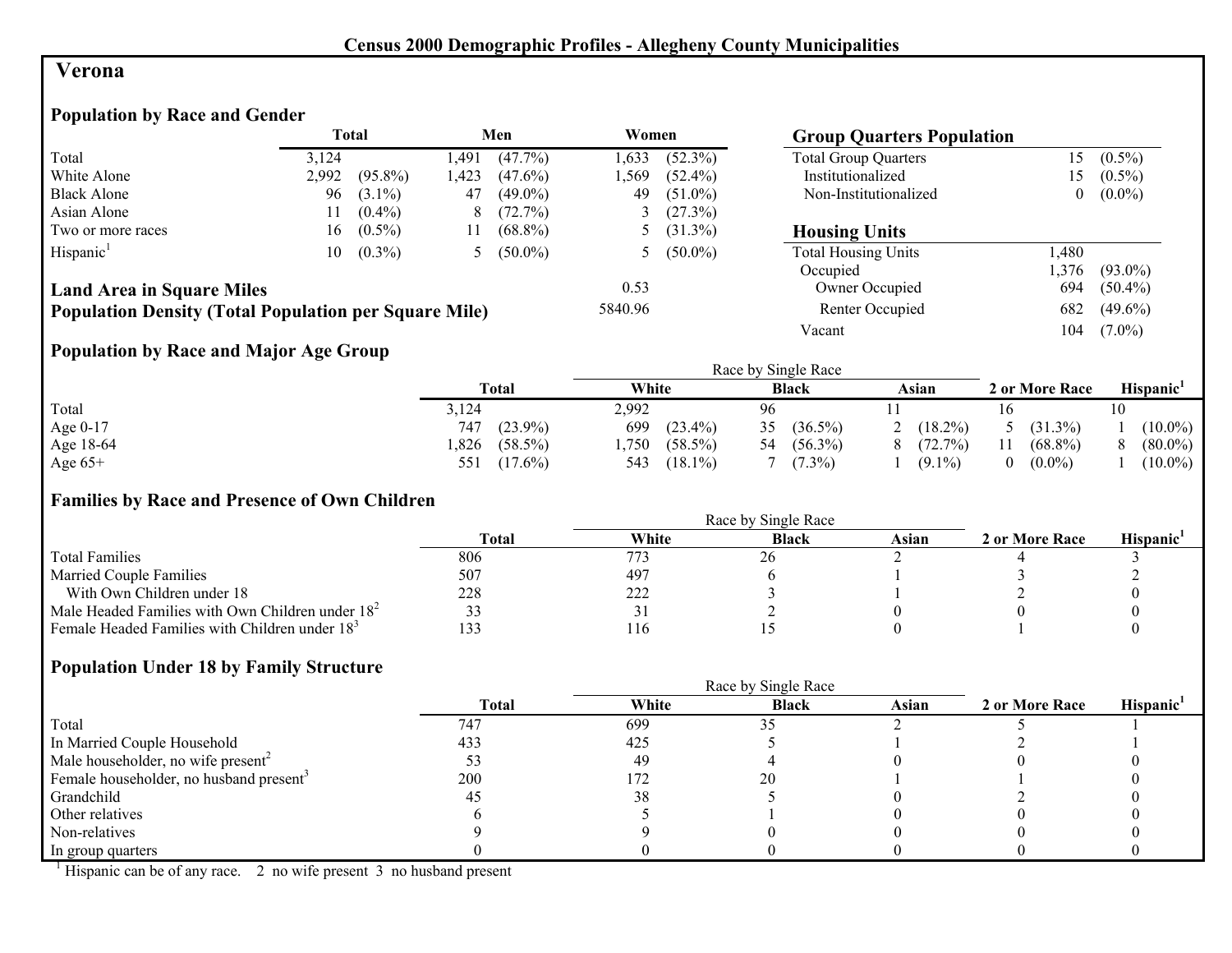## **Versailles**

## **Population by Race and Gender**

|                                                              |       | <b>Total</b> |     | Men        | Women   |            | <b>Group Quarters Population</b> |                |            |
|--------------------------------------------------------------|-------|--------------|-----|------------|---------|------------|----------------------------------|----------------|------------|
| Total                                                        | 1.724 |              | 768 | $(44.5\%)$ | 956     | $(55.5\%)$ | <b>Total Group Quarters</b>      | 0              | $(0.0\%)$  |
| White Alone                                                  | 1.653 | $(95.9\%)$   | 738 | $(44.6\%)$ | 915     | $(55.4\%)$ | Institutionalized                | $\overline{0}$ | $(0.0\%)$  |
| <b>Black Alone</b>                                           | 44    | $(2.6\%)$    | 17  | $(38.6\%)$ | 27      | $(61.4\%)$ | Non-Institutionalized            | 0              | $(0.0\%)$  |
| Asian Alone                                                  | 6     | $(0.3\%)$    |     | $(33.3\%)$ | 4       | $(66.7\%)$ |                                  |                |            |
| Two or more races                                            |       | $(1.0\%)$    |     | $(41.2\%)$ | 10      | $(58.8\%)$ | <b>Housing Units</b>             |                |            |
| Hispanic <sup>1</sup>                                        | l 3   | $(0.8\%)$    | 6.  | $(46.2\%)$ |         | $(53.8\%)$ | <b>Total Housing Units</b>       | 937            |            |
|                                                              |       |              |     |            |         |            | Occupied                         | 852            | $(90.9\%)$ |
| <b>Land Area in Square Miles</b>                             |       |              |     |            | 0.49    |            | Owner Occupied                   | 447            | $(52.5\%)$ |
| <b>Population Density (Total Population per Square Mile)</b> |       |              |     |            | 3511.12 |            | Renter Occupied                  | 405            | $(47.5\%)$ |
|                                                              |       |              |     |            |         |            | Vacant                           | 85             | $(9.1\%)$  |

## **Population by Race and Major Age Group**

|           |                   |                   | Race by Single Race |                       |                 |                  |
|-----------|-------------------|-------------------|---------------------|-----------------------|-----------------|------------------|
|           | Total             | White             | <b>Black</b>        | Asian                 | 2 or More Race  | <b>Hispanic</b>  |
| Total     | 724               | .653              | 44                  |                       |                 |                  |
| Age 0-17  | 294<br>$(17.1\%)$ | 262<br>$(15.8\%)$ | $(45.5\%)$<br>20    | $(50.0\%)$            | $(52.9\%)$<br>Q | $(7.7\%)$        |
| Age 18-64 | 967<br>$(56.1\%)$ | 937<br>$(56.7\%)$ | $(43.2\%)$<br>19    | $(50.0\%)$            | $(29.4\%)$      | $(92.3\%)$<br>12 |
| Age $65+$ | 463<br>$(26.9\%)$ | (27.5%)<br>454    | $(11.4\%)$          | $(0.0\%)$<br>$\Omega$ | $(17.6\%)$      | $(0.0\%)$        |

#### **Families by Race and Presence of Own Children**

|                                                            |              |       | Race by Single Race |       |                |                       |
|------------------------------------------------------------|--------------|-------|---------------------|-------|----------------|-----------------------|
|                                                            | <b>Total</b> | White | <b>Black</b>        | Asian | 2 or More Race | Hispanic <sup>'</sup> |
| <b>Total Families</b>                                      | 442          | 428   |                     |       |                |                       |
| <b>Married Couple Families</b>                             | 330          | 323   |                     |       |                |                       |
| With Own Children under 18                                 | 14،          | 110   |                     |       |                |                       |
| Male Headed Families with Own Children under $182$         |              |       |                     |       |                |                       |
| Female Headed Families with Children under 18 <sup>3</sup> |              | ے ر   |                     |       |                |                       |

#### **Population Under 18 by Family Structure**

|                                                     |       | Race by Single Race |              |       |                |                       |
|-----------------------------------------------------|-------|---------------------|--------------|-------|----------------|-----------------------|
|                                                     | Total | White               | <b>Black</b> | Asian | 2 or More Race | Hispanic <sup>1</sup> |
| Total                                               | 294   | 262                 | 20           |       |                |                       |
| In Married Couple Household                         | 200   | 186                 |              |       |                |                       |
| Male householder, no wife present <sup>2</sup>      | 14    |                     |              |       |                |                       |
| Female householder, no husband present <sup>3</sup> | nn    |                     |              |       |                |                       |
| Grandchild                                          |       |                     |              |       |                |                       |
| Other relatives                                     |       |                     |              |       |                |                       |
| Non-relatives                                       |       |                     |              |       |                |                       |
| In group quarters                                   |       |                     |              |       |                |                       |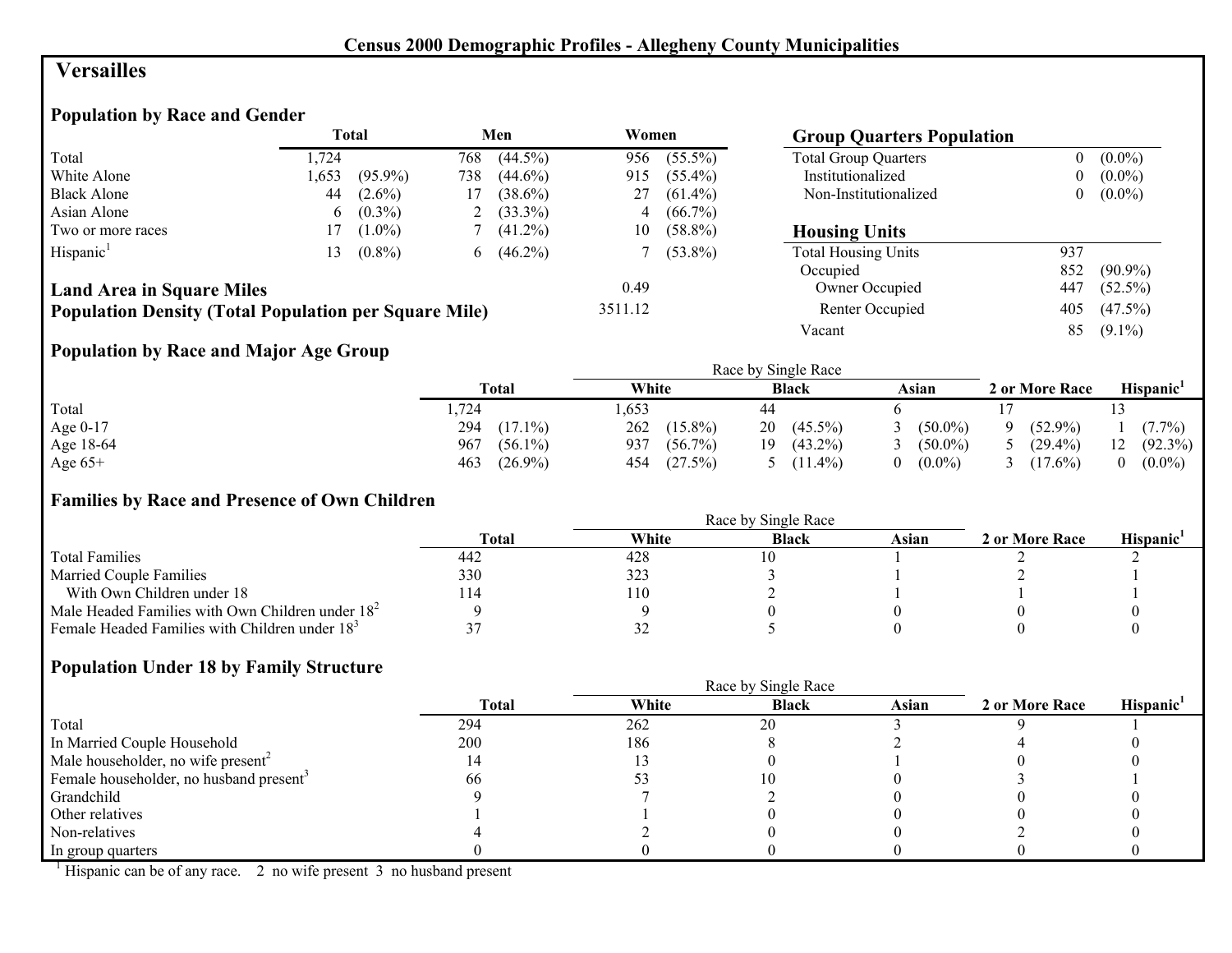## **Wall**

## **Population by Race and Gender**

|                                                              | <b>Total</b> |            |     | Men         | Women   |            | <b>Group Quarters Population</b> |                |            |
|--------------------------------------------------------------|--------------|------------|-----|-------------|---------|------------|----------------------------------|----------------|------------|
| Total                                                        | 727          |            | 345 | $(47.5\%)$  | 382     | $(52.5\%)$ | <b>Total Group Quarters</b>      | 0              | $(0.0\%)$  |
| White Alone                                                  | 707          | $(97.2\%)$ | 332 | $(47.0\%)$  | 375     | $(53.0\%)$ | Institutionalized                | $\overline{0}$ | $(0.0\%)$  |
| <b>Black Alone</b>                                           | .5           | $(2.1\%)$  | 10  | $(66.7\%)$  |         | $(33.3\%)$ | Non-Institutionalized            | $\overline{0}$ | $(0.0\%)$  |
| Asian Alone                                                  |              | $(0.1\%)$  |     | $(100.0\%)$ | 0       | $(0.0\%)$  |                                  |                |            |
| Two or more races                                            |              | $(0.6\%)$  |     |             |         |            | <b>Housing Units</b>             |                |            |
| Hispanic <sup>1</sup>                                        |              | $(0.3\%)$  |     |             |         |            | <b>Total Housing Units</b>       | 363            |            |
|                                                              |              |            |     |             |         |            | Occupied                         | 324            | $(89.3\%)$ |
| <b>Land Area in Square Miles</b>                             |              |            |     |             | 0.44    |            | Owner Occupied                   | 192            | $(59.3\%)$ |
| <b>Population Density (Total Population per Square Mile)</b> |              |            |     |             | 1641.00 |            | Renter Occupied                  | 132            | $(40.7\%)$ |
|                                                              |              |            |     |             |         |            | Vacant                           | 39             | $(10.7\%)$ |

## **Population by Race and Major Age Group**

|           | Total             | White             | <b>Black</b> | Asian                           | 2 or More Race | Hispanic' |
|-----------|-------------------|-------------------|--------------|---------------------------------|----------------|-----------|
| Total     | 727               | 707               |              |                                 |                |           |
| Age 0-17  | $(19.7\%)$<br>143 | 135<br>$(19.1\%)$ | $(33.3\%)$   | $(0.0\%)$<br>$\Omega$           |                |           |
| Age 18-64 | 442 (60.8%)       | $(61.0\%)$<br>431 | $(60.0\%)$   | $(100.0\%$                      |                |           |
| Age $65+$ | $(19.5\%)$<br>142 | $(19.9\%)$<br>141 | $(6.7\%)$    | $(0.0\%)$<br>$\left( 0 \right)$ |                |           |

## **Families by Race and Presence of Own Children**

|                                                            |              | Race by Single Race |              |       |                |           |  |  |  |  |
|------------------------------------------------------------|--------------|---------------------|--------------|-------|----------------|-----------|--|--|--|--|
|                                                            | <b>Total</b> | White               | <b>Black</b> | Asian | 2 or More Race | Hispanic' |  |  |  |  |
| <b>Total Families</b>                                      | 198          | 194                 |              |       |                |           |  |  |  |  |
| <b>Married Couple Families</b>                             |              | 128                 |              |       |                |           |  |  |  |  |
| With Own Children under 18                                 | 46           | 44                  |              |       |                |           |  |  |  |  |
| Male Headed Families with Own Children under $182$         |              |                     |              |       |                |           |  |  |  |  |
| Female Headed Families with Children under 18 <sup>3</sup> |              |                     |              |       |                |           |  |  |  |  |

#### **Population Under 18 by Family Structure**

|                                                     |              |          | Race by Single Race |       |                |                       |
|-----------------------------------------------------|--------------|----------|---------------------|-------|----------------|-----------------------|
|                                                     | <b>Total</b> | White    | <b>Black</b>        | Asian | 2 or More Race | Hispanic <sup>1</sup> |
| Total                                               | 143          | 135      |                     |       |                |                       |
| In Married Couple Household                         |              | $\delta$ |                     |       |                |                       |
| Male householder, no wife present <sup>2</sup>      |              |          |                     |       |                |                       |
| Female householder, no husband present <sup>3</sup> |              | 29       |                     |       |                |                       |
| Grandchild                                          |              |          |                     |       |                |                       |
| Other relatives                                     |              |          |                     |       |                |                       |
| Non-relatives                                       |              |          |                     |       |                |                       |
| In group quarters                                   |              |          |                     |       |                |                       |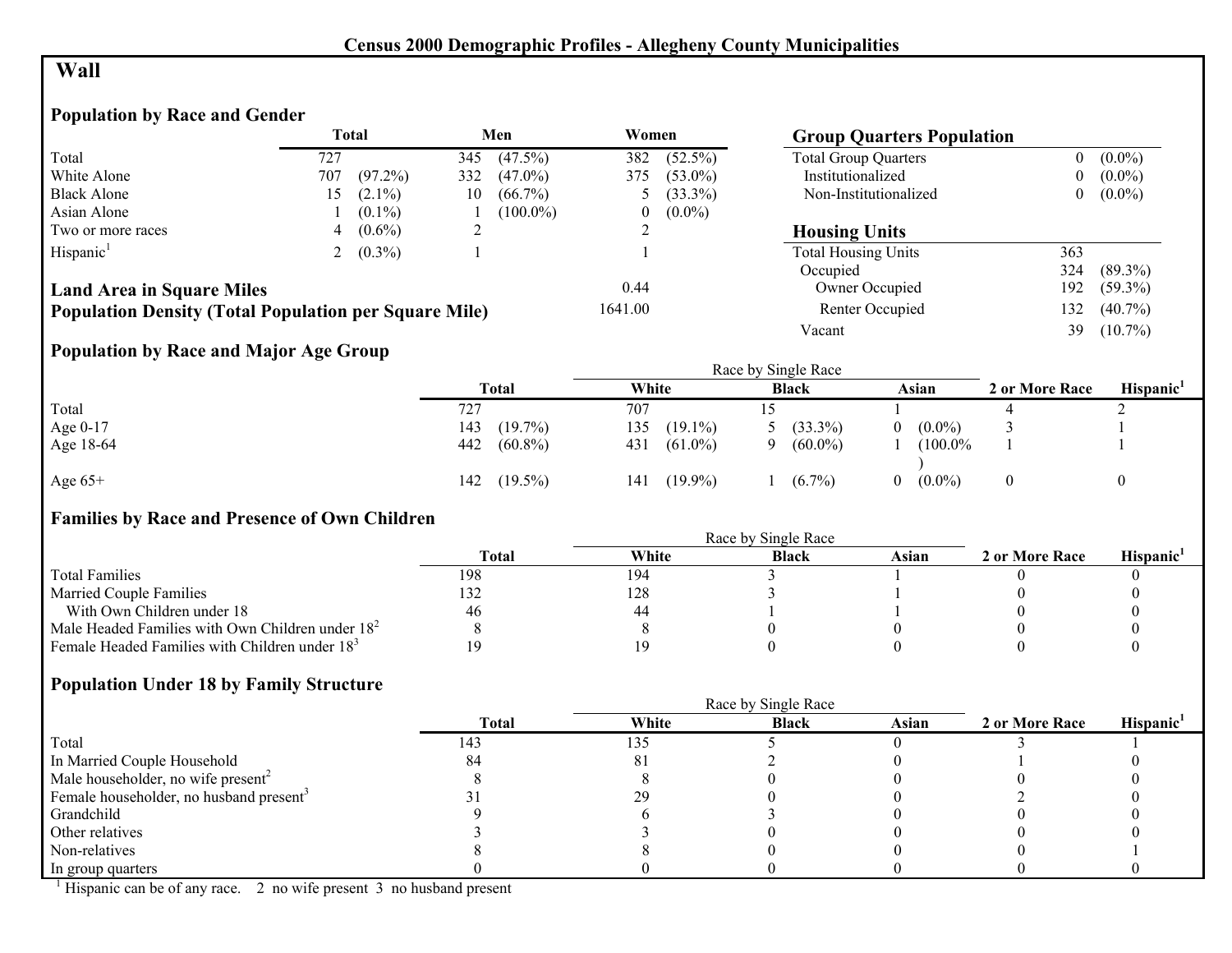#### **West Deer**

## **Population by Race and Gender**

|                                                              | <b>Total</b> |            | Men   |            | Women  |            | <b>Group Quarters Population</b> |       |            |
|--------------------------------------------------------------|--------------|------------|-------|------------|--------|------------|----------------------------------|-------|------------|
| Total                                                        | 11,563       |            | 5,642 | $(48.8\%)$ | 5.921  | $(51.2\%)$ | <b>Total Group Quarters</b>      | 90    | $(0.8\%)$  |
| White Alone                                                  | 11.440       | $(98.9\%)$ | 5,575 | $(48.7\%)$ | 5,865  | $(51.3\%)$ | Institutionalized                | 65    | $(0.6\%)$  |
| <b>Black Alone</b>                                           | 34           | $(0.3\%)$  | 21    | $(61.8\%)$ | 13     | $(38.2\%)$ | Non-Institutionalized            | 25    | $(0.2\%)$  |
| Asian Alone                                                  | 25           | $(0.2\%)$  | 13    | $(52.0\%)$ | 12     | $(48.0\%)$ |                                  |       |            |
| Two or more races                                            | 40           | $(0.3\%)$  | 18    | $(45.0\%)$ | 22     | $(55.0\%)$ | <b>Housing Units</b>             |       |            |
| Hispanic <sup>1</sup>                                        | 49           | $(0.4\%)$  | 24    | $(49.0\%)$ | 25     | $(51.0\%)$ | <b>Total Housing Units</b>       | 4,584 |            |
|                                                              |              |            |       |            |        |            | Occupied                         | 4.378 | $(95.5\%)$ |
| <b>Land Area in Square Miles</b>                             |              |            |       |            | 28.98  |            | Owner Occupied                   | 3,845 | $(87.8\%)$ |
| <b>Population Density (Total Population per Square Mile)</b> |              |            |       |            | 399.03 |            | Renter Occupied                  | 533   | $(12.2\%)$ |
|                                                              |              |            |       |            |        |            | Vacant                           | 206   | $(4.5\%)$  |

## **Population by Race and Major Age Group**

|           |                     |                     | Race by Single Race |                  |                       |                  |
|-----------|---------------------|---------------------|---------------------|------------------|-----------------------|------------------|
|           | <b>Total</b>        | White               | <b>Black</b>        | Asian            | 2 or More Race        | <b>Hispanic</b>  |
| Total     | 1,563               | 1.440               | 34                  |                  | 40                    | 49               |
| Age 0-17  | $(25.0\%)$<br>2,892 | 2,843<br>$(24.9\%)$ | $12(35.3\%)$        | $(36.0\%)$<br>Q  | 23<br>$(57.5\%)$      | 25<br>$(51.0\%)$ |
| Age 18-64 | 7,034<br>$(60.8\%)$ | $(60.9\%)$<br>6,966 | $(52.9\%)$<br>18    | $(64.0\%)$<br>16 | 17<br>$(42.5\%)$      | 22<br>$(44.9\%)$ |
| Age $65+$ | $(14.2\%)$<br>.637  | $(14.3\%)$<br>1.631 | $(11.8\%)$          | $(0.0\%)$<br>0   | $(0.0\%)$<br>$\theta$ | 2 $(4.1\%)$      |

#### **Families by Race and Presence of Own Children**

|                                                            |              |       | Race by Single Race |       |                |                 |
|------------------------------------------------------------|--------------|-------|---------------------|-------|----------------|-----------------|
|                                                            | <b>Total</b> | White | <b>Black</b>        | Asian | 2 or More Race | <b>Hispanic</b> |
| <b>Total Families</b>                                      | 3.348        | 3,324 |                     |       |                |                 |
| <b>Married Couple Families</b>                             | 2,816        | 2,798 |                     |       |                |                 |
| With Own Children under 18                                 | ,294         | ,286  |                     |       |                |                 |
| Male Headed Families with Own Children under $182$         |              | 74    |                     |       |                |                 |
| Female Headed Families with Children under 18 <sup>3</sup> | 165          | 162   |                     |       |                |                 |

#### **Population Under 18 by Family Structure**

|                                                     |              | Race by Single Race |              |       |                |                       |  |  |  |  |
|-----------------------------------------------------|--------------|---------------------|--------------|-------|----------------|-----------------------|--|--|--|--|
|                                                     | <b>Total</b> | White               | <b>Black</b> | Asian | 2 or More Race | Hispanic <sup>1</sup> |  |  |  |  |
| Total                                               | 2,892        | 2,843               |              |       |                | 25                    |  |  |  |  |
| In Married Couple Household                         | 2,357        | 2,329               |              |       |                |                       |  |  |  |  |
| Male householder, no wife present <sup>2</sup>      | 115          | 113                 |              |       |                |                       |  |  |  |  |
| Female householder, no husband present <sup>3</sup> | 289          | 280                 |              |       |                |                       |  |  |  |  |
| Grandchild                                          | 89           | 81                  |              |       |                |                       |  |  |  |  |
| Other relatives                                     |              |                     |              |       |                |                       |  |  |  |  |
| Non-relatives                                       |              |                     |              |       |                |                       |  |  |  |  |
| In group quarters                                   |              |                     |              |       |                |                       |  |  |  |  |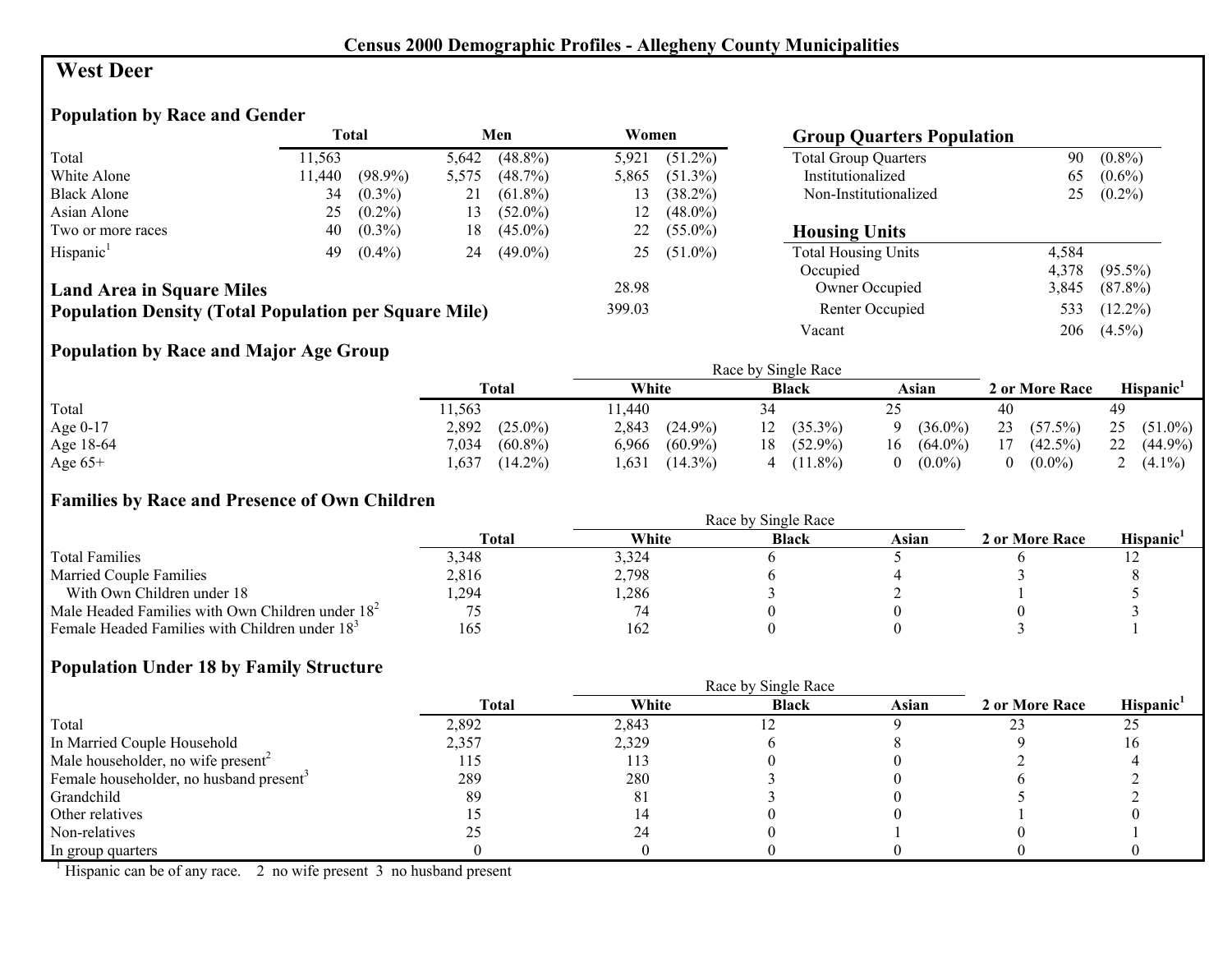#### **West Elizabeth**

#### **Population by Race and Gender**

|                                                              |     | <b>Total</b> |          | Men        | Women   |             | <b>Group Quarters Population</b> |     |            |
|--------------------------------------------------------------|-----|--------------|----------|------------|---------|-------------|----------------------------------|-----|------------|
| Total                                                        | 565 |              | 262      | $(46.4\%)$ | 303     | $(53.6\%)$  | <b>Total Group Quarters</b>      |     | $(0.0\%)$  |
| White Alone                                                  | 561 | $(99.3\%)$   | 260      | $(46.3\%)$ | 301     | $(53.7\%)$  | Institutionalized                |     | $(0.0\%)$  |
| <b>Black Alone</b>                                           |     | $(0.2\%)$    | $\theta$ | $(0.0\%)$  |         | $(100.0\%)$ | Non-Institutionalized            |     | $(0.0\%)$  |
| Asian Alone                                                  |     | $(0.4\%)$    |          | $(50.0\%)$ |         | $(50.0\%)$  |                                  |     |            |
| Two or more races                                            |     | $(0.2\%)$    |          |            |         |             | <b>Housing Units</b>             |     |            |
| Hispanic <sup>1</sup>                                        | 0   | $(0.0\%)$    | $\theta$ |            |         |             | <b>Total Housing Units</b>       | 279 |            |
|                                                              |     |              |          |            |         |             | Occupied                         | 247 | $(88.5\%)$ |
| <b>Land Area in Square Miles</b>                             |     |              |          |            | 0.20    |             | <b>Owner Occupied</b>            | 168 | $(68.0\%)$ |
| <b>Population Density (Total Population per Square Mile)</b> |     |              |          |            | 2764.56 |             | Renter Occupied                  | 79  | $(32.0\%)$ |
|                                                              |     |              |          |            |         |             | Vacant                           | 32  | $(11.5\%)$ |

## **Population by Race and Major Age Group**

|           |                   | Race by Single Race |                |            |                |           |
|-----------|-------------------|---------------------|----------------|------------|----------------|-----------|
|           | <b>Total</b>      | White               | <b>Black</b>   | Asian      | 2 or More Race | Hispanic' |
| Total     | 565               | 561                 |                |            |                |           |
| Age 0-17  | $(22.5\%)$<br>127 | 127<br>$(22.6\%)$   | $(0.0\%)$<br>0 | $(0.0\%)$  |                |           |
| Age 18-64 | 343<br>$(60.7\%)$ | 339<br>$(60.4\%)$   | $(100.0\%$     | $(100.0\%$ |                |           |
| Age $65+$ | $(16.8\%)$<br>95  | $(16.9\%)$<br>95    | $(0.0\%)$<br>0 | $(0.0\%)$  |                |           |

## **Families by Race and Presence of Own Children**

|                                                            |              | Race by Single Race |              |       |                |           |
|------------------------------------------------------------|--------------|---------------------|--------------|-------|----------------|-----------|
|                                                            | <b>Total</b> | White               | <b>Black</b> | Asian | 2 or More Race | Hispanic' |
| <b>Total Families</b>                                      | 154          | 154                 |              |       |                |           |
| <b>Married Couple Families</b>                             | 94           | 94                  |              |       |                |           |
| With Own Children under 18                                 | 39.          | 39                  |              |       |                |           |
| Male Headed Families with Own Children under $182$         |              |                     |              |       |                |           |
| Female Headed Families with Children under 18 <sup>3</sup> |              |                     |              |       |                |           |

## **Population Under 18 by Family Structure**

|                                                     |              | Race by Single Race |              |       |                |                       |  |
|-----------------------------------------------------|--------------|---------------------|--------------|-------|----------------|-----------------------|--|
|                                                     | <b>Total</b> | White               | <b>Black</b> | Asian | 2 or More Race | Hispanic <sup>1</sup> |  |
| Total                                               |              | .27                 |              |       |                |                       |  |
| In Married Couple Household                         |              |                     |              |       |                |                       |  |
| Male householder, no wife present <sup>2</sup>      |              |                     |              |       |                |                       |  |
| Female householder, no husband present <sup>3</sup> |              |                     |              |       |                |                       |  |
| Grandchild                                          |              |                     |              |       |                |                       |  |
| Other relatives                                     |              |                     |              |       |                |                       |  |
| Non-relatives                                       |              |                     |              |       |                |                       |  |
| In group quarters                                   |              |                     |              |       |                |                       |  |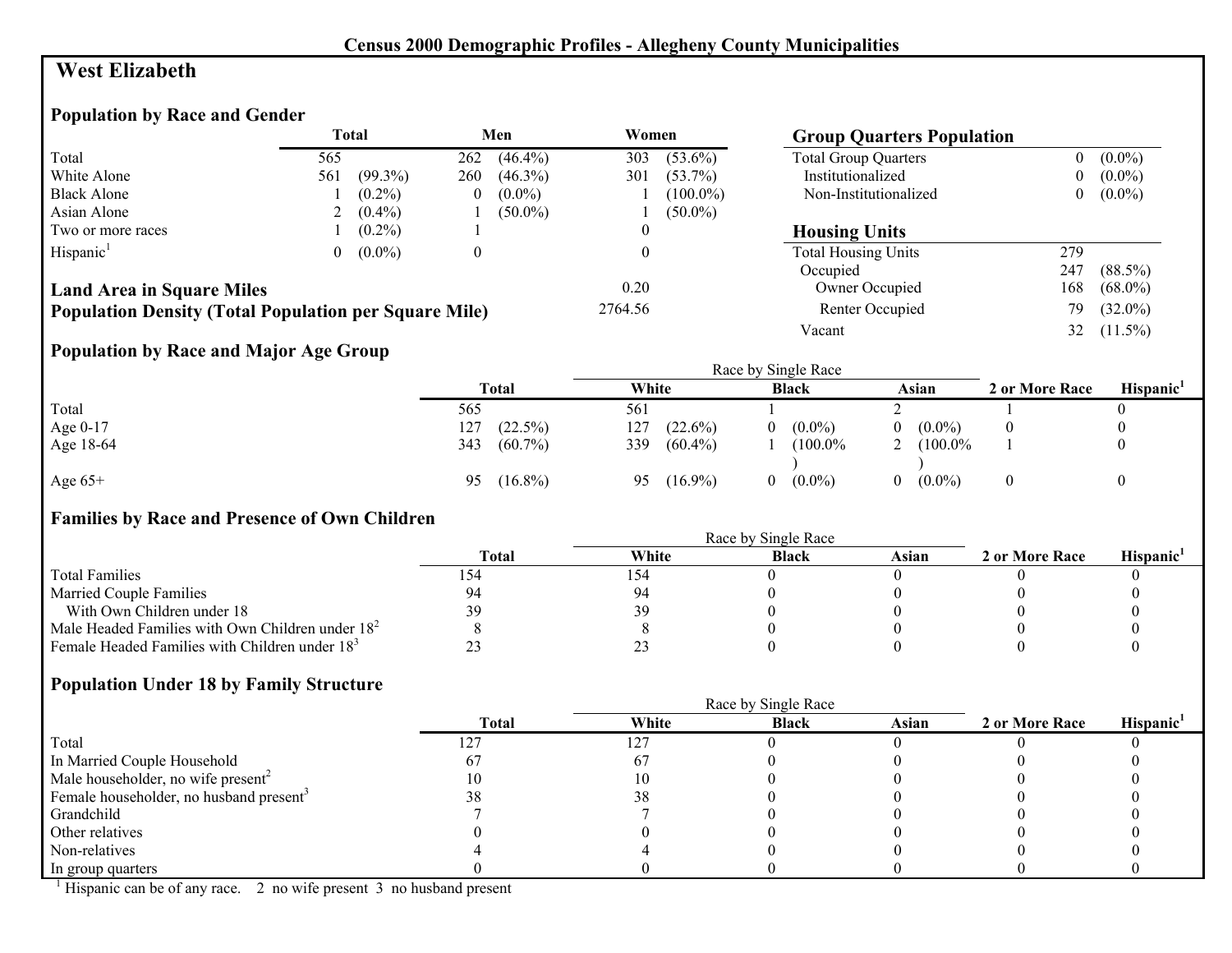#### **West Homestead**

#### **Population by Race and Gender**

|                                                              | <b>Total</b> |            | Men  |            | Women   |            | <b>Group Quarters Population</b> |          |            |
|--------------------------------------------------------------|--------------|------------|------|------------|---------|------------|----------------------------------|----------|------------|
| Total                                                        | 2.197        |            | .032 | $(47.0\%)$ | l.165   | $(53.0\%)$ | <b>Total Group Quarters</b>      | 0        | $(0.0\%)$  |
| White Alone                                                  | 1.967        | $(89.5\%)$ | 919  | $(46.7\%)$ | 1.048   | $(53.3\%)$ | Institutionalized                | $\bf{0}$ | $(0.0\%)$  |
| <b>Black Alone</b>                                           | 194          | $(8.8\%)$  | 89   | $(45.9\%)$ | 105     | $(54.1\%)$ | Non-Institutionalized            | $\theta$ | $(0.0\%)$  |
| Asian Alone                                                  | 2            | $(0.5\%)$  | 8    | $(66.7\%)$ | 4       | $(33.3\%)$ |                                  |          |            |
| Two or more races                                            | 19           | $(0.9\%)$  | 12   | $(63.2\%)$ |         | $(36.8\%)$ | <b>Housing Units</b>             |          |            |
| Hispanic <sup>1</sup>                                        | 12           | $(0.5\%)$  | 9    | $(75.0\%)$ |         | $(25.0\%)$ | <b>Total Housing Units</b>       | .106     |            |
|                                                              |              |            |      |            |         |            | Occupied                         | 956      | $(86.4\%)$ |
| <b>Land Area in Square Miles</b>                             |              |            |      |            | 0.91    |            | Owner Occupied                   | 743      | $(77.7\%)$ |
| <b>Population Density (Total Population per Square Mile)</b> |              |            |      |            | 2408.90 |            | Renter Occupied                  | 213      | $(22.3\%)$ |
|                                                              |              |            |      |            |         |            | Vacant                           | 150      | $(13.6\%)$ |

## **Population by Race and Major Age Group**

|           |                    |                    | Race by Single Race |                  |                  |                       |
|-----------|--------------------|--------------------|---------------------|------------------|------------------|-----------------------|
|           | Total              | White              | <b>Black</b>        | Asian            | 2 or More Race   | Hispanic <sup>1</sup> |
| Total     | 2,197              | ,967               | 194                 |                  |                  |                       |
| Age 0-17  | $462$ $(21.0\%)$   | 353<br>$(17.9\%)$  | 98<br>$(50.5\%)$    | $(8.3\%)$        | 10<br>$(52.6\%)$ | $(41.7\%)$            |
| Age 18-64 | $(55.4\%)$<br>.217 | $(56.2\%)$<br>.105 | $(46.4\%)$<br>90    | $(83.3\%)$<br>10 | $(36.8\%)$       | $(50.0\%)$            |
| Age $65+$ | $(23.6\%)$<br>518  | $(25.9\%)$<br>509  | $(3.1\%)$<br>h.     | $(8.3\%)$        | $(10.5\%)$       | $(8.3\%)$             |

#### **Families by Race and Presence of Own Children**

|                                                            |              |       | Race by Single Race |       |                |                       |
|------------------------------------------------------------|--------------|-------|---------------------|-------|----------------|-----------------------|
|                                                            | <b>Total</b> | White | <b>Black</b>        | Asian | 2 or More Race | Hispanic <sup>'</sup> |
| <b>Total Families</b>                                      | 623          | 563   |                     |       |                |                       |
| <b>Married Couple Families</b>                             | 452          | 435   |                     |       |                |                       |
| With Own Children under 18                                 | 140          | 132   |                     |       |                |                       |
| Male Headed Families with Own Children under $182$         |              |       |                     |       |                |                       |
| Female Headed Families with Children under 18 <sup>3</sup> | 60           | 29    |                     |       |                |                       |

#### **Population Under 18 by Family Structure**

|                                                     |              |       | Race by Single Race |       |                |                       |
|-----------------------------------------------------|--------------|-------|---------------------|-------|----------------|-----------------------|
|                                                     | <b>Total</b> | White | <b>Black</b>        | Asian | 2 or More Race | Hispanic <sup>1</sup> |
| Total                                               | 462          | 353   | 98                  |       |                |                       |
| In Married Couple Household                         | 286          | 265   |                     |       |                |                       |
| Male householder, no wife present <sup>2</sup>      | JJ           | 29    |                     |       |                |                       |
| Female householder, no husband present <sup>3</sup> |              |       |                     |       |                |                       |
| Grandchild                                          |              |       |                     |       |                |                       |
| Other relatives                                     |              |       |                     |       |                |                       |
| Non-relatives                                       |              |       |                     |       |                |                       |
| In group quarters                                   |              |       |                     |       |                |                       |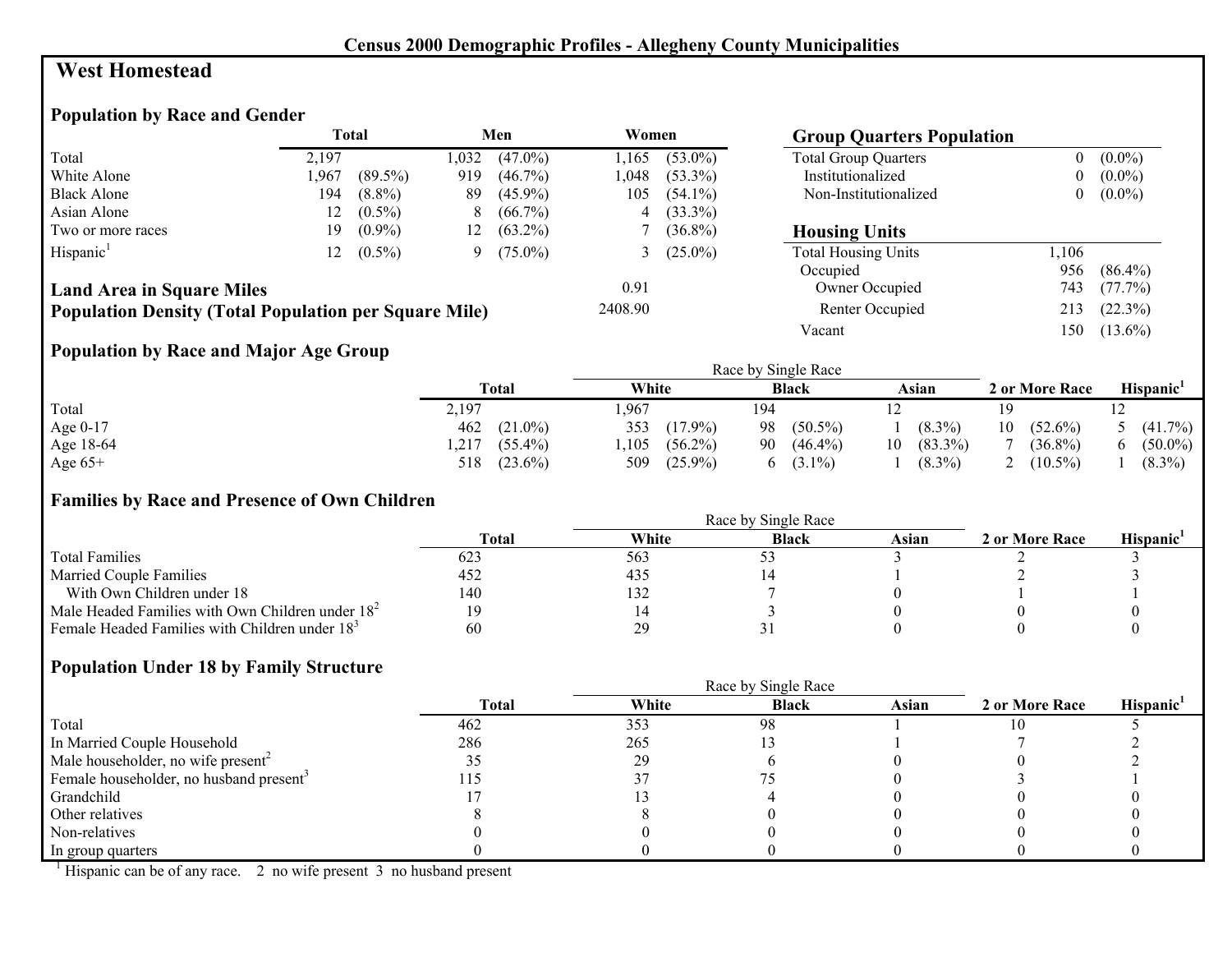## **West Mifflin**

## **Population by Race and Gender**

|                                                              | <b>Total</b> |            | Men    |            | Women   |            | <b>Group Quarters Population</b> |          |            |
|--------------------------------------------------------------|--------------|------------|--------|------------|---------|------------|----------------------------------|----------|------------|
| Total                                                        | 22.464       |            | 10.601 | $(47.2\%)$ | 11,863  | $(52.8\%)$ | <b>Total Group Quarters</b>      | 138      | $(0.6\%)$  |
| White Alone                                                  | 20,137       | $(89.6\%)$ | 9,553  | $(47.4\%)$ | 10,584  | $(52.6\%)$ | Institutionalized                | $\bf{0}$ | $(0.0\%)$  |
| <b>Black Alone</b>                                           | 1,987        | $(8.8\%)$  | 886    | $(44.6\%)$ | 1.101   | $(55.4\%)$ | Non-Institutionalized            | 138      | $(0.6\%)$  |
| Asian Alone                                                  | 56           | $(0.2\%)$  | 25     | $(44.6\%)$ | 31      | $(55.4\%)$ |                                  |          |            |
| Two or more races                                            | 188          | $(0.8\%)$  | 84     | $(44.7\%)$ | 104     | $(55.3\%)$ | <b>Housing Units</b>             |          |            |
| Hispanic <sup>1</sup>                                        | 127          | $(0.6\%)$  | 66     | $(52.0\%)$ | 61      | $(48.0\%)$ | <b>Total Housing Units</b>       | 9,966    |            |
|                                                              |              |            |        |            |         |            | Occupied                         | 9.509    | $(95.4\%)$ |
| <b>Land Area in Square Miles</b>                             |              |            |        |            | 14.16   |            | <b>Owner Occupied</b>            | 7.477    | $(78.6\%)$ |
| <b>Population Density (Total Population per Square Mile)</b> |              |            |        |            | 1586.18 |            | Renter Occupied                  | 2,032    | $(21.4\%)$ |
|                                                              |              |            |        |            |         |            | Vacant                           | 457      | $(4.6\%)$  |

## **Population by Race and Major Age Group**

|            |                      |                     | Race by Single Race |                 |                   |                  |
|------------|----------------------|---------------------|---------------------|-----------------|-------------------|------------------|
|            | Total                | White               | <b>Black</b>        | Asian           | 2 or More Race    | <b>Hispanic</b>  |
| Total      | 22,464               | 20.137              | . 987               | 56              | 188               |                  |
| Age $0-17$ | 4,833<br>$(21.5\%)$  | $(19.4\%)$<br>3.916 | 756<br>$(38.0\%)$   | $(16.1\%)$<br>Q | 104<br>$(55.3\%)$ | 46<br>$(36.2\%)$ |
| Age 18-64  | 12,780<br>$(56.9\%)$ | $(57.6\%)$<br>1,607 | 1,019<br>$(51.3\%)$ | $46(82.1\%)$    | 69<br>$(36.7\%)$  | $(54.3\%)$<br>69 |
| Age $65+$  | 4.851<br>$(21.6\%)$  | $(22.9\%)$<br>4,614 | 212<br>$(10.7\%)$   | $(1.8\%)$       | 15<br>$(8.0\%)$   | $(9.4\%)$<br>12  |

#### **Families by Race and Presence of Own Children**

|                                                            |              |       | Race by Single Race |       |                |                 |
|------------------------------------------------------------|--------------|-------|---------------------|-------|----------------|-----------------|
|                                                            | <b>Total</b> | White | <b>Black</b>        | Asian | 2 or More Race | <b>Hispanic</b> |
| <b>Total Families</b>                                      | 6,475        | 5,868 | 552                 |       |                |                 |
| <b>Married Couple Families</b>                             | 4,810        | 4,595 | 186                 |       |                |                 |
| With Own Children under 18                                 | .735         | .636  | 87                  |       |                |                 |
| Male Headed Families with Own Children under $182$         | 134          | 108   | <u>_</u>            |       |                |                 |
| Female Headed Families with Children under 18 <sup>3</sup> | 675          | 403   | 258                 |       |                |                 |

#### **Population Under 18 by Family Structure**

|                                                     |       | Race by Single Race |              |       |                |                       |  |
|-----------------------------------------------------|-------|---------------------|--------------|-------|----------------|-----------------------|--|
|                                                     | Total | White               | <b>Black</b> | Asian | 2 or More Race | Hispanic <sup>1</sup> |  |
| Total                                               | 4,833 | 3,916               | 756          |       | 104            | 46                    |  |
| In Married Couple Household                         | 3.165 | 2,955               | 154          |       | 39             | າາ                    |  |
| Male householder, no wife present <sup>2</sup>      | 209   | 161                 |              |       |                |                       |  |
| Female householder, no husband present <sup>3</sup> | ,124  | 560                 | 506          |       | 39             |                       |  |
| Grandchild                                          | 256   | 186                 | 45           |       |                |                       |  |
| Other relatives                                     |       | 22                  |              |       |                |                       |  |
| Non-relatives                                       |       | 30                  |              |       |                |                       |  |
| In group quarters                                   |       |                     |              |       |                |                       |  |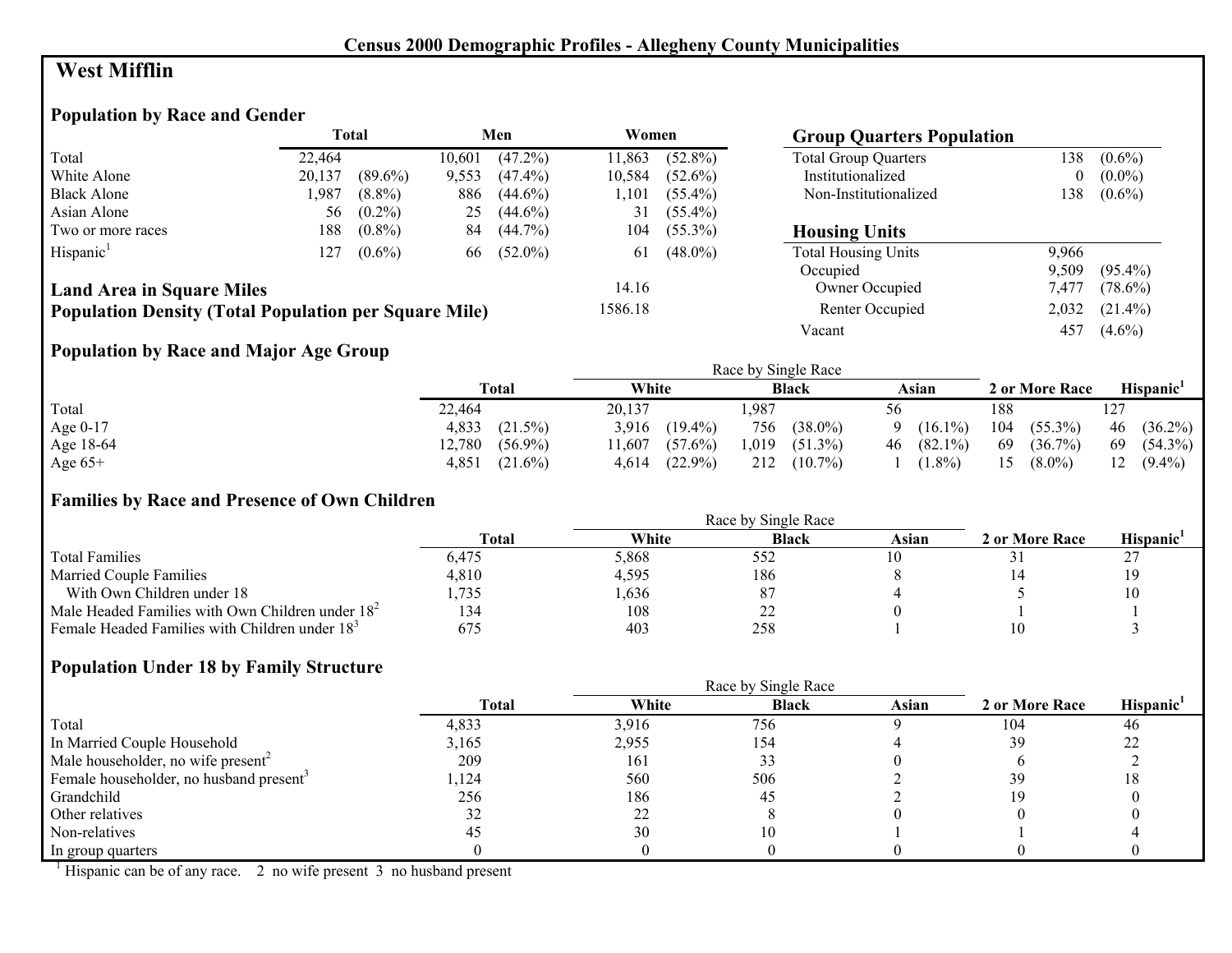## **West View**

## **Population by Race and Gender**

|                                                              |       | <b>Total</b> |       | Men        | Women   |            | <b>Group Quarters Population</b> |       |            |
|--------------------------------------------------------------|-------|--------------|-------|------------|---------|------------|----------------------------------|-------|------------|
| Total                                                        | 7.277 |              | 3,412 | $(46.9\%)$ | 3,865   | $(53.1\%)$ | <b>Total Group Quarters</b>      |       | $(0.1\%)$  |
| White Alone                                                  | 7.104 | $(97.6\%)$   | 3,315 | $(46.7\%)$ | 3,789   | $(53.3\%)$ | Institutionalized                | 0     | $(0.0\%)$  |
| <b>Black Alone</b>                                           | 68    | $(0.9\%)$    | 38    | $(55.9\%)$ | 30      | $(44.1\%)$ | Non-Institutionalized            |       | $(0.1\%)$  |
| Asian Alone                                                  | 38    | $(0.5\%)$    | 17    | $(44.7\%)$ |         | $(55.3\%)$ |                                  |       |            |
| Two or more races                                            | 49    | $(0.7\%)$    | 32    | $(65.3\%)$ | 17      | $(34.7\%)$ | <b>Housing Units</b>             |       |            |
| Hispanic <sup>1</sup>                                        | 39    | $(0.5\%)$    | 19    | $(48.7\%)$ | 20      | $(51.3\%)$ | <b>Total Housing Units</b>       | 3,304 |            |
|                                                              |       |              |       |            |         |            | Occupied                         | 3.149 | $(95.3\%)$ |
| <b>Land Area in Square Miles</b>                             |       |              |       |            | 1.01    |            | Owner Occupied                   | 2,136 | $(67.8\%)$ |
| <b>Population Density (Total Population per Square Mile)</b> |       |              |       |            | 7210.76 |            | Renter Occupied                  | 1,013 | $(32.2\%)$ |
|                                                              |       |              |       |            |         |            | Vacant                           | 155   | $(4.7\%)$  |

## **Population by Race and Major Age Group**

|            |                     |                     | Race by Single Race |                  |                       |                  |
|------------|---------------------|---------------------|---------------------|------------------|-----------------------|------------------|
|            | Total               | White               | <b>Black</b>        | Asian            | 2 or More Race        | <b>Hispanic</b>  |
| Total      | 7,277               | 7.104               | 68                  |                  | 49                    |                  |
| Age $0-17$ | $(23.4\%)$<br>,705  | ,640<br>$(23.1\%)$  | $(22.1\%)$          | $(36.8\%)$<br>14 | 30<br>$(61.2\%)$      | $(38.5\%)$<br>15 |
| Age 18-64  | $(60.5\%)$<br>4,405 | 4,306<br>$(60.6\%)$ | $(69.1\%)$<br>47    | $22(57.9\%)$     | 19<br>$(38.8\%)$      | 22<br>$(56.4\%)$ |
| Age $65+$  | $(16.0\%)$<br>.167  | $(16.3\%)$<br>.158  | $(8.8\%)$           | $(5.3\%)$        | $(0.0\%)$<br>$\theta$ | 2 $(5.1\%)$      |

#### **Families by Race and Presence of Own Children**

|                                                            |              |       | Race by Single Race |       |                |                 |
|------------------------------------------------------------|--------------|-------|---------------------|-------|----------------|-----------------|
|                                                            | <b>Total</b> | White | <b>Black</b>        | Asian | 2 or More Race | <b>Hispanic</b> |
| <b>Total Families</b>                                      | .909         | .871  |                     |       |                |                 |
| <b>Married Couple Families</b>                             | .425         | ,400  |                     |       |                |                 |
| With Own Children under 18                                 | 652          | 634   |                     |       |                |                 |
| Male Headed Families with Own Children under $182$         |              | Эź    |                     |       |                |                 |
| Female Headed Families with Children under 18 <sup>3</sup> | 181          | 178   |                     |       |                |                 |

#### **Population Under 18 by Family Structure**

|                                                     |       |       | Race by Single Race |       |                |                       |
|-----------------------------------------------------|-------|-------|---------------------|-------|----------------|-----------------------|
|                                                     | Total | White | <b>Black</b>        | Asian | 2 or More Race | Hispanic <sup>1</sup> |
| Total                                               | ,705  | .640  |                     |       | 30             |                       |
| In Married Couple Household                         | .258  | 1,215 |                     |       |                |                       |
| Male householder, no wife present <sup>2</sup>      | 86    | 78    |                     |       |                |                       |
| Female householder, no husband present <sup>3</sup> | 260   | 251   |                     |       |                |                       |
| Grandchild                                          | 68    | -66   |                     |       |                |                       |
| Other relatives                                     |       |       |                     |       |                |                       |
| Non-relatives                                       |       |       |                     |       |                |                       |
| In group quarters                                   |       |       |                     |       |                |                       |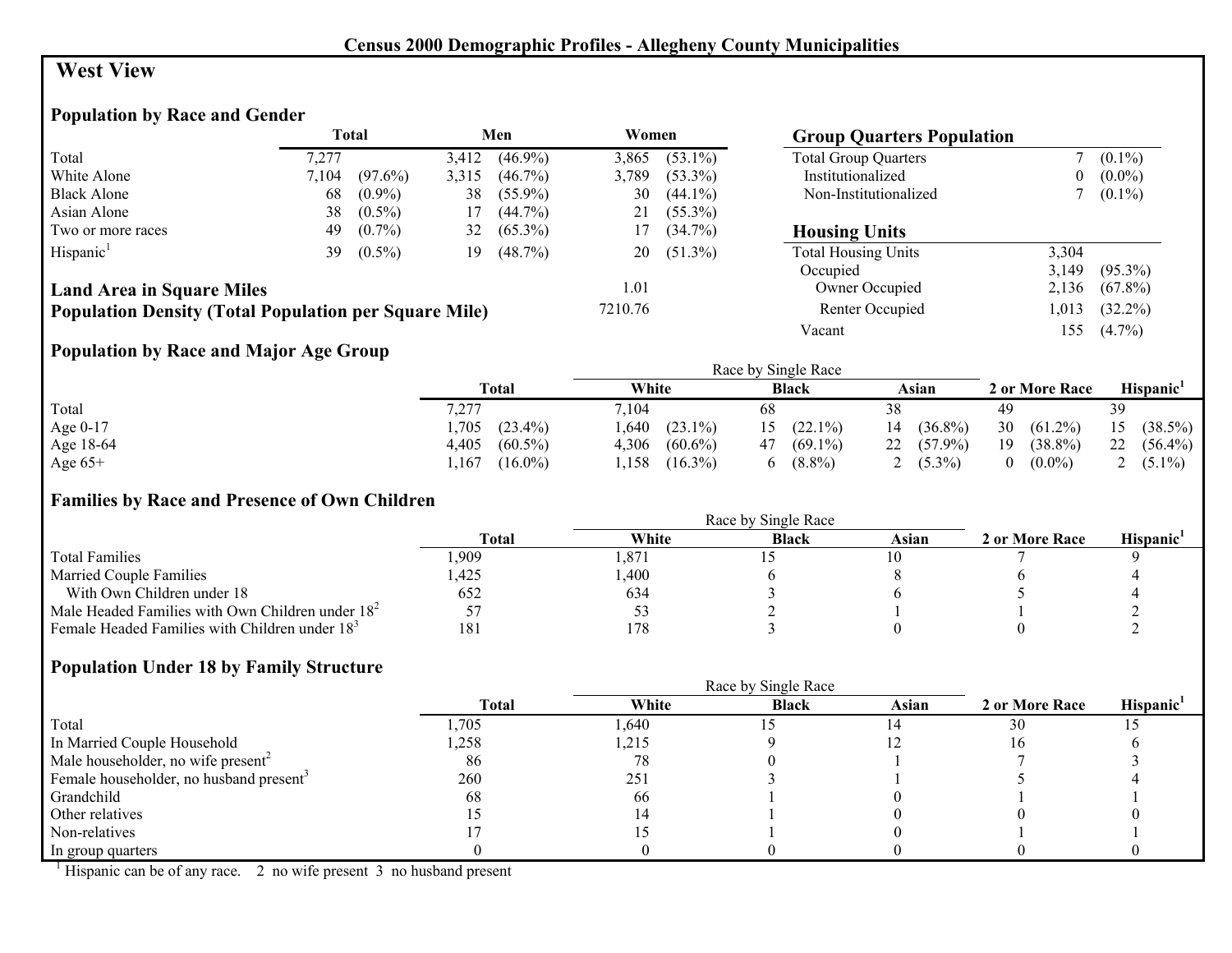## **Whitaker**

## **Population by Race and Gender**

|                                                              |          | <b>Total</b> |     | Men          | Women   |              | <b>Group Quarters Population</b> |          |            |
|--------------------------------------------------------------|----------|--------------|-----|--------------|---------|--------------|----------------------------------|----------|------------|
| Total                                                        | ,338     |              | 673 | $(50.3\%)$   | 665     | $(49.7\%)$   | <b>Total Group Quarters</b>      | 0        | $(0.0\%)$  |
| White Alone                                                  | .253     | $(93.6\%)$   | 631 | $(50.4\%)$   | 622     | $(49.6\%)$   | Institutionalized                | $\bf{0}$ | $(0.0\%)$  |
| <b>Black Alone</b>                                           | 67       | $(5.0\%)$    | 28  | $(41.8\%)$   | 39      | $(58.2\%)$   | Non-Institutionalized            | $\bf{0}$ | $(0.0\%)$  |
| Asian Alone                                                  | $\theta$ | $(0.0\%)$    |     |              |         |              |                                  |          |            |
| Two or more races                                            | 10-      | $(0.7\%)$    |     | $(70.0\%)$   |         | $(30.0\%)$   | <b>Housing Units</b>             |          |            |
| Hispanic <sup>1</sup>                                        |          | $(0.5\%)$    |     | 4 $(57.1\%)$ |         | 3 $(42.9\%)$ | <b>Total Housing Units</b>       | 620      |            |
|                                                              |          |              |     |              |         |              | Occupied                         | 560      | $(90.3\%)$ |
| <b>Land Area in Square Miles</b>                             |          |              |     |              | 0.30    |              | Owner Occupied                   | 429      | $(76.6\%)$ |
| <b>Population Density (Total Population per Square Mile)</b> |          |              |     |              | 4426.97 |              | Renter Occupied                  | 131      | $(23.4\%)$ |
|                                                              |          |              |     |              |         |              | Vacant                           | 60       | $(9.7\%)$  |

## **Population by Race and Major Age Group**

|           |                   | Race by Single Race |                  |       |                |                       |  |  |
|-----------|-------------------|---------------------|------------------|-------|----------------|-----------------------|--|--|
|           | <b>Total</b>      | White               | <b>Black</b>     | Asian | 2 or More Race | Hispanic <sup>1</sup> |  |  |
| Total     | ,338              | ,253                |                  |       |                |                       |  |  |
| Age 0-17  | $(23.4\%)$<br>313 | 275<br>$(21.9\%)$   | $(40.3\%)$<br>27 |       | $(70.0\%)$     | $(28.6\%)$            |  |  |
| Age 18-64 | 798<br>$(59.6\%)$ | $(59.9\%)$<br>751   | $(59.7\%)$<br>40 |       | $(30.0\%)$     | $(57.1\%)$            |  |  |
| Age $65+$ | 227<br>$(17.0\%)$ | 227<br>$(18.1\%)$   | $(0.0\%)$        |       | $(0.0\%)$      | $(14.3\%)$            |  |  |

#### **Families by Race and Presence of Own Children**

|                                                            |       |       | Race by Single Race |       |                |                 |
|------------------------------------------------------------|-------|-------|---------------------|-------|----------------|-----------------|
|                                                            | Total | White | <b>Black</b>        | Asian | 2 or More Race | <b>Hispanic</b> |
| <b>Total Families</b>                                      | 384   | 364   |                     |       |                |                 |
| <b>Married Couple Families</b>                             | 267   | 255   |                     |       |                |                 |
| With Own Children under 18                                 | 112   | 103   |                     |       |                |                 |
| Male Headed Families with Own Children under $182$         |       |       |                     |       |                |                 |
| Female Headed Families with Children under 18 <sup>3</sup> |       |       |                     |       |                |                 |

#### **Population Under 18 by Family Structure**

|                                                     |              |       | Race by Single Race |       |                |                       |
|-----------------------------------------------------|--------------|-------|---------------------|-------|----------------|-----------------------|
|                                                     | <b>Total</b> | White | <b>Black</b>        | Asian | 2 or More Race | Hispanic <sup>1</sup> |
| Total                                               | 313          | 275   | 27                  |       |                |                       |
| In Married Couple Household                         | 212          | 191   |                     |       |                |                       |
| Male householder, no wife present <sup>2</sup>      |              |       |                     |       |                |                       |
| Female householder, no husband present <sup>3</sup> | 60           |       |                     |       |                |                       |
| Grandchild                                          |              |       |                     |       |                |                       |
| Other relatives                                     |              |       |                     |       |                |                       |
| Non-relatives                                       |              |       |                     |       |                |                       |
| In group quarters                                   |              |       |                     |       |                |                       |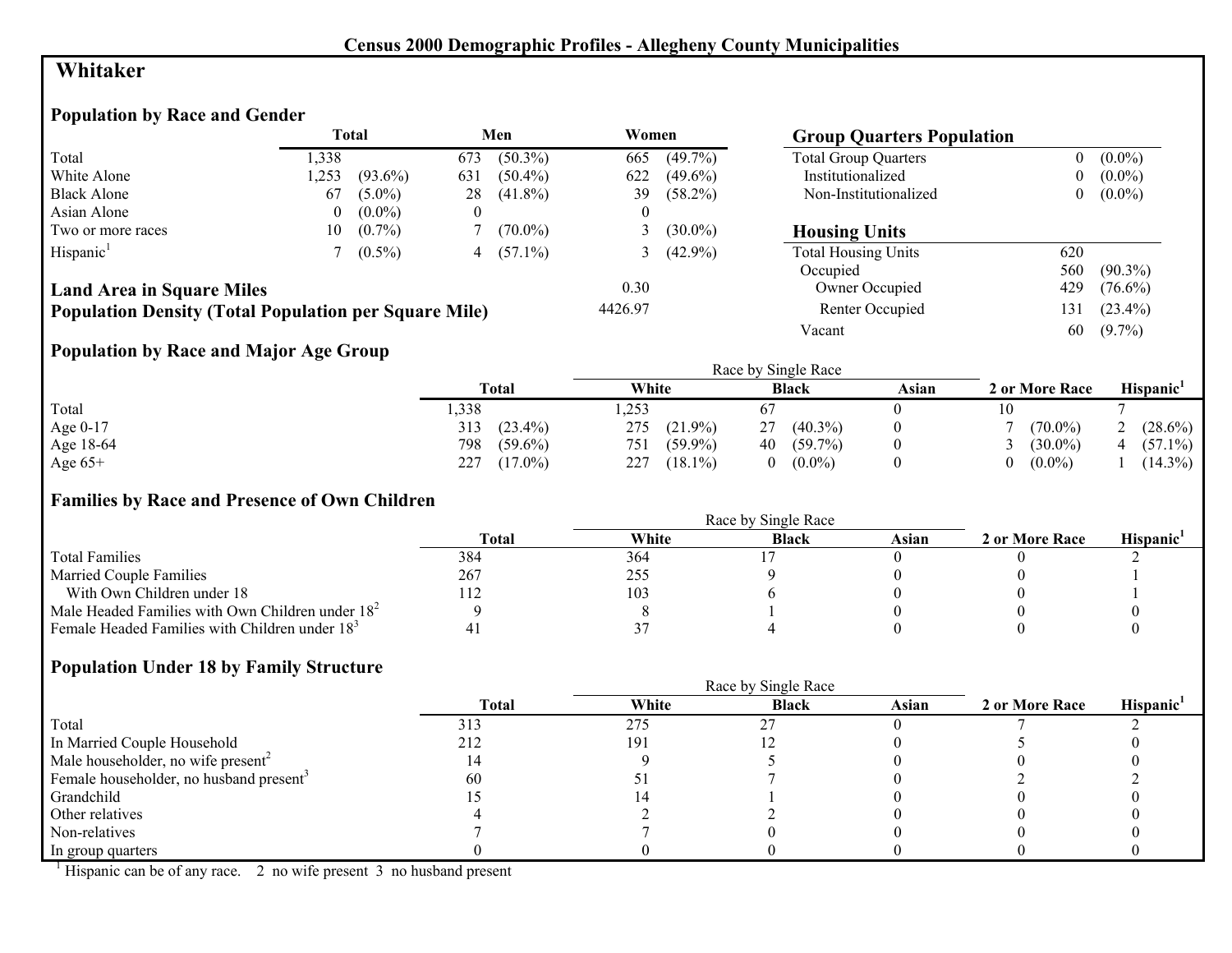## **White Oak**

## **Population by Race and Gender**

|                                                              | <b>Total</b> |            |       | Men        |         | Women      | <b>Group Quarters Population</b> |          |            |
|--------------------------------------------------------------|--------------|------------|-------|------------|---------|------------|----------------------------------|----------|------------|
| Total                                                        | 8.432        |            | 3.987 | $(47.3\%)$ | 4,445   | $(52.7\%)$ | <b>Total Group Quarters</b>      | 155      | $(1.8\%)$  |
| White Alone                                                  | 8,196        | $(97.2\%)$ | 3,882 | $(47.4\%)$ | 4,314   | $(52.6\%)$ | Institutionalized                | $\bf{0}$ | $(0.0\%)$  |
| <b>Black Alone</b>                                           | 157          | $(1.9\%)$  | 76    | $(48.4\%)$ | 81      | $(51.6\%)$ | Non-Institutionalized            | 155      | $(1.8\%)$  |
| Asian Alone                                                  | 30           | $(0.4\%)$  | 13    | $(43.3\%)$ | 17      | $(56.7\%)$ |                                  |          |            |
| Two or more races                                            | 37           | $(0.4\%)$  | 11    | (29.7%)    | 26      | $(70.3\%)$ | <b>Housing Units</b>             |          |            |
| Hispanic <sup>1</sup>                                        | 34           | $(0.4\%)$  | 15    | $(44.1\%)$ | 19.     | $(55.9\%)$ | <b>Total Housing Units</b>       | 3,819    |            |
|                                                              |              |            |       |            |         |            | Occupied                         | 3,676    | $(96.3\%)$ |
| <b>Land Area in Square Miles</b>                             |              |            |       |            | 6.66    |            | Owner Occupied                   | 2,812    | $(76.5\%)$ |
| <b>Population Density (Total Population per Square Mile)</b> |              |            |       |            | 1265.34 |            | Renter Occupied                  | 864      | $(23.5\%)$ |
|                                                              |              |            |       |            |         |            | Vacant                           | 143      | $(3.7\%)$  |

## **Population by Race and Major Age Group**

|           |                     |                     | Race by Single Race |                           |                  |                              |
|-----------|---------------------|---------------------|---------------------|---------------------------|------------------|------------------------------|
|           | Total               | White               | <b>Black</b>        | Asian                     | 2 or More Race   | Hispanic'                    |
| Total     | 8,432               | 8,196               |                     | 30                        |                  | 34                           |
| Age 0-17  | $(17.8\%)$<br>,503  | .450<br>$(17.7\%)$  | $(19.1\%)$<br>30    | $(13.3\%)$<br>$\mathbf 4$ | $(37.8\%)$<br>14 | 5 $(14.7\%)$                 |
| Age 18-64 | $(58.3\%)$<br>4,912 | $(57.9\%)$<br>4,743 | $(75.2\%)$<br>118   | $(86.7\%)$<br>26          | 18<br>$(48.6\%)$ | 23 $(67.6\%)$                |
| Age $65+$ | $(23.9\%)$<br>2,017 | 2,003<br>$(24.4\%)$ | $(5.7\%)$           | $(0.0\%)$<br>$\Omega$     | $(13.5\%)$       | $(17.6\%)$<br>$\mathfrak{b}$ |

#### **Families by Race and Presence of Own Children**

|                                                            |       |       | Race by Single Race |       |                |                 |
|------------------------------------------------------------|-------|-------|---------------------|-------|----------------|-----------------|
|                                                            | Total | White | <b>Black</b>        | Asian | 2 or More Race | <b>Hispanic</b> |
| <b>Total Families</b>                                      | 2,390 | 2,355 |                     |       |                |                 |
| <b>Married Couple Families</b>                             | ,945  | .923  |                     |       |                |                 |
| With Own Children under 18                                 | 677   | 669   |                     |       |                |                 |
| Male Headed Families with Own Children under $182$         |       |       |                     |       |                |                 |
| Female Headed Families with Children under 18 <sup>3</sup> | 109   | 103   |                     |       |                |                 |

#### **Population Under 18 by Family Structure**

|                                                     |       |       | Race by Single Race |       |                |                       |
|-----------------------------------------------------|-------|-------|---------------------|-------|----------------|-----------------------|
|                                                     | Total | White | <b>Black</b>        | Asian | 2 or More Race | Hispanic <sup>1</sup> |
| Total                                               | ,503  | .450  | 30                  |       |                |                       |
| In Married Couple Household                         | .174  | .155  |                     |       |                |                       |
| Male householder, no wife present <sup>2</sup>      |       |       |                     |       |                |                       |
| Female householder, no husband present <sup>3</sup> | 168   | 151   |                     |       |                |                       |
| Grandchild                                          |       | 68    |                     |       |                |                       |
| Other relatives                                     |       |       |                     |       |                |                       |
| Non-relatives                                       |       |       |                     |       |                |                       |
| In group quarters                                   |       |       |                     |       |                |                       |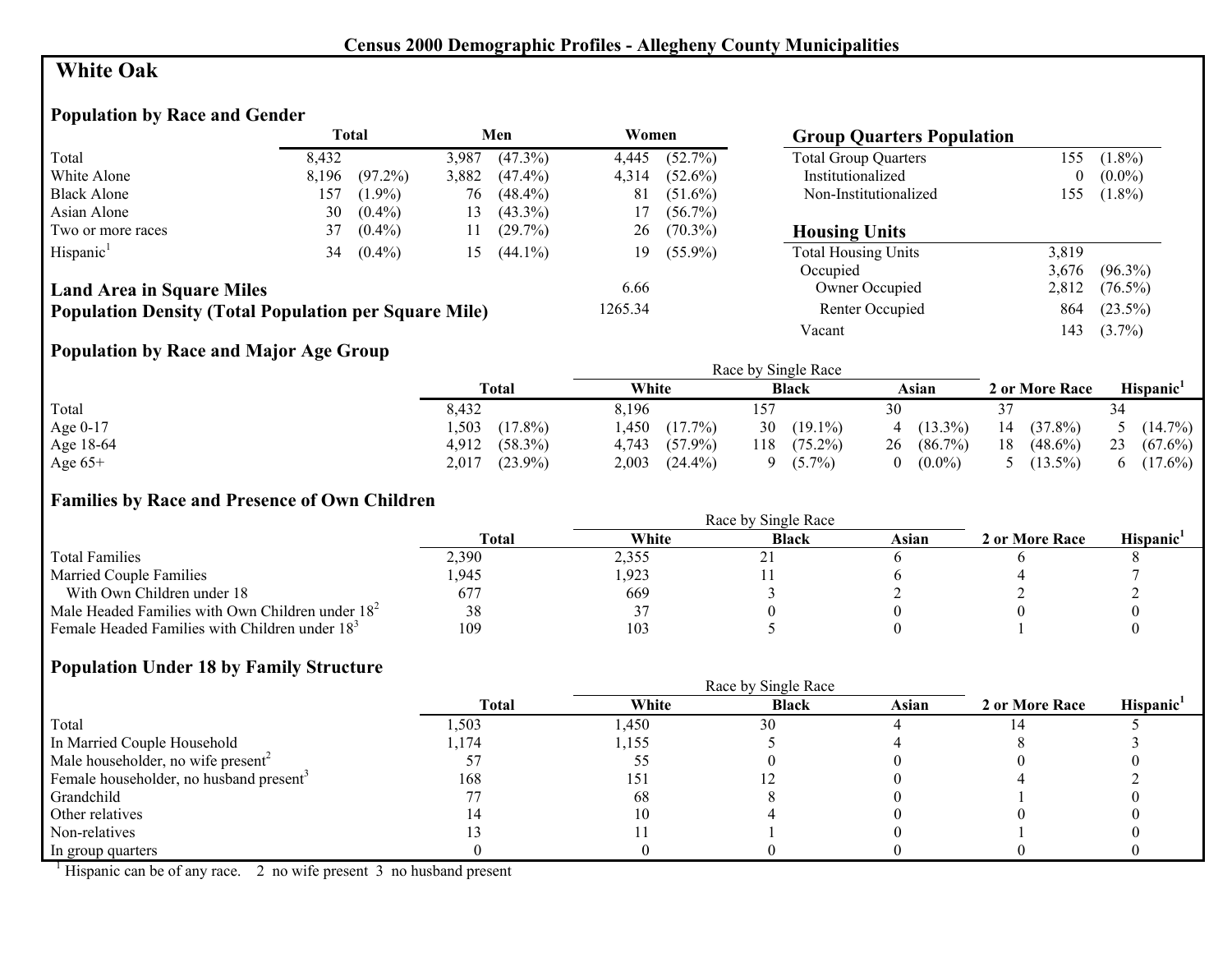## **Whitehall**

## **Population by Race and Gender**

|                                                              |        | <b>Total</b> |       | Men        | Women   |            | <b>Group Quarters Population</b> |       |            |
|--------------------------------------------------------------|--------|--------------|-------|------------|---------|------------|----------------------------------|-------|------------|
| Total                                                        | 14.444 |              | 6,708 | $(46.4\%)$ | 7.736   | $(53.6\%)$ | <b>Total Group Quarters</b>      | 405   | $(2.8\%)$  |
| White Alone                                                  | 13,953 | $(96.6\%)$   | 6,451 | $(46.2\%)$ | 7.502   | $(53.8\%)$ | Institutionalized                | 218   | $(1.5\%)$  |
| <b>Black Alone</b>                                           | 205    | $(1.4\%)$    | 115   | $(56.1\%)$ | 90      | $(43.9\%)$ | Non-Institutionalized            | 187   | $(1.3\%)$  |
| Asian Alone                                                  | 134    | $(0.9\%)$    | 71    | $(53.0\%)$ | 63      | $(47.0\%)$ |                                  |       |            |
| Two or more races                                            | 107    | $(0.7\%)$    | 45    | $(42.1\%)$ | 62      | $(57.9\%)$ | <b>Housing Units</b>             |       |            |
| Hispanic <sup>1</sup>                                        |        | $96 (0.7\%)$ | 46    | $(47.9\%)$ | 50      | $(52.1\%)$ | <b>Total Housing Units</b>       | 6,519 |            |
|                                                              |        |              |       |            |         |            | Occupied                         | 6.294 | $(96.5\%)$ |
| <b>Land Area in Square Miles</b>                             |        |              |       |            | 3.28    |            | Owner Occupied                   | 4,553 | $(72.3\%)$ |
| <b>Population Density (Total Population per Square Mile)</b> |        |              |       |            | 4397.79 |            | Renter Occupied                  | ,741  | (27.7%)    |
|                                                              |        |              |       |            |         |            | Vacant                           | 225   | $(3.5\%)$  |

## **Population by Race and Major Age Group**

|            |                     |                     | Race by Single Race |                  |                  |                  |
|------------|---------------------|---------------------|---------------------|------------------|------------------|------------------|
|            | Total               | White               | <b>Black</b>        | Asian            | 2 or More Race   | <b>Hispanic</b>  |
| Total      | 14,444              | 3.953               | 205                 | 134              | 107              | 96               |
| Age $0-17$ | $(19.4\%)$<br>2,799 | $(19.2\%)$<br>2,673 | $(18.5\%)$<br>38    | 33 $(24.6\%)$    | $(39.3\%)$<br>42 | $26(27.1\%)$     |
| Age 18-64  | $(56.4\%)$<br>8,144 | 7,820<br>$(56.0\%)$ | 152<br>$(74.1\%)$   | $(67.9\%)$<br>91 | 54<br>$(50.5\%)$ | $(60.4\%)$<br>58 |
| Age $65+$  | $(24.2\%)$<br>3.501 | $(24.8\%)$<br>3.460 | $(7.3\%)$           | $(7.5\%)$<br>10  | 11<br>$(10.3\%)$ | $(12.5\%)$<br>12 |

#### **Families by Race and Presence of Own Children**

|                                                            | Race by Single Race |       |              |       |                |                       |
|------------------------------------------------------------|---------------------|-------|--------------|-------|----------------|-----------------------|
|                                                            | <b>Total</b>        | White | <b>Black</b> | Asian | 2 or More Race | Hispanic <sup>'</sup> |
| <b>Total Families</b>                                      | 3.961               | 3.860 | 38           |       |                |                       |
| <b>Married Couple Families</b>                             | 3,341               | 3,277 | 10           |       |                |                       |
| With Own Children under 18                                 | .248                | ,218  |              |       |                |                       |
| Male Headed Families with Own Children under $182$         | 48                  | -41   |              |       |                |                       |
| Female Headed Families with Children under 18 <sup>3</sup> | 215                 | 198   |              |       |                |                       |

#### **Population Under 18 by Family Structure**

|                                                     |       |       | Race by Single Race |       |                |                       |
|-----------------------------------------------------|-------|-------|---------------------|-------|----------------|-----------------------|
|                                                     | Total | White | <b>Black</b>        | Asian | 2 or More Race | Hispanic <sup>1</sup> |
| Total                                               | 2,799 | 2,673 | 38                  |       | 42             | 26                    |
| In Married Couple Household                         | 2,281 | 2,209 |                     | 28    | 20             |                       |
| Male householder, no wife present <sup>2</sup>      |       | 63    |                     |       |                |                       |
| Female householder, no husband present <sup>3</sup> | 324   | 291   |                     |       |                |                       |
| Grandchild                                          | 84    |       |                     |       |                |                       |
| Other relatives                                     | 18    |       |                     |       |                |                       |
| Non-relatives                                       | 8     |       |                     |       |                |                       |
| In group quarters                                   |       |       |                     |       |                |                       |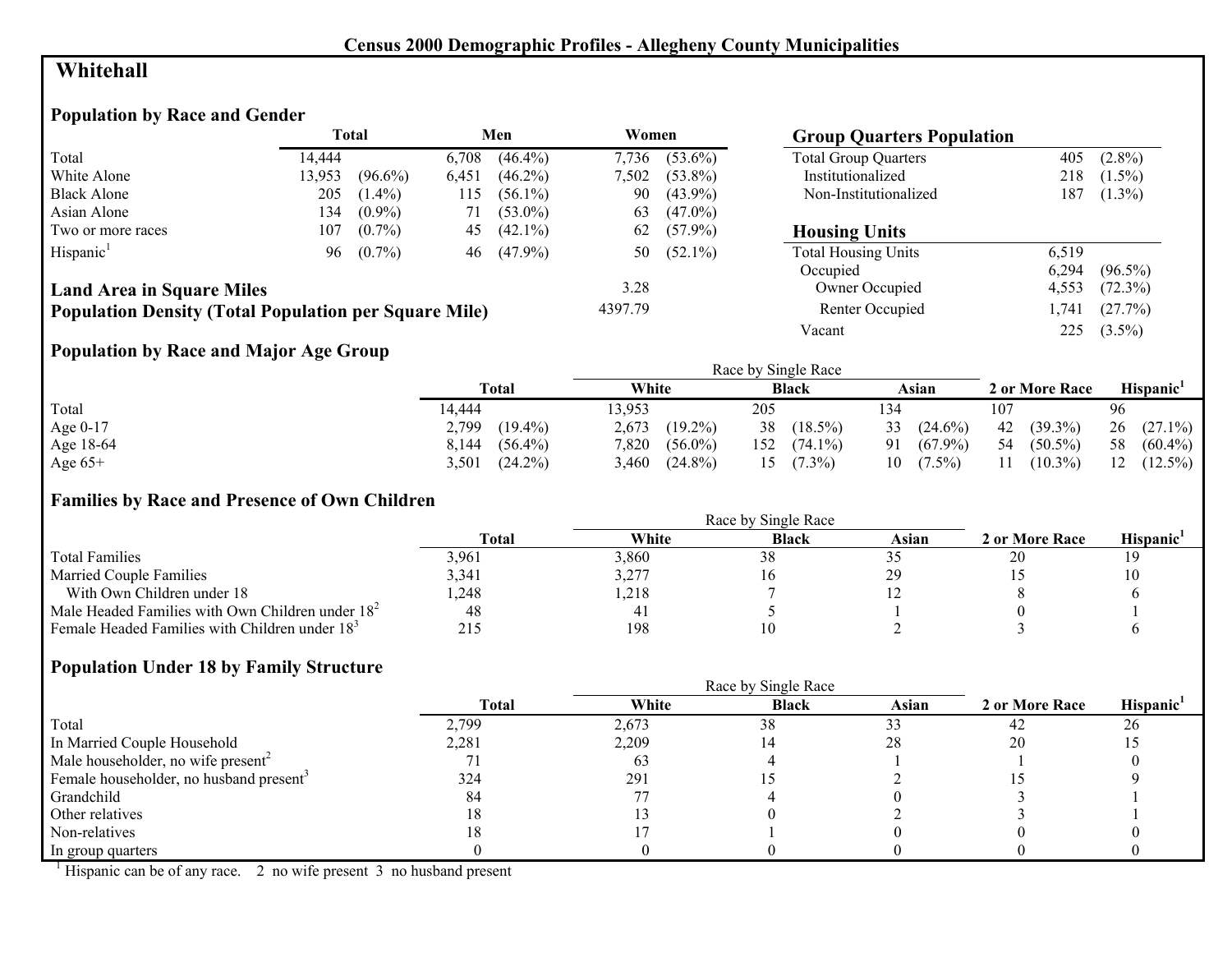## **Wilkins**

## **Population by Race and Gender**

|                                                              |       | <b>Total</b> |       | Men        | Women   |            | <b>Group Quarters Population</b> |                |            |
|--------------------------------------------------------------|-------|--------------|-------|------------|---------|------------|----------------------------------|----------------|------------|
| Total                                                        | 6.917 |              | 3,266 | $(47.2\%)$ | 3,651   | $(52.8\%)$ | <b>Total Group Quarters</b>      | $\bf{0}$       | $(0.0\%)$  |
| White Alone                                                  | 6,418 | $(92.8\%)$   | 3,022 | $(47.1\%)$ | 3,396   | $(52.9\%)$ | Institutionalized                | $\bf{0}$       | $(0.0\%)$  |
| <b>Black Alone</b>                                           | 303   | $(4.4\%)$    | 144   | $(47.5\%)$ | 59ء     | $(52.5\%)$ | Non-Institutionalized            | $\overline{0}$ | $(0.0\%)$  |
| Asian Alone                                                  | 105   | $(1.5\%)$    | 58    | $(55.2\%)$ | 47      | $(44.8\%)$ |                                  |                |            |
| Two or more races                                            | 68    | $(1.0\%)$    | 30    | $(44.1\%)$ | 38      | $(55.9\%)$ | <b>Housing Units</b>             |                |            |
| Hispanic <sup>1</sup>                                        | 31    | $(0.4\%)$    | 15    | $(48.4\%)$ | 16      | $(51.6\%)$ | <b>Total Housing Units</b>       | 3,432          |            |
|                                                              |       |              |       |            |         |            | Occupied                         | 3,235          | $(94.3\%)$ |
| <b>Land Area in Square Miles</b>                             |       |              |       |            | 2.62    |            | Owner Occupied                   | 2,231          | $(69.0\%)$ |
| <b>Population Density (Total Population per Square Mile)</b> |       |              |       |            | 2637.57 |            | Renter Occupied                  | ,004           | $(31.0\%)$ |
|                                                              |       |              |       |            |         |            | Vacant                           | 197            | $(5.7\%)$  |

## **Population by Race and Major Age Group**

|           |                     |                     | Race by Single Race |                  |                  |                       |
|-----------|---------------------|---------------------|---------------------|------------------|------------------|-----------------------|
|           | Total               | White               | <b>Black</b>        | Asian            | 2 or More Race   | Hispanic <sup>1</sup> |
| Total     | 6,917               | 6.418               | 303                 | 105              | 68               |                       |
| Age 0-17  | $(16.9\%)$<br>,170  | .026<br>$(16.0\%)$  | (28.7%)<br>87       | $(20.0\%)$<br>21 | 29<br>$(42.6\%)$ | $(32.3\%)$<br>10      |
| Age 18-64 | $(57.3\%)$<br>3,963 | $(57.1\%)$<br>3.667 | $(58.7\%)$<br>178   | 74 (70.5%)       | 30<br>$(44.1\%)$ | $(58.1\%)$<br>18      |
| Age $65+$ | $(25.8\%)$<br>.784  | ,725<br>$(26.9\%)$  | 38<br>$(12.5\%)$    | $(9.5\%)$<br>10  | $(13.2\%)$       | 3 $(9.7\%)$           |

#### **Families by Race and Presence of Own Children**

|                                                            |              |       | Race by Single Race |       |                |                 |
|------------------------------------------------------------|--------------|-------|---------------------|-------|----------------|-----------------|
|                                                            | <b>Total</b> | White | <b>Black</b>        | Asian | 2 or More Race | <b>Hispanic</b> |
| <b>Total Families</b>                                      | 2,013        | .876  | 87                  |       |                |                 |
| <b>Married Couple Families</b>                             | .645         | .552  |                     |       |                |                 |
| With Own Children under 18                                 | 490          | 448   | ∼                   |       |                |                 |
| Male Headed Families with Own Children under $182$         | 29           | 25    |                     |       |                |                 |
| Female Headed Families with Children under 18 <sup>3</sup> | 104          | 80    | <u>_</u>            |       |                |                 |

#### **Population Under 18 by Family Structure**

|                                                     |              |       | Race by Single Race |       |                |                       |
|-----------------------------------------------------|--------------|-------|---------------------|-------|----------------|-----------------------|
|                                                     | <b>Total</b> | White | <b>Black</b>        | Asian | 2 or More Race | Hispanic <sup>1</sup> |
| Total                                               | ,170         | 1,026 | 87                  |       | 29             |                       |
| In Married Couple Household                         | 888          | 802   |                     |       |                |                       |
| Male householder, no wife present <sup>2</sup>      |              | 36    |                     |       |                |                       |
| Female householder, no husband present <sup>3</sup> | 163          | 116   |                     |       |                |                       |
| Grandchild                                          |              | 60    |                     |       |                |                       |
| Other relatives                                     |              |       |                     |       |                |                       |
| Non-relatives                                       |              |       |                     |       |                |                       |
| In group quarters                                   |              |       |                     |       |                |                       |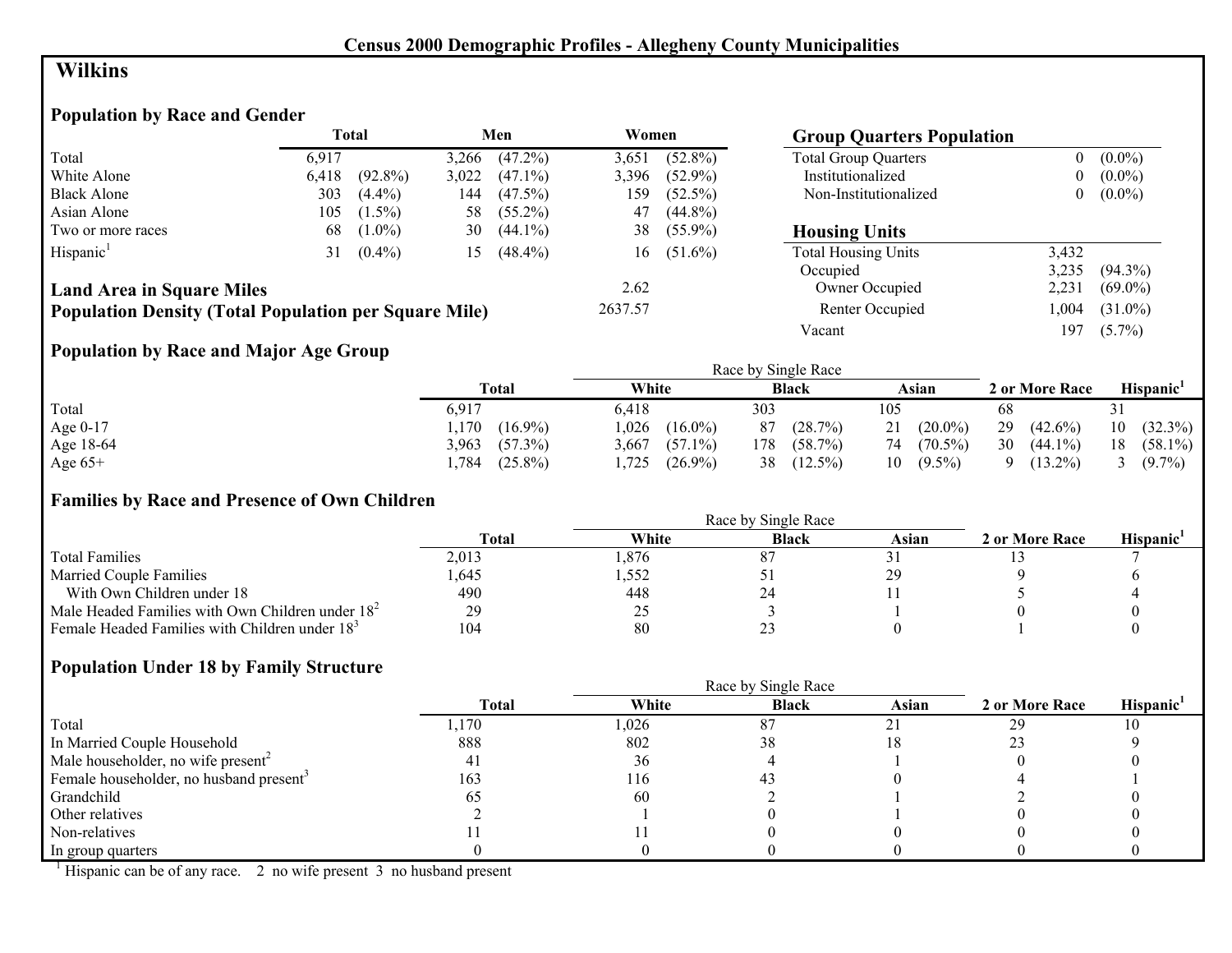## **Wilkinsburg**

## **Population by Race and Gender**

|                                                              | Total  |            |       | Men        |         | Women      | <b>Group Quarters Population</b> |        |            |
|--------------------------------------------------------------|--------|------------|-------|------------|---------|------------|----------------------------------|--------|------------|
| Total                                                        | 19.196 |            | 8,439 | $(44.0\%)$ | 10.757  | $(56.0\%)$ | <b>Total Group Quarters</b>      | 370    | $(1.9\%)$  |
| White Alone                                                  | 5.615  | $(29.3\%)$ | 2,431 | $(43.3\%)$ | 3.184   | $(56.7\%)$ | Institutionalized                | 218    | $(1.1\%)$  |
| <b>Black Alone</b>                                           | 12,768 | $(66.5\%)$ | 5,636 | $(44.1\%)$ | 7.132   | $(55.9\%)$ | Non-Institutionalized            | 152    | $(0.8\%)$  |
| Asian Alone                                                  | 156    | $(0.8\%)$  | 79.   | $(50.6\%)$ |         | $(49.4\%)$ |                                  |        |            |
| Two or more races                                            | 468    | $(2.4\%)$  | 205   | $(43.8\%)$ | 263     | $(56.2\%)$ | <b>Housing Units</b>             |        |            |
| Hispanic <sup>1</sup>                                        | 216    | $(1.1\%)$  | 99    | $(45.8\%)$ | 117     | $(54.2\%)$ | <b>Total Housing Units</b>       | 10,696 |            |
|                                                              |        |            |       |            |         |            | Occupied                         | 9.138  | $(85.4\%)$ |
| <b>Land Area in Square Miles</b>                             |        |            |       |            | 2.30    |            | Owner Occupied                   | 3,801  | $(41.6\%)$ |
| <b>Population Density (Total Population per Square Mile)</b> |        |            |       |            | 8335.09 |            | Renter Occupied                  | 5.337  | $(58.4\%)$ |
|                                                              |        |            |       |            |         |            | Vacant                           | .558   | $(14.6\%)$ |

## **Population by Race and Major Age Group**

|           |                      |                     | Race by Single Race |                   |                   |                   |
|-----------|----------------------|---------------------|---------------------|-------------------|-------------------|-------------------|
|           | <b>Total</b>         | White               | <b>Black</b>        | Asian             | 2 or More Race    | Hispanic          |
| Total     | 19,196               | 5,615               | 12,76               | 156               | 468               | 216               |
|           |                      |                     |                     |                   |                   |                   |
| Age 0-17  | $(23.4\%)$<br>4,485  | 488<br>$(8.7\%)$    | 3,693<br>$(28.9\%)$ | $18(11.5\%)$      | $(45.5\%)$<br>213 | 69<br>$(31.9\%)$  |
| Age 18-64 | $(60.8\%)$<br>11,672 | $(64.7\%)$<br>3.631 | 7.584<br>$(59.4\%)$ | $(80.1\%)$<br>125 | 228<br>$(48.7\%)$ | 131<br>$(60.6\%)$ |
| Age $65+$ | $(15.8\%)$<br>3,039  | .496<br>$(26.6\%)$  | 1,491<br>$(11.7\%)$ | $(8.3\%)$<br>13   | $(5.8\%)$<br>27   | $(7.4\%)$<br>16   |

## **Families by Race and Presence of Own Children**

|                                                            |       |       | Race by Single Race |       |                |                 |
|------------------------------------------------------------|-------|-------|---------------------|-------|----------------|-----------------|
|                                                            | Total | White | <b>Black</b>        | Asian | 2 or More Race | <b>Hispanic</b> |
| <b>Total Families</b>                                      | 4.481 | .174  | 3,148               | 40    | 86             | 4.              |
| <b>Married Couple Families</b>                             | 2,222 | 877   | ,254                | ے ر   |                | 1 Q             |
| With Own Children under 18                                 | 769   | 223   | 502                 |       |                | 10              |
| Male Headed Families with Own Children under $182$         | !78   | 19    | 154                 |       |                |                 |
| Female Headed Families with Children under 18 <sup>3</sup> | .120  |       | .014                |       |                |                 |

#### **Population Under 18 by Family Structure**

|                                                     |              |       | Race by Single Race |       |                |                       |
|-----------------------------------------------------|--------------|-------|---------------------|-------|----------------|-----------------------|
|                                                     | <b>Total</b> | White | <b>Black</b>        | Asian | 2 or More Race | Hispanic <sup>'</sup> |
| Total                                               | 4,485        | 488   | 3,693               | .8    | 213            | 69                    |
| In Married Couple Household                         | ,433         | 357   | 948                 |       | 86             | 22                    |
| Male householder, no wife present <sup>2</sup>      | 278          | 29    | 234                 |       |                |                       |
| Female householder, no husband present <sup>3</sup> | 2,039        | 56    | 1,859               |       | 90             | 32                    |
| Grandchild                                          | 470          | 21    | 426                 |       |                |                       |
| Other relatives                                     | 136          |       | 122                 |       |                |                       |
| Non-relatives                                       | 93           |       | 78                  |       |                |                       |
| In group quarters                                   |              |       | Ιh                  |       |                |                       |